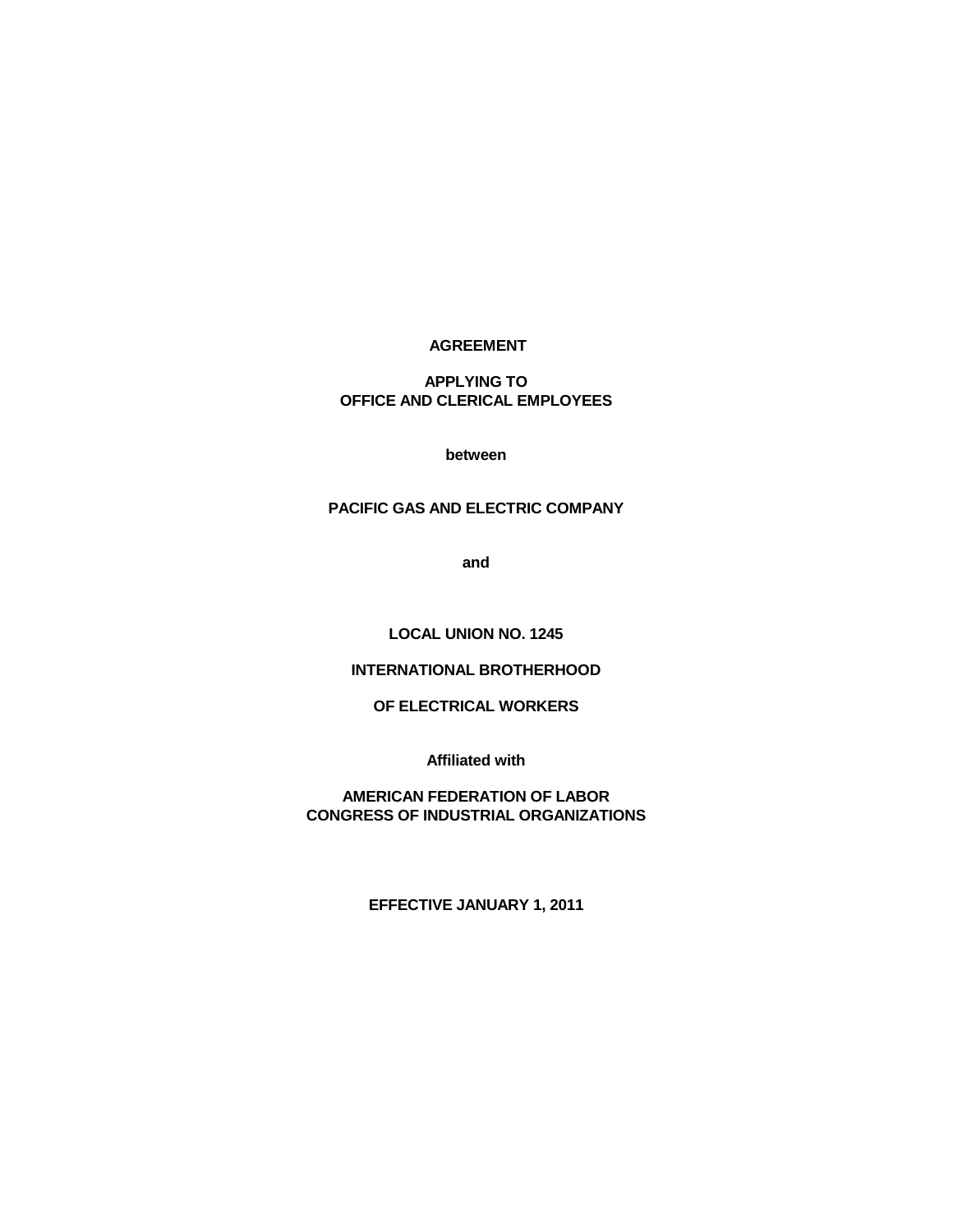| <b>TITLE</b> | <b>PAGE</b> |  |
|--------------|-------------|--|
|              |             |  |
|              |             |  |
|              |             |  |
|              |             |  |
|              |             |  |
|              |             |  |
|              |             |  |
|              |             |  |
|              |             |  |
|              |             |  |
|              |             |  |
|              |             |  |
|              |             |  |
|              |             |  |
|              |             |  |
|              |             |  |
|              |             |  |
|              |             |  |
|              |             |  |
|              |             |  |
|              |             |  |
|              |             |  |
|              |             |  |
|              |             |  |
|              |             |  |

# **TABLE OF CONTENTS**

# **EXHIBITS**

| C. (Deleted 1-1-00) |  |
|---------------------|--|
|                     |  |
|                     |  |
|                     |  |
|                     |  |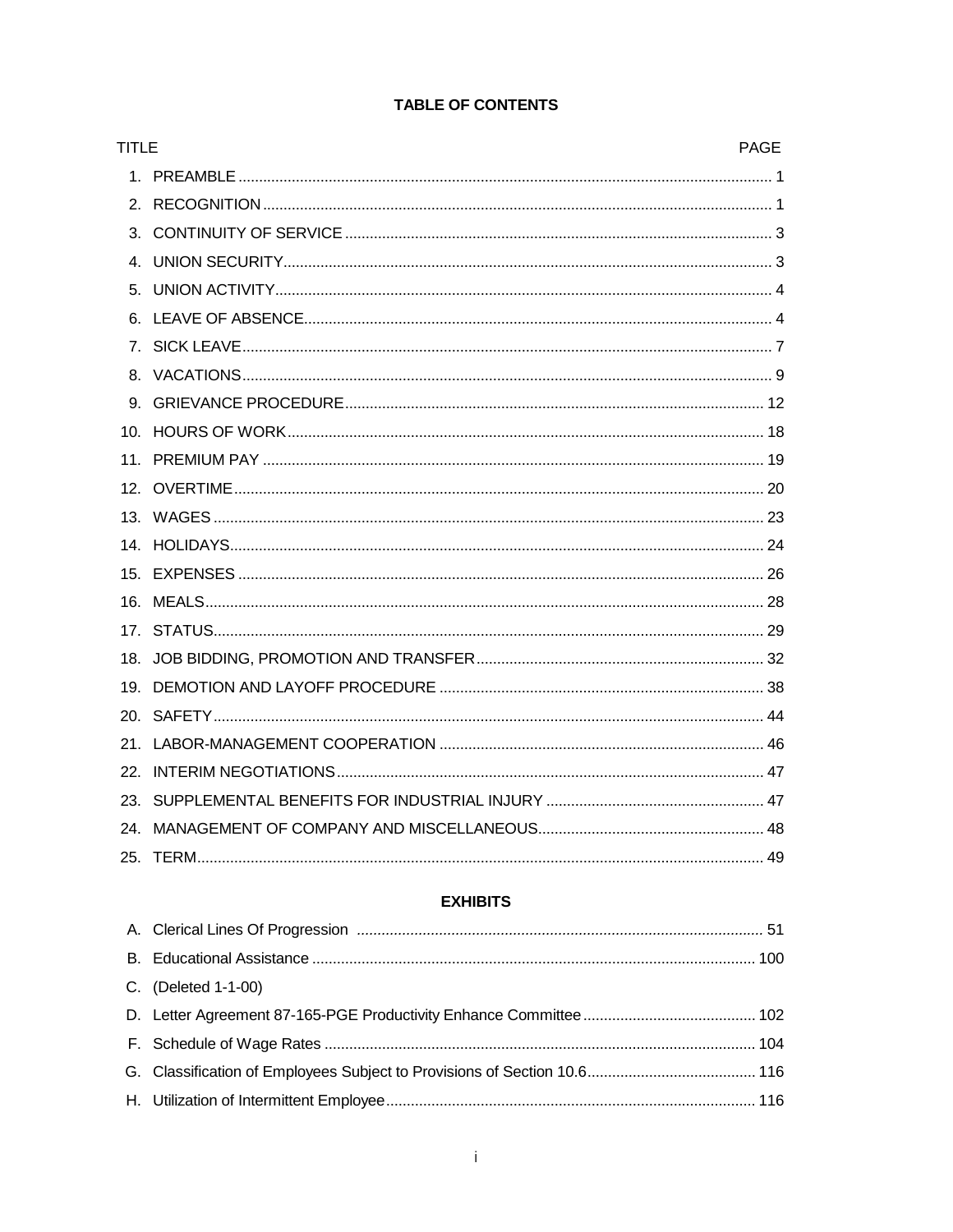# **SUPPLEMENTS**

| Supplement to Title 16 - Meals: Comparable Substitute for Usual and Average Meals 123 |  |
|---------------------------------------------------------------------------------------|--|
|                                                                                       |  |
|                                                                                       |  |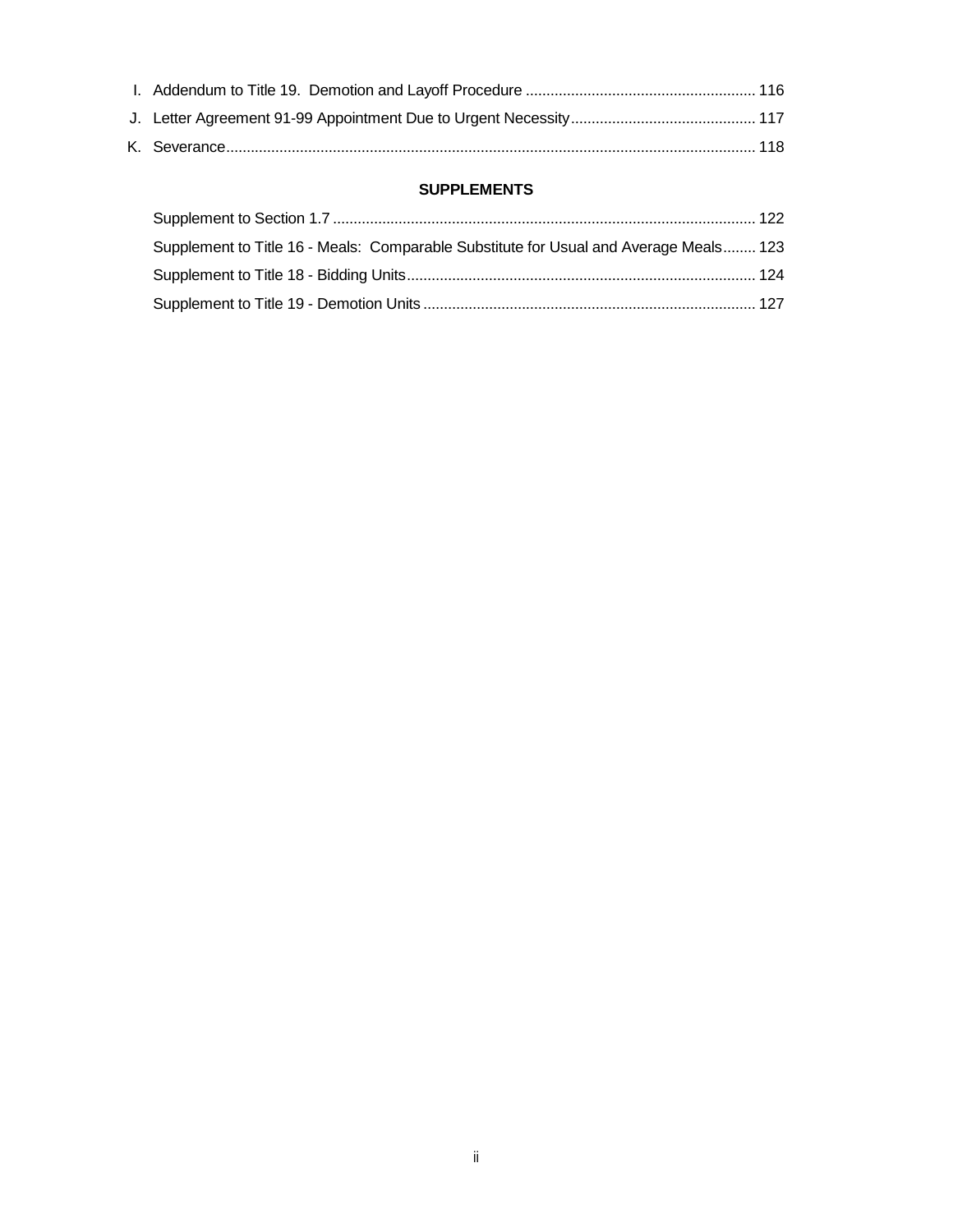This Agreement dated July 1, 1953 has been amended on the following dates:

| September 1, 1953  | July 1, 1969     |
|--------------------|------------------|
| September 1, 1954  | July 1, 1970     |
| January 1, 1955    | January 1, 1971  |
| July 1, 1956       | July 1, 1971     |
| October 1, 1956    | July 1, 1972     |
| January 1, 1957    | April 1, 1973    |
| July 1, 1957       | January 1, 1974  |
| January 1, 1958    | July 1, 1974     |
| July 1, 1958       | January 1, 1975  |
| July 1, 1959       | January 1, 1977  |
| July 1, 1960       | January 1, 1978  |
| July 1, 1961       | December 1, 1978 |
| July 1, 1962       | January 1, 1980  |
| July 1, 1963       | January 1, 1983  |
| January 1, 1964    | January 1, 1984  |
| July 1, 1964       | January 1, 1988  |
| July 1, 1965       | January 1, 1991  |
| July 1, 1966       | January 1, 1994  |
| July 1, 1967       | January 1, 1997  |
| September 24, 1967 | January 1, 2000  |
| January 1, 1968    | June 1, 2003     |
| July 1, 1968       | January 1, 2009  |
|                    | January 1, 2011  |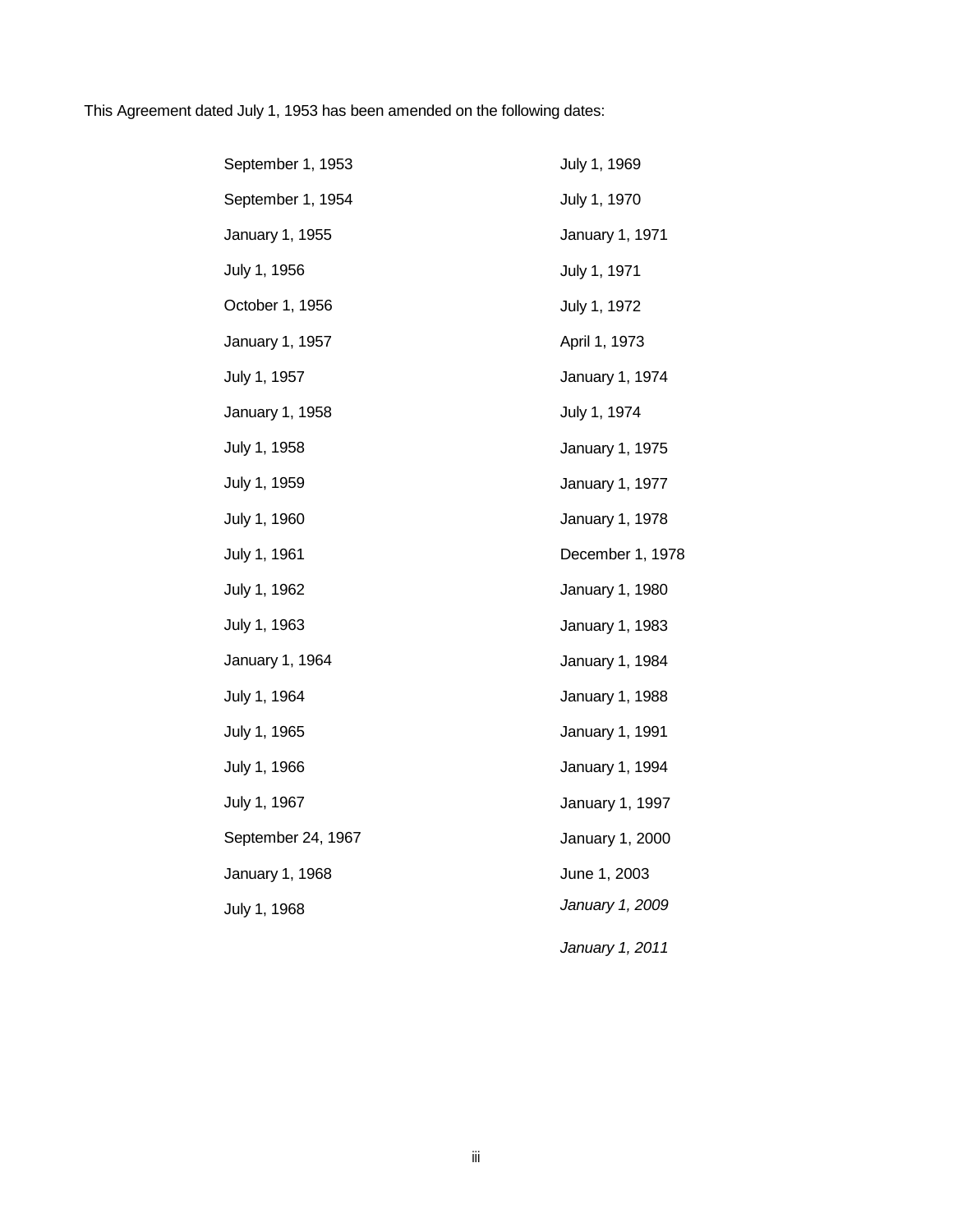

**Stephen A. Rayburn** Director and Chief Negotiator Labor Relations

Mail Code N2Z P. O. Box 770000 San Francisco, CA 94177 415-973-4310

November 10, 2010

Mr. Tom Dalzell, Business Manager Local Union No. 1245 International Brotherhood of Electrical Workers, AFL-CIO P.O. Box 2547 Vacaville, CA 95687

Dear Mr. Dalzell:

This letter and its attachments will confirm the Company's understanding of the settlement reached on October 25, 2010, between the Company's Negotiating Committee and the Union's Negotiating Committee in General Negotiations with respect to the IBEW Clerical Agreement between Company and IBEW Local 1245.

# **Term**

The Clerical Agreement will have a four-year term of January 1, 2011 through December 31, 2014.

# **Wages**

The Company will grant a general wage increase, using normal rounding, of two percent (2.0%) effective January 1, 2011; two percent (2.0%) effective January 1, 2012; two percent (2.0%) effective January 1, 2013; and two percent (2.0%) effective January 1, 2014.

# **Ratification Bonus**

An additional one percent (1.0%) will be added to the general wage increase on January 1, 2011 if this agreement is ratified on the first vote.  $(2.0\% + 1.0\% = 3.0\%)$ 

# **Exhibit A – Clerical Lines of Progression**

All 2011 wages shown below for existing classifications include the 2.0% general wage increase and the additional ratification bonus wage increase of 1.0%.

### **1. Customer Service Line of Progression**

Establish Service Representative I classification (New Beginner's Level) and a Service Representative II classification for new hires after January 1, 2011. (Added 1-1-11)

2011 Wages

Service Representative I (New):

| Start     | \$18.00 |
|-----------|---------|
| End 18 Mo | \$22.50 |
| End 3 Yr  | \$27.00 |
| End 54 Mo | \$34.78 |

Service Representative II (New): \$34.78

**2.** Company and Union will establish a joint committee to update Exhibit A including reviewing job definitions, lines of progression and ratios of lead positions.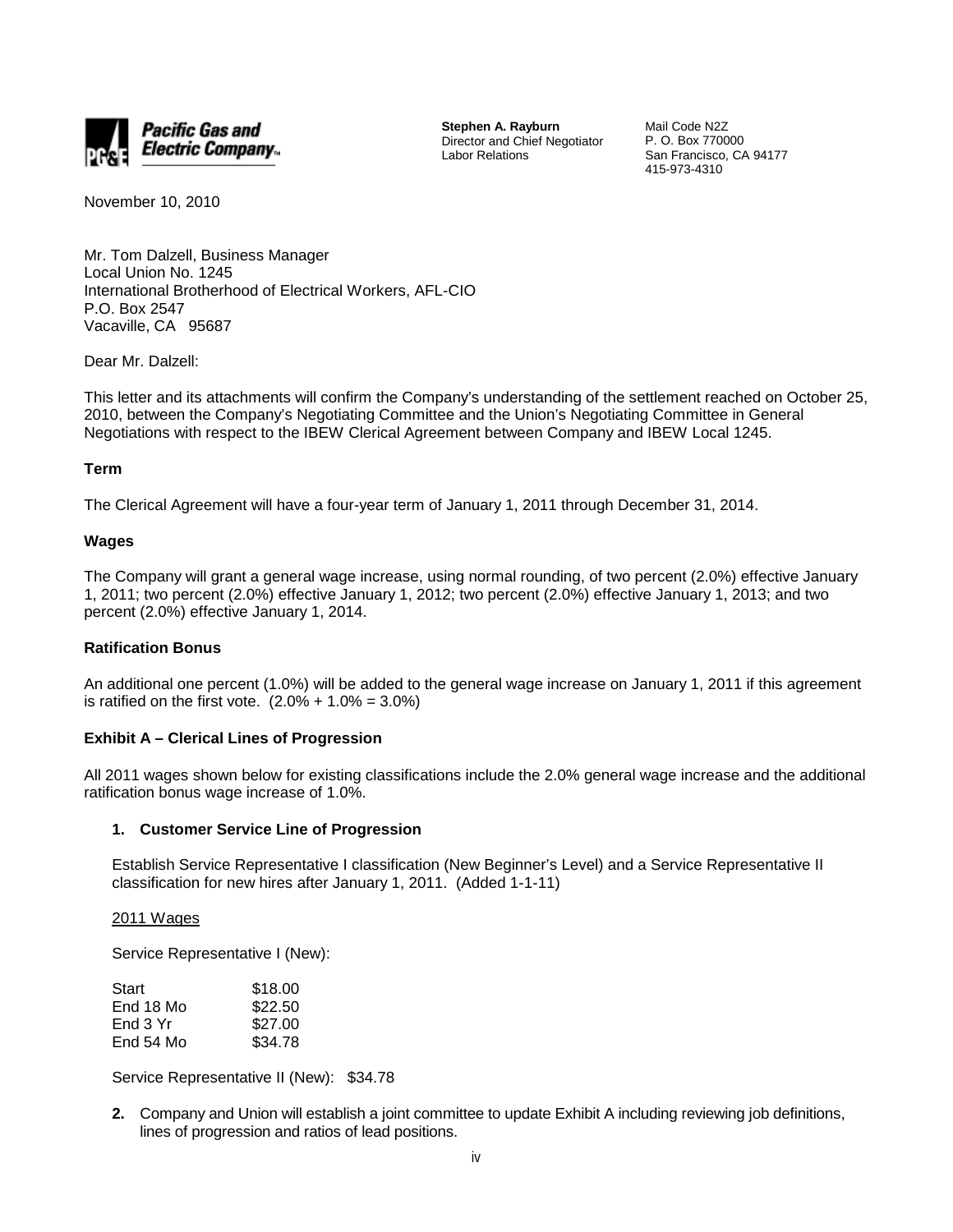# **Exhibit F – Schedule of Wage Rates**

**Increase the top Wage Rate for Senior Service Representative I, Senior Operating Clerk I, and Senior Accounting Clerk I** to provide a 5% differential above Service Representative and acknowledge lead responsibilities.

| <b>Senior I</b>   | <b>2010 Rates</b>        | <b>2011 Rates</b>        |
|-------------------|--------------------------|--------------------------|
| Start             | \$33.77                  | \$34.78                  |
| End 6 Mo          | \$34.35                  | \$35.38                  |
| End 1 Yr          | \$34.92 (3.4% above CSR) | \$35.97 (3.4% above CSR) |
| Add New End 18 Mo | \$35.45 (5.0% above CSR) | \$36.51 (5.0% above CSR) |

**Adjust Wage Scale for Senior Service Representative II, Senior Operating Clerk II, Senior Accounting Clerk II and Senior Operating Clerk I-II** by eliminating a step and modifying first step so that it equals top step of a Sr. I classification and modifying the final step to provide a 5% differential above Sr. I.

| <b>Senior II</b> | <b>2010 Rates</b> | Proposed (2010 Rates)    | <b>2011 Rates</b>        |
|------------------|-------------------|--------------------------|--------------------------|
| <b>Start</b>     | \$34.92           | \$35.45                  | \$36.51                  |
| End 6 Mo         | \$35.67           | \$36.44                  | \$37.53                  |
| End 1 Yr         | \$36.44           | \$37.22 (5% above SR. I) | \$38.34 (5% above Sr. I) |
| End 18 Mo        | \$37.20           | Eliminate                | Eliminate                |

# **Attendance**

The Company and Union recognize that there are opportunities for significant improvement in the area of attendance/availability of clerical employees. Therefore, the Company and Union will establish a Joint Attendance Committee to monitor the use of time off and work together to improve the availability of clerical employees.

# **Funeral Leave**

Employees will be granted up to three days off with pay if a member of the immediate family dies at the employee's option.

# **Vacation**

Part-time employees will be eligible for service anniversary and sick leave bonus vacation.

# **Contracting**

The Company and Union recognize that the implementation of SmartMeter technology will lead to a significant increase in the clerical workload during the term of the Agreement. The parties agree to meet and discuss any temporary increase in workload to determine whether the increase should be addressed through adding employees or contracting out work. The parties agree that every effort should be made to avoid a temporary staffing increase that will subsequently result in short-term employee displacements.

# **Attachments**

Attached are amended Contract sections as agreed to during the negotiations, as follows:

A. Clerical Agreement and its Exhibits, Supplements and Clarifications

If any of the above or the attachments thereto are not in accordance with your understanding of our settlement, please let me know immediately.

Sincerely, *Stephen A. Rayburn* Stephen A. Rayburn Director and Chief Negotiator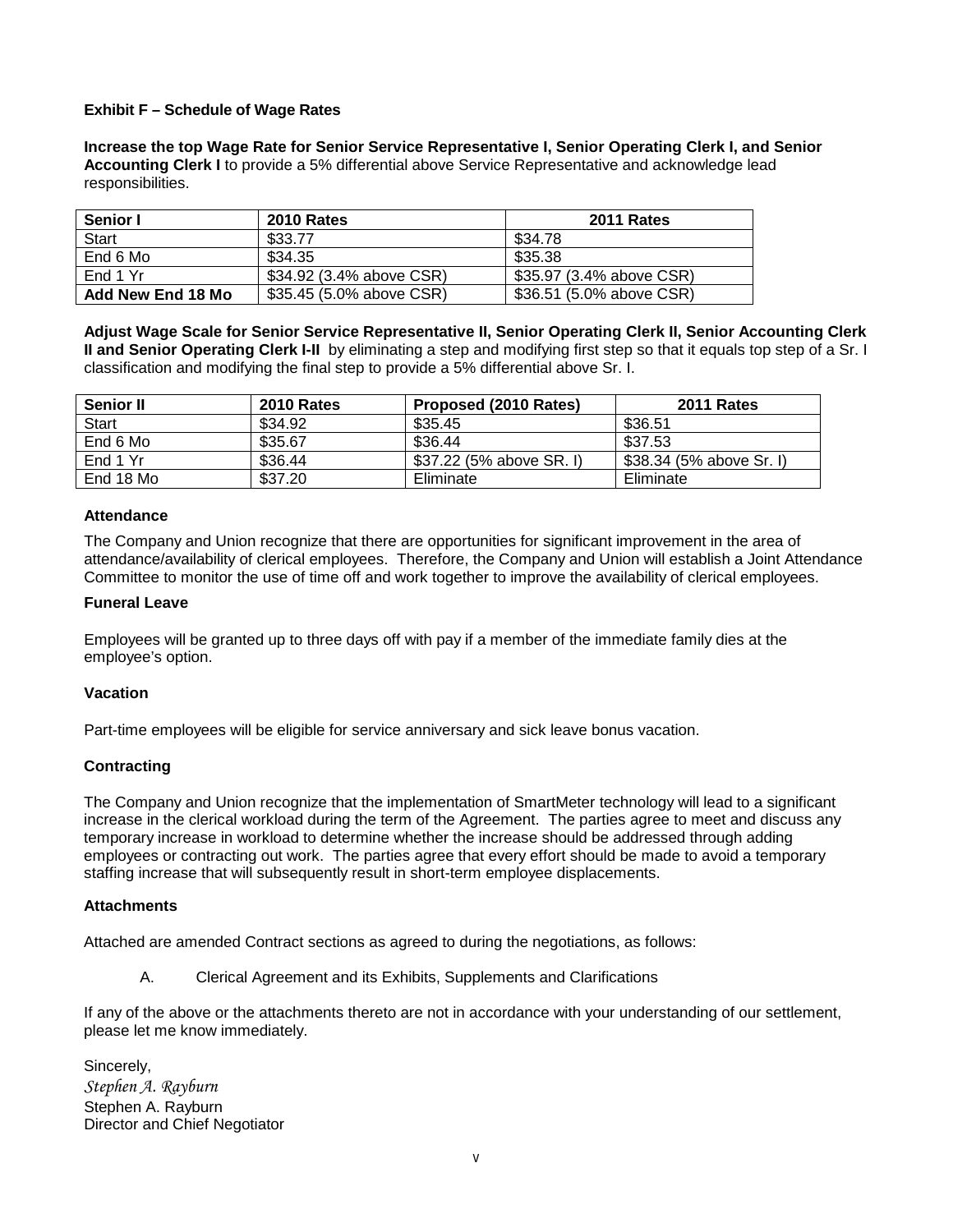#### **AGREEMENT**

This Agreement made and entered into this first day of July, 1953, by and between Pacific Gas and Electric<br>Company, hereinafter referred to as Company, and Local Union No. 1245 of International Brotherhood of Electrical<br>Wo

#### **WITNESSETH that:**

WHEREAS the parties hereto desire to facilitate the peaceful adjustment of differences that may from time to time arise between them, to promote harmony and efficiency to the end that Company, Union and the general public may benefit therefrom, and to establish wages, hours and working conditions for certain hereinafter designated<br>employees of Company,

NOW, THEREFORE, the parties hereto do agree as follows:

#### **TITLE 1. PREAMBLE**

#### **1.1 PRINCIPLES**

The parties recognize that the free private enterprise system in the United States has produced the highest standard of living anywhere in the world, and they hereby confirm their adherence to, and belief in, that system. regulation by public authority. Further, the parties support the principles of collective bargaining and self-organization.

#### **1.2 NON-DISCRIMINATION**

It is the policy of Company and Union not to discriminate, harass or allow the harassment of an employee or<br>applicant for employment on the basis of race, color, religion, age (40 and over), sex, national origin, ancestry, identity, *registered domestic partner status,* a request for family medical leave, *any other category or status protected by law,* or any other non-job related factor. (Amended *1-1-09*)

#### **1.3 SECTION TITLES**

Section Titles in this Agreement are for identification purposes only and are not to be used for the purpose of interpreting either the intent or the meaning of the language of any Section. (Added 1-1-80)

#### **1.4 NEUTRAL GENDER**

Any changes to contract language made as a result of the ratification of the Physical and Clerical<br>Agreements effective on 1-1-88 and not changed in the contract language effective 1-1-88 were changed in the contract language effective 1-1-91. Changes made to the contract sections, effective 1-1-91 are not intended to<br>change the context of the language other than to neutralize the gender. (Added 1-1-91)

#### **1.5 DIVISION**

In acknowledgement of a review by Company and Union of those areas of the contract where the word<br>"Division" is still present, "Division" will be considered to represent an area designated as a "Division" by the<br>Company, w Title 19. (Added 1-1-91)

**1.6** All language printed in italics indicates new language from previous printing of the contract. (Added 1-1-91)

#### **1.7 REGION**

The use of the word "Region" or "Regional" as used in the contract shall represent the geographical area that was in effect in 1992. See Supplement to Section 1.7.

#### **TITLE 2. RECOGNITION**

#### **2.1 RECOGNITION**

For the purpose of collective bargaining with respect to rates of pay, wages, hours of employment and other conditions of employment, Company recognizes Union as the exclusive representative of all office and clerical employees, including Credit Representatives, in Company's geographical Divisions and Regions and Departments,<br>as follows:

Materials Distribution (except General Office) Computer Operations<br>Design-Drafting Construction Accounting (VP Controllers) Corporate Accounting (except the Accounting Research and Analysis Section) (VP Controllers)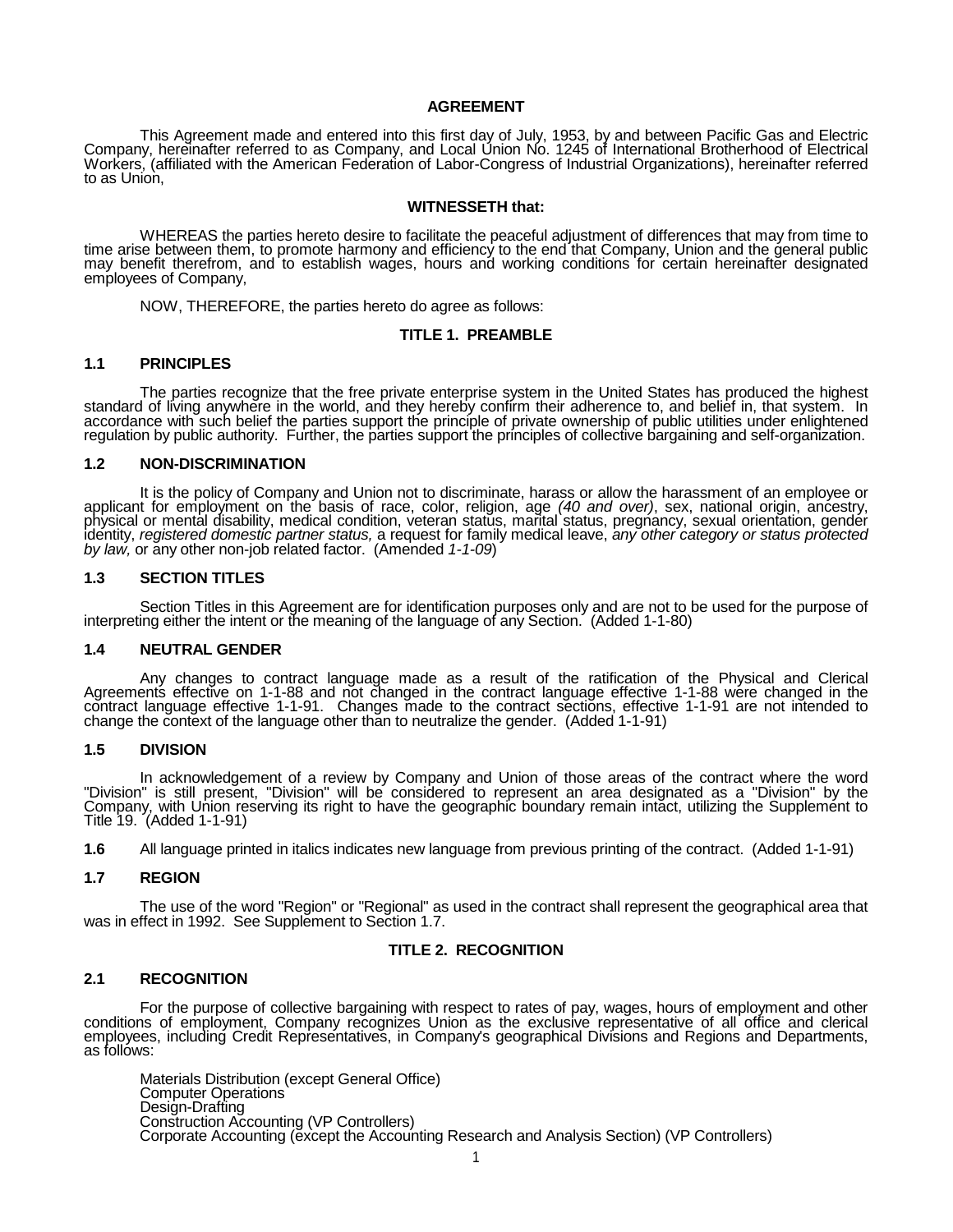Customer Accounting (VP Measure Bill and Collect) Payment Accounting (VP Controllers) Accounting Data Control Section (VP Controllers) Gas System Maintenance & Technical Services/Gas System Operations<br>Mail Processing Center Reprographics Section (20-RC-14824)<br>Maintenance and Operations and Garage of the Building and Land Services Department Gas Chart Office (32-RC-650) - Gas Measurement and Production. Engineering and Planning (20-RC - 17475) - Distribution

#### (Amended 6-1-03)

The foregoing applies to areas and Departments for whom the National Labor Relations Board has certified<br>Union as such representative; excluding supervisors, confidential employees, and all other employees in Company's<br>Gen Departments herein above enumerated, provided the context makes such application reasonable. (Amended 1-1-94)

### **2.2 APPLICABILITY**

The provisions of this Agreement shall be limited in their application to employees of Company in the bargaining unit described in Section 2.1. Wherever the words "employee" and "employees" are used in this Agreement they shall, unless otherwise noted, be construed to refer only to the employees described in Section 2.1<br>for whom Union is the exclusive collective bargaining representative. The respective obligations of the pa shall be operative only insofar as Union acts in the capacity of exclusive collective bargaining representative of said<br>employees.

#### **2.3 SUCCESSOR** (Added 1-1-00)

(a) (1) Any parent or affiliated company of the Pacific Gas and Electric Company that acquires any property or facility at which employees covered by this Agreement have regularly assigned jobs ("Affiliated Acquiring Entit the Affiliated Acquiring Entity determines are necessary to operate the property or facility, under the terms and conditions contained in this Agreement except as to those specific benefits that the Affiliated Acquiring Entity cannot offer. For such benefits, the Affiliated Acquiring Entity shall offer alternate benefits of comparable value and coverage.

Any employee covered by this Agreement with a regularly assigned job who receives an offer of equivalent employment from the Affiliated Acquiring Entity at the employee's current regular headquarters or a headquarters that that is within 45 road miles or 60 minutes automotive travel time from the employee's current residence, or equal<br>to the employee's current regular commute if the employee's current regular commute exceeds these limits, sh not be eligible to participate in the severance program described in Exhibit XIV (Severance) of this Agreement.<br>(Added 6-1-03)

Any employee covered by this Agreement with a regularly assigned job who receives an offer of employment by the Affiliated Acquiring Entity shall remain eligible to participate in the Demotion and Layoff Procedure under Ti

(a) (2) In addition to the obligation to offer employment as required in (a) (1) above, an Affiliated Acquiring Entity shall adopt this agreement or alternate terms and conditions of employment mutually acceptable to the A

(b) (1) An entity not affiliated with Pacific Gas and Electric Company that acquires any property or facility<br>("at which employees covered by this Agreement have regularly assigned jobs ("Non-affiliated Acquiring Entity<br>|s Acquiring Entity determines are necessary to operate the property or facility, at the terms and conditions contained in this Agreement; except as to those specific benefits that the Non-affiliated Acquiring Entity cannot offer. For<br>such benefits, the Non-affiliated Acquiring Entity shall offer alternate benefits of comparable value and

(b) (2) In addition to the obligation to offer employment as required in (b) (1) above, the Non-Affiliated Acquiring Entity shall maintain the same or comparable terms and conditions of employment applicable to covered<br>employees hired by the Non-Affiliated Acquiring Entity for a period that is not less than the unexpired term o Agreement that is in effect as of the date such employees are hired by the Non-Affiliated Acquiring Entity.

(c) This section shall only apply to an acquiring entity that intends to operate the property or facility in the same or substantially the same manner as the Pacific Gas and Electric Company operates the property or facility immediately prior to its acquisition.

(d) The Pacific Gas and Electric Company shall include the obligations set forth in sections (a) or (b) above in any transfer or sale agreement, as provided in section (a) or (b) above, with an acquiring entity of its property or facility. For any property or facility that is subject to Public Utilities Code section 363, the obligations set forth in sections (a) or (b) shall commence at the end of the applicable operating and maintenance period. The only claim the Union may have against Company under this section is for the Company's failure to include in the transfer or sale agreement the obligation set forth in Section (a) or (b) above.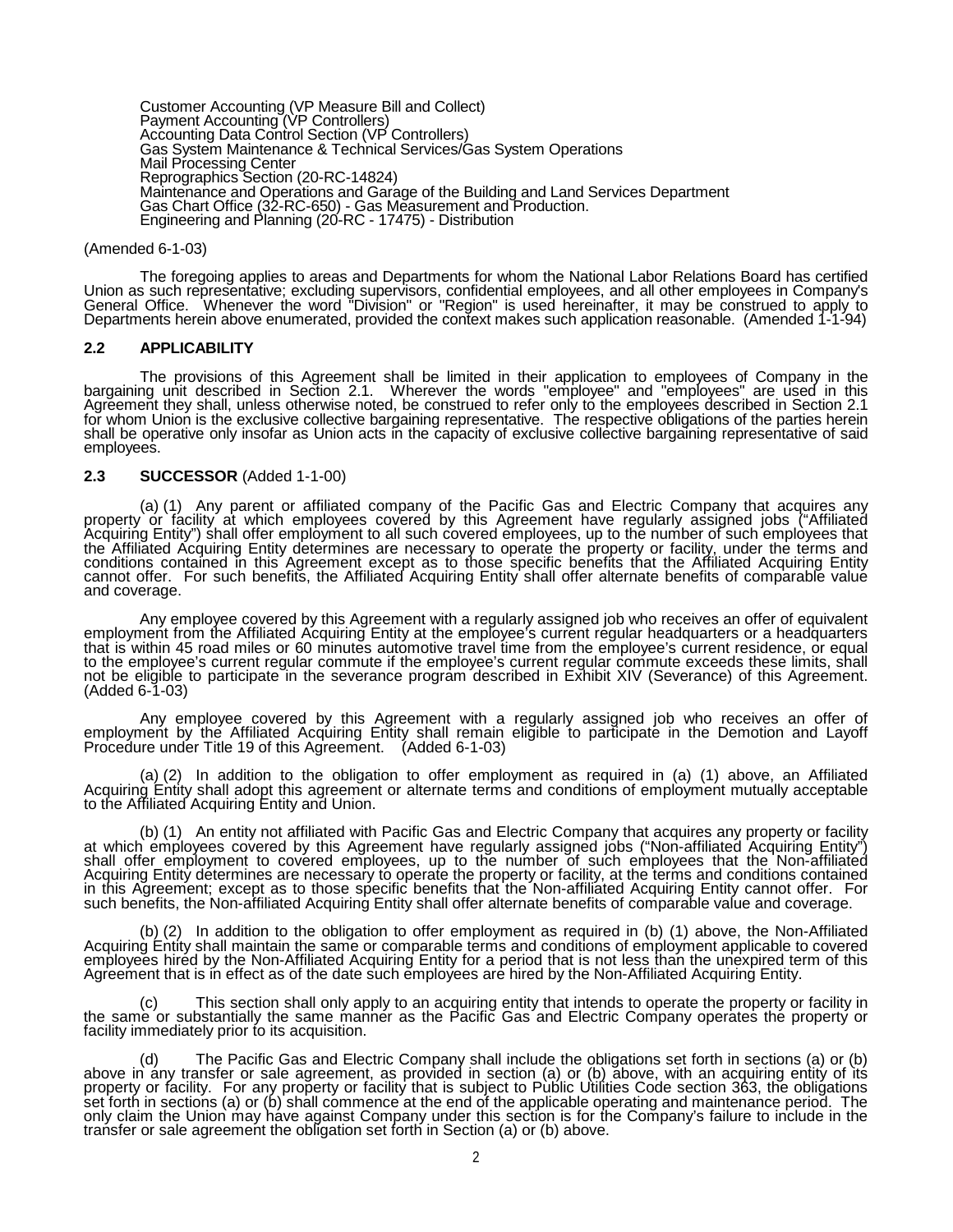# **TITLE 3. CONTINUITY OF SERVICE**

**3.1** Company is engaged in rendering public utility services to the public, and Union and Company recognize that there is an obligation on each party for the continuous rendition and availability of such services.

**3.2** The duties performed by employees of Company as part of their employment pertain to and are essential to the operation of a public utility and the welfare of the public dependent thereon. During the term of this Agreement employees shall not partially or totally abstain from the performance of their duties for Company *including to support a strike or labor action initiated by another union or a strike or labor action taken by a separate bargaining unit of the same union.* Union shall not call upon or authorize employees individually or collectively to engage in such activities and shall make a reasonable effort under the circumstances to dissuade employees from engaging in such activities, and Company shall not cause any lockout. *(Amended 1-1-11)*

3.3 Employees who are members of Union shall perform loyal and efficient work and service, and shall use their<br>influence and best efforts to protect the properties of Company and its service to the public, and shall cooper times.

**3.4** Company and Union shall cooperate in promoting harmony and efficiency among Company employees.

# **TITLE 4. UNION SECURITY**

# **4.1 AGENCY SHOP**

(a) Thirty days after being employed, every employee covered by this Agreement shall, as a condition of employment: (1) become a member of the Union; or (2) in the alternative, an employee must tender a registration fee to Union members), and shall tender, monthly, an agency fee as established by the Union in an amount not to exceed the amount of the monthly dues and per capita fees required of BA members in their base wage rates; except that<br>(Amended 1-1-91)

(b) Any employee of Company in a classification represented by Union and who, on December 1, 1970, was an employee and was not a member of the Union, and who remains an employee continuously after December 1, 1970, is exem

(c) Any non-bargaining unit employee who is placed in a classification represented by Union shall, as a condition of employment, within 30 days comply with the provisions of Subsection (a) above. (Section amended 1-1-80)

(d) Any bargaining unit employee who is temporarily placed in a non-bargaining unit classification shall continue to be subject to the provisions of Subsection (a) above, for the duration of such temporary assignment. (Add

(e) Once each month, Company shall provide to Union a list of employees in bargaining unit classifications who did not tender dues or an agency fee to Union during the preceding 30 day period. (Added 1-1-91)

## **4.2 PAYMENT OF UNION DUES**

Any employee who is or who becomes a member of Union shall, as a condition of employment, tender to the Union periodic dues uniformly required by Union as a condition of acquiring or retaining membership.

### **4.3 CHECKOFF OF DUES**

Company shall deduct from wages and pay over to the proper officers of Union the membership dues of any<br>member of Union or agency fees of any other employee as provided for in Subsection 4.1(a) who individually and<br>volunta and Union. (Amended 1-1-83)

## **4.4 TERMINATION FOR NON-PAYMENT OF DUES**

Upon written request from the Union, the Company shall, within 21 calendar days, terminate the employment of any employee who fails to comply with the requirements of this Title.

# **4.5 GRIEVANCES**

If any dispute arises under the provisions of this Title it shall be referred directly to the appropriate Local Investigating Committee for determination under the grievance procedure provided for in this Agreement.

### **4.6 (Deleted 1-1-80)**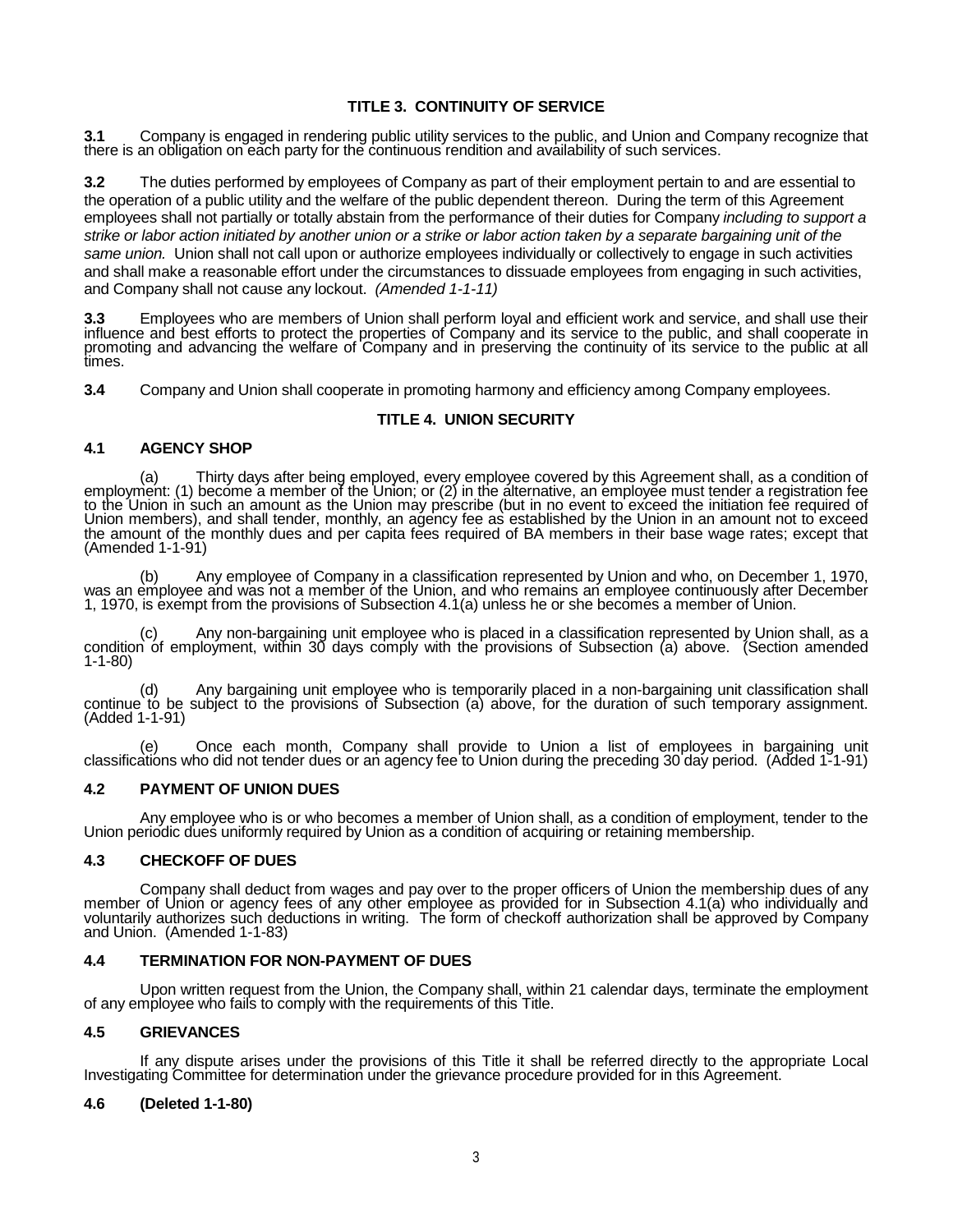# **TITLE 5. UNION ACTIVITY**

#### **5.1 BULLETIN BOARDS**

Union may use one-half of Company's regular bulletin boards and Company shall designate by lettering thereon or otherwise the portion of each bulletin board which shall be reserved for use by Union. Company shall erect additional bulletin boards in any location where it may be found that existing bulletin boards are not adequate.

### **5.2 LIMITS ON USE OF BULLETIN BOARDS**

Union's use of bulletin boards shall be limited to the posting thereon of official notices of meetings and similar<br>matters relating to official Union business and its relationship with Company. Union shall not post thereon

#### **5.3 NON-DISCRIMINATION**

Company shall not discriminate against any employee because of membership in Union or activity on behalf of Union. (Amended 1-1-91)

### **5.4 REPRESENTATIVES OF UNION**

At Union's request Company shall authorize any representative of Union to enter any Company properties on which employees represented by Union are employed. Such authorization shall be for the purpose of enabling such representative to transact Union business other than the solicitation of employees to join Union or the collection of dues, and it shall not be used in any manner which will interfere with the work of any employee.

### **5.5 CONFIDENTIAL INFORMATION**

Union shall not require or request an employee to divulge to it or its representatives any matter concerning Company's operations or interests which Company regards as confidential.

#### **5.6 NEW EMPLOYEE INFORMATION**

Company's local Human Resources Representatives shall, notify the designated local Shop Steward or Representative of Union, in writing, of the reporting for duty of new bargaining unit employees within thirty days. Upon said notification, the parties may schedule necessary paid time (not to exceed one-half hour) and facilities for Union to provide orientation information regarding the obligations and benefits of Union membership. In addit will include a one-page document, as submitted by Union, in the customary new employee orientation information<br>package. Such document or discussion shall not include any matters derogatory to the Company and its customers.

# **TITLE 6. LEAVE OF ABSENCE**

### **6.1 ELIGIBILITY**

"Leave of absence" without pay shall be granted to regular employees, under the conditions set forth in this<br>Title for urgent or substantial personal reasons, provided that adequate arrangements can be made to take care of work.  A "leave" will not be granted if the purpose for which it is requested may lead to the employee's resignation.<br>For the purpose of this Agreement the terms "leave of absence" and "leave" signify absence without pay excess of ten consecutive workdays. In the computation of the length of a "leave of absence" there shall not be<br>included any time the employee is absent with pay. Absences without pay for ten consecutive workdays or less s also be authorized under these provisions. *(Amended 1-1-09)*

In addition to the provisions of this Title, it is the intent of the parties to include leave benefits as mandated by<br>State and Federal law, including both the California Family Rights Act of 1991 and the Federal Family an Leave Act of 1993. (Amended 1-1-94)

### **6.2 PERIODS OF LEAVE**

(a) The Company may grant a "leave of absence" without pay to a regular employee for a period not in<br>excess of six consecutive months. It may grant an additional "leave of absence" without pay to such employees if personal circumstances and service to the Company warrant the granting thereof *or as otherwise required by*<br>*applicable law*. Except as provided in Sections 6.6 and 6.8, a "leave of absence" will not be granted which, tog

(b) Child Care Leave: A regular employee who has become a parent by the birth or adoption of a child, or has become the legal guardian of a child shall be entitled to an unpaid "leave of absence" for a period not to exceed newborn or adopted child. When an employee who was granted a leave for child care applies for reinstatement the employee will be returned to the employee's former classification and headquarters which the employee vacated.<br>(Amended 1-1-91)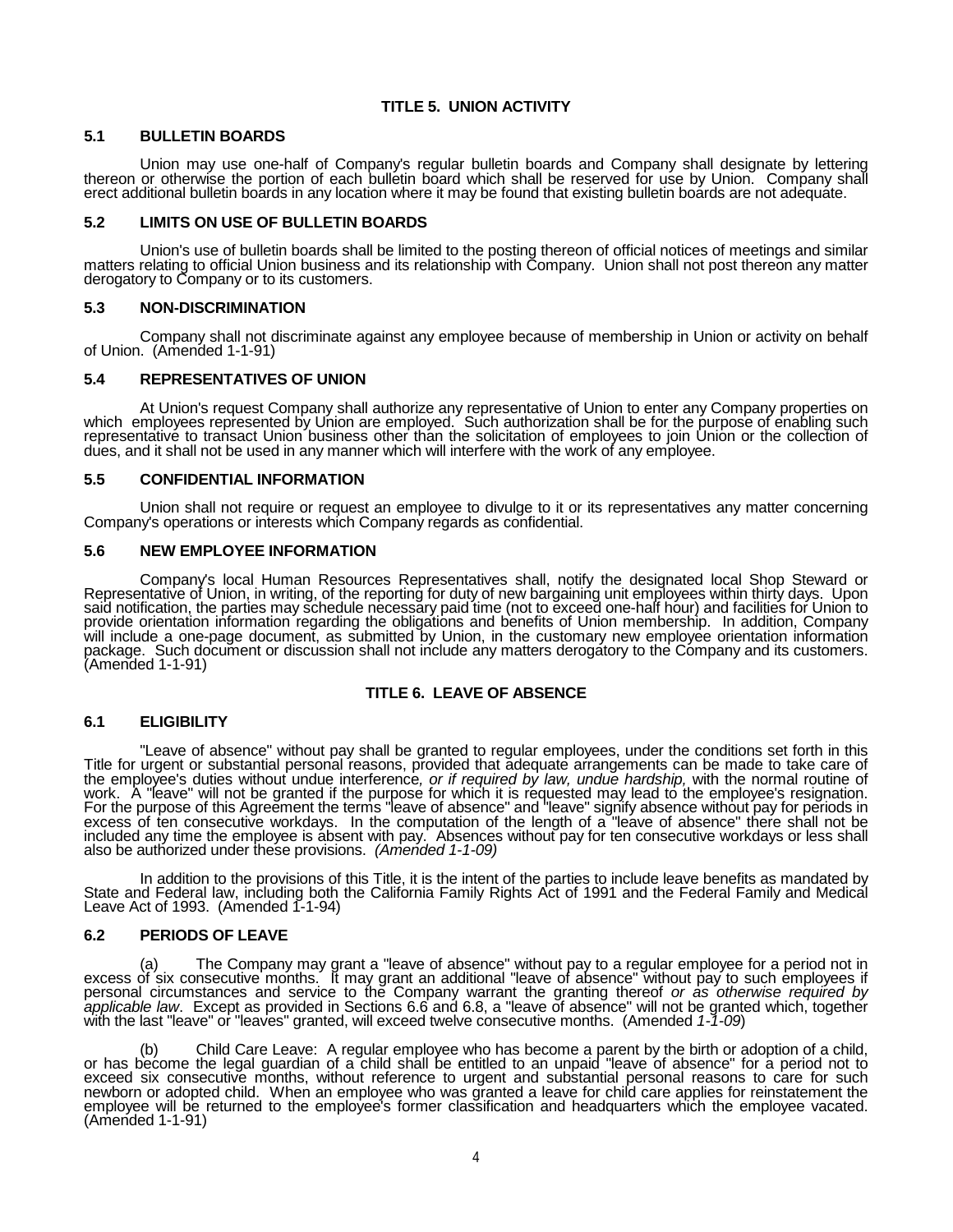An employee shall be entitled to an additional "leave of absence" for a period not in excess of six<br>consecutive months for child care with the understanding that the employee may return to work provided a vacancy<br>exists in Line of Progression at such headquarters.

If a vacancy of this kind does not exist after the second six consecutive months, the employee's service shall be considered terminated. (Added 1-1-84)

#### **6.3 COMMENCE AND END**

A "leave" shall commence on and include the first workday on which the employee is absent without pay, and terminate with and include the workday preceding the day such employee returns to work. The conditions under which an employee shall be restored to employment on the termination of the employee's "leave of absence" shall be clearly stated on the form on which application for the "leave" is made. (Amended 1-1-91)

### **6.4 STATUS**

An employee's status as a regular employee shall not be impaired by a "leave of absence."

### **6.5 TERMINATION OF SERVICE**

If an employee fails to return immediately on the expiration of the employee's "leave of absence," or if such employee accepts other employment while on "leave," except as provided in Section 6.6, or makes application for unemployment benefits under the California Unemployment Insurance Act while on "leave," such employee shall<br>thereby forfeit the "leave of absence," and terminate Service with Company. (Amended 1-1-91)

### **6.6 UNION LEAVE OF ABSENCE**

Subject to the provisions of Section 6.1 Company shall at request of Union grant a "leave of absence" without pay to any employee for the purpose of engaging in Union business. Such "leave" shall be for a period or periods not<br>to exceed a total of 72 consecutive months. An employee who has returned to work for Company following an business. (Amended *1-1-09*)

#### **6.7 RETURN FROM UNION LEAVE OF ABSENCE**

Unless an employee who is on "leave of absence" for Union business notifies Company that he/she will return to work at the end of the first six months of such absence, such employee's job shall be considered as vacant, and Company may fill it as provided in Title 18. When such employee returns to employment after an absence in<br>excess of six months, such employee shall be employed in his/her former Bidding Unit or Department and former classification subject to the following:

(a) Such employee may elect to displace another employee, or, if Company offers an assignment to a job vacancy on which another employee with longer Service does not have a prebid, the employee may elect to accept it.

(b) If such employee accepts such assignment, the location of such job shall thereupon become the regular headquarters. If there is no vacancy to which the employee can be assigned or elects not to accept an assignment to an existing job vacancy, placement in the Company shall be governed by Title 19.

(c) If the employee elects to displace another employee, he/she shall displace that employee in his/her former Bidding Unit or Department and classification who entered such classification during the period of the "leave of absence" and who has the least Service. If such displacement cannot be effected, the employee shall displace that<br>employee in such Bidding Unit or Department and classification who has the least Service, except that the em may not displace an employee whose Service is equal to or exceeds his/her own. If the last mentioned displacement<br>cannot be effected, placement in the Company shall be governed by Title 19, and the job headquarters shall b same as it was when the "leave of absence" was granted.

(Entire Section Amended 1-1-91)

### **6.8 MILITARY LEAVE OF ABSENCE**

An employee who leaves employment with Company to enter the military service or other service where reemployment rights are protected by law will be granted a "leave of absence" under the provisions of Sections 6.1 to 6.5, inclúsive. Upon qualifying for reemployment under any such law, and being reemployed the employee will be<br>granted a further retroactive "leave of absence" to cover the balance of the absence. (Amended 1-1-91)

*Eligible employees who engage in military service or who are eligible family members of military personnel are entitled to time off consistent with federal and state law. (Added 1-1-09)*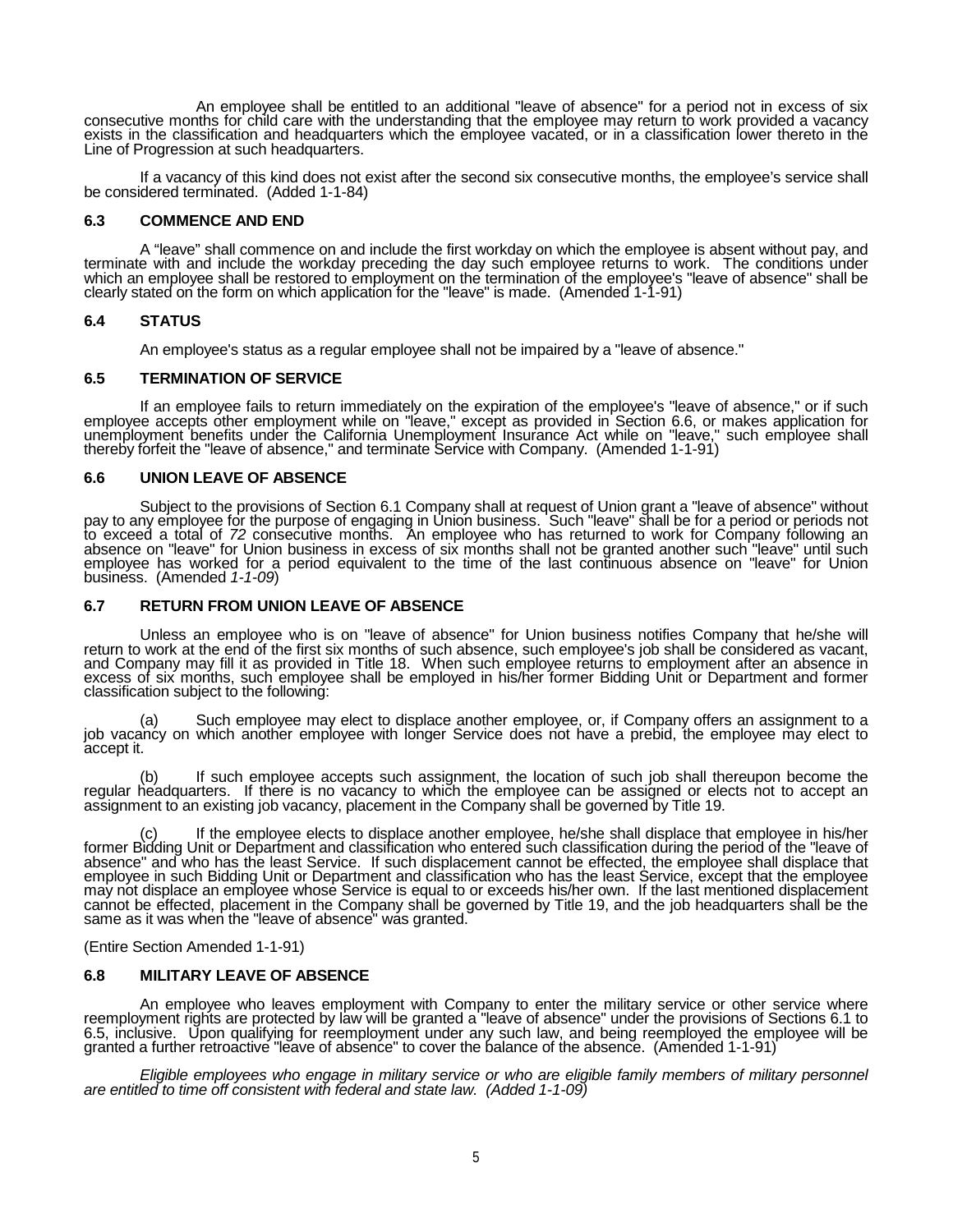## **6.9 FUNERAL LEAVE**

(a) A regular employee will be granted up to three days off with pay if a member of the immediate family dies. Unused vacation or floating holidays may be granted to extend an employee's funeral leave beyond the family shall be limited to: an employee's spouse *or employee's registered domestic partner*, parent, grandparent,<br>grandparent-in-law *or grandparent of employee's registered domestic partner*, parent-in-law *or parent of* daughter-in-law, stepchild, brothers, sisters, half-brothers and half-sisters, *step-brothers, step-sisters,* foster parents, step-parents, aunts, uncles, or an individual who was a member of the employee's immediate household at the time of death. *(Amended 1-1-09 and 1-1-11)*

(b) Consistent with the Company's operational needs, a regular employee may be granted the time off with pay necessary to attend the funerals of other persons the employee may be reasonably deemed to owe respect, but not t

(c) Employees who have not attained regular status will be allowed time off without pay as provided for in (a) and (b) above.

### **6.10 JURY DUTY**

Employees who are summoned to serve on a grand jury, trial jury, or a jury of inquest will be granted the necessary time off for this purpose under the following conditions:

(a) Regular employees will be allowed the necessary time off with pay for jury duty which occurs within their scheduled working hours during the basic workweek. Such employees assigned to a third shift shall be rescheduled second shift who are required to report to the jury commissioner on a second consecutive workday or more shall be<br>rescheduled to a first shift on a Monday-Friday basic workweek during such a period of time at the straight before the end of the employee's regular work hours, such employee shall return to work provided such dismissal occurs at least two hours before the conclusion of such hours of work. (Amended 1-1-88)

(b) Employees who have not attained regular status will be allowed time off without pay subject to the other provisions of (a) above.

(c) Employees shall advise their supervisor on the workday following receipt of notice that they are required to report for jury duty service. The employee may be required to provide receipt of such notice to their supervisor. (Amended 1-1-88)

### **6.11 WITNESSES**

Regular employees will be given the necessary time off to appear as a witness in administrative, civil or criminal cases under the following conditions:

Employees who are required to appear as witnesses on behalf of Company will be treated with (a) Employees who are required to appear as witnesses on behalf of Company v<br>respect to the provisions of this Agreement as though they were employed in their customary work.

(b) Employees who are subpoenaed to appear in litigation in which Company has no interest and is not a party, but nonetheless involves an employee's presence as to matters arising out of and in the course of their employme included when computing such remuneration.

(c) Following dismissal of the employee-witness by the court or administrative agency on any workday before the end of the employee's regular work hours, the employee shall return to work provided such dismissal occurs at least two hours before the conclusion of such hours of work. (Amended 1-1-91)

(d) In all other instances, an employee who has been subpoenaed as a witness in any matter not provided for above will be excused from work, without pay, for the time necessary for such administrative or court appearance.

### **6.12 ADOPTION**

Regular employees will be allowed up to 8 hours of time off with pay (as necessary) for court appearances in connection with child adoption procedures. Such time may be taken in increments of one hour or more. (Amended 1-1-88.)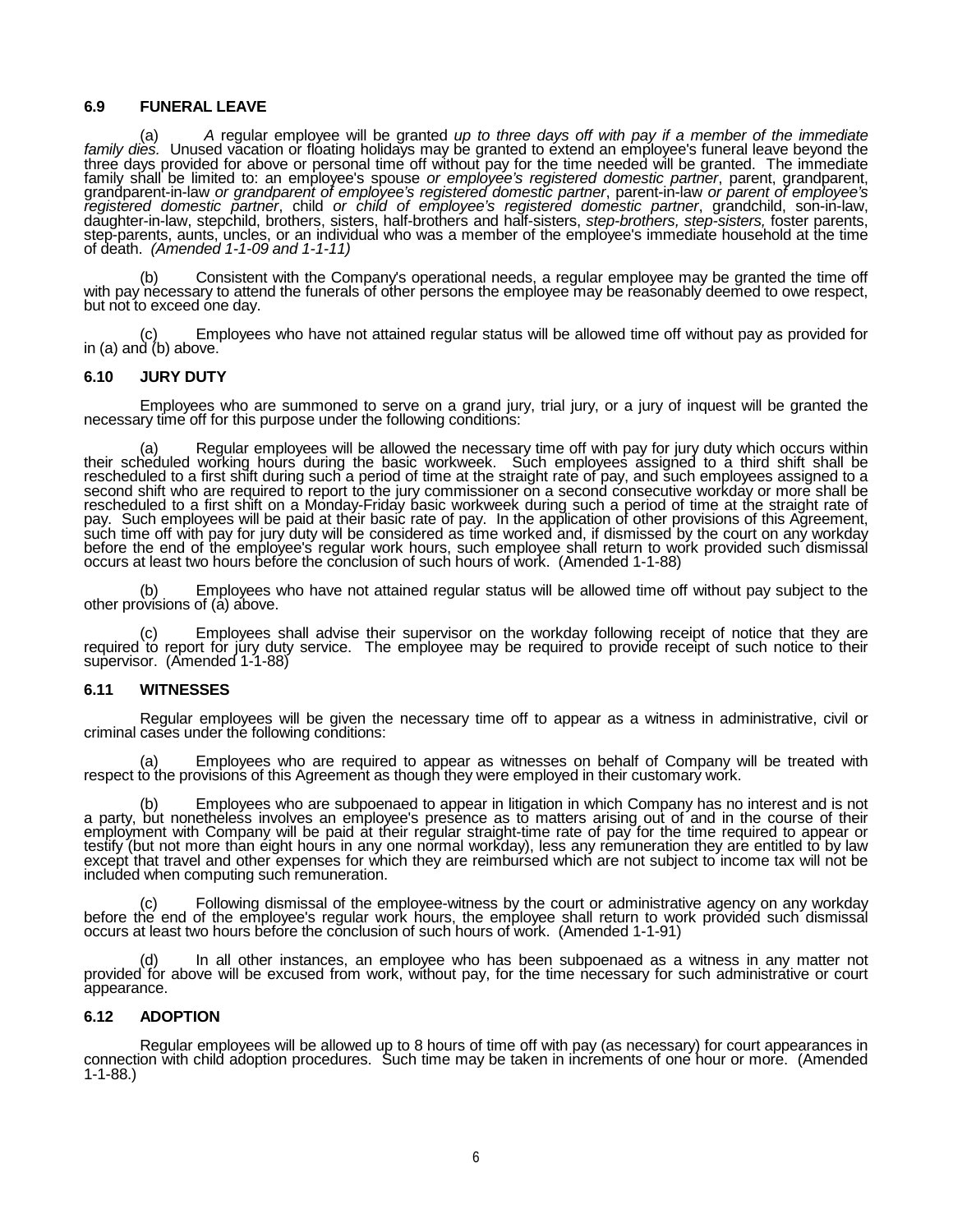# **TITLE 7. SICK LEAVE**

### **7.1 QUALIFICATION AND RATE OF COMPENSATION**

After completing one year of Service and for each year of Service thereafter, a regular employee shall be<br>allowed sick leave with pay for a total of 80 hours per calendar year. A regular part-time or intermittent employee<br> worked in a year to 2,080 hours. *Current sick leave will not be credited unless the employee first performs services in the new year.* (Amended *1-1-09*)

## **7.2 ACCUMULATION**

A regular employee, in addition to the annual sick leave allowed under the provisions of Section 7.1, shall be<br>allowed further sick leave with pay which shall not exceed the total of unused annual sick leave in the eight y immediately preceding. (Amended 1-1-91)

### **7.3 ADDITIONAL SICK LEAVE AFTER 10 YEARS**

In the calendar year in which Company anticipates that an employee may attain ten years of Service and in any calendar year thereafter, an employee whose sick leave record qualifies the employee in accordance with the formula shown below shall, upon exhausting his/her accumulated and current sick leave, be allowed additional sick leave, if needed, not to exceed 160 hours in such calendar year. (Amended 1-1-91)

(a) For each of the preceding eight calendar years, calculate the employee's annual sick leave accrual by subtracting from 80 hours each year the hours (not exceeding 80 hours) of sick leave used in such year.  $(Amended 1-1-91)$ 

- (b) Total such annual sick leave accrual for the eight years involved.
- (c) If such total is 320 hours or more, the employee shall be qualified for the additional allowance.

(d) Once the employee has qualified for such additional allowance, such additional allowance shall be renewed in full on the first day of each succeeding calendar year.

## **7.4 ADDITIONAL SICK LEAVE AFTER 20 YEARS**

In the calendar year in which Company anticipates that an employee may attain 20 years of Service, an<br>employee who has qualified for additional sick leave under Section 7.3 shall, upon exhausting such additional sick<br>leave employee has qualified for such additional allowance, such additional allowance shall be renewed in full on the first day of each succeeding calendar year.

### **7.5** *(Deleted 1-1-09)*

### **7.6 HOURLY INCREMENTS**

Sick leave shall be charged by the hour with no charge made for increments of less than one hour. Such time off as that allowed for an employee's personal medical and dental appointments shall be charged as sick leave.

### **7.7 HOLIDAYS**

If a holiday occurs on a workday during the time an employee is absent on sick leave with pay, the employee shall receive pay for the holiday as such; and it shall not be counted as a day of sick leave. (Amended 1-1-91)

### **7.8 ABUSE**

Company may require satisfactory evidence of an employee's illness or disability before sick leave will be granted. If an employee abuses the sick leave provisions of this Agreement by misrepresentation or falsification, the employee shall restore to Company all sick leave payments the employee received as a result of such abuse. In case of recurring offenses by the employee, Company may cancel all or any part of such employee's current and cumulative sick leave, and may treat the offense as it would any other violation of a condition of employment.<br>Charges of alleged discrimination in the application of this Section shall be investigated by the Local Investi Committee described in Section 9.6. (Amended 1-1-88)

## **7.9 TERMINATION DUE TO PHYSICAL DISABILITY**

If a regular employee is required permanently to leave the service of Company because of physical disability,<br>the employee shall, on termination of employment, be entitled to an allowance which shall be the equivalent of t 1-1-91)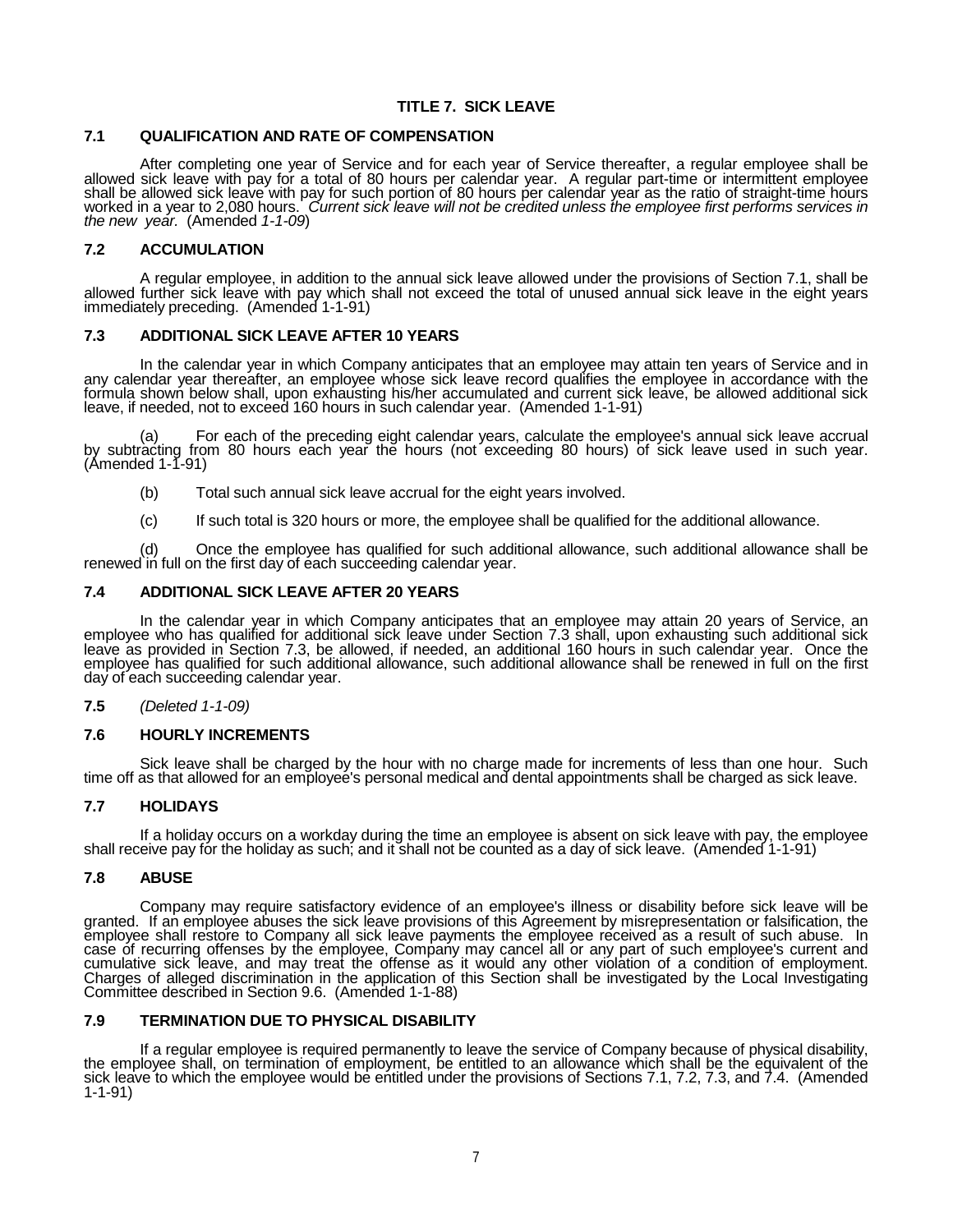# **7.10 PLACEMENT OF PARTIALLY DISABLED EMPLOYEES**

(a) Except as provided in Section 23.2, if an employee's health or physical ability becomes impaired to such an extent that he/she cannot perform the work of his/her classification, Company shall, if practical to do so, give such employee light work within his/her ability to perform for which he/she shall be compensated at the rate of pay<br>established for such work. (Amended 1-1-91)

(b) In the event an employee is disabled due to injury or illness and is returned to active payroll in a<br>physical or clerical classification or is assigned to a classification designed for the employee with the prior writt

If the employee is returned to the classification held before the disability occurred, the rate of pay for such classification, or

(2) If the employee has less than ten years of service at the time of the employee's disability, the rate of pay of the classification to which assigned, or

(3) If the employee has ten or more years of service at the time of his or her disability: The rate of pay of the classification to which assigned plus four percent per year of service (but not over 100 percent) times the difference between such rate of pay and the rate of pay of the employee's regular classification immediately prior to the injury or illness which caused the employee's disability.

An employee who returns to active payroll at a rate of pay calculated as in (3) above shall be limited<br>to 50 percent of any general wage increase until such time as the partially disabled employee is receiving a rate of<br>pa employee who is placed on the active payroll be paid less than 110 percent of such employee's current LTD rate of pay. (Added 1-1-83)

(c) An employee who is disabled due to injury or illness who is able to return to active payroll and the classification held prior to such disability but is assigned to a classification with a lower rate of pay shall be en accelerated basis as provided in Section 19.9 of the Clerical Agreement. (Amended 1-1-91)

### **7.11 (Deleted 1-1-97)**

**7.12 (Deleted 1-1-97)**

### **7.13 TIME CARD UPGRADE**

The sick leave pay of an employee who works in other than his/her regular classification on a time card basis shall be based on the rate of pay of the regular classification. (Amended 1-1-91)

### **7.14 UPGRADE OTHER THAN TIME CARD**

If an employee who is temporarily upgraded other than on a time card basis is absent by reason of illness or<br>disability, the sick leave pay for such absence shall be based on the rate of pay of the job to which the employe temporarily upgraded. (Amended 1-1-91)

### **7.15 RETURN FROM LTD**

By written agreement between the Company and the Union and on an individual basis, an employee who qualified for and received benefits under provisions of the Long-Term Disability Plan of the Benefit Agreement between the Company and the Union may be returned to active service.

### **7.16 FAMILY SICK LEAVE** (Added 1-1-00)

(a) In any calendar year, a regular full time employee shall be permitted to use the employee's current available<br>sick leave benefits, *up to 40 hours in the calendar year*, to attend to an illness of a child, parent, sp *leave hours allotment to attend to an illness of a child, parent, spouse*, *or registered domestic partner of the employee. (Amended 1-1-09 and 1-1-11)*

(b) In the calendar year in which a regular full time employee has qualified for additional sick leave under<br>Section 7.3 and each succeeding calendar year it is renewed, the employee shall be permitted to use up to 80 hour *In the calendar year in which a regular full time employee has qualified for additional sick leave under Section 7.4 and each succeeding year it is renewed, the employee shall be permitted to use up to 160 hours in the calendar year, to attend to an illness of a child, parent, spouse, or registered domestic partner of the employee. A regular part-time employee who has qualified for additional sick leave under Sections 7.3 and 7.4, may take up to one-half of the additional sick leave hours awarded to attend to an illness of a child, parent, spouse, or registered domestic partner of the employee. (Added 1-1-11)*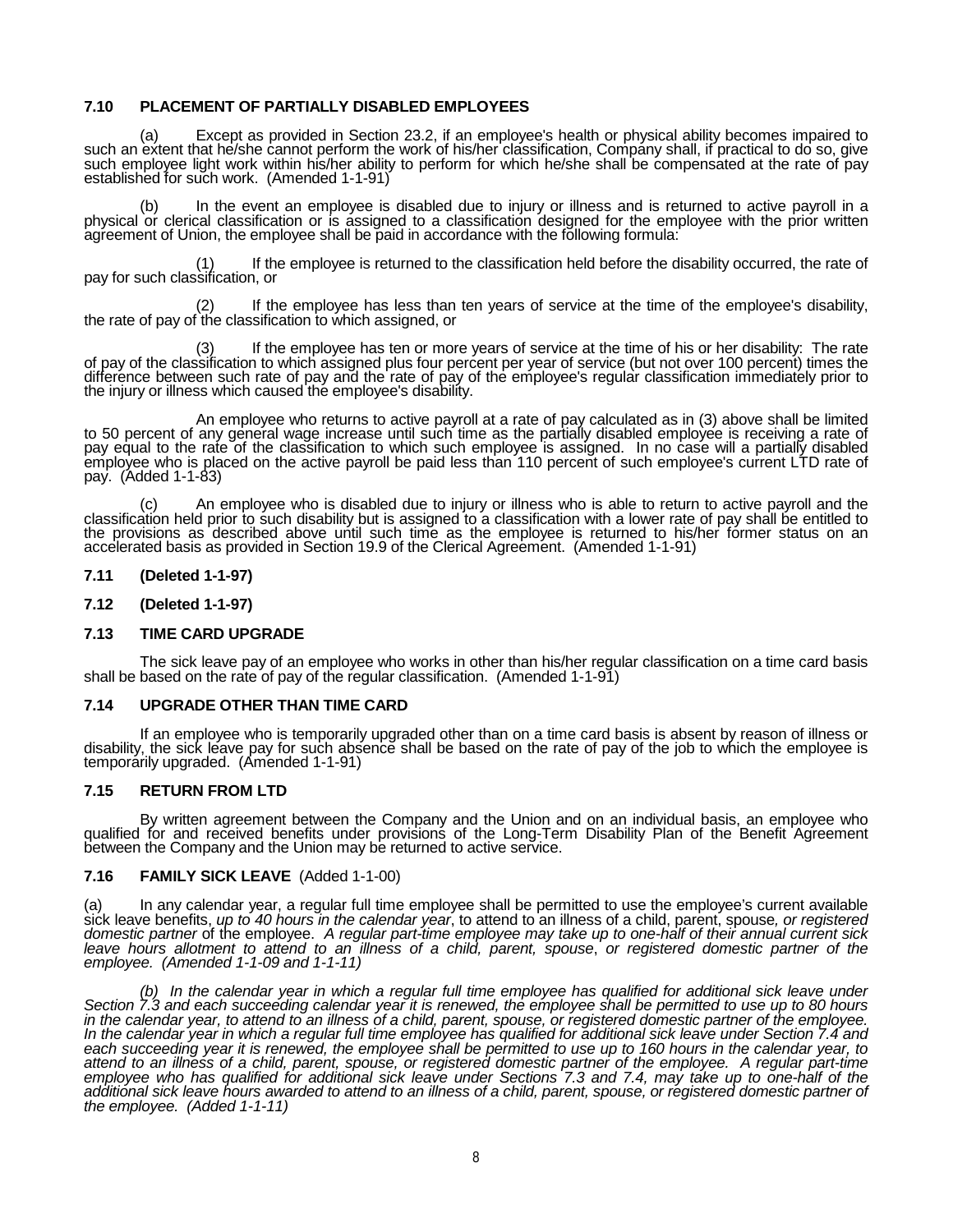(c) All conditions and restrictions that apply to an employee's use of sick leave for his or her own illness<br>shall apply to sick leave usage to attend to an illness of a child, parent, spouse, or registered domestic partne this section. *(Amended 1-1-11)*

(d) An employee's use of sick leave under this section does not extend the maximum period of leave to which the employee may be entitled under the California Family Rights Act or the Federal Family and Medical Leave Act.

For purpose of this section only, the following definitions shall apply:

(1) "Child" means a biological, foster, or adopted child, a stepchild, a legal ward, *child of a registered domestic partner or child standing in loco parentis. (Amended 1-1-11)*

(2) "Parent" means a biological, foster, or adoptive parent, a stepparent, a legal guardian, *or a person who stood in loco parentis to the employee when they were a child. (Amended 1-1-11)*

# **TITLE 8. VACATIONS**

# **8.1 DEFINITIONS**

(a) **Eligibility:** The provisions of this Title apply only to regular employees.

(b) **A Regular Employee** is an employee who has fulfilled the applicable requirements of Section 17.5 of this Agreement. (Amended 1-1-91)

(c) **Earned Vacation Allowance** is the number of paid vacation *hours* which an employee has earned<br>in the calendar year. The number of paid vacation *hours* will be determined by the straight-time *hours* worked in the calendar year and years of employment. *An employee may not have more vacation hours than twice their annual accrual rate in their vacation account as of December 31. Excess vacation hours will be paid annually by the end of February beginning in February 2010, based on excess vacation as of December 31 of the prior year and will be paid at the current rate of pay. (Amended 1-1-09 and 1-1-11)*

# **8.2 VACATION ALLOWANCE**

(a) Employees in their first year of Service, accrue vacation on paid straight time hours at the rate of 80 hours per year. Beginning in the year 2010, a regular employee shall be entitled to take vacation with pay accrued

(b) In the subsequent calendar years a regular employee shall be entitled to vacation with pay in accordance with the following table:

| <b>EARNED ANNUAL VACATION</b>                                                       |                           |  |  |
|-------------------------------------------------------------------------------------|---------------------------|--|--|
| <b>NUMBER OF VACATION DAYS</b><br><b>SERVICE ANNIVERSARY YEAR</b><br>(HOURS) EARNED |                           |  |  |
| Up to 1 Year                                                                        | 1-10 days (0 to 80 hours) |  |  |
| $1 - 4$ Years                                                                       | 10 days / 80 hours        |  |  |
| 5 - 14 Years                                                                        | 15 days / 120 hours       |  |  |
| $15 - 20$ Years                                                                     | 20 days / 160 hours       |  |  |
| 21 - 28 Years                                                                       | 25 days / 200 hours       |  |  |
| 29 or more Years                                                                    | 30 days / 240 hours       |  |  |

*(Amended 1-1-09)*

- (c) (Deleted 1-1-91)
- (d) (Deleted 1-1-91)
- (e) (Deleted 1-1-91)
- (f) (Deleted 1-1-91)

# **8.3 SERVICE ANNIVERSARY VACATION - BONUS VACATION**

(a) In the fifth calendar year following his/her employment date and in each fifth calendar year thereafter, Company shall grant each *full-time* employee a service anniversary vacation of 40 hours. A service anniversary v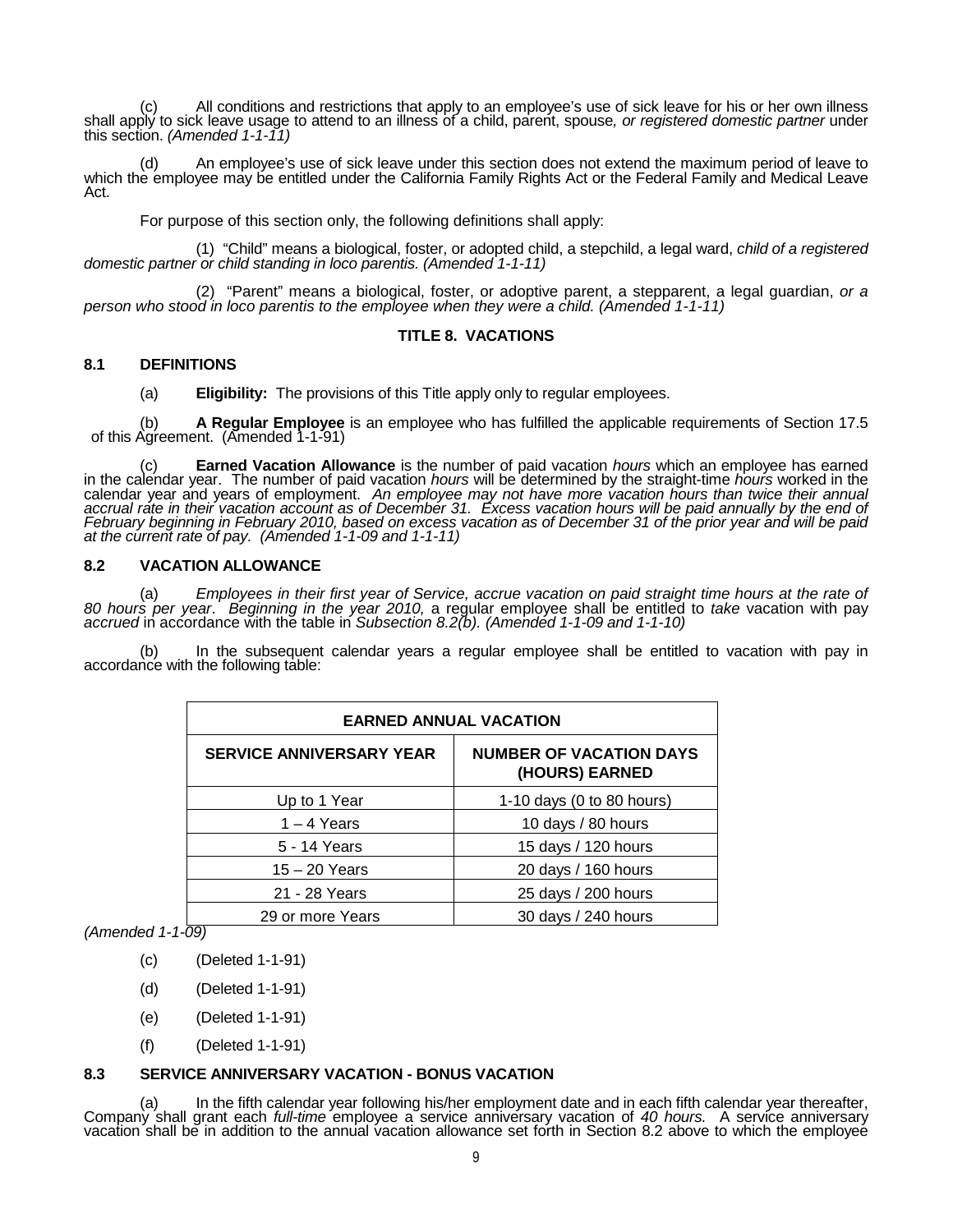may be otherwise entitled in that calendar year and the employee acquires no right as to all or any part of the service anniversary vacation unless the employee works in the calendar year in which it is granted. The service anniversary<br>vacation, as herein provided, vests on the first day of each calendar year in which an employee qualifies anniversary vacation. (The provisions of this Section shall not apply to intermittent employees.) *(Amended 1-1-11)*

*(b)* In each of the first five calendar years following his/her employment date *full-time* employee*s* who *have* used *40 hours* or less of paid or unpaid sick leave in the preceding year shall be entitled to *8 hours* of bonus vacation in addition to any vacation allowance the employee is entitled to as set forth in Section 8.2. An employee<br>must complete one year of Service before becoming qualified for such *hours*. In the tenth calendar year f *hours* or less of sick leave during the five preceding calendar years shall be entitled to *40* bonus *hours* vacation in addition to the vacation allowance the employee is entitled to as set forth in Section 8.2. In determining the number of sick *hours* used in computing 200 *hours* or less, no more than 80 hours for full-time employees wil employee qualifies for a bonus vacation. An employee acquires no right to all or any part of the bonus vacation unless such employee works in the calendar year in which it is granted. (The provisions of this Section shall not apply to intermittent employees.) *(Amended 1-1-11)*

(c) In the fifth calendar year following his/her employment date and in each fifth calendar year thereafter,<br>Company shall grant each part-time employee a service anniversary vacation of 32 hours. A service anniversary *vacation shall be in addition to the annual vacation allowance set forth in Section 8.2 above to which the employee may otherwise be entitled in that calendar year and the employee acquires no right as to all or any part of the service*  anniversary vacation unless the employee works in the calendar year in which it is granted. The service anniversary<br>vacation, as herein provided, vests on the first day of each calendar year in which an employee qualifies *anniversary vacation. (The provisions of this Section shall not apply to intermittent employees.) (Added 1-1-11)*

(d) In each of the first five calendar years following his/her employment date, part-time employees who<br>have used 32 hours or less of paid or unpaid sick leave in the preceding year shall be entitled to eight hours of bonu *must complete one year of Service before becoming qualified for such hours. In the tenth calendar year following a*  part-time employee's employment date and in each fifth calendar year thereafter an employee who has used 160<br>hours or less of sick leave during the five preceding calendar years shall be entitled to 32 bonus hours of vacat addition to the vacation allowance the employee is entitled to as set forth in Section 8.2. In determining the number of<br>sick hours used in computing 160 hours or less, no more than 64 hours for part-time employees will be employee qualities for a bonus. An employee acquires no right to all or any part of the bonus vacation unless such employee works in the calendar year in which it is granted. (The provisions of this Section shall not apply

### **8.4 PART-TIME REGULAR EMPLOYEES**

A regular part-time or intermittent employee shall earn an annual vacation allowance as determined in the foregoing Section 8.2, but such allowance will be based on the ratio of the total straight-time hours worked by the

# **8.5 FORFEITURE OF VACATION**

(a) A full-time employee who is absent for 240 cumulative hours or more in any calendar year by reason<br>of leave of absence or layoff without pay for any reason, or for 880 hours or more in any calendar year by reason of<br>in

(b) *A part-time employee who is absent for 200 cumulative hours or more in any calendar year by reason of leave of absence or layoff without pay for any reason, or for 720 hours or more in any calendar year by reason of industrial disability, shall cease accruing vacation until the employee returns to work. (Added 1-1-11)*

(c) If *a full-time employee's* absence is for less than *240 cumulative hours* in duration because of leave of absence, or layoff without pay for any reason, or is for less than *880 hours* in duration because of industrial disability, an employee shall be entitled to a full vacation as provided for in Section 8.2. *(Amended 1-1-09 and 1-1-11)*

If a part-time employee's absence is for less than 200 cumulative hours in *duration* because of leave *of absence, or layoff without pay for any reason, or is for less than 720 hours in duration because of industrial disability, an employee shall be entitled to a full vacation as provided for in Section 8.2. (Added 1-1-11*)

# **8.6 VACATION ALLOWANCE WHEN LAID OFF FOR LACK OF WORK**

An employee who has qualified for a vacation, and who is laid off for lack of work, shall be paid a vacation<br>allowance under the provisions of Section 8.7. Thereafter if the employee returns to work and Service is not deem to be broken under the provisions of Title 17, vacation *shall be computed on the basis of Subsection 8.2(b).* (Amended *1-1-09*)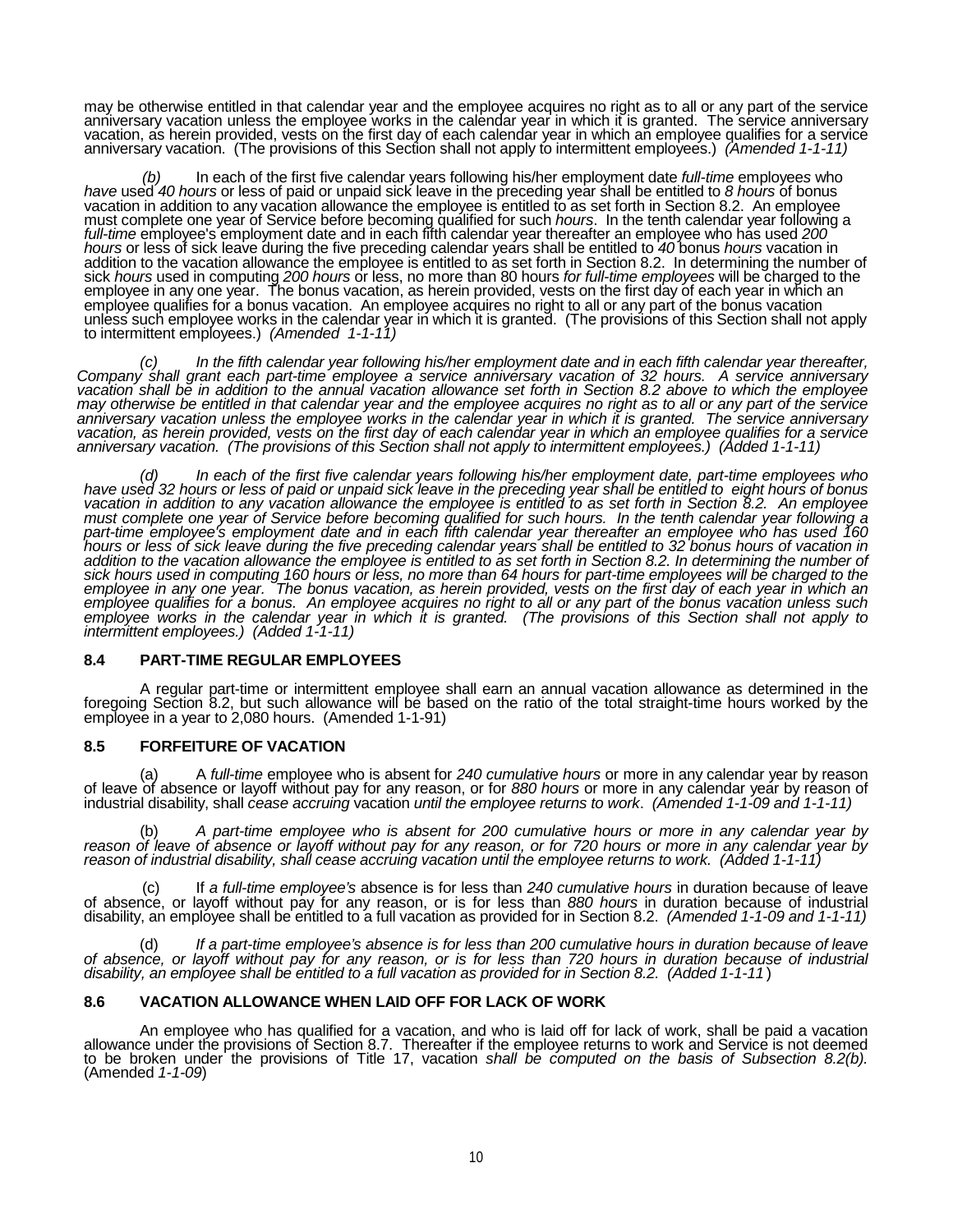# **8.7 TERMINATION OF EMPLOYMENT**

(a) Any employee who terminates Service with the Company for any reason shall be paid *for all accrued vacation at the employee's most current rate of pay.*

(Amended *1-1-09*)

(b) *(Deleted 1-1-09)*

# **8.8 HOLIDAYS DURING VACATION**

If any of the holidays enumerated in Section 14.1 occurs during an employee's vacation, it shall not be counted as one day of vacation. The employee shall receive pay for the holiday as such. If a holiday occurs on a non-workday in conjunction with an employee's vacation, the provisions of Section 14.6 shall be applicable.<br>(Amended 1-1-84)

# **8.9 PAY COMPUTATION**

(a) Except as otherwise provided in Subsections 8.9(b) and (c), vacation pay shall be computed at the straight rate of pay applicable to the employee's regular classification as of the time vacation is taken. (Amended 1-1-91)

(b) The vacation pay of an employee who works in other than his/her regular classification on a time card basis shall be based on the rate of pay of such employee's regular classification. (Amended 1-1-91)

(c) The vacation pay of an employee who is temporarily upgraded at the time his/her vacation begins on other than a time card basis shall be based on the rate of pay of the classification to which he/she is temporarily upgraded. In no case, however, shall such upgraded rate of pay apply beyond the expiration date of the temporary upgrade. (Amended 1-1-91)

(d) (Deleted 1-1-97)

# **8.10 SICK LEAVE**

(a) An employee shall not be required to use vacation in lieu of sick leave; provided however that; (Amended 1-1-91)

(b) an employee who becomes sick or disabled while on vacation shall continue to receive vacation pay unless

(1) the employee has been hospitalized for one day or more for which the employee otherwise would receive vacation pay; or (Amended 1-1-91)

the employee's doctor has ordered the employee to remain in bed for two or more such days. (Amended 1-1-91)

# **8.11 DEFERRED VACATION**

(a) *(Deleted 1-1-09)*

(b) If an employee forgoes any part of his/her vacation the Company shall pay for the time worked and,<br>in addition, shall pay a vacation pay allowance, provided, however, that in no event shall an employee be permitted at<br> worked. Time worked in lieu of time off for vacation shall not be considered overtime as such but shall be compensated at the rates of pay applicable to the work performed. (Amended 1-1-91)

### **8.12 STARTING DAY**

For the purposes set forth in the following Section 8.13, vacation shall be scheduled in increments of one week or more to commence on Monday, except for an employee whose basic workweek starts on a day of the week other t employee shall be allowed vacation in increments of one-half day or more on any day of the week, except where<br>prohibited by operational needs or where necessary relief cannot be provided, or where the payment of overtime t another employee would be required. (Amended 1-1-84)

### **8.13 SCHEDULING**

(a) An employee desiring to use vacation during the months of January, February and March shall indicate a choice of vacation periods by the 15th day of December of the preceding year. Company shall post on appropriate bulletin boards in each headquarters a special sign-up schedule for this purpose. (Amended 1-1-91)

Not later than March 5 of each year Company shall post on appropriate bulletin boards another vacation schedule sign-up in each department in each headquarters where employees shall designate their choice of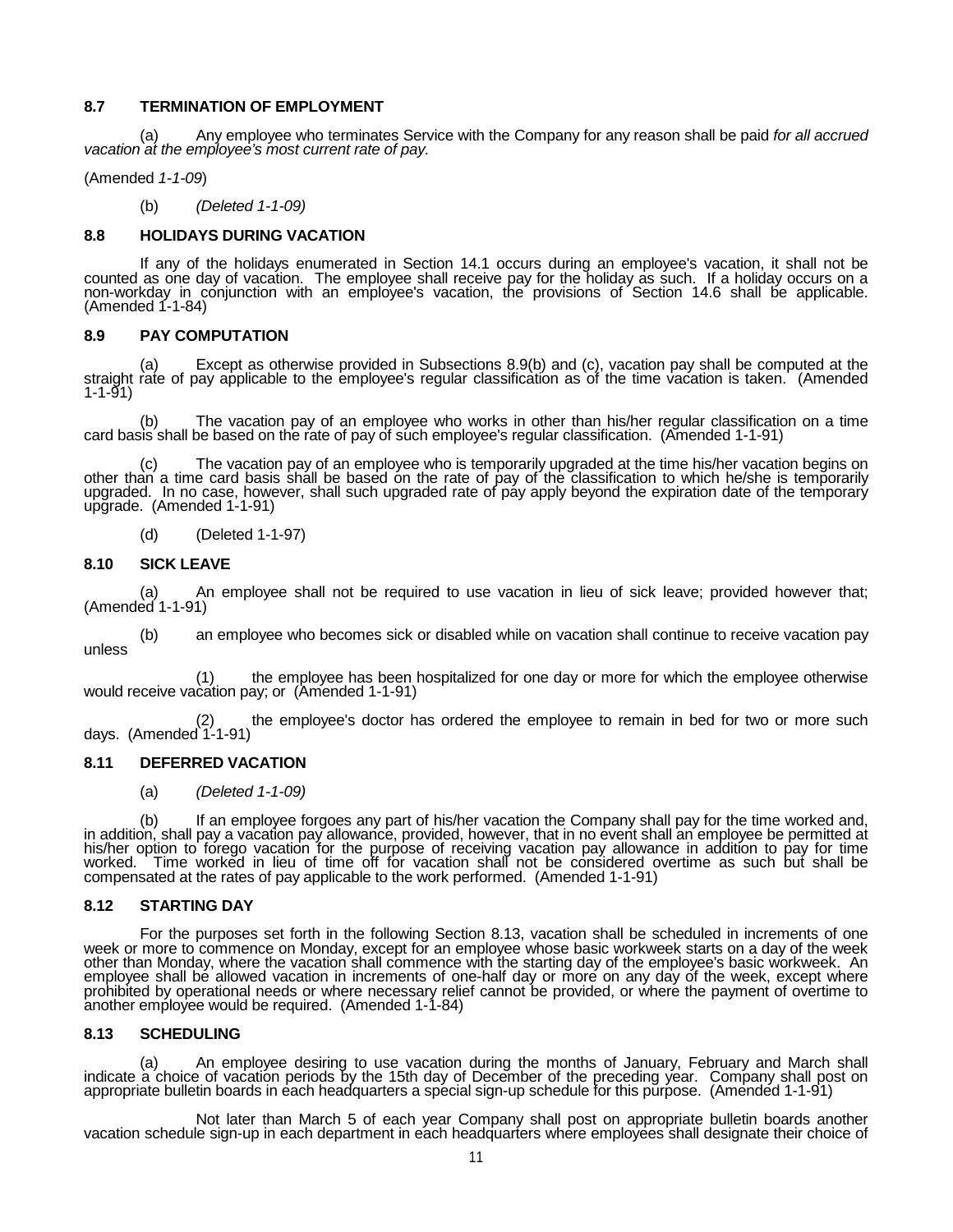vacation periods for the months of April through December for that year. Such schedule shall be posted no later than March 15 on the appropriate headquarters' bulletin boards.

(b) (1) Company shall schedule vacations throughout the calendar year and shall prepare the annual vacation schedule on the basis of the sign-up giving effect where possible to the selection of employees in order of their

(2) To prevent undue interference with the proper and economic rendition of service to the public, Company may designate the number of employees at a headquarters, the number of employees within a classification at a headquarters or within a Bidding Area or the number of employees within a combined group of<br>classifications within a Line of Progression at a headquarters or within a Bidding Area which may be on vacati one time. In such event there shall be a separate sign-up schedule for each such group and a vacation schedule shall be prepared for each group giving effect where possible to the selection of employees in order of their Service within the group designated. (Amended 1-1-91)

(3) If an employee elects to divide the annual vacation into two or more periods on a sign-up schedule and it is possible for Company to give effect thereto, such employee shall be given preferential consideration over other employees in the selection of only one of such periods until all other employees within the group have indicated their first choice of vacation period. Where more than one employee in a headquarters or group<br>desires to divide vacation into two or more periods on a sign-up schedule, there shall be subsequent signselected. (Amended 1-1-91)

# **8.14 ERROR**

If an employee is misinformed as to his/her vacation allowance, the employee will not be required to reimburse the Company for any excess day(s) taken if such employee pointed out the error to his/her supervisor in writing. (Amended 1-1-91)

In those cases where an employee has not pointed out the error to his/her supervisor in writing beforehand,<br>the employee may elect to (a) reimburse the Company for the wages paid for the excess day(s), or (b) have such excess day(s) deducted from his/her next year's vacation entitlement. (Amended 1-1-91)

### **8.15 UNANTICIPATED VACATION**

Any combination of vacation hours, up to 24 per year for full time employees and 16 per year for part-time employees, may be taken in increments of one hour or more, not to exceed six (6) consecutive hours, at an employee's option. (Amended 1-1-00)

#### **8.16 VOLUNTARY VACATION TRANSFER**

By local agreement between Company and Union, employees may voluntarily sell vacation and transfer the<br>proceeds to an employee experiencing a medical emergency (including a medical condition of a family member), who<br>has in Company and Union, an employee may also sell vacation for the purpose of relieving personal financial difficulties experienced as a result of a medical emergency in his or her own family even though the employee may have paid leave available. (Amended 1-1-94)

## **TITLE 9. GRIEVANCE PROCEDURE**

### **9.1 STATEMENT OF INTENT - NOTICE**

The provisions of this Title have been amended and supplemented from time to time. Company and Union have now revised and consolidated this Title in its entirety to provide a concise procedure for the resolution of disputes.

It is the intent of both Company and Union that the processing of disputes through the grievance procedure will give meaning and content to the Collective Bargaining Agreement.

The parties are in agreement with the policy expressed in the body of our nation's labor laws that the mutual<br>resolution of disputes through a collectively bargained grievance procedure is the hallmark of competent industr

Union agrees to provide grievant(s) with a copy of any settlement reached at the grievant's last known address. Such copy shall be sent by certified, U.S. mail, or handed to the grievant, within 30 calendar days of the signing of the settlement.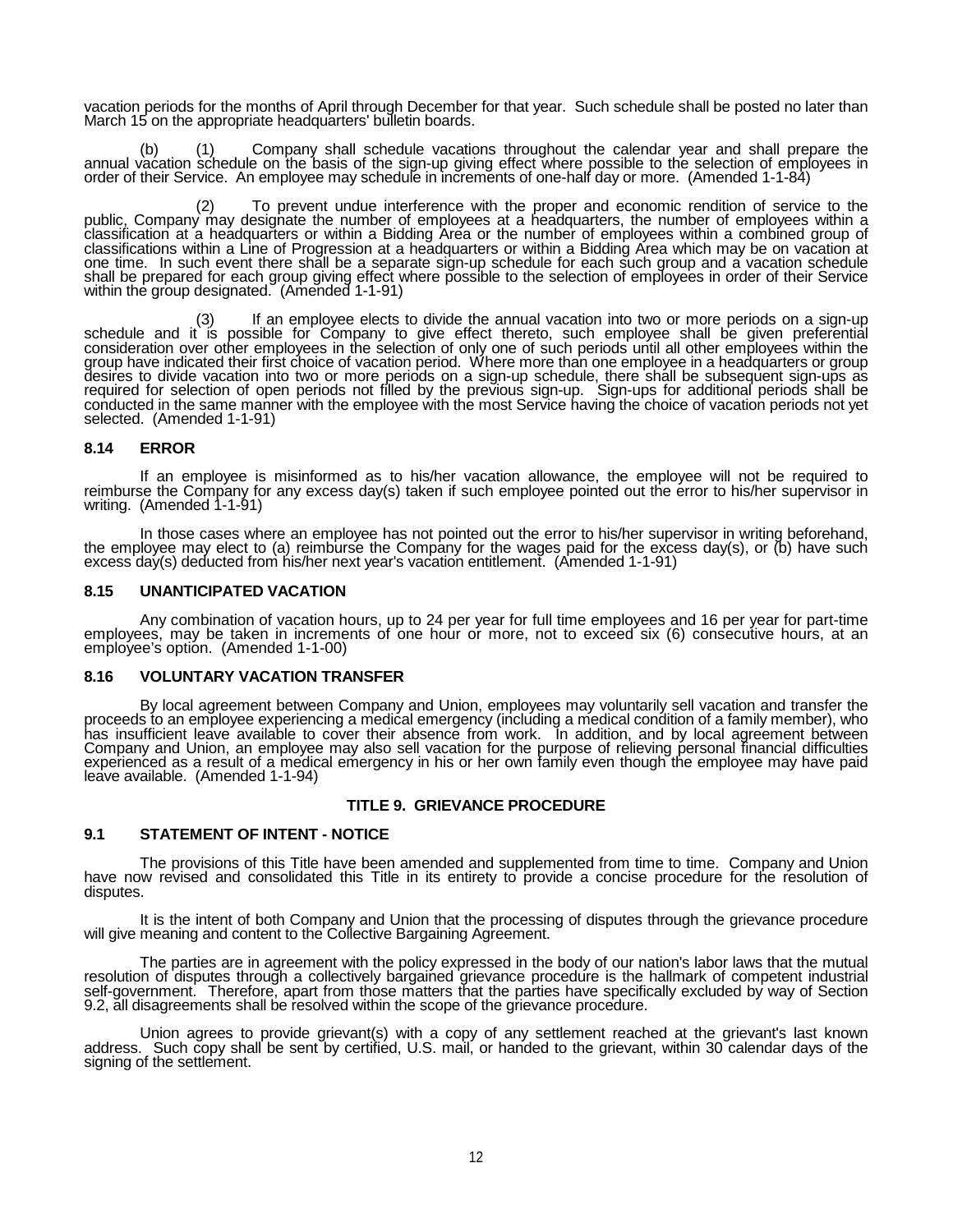# **9.2 GRIEVANCE SUBJECTS**

Disputes involving the following enumerated subjects shall be determined by the grievance procedures established herein:

(a) Interpretation or application of any of the terms of this Agreement, including exhibits thereto, letters of agreement, and formal interpretations and clarifications executed by Company and Union.

- (b) Discharge, demotion, suspension or discipline of any individual employee.
- (c) Disputes as to whether a matter is proper subject for the grievance procedure.

#### **9.3 TIME LIMITS**

**(a) Filing**

It is the intent of Company, Union and the employees that timely filed grievances shall be settled promptly. (i) A local grievance is timely filed when submitted by the Union Business Representative or his/her alternate (hereinafter either is referred to as "Business Representative") in writing on the form adopted for such purpose tò the *designated electronic mailbox in the Labor Relations Department* or *alternatively, to a "Sr. Labor*<br>*Specialist"*; or (ii) a Business Manager grievance is timely filed when submitted by Union's Business Ma

(1) A grievance which involves the discharge of an employee must be filed not later than 14 calendar days after the employee is notified in writing of the discharge. Whether or not a grievance is filed, Company shall, at Union's request, staté in writing the reasons therefore within two workdays of such request. (Amended 1-1-<br>91)

(2) A grievance which does not involve the grievant's discharge must be filed not later than 30 calendar days after the date of the action complained of, or the date the employee became aware of the incident which is the basis for the grievance, whichever is later. The Company shall, at Union's request, state in writing the<br>reason for an employee's discipline, demotion or suspension within seven calendar days of receipt of su Union.

Contractual interpretation matters Manager grievances which may be filed pursuant to (a)(ii) above shall concern<br>Contractual interpretation matters which have system-wide or classification wide implications. Business Manag 1-1-00)

The time limits set forth above for filing a grievance are absolute and may not be waived or extended. Failure<br>to meet the time limits set forth above will have the same effect as the dismissal of a timely filed grievance

### **(b) Steps One Through Five Extension of Time Limits**

Either the Company or Union members of any of the Committees provided for in each of the following grievance Steps One through Five may, if they agree that further determination of fact is required, request an extension of exceed one additional time period provided for at the step where the extension is granted.

### **9.4 FINALITY**

The resolution of a timely grievance at any of the steps provided herein shall be final and binding on the Company, Union and the grievant. A resolution at a step below Step Four, while final and binding, is without prejud

a) If an employee has been demoted, disciplined or dismissed from Company's service for alleged<br>violations of a Company rule, practice or policy and Company finds upon investigation that such employee did not<br>violate a Com for all time and benefits lost thereby plus interest on such reinstated pay in the amount of 7 1/2 percent annum.

(b) In the event of a "continuing grievance" as set forth in Section 9.9 and Attachment A, a retroactive wage adjustment shall be made as provided therein.

(c) Provided further that nothing contained herein shall restrict or inhibit the parties or the Board of Arbitration from reducing the amount of a retroactive wage adjustment to an otherwise successful grievant where, in their absolute discretion, the equities of the situation do not call for the employee to receive a full retroactive wage adjustment.

### **9.5 ADJUSTMENTS**

Company will make a reasonable effort to effectuate remedies provided for in a grievance settlement within 30 calendar days of such settlement.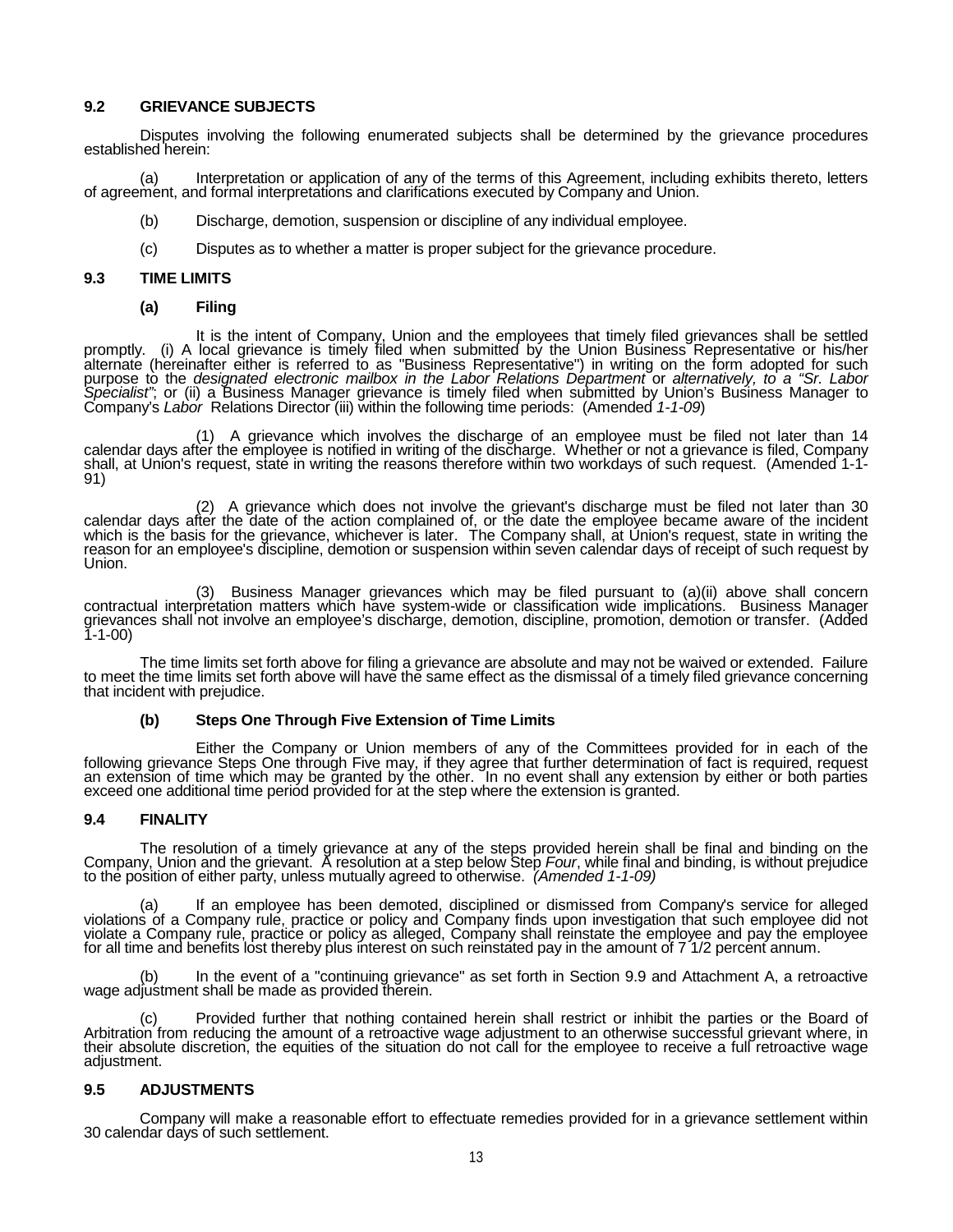#### **STEP ONE SHOP STEWARDS**

Except for disputes involving an employee's discharge, demotion, suspension, discipline or qualifications for<br>promotion or transfer, the initial step in the adjustment of a grievance shall be a discussion between Union's s steward (or grievant or Business Representative if no shop steward is assigned to the work area) and the foreman or<br>other immediate supervisor directly involved. The foreman and shop steward may discuss the grievance with general foreman or other supervisor of corresponding authority. The purpose of such discussion shall be to reach a satisfactory disposition of the grievance but shall not waive or delay the filing requirements set forth in Section 9.3 above. Discussions shall be at such time and place as not to interfere with the work then in progress. (Amended 1-1-<br>91)

Shop stewards shall be employees of Company, and Union may designate as many shop stewards as it deems necessary for the proper administration of its affairs and for the administration of the provisions of this Agreement.

#### **STEP TWO LOCAL INVESTIGATING COMMITTEE**

Immediately following the filing of a timely grievance, a Local Investigating Committee will be established. The Committee will be composed of the Human Resources Advisor, the Business Representative, the exempt supervisor whose decision is involved in the grievance, and the shop steward representing the department involved. (Amended 1-1-00)

(1) The Human Resources Advisor and Business Representative will arrange for meetings of the Committee at times and places convenient for the persons involved. (Amended 1-1-00)

investigation of all of the factors pertinent to the grievance. If necessary to gain all of the information required to resolve the grievance, the Committee may hold investigative interviews with other persons involved in Except for good cause to the contrary, the grievant shall be permitted to be present during these interviews. The grievant will not be a party to the disposition of the grievance, nor is the grievant's concurrence required for the Committee to reach a settlement of the grievance. Grievant, however, does have the right to point out the of other facts or witnesses favorable to grievant's case.

Notwithstanding the foregoing prohibition, with the written consent of the Union's Business Manager, or designee, the members of the Local Investigating Committee may include the grievant where such employee is also the shop steward representing the department involved in the grievance. In this limited situation, the shop<br>steward/grievant may be a party to the disposition of the grievance. (Amended 1-1-91)

(3) (a) Within 30 calendar days following the filing of a grievance which does not concern an employee's qualifications for promotion or transfer (except as provided in the next paragraph for Inter-regional or<br>General Office Departmental prebids or transfer applications), or the employee's demotion, suspension or t General Office Departmental prebids or transfer applications), or the employee's demotion, suspension or termination of employment, the Local Investigating Committee shall prepare a report of its findings, which shall incl

Inter-regional or General Office Departmental prebids or transfer applications shall be subject to the further limitation, however, that the report of the employee's present Regional or General Office Departmental Local Investigating Committee shall be forwarded within 15 calendar days from the date a report was requested by the<br>bypassing Region or General Office Department and further, the latter Committee must dispose of the grievance, the manner described above, no later than 15 calendar days thereafter. (Amended 1-1-88)

If the grievance is not resolved in 30 calendar days following its being timely filed, either Company or Union may request "Certification to Fact Finding" for a local grievance or referral to the Review Committee for a Business Manager's Grievance. (Amended 1-1-00)

The referral in either event shall be accompanied by the report referred to above. The referral shall<br>also include either an agreed-to summary or separate summaries of the reasons (facts or factors in dispute) why the<br>Loca

If either party requests "Certification to Fact Finding," copies of the report and the request shall be forwarded to the Chairman and the Secretary of the Review Committee. If the request is not received within the seven calendar days following the expiration of time limits stated for resolution by the Local Investigating Committee,<br>the grievance will be automatically referred to Fact Finding. Business Manager Grievances not resolved within the time limits in Step Two (3) (a) will be automatically referred to the Review Committee. (Amended 1-1-00)

(3) (b) Within 15 calendar days following the filing of a grievance which does concern an employee's qualifications for promotion or transfer (except as provided above for Inter-regional or General Office Departmental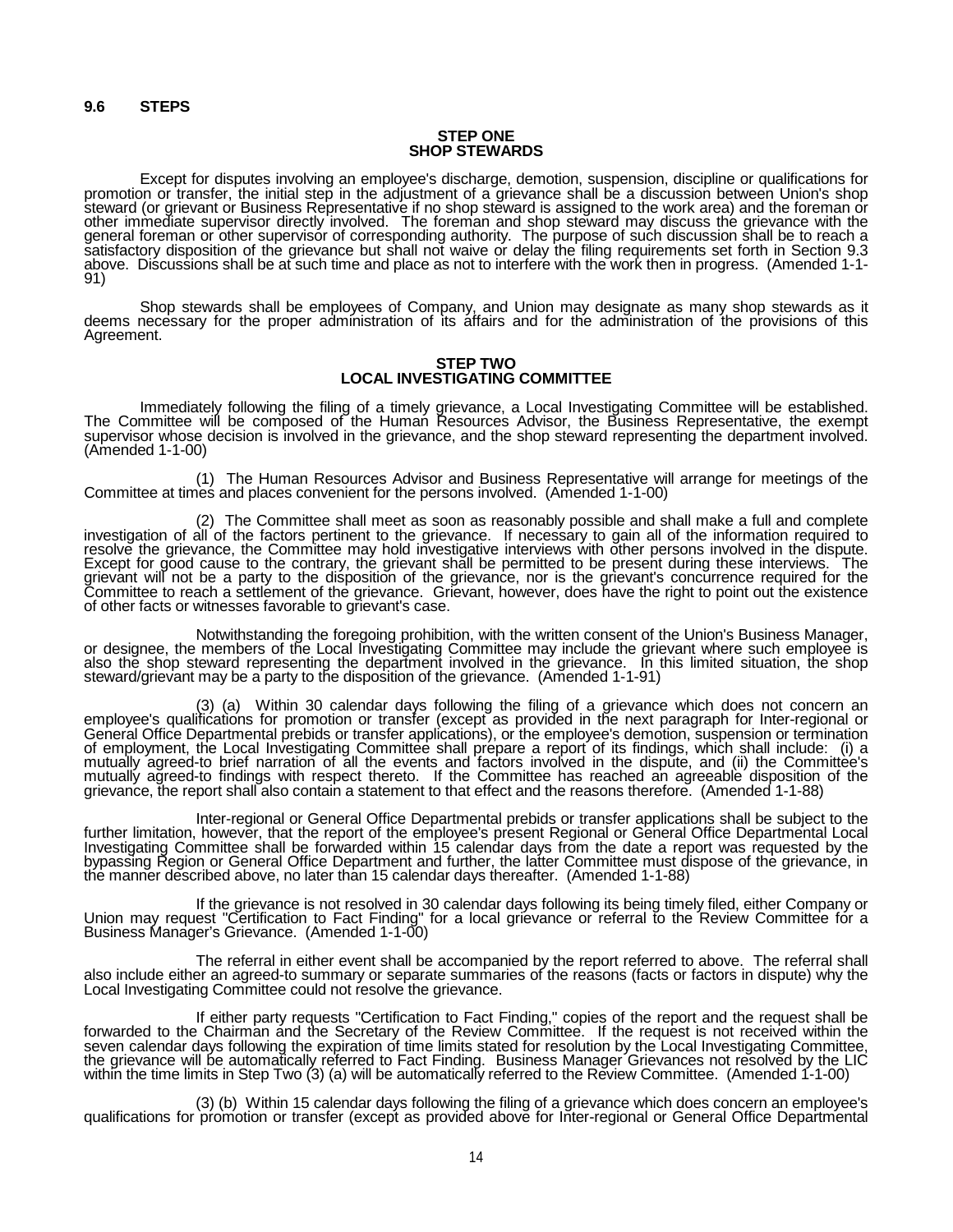prebids or transfer applications), or an employee's demotion, suspension or termination of employment, the Local Investigating Committee shall prepare a report of its findings as set forth in Subsection (a) above.

If such grievance is not resolved in 15 calendar days following its being timely filed, the grievance must be referred to and accepted by the Fact Finding Committee. The referral shall also include the report referred to above and either an agreed-to summary or separate summaries of the reasons (facts or factors in dispute) why the<br>Local Investigating Committee could not resolve the grievance. (Amended 1-1-88)

#### **STEP THREE FACT FINDING COMMITTEE**

The Fact Finding Committee shall be composed of the Chairman of the Review Committee or his/her designee, the Secretary of the Review Committee or his/her designee, and the Human Resources Advisor and the Business Representative involved in the preceding step. (Amended 1-1-00)

The Fact Finding Committee shall hold hearings or meet at such places and times as it deems necessary to resolve the grievance. If the grievance is resolved by the Fact Finding Committee before the expiration of the 30 calendar days following the date of referral from the preceding step, the Committee shall issue an agreed-to "Memorandum of Disposition," copies of which shall be distributed to each member of the Committee and to the grievant, and such others as the Committee determines.

If the Fact Finding Committee has not settled the grievance within 30 calendar days following receipt of or acceptance of certification, it may, by mutual agreement of the Secretary and Chairman, be:

- (1) referred to arbitration; or
- (2) referred to the Region or General Office Department Joint Grievance Committee; or

(3) referred back to the Local Investigating Committee for further information and/or instructions as to the grounds for settlement; or

If none of the foregoing can be mutually agreed to, the complete grievance file shall be referred to the Review Committee. (Amended 1-1-88)

### **REGIONAL OR GENERAL OFFICE DEPARTMENT JOINT GRIEVANCE COMMITTEE** (Deleted 1-1-00)

#### **STEP FOUR** (Title Amended 1-1-00) **REVIEW COMMITTEE**

The Review Committee shall consist of four representatives designated by Company's Director of *Labor* Relations, one of whom shall serve as Chairman of the Committee, and four representatives designated by the Union, one of whom shall serve as Secretary of the Committee. Company will not assume payment of any expense or lost time incurred by Union members of the Review Committee. (Amended *1-1-09*)

The Chairman of the Committee shall maintain an agenda of the current cases referred to the Committee. So long as there are cases pending on the agenda, the Committee shall meet at least once each calendar month. These monthly meetings shall be scheduled for the fourth Thursday of each month unless the Chairman and Secretary agree to meet more often.

## **A. PRE-REVIEW COMMITTEE PROCEDURE**

After the *Labor* Relations Department receives a Business Manager's Grievance or the file from the Local Investigating Committee, or Fact Finding Committee as provided for in the foregoing, four copies shall be submitted to the Union's Business Office. Thereafter, and prior to docketing, the Chairman and the Secretary of the Review Committee shall meet at a mutually agreeable time and place for the following purposes: (Amended *1-1-09*)

(i) To allow Company to indicate whether or not it will implement the correction asked for. In the event Company takes such action, the grievance will, upon agreement of Union, be considered closed; or

(ii) To allow Union to indicate whether or not it will summarily reject the grievance. In the event Union takes such action, the grievance will, upon agreement of Company, be considered closed; or

(iii) To determine whether or not the file forwarded for review contains sufficient facts to enable the Review Committee to formulate a decision. In the event it is determined the file is incomplete, it shall forthwith, and prior to docketing, be returned to the source of referral for correction or supplementation.

(iv) To number and docket cases not disposed of by subparagraphs (i), (ii) and (iii) above; and

(v) To prepare a statement of issues and to endeavor to reach a preliminary understanding of grounds for settlement.

(vi) To appoint a Local Investigating Committee to investigate and prepare a Joint Statement of Facts for Business Manager Grievances. (Added 1-1-00)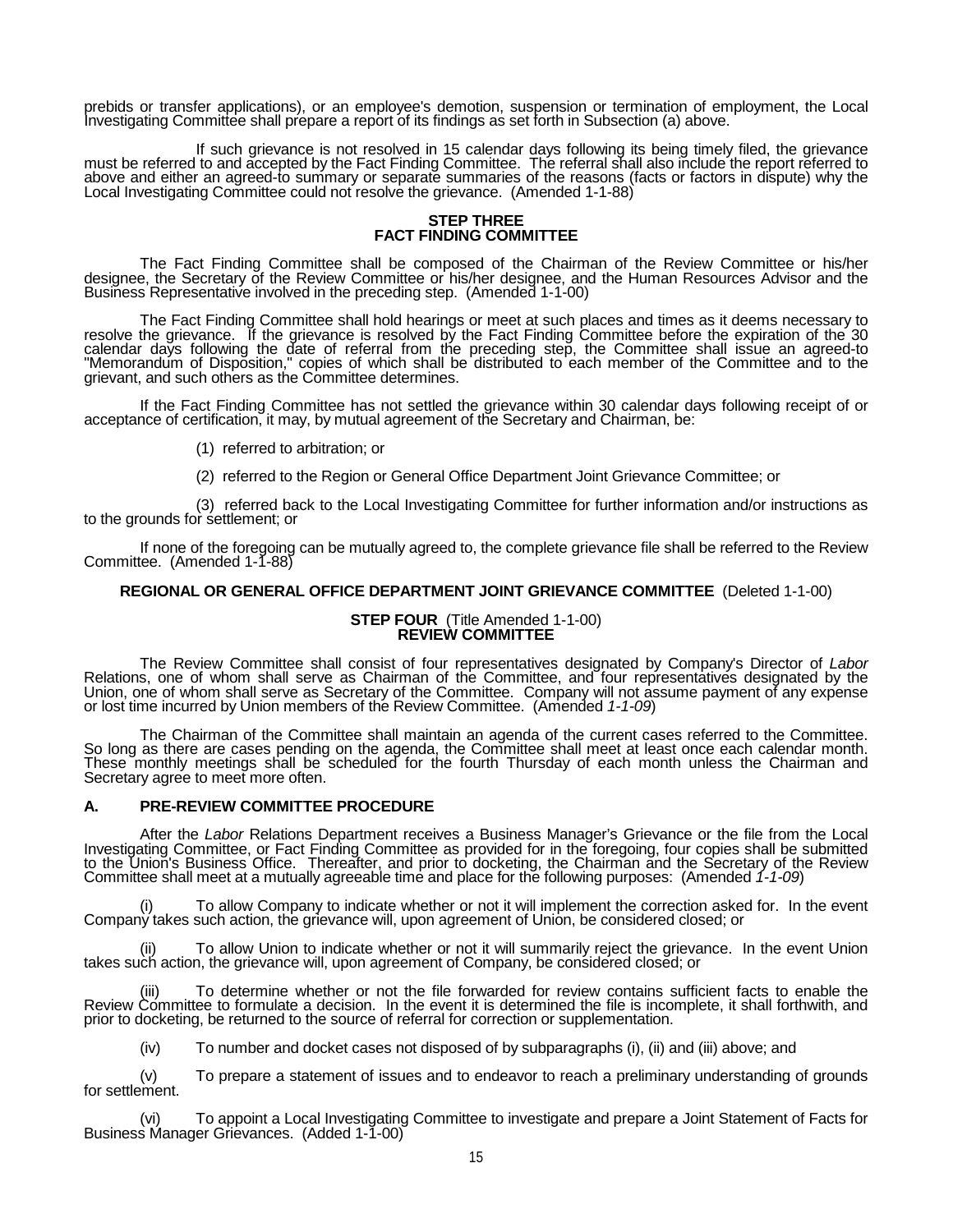#### **B. REVIEW COMMITTEE PROCEDURE**

After the Pre-Review Committee meeting, referrals not disposed of shall automatically be added to the Review Committee Agenda.

(i) Cases for which preliminary grounds for settlement have been reached in the Pre-Review Committee meeting shall have priority over other cases. The parties shall, as expeditiously as possible, determine whether the preliminary grounds are dispositive of the matter. In the event it is not, the matter shall be treated in the same manner as any other referral.

(ii) Other referrals - Within 30 calendar days of docketing a grievance, the Company shall submit, in writing, a "Preliminary Disposition" of all new cases placed on the Agenda. Company may have a continuance for an additional 30 calendar days or until the next Review Committee meeting, whichever is later, to submit such Preliminary Disposition.

(iii) After receipt of the Preliminary Disposition, Union shall have 30 calendar days or until the next scheduled Review Committee meeting, whichever is later, to submit to the Company a "Counter-Preliminary Disposition."

(iv) After receipt of Union's "Counter-Preliminary Disposition," a matter may, at the option of either party, be set over to the next scheduled Committee meeting if, in the view of either party, compromise or settlement appears possible. Within 30 calendar days thereafter or at the conclusion of the next scheduled meeting, whichever<br>occurs later, the matter must be disposed of by mutual agreement, in writing, by one of the following meth

- (1) Settlement.
- (2) Acceptance of Company's "Preliminary Disposition."
- (3) Acceptance of Union's "Counter-Preliminary Disposition."

(4) Close the Review Committee file and remove it from its Agenda by notifying the Company's<br>Director of *Labor* Relations and the Union's Business Manager that the case is "suspended." Following such notice,<br>the Union's B

If a matter so suspended has not been referred to an Ad Hoc Negotiating Committee for interim<br>negotiations within 15 calendar days of the receipt of the case from the Review Committee and, provided further, if no<br>15 other calendar days, be filed for arbitration pursuant to the applicable provisions of the applicable Labor Agreement then in<br>effect between the parties. If not filed for arbitration or if the 15-calendar-day limits are not waiv

If Ad Hoc Negotiations are agreed upon within the time periods provided, the Committee will meet and confer at the earliest date that can be arranged between them. The Committee will meet thereafter as often as both parties deem necessary to effect an early disposition of the issues involved. The Committee is empowered to render a final, binding disposition of the case. Such decision will be reduced to writing, signed by both Union and Company, and distributed by each to Union members and Company's management as each deems necessary to effectuate the decision.

If an Ad Hoc Negotiating Committee is unable to reach a disposition of the "suspended" case within<br>180 days of the date the case was suspended, and if within that period of time neither party has notified the other in<br>writ automatically closed without prejudice, unless there is mutual agreement that the case be terminated by other means.

While "suspended," the preliminary disposition proposed by either party may, upon mutual agreement of the parties, be placed into effect anywhere without prejudice to either party. If both have submitted preliminary dispositions that provide for different methods of resolving the issues, either or both may, by mutual agreement, be put into effect for the purpose of determining which, if either, is mutually acceptable to the parties as a solution.

To provide a favorable atmosphere for negotiating a settlement of the issue referred to an Ad Hoc Negotiating Committee and to encourage the trial of preliminary dispositions proposed by either Company or Union, the period the period of "suspension" will insulate Company from additional monetary liability, if that is involved in the case, in the<br>following manner: The Ad Hoc Negotiating Committee is empowered to mutually determine in an appr the amount of retroactive wage adjustment which will accompany its disposition of the case. In no event, however,<br>will such period of retroactive wage adjustment exceed the period of time beginning with the date the grieva originally filed and ending with the 30th calendar day following the date the Union notifies Company of their election to<br>"suspend."

The period of suspension shall end, and the insulation of Company of further liability shall cease<br>whenever either party notifies the other of its desire to submit the case to arbitration.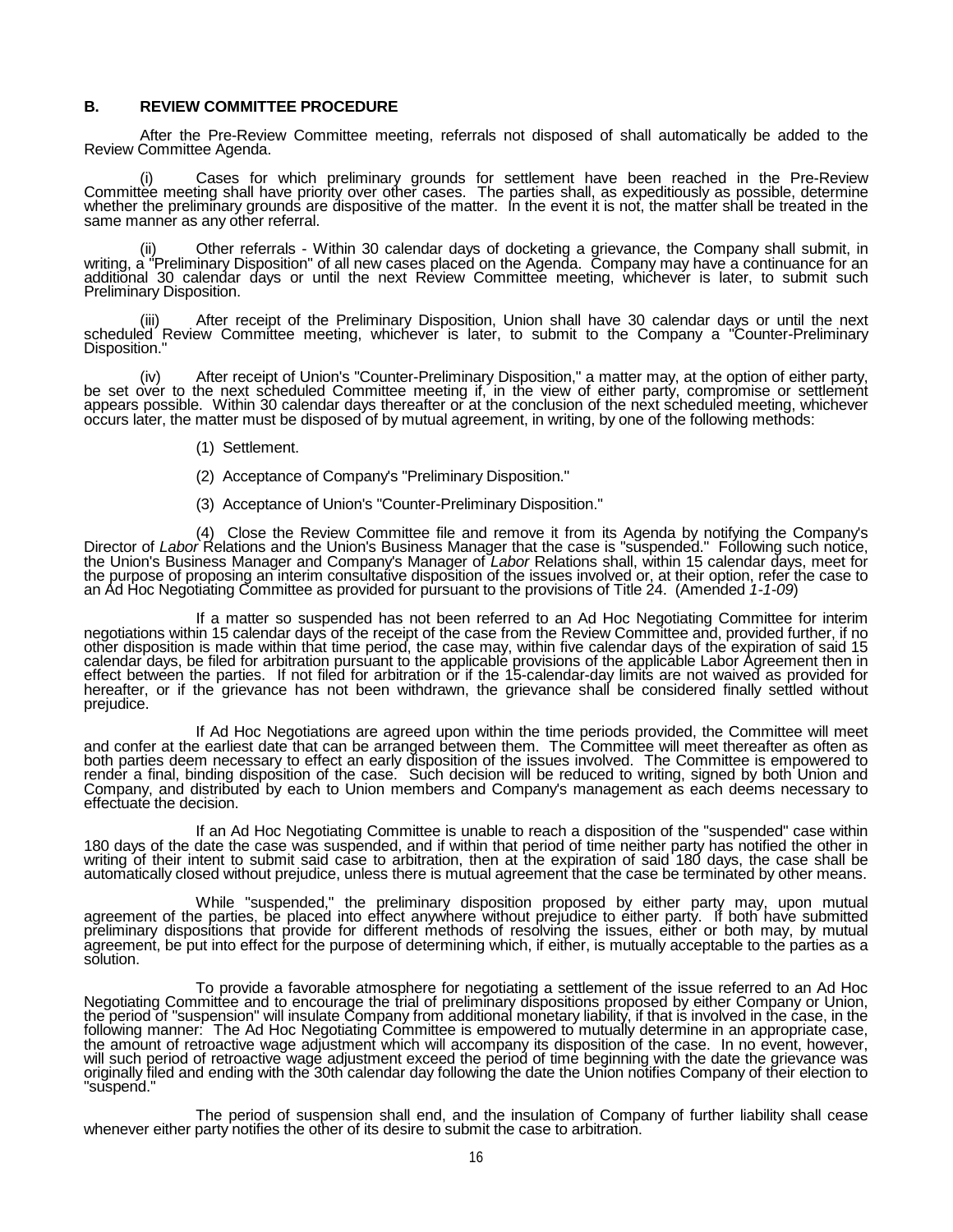(5) Referral to arbitration.

(6) Withdrawal of the grievance by Union without prejudice.

(v) Unless the parties mutually agree in writing to the waiver of the applicable time limitation in any specific instance, the failure to strictly comply with the time limits provided above shall result in:

(1) Granting, at the option of the Union, of the correction sought by the grievance if Company does not submit its "Preliminary Disposition" within the time limits set forth in Item (ii) of this Part B, or

(2) The closure of the case without adjustment and without prejudice.

(vi) Either party may request a Review Committee hearing. Such hearing will be scheduled at the earliest time possible, but shall not delay or extend the running of time limits set forth in Part B of this Procedure.

#### **STEP FIVE** (Title Amended 1-1-00) **ARBITRATION**

# A. **TRIPARTITE BOARD**

Either Company or Union may request, within the time limits provided in the foregoing steps, that a grievance which is not settled at one of the steps provided above be submitted to arbitration.

An Arbitration Board shall be appointed on each occasion that a grievance is timely submitted to arbitration<br>pursuant to the foregoing provisions of this Title. The board shall be composed of two members appointed by<br>Compa following Subsection B. Such fifth member shall act as Chairman of the Arbitration Board and conduct hearings and render a decision in accordance with the appropriate Submission Agreement.

## B. **SELECTION PROCEDURE**

The parties to an arbitration proceeding will make a good faith effort to mutually agree to the selection of the<br>Chairman. If they cannot, each party shall nominate two candidates from the panel established by Company and<br> shall be chosen by lot from the panel names submitted.

#### C. **PANEL OF ARBITRATORS**

A panel of not more than ten arbitrators shall be established and renewed annually by the Company and the Union on January 1 of that year. Each party shall have the right to name five panelists who will remain on the panel during the calendar year.

### **9.7 INDIVIDUAL DISPUTE ADJUSTMENT**

Pursuant to the provisions of Subsection 9(a) of the Labor Management Relations Act of 1949, as last amended, no provision of this Title shall be construed to restrict or prohibit an individual employee or group of employees from presenting disputes to Company and to have such disputes adjusted without the intervention of<br>Union, provided that the adjustment shall not be inconsistent with the terms of this Agreement, and that Union sh be given an opportunity to be present at such adjustment. (Amended 1-1-91)

An employee's election under this Section shall not preclude the employee's later consenting to Union's filing<br>a grievance on his/her behalf if the employee is not satisfied with the results. Such grievance, however, must within the time limits provided in Section 9.3, and such time limits are not delayed or suspended by the grievant's original choice to pursue the dispute without Union's intervention. (Amended 1-1-91)

Unless the employee consents to Union's later filing of a timely grievance, the procedures and grievance "steps" set forth in the foregoing Sections of this Title are not available to the employee.

### **9.8 ENABLING CLAUSE**

By written agreement between Company and Union, other provisions may be substituted for or added to the provisions of this Title.

### **9.9 ATTACHMENTS**

In addition to the provisions of Section 20.1, the Benefit Agreements, Training Agreements, and other special<br>agreements that may be executed from time to time under Section 9.8, the provisions of this Title shall also inc the following attachment which is set out elsewhere in this Agreement.

(a) Continuing Grievances

(Entire Title Amended 1-1-80)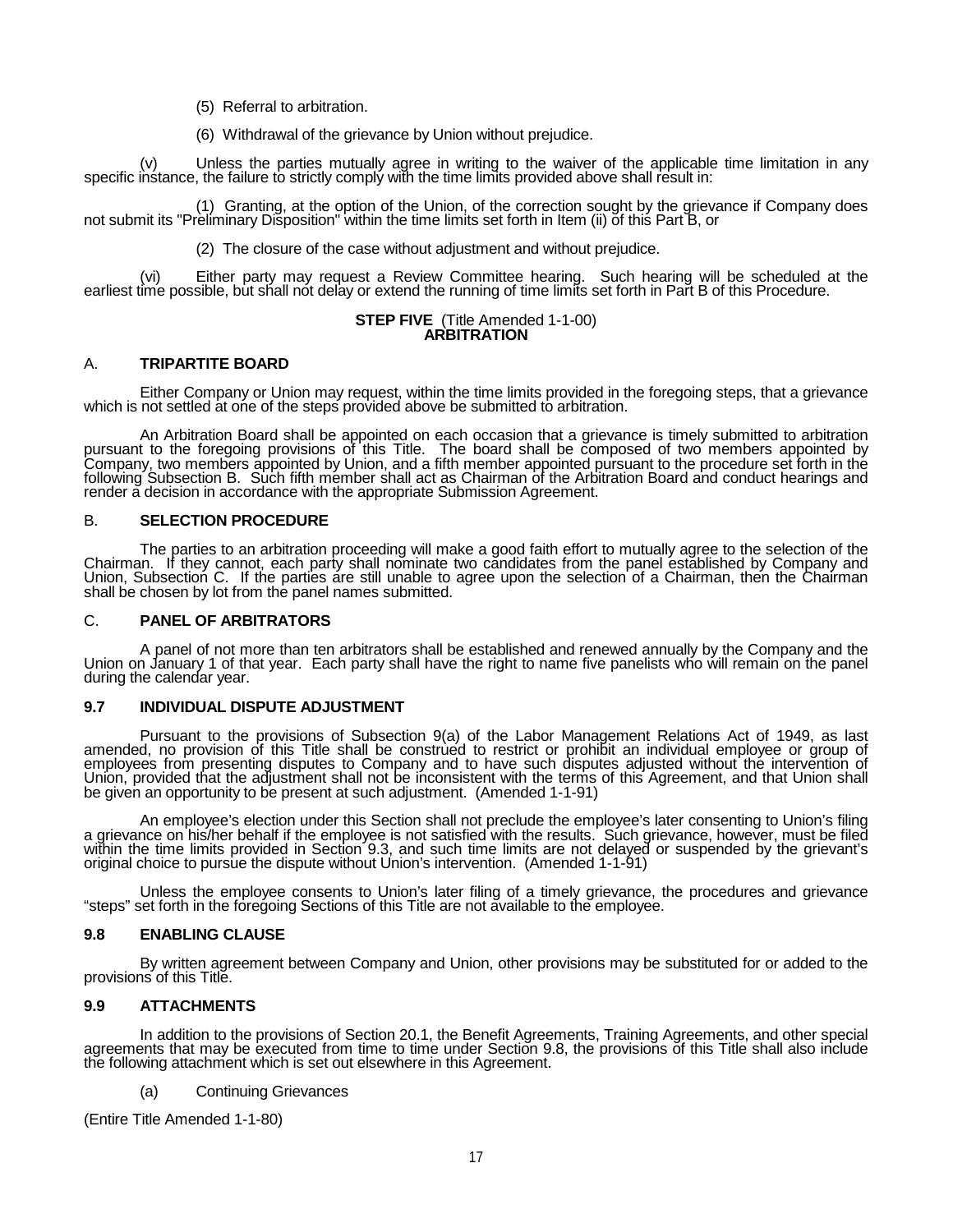# **Attachment A**

# **LABOR AGREEMENT INTERPRETATION**

## **SUBJECT: Retroactive Wage Adjustment - Continuing Grievances**

SECTION 102.2 - Physical Agreement SECTION 9.2 - Clerical Agreement

For the purpose of determining the extent of a retroactive wage adjustment resulting from the submission of<br>a continuing grievance timely filed under the applicable provisions of Section 102.2 or 9.2, the following procedu violation of the Labor Agreement as opposed to a single isolated and completed transaction.

1. The period of retroactive wage adjustment shall not exceed thirty (30) calendar days prior to the date of filing such grievance in writing in the form and manner prescribed by Section 102.2 or 9.2, whichever is applicab unless

2. It can be established that sometime prior to filing the grievance, as provided above, the grievant requested his or her supervisor to make the same correction, during the period of that continuing course of conduct, and a supervisor of grievant, who is authorized to make the correction, had declined to do so. The period of<br>retroactive wage adjustment in this case (or an adjustment made pursuant to the provisions of Section 102.7 or 9. shall commence with the date it can be established that grievant made such request. In either event, however, if the<br>request was made within thirty (30) calendar days of the day the alleged violation first occurred, the a commence with the first day the violation occurred.<br>
commence with the first day the violation occurred.<br>
commence with the first day the violation occurred.

It is further understood and agreed that this interpretation shall in no way limit Company's right to make<br>further wage adjustments which result from unintentional or inadvertent errors which are not alleged to be a matter law or interpretation of the Labor Agreements.

For Union: /s/ Ronald T. Weakley For Company: /s/ I.W. Bonbright /s/ Its Business Manager **Its Manager of Industrial Relations** 

Date: March 17, 1969

### **TITLE 10. HOURS OF WORK**

#### **10.1 WORKWEEK AND BASIC WORKWEEK**

A workweek is defined to consist of seven consecutive calendar days and a basic workweek is defined to consist of five workdays of eight hours each. The days in the basic workweek shall be known as workdays and other days in the workweek shall be known as non-workdays. Employees may be scheduled to work more or less than five days per week or more or less than eight hours per day, but in any such event the basic workweek shall continue to be as herein defined. Except as provided in Section 10.3, the basic workweek shall be from Monday through Friday or from Tuesday through Saturday. Employees may be assigned to the basic workweek of Tuesday through Saturday in rotation.

#### **10.2 PUBLIC CONTACT DEFINED**

An employee who is assigned to work in a commercial or business office which brings the employee into direct contact with the public shall be known as a public contact employee. The foregoing definition shall include employees such as counter clerks, cash receivers, telephone service clerks, PBX operators and adjusters. (Amended 1-1-91)

#### **10.3 WORKWEEK OF PUBLIC CONTACT EMPLOYEES**

The workweek of a public contact employee shall be regularly scheduled and may start on any day of the week and at any hour of the day. The workdays of the basic workweek of public contact employees may be consecutive or non-consecutive. Company shall keep assignments of such employees to work on non-consecutive workdays to a minimum consistent with the rendering of adequate service to the public and shall, if practicable, assign employees to such workdays in rotation.

### **10.4 REGULAR HOURS OF WORK**

In general, and except as otherwise provided herein, the regular hours of work shall be from 8:00 a.m. to 5:00 p.m. with not more than one hour off for lunch. The lunch period shall be scheduled between 11:00 a.m. and 2:00 p.m. and when scheduled for less than one hour, adjustment to correspond thereto shall be made in hours of<br>work.

#### **10.5 PUBLIC CONTACT HOURS**

As service to the public requires, or when established office hours are other than from 8:00 a.m. to 5:00 p.m., public contact employees may be regularly scheduled to work hours other than from 8:00 a.m. to 5:00 p.m. Work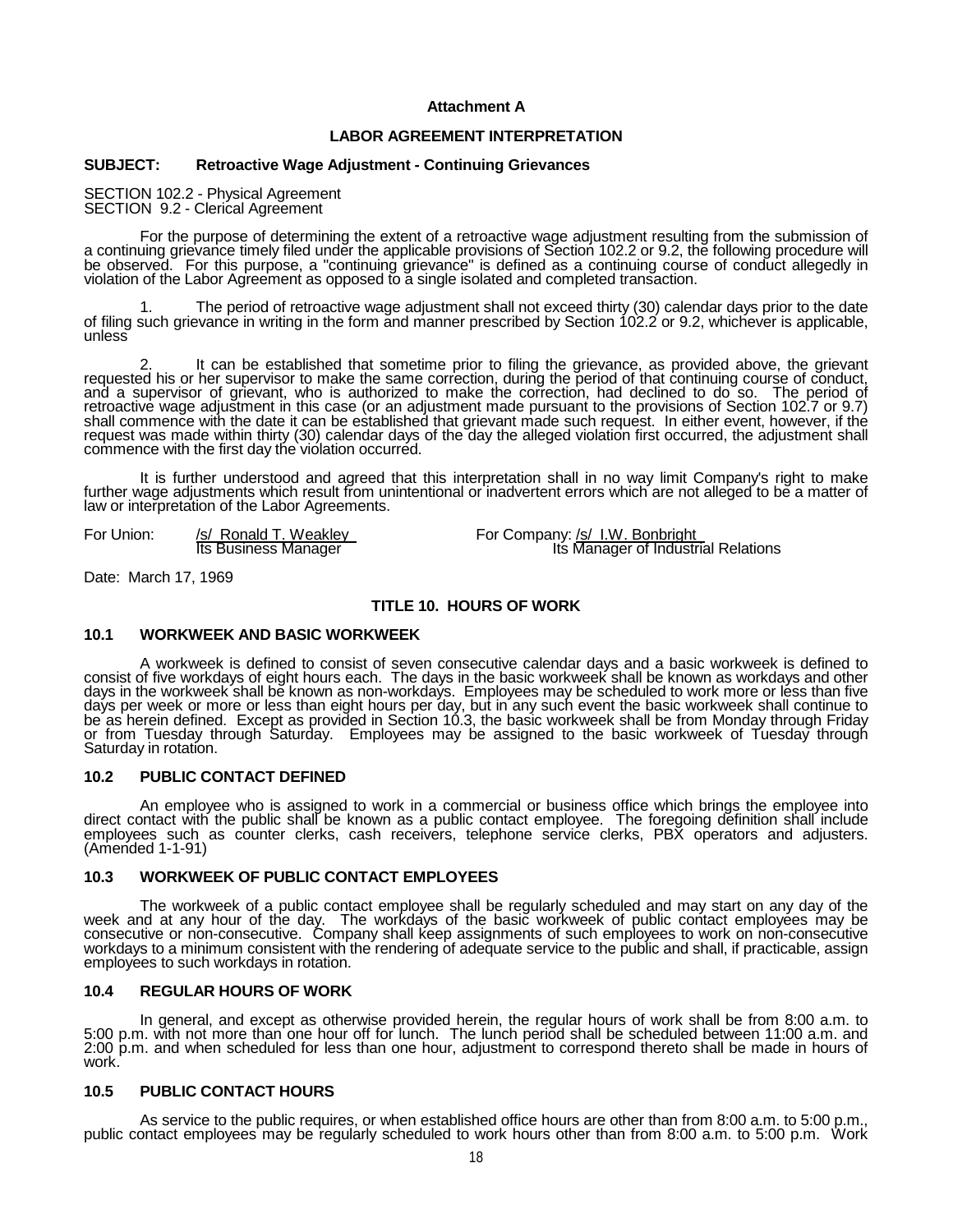hours other than from 8:00 a.m. to 5:00 p.m. for full-time employees shall be kept to a minimum consistent with the rendering of adequate service to the public. (Amended 1-1-91)

# **10.6 EXCEPTIONS TO 10.4**

Nothing contained in this Agreement shall be construed to limit the right of Company to establish hours of work at times other than as provided in Section 10.4, for such employees as stub-clerks, payment processors, cash posters, data entry operators, machine operators, computer operators, computer console operators, and those classifications listed in Exhibit G, which is attached hereto and made a part hereof. The hours of work of such employees shall be regularly scheduled. (Amended 1-1-80)

## **10.7 HOURS CHANGES - PUBLIC AUTHORITIES OR AGREEMENT**

(a) The regular hours of work established herein may be changed by Company at the request or direction of public authorities provided, however, that before any such change is made Company shall discuss it with Union. Compa this Subsection.

(b) Such hours of work and the basic workweek may also be changed by agreement between Company and Union.

# **10.8 TEMPORARY CHANGE OF HEADQUARTERS**

If an employee is required to leave such employee's regular headquarters and report to a temporary<br>headquarters the travel time involved shall be considered as time worked. If an employee is required to report directly<br>fro time involved which is in excess of the time normally taken in traveling from the employee's living quarters to the employee's regular headquarters. If an employee is required to leave a temporary headquarters and return to such employee's regular headquarters the travel time involved shall be considered as time worked. If an employee goes directly from a temporary headquarters to his/her living quarters, the employee shall be paid for the amount of travel<br>time involved which is in <u>e</u>xcess of the time normally taken in traveling from such employee's regular his/her living quarters. The provisions of Section 15.2 shall apply to the use of an employee's personal vehicle.<br>(Amended 1-1-88)

# *10.9 ALTERNATE WORK SCHEDULES (Added 1-1-11)*

*Definition: An agreed-to arrangement by the Company and Union whereby full-time employees may work more than eight hours in a day in order to receive additional days off.* 

### *Schedules*

*4/10 Schedule: A regular work schedule during which an employee works four ten-hour days a week and has the fifth day as a day off. Each week: Four ten-hour days, one day off. 4x10 schedules may be agreed to by local letter agreement in accordance with Letter Agreement 93-96.*

*9/80 Schedule: A regular work schedule during which an employee works eight nine-hour days and one eight-hour day and receives one scheduled day off over the course of a two-week period. 9x80 schedules may be agreed to by local letter agreement in accordance with Letter Agreement 93-97.*

*Part-Time Employees: Alternate work schedules will be considered on a case-by-case basis subject to agreement by Company and Union and in compliance with all California Wage and Hour laws.*

### *10.10 FLEXIBLE WORK SCHEDULES (Added 1-1-11)*

*Flexible work schedules may be established at the local level by a letter agreement signed by the Union's Business Manager and the Director of Labor Relations.*

### **TITLE 11. PREMIUM PAY**

## **11.1 SHIFT DEFINITIONS**

All eight hour work periods regularly scheduled to begin at 4:00 a.m. or thereafter but before 12:00 o'clock<br>noon shall be designated as first shifts. All eight hour work periods regularly scheduled to begin at 12:00 o'clo scheduled to begin at 8:00 p.m. or thereafter but before 4:00 a.m. shall be designated as third shifts.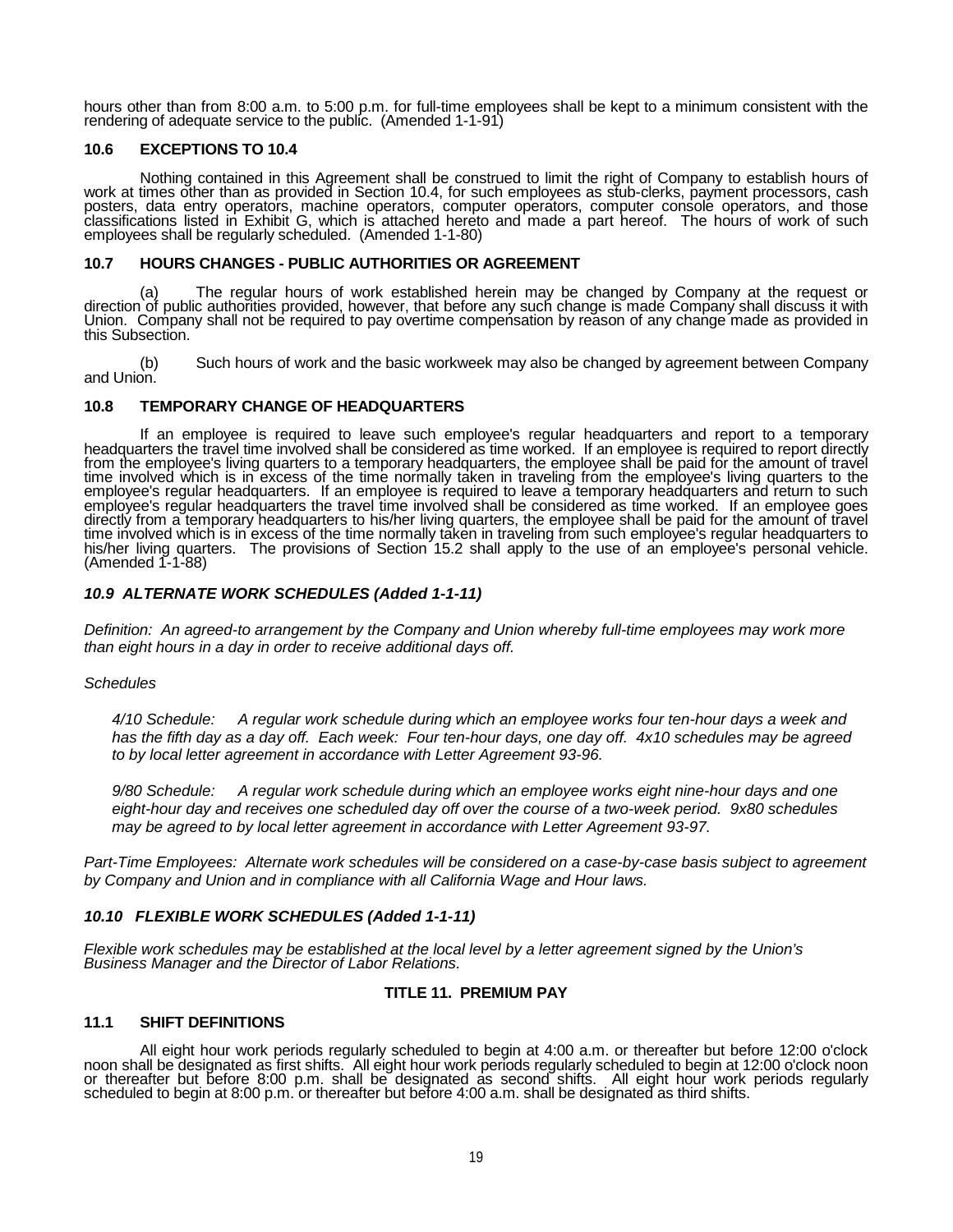#### **11.2 AMOUNT OF SHIFT PREMIUM**

(a) No shift premium shall be paid for the first shift. An hourly premium of 4 1/2 percent of the weighted average straight-time rate of all employees represented by Union (rounded to the nearest full cent per hour) shall be paid for work performed in the second shift, and an hourly premium of 9 percent of the weighted average straight-time rate of all employees represented by Union (rounded to the nearest full cent per hour) shall be paid for work performed in the third shift. An employee will be paid the shift premium, if any, in effect for such employee's regular<br>work hours for work performed on a regular workday where all work performed is contiguous with regula An employee will be paid the shift premium, if any, in effect for the shift in progress at the time such employee reports<br>for work (exclusive of travel time) when work is performed on a regular workday where such work is n For work (exclusive of travel time) when work is performed on a regular workday where such work is not contiguous<br>with regular work hours. An employee will be paid the shift premium, if any, in effect for time worked on su

(b) The weighted average straight-time rate referred to in Subsection (a) hereof shall be calculated annually by adding any general wage increase effective on January 1 to the computed weighted average straight-time rate as of the *October* 31 immediately prior, except as provided for in (c) below. The effective date of any change in<br>shift premium shall be January 1. (Amended *1-1-11*)

c) When all employees represented by Union are not granted equal increases, or where the effective<br>date is not the same, the calculation shall be computed by adding the appropriate general wage increase to the<br>appropriate and adding the totals of the groups together to ascertain the total weekly payroll of the groups of employees represented by the Union. The sum of those amounts should be divided by the total number of employees<br>represented by the Union and divided by 40. (Added 1-1-91)

# **11.3 OVERTIME RATE**

When a shift premium is applicable to time worked at the overtime rate of pay, the applicable multiplier shall be used in determining the applicable shift premium.

## **11.4 NON-WORK TIME**

Shift premiums shall be payable only for hours actually worked and shall not be payable for non-work time such as holidays, sick leave and vacation.

### **11.5 PART-TIME EMPLOYEES**

Shift premiums shall not be payable for work performed by part-time employees (as that term is defined in Section 17.6) who work less than 8 hours per day.

### **11.6 DISCLAIMER**

Nothing contained in Sections 11.1 to 11.5, inclusive, shall be construed to modify or supersede any other provisions of this Agreement with respect to hours of work, rates of pay, and working conditions.

### **11.7 SUNDAY PREMIUM**

In addition to any other compensation due an employee, Company shall pay to all employees regularly scheduled to work on Sunday, and who in fact work on a Sunday, an hourly premium for such work equal to the premium paid by Company for the third shift as provided in Subsection 11.2(a) of the Agreement. (Added 1-1-80)

## **TITLE 12. OVERTIME**

# **12.1 DEFINITION**

Overtime is defined as (a) time worked in excess of 40 hours in a workweek, (b) time worked in excess of eight hours on a workday, (c) time worked on a non-workday, (d) time worked on a holiday as provided for in Title 14 be compensated to the nearest  $1/4$  hour.

### **12.2 RATE AND DOUBLE-TIME CONDITIONS**

In general, overtime compensation at the rate of one and one-half times the straight rate of pay shall be paid to employees for overtime as defined in Items (a), (b), (c), (d) and (e) of Section 12.1; except that

*(1) The Company shall not be required to pay overtime compensation to a full-time employee who is off without pay on a regularly scheduled workday until the employee completes 8 hours at the straight time rate of pay or during the workweek until the employee completes 40 hours at the straight time rate of pay. (Added 1-1-11)*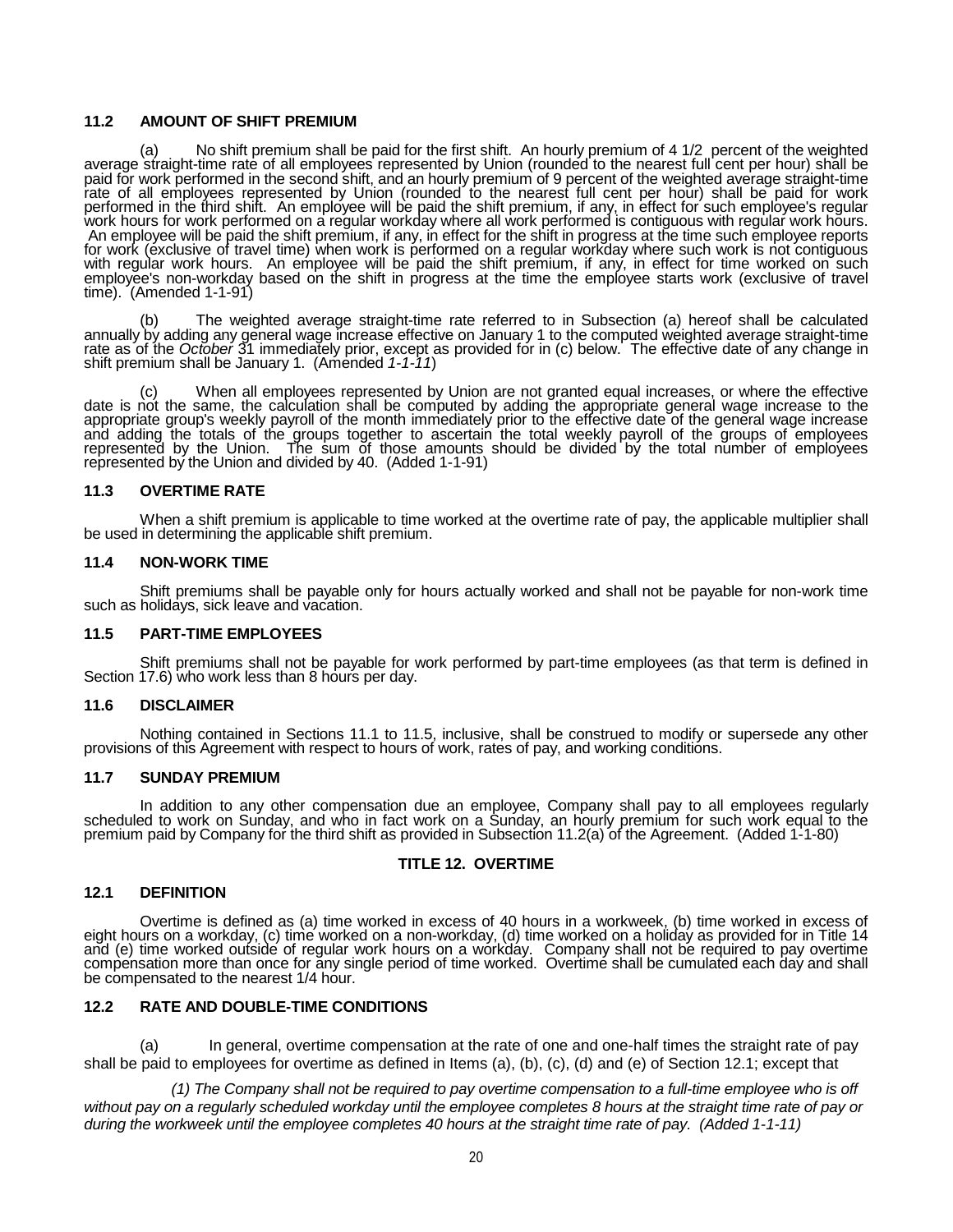*(2) The Company shall not be required to pay overtime compensation to a part-time employee who is off*  without pay during their regularly scheduled work hours or off work without pay during the workweek (except the scheduled day off [SDO]) until the employee completes 8 hours at the straight time rate of pay on a workday or 40 *hours at the straight time rate of pay during a workweek. (Added 1-1-11)*

*The exceptions in 12.2(a1) and Section 12.2(a2) above shall not include (a) when employees take time off with permission without pay known as T-Time; (b) holidays when a probationary employee does not receive pay; (c) Hiring Hall employees; (d) time worked before the start of the employee's scheduled hours of work; or (e) mandatory overtime situations. (Amended 1-1-11)*

(b) the time worked in excess of 12 consecutive hours and continuing until the employee is dismissed from such work shall be paid at the rate of two times the employee's straight rate of pay, or

(c) if, following an employee's dismissal from work or on an employee's non-workday or holiday which the employee is scheduled to have off, the employee is called out for work, the employee shall be paid at two times the employee's straight rate of pay for all work performed outside the employee's regular work hours or on a non-workday or holiday which the employee is scheduled to have off. (Amended 1-1-88)

(d) The time worked in excess of eight hours on the employee's second of two scheduled days off counting from the basic workweek shall be paid at the rate of two times the employee's straight rate of pay provided such employee has performed work on the first scheduled day off. Employees scheduled to have four consecutive days shall be entitled, in addition to the above, to pay at the rate of two times the employee's straight rate of pay for<br>the time worked in excess of eight hours on the fourth scheduled day off, provided that such employe performed work on the third scheduled day off. For employees on an alternative work schedule: If an employee<br>performs work on any non-workday, the employee will receive double time after eight hours worked on the next<br>day,

For purposes of this Section, an employee's "regular hours of work" shall be the same on a non-workday as those regularly scheduled for such employee on a workday.

(f) *Holidays will be paid in accordance with Section 14.7. (Added 1-1-11)*

### **12.3 EQUAL DISTRIBUTION**

(a) Prearranged and emergency overtime work shall be distributed among employees within a department, classification and headquarters as equally as practicable. The Company will post the overtime worked or emergency overtime should be developed at each location by agreement between Company and Union. Such procedure should be in writing and signed by both parties. Whether procedures are developed or not, it is incumbent proce on Company to comply with the provisions of this Subsection concerning equal distribution. Where an imbalance<br>cannot be justified, paying the aggrieved employee(s) is an appropriate remedy after the end of the accounting although this does not preclude other local agreements. (*Amended 1-1-11*)

An employee who is scheduled to be off on vacation shall not be scheduled for work under this Section for the period between the end of the employee's last regular day of work preceding the employee's vacation and the start of the employee's first regular day of work following the vacation. An employee who is off due to illness<br>or injury shall not be scheduled for work under this Section until the employee returns to work on a

### **12.4 TRAVEL TIME - EMERGENCY**

Employees who are called from their homes for emergency work on their non-workdays or on holidays which they are entitled to have off, or outside of their regular work hours on workdays shall be paid overtime compensation for the actual work time and travel time in connection therewith. (Amended 1-1-88)

### **12.5 TRAVEL TIME - CALL OUT BEFORE WORK HOURS**

If an employee, who is called out for emergency work outside of such employee's regular work hours on a workday, continues to work into or beyond the employee's regular work hours the employee shall be paid overtime compensation for actual travel time only from his/her home. (Amended 1-1-88)

# **12.6 TWO-HOUR MINIMUM - EMERGENCY**

The minimum time for which overtime compensation shall be paid under the provisions of Section 12.4 shall<br>be two hours, except that if an employee who is called out for emergency work outside of such employee's regular<br>wor compensation only for travel time as provided in Section 12.5 and for actual work time up to regular work hours<br>unless the provisions of Section 12.10 are applicable. When an employee is called out for emergency work durin his/her lunch period, the minimum time provision hereof shall not be applicable, but such employee shall be paid at<br>the overtime rate of pay for the actual time worked during the lunch period. (Amended 1-1-91.)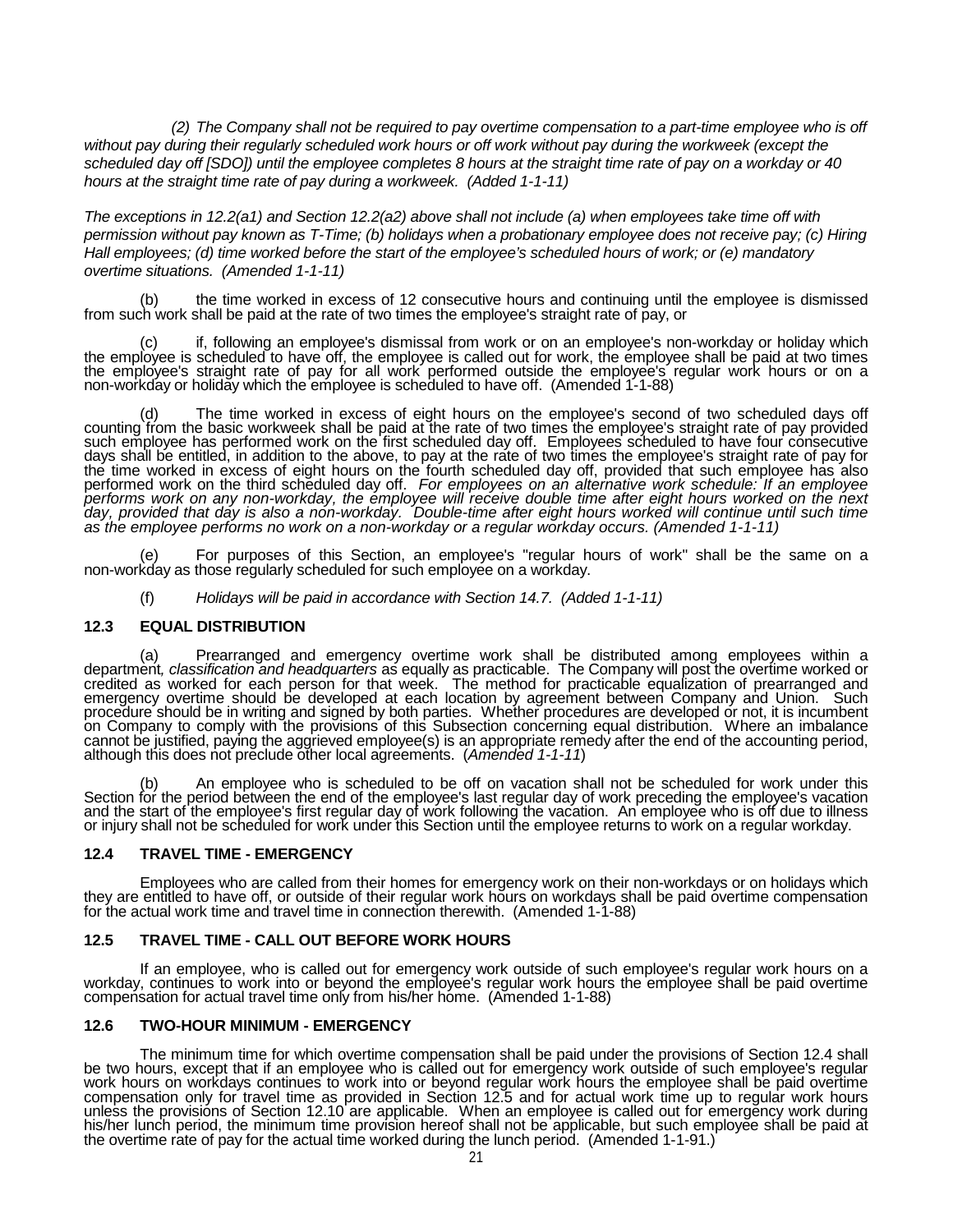# **12.7 PREARRANGED OVERTIME**

When, at the request of the supervisor in charge, an employee reports for prearranged work (a) on workdays outside of his/her regular work hours, the employee shall be paid overtime compensation for actual work time and travel time in connection therewith, provided, however, that if such employee continues to work into or beyond the employee's regular work hours, such employee shall be paid overtime compensation only for travel time from the<br>employee's home and for actual work time up to *the employee's* regular work hours unless the provisions of Sec continues to work into or beyond regular work hours, travel time only from the employee's home shall be paid for; and<br>(c) on non-workdays during regular work hours, the employee shall be paid overtime compensation only for has been given by the end of the employee's preceding work period on a workday. However, Company shall make a good faith effort to notify the employee at least 24 hours in advance of the need to perform prearranged overtime work on non-workdays or holidays. (*Amended 1-1-11*)

# **12.8 TRAVEL TIME BEFORE REGULAR HOURS**

The provisions of Section 12.7 as to travel time shall not apply when the prearranged work starts less than two hours before regular work hours.

#### **12.9 MINIMUM PAY - CANCELLATION**

If an employee is instructed by his/her supervisor to report for prearranged work on a non-workday, or on a holiday which the employee is entitled to take off with pay, and such work is cancelled, the employee shall be paid overtime compensation for a minimum of two hours, inclusive of any travel time as provided in Séction 12.7, if the<br>employee is not given notice of the cancellation of such work by the end of his/her preceding work period o workday. (Amended 1-1-91)

### **12.10 REST PERIODS**

If an employee has worked for eight hours or more at the overtime rate during the 16 hour period immediately<br>preceding the beginning of the employee's regular work hours on a workday, such employee shall be entitled to a r period of eight consecutive hours on the completion of such overtime work.

(a) There shall be included as part of the eight hours worked at the overtime rate in such 16 hour period any travel time and mealtime to which the employee is entitled when emergency or prearranged work is performed, exce be included as hours worked in such period, but it shall be included in the computation of the eight hour rest period. (Amended 1-1-91)

(b) Hours worked prior to any eight hour rest period in which the employee does not work shall not be included in computing another period of overtime work.

(c) If the eight hour rest period in whole or in part overlaps the employee's regular work hours, the employee will receive pay at the straight rate for the extent of the overlap, except that the time taken during such overlap for any meal to which the employee is entitled on dismissal shall be paid for at the overtime rate. (Amended 1-1-91)

(d) If the employee is called back to work during his/her eight hour rest period, a new rest period will commence at the conclusion of such work. (Amended 1-1-91)

(e) (1) If the rest period overlaps the employee's regular work hours but does not extend into the second half of the employee's workday, the employee shall be excused from reporting for work until the beginning of<br>the second half of the employee's workday, and in such an event the employee shall be paid for the time be expiration of the rest period and the end of the first half of such workday. (Amended 1-1-88)

(2) If the rest period extends into the second half of the employee's workday, the employee shall<br>be excused from reporting for work until the following workday, and in such event the employee shall be paid for the<br>time be 1-1-88)

(3) In the application of the foregoing, an employee, due to operational needs, may be required to report to work at the end of the employee's rest period. (Amended 1-1-88)

(f) An employee entitled to a rest period hereunder may nevertheless be required to work during regular<br>work hours on a workday without having had a rest period of eight consecutive hours, in which event the employee<br>shall duty for at least eight consecutive hours. (Amended 1-1-91)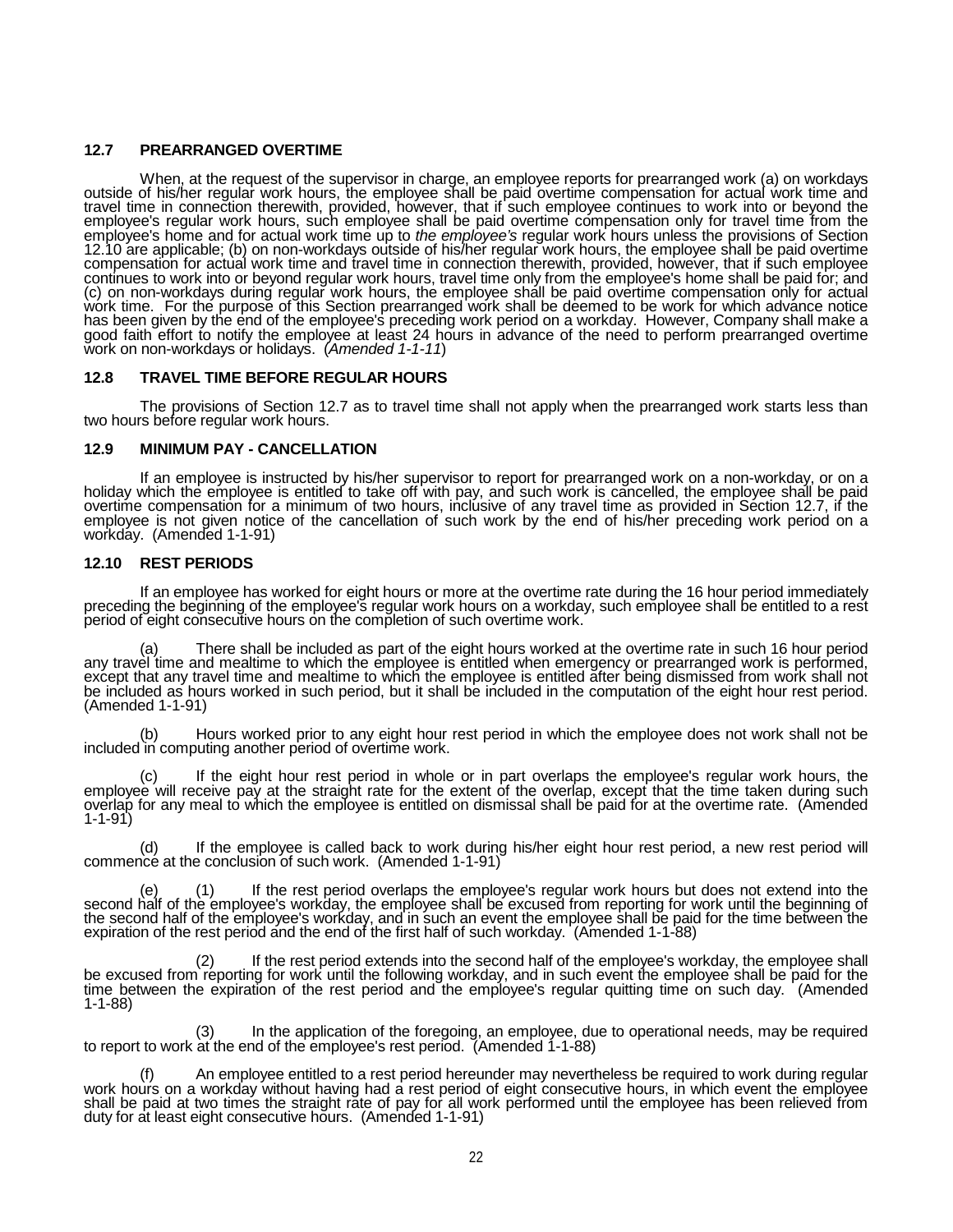#### **12.11 TIME OFF IN LIEU OF OVERTIME - PROHIBITED**

Company shall not require employees to take equivalent time off during a workday in lieu of overtime compensation. (Added 1-1-88)

#### **TITLE 13. WAGES**

#### **13.1 WAGE RATES IN EXHIBIT F**

Attached hereto, made a part hereof, and marked Exhibit F is a schedule of the wage rates applicable to employees covered by this Agreement.

#### **13.2 PAYDAY**

(a) Wages shall be paid at biweekly intervals on Fridays for the two week payroll period ending not less<br>than four nor more than ten days prior to the pay date, provided that if the regular pay date falls on a holiday paym

(b) Company shall make direct deposit of regular pay available to all employees. (Added 1-1-91)

#### **13.3 WAGE RATE ON PROMOTION**

Except as otherwise provided in Subsection 13.9(a), an employee who is regularly assigned to a classification having a higher maximum wage rate shall be paid at the highest wage rate of the following:

(a) the first step of the wage progression of such classification which is higher than the employee's present wage rate, or (Amended 1-1-91)

(b) at the wage step in the higher classification determined by the time previously accumulated in such higher classification, as provided for in Section 13.7, or

(c) the top rate of pay of such higher classification if the employee has previously been demoted or displaced, pursuant to Title 19, from a clerical classification having a higher wage rate than the classification to which the employee is assigned. (Amended 1-1-91)

## **13.4 TEMPORARY UPGRADE**

When an employee is temporarily assigned to work in a classification higher than his/her regular classification for two hours or more, such employee shall be paid at the wage rate of the higher classification. Such employee shall be paid for the time worked in the higher classification at the highest wage rate of the following:<br>(Amended 6-1-03)

(a) the first step of the wage progression of such classification which is higher than his/her present wage rate, or (Amended 1-1-91)

(b) the wage step in the higher classification determined by the time previously accumulated in such higher classification, as provided in Section 13.7, or

(c) the top rate of pay of such higher classification if the employee has previously been demoted or displaced, pursuant to Title 19, from a clerical classification having a higher wage rate than the classification to whic

### **13.5 NEW CLASSIFICATIONS AND WAGE RATES**

Upon agreement thereon by Company and Union, additional regular classifications, wages therefor, and normal Lines of Progression may be established, and the wages, duties and Line of Progression of any classification may be adjusted. Pending such agreement, Company may establish temporary classifications and wages therefor.<br>(Amended 1-1-80)

### **13.6 (Deleted 7-1-66)**

### **13.7 WAGE PROGRESSION**

(a) An employee who has accumulated sufficient time in a classification having a time progression shall<br>be advanced to the next step in such classification until such employee receives the maximum rate thereof unless the employee has received during the previous twelve month period two written reminders or a decision-making leave<br>after 1-1-11. Once the disciplinary action has deactivated, the employee's progression will be reinstated. Th *deactivation and will apply to the step for which the PWI was missed. Charges of alleged discrimination in the*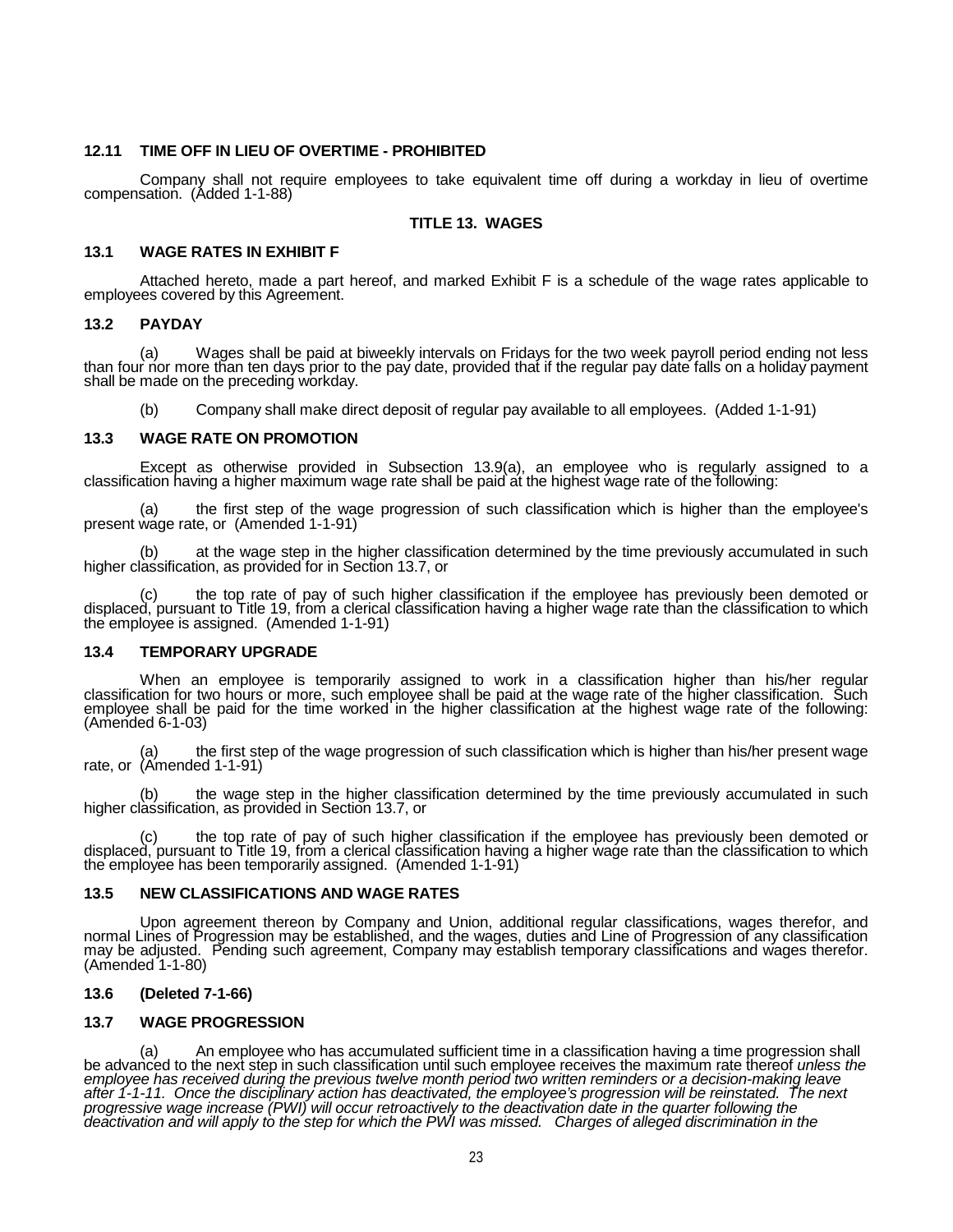#### *application of this Section shall be investigated by the Local Investigating Committee described in Section 9.6. (Amended 1-1-11)*

(b) For the purpose of wage rate progression in a temporary classification, the time worked by an employee in other than his/her regular classification shall also be accrued in such temporary classification in accordance w *the provisions of (a) above.* (*Amended 1-1-11*)

(c) The "Wage Progression" of an employee who is absent on leave of absence without pay for more than ten consecutive workdays will be delayed by a period of time equivalent to such leave of absence. The "Wage Progression" of an employee in a beginning or other negotiated training classification who is absent for more than 25 consecutive workdays because of an industrial injury as defined in Section 23.1 or for an illness or disability and is<br>receiving sick leave with pay as provided for in Section 7.1, will be delayed by the period in excess o workdays.

# **13.8 (Deleted 7-1-66)**

# **13.9 WAGE RATE - ASSIGNED LOWER CLASSIFICATION**

(a) When Company appoints an employee from another Line of Progression to a beginner's classification and such employee is receiving a rate of pay less than the maximum rate of pay provided for in the beginner's classification to which the employee is appointed, such employee shall retain his/her present wage<br>progressive step and be credited with time spent in such step but not to exceed six months, toward the next progressive wage increase. The rate of pay for the wage progressive step the employee is now in will be adjusted to<br>the rate of pay for such corresponding step for the beginner's classification in the new Line of Progress relates to his/her time progression and the employee shall receive further applicable increases in accordance with the<br>provisions of Subsection 13.7. (Amended 1-1-91)

(b) An employee who is receiving in his/her present classification a rate of pay the same or higher than<br>the maximum rate of pay established for the classification to which he/she is being appointed shall receive the top<br>r

When Company appoints an employee from a classification covered under the Physical Labor Agreement to a beginner's classification covered under this Agreement, such employee shall be paid at the first step of the wage progression of the new classification which is higher than the employee's present wage rate. (Amended 1-1-91)

(d) Employees who have received notice of displacement and vacate their base position by successful bid, transfer or who are displaced into a lower paying position will maintain their rate of pay for up to three years or until such time as the rate of pay in the new position is equal to or greater than that of the<br>employee's frozen rate of pay, whichever comes first. If at the end of three years, an employee is still paid ab the top of the rate for the classification held, the employee will be placed at the top of the rate for that<br>classification. During the time that an employee's pay remains above the wage range of the position into which he/she bid, the emplōyee will not receive General Wage Increases or Progressive Wage Increases. (Added 1-1-<br>00)

### **13.10 (Deleted 1-1-97)**

# **13.11 WAGE RATE – DIFFERENT LINE OF PROGRESSION (Added 6-1-03)**

A clerical employee in an above entry-level classification who is awarded a bid in an equivalent above entry-level classification in a different line of progression, will be placed at the equivalent wage step.

# **TITLE 14. HOLIDAYS**

# **14.1 HOLIDAY ENTITLEMENT**

Only regular employees who are not on a "leave of absence" and who:

(a) are paid for the workdays immediately before and after the holiday, or

(b) are off work with permission, but without pay, for reasons of illness or disability, on the workdays immediately before and after the holiday, or

(c) are paid for the workday either before or after the holiday but are off work with permission without pay on the other day,

shall, except as provided in Section 14.7, be entitled to have the following holidays off with pay when they fall on a workday in such employee's basic workweek:

| Martin Luther King, Jr. Day | (3rd Monday in January)  |
|-----------------------------|--------------------------|
| Washington's Birtħday       | (3rd Monday in February) |
| Memoriăl Day                | (last Monday in May)     |
| New Year's Day              | (January 1)              |
|                             |                          |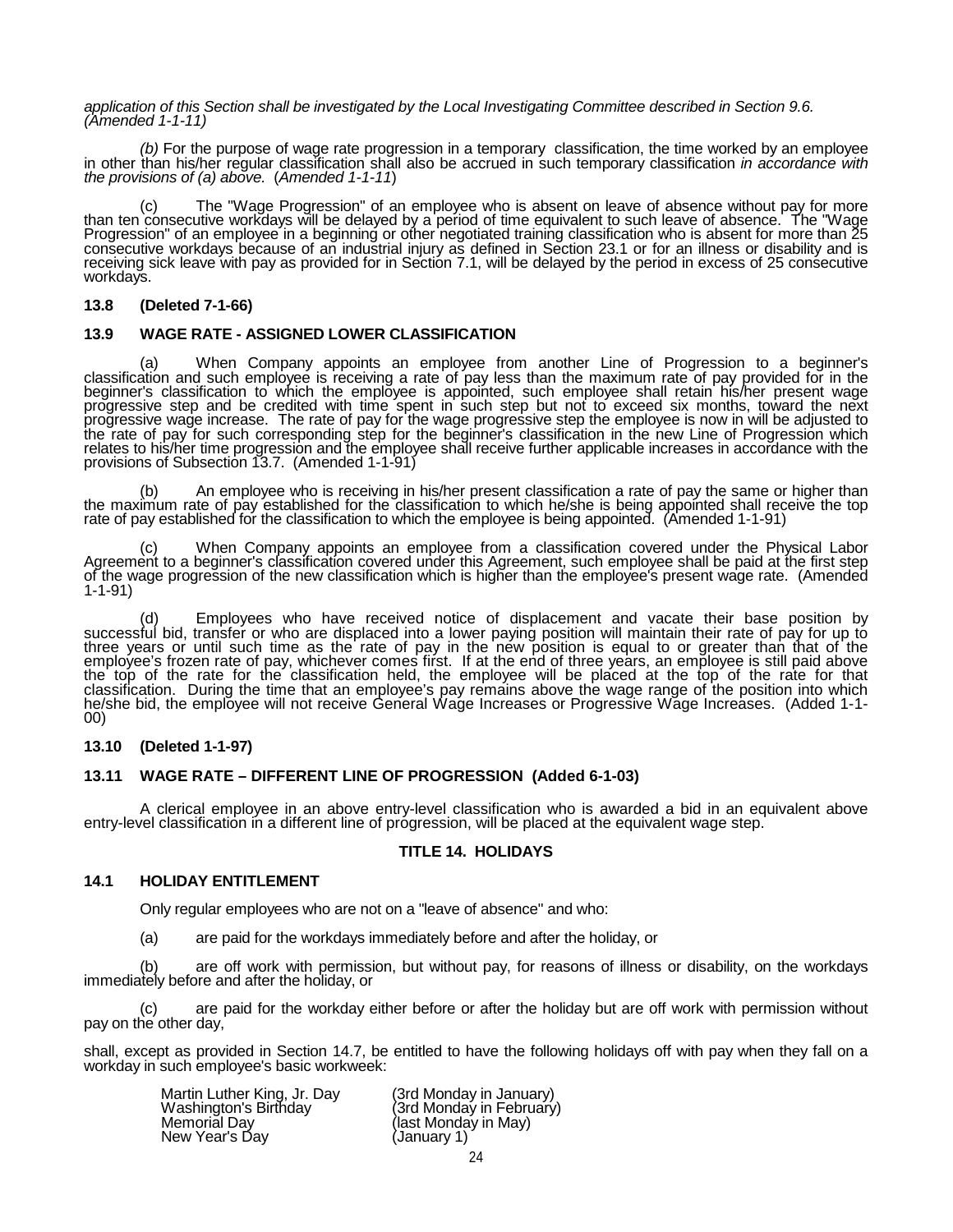Independence Day<br>
Labor Day<br>
Labor Day<br>
Veterans' Day<br>
Veterans' Day<br>
Thanksgiving Day<br>
Friday after Thanksgiving<br>
Friday after Thanksgiving<br>
Christmas Day<br>
Christmas Day<br>
Three Floating Holidays<br>
Three Floating Holidays<br>

(Amended 1-1-94)

#### **14.2 (Deleted 1-1-88)**

#### **14.3 FLOATING HOLIDAYS**

a) An employee may select any day as a floating holiday, except those holidays listed under Section)<br>14.1, either during the vacation sign-up provided for in Section 8.13 or during the year. Except in emergencies,<br>employee which are not scheduled in accordance with Section 8.13. A supervisor may, however, limit the number of employees<br>in a classification at a headquarters who may be off on a floating holiday on any given day. If more employe specific day as a floating holiday than can be permitted to be off on that day, the preference will be given in order of<br>service to employees who sign up during the annual vacation sign-up. Under no circumstances may an e 1-1-91)

### (b) (Deleted 1-1-84)

(c) Employees are strongly encouraged to schedule and take Floating Holidays during the calendar year<br>in which they are granted. However, any unused Floating Holiday hours as of December 31 of each year will be<br>converted t

### **14.4 SUNDAY HOLIDAYS**

When any of the above holidays falls on a Sunday, the Monday following shall be observed as the holiday.<br>However, those employees scheduled to work on Sunday at the straight-time rate shall observe that Sunday as a<br>holiday

### **14.5 EMPLOYEES SCHEDULED TO WORK ON FRIDAY AFTER THANKSGIVING**

Consistent with the provisions of Title 3 of this Agreement, employees may be scheduled to work on the Friday following Thanksgiving Day and the provisions of Subsection 14.7(a) are not applicable. In lieu thereof, such emplóyee must elect to take another day off by June 1 of the following year. However, if such day off has not been<br>arranged by Company by June 1, the provisions of Subsection 14.7(a) shall apply to the employee's next reg scheduled workday after June 1, provided the employee notifies his/her supervisor of his/her election at least seven<br>calendar days in advance of the day selected. The number of such employees who are required to work on th Friday following Thanksgiving Day shall be kept to a minimum consistent with operational needs. (Amended 1-1-91)

*Below is a table explaining holiday pay treatment applying to Sections 14.6 through 14.8.*

| <b>WORKDAY</b>                                                  | <b>PAY</b>                                                                                                                                                                       |
|-----------------------------------------------------------------|----------------------------------------------------------------------------------------------------------------------------------------------------------------------------------|
| Employee does not work                                          | Receives holiday pay.                                                                                                                                                            |
| Employee works during regular<br>work hours                     | *Receives overtime for hours worked and holiday pay.                                                                                                                             |
| оf<br>Employee<br>works<br>outside<br>regularly scheduled hours | Receives overtime for hours worked and holiday pay.                                                                                                                              |
| <b>NON-WORKDAY</b>                                              | <b>PAY</b>                                                                                                                                                                       |
| Employee does not work                                          | Receives holiday hours in holiday account.                                                                                                                                       |
| Employee works                                                  | *Receives overtime for hours worked and holiday pay.                                                                                                                             |
|                                                                 | *Employees may complete the Holiday Option Form to have<br>the holiday hours remain in their holiday account for later<br>use, rather than receive holiday pay.<br>See L/A 07-44 |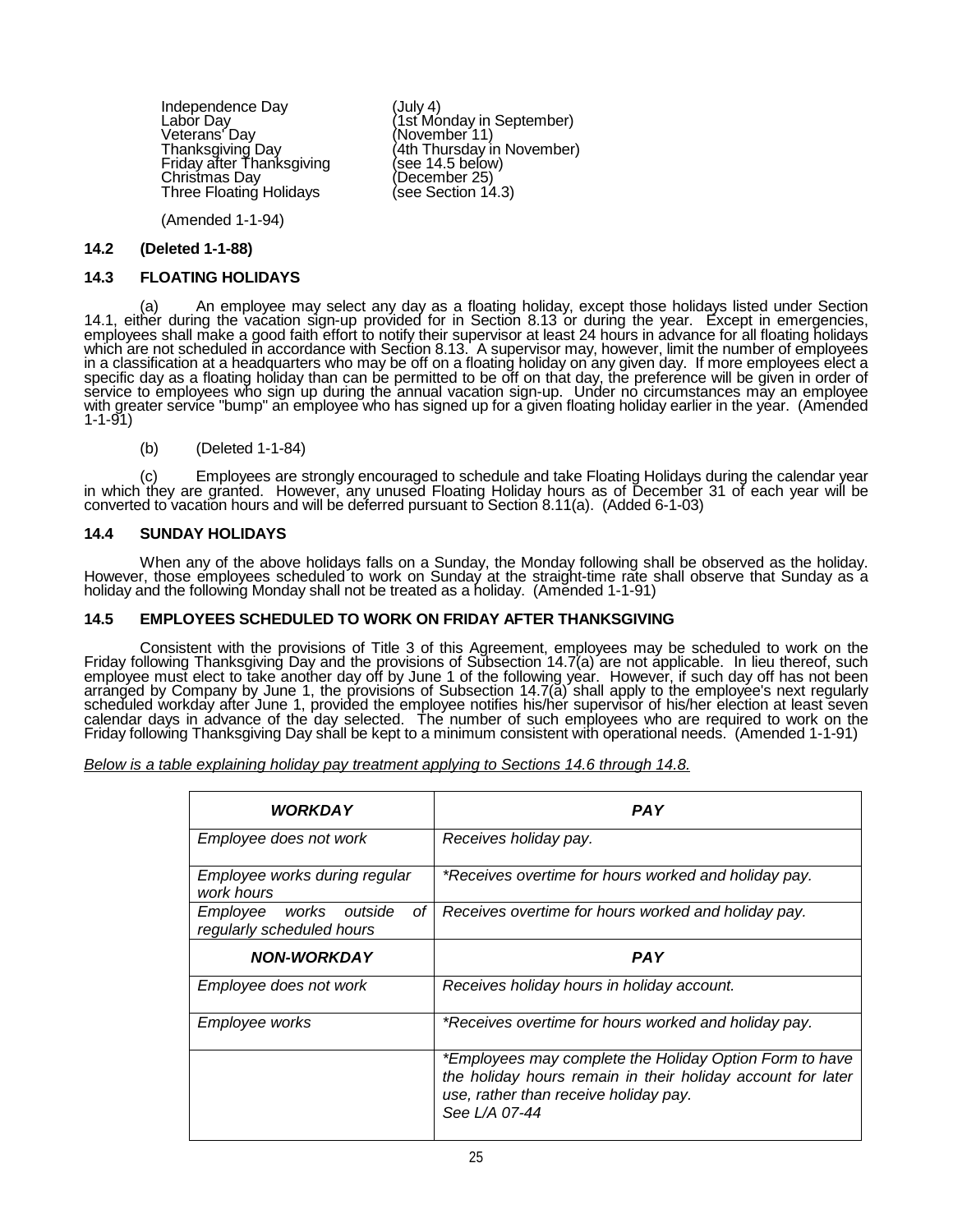## *(Added 1-1-09)* **14.6 HOLIDAY ON EMPLOYEE'S NON-WORKDAY**

If a holiday falls on a regular employee's non-workday, such employee shall be entitled to have one additional<br>workday off with pay. Such day shall be scheduled in conjunction with the employee's next scheduled vacation un the provisions of Title 8, except that such day may be taken prior to the employee's next scheduled vacation with the<br>approval of the supervisor in charge. In no event shall the additional day be taken prior to the date of The provisions of this Section shall not apply to part-time employees. (Amended *1-1-09*)

# **14.7 WORK ON HOLIDAYS**

(a) Notwithstanding Section 14.1, regular employees may be required to work on holidays which fall on their workdays, in which event any such employee shall, in addition to the employee's holiday pay, be paid at one and one-half times the employee's straight rate of pay for all time worked on such days. If Company determines that the<br>services of an employee who is regularly scheduled to work on holidays are not required on a holiday, such shall take the holiday off with pay. (Amended *1-1-09*)

#### (b) (Deleted 1-1-88.)

# **14.8 PAY FOR HOLIDAY WORK ON NON-WORKDAY**

If an employee is required to work on a holiday which falls on a non-workday or on a workday outside his/her<br>basic workweek, the employee shall be paid overtime compensation at one and one-half times the employee's<br>straigh

### **14.9 HOLIDAY PAY FOR PROBATIONARY EMPLOYEES**

A probationary employee shall not be entitled to pay for a holiday unless such employee works on such day, in which event the employee shall be paid at one and one-half times the straight rate of pay for the time so worked

# **14.10 (Deleted 1-1-97)**

### **14.11 (Deleted 1-1-97)**

### **14.12 HOLIDAY PAY - TIME CARD UPGRADE**

The holiday pay of an employee who works in other than his/her regular classification on a time card or attendance report basis shall be based on the rate of pay of his/her regular classification. (Amended 1-1-91)

### **14.13 HOLIDAY PAY - OTHER THAN TIME CARD UPGRADE**

The holiday pay of an employee who is temporarily upgraded, other than on a time card or attendance report basis shall be based on the rate of pay for the job on which the employee is temporarily upgraded. (Amended 1-1-91)

#### **14.14 ERROR**

If an employee is misinformed as to his/her holiday entitlement, such employee will not be required to reimburse the Company for any excess *hours* taken if such employee pointed out the error to his/her supervisor in writ

In those cases where an employee has not pointed out the error to his/her supervisor in writing beforehand, the employee may elect to (a) reimburse the Company for the wages paid for the excess *hours*, or (b) have such excess *hours* be deducted from his/her current vacation entitlement, if any, or (c) have such excess *hours* be deducted from his/her next year's holiday *hours, if any*. (Added *1-1-09*)

### **14.15 (Deleted 1-1-94)**

## **TITLE 15. EXPENSES**

### **15.1 MOVING EXPENSES**

An employee who is required to change his/her residence from one locality to another for Company's convenience shall be reimbursed by Company for any expense the employee incurs thereby in moving his/her household goods, but no reimbursement shall be made by Company for expenses incurred by an employee in<br>connection with a transfer which is made at the employee's request. (Amended 1-1-91)

### **15.2 TRANSPORTATION**

If it becomes necessary for an employee to perform temporary work away from his/her headquarters, Company shall provide transportation or shall reimburse the employee for the cost of using public transportation,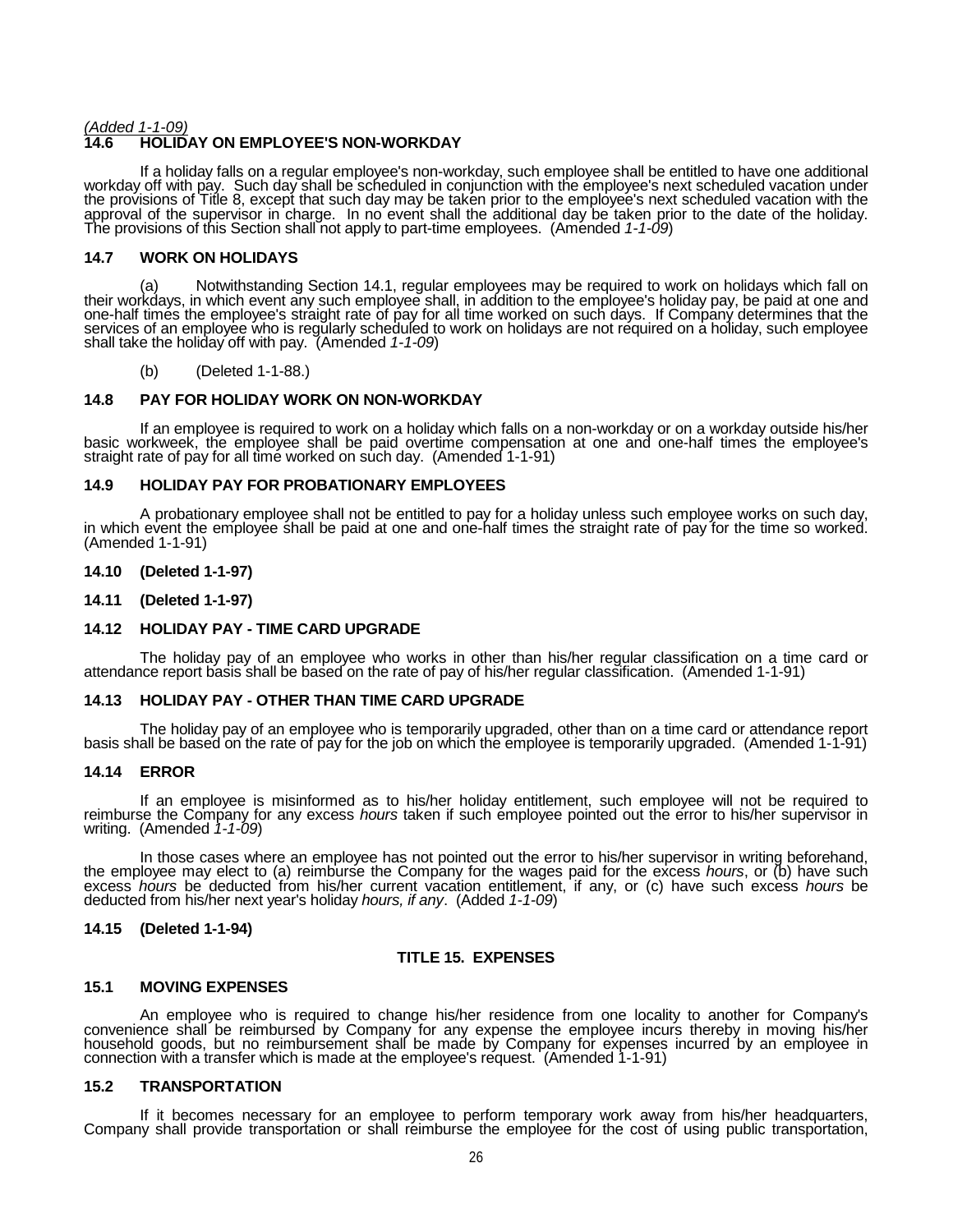provided, however, that if solely for Company's convenience an employee uses his/her personal automobile, Company shall reimburse the employee therefor to the maximum non-taxable vehicle mileage allowance allowed by<br>the IRS., except that an employee covered under Standard Practice *552.3* will continue to receive reimbursement provided therein. However, the application of the DMA shall not be reduced without agreement with Union.<br>(Amended 1-1-00)

# **15.3 INTERVIEWS**

An employee, who at Company request, is required to travel for the purpose of attending an interview shall be reimbursed by Company for all reasonable costs incurred, including travel time during regular work hours on <sup>a</sup> workday, transportation or mileage rates, and board and lodging when authorized in advance. If at all possible, interviews and travel time will be scheduled on workdays during regular work hours. (Amended 1-1-80)

#### **GENERAL PROVISIONS FOR EMPLOYEES ATTENDING COMPANY TRAINING CLASSES**

The provisions of Sections 10.4 and 10.8 shall not apply to an employee who is temporarily assigned to attend training classes at other than the employee's regular headquarters. In such assignments, the following provisions of Sections 15.4 through 15.9 shall apply: (Amended 1-1-91)

# **15.4 DAILY TRAVEL**

When arrangements are made for an employee to travel each day between the employee's living quarters and the training location, he/she shall be given an allowance for the time involved which is in excess of the time normally taken in traveling between his/her living quarters and regular headquarters and such *time will be considered as time worked and paid at the appropriate rate of pay*. Transportation between living quarters and the training location shall be in accordance with the provisions of Section 15.6. (Added *1-1-09*)

# **15.5 TRAVEL AND EXPENSES - NON-COMMUTABLE LOCATION**

(a) If it is impracticable for an employee who attends training classes to return to the employee's regular headquarters or living quarters each day, Company shall, for the duration of the training assignment, provide such employee with board and lodging or, at its option, provide such employee with lodging and meal reimbursement as provided in Section 16.2(b) or reimbursement for the reasonable cost for meals. (Amended 1-1-88)

(b) An allowance for reasonable travel time incurred by an employee in traveling between the<br>employee's regular headquarters or living quarters and the training location at the beginning and at the end of the<br>employee's tr include reimbursement for reasonable cost of meals incurred while traveling. Transportation shall be in accordance with the provision of Section 15.6. *(Amended1-1-11)*

(c) If on an employee's non-workdays such employee remains at the training location, the employee's board and lodging on such days shall be provided by Company. If Company does not provide board on such days, it shall reimburse the employee for the reasonable costs incurred in obtaining such meals, or at the employee's option, provide meal reimbursement as provided in Subsection 16.2(b). (Amended 1-1-88)

(d) If an employee elects not to utilize Company-designated board and lodging on the employee's non-workdays, including any holiday which immediately precedes or follows the employee's non-workdays, Company<br>shall allow such employee, for transportation, the sum of \$10.00 per day for each of such days. In lieu of such allowance, Company may provide transportation arrangements between the training location and the employee's living quarters or regular headquarters in accordance with Subsection 15.6(a). If the employee is scheduled to attend<br>the training class for three consecutive weeks or more, transportation allowances under the provisions o 15.6(a), (b), or (c) will apply, commencing with the second weekend and every weekend thereafter for the duration of such scheduled attendance. (Amended 1-1-88)

### **15.6 TRANSPORTATION OPTIONS**

In arranging transportation under the provisions of Section 15.4 and Subsections 15.5(b) and 15.5(d), Company, at its option shall:

- (a) provide individual or group transportation by Company vehicle, or
- (b) authorize in advance of the assignment the use of an employee's personal vehicle, or

(c) provide transportation by public carrier only, or in combination with other means specified in (a) above. (Added 1-1-84)

## **15.7 COMMON CARRIER**

An employee who does not utilize the arrangements determined by Company under the provisions of Section 15.4, Subsection 15.5(a), or Section 15.6 shall be reimbursed for travel expense at the minimum common carrier fare or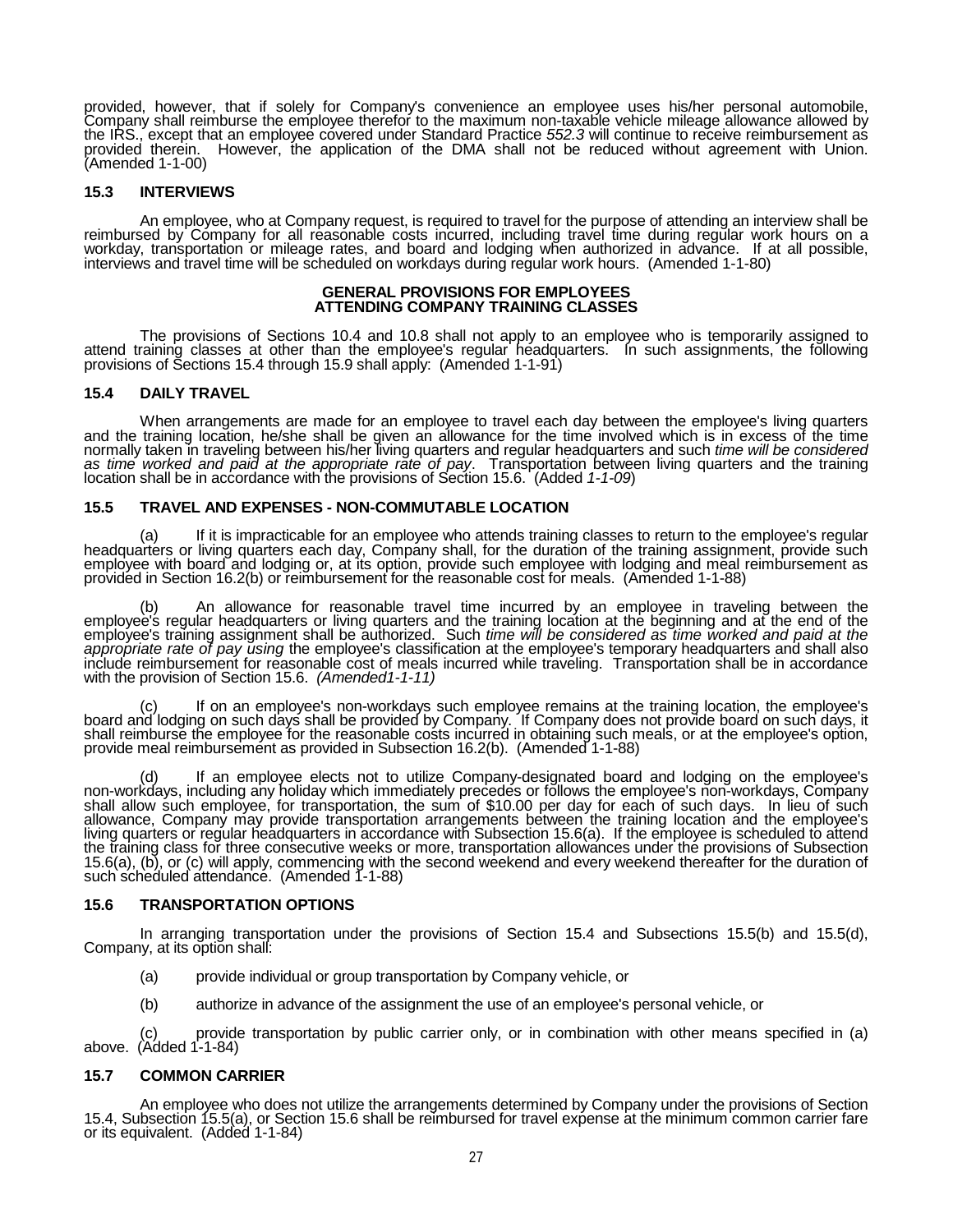### **15.8 PERSONAL AUTOMOBILE**

The provisions of Section 15.2 shall apply when an employee is authorized to use his/her personal vehicle as a means of transportation under the provisions of Subsection 15.6(b). (Added 1-1-91)

## **15.9 HOURS IN TRAINING SCHOOL**

The regular hours of work of an employee on the days the employee attends training classes shall be from<br>8:00 a.m. to 5:00 p.m., with not more than one hour off for lunch between 11:00 a.m. and 2:00 p.m. When the lunch period is scheduled for less than one hour, adjustment of the hours of work to correspond thereto shall be made at the end of the afternoon work period. (Added 1-1-91)

# **15.10 ENABLING CLAUSE**

By written agreement between Company and Union, special provisions may be substituted for the provisions of Section 15.4 through Section 15.9 inclusive. (Added 1-1-84)

# **TITLE 16. MEALS**

# **16.1 INTENT**

The provisions of this Title shall be interpreted and applied in a practical manner which shall conform to the<br>intention of the parties in negotiating with respect to meals, namely, that a comparable substitute shall be pr when employees are prevented from observing their usual and average meal practices or are prevented from eating<br>a meal at approximately the usual time therefore.

*Average and usual meal practices for day employees are defined as: (Added 1-1-09)*

*Breakfast: ½ hour to 1 hour prior to regular work hours. Lunch: non-workday lunch is same as workday lunch time period. Dinner: Between 6:00 p.m. and 7:00 p.m.* 

As stated in Section 3.1 of this Agreement, Company is engaged in rendering public utility services to the public, and Union and Company recognize that there is an obligation on each party for the continuous rendition and *to obtain of such services. Therefore, employees will be expected to exercise good judgment as to whether or not*<br>to obtain or delay the initial meal when called out for an emergency assignment to restore service to custo

### **16.2 MEALS - REIMBURSEMENT AND TIME TAKEN**

(a) Company shall pay the cost of any meal which it is required to provide under this Title, and shall consider as hours worked the time necessarily taken to consume such meal, except, however, that when a meal is employee who is entitled to a meal under the provisions of this Title prior to work, during or upon dismissal from work<br>does not accept such meal the employee shall nevertheless be entitled to such time allowance of one-ha each meal missed and meal reimbursement as provided in (b) below. The foregoing shall not apply to an employee's<br>regular lunch period. (Amended 1-1-91)

(b) At the employee's option, Company shall pay an allowance for any meal which it is required to provide in accordance with the following schedule:

1. Prior to reporting to work:

|    | Meal nearest regular starting time<br>Meal nearest midpoint of regular hours<br>(i)<br>(ii)<br>(iii)<br>Meal nearest regular quitting time | \$15.00<br>\$15.00<br>\$20.00 |
|----|--------------------------------------------------------------------------------------------------------------------------------------------|-------------------------------|
| 2. | Meal following dismissal from work                                                                                                         | \$20.00                       |
| 3. | Meal missed during a work period                                                                                                           | \$20.00                       |

The allowance referred to above will be paid and taxed on regular bi-weekly paycheck pursuant to<br>Section 13.2. Employees may designate the gross of these payments to a separate direct deposit account than their<br>primary dir

(c) "Regular hours, starting time, lunch period and quitting time" on a non-workday are the same as those of a workday. (Added 1-1-84)

### **16.3 MEALS - WORK BEYOND QUITTING TIME**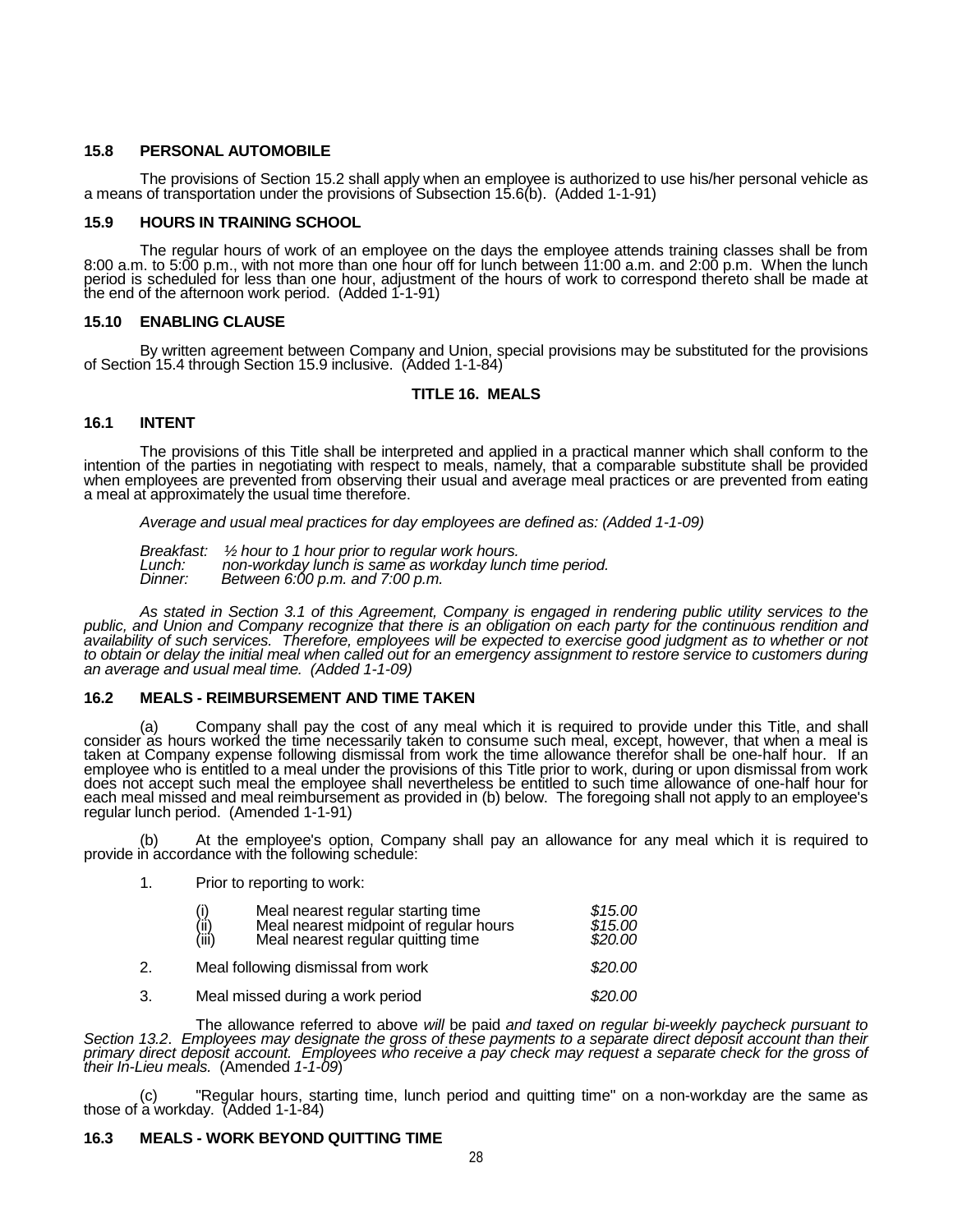(a) If Company requires an employee to perform work for more than one hour beyond regular work hours, it shall provide the employee with a meal approximately one hour after regular quitting time and with meals at intervals thereafter of approximately four hours but not more than five hours for as long as the employee continues such work. (Amended 1-1-91)

(b) A part-time employee who has performed work for more than one hour beyond the employee's regularly scheduled work period shall be entitled to a meal and the time in which to eat it at the straight rate of pay, up to one-half hour, upon dismissal provided the employee has performed work for five hours since reporting for work or<br>the employee's last meal period. Work performed one hour beyond an eight-hour work period shall be compe

(c) When a part-time employee is called to work in advance of his/her regular starting time, for training purposes, the employee's regular and usual meal practices shall prevail. (Amended 1-1-91)

## **16.4 MEALS - OUTSIDE REGULAR HOURS OR NON-WORKDAYS**

(a) When an employee, at the request of the supervisor in charge, is required to perform work on non-workdays during the hours established as the employee's work hours on workdays, the employee shall observe non-workdays during the hours established as the employee's work hours on workdays, the employee shall observe<br>the lunch arrangement which prevails on his/her workdays. If such work continues after the employee's regular hours, Company shall provide the employee with a meal in accordance with the provisions of Subsection 16.3(a) or (b), whichever is applicable. (Amended 1-1-91)

(b) If Company requires an employee to perform work on the employee's non-workday or workday wholly outside of the hours established as work hours on a workday, it shall, if possible, provide the employee with a meal at intervals of approximately four hours but not more than five hours for as long as such work continues. (Amended 1-1-91)

(c) If Company requires an employee to perform work on workdays starting two hours or more before regular work hours, the employee shall provide for one regular work hours, the employee shall provide for one meal on the jo work starts less than two hours before regular work hours, the usual meal arrangements shall prevail. (Amended 1-1-91)

(d) If in any of the foregoing cases, Company does not give an employee an opportunity to eat a breakfast or prepare a lunch before reporting for work, it shall provide such meal. The meals provided for in this Section shall be eaten at approximately the usual times therefor and the usual practice relating to lunch period on workdays shall prevail. (Amended 1-1-91)

# **16.5 MEALS - REIMBURSEMENT AWAY FROM HEADQUARTERS**

(a) Other than as provided in Subsection (b), employees who leave from and return to their established headquarters the same day shall not be reimbursed for lunch expense.

(b) If an employee who works in an office is temporarily required to be away from such work location and is thereby prevented from following his/her usual lunch arrangement Company shall reimburse the employee for lunch expense if the employee had not been given notice of the temporary change prior to the close of the previous workday. (Amended 1-1-91)

### *16.6 TIME INTERVALS*

*In determining time intervals for the purpose of providing meals there shall not be included any time allowed for meals. (Added 1-1-09)*

#### **TITLE 17. STATUS**

#### **17.1 EMPLOYMENT DATE**

As used in this Agreement, "employment date" means the latest date on which an employee began a period of Service with Company.

#### **17.2 COMPANY**

As used in this Title, the term "Company" shall include:

Pacific Gas and Electric Company Standard Pacific Gas Line, Inc. Pacific Gas Transmission Company Alberta and Southern Gas Company Alberta Natural Gas Company Pacific Service Employees Association Alaska California LNG Company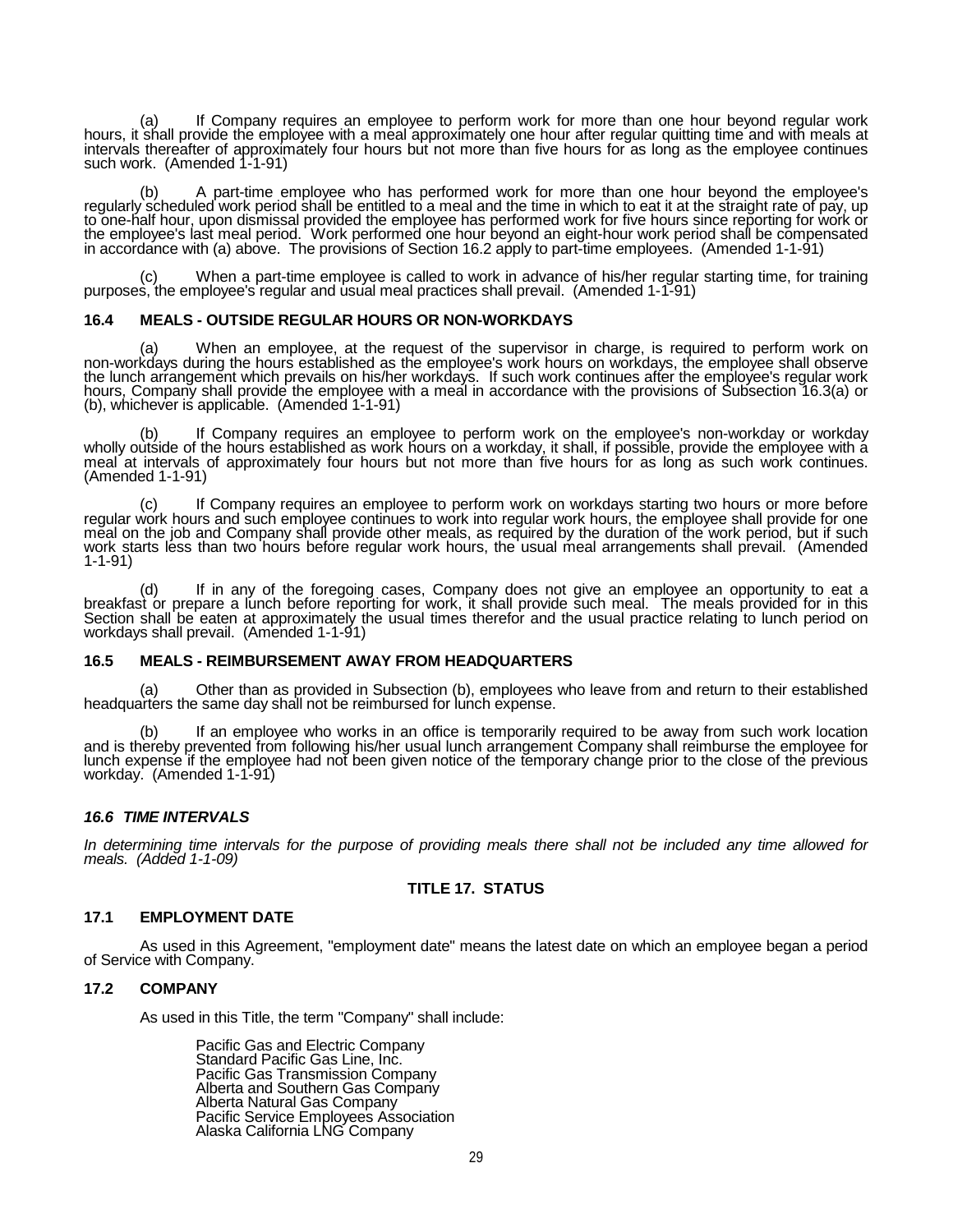Calaska Energy Company Eureka Energy Company Gas Lines, Inc. Natural Gas Corporation Pacific Gas Marine Company Pacific Gas Terminal Company Pacific Transmission Supply Company *PG&E Corporation*

*(Amended 1-1-09)*

#### **17.3 SERVICE**

Service is defined as the length of an employee's continuous employment since his/her Employment Date with Company, a Predecessor Company, any Company or association named in Section 17.2 above, and as provided hereafter in Section 17.4. The continuity of an employee's Service shall be deemed to be broken by termination of<br>employment for any reason or layoffs for lack of work which is in excess of the time provided for in Subsec below. The following periods of absence shall count as service for purposes of this Agreement and shall not constitute a break in service: (Amended 1-1-88)

(a) Absences caused by layoff for lack of work so long as such employee has been absent less than thirty continuous months. (Amended 1-1-94)

(b) Absence on a leave of absence authorized by the Company pursuant to the provisions of Title 6 provided the employee returns to active work with Company immediately following the leave of absence. (Amended  $1 - 1 - 91$ 

(c) Absence because of illness or injury as long as the employee is entitled to receive sick leave pay or is entitled to receive benefits under the provisions of the Voluntary Wage Benefit Plan, a state disability plan, the Long-Term Disability Plan, or a Workers' Compensation Law, provided that the employee returns to active work with Company immediately following recovery from the illness or injury. (Amended 1-1-91)

(d) Absence for military service or service in the Merchant Marine so long as the employee returns to active work with the Company within the period during which the employee's reemployment rights are protected by law. (Am

(e) Absence for Union business pursuant to the provisions of Section 6.6.

If an employee fails to return to active work within the above time limits, for any reason except death or disability, Service shall be deemed terminated as of the expiration of the time limit. (Amended 1-1-91)

An employee who is rehired after a break in Service shall be treated as a new employee for all purposes, and<br>Service and compensation before the break in Service shall not be recognized for any purpose under any provision

### **17.4 ACQUISITIONS**

In the acquisition of another company, the Service of the employees involved in such acquisition may be established by written agreement between Company and Union.

### **17.5 REGULAR STATUS**

(a) Regional or General Office Departmental employees shall be designated as probationary and regular, depending on the length of their Service.

(b) New employees shall be hired as probationary employees at a daily rate of pay not less than the minimum wage established for the classification of work to be performed. As long as a probationary employee retains such status, the employee shall not acquire any Service, or rights with respect to leave of absence, holidays,<br>job bidding and promotion, demotion and layoff, sick leave, vacation, or similar rights and privileges.

(c) On the completion of such employee's first six months of Service which, notwithstanding the provisions of Section 17.3 above, is uninterrupted by absence for more than a cumulative total of 30 days due to (1) layoff, ( employee, a definite job classification, and placed on a weekly rate.

(d) The transfer of a probationary employee from one job to another without interruption of work time shall not be considered an "interruption" of such six months' period of Service. (Entire Section Amended 1-1-88)

### **17.6 PART-TIME EMPLOYMENT**

(a) A part-time employee is any employee whose regularly scheduled workweek is 35 hours or less. Regular part-time employees who attained part-time status on or before December 31, 1990 shall be entitled to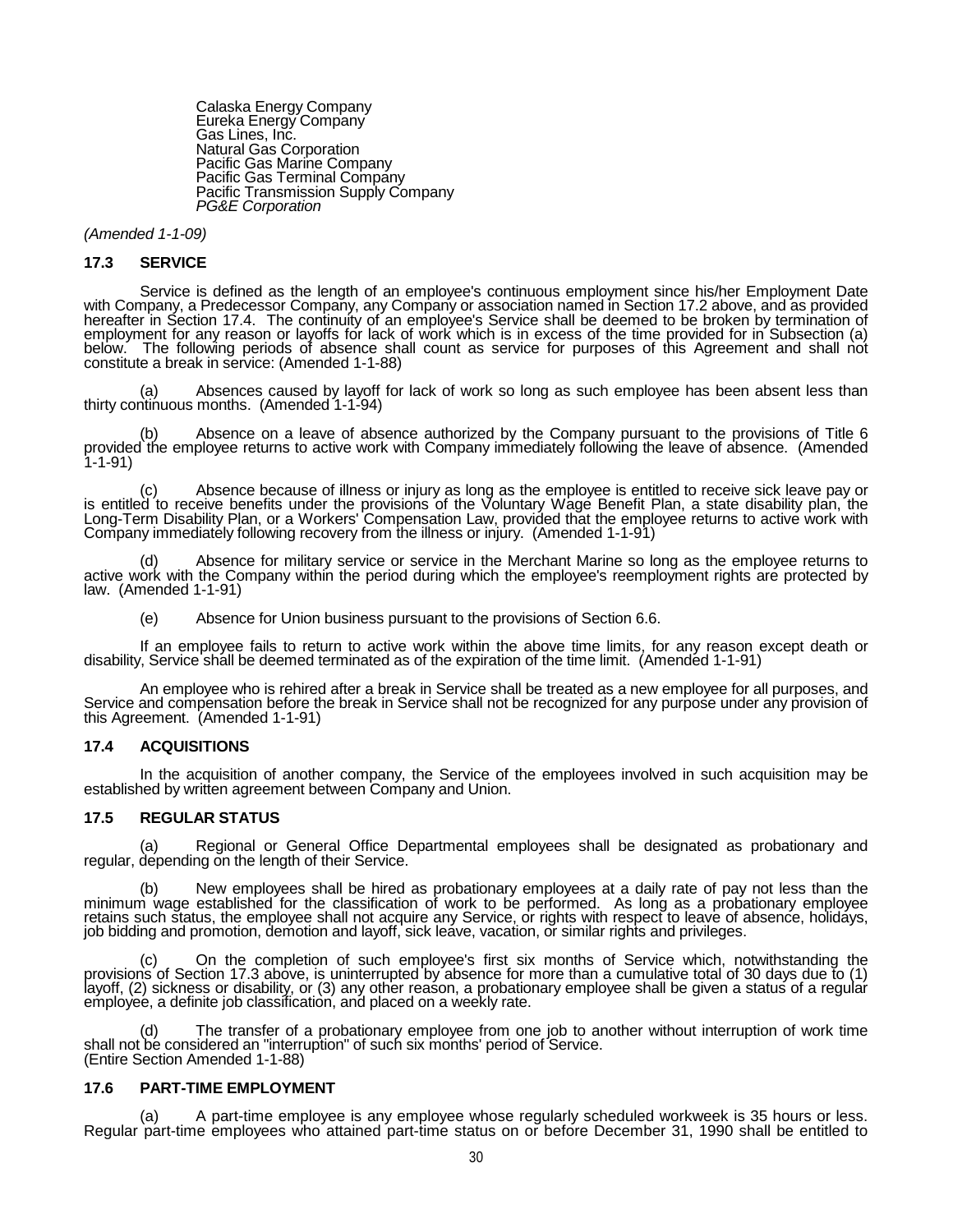service and prorated vacations and sick leave based on the ratio of total straight-time hours worked in a year by<br>the employee to the full-time equivalent hours (2,080 hours per calendar year), unless otherwise noted. Regu prorated benefits, vacations and sick leave based on the ratio of total straight-time hours worked in a year by the employee to the full-time equivalent hours (2,080 hours per calendar year), unless otherwise noted. (Amend

part-time status on or after January 1, 1991 shall be eligible to receive the following benefits:

(1) Group Life Insurance and Long-Term Disability coverage, and Retirement Plan and Savings Fund Plan benefits as provided in the Benefit Agreement.

(2) Medical, Dental and Vision plan coverage as provided in the Medical, Dental and Vision Benefit Agreement.

(3) Vacation allowance as provided in Title 8, but prorated based on the ratio of total straight-time hours worked in a year to 2,080 hours.

(4) Sick leave as provided in Title 7, but prorated based on the ratio of straight-time hours worked in a year to 2,080 hours. Sick leave may only be taken on those days or for those hours that an employee is<br>asked or scheduled to work and is unable to work due to illness or non-industrial injury.

(5) Paid holiday *hours prorated based on ratio of straight-time hours scheduled to work in a year to 2,080 hours.* (*Amended 1-1-09*)

(Entire Subsection Added 1-1-91)

(c) Part-time employment is allowed up to, but not to exceed twenty percent (20%) of the total full- time clerical bargaining unit complement at any given time. In any one headquarters, the number of part-time clerical bargaining unit employees cannot exceed the number of full-time clerical bargaining unit employees.<br>*However, this does not apply to headquarters and departments with only one employee. (Amended 1-1-11)* 

(d) Company to furnish Union a listing of all clerical bargaining unit part-time employees on a quarterly basis. (Added 1-1-97)

### **17.7 INTERMITTENT EMPLOYEES**

(a) An intermittent employee is one who does not work any set schedule of hours per day or days per week, but who is on call to fill in on any schedule on an as-needed basis. During sickness or vacation relief periods,<br>however, such employee may be assigned to work the schedule and hours of the absent employee if such a assignment cannot be made pursuant to the provisions of Subsection 18.3(a) or any Relief Agreement.

(b) Intermittent employees will attain regular status upon the completion of six months of continuous<br>service. Continuous service is defined in Section 17.5 as being "uninterrupted by (1) discharge, (2) resignation, or (3) causes." If an employee is off for more than 30 days during a six-month period, a new six-month qualifying period will<br>begin upon return to work. (Amended 1-1-91)

(c) An intermittent employee who attains regular status or a regular employee who accepts intermittent status shall be eligible to receive the following benefits: (Amended 1-1-91)

(1) Group Life Insurance and Long-Term Disability coverage, and Retirement Plan and Savings Fund Plan benefits as provided in the Benefit Agreement.

(2) Medical, Dental and Vision plan coverage as provided in the Medical, Dental and Vision Benefit Agreement.

(3) Vacation allowance as provided in Title 8, but prorated based on the ratio of total straight-time hours worked in a year to 2,080 hours.

Sick leave as provided in Title 7, but prorated based on the ratio of total straight-time hours in a year to 2,080 hours. Sick leave may only be taken on those days and for those hours that an employee is asked<br>or scheduled to work and is unable to work due to illness or non-industrial injury.

(5) Paid holidays when regularly scheduled to work on that day. Such holiday payment shall be in proportion to the amount of time which the employee would have worked on that day if it were not a holiday.

(Entire Subsection Amended 1-1-91)

(d) Company to furnish Union a listing of all clerical bargaining unit intermittent employees on a quarterly basis. (Added 1-1-91)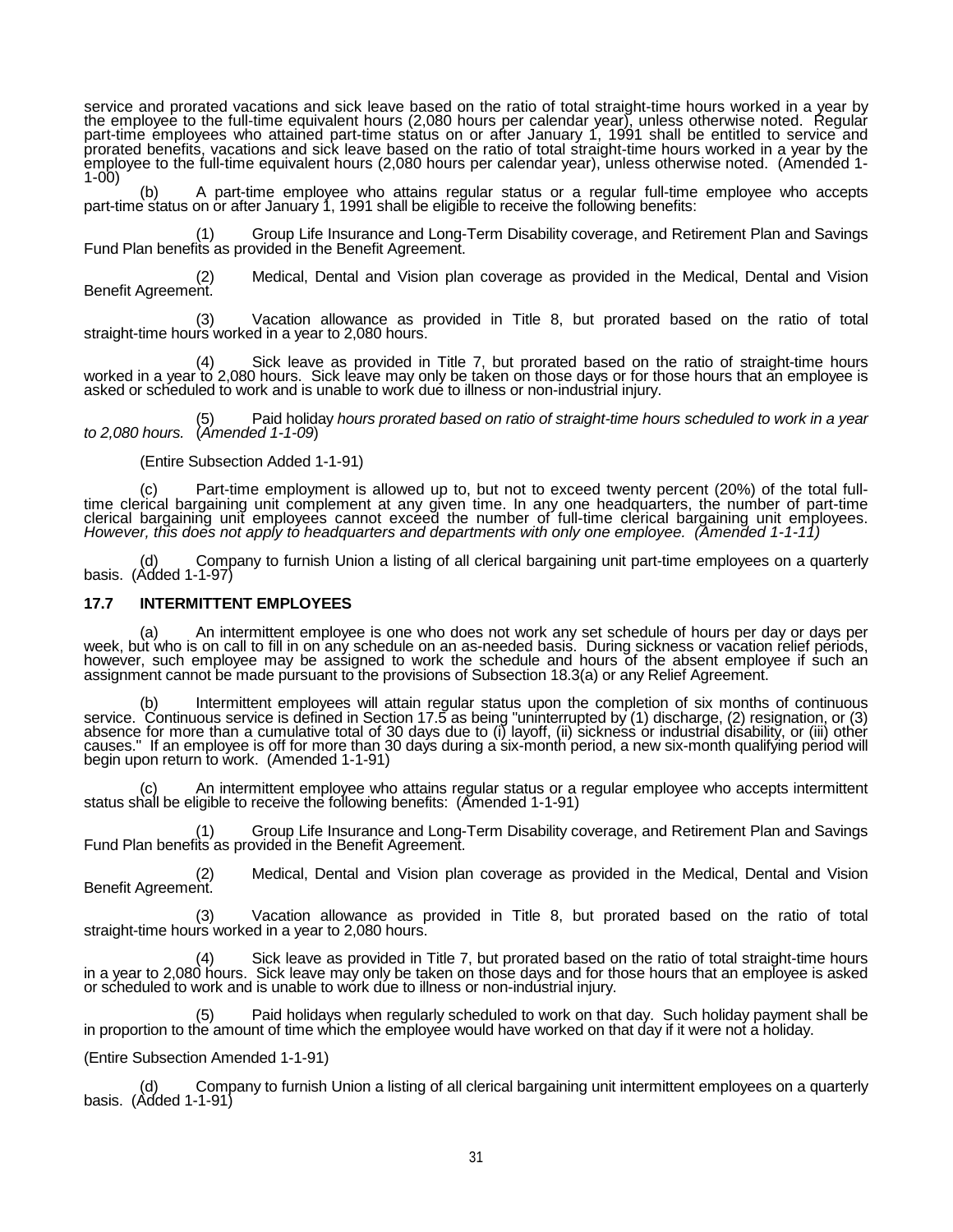## **17.8 OVERTIME**

Part-time and intermittent employees shall receive the overtime rate of pay set forth in Title 12 for hours<br>worked in excess of eight hours in a day or 40 hours in a week, or on the sixth or seventh day worked in a week or

## **17.9 PROGRESSIVE WAGE INCREASES**

Part-time and intermittent employees shall receive progressive wage increases (where applicable) upon completion of 1,040 hours of work at the straight-time rate of pay at an established wage step.<br>17.10 LIST **17.10** 

As soon after the end of each calendar year as it is practicable to do so, Company will furnish Union with a<br>list showing the name, social security number, home address, employment date, and classification of each employee

## **17.11 INFORMATION**

Upon an employee's request, Company shall give such employee any information of record concerning<br>his/her status as an employee of Company. Such requested information shall be furnished during normal business<br>hours and as

## **TITLE 18. JOB BIDDING, PROMOTION AND TRANSFER**

### **18.1 INTENT**

(a) The provisions of this Title shall be interpreted and applied in a manner consistent with the parties' purpose and intent in negotiating the job bidding, transfer, and promotion procedures contained herein, namely that when employees are qualified by knowledge, skill and efficiency and are physically able to perform the duties of a job,<br>the employee with the greatest Service shall receive preference in accordance with the sequence of con outlined in Subsection 18.5(b), and Section 18.8 for an appointment to fill a vacancy, and that Company shall endeavor to expedite the filling of job vacancies. (Amended 1-1-88)

(b) Under this Title a regular employee will be considered for promotion or transfer on the basis of<br>Service and qualifications. It is the intent of the parties that the establishment of Lines of Progression shall not<br>oper the duties of a job which is vacant are important elements to be considered in determining an employee's qualifications therefor. In filling a vacancy in a clerical or office classification in the collective bargaining unit described in Section 2.1, Company shall observe the provisions of Section 18.6 or Section 18.8 and in so doing shall give effect to the above stated purpose and intent. Any alleged arbitrary or discriminatory disregard of this policy shall be subject to review under the grievance procedure. (Amended 1-1-91)

(c) (Deleted 1-1-74)

(d) A vacancy created by an employee's absence on "leave" or by reason of industrial disability shall be deemed to be a temporary vacancy. (Added 1-1-88)

# **18.2 PROBATIONARY EMPLOYEES AND DEFINITION OF TOP RATE OF PAY**

(a) A probationary employee shall not be entitled to consideration under the provisions of this Title or Title 19.

(b) (Deleted 1-1-74)

(c) For bidding from a beginner's classification as noted in Subsection 18.5(e) or from a classification<br>which is considered together with a beginner's classification as noted in Exhibit A, Clerical Line(s) of Progression, the top rate of the next lower classification 30 months after the employee's employment date. (Amended 1-1-84)

(d) Except as provided for in (c) above, the definition of the Top Rate of Pay is as defined in Exhibit A, Clerical Lines of Progression. (Added 1-1-84)

# **18.3 FILLING TEMPORARY VACANCIES**

(a) (1) Whenever a vacancy occurs in any job classification, Company may temporarily fill it by assignment. In making temporary assignments to fill job vacancies, other than vacancies in beginner's classifications, Company shall first consider regular full-time employees at the headquarters in which the job vacancy<br>exists in the order of their preferential consideration under Section 18.8. The foregoing shall apply w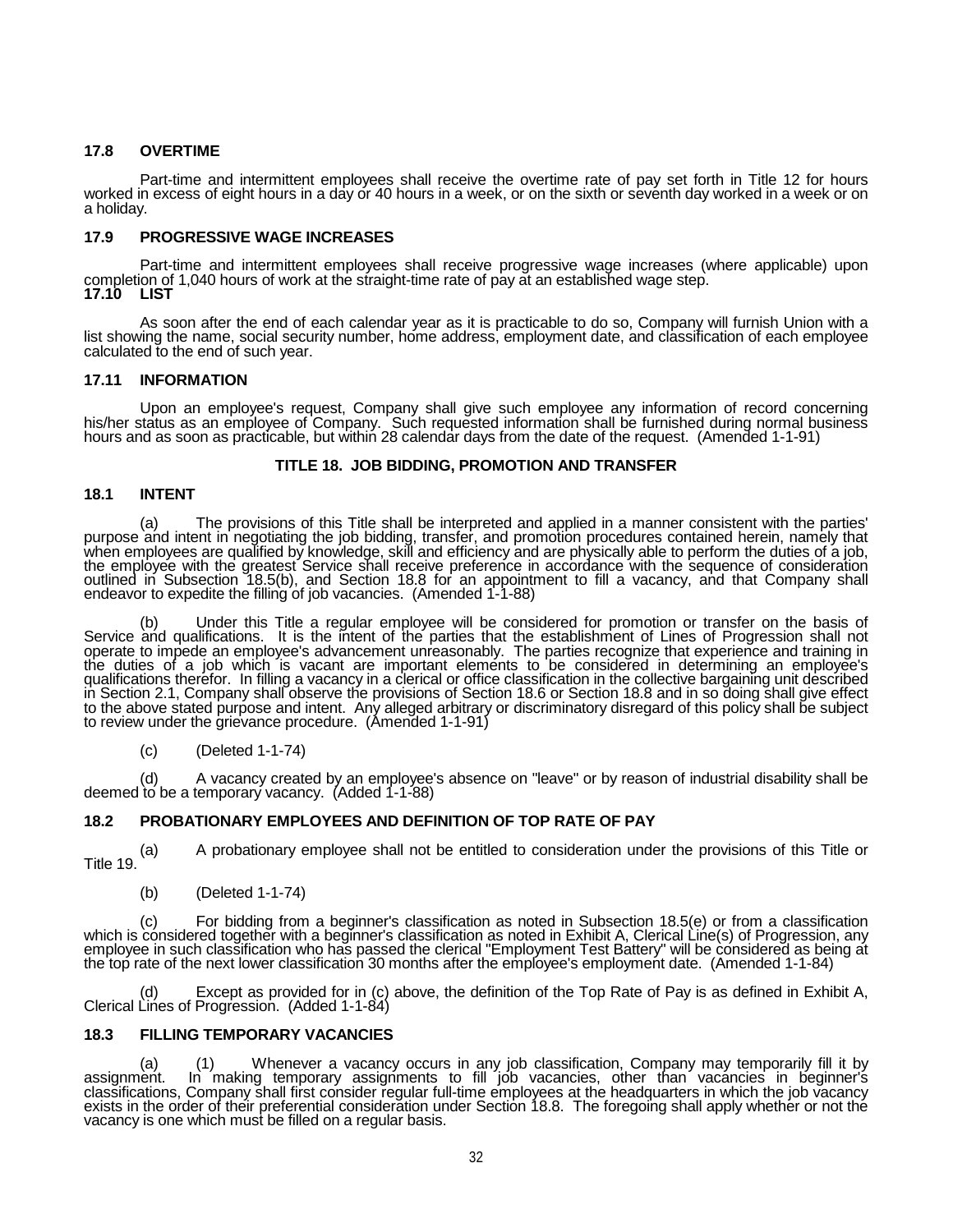(2) The following guidelines shall be applied in the application of Subsection  $18.3(a)(1)$ :

i. To the senior qualified 18.8(a) bidder in the department and headquarters of the vacancy; and then (b) bidder in the department and headquarters.

ii. To the senior qualified 18.8(a) bidder in the headquarters of the vacancy; and then (b) bidder in the headquarters.

iii. To the senior qualified 18.8(d) bidder in the department and headquarters of the

vacancy.

iv. To the senior qualified 18.8(d) bidder in the headquarters of the vacancy.

Note: If the vacancy is in a Division Department located at the same headquarters as a Department under the Region, Region 18.8(b) or (d) bidders fall into categories i and iv and vice versa.

### (Amended 1-1-91)

(b) If the vacancy cannot be filled as outlined in (a) above, and if there is no next lower classification in the headquarters and the temporary vacancy is for more than one week and the Company still desires to fill the temporary vacancy, the senior qualified prebidder within the Bidding Unit residing within a commutable distance (30 miles or 45 minutes road time) from the headquarters shall be offered the vacancy. (Amended 1-1-91)

(c) Exhibit A, of this Agreement, is a listing of the Clerical Lines of Progression for the Regions and Departments, setting forth the Lines of Progression for the Classifications as referred to in Title 2, Section 2.1, of Agreement. (Amended 1-1-88)

(d) Additional Lines of Progression may be established and the existing Lines of Progression may be modified or eliminated by agreement between Company and Union.

## **18.4 PREBID PROCEDURE**

Any regular employee of Company may submit a prebid on any existing job classification and headquarters<br>for which the employee desires consideration in accordance with the following procedure provided the employee<br>does not

(a) **Eligibility:** To be valid, an employee's prebid must be entitled to preferential consideration under the provisions of Section 18.8. A list of existing classifications by headquarters with appropriate prebid numbers is available *online from the Company's Human Resources web site*. (Amended *1-1-09*)

(b) **Forms**: Prebids must be submitted *electronically through PG&E@Work For Me (from the Company's intranet or the Internet). (Amended 1-1-09)*

(c) *(Deleted 1-1-09)*

(d) **Timeliness**: Company shall not consider any prebid which was received by Company *on or after the control date which is* the date the fully authorized job vacancy report was received by the Centralized Job Bidding Tea rebids valid prior to the control date on the job vacancy report will be considered to fill such vacancy. Subsequent<br>prebids may be considered only after that list has been exhausted. After two lists have been exhausted, C

(e) **Date of Receipt**: The date of receipt will be the date *received by the CJBT*. (Amended *1-1-09*)

f) **Acknowledgement**: Company will acknowledge receipt of all prebids within 15 calendar days from<br>the date of receipt and without rejecting the prebid notify the employee via e-mail of any known reason which might<br>preclud regarding testing programs which must be completed. Information on whether or not an employee has completed<br>such programs is available *electronically from the About Me tab in PG&E@Work For Me (from the Company's*<br>*intrane* 

(g) **Cancellation of Prebids:** Prebids are valid for a period of one year from the date of receipt or until such time as the employee changes classification and/or headquarters, or until such time as the employee rejects a Company will notify an employee of the cancellation of employee's prebids as indicated below. Cancellation shall be effective as follows:

at the expiration of one year from the date of the prebid and after 15 calendar days' advance notice from Company,

(2) *immediately u*pon the employee's declining an appointment to the classification and headquarters on which the prebid was submitted, (Amended *1-1-09*)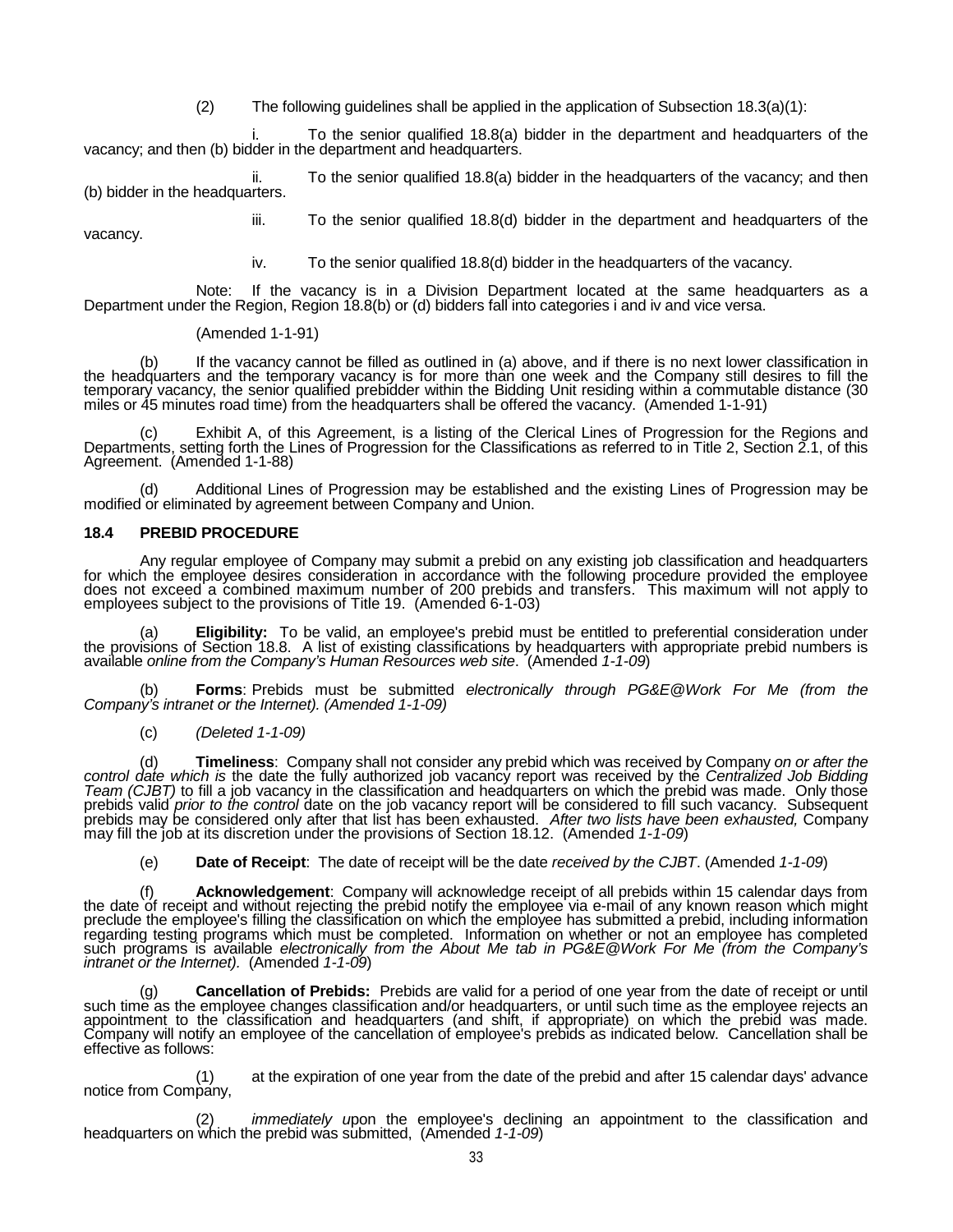*1-1-09)*

- (3) *immediately* after any employee's change of headquarters or classification, *(Amended*
- (4) *(Deleted 1-1-09)*
- (5) immediately upon receipt of authorization from an employee to cancel a prebid, or

(6) upon receipt of authorization from the *CJBT* to cancel prebids because a job is deleted from the directory or an employee improperly designates rights, as provided in Section 19.9, with notification to the<br>employee by the CJBT of such cancellation. In the latter cases, the employee's prebid will be given the appro

(h) New Jobs at a Headquarters: The Company shall post, on all bulletin boards throughout the System, a notice describing all new classifications at existing headquarters or any job at a new headquarters in the Company, on remain posted until the next Directory listing the new classification is posted on the bulletin board, but not less than 15 days. If no prebids are received 18 days after the date shown on the notice, or after two lists have been exhausted,<br>Company may fill the vacancy at its discretion under the provisions of Section 18.12. (Amended 1-1-09 and

(i) An employee who is the senior, qualified bidder to more than one vacancy, which is currently being filled, shall be given the option of accepting the classification and headquarters desired. (Added 1-1-88)

(j) **Prebid Directory:** The Company shall identify all prebidable classifications covered under the Physical and Clerical Agreements. Such identification shall include the location, function and prebid number. (Added 1-1-91)

(k) **Accepting Job Offer**:An employee will be expected to provide a response by the next business day if s/he is offered a position that will not result in the employee needing to relocate his/her residence.

An employee will be expected to reply within 48 hours of receiving a job offer request when accepting the<br>offered position will result in the employee needing to relocate his/her residence. Under certain circumstances of<br>h respond. Further, based on operational needs, an employee may be granted the use of a floating holiday or<br>vacation day to assist in determining whether or not to accept a job offer. Failure to respond in the aforementioned time frame will cause the employee's bid to forfeit.

An employee who is scheduled to go on vacation is encouraged to voluntarily leave a phone number with his/her supervisor at which s/he can be reached if a job offer is extended. As an alternative, an employee may voluntari expire after the vacation period is ended. In no case will an employee be bypassed for an offer due to being on vacation. (Added 6-1-03)

## **18.5 FILLING BEGINNER'S CLASSIFICATION**

Whenever Company intends to fill a beginner's classification, Company shall fill it in the following sequence:

(a) Transfers made by regular employees who are entitled to preferential consideration under Section 19.9.

If a vacancy in a beginner's classification is not filled in accordance with the provisions of (a) above, it will be filled in the following manner:

(b) Company shall make unrestricted appointments in filling one-half of the vacancies in beginner's classifications or one-half of the vacancies in regularly scheduled part-time jobs at any headquarters. (Amended 1-1-91)

c) ln making appointments to fill the remaining one-half of the vacancies in beginner's classifications in<br>each Line of Progression or one-half of the vacancies in regularly scheduled part-time jobs in a given headquarters service unless transferring to a part-time classification with a higher wage rate or from a part-time position to a full-<br>time, who have previously requested in writing a transfer to fill such vacancies. An employee who is qualified transferee to more than one vacancy, which is currently being filled, shall be given the option of accepting<br>the classification and headquarters desired. Preference for appointment shall be given to the employee classification who has the greatest Service in the following sequence: (Amended 6-1-03)

(1) To such physical and clerical employee in the Bidding Unit where the vacancy exists. (Priority 2 status transfer) (Amended 1-1-91)

(2) To any other such physical or clerical employees. (Priority 3 status transfer)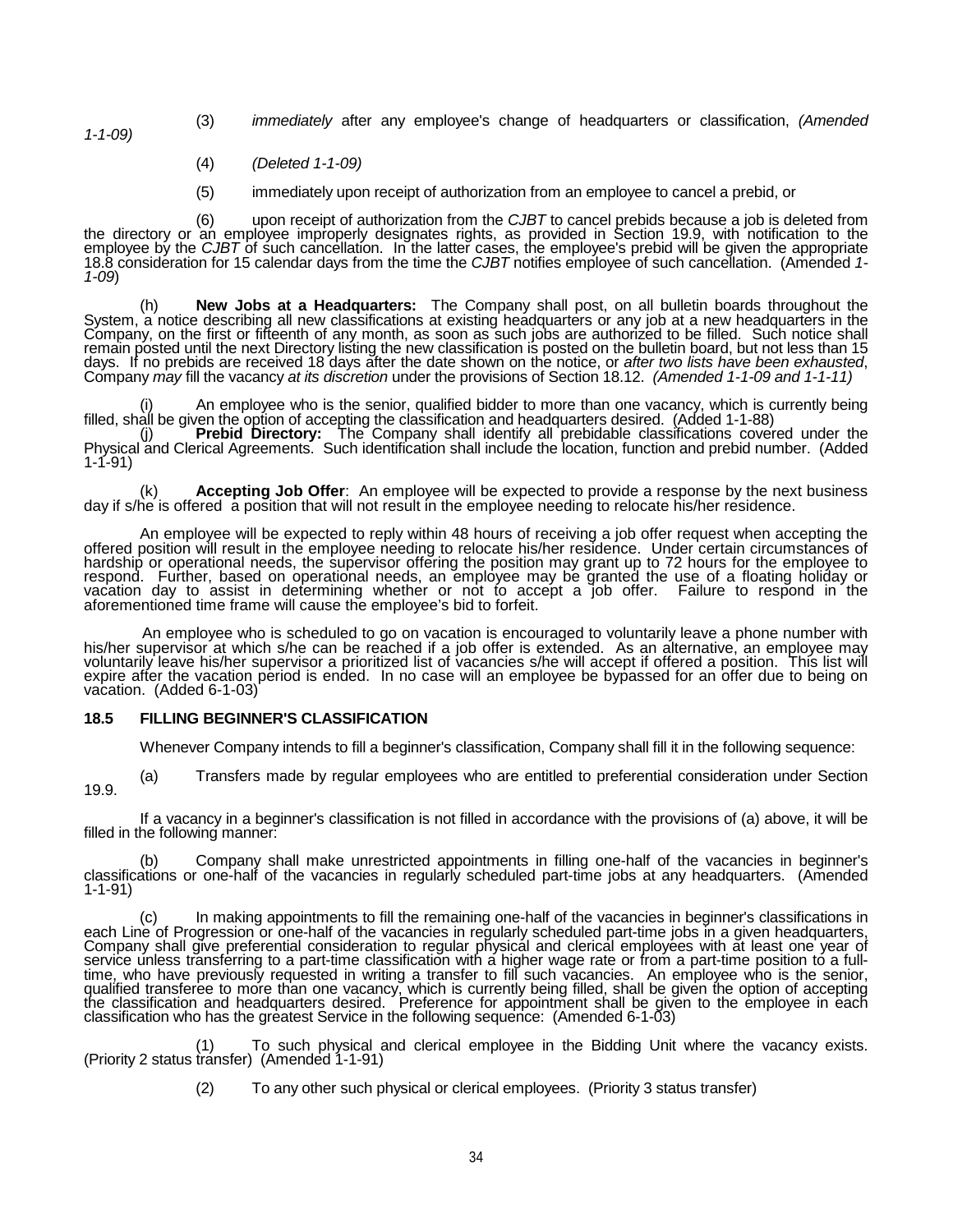The provisions of this Subsection shall be applicable to a beginner's classification in a Line of Progression at<br>a headquarters where a transfer application for such vacancy is on file and the number of unrestricted appoin

All transfer requests must be submitted *electronically through PG&E@Work For Me (from the Company's intranet or the Internet*). In no event shall the Company consider any transfer application which was received by the *Centralized Job Bidding Team (CJBT) on or after* the established control date. The control date is first established on the date the fully authorized personnel requisition is received the *CJBT* to fill a job vacancy in the classification and<br>headquarters on which the transfer application was made. If the transfer listing is exhausted witho candidate, a new control date will be established. This new control date will be the date of the decline or bypass of the last transfer applicant. Transfers which were not timely under the original control date but were received prior to the new control date will then be given consideration. If the vacancy cannot then be filled by transfer, it may be filled by unrestricted appointment - no transfers on file. (Amended *1-1-09*)

(d) Company shall acknowledge receipt of all transfer applications within 15 calendar days from date of receipt and, without rejecting such applications, notify the employee via e-mail of any known reason which might precl employee has completed such programs is available *electronically from the About Me tab in PG&E@Work For Me (from the Company's intranet or the Internet).* (Amended *1-1-09*)

(e) Within ten calendar days after the first of each month, Company shall, within each Bidding Unit or Department, provide Union information on beginning job vacancies that have been filled the previous month as follows: (Amended 1-1-91)

(1) Name of individual, *personal identification* number, employment date and classification. *(Amended 1-1-09)*

- (2) Classification of vacancy filled.
- (3) Department and Headquarters of vacancy filled.
- (4) Date vacancy filled.
- (5) Show whether vacancy is regular or part-time.
- (6) Show whether vacancy is filled by transfer, new hire or new hire-no transfers on file.

Show whether vacancy resulted from the downgrading of a higher classification or is a newly established position at the headquarters.

(f) The following classifications shall be considered as beginner's classifications and shall not be subject to the bidding provisions of this Title: (*Amended 1-1-11*)

Utility Clerk Clerk D Machine Operator B Data Entry Operator Computer Operator III Gas Chart Calculator Utility Telephone PBX Operator Utility Typist Utility Stenographer Reprographics Operator B Utility Machine Operator Word Processing Operator Meter Reader and Utility Clerk *Service Representative I*

(g) By written agreement between Company and Union, this list of beginner's classifications may be changed.

(h) Cancellation of Transfers: Applications for Transfer are valid for a period of one year from the date of receipt or until such time as the employee changes classification and/or headquarters, or until such time as the employee rejects an appointment to the classification and headquarters on which the transfer application was made. Company will notify an employee of the cancellation of employee's applications for transfer as indicated below. Cancellations shall be effective as follows:

(1) at the expiration of one year from the date of the transfer and after 15 calendar days advance notice from Company,

(2) *immediately* upon the employee's declining an appointment to the classification and headquarters on which the transfer was submitted, (Amended *1-1-09*)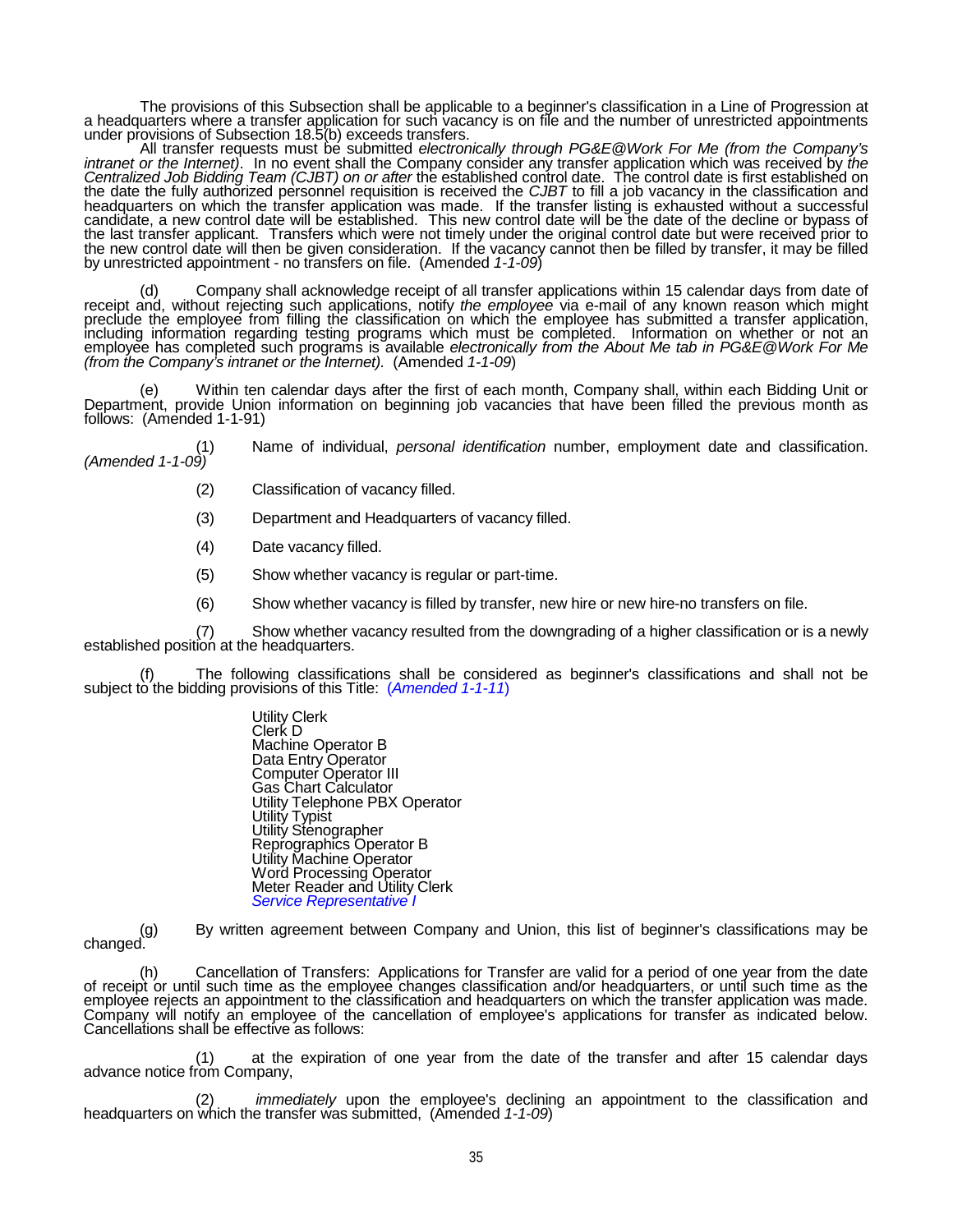- (3) *immediately* after any employee's change of headquarters or classification, *(Amended 1-1-09)*
	-
	- (4) *(Deleted 1-1-09)* (5) immediately upon receipt of authorization from an employee to cancel a transfer, or

(6) upon receipt of authorization from the *CJBT* to cancel transfer because a job is deleted from the directory or an employee improperly designates rights, as provided in Section 18.9 with notification to the<br>employee by the CJBT of such cancellation. In the latter cases the employee's transfer will be given the appr

(i) Accepting Job Offer: An employee will be expected to provide a response by the next business day if s/he is offered a position that will not result in the employee needing to relocate his/her residence.

An employee will be expected to reply within 48 hours of receiving a job offer request when accepting the offered position will result in the employee needing to relocate his/her residence. Under certain circumstances of h hardship or operational needs, the supervisor offering the position may grant up to 72 hours for the employee to<br>respond. Further, based on operational needs, an employee may be granted the use of a floating holiday or vacation day to assist in determining whether or not to accept a job offer. Failure to respond in the<br>aforementioned time frame will cause the employee's bid to forfeit.

An employee who is scheduled to go on vacation is encouraged to voluntarily leave a phone number with<br>his/her supervisor at which s/he can be reached if a job offer is extended. As an alternative, an employee may<br>voluntari expire after the vacation period is ended. In no case will an employee be bypassed for an offer due to being on<br>vacation. (Added 6-1-03)

### **18.6 COMPANY ASSIGNMENT**

When a vacancy occurs in a clerical or office classification, Company may fill it at its discretion by<br>assignment, provided that the employee who is assigned is within the Line of Progression and the Bidding Area in<br>which classification having an identical scheduled wage rate. Successive vacancies created by such assignment may be<br>filled in like manner. If any vacancy is not filled as provided herein, it shall be filled in accordance with t of Section 18.8. This cannot result in more than one transfer between headquarters. (Amended 1-1-91)

### **18.7 POSTBIDDING PROCEDURE (Deleted 1-1-88)**

### **18.7 FORFEITURE**

If an employee is the senior qualified bidder for a job vacancy and turns down a bona fide offer for such<br>vacancy, such employee's prebid or transfer application on such vacancy shall be cancelled. Such employee's prebid<br>o Exceptions to the aforementioned will be as follows:

(a) Such employee shall retain rights to consideration for appointment under Section 18.12; and

(b) An employee who after declining a bona fide offer to a vacancy at a given headquarters attains preferential bidding rights under Title 19 shall not be subject to the provisions of this Section. (Amended 1-1-91)

# **18.8 SEQUENCE OF CONSIDERATION**

Whenever a vacancy occurs in a job classification listed in Exhibit F, which the Company intends to fill on a<br>regular basis, preferential consideration shall be given in the following sequence to a prebid submitted by any employee who is in a classification listed in Exhibit F, and those classifications listed in Exhibit A:

(a) Bids made by employees who are entitled to preferential consideration under Section 19.9.

(b) Bids made by regular full-time employees in the Bidding Units and in the Line of Progression in which the vacancy exists, who are:

in the same classification as defined in Exhibit A, "Clerical Lines of Progression," as that in which the job vacancy exists, or

- in classifications which are higher thereto, or
- at the top rate of pay of the next lower classification.
- (c) Bids made by regular employees who are:

in the same classification as defined in Exhibit A, "Clerical Lines of Progression," as that in which the job vacancy exists, or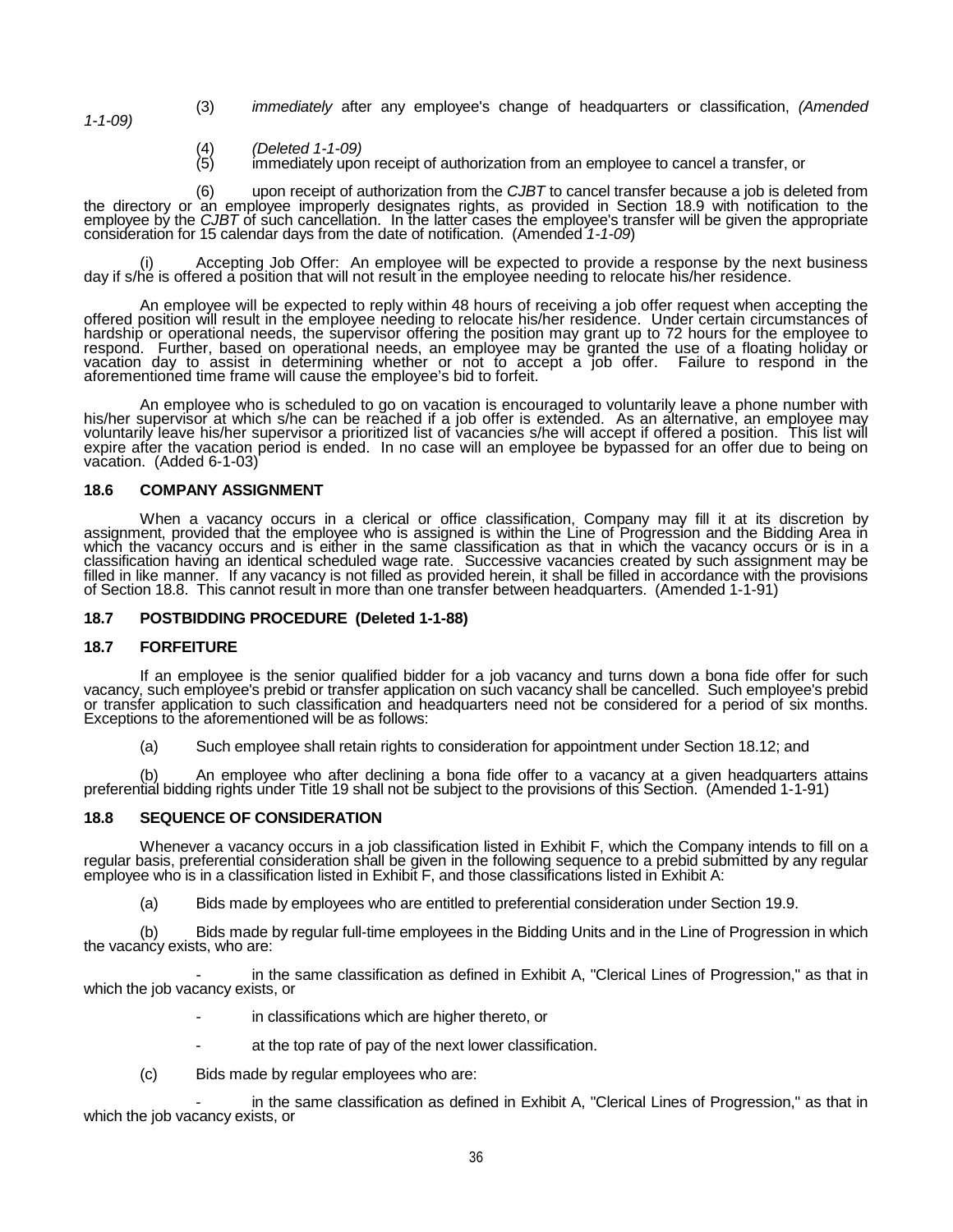- in classifications which are higher thereto, or
- at the top rate of pay of the next lower classification.
- (d) Bids made by any regular employee in the physical and clerical bargaining units within the Company.
- (e) Bids made by any regular employee of Company. (Entire Section Amended 1-1-88)

#### **18.9 PREFERENCE BY LENGTH OF SERVICE**

(a) When employees in the same preferential sequence as provided in Section 18.8 are each qualified<br>by knowledge, skill, efficiency, adaptability and physical ability for appointment to a job, the bid of the employee with<br>

(b) In the event a conflict arises as to seniority between two (2) or more employees whose seniority date is the same, the following will be the sequence of consideration for the purpose of a tie-breaker:

(1) any prior *regular* service as a Company employee shall be taken into consideration and the employee whose prior service is greater shall be deemed to have the greater seniority; *(Amended 1-1-11)*

(2) the employee who first successfully completed all preemployment tests shall be deemed to have the greater seniority;

the employee whose application was first filed with the Company will be deemed to have the greater seniority; or

(4) the parties will determine which employee is deemed to have the greater seniority by a mutually agreed upon method of chance, such as a coin flip. (Added 1-1-88)

(c) In the implementation of Title 19, the parties may agree to a process different than the above. (Added 6-1-03)

## **18.10 TIME LIMITS ON BIDDING**

Notwithstanding anything contained in this Title, Company shall not give consideration to any application for<br>transfer or prebid submitted by an employee who has changed Lines of Progression within the preceding 12 calenda such application for transfer or prebid would result in such employee returning to his or her last previous Line of<br>Progression. Training classification is defined as a classification for which there exists a negotiated tr (Amended 1-1-91)

### **18.11 BYPASS FOR LACK OF QUALIFICATIONS**

(a) Notwithstanding anything contained in this Title, Company may reject the bid of any employee who does not possess the knowledge, skill, efficiency, adaptability and physical ability required for the job on which the bi is made. `Additionally, the bid of an employee to a classification having a higher maximum wage rate will be rejected if<br>the employee has been under active counseling for poor work performance during the previous 12 months counseling for the purpose of this Section is defined as: during the previous twelve month period (1) two or more instances in which the employee has received written reminders, (2) a decision-making leave or (3) a demotion with<br>cause. (Amended 1-1-94)

(b) Company may give tests to assist in determining an employee's qualifications. By written agreement, Company and Union may adopt testing programs for determining employee's qualifications for promotion.<br>An employee's failure to pass such tests in accordance with a Company and Union-approved program shall result examination and the correct answers unless there are no alternate versions of the examination, in which event the employee can review the examination without the correct answers. Any review shall be conducted with a manage

## **18.12 APPOINTMENT TO UNBID VACANCY**

If Company does not within the time provided in Section 18.4 hereof receive any bids on a job which has<br>been authorized for filling, or does not receive a bid from an employee who possesses the qualifications set forth in<br>

### **18.13 SUPERVISING OR LEAD CLASSIFICATIONS**

In making an appointment to fill a job vacancy in a classification involving personal contact by the employee with the public or a classification in which an employee must exercise supervisory duties, Company shall consider bids of employees submitted as herein provided, but Company may nevertheless make an appointment from among the qualified bidders to fill such vacancy on the basis of ability and personal qualifications.

### **18.14 NOTIFICATION TO UNION OF BYPASS**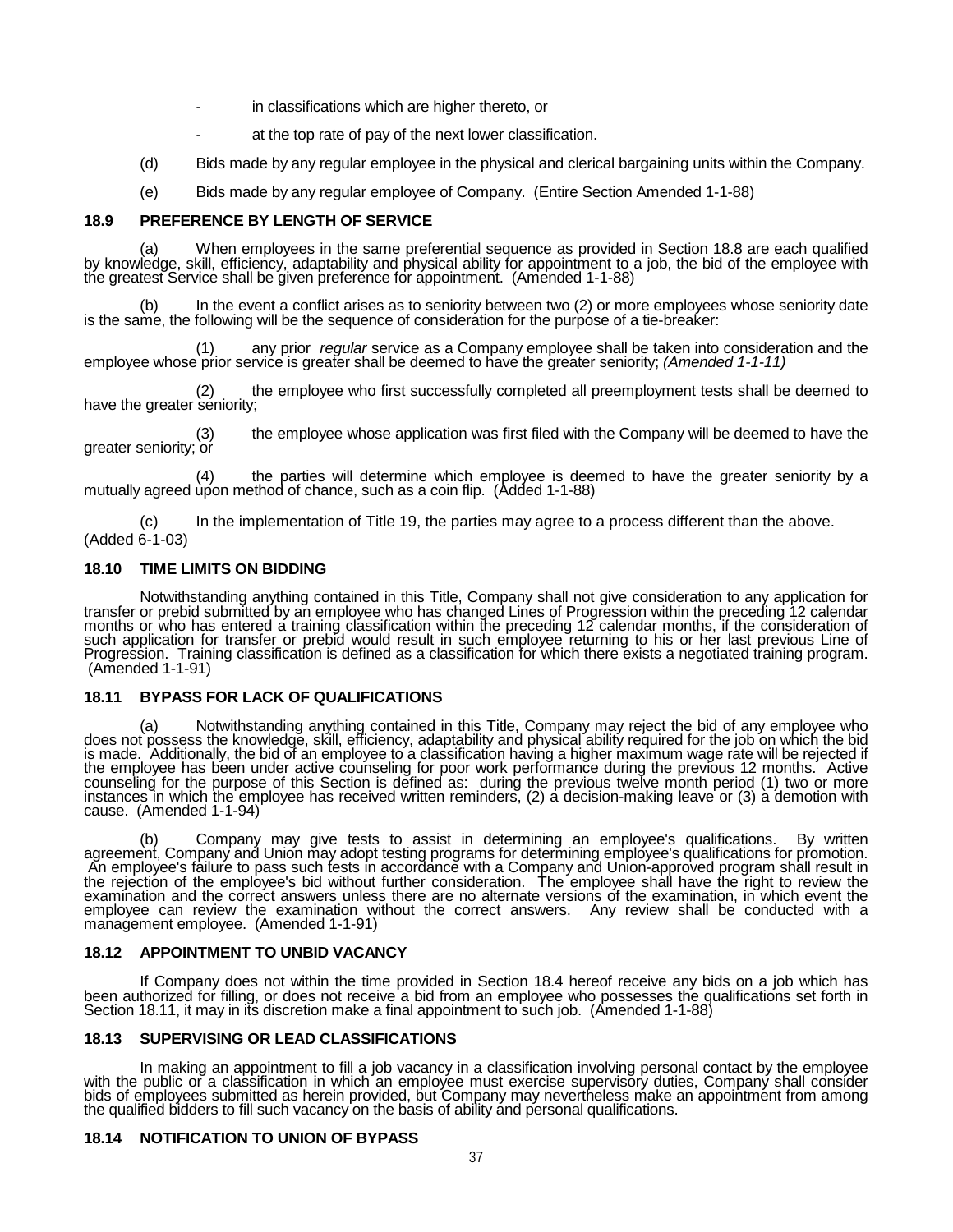When an employee is to be appointed to fill a job vacancy in preference to an employee with greater Service, as provided in Section 18.8, Company shall notify Union of the decision prior to such appointment. (Amended 1-1-88)

## **18.15 APPOINTMENT DUE TO URGENT NECESSITY**

Notwithstanding anything contained in this Title, Company by agreement with Union may appoint to fill a job vacancy any employee who requests such appointment for reasons of urgent necessity, such as impairment of the employee's health or that of a member of the employee's family, or the lack of adequate educational facilities for the employee's children in the locality in which the employee has been employed, provided, however, that an appointment shall not be made hereunder to a classification which has a wage rate higher than the classification of the employee who requests the transfer. For consideration under this Section, an employee shall submit to the Company, by United States mail, a letter outlining reasons for such request in accordance with Letter Agreement 91-99. (See Exhibit J<br>Procedures to be Utilized in Connection with Hardship Transfers.) When a vacancy occurs at a location that such vacancy. (Amended 1-1-94)

### **18.16 EXCHANGE OF HEADQUARTERS**

Company, by written agreement with Union, may consent to an exchange of headquarters between employees in the same classification or classifications having identical, scheduled wage rates and Line of Progression without reference to the foregoing provisions of this Title.

## **18.17 ENABLING CLAUSE**

By written agreement between Company and Union, other provisions may be substituted for the provisions of this Title.

## **18.18 POSTING OF JOB AWARDS**

(a) (Deleted 1-1-88)

(b) Company shall post biweekly on the bulletin boards in each headquarters within the system a list of all job awards made through prebids and through transfers since the last list was posted. Such list will include the job vacancy number (where appropriate) and headquarters, the appointed employee's name and Service, and the Agreement Section relied upon for the award. (Amended 1-1-88)

## **18.19 (Renumbered as Section 13.5)**

## **18.20 QUALIFICATIONS FOR GENERAL CONSTRUCTION EMPLOYEES BIDDING/TRANSFERRING TO REGION OR GENERAL OFFICE DEPARTMENT JOBS**

An employee in General Construction must pass the appropriate agreed-to employment test battery before the employee's bid to fill a job vacancy in a Region or General Office Department under the provisions of Title 18 will be considered.

Such employee shall be entitled to two opportunities to pass the test referred to above. The second attempt to pass such test must be a minimum of three months from the date of the initial attempt. However, where the parti have agreed that certain classifications, other than normal entry level, have substantially identical tasks in General<br>Construction as in the Regions or General Office Departments, successful performance by an employee in classification will be considered as presumptive evidence of meeting the appropriate agreed-to test requirements.<br>Additionally, a former General Construction employee who has become a Region or General Office Department employee at the journeyman level or below must meet the agreed-to test battery to meet the employment<br>requirements for Region or General Office Department employees before being promoted to a Working Foreman job on other than a temporary basis. Notwithstanding the foregoing, successful performance as a temporary Working Foreman in a Region or General Office Department for a cumulative total of six months or more shall be presumptive<br>evidence of meeting such requirements. (Amended 1-1-88)

### **18.21 RIGHTS TO GRIEVANCE**

Any employee aggrieved by Company's application and interpretation of the job bidding and promotion policies established herein may thereon invoke the grievance procedure of this Agreement. (Added 1-1-91)

# **TITLE 19. DEMOTION AND LAYOFF PROCEDURE**

## **19.1 GENERAL RULES (REGULAR EMPLOYEES)**

The provisions of Title 19 which are applicable to employees with one continuous year of service in cases of displacement, demotion, or layoff due to lack of work or the return of an employee from leave of absence for Union business or military service shall be applied in such manner as to give effect to the following: (Amended 1-<br>1-94).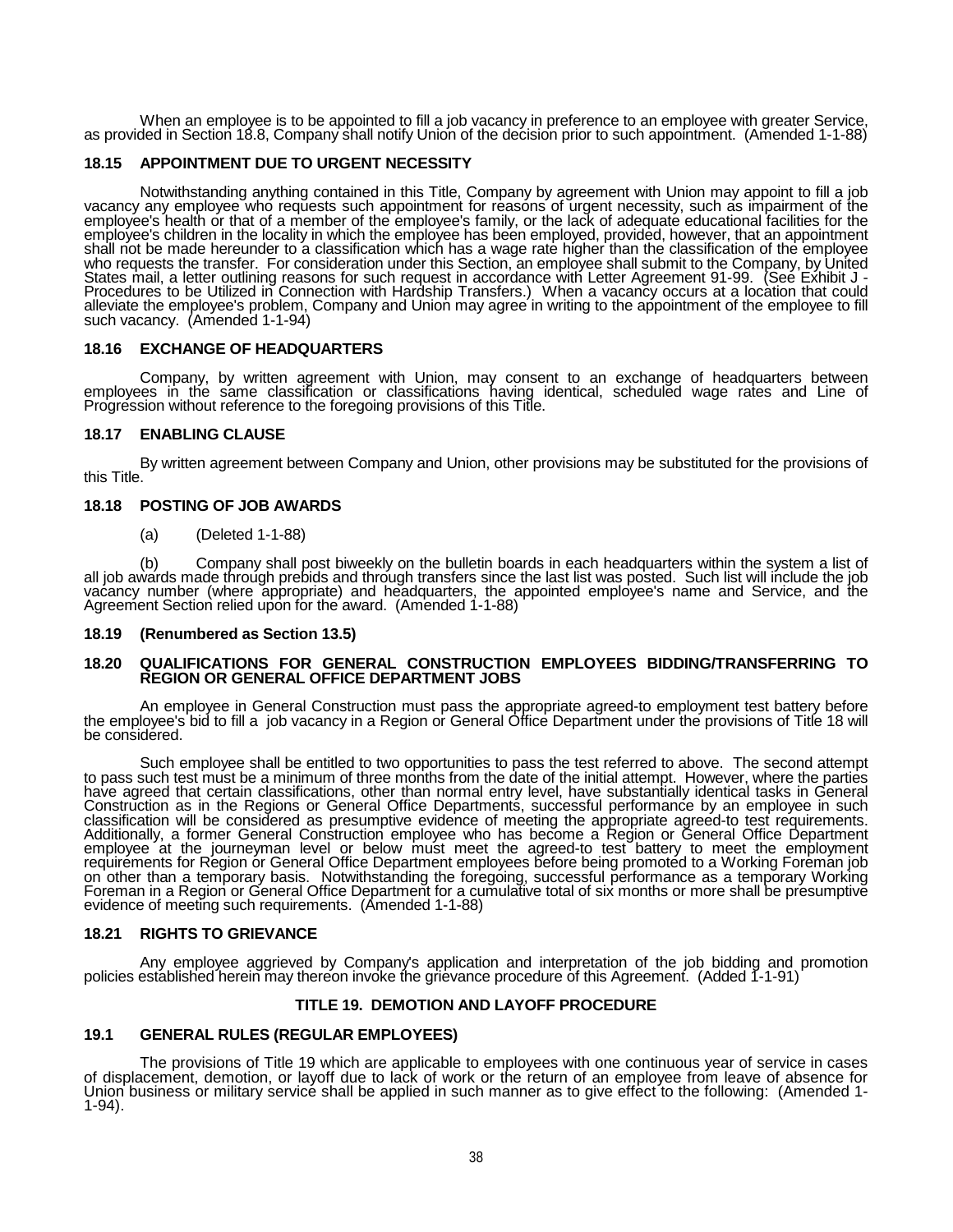(a) Employees shall be given as much notice as practicable of Company's proposed action. Following such notice, and prior to the date of the proposed action, employees to be affected by the procedure due to lack of work shall be considered as though they had already been demoted, and, notwithstanding the provisions of Title 18, have their bids to fill vacancies, in the normal Line of Progression, considered under the provisions of Section 19.9. Subsection 19.1(b) through Section 19.13 shall apply to employees being displaced or demoted due to lack<br>of work or employees being displaced by another employee due to lack of work. (Amended 1-1-00)

(b) An employee's Service, as defined in Section 17.3 shall be the determining factor in the application of this Title.

(c) Where a vacancy in an appropriate classification exists, the filling of such vacancy in accordance with the appropriate provisions of this Title shall be substituted for the displacing of another employee as provided h

(d) An employee may not elect to displace another employee whose Service is equal to or greater than his/her own. An employee may not displace an employee in a classification having a wage rate higher than that of his/her own classification except where such classification is considered to be the same in accordance with<br>a Line of Progression as provided for in Exhibit A or where such classification is a beginners classificat (Amended 1-1-00)

(e) Employees shall be demoted, displaced, laid off, or effect elections under the provisions of this Title on the basis of their regular classification, headquarters and Line of Progression at the time of any such action.

(f) In the application of the Title, an employee shall not be placed in a job unless qualified to perform the duties.

(g) In the application of this Title, part-time employees and intermittent employees are considered to a different classification than full-time employees under the same job title. Part-time employees and intermittent empl employees can only displace other part-time employees in the same or lower classifications within their normal<br>Line of Progression. Intermittent employees can only displace other intermittent employees in the same or lower

No regular full-time employee will be displaced, demoted, or laid off due to the usage of part-time employees. Further, at a headquarters where Title 19 is to be implemented, all part-time employees shall be affected prior to regular full-time employees. (Added 1-1-91)

### **19.2 NOTICES**

The following notices shall be given in connection with the demotion, displacement and layoff provisions of this Title: (Amended 1-1-00)

(a) Company will give all employees as much notice as possible of an impending displacement, but in<br>no case less than 14 calendar days. Further, Company will give an employee who is to be demoted or displaced<br>due to lack o

(b) All employees will be given an opportunity to notify the Company, through the completion of the employee option form, of their preferential order in which Section 19.3 through 19.7 shall be administered. This information will be kept on file for use in any displacement action and may be updated by the employee at any time up to 2 days prior to the start of a displacement action. Preferential consideration shall be given to employees in<br>the order of their Service, while Company shall endeavor to give effect to an employee's preference in th he/she has indicated. Length of Service shall be the determining factor where two or more employees express a<br>preference for a single location. Company shall notify an employee as to the specific location to which such preference for a single location. Company shall notify an employee as to the specific location to which such employee will be transferred. (Amended 1-1-00)

(c) An employee's failure to give the notice prescribed in Subsection (b) will result in the Company applying the following preference sequence: 1) 19.3 to immediate next lower classification; 2) regular sequence of consideration of 19.4 to Area, then Unit, then System; 3) 19.5 to Area and then Unit; 4) 19.6 to Area, then Unit,<br>then System; and 5) 19.7 layoff. (Amended 1-1-00)

(d) Any transfer resulting from the application of this Section will be made effective at any time after the expiration of ten workdays from the giving of the notice provided for in Subsection (a). (Amended 1-1-88)

(e) By agreement between Company and Union, the notice periods in this Section may be extended. (Added 1-1-91)

## **19.3 DEMOTION IN LINE OF PROGRESSION**

When a demotion or displacement is to be made in a classification at a Company headquarters, the employee with the least Service in such classification shall be demoted to the next lower classification in the reverse order of the normal Line of Progression. An employee shall be demoted on a step by step basis; that is, the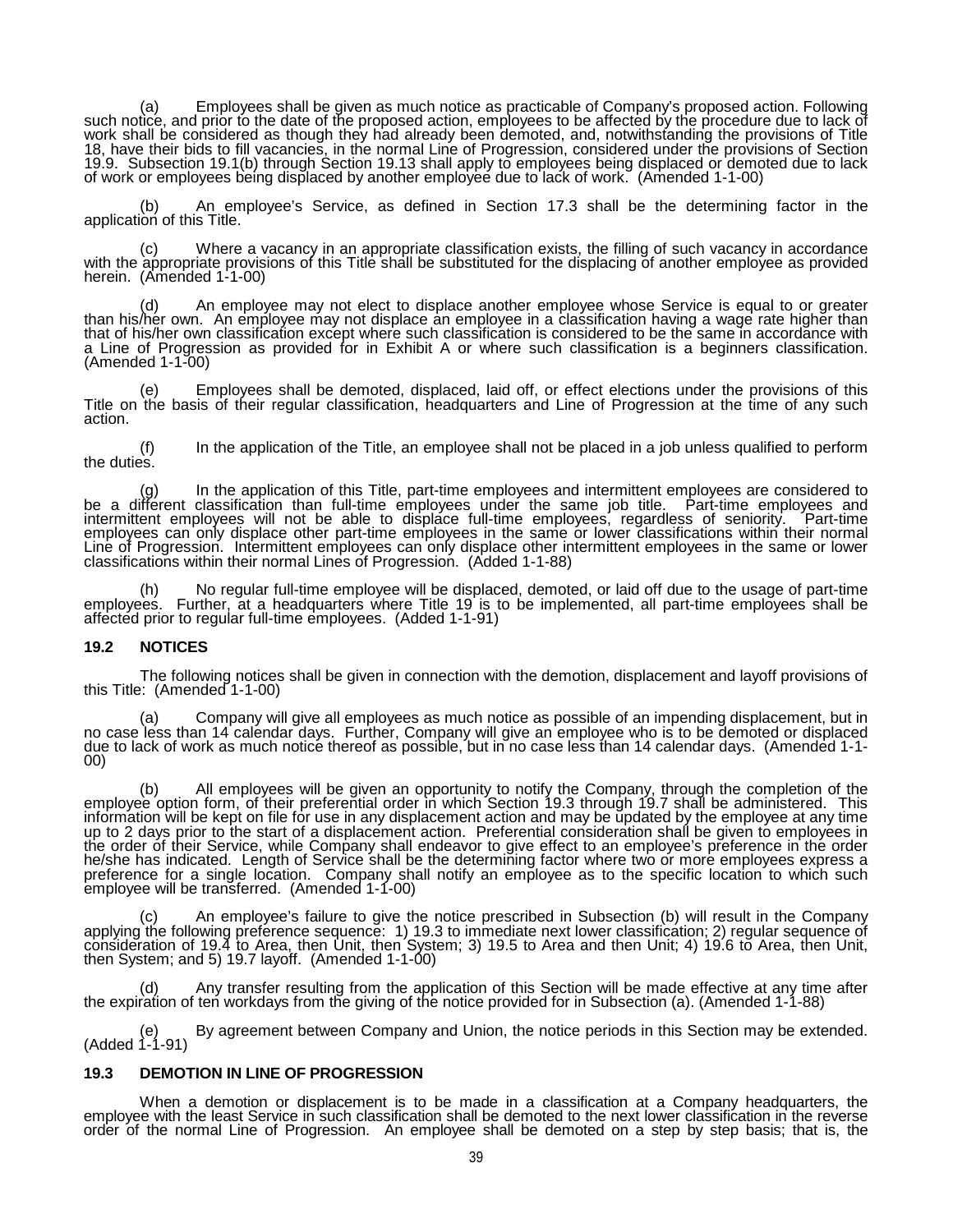employee shall first be demoted in the reverse order of the normal Line of Progression for his/her classification to the next lower classification and, at such step, if the employee is subject to further demotion, the employee may exercise<br>the election provided for in Section 19.4 or Section 19.5, as the case may be. If successive demotions made, the same procedure shall apply at each step until the employee is either placed in another job or is laid off. If more than one demotion is to be made, the within procedure shall first be applied to the highest classification to be affected, and then to successively lower classifications. (Amended 1-1-91)

#### **19.4 ELECTIONS TO CHANGE HEADQUARTERS OR DEPARTMENT**

(a) Elections to retain department: An employee with three years or more of Service, who is to be demoted or displaced as provided in Section 19.3 has the following elections within his or her department:  $(Amended 1-1-00)$ 

(1) may elect to displace that employee in the same classification and department within the Demotion Area who has the least Service, or if no such election is available; (Amended 1-1-94)

(2) may elect to displace that employee in the same classification and department within the Demotion Unit who has the least Service, or if no such election is available; (Amended 1-1-94)

(3) may elect to displace that employee in the same classification and department in the System who has the least Service, (Amended 1-1-00)

(b) Elections to change department: An employee with three years or more of Service, who is to be demoted or displaced as provided in Section 19.3 also has the following elections: (Added 1-1-00)<br>(1) may elect to displace

the least Service, or if no such election is available; (Amended 1-1-00)

(2) may elect to displace that employee in the same classification in the Demotion Unit who has the least Service, or if no such election is available; (Amended 1-1-00)

(3) may elect to displace that employee in the same classification in the System who has the least Service. (Amended 1-1-00)

(c) An employee with less than three years of Service who is to be demoted or displaced as provided in Section 19.3 has the following elections: (Amended 1-1-00)

(1) may elect to displace that employee in the same classification and department within the Demotion Area who has the least Service, or if no such election is available; (Amended 1-1-94)

(2) may elect to displace that employee in the same classification and department within the Demotion Unit who has the least Service, or if no such election is available; (Amended 1-1-94)

(3) may elect to displace that employee in the same classification within the Demotion Area who has the least Service, or if no such election is available; (Amended 1-1-91)

(4) may elect to displace that employee in the same classification within the Demotion Unit who has the least Service. (Amended 1-1-94)

(d) An employee who has been demoted or displaced, as provided in Section 19.3, before exercising the election provided by Subsection (a) hereof, may exercise such elections as if the demotion has not occurred.  $(Amended 1-1-00)$ 

(e) Under a systemwide application of Title 19, the three year service requirement under Sections 19.4 and 19.6 will be waived. (Added 1-1-00)

## **19.5 ELECTION TO RETURN TO PREVIOUS LINE OF PROGRESSION**

a) If an employee cannot effect a demotion or displacement in accordance with Section 19.3 and, if in<br>addition, such employee does not for any reason effect an election in accordance with Section 19.4, the employee<br>may, if Progression in Company, elect to displace that employee in such classification and Line of Progression in the<br>employee's Demotion Area who has the least Service. An employee may exercise an election under the provisions o this Section only when it is for the purpose of returning to the Line of Progression in which the employee worked<br>immediately prior to entering the Line of Progression from which the election was exercised. (Amended 1-1-94

(b) If an employee cannot effect a demotion or displacement in accordance with Section 19.5(a) above, the employee may, if he/she has previously worked for at least six months in any other classification in another Line of Progression in Company, elect to displace that employee in such classification and Line of Progression in such employee's Demotion Unit who has the least Service. An employee may exercise an election under the provisions of<br>this Section only when it is for the purpose of returning to the Line of Progression in which the employee w immediately prior to entering the Line of Progression from which the election was exercised. (Added 1-1-88)

#### **19.6 BUMPING EMPLOYEE IN BEGINNER'S JOB**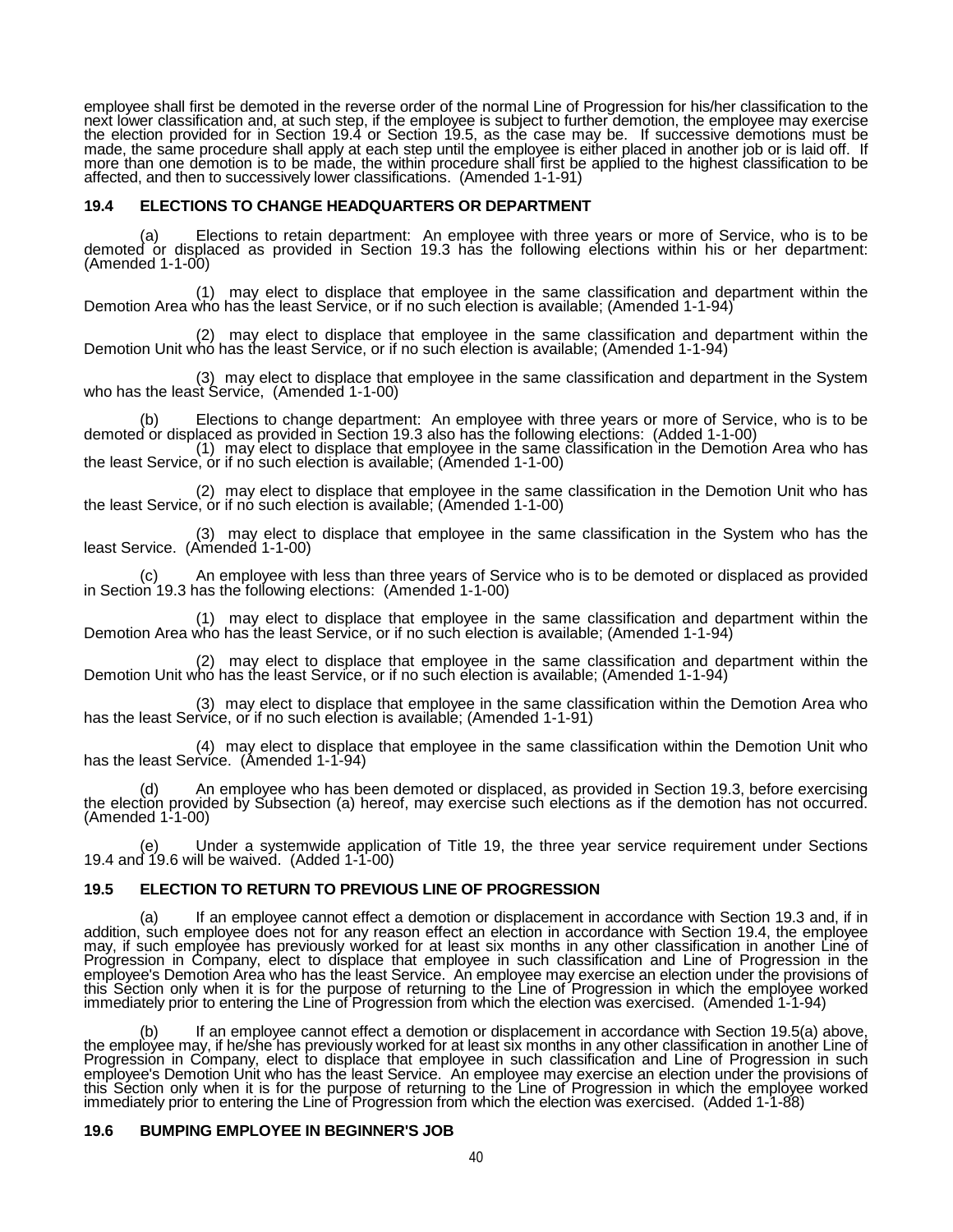(a) If the Company cannot effect a demotion or displacement of an employee in accordance with Section 19.3 and, if in addition, such employee does not for any reason effect an election in accordance with Section 19.4 or 19.5, he/she may elect to displace that employee in the Demotion Area, in a beginning classification who has the least Service for which he/she meets the qualifications of the transfer. (Amended 1-1-<br>00)

(b) If the Company cannot effect a demotion or displacement of an employee in Subsection (a) hereof, such employee may elect to displace that employee in the Demotion Unit in a beginning classification, who has the least Service, for which the employee meets the qualifications of a transfer. (Amended 1-1-00)

(c) If the Company cannot effect a demotion or displacement of an employee in Subsections (a) and (b) hereof, if the employee has been employed three years or more, such employee may elect to displace that the complexes in the company in a beginning classification, who has the least Service, for which the employee meets<br>the qualifications for a transfer. (Amended 1-1-00)

#### **19.7 LAYOFF**

(a) An employee can elect layoff in lieu of exercising options under 19.3, 19.4, 19.5 or 19.6. Further, an employee who does not effect a displacement under any of the elections in Section 19.3, 19.4, 19.5, and 19.6, will be laid off. (Amended 1-1-00)

(b) An employee who is not affected by this Title may elect to take a layoff under this Title, without employing applications of Sections 19.1 through 19.6, thereby reducing the number of employees affected. Such employee shall have preferential rehire rights as provided under Section 19.13. This option for layoff is restricted to employees in impacted classifications and headquarters. (Added 1-1-00)

### **19.8 MOVING ALLOWANCE**

(a) When an employee is displaced under the provisions of this Title because of lack of work at his/her headquarters, and the employee's new headquarters is beyond commutable distance from his/her residence, Company shall his/her household in a sum not to exceed \$2,400. (Amended 1-1-94)

(b) Reasonable costs as referenced above shall include and are restricted to: (Amended 1-1-94)

(1) Transportation of the employee and his/her immediate family to the new headquarters location (one trip only). (Amended 1-1-94)

(2) Meal and motel expenses for the above incurred on moving day when movers cannot complete the move on the same day. (Amended 1-1-94)

(3) Moving of furniture and household goods to the new residence. (Amended 1-1-94)

(4) Cost of containers to be used in moving less applicable credits for returned items, such as, barrels, wardrobes and boxes. (Amended 1-1-94)

(5) Reasonable insurance on furniture and household goods. (Amended 1-1-94)

(6) Installation of television antenna or cable connections. (Amended 1-1-94)

(7) Piping and wiring costs to accommodate moved appliances. (Amended 1-1-94)

(8) Reasonable costs of any kind and all non-refundable deposits and/or hook-up fees for water, garbage, telephone, gas and electric. (Amended 1-1-94)

All expenses not specifically covered above are excluded from payment under this Section. (Amended 1- 1-94)

Although there is no time limit on when the move should occur, notice of intent to move must be<br>filed by the employee within 90 days after his/her transfer in order to quality for reimbursement of moving<br>expenses outlined proper receipts before payment can be granted. (Amended 1-1-00)

(c) "Beyond commutable distance," as used above, shall mean a new headquarters located more than 45 minutes or 30 miles from his/her present residence. (Amended 1-1-94)

(d) An employee is not required to move within a commutable distance (45 minutes or 30 miles) to become eligible for a moving allowance, but must move closer to the new headquarters to qualify. (Added 1-1-00)

## **19.9 ACCELERATED PROMOTION**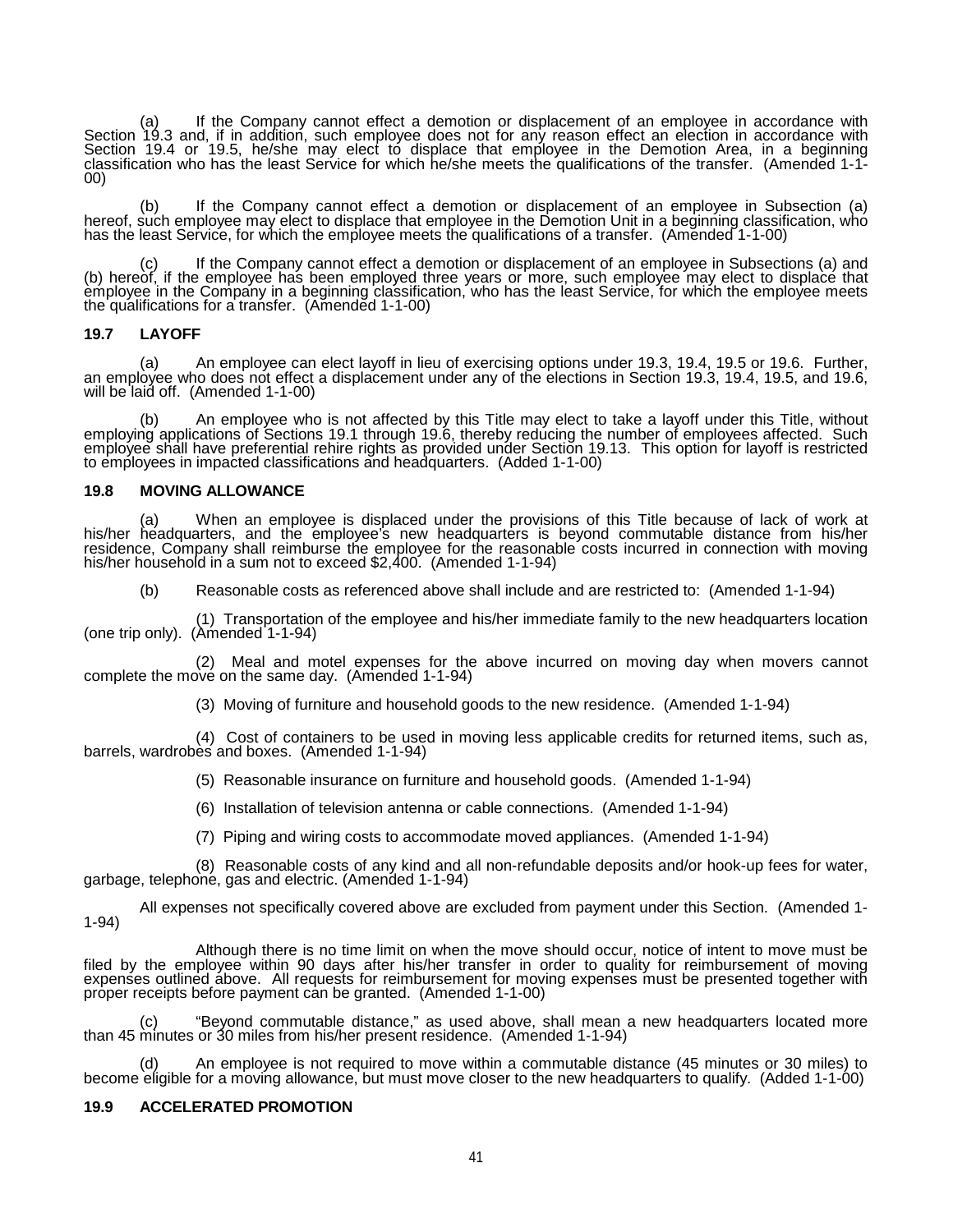For the purpose of enabling employees who have been demoted or transferred under the provisions of<br>this Title, or to enable employees who have been on or are on Long-Term Disability status, to return to their former<br>status department and in the Line of Progression), on an accelerated basis, Company will give preferential consideration in the following sequence to the bids and transfer applications submitted by such employees on any job vacancy: (Amended 1-1-00)

(a) Bids and transfer applications submitted by employees who formerly worked in such job classification and headquarters, and who were transferred from such headquarters, demoted from such classification, or were placed o (Amended 1-1-91)

(b) Bids and transfer applications submitted by employees listed in Subsection (a) above who formerly worked in such job classification and Area. (Added 1-1-00)

(c) Bids and transfer applications submitted by employees listed in Subsection (a) above who formerly worked in such job classification. (Amended 1-1-00)

(d) Should an employee return to a classification and/or Line of Progression under the provisions of Section 19.13 other than one from which such employee was demoted, transferred or laid off, such placement shall not be considered as voluntarily removing himself/herself from the Line of Progression to which such employee would have accelerated promotional rights under the provisions of this Section. (Amended 1-1-00)

In considering, under Subsections (a), (b) or (c), bids or transfer applications received from two or more employees on the same job, Company shall give preferential consideration to the bid or transfer application submitted by the employee who has the greatest Service. (Amended 1-1-00)

An employee who has been demoted or transferred under the provisions of this Title who thereafter voluntarily removes him/herself from the Line of Progression to which the employee was previously transferred or demoted shall not be given consideration under this Section. (Amended 1-1-91)

#### **19.10 DEMOTION TO UNIT FROM OUTSIDE**

(a) When by reason of lack of work at the employee's headquarters the Company demotes into a classification in the collective bargaining unit a supervisory or other employee who was not at the time of demotion a member of such unit such employee shall thereupon be entitled to exercise the rights set forth in this Title. (Amended<br>1-1-88)

(b) In no case shall such demoted employee be placed into a classification that is higher than the classification held prior to leaving the bargaining unit subject to Subsection 19.1(f). (Added 1-1-88)

(c) Company shall not demote into the collective bargaining unit a supervisor or other employee who was hired or left the bargaining unit on 1-1-91 or thereafter. (Added 1-1-91)

### **19.11 NOTICE OF LAYOFF**

When an employee is to be laid off because of lack of work, Company shall give the employee as much advance notice thereof as practicable, but in no event shall a regular employee be given less than ten workdays' notice of layoff, provided, however, that notice of layoff need not be given to an employee who is employed on a<br>probationary or temporary basis. (Amended 1-1-88)

### **19.12 ENABLER**

By written agreement between the Company and the Union, special provisions may be substituted for the provisions of this Title.

#### **19.13 REEMPLOYMENT PROVISIONS**

(a) Notwithstanding any other provision of this Agreement, a regular employee who has been laid off for lack of work pursuant to the provisions of this Agreement for a period not in excess of thirty months and who had one or more years of Service at the time of layoff shall be entitled to preferential rehire on the basis of Company Service at the time of layoff, providing that the laid-off employee keeps the Company informed in writing of the current mailing address and telephone number for contact and the Bidding Unit(s) for which reemployment will be accepted and whether the laid off employee wants to be considered for part-time employment. The employee will be notified on the<br>proper method for informing the Company. Company shall maintain one address to which the above notice ma

- (b) When a vacancy exists in a:
	- (i) beginning classification covered by this Agreement, or;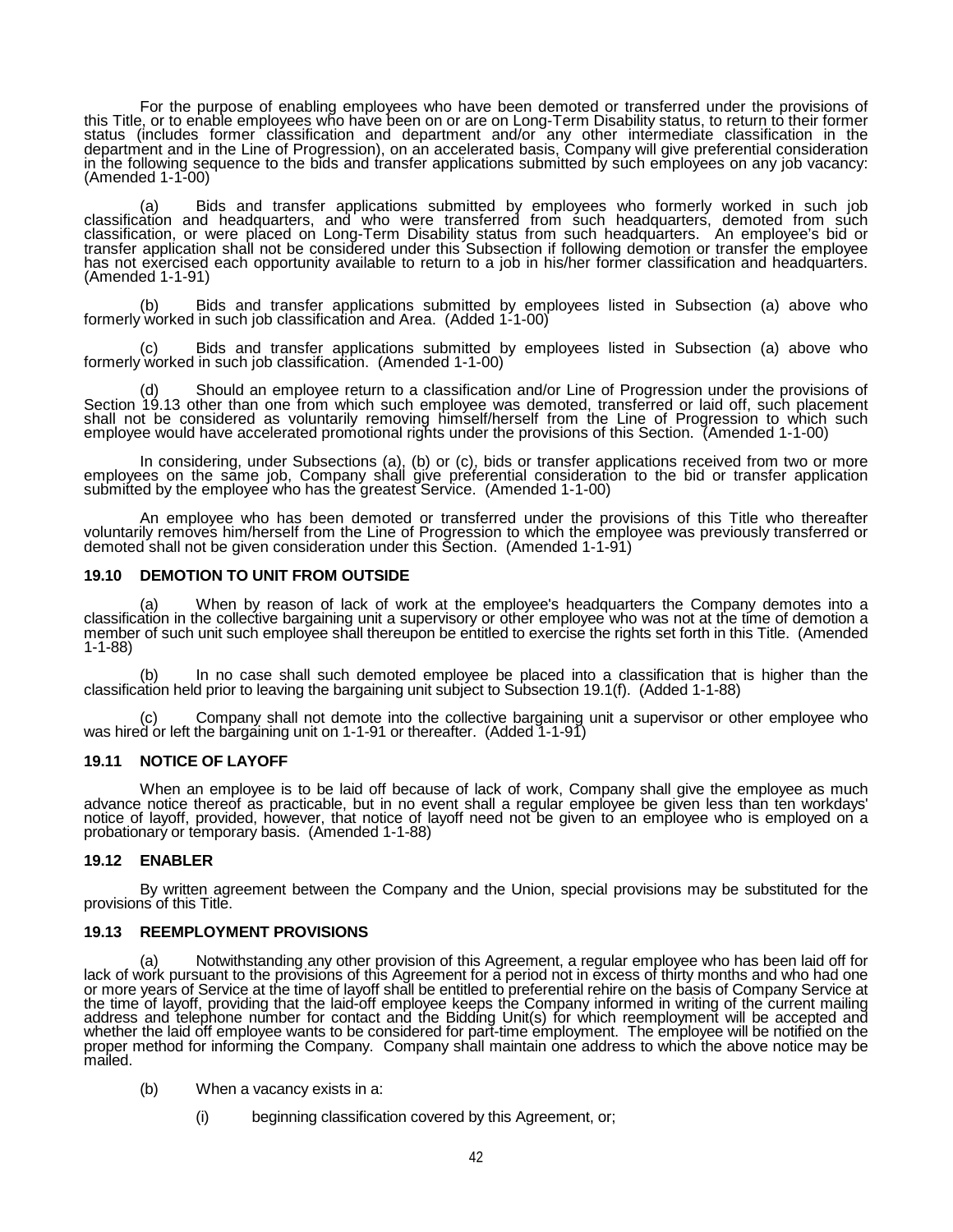(ii) classification above beginning level that is not filled pursuant to the provisions of Section 18.8 (a) through (d) of this Agreement, or;

(iii) part time position that is not filled pursuant to the provisions of Section 18.5 (a) or (c) of this Agreement.

Company shall provide notice of openings for reemployment as follows:

1. By calling the last telephone number furnished by the laid-off employee offering reemployment. If contacted by telephone, such employee must advise Company whether or not such employment will be accepted within three working days and the employee must be available for work within seven calendar days.

2. If the laid-off employee cannot be reached by telephone, Company shall forward notice by Certified Mail Return Receipt Requested of openings for reemployment to the last mailing address as furnished by the laid-off employee.

Within three working days after such notice is received at such mailing address, such laid-off employee must<br>advise Company whether or not the reemployment offer will be accepted, and the employee must be available for work within seven calendar days after so advising Company. If the certified letter is returned undeliverable, such employee will be considered terminated, and the next employee on the laid-off list may be notified of the opening.

3. To expedite rehiring, more than one employee may be notified of an opening, but priority shall be given to employees in the order of Service at the time of layoff. If no employee remains on the laid-off list, the provisions of Section 18.5 will be invoked.

4. Company shall not be required to contact laid-off employees when the openings for reemployment is outside the Bidding Unit(s) and department(s) in which such employee has indicated a desire to accept reemployment.

5. If Company cannot contact the laid-off employee by telephone and if no reply is received by Company within three working days after notice is received at the employee's mailing address, or if the laid-off employee does not accept reemployment to a full time position or report for work within the time periods provided in<br>this Subsection, such employee will be considered terminated, with no further reemployment rights under t and the next employee on the laid-off list may be notified of the opening. If the laid-off employee declines an offer of part-time employment, such employee will not be considered for reemployment to future part-time positions.

6. An employee returning to a classification under the provisions of this Section must possess the necessary skills, ability and physical qualifications to perform the duties of the position to which he/she returns.

(c) The Certified Mail Return Receipt in (b) above shall be retained by the Company for a period of one year after the notice was mailed to the laid-off employee and shall serve as proof of such notice actually being maile

### **PROVISIONS FOR DEMOTION FOR OTHER THAN LACK OF WORK**

Except for Sections 19.9 and 19.12 the foregoing Sections 19.1 through 19.13 apply only to an employee demoted for lack of work. Demotion for any reason other than for lack of work is provided for as follows:

#### **19.14 DEMOTION OF UNIT EMPLOYEE**

An employee who is demoted for any reason other than for lack of work may be placed in a vacancy created<br>in such employee's headquarters by the promotion of one or more employees to fill the job which the demoted<br>employee the Demotion Area in which he/she is employed or if no such vacancy occurs, the employee may be demoted to a<br>vacancy in a lower classification in the Region in which he/she is employed. In the application of this Section, employee shall be demoted to a vacancy in the first successively lower classification which the employee is qualified to fill. (Amended 1-1-94)

### **19.15 DEMOTION OF NON-UNIT EMPLOYEE INTO UNIT**

(a) A supervisory or other employee who was not at the time of demotion a member of the collective<br>bargaining unit but who formerly worked in a classification which is in such unit may be demoted for any reason other<br>than employed or into a vacancy which has been created in any Demotion Area by the concurrent transfer or promotion of an employee out of such unit in connection with such demotion. (Amended 1-1-94)

(b) In no case shall such demoted employee be placed into a classification that is higher than the classification held prior to leaving the bargaining unit subject to Subsection 19.1(f). (Added 1-1-84)

(c) Company shall not demote into the collective bargaining unit a supervisor or other employee who was hired or left the bargaining unit on 1-1-91 or thereafter. (Added 1-1-91)

## **19.16 RELOCATION OTHER THAN FOR LACK OF WORK**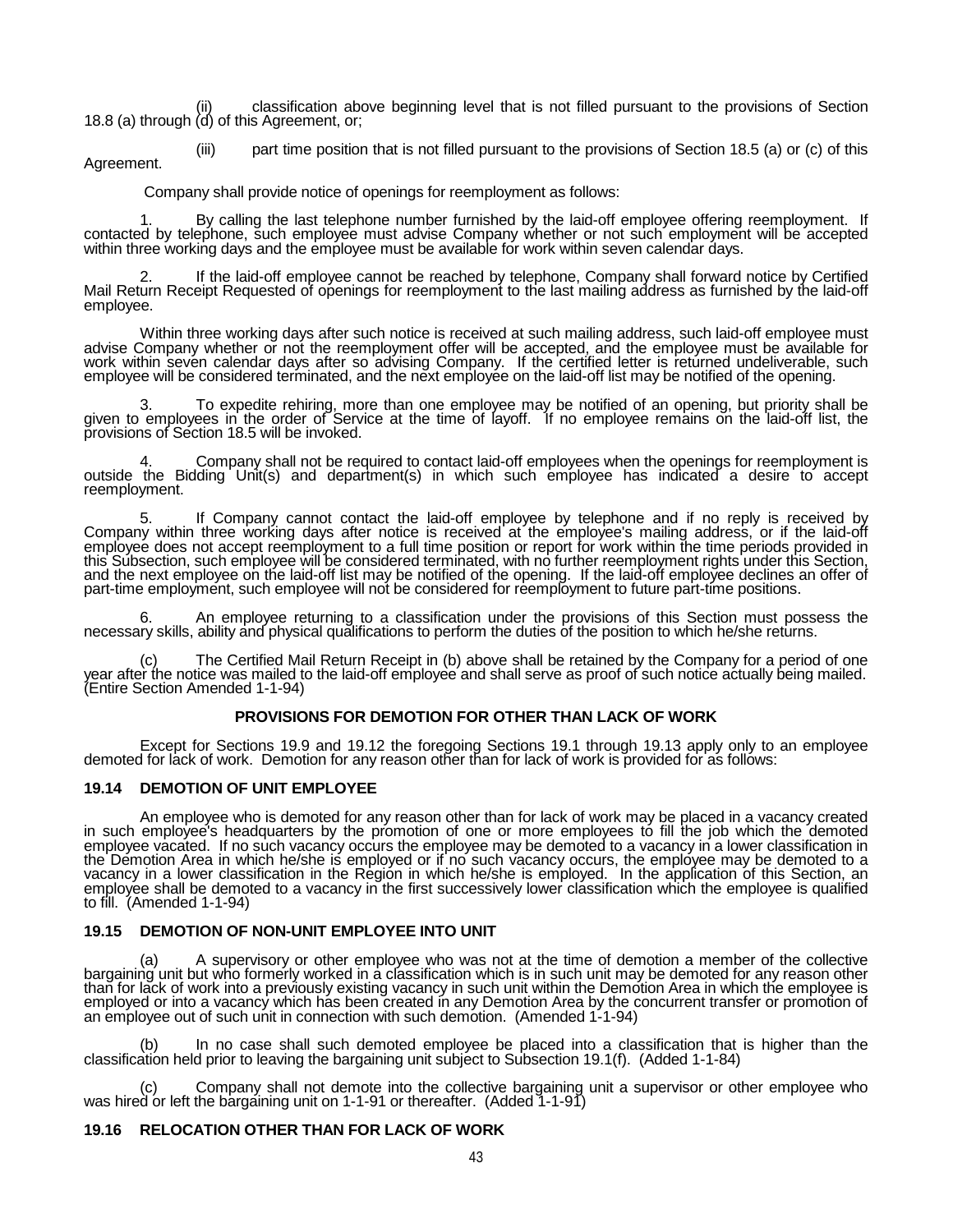When it becomes necessary to relocate individuals, crews, or groups of employees in a headquarters/office<br>due to the closing of a reporting headquarters/office or when such relocation is necessitated by a shift of workload other economic consideration, either of which is expected to be permanent, and where the number and the classification of jobs in the Demotion Area will be unchanged, the following procedure shall be followed: (Amended 1-1-94)

(a) All employees in a headquarters/office, including those on leaves of absence, off sick, on vacation, or off on disability, shall be considered on the basis of Service, as defined in Section 17.3 in the following Subsections.

(b) Employees with the greater Service shall be given the first opportunity to relocate.

(c) In the event there are insufficient volunteer(s) for such relocation, the employee(s) with the least Service in the affected classifications shall be relocated.

(d) Each employee in Subsection (c) above shall be given as much notice as possible of the impending relocation and such employee may elect either:

(1) to fill any vacancy in the employee's classification in the Demotion Area in which the employee is assigned, notwithstanding Subsection 18.7(a), or; (Amended 1-1-94)

(2) to fill the vacancy in the employee's classification created at the new location where such job is relocated.

(e) An employee so displaced in Subsections (b) and (c) above shall be given preferential consideration under Section 19.9 to return to such employee's former headquarters/office.

(f) An employee relocated in accordance with Subsections (b) or (c) above shall be entitled, when appropriate, to the provisions of Section 19.8.

(g) Company shall not implement the provisions of this Section for the purpose of subverting Titles 10, 15, or 18. (Entire Section Amended 1-1-80)

## **19.17 TECHNOLOGICAL CHANGES**

Company shall continue to provide Union with as much notice as practicable of technological changes in its business which may have a significant effect on its workforce. In such circumstances, Company and Union shall then meet to study and endeavor to adopt appropriate solutions, such as retraining or special placement, as may be practicable before Company implements the provisions of Titles 206, 306, and 19 of the Physical and Clerical<br>Agreements. (Added 1-1-88)

## **TITLE 20. SAFETY**

## **20.1 (Deleted 1-1-91)**

## **20.2 PREVENTION OF ACCIDENTS**

(a) The safety rules of the state having jurisdiction shall be observed by the parties hereto. It is recognized that the Employer has the exclusive responsibility for providing a safe and healthful workplace.

(b) Company shall make reasonable provisions for the safety of employees in the performance of their<br>work. Company and Union shall cooperate in promoting the realization of the responsibility of the individual employee<br>and

(Entire Section Amended 1-1-91)

## **20.3 PROMULGATION OF ACCIDENT PREVENTION RULES**

(a) Company reserves the right to promulgate reasonable accident prevention rules for employees and to insist on the observance of such rules. Except in emergencies, at least 14 days before a new or revised accident prevention rule is put into effect and disseminated in writiñg, Company shall inform Union of the substance of such<br>rule for its comments and possible referral to the Health and Safety Committee as provided for in Section below. (Amended 1-1-80)

(b) Nothing in the *Code of Safe Practices* is intended to conflict with applicable Federal or State health<br>and safety laws, rules and regulations. In the event any applicable Federal or State health or safety rules are re or adopted so that any provisions of the Accident Prevention Rules are in conflict therewith, such rules shall be revised as provided in Subsection (a) above. *(Amended 1-1-09)*

## **20.4 HEALTH AND SAFETY COMMITTEE**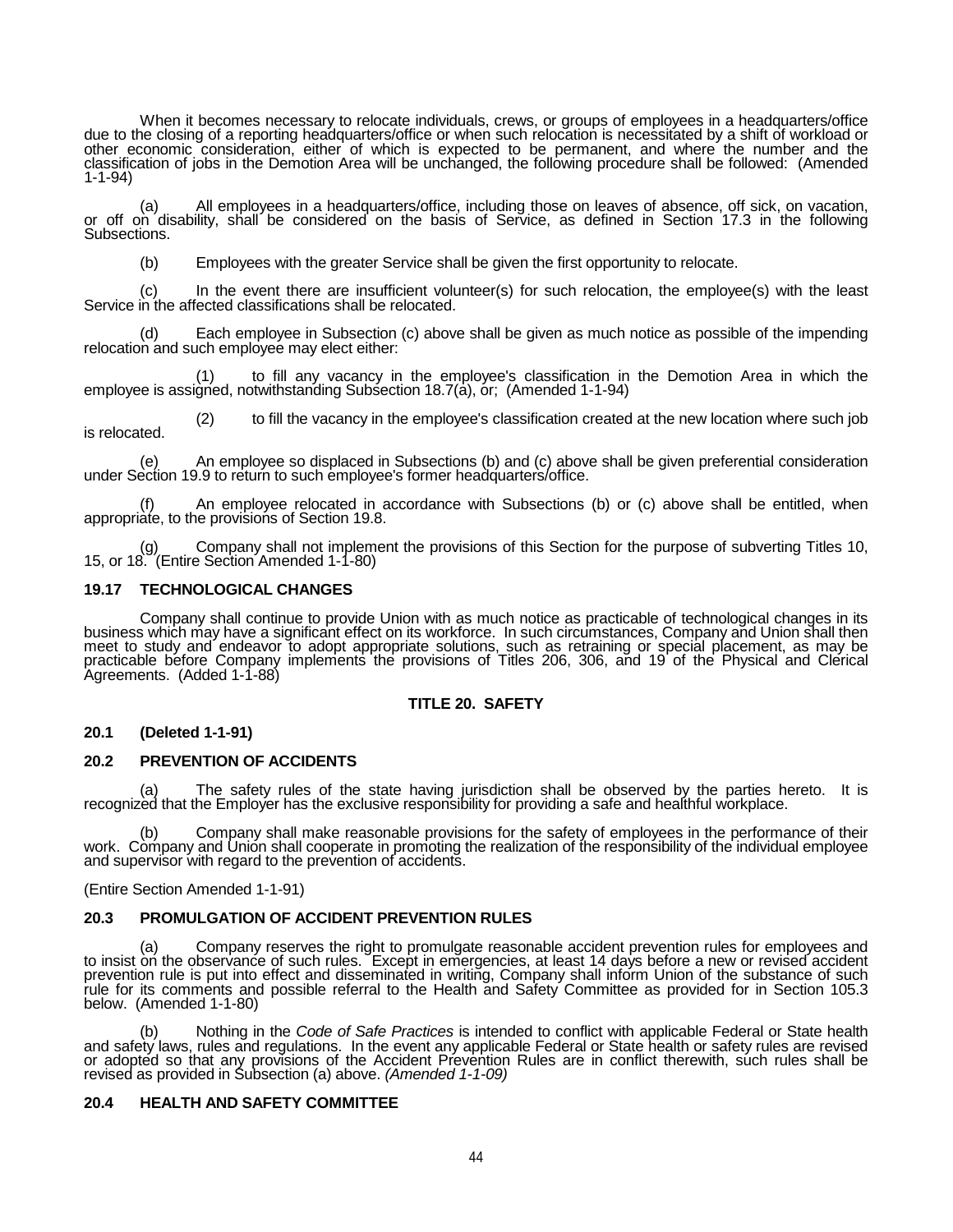(a) **Members -** (1) There shall be established immediately a Company-Union Health and Safety<br>Committee consisting of not more than ten members, five of whom shall be appointed by Company's Director of<br>Labor Relations from employees may be appointed to such Committees pursuant to the applicable provisions of Section 105.3 and 105.8 of the Physical Agreement. (Amended *1-1-09*)

(b) **Purpose** - The purpose of the Committee will be to further promote safe working conditions and safety awareness on the part of both supervisors and other employees; negotiate with respect to additions to or revisions revisions of the *Code of Safe Practices*; discuss serious industrial accidents where not prejudicial to the legal position<br>of either the employee or Company and report hazardous conditions; adjust grievances relating to a this Title; and such other related agenda items as either party may request. *(Amended 1-1-09)*

(c) **Chairman-Secretary** - The Chairman and the Secretary of the Committee shall be appointed by the Company. The Secretary will prepare meeting agendas and keep the minutes of the meeting which will be distributed to the Committee members.

(d) **Meetings** - The Committee provided for herein shall meet quarterly on the third Wednesday in the months of February, May, August, and November unless it is mutually agreed in writing to schedule any such meeting on a different date or to cancel it.

In addition to the foregoing, the Committee shall also meet on a mutually convenient date at the request of the Union's Business Manager or the Company's Director of *Labor* Relations. (Amended *1-1-09*)

**Agenda -** An agenda for each meeting shall be prepared by the Secretary and distributed to the Committee prior to such meeting. The Committee members, the Company or the Union may submit items for discussion to the Secretary at least two weeks prior to any scheduled meeting date. Items so submitted that are within the scope of (b) above will be listed on the agenda prepared by the Secretary.

### **20.5 TIME**

The time spent in connection with the work of this Committee by Union's Committee members who are employees of the Company shall be paid by Company, and Union shall reimburse Company for such expenditures in accordance wit

## **20.6 GRIEVANCES**

a) Grievances concerning any provision of this Title shall be filed and processed in accordance with the provisions<br>provisions of Title 9--Grievance Procedure -- except that: (1) prior to the discussion of such grievances have a Company Safety Supervisor present at the meeting to act as a consultant to any such Committee; and (2)<br>Union's Business Manager may in lieu of Union referring such grievances to a Fact Finding Committee or the Revie Committee as provided for in Title 9, upon giving 15 calendar days' written notice to Company's Director of *Labor* Relations, request that such grievance be forwarded to the Committee provided for herein for inclusion on the agenda of its next quarterly meeting or request that a special meeting be called for the purpose of adjusting such grievance.<br>The Committee may, in its discretion, conduct a hearing on any grievance forwarded to it. (3) Adjustmen decision of a majority of the members of the Committee shall be final and binding on Company, Union, and the aggrieved employee, if any, provided that this decision does not in any way add to, disregard, or modify any of the<br>provisions of this Agreement. The Committee in its discretion may issue written decisions in a form agreea Committee in cases which have been timely referred to the Committee; or it may refer a case back to any level of the<br>Grievance Procedure provided for in Title 9 of this Agreement, along with written instructions it may wis the Committee to which the case is referred. (*Amended 1-1-11*)

(b) By written agreement, Company and Union may replace or modify the Safety Grievance Procedure provided for in Subsection (a) above at any time during the term of this Agreement. (Amended 1-1-80)

# **20.7 ELECTION OF REMEDY**

(a) The parties, in their belief that the health and safety of employees is of mutual concern to the Company, the Union and the employees, will mutually strive to resolve disputes with respect to health and safety issues. issues. To that end Union agrees to raise all health and safety issues with Company before availing itself of any other<br>remedy provided by Federal or State law or regulation for the settlement of disputes over health and Union agrees that it will, in addition, encourage any individual employee in the bargaining unit who may believe that<br>he/she has a complaint with respect to a safety matter to exhaust these remedies before electing any ind recourse to investigate and adjust such matters as may be provided by Federal or State law or regulation. (Amended 1-1-91)

(b) No employee shall be discharged for refusing to work on a job, a piece of equipment, or under conditions which present a real and apparent hazard to the employee's life or health. (Amended 1-1-80)

### **20.8 ELECTRICAL LIMITS**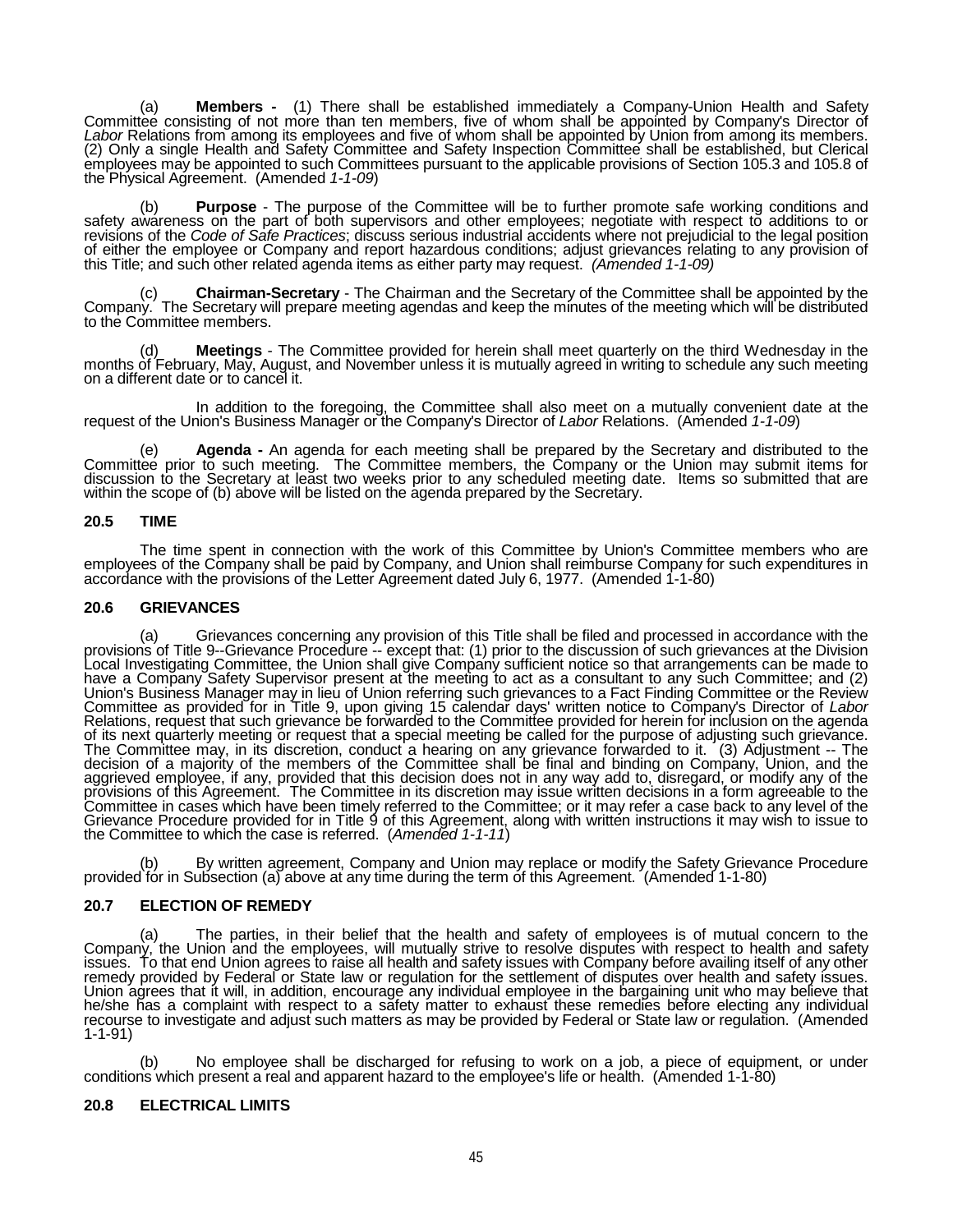(a) Except in cases of trouble and emergency work involving immediate hazard to life or property, an employee shall not work alone dangerously near energized lines of more than 600 volts.

(b) Only qualified employees shall take clearance on electrical equipment. (Relocated 1-1-83)

## **20.9 SAFETY INSPECTION COMMITTEES**

Safety Inspection Committees shall continue to function in the prevention of accidents by ascertaining unsafe<br>working conditions and recommending measures to be taken for correction thereof. There shall be as many such<br>Com employees therein, but in no event shall there be less than two such Committees in any Division. Division Managers shall make appointments to the Safety Inspection Committees from among nominees selected by Union for their<br>respective Divisions. Union shall annually provide each Division Manager with a list of at least three nominees fo each Committee; one of such nominees shall be appointed in the spring and another prior to September 7 for a term<br>of one and one-half years. Each such Committee shall continue to be composed of three non-supervisory employ Committee members shall serve for three periodic inspections. The chairman of each such Committee shall be the Division employee who has served on said Committee for the two preceding inspection periods. Each Committee shall make not less than two inspections annually of Company's properties and activities in its designated territory. One of such inspections should be made between January 1 and June 30 of each year and the other of such<br>inspections during the month of September prior to "Fire Week." Members of such Inspection Committees shall have time off with pay for the purpose of making said inspections and reports and shall be reimbursed by Company for expenses incurred therefor. (Amended 1-1-80)

## **20.10 WALK-AROUND INSPECTION**

Union may select from among its members, individuals who shall serve as employee representatives in<br>walk-around inspections conducted by authorized Federal or State agencies. Union shall keep Company advised as<br>to such sel regularly assigned work.

### **20.11 INDUSTRIAL INJURY REPORT**

(a) In the event of a serious injury or fatal accident involving any employee covered by this Agreement, Company shall notify Union as soon as possible, but not later than 24 hours after such occurrence. (Added 1-1-88)

(b) To the extent feasible, Company shall submit a quarterly summary of all lost-time industrial injuries to Union. Such summary is to be submitted at least 15 days in advance of regularly scheduled meetings of the Company-Union Health and Safety Committee. (Amended 1-1-88)

### **TITLE 21. LABOR-MANAGEMENT COOPERATION**

# **21.1 COMPANY LABOR-MANAGEMENT MEETINGS** (Title Amended 1-1-00)

Semi-annual system joint labor-management meetings shall be regularly scheduled for the purposes of<br>improving communications and promoting harmony and cooperation between Company and Union through<br>discussions of matters of for the *first Thursday of May and November*, except that such meetings may be cancelled by mutual agreement or by<br>failure to submit agenda items. (Amended *1-1-09*)

**(a) AGENDA** (Title Amended 1-1-00)

To enable each to select representatives knowledgeable in the matters of general system concern, agenda<br>items will be submitted to the Company's Director of *Labor* Relations together with a list of employees attending for the Committee's discussion shall be prepared by Company and after Union review shall be distributed to each attending Committee member. (Amended *1-1-09*)

### **(b) REPRESENTATION** (Title Amended 1-1-00)

Company's Director of *Labor* Relations and Union shall appoint their respective representatives to attend a meeting, and no restriction is placed on the number each may appoint. However, the number so appointed by each should be limited to those having knowledge of the agenda items and restricted in number in such a way as to insure an orderly presentation by each. (Amended *1-1-09*)

### **21.2 LOCAL/DEPARTMENT LABOR MANAGEMENT MEETING**

If the Department or Area Manager is informed by the Union Business Representative serving that area of supervision of problems other than those subject to the grievance procedures of the applicable contract concerning the affairs and relationship between Union and Company management or involve public affairs matters of a local nature which the Area or Department Manager believes could be solved or improved through joint participative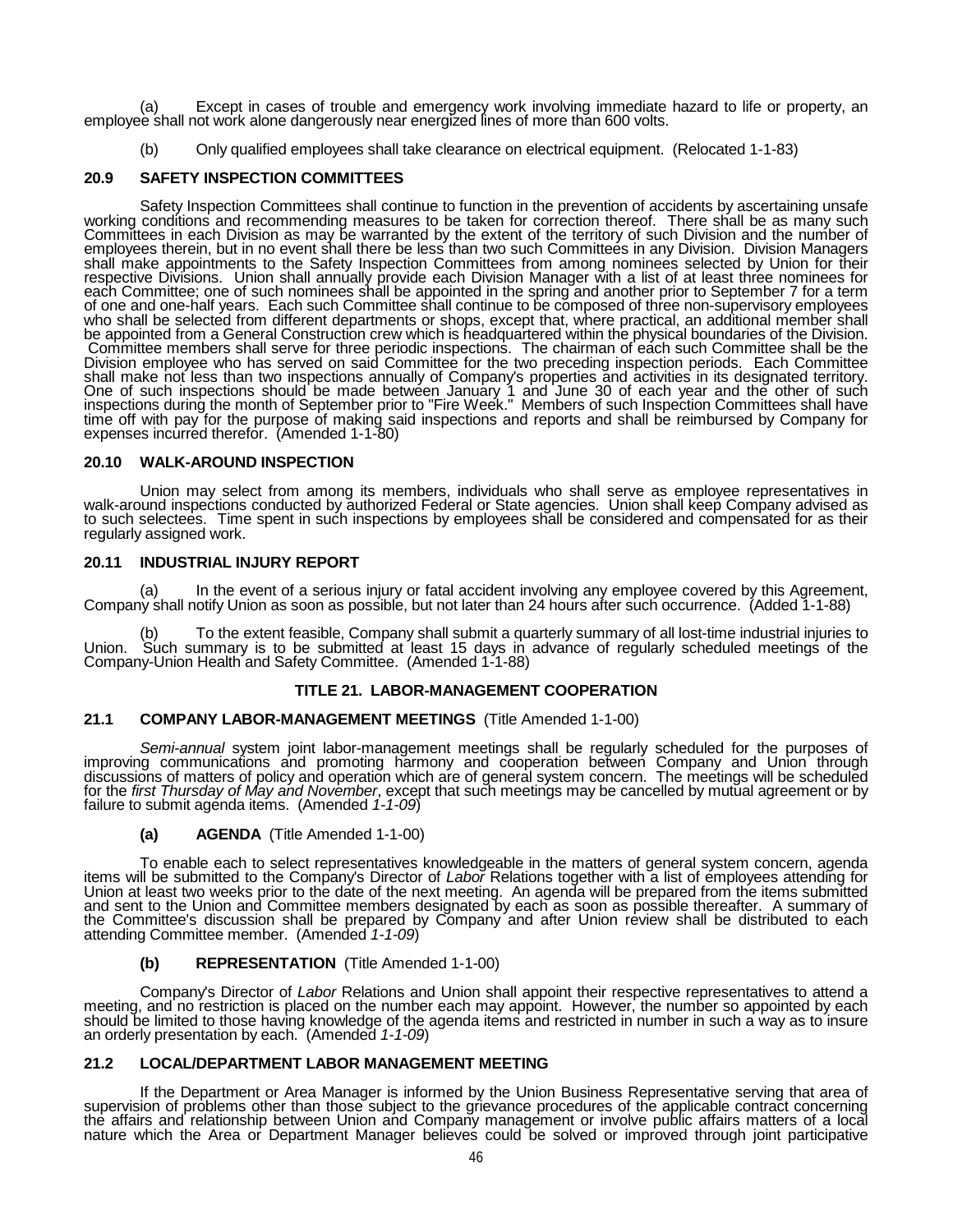discussion, the Manager and Union Business Representative shall mutually arrange for a meeting at a place and time which may be during or outside of regular work hours. Such meetings (excluding a continuation of any adjourned meeting) shall take place not more often than bimonthly. (Amended 1-1-00)

**(a) ATTENDEES AND AGENDA** After notice of a scheduled meeting, the Union may select a reasonable number of its Shop Stewards who are knowledgeable in the matters of concern conveyed to the Manager to attend the meeting. Ten days prior to the date set by the Manager for such meeting, the Union will submit to him/her agenda items together with a list of employees Union desires to be in attendance at the meeting. As soon as possible thereafter, an agenda will be prepared from the items submitted by the Union and those proposed by Management and sent to Union. (Amended  $1 - 1 - 00$ 

## **(b) SUMMARY**

Following the meeting, the Area or Department Manager will prepare a summary of the items discussed and the conclusions reached by the Committee which shall thereafter be distributed to the Union and Company members in attendance. (Amended 1-1-00)

## **(c) WITHDRAWAL**

Any Area or Department may withdraw from participation in the Local Labor-Management Committee upon Company's Director of *Labor* Relations giving notice of such intent to Union. (*Amended 1-1-11*)

## **21.3 PRODUCTIVITY ENHANCEMENT COMMITTEES** (Title Amended 1-1-00)

(a) Company and Union will establish Joint Committees on Productivity Enhancement. One such committee consisting of four members appointed by Company's Director of *Labor* Relations and four members appointed by Union shall meet at the call of either party. Other Productivity Enhancement Committees will be<br>established as agreed between Union and Company at other levels of Company's organization. Union members of such committees who are employees of Company shall be paid by Company for attendance at mutually agreed-to meetings of such committees. (Amended *1-1-09*)

(b) A unit may request to participate in an employee involvement efficiency project. Each project will have an advisory committee and a steering committee, each consisting of Company and Union representatives.

Company's Director of *Labor* Relations and Union's Business Manager may agree to guidelines and provisions to temporarily amend provisions of the agreement and/or Company policies and procedures (excluding conflict with any Federal or State Law, Regulation or Executive Order). (See Letter Agreement 87-165-PGE, Exhibit D.) (Amended *1-1-09*)

# **TITLE 22. INTERIM NEGOTIATIONS**

**22.1** From time to time during the term of this Agreement, grievances which have been timely filed concerning the<br>interpretation and application of the provisions of this Agreement may be "Suspended" pursuant to the provi agree to enter into interim negotiations to clarify, modify, add to, or delete from the provisions of this Agreement. This<br>Title authorizes the establishment of Ad Hoc Negotiating Committees from time to time to resolve su (Amended 1-1-94)

22.2 An Ad Hoc Negotiating Committee established by this Title shall be composed of members appointed by Union and members appointed by Company's Director of Labor Relations. Each party may appoint any number of members wh appointed by each, however, shall be kept to a reasonable number consistent with the principles of effective bargaining, and each shall appoint a spokesman from amongst those appointed to the Committee. (Amended 1-1-<br>11)

**22.3** The time spent by Union's Committee members in conjunction with the purpose of this Title and who are employees of the Company shall be paid by Company, and Union shall reimburse Company for such expenditures in accordance with the provisions of the Letter Agreement dated July 6, 1977.

22.4 The Committee is authorized to settle the dispute referred to it and issue a final and binding decision thereto and to issue Letters of Agreement or Letters of Hereto and to issue Letters of Agreement or Letters of In to effectuate the Committee's settlement. Without such agreement, neither Party may implement any change to this Agreement unless specifically provided for in this Agreement. (Amended 1-1-94)

## **TITLE 23. SUPPLEMENTAL BENEFITS FOR INDUSTRIAL INJURY**

# **23.1 BENEFIT DESCRIBED**

(a) When an employee is absent by reason of injury arising out of and in the course of the employment with Company which comes within the application of the Workers' Compensation and Insurance Chapters of the State Labor Code, the employee shall be eligible for supplemental benefits for the duration of temporary disability.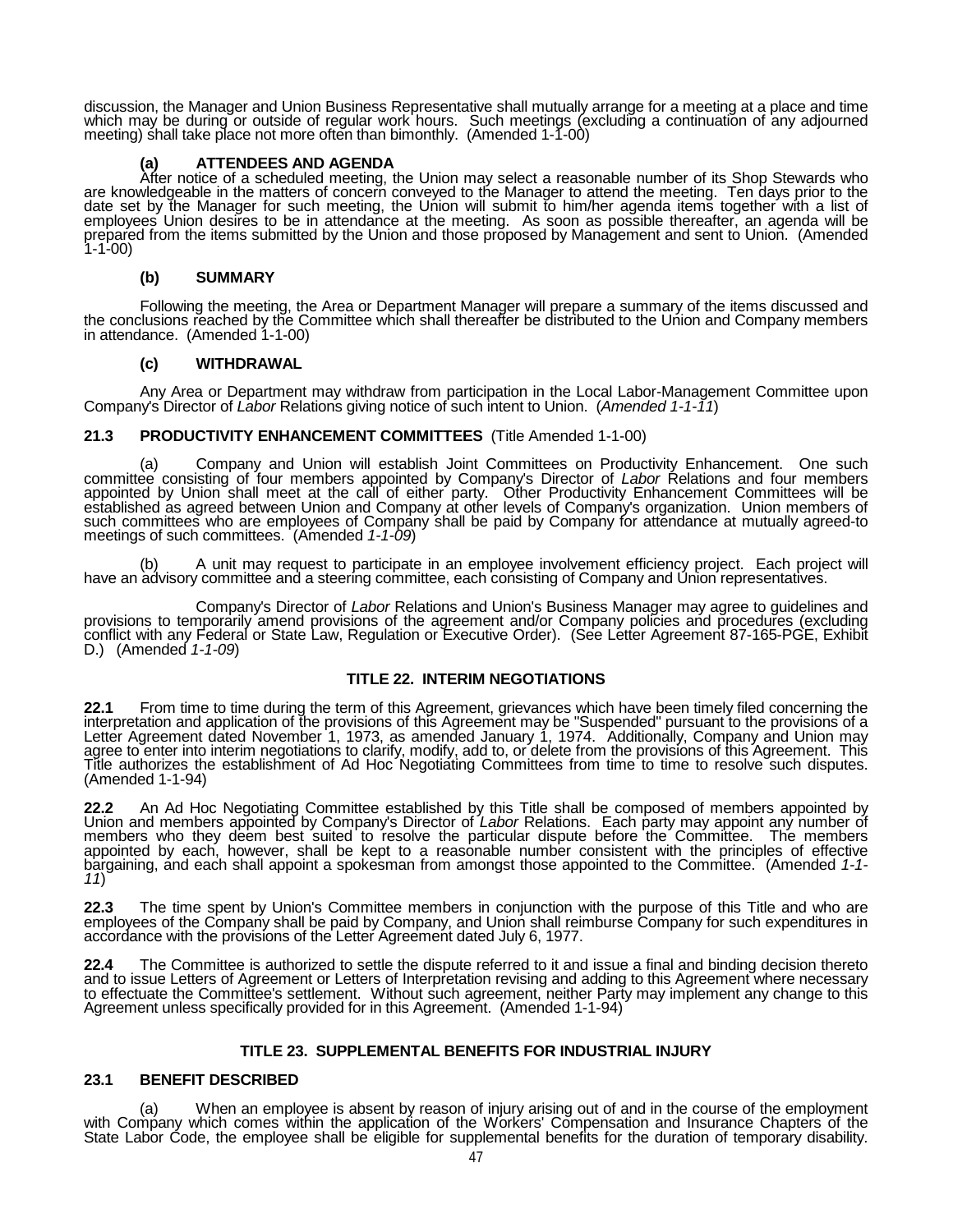Such benefits shall commence with the first workday of absence immediately following the day of the injury. The amount of the supplemental benefit payable shall be 75 percent of an employee's basic weekly wage rate divided by<br>five, less the sum of any payments to which the employee may be entitled under the Workers' Compensation and Insurance Chapters of the State Labor Code and benefits from the Voluntary Wage Benefit Plan which provides<br>benefits in lieu of unemployment compensation disability benefits provided for in the California Unemployment Insurance Code. (Amended 1-1-00 to be applicable to employees sustaining injuries 1-1-00 or after.)

(b) Any supplemental benefits paid during the first week of disability shall be considered as a credit<br>against disability compensation which may be retroactively due under provisions of the Workers' Compensation and Insurance Chapters of the State Labor Code. Supplemental benefits paid for the first aggregate 182 days of absence<br>shall be considered as a credit which may be applied to any permanent disability settlement. (Amended 1-1

### **23.2 LIGHT DUTY**

An employee who is absent by reason of industrial disability may be returned to work and given temporary<br>light duties within his/her ability to perform. The duration of any such period of temporary work shall be determined Company. Employees shall be compensated at the rate of pay of their regular classifications while engaged in such<br>temporary duties. (Amended 1-1-91)

# **TITLE 24. MANAGEMENT OF COMPANY AND MISCELLANEOUS**

## **24.1 MANAGEMENT OF COMPANY**

The management of the Company and its business and the direction of its working forces are vested<br>exclusively in Company, and this includes, but is not limited to, the following: to direct and supervise the work of its<br>emp plan, direct, and control operations; to lay off employees because of lack of work or for other legitimate reasons; to<br>introduce new or improved methods or facilities, provided, however, that all of the foregoing shall be provisions of this Agreement, arbitration or Review Committee decisions, or letters of agreement, or memorandums<br>of understanding clarifying or interpreting this Agreement. (Relocated from 1.3 on 1-1-80)

### **24.2 BARGAINING UNIT WORK BY SUPERVISORS** (Added 1-1-80)

Supervisors and other employees shall not perform work usually assigned to employees in IBEW 1245 bargaining unit classifications except:

(a) Such assignments are not to be deliberately made for the purpose of reducing the number of employees performing work within bargaining unit classifications.

(b) Historical assignments recognized by the NLRB and those involving continued Company practices<br>with respect to overlapping duties of non-bargaining unit classifications and bargaining unit classifications are to be<br>main

- (c) Other than the above (a) and (b), such work assignments should be limited to work performed in:
	- (1) Emergency situations.
	- (2) Training of employees and demonstrating work methods.
	- (3) Incidental assistance and de minimis assignments. (Added 1-1-80)

### **24.3 ANTI-ABROGATION CLAUSE**

Company shall not by reason of the execution of this Agreement:

(a) abrogate or reduce the scope of any present plan or rule beneficial to employees, such as its vacation and sick leave policies or its retirement plan, or

(b) reduce the wage rate of any employee covered hereby, or change the conditions of employment of any such employee to the employee's disadvantage. The foregoing limitations shall not limit Company in making a change in a condition of employment if such change has been negotiated and agreed to by Company and Union.<br>(Amended 1-1-91)

## **24.4 CLASSIFICATIONS WITH SUPERVISORY DUTIES**

In accordance with decisions of the National Labor Relations Board and Agreements between Company and Union, there are certain classifications in the bargaining unit which have supervisory duties. Company may at its discretion establish classifications which are supervisory within the meaning of the National Labor Relations Act. Upon agreement by Company and Union, Company may eliminate certain classifications which are within the bargaining unit but have supervisory responsibilities, including the elimination of such classifications from Exhibit F. (Added 1-1-80)

### **24.5 CONTRACTING**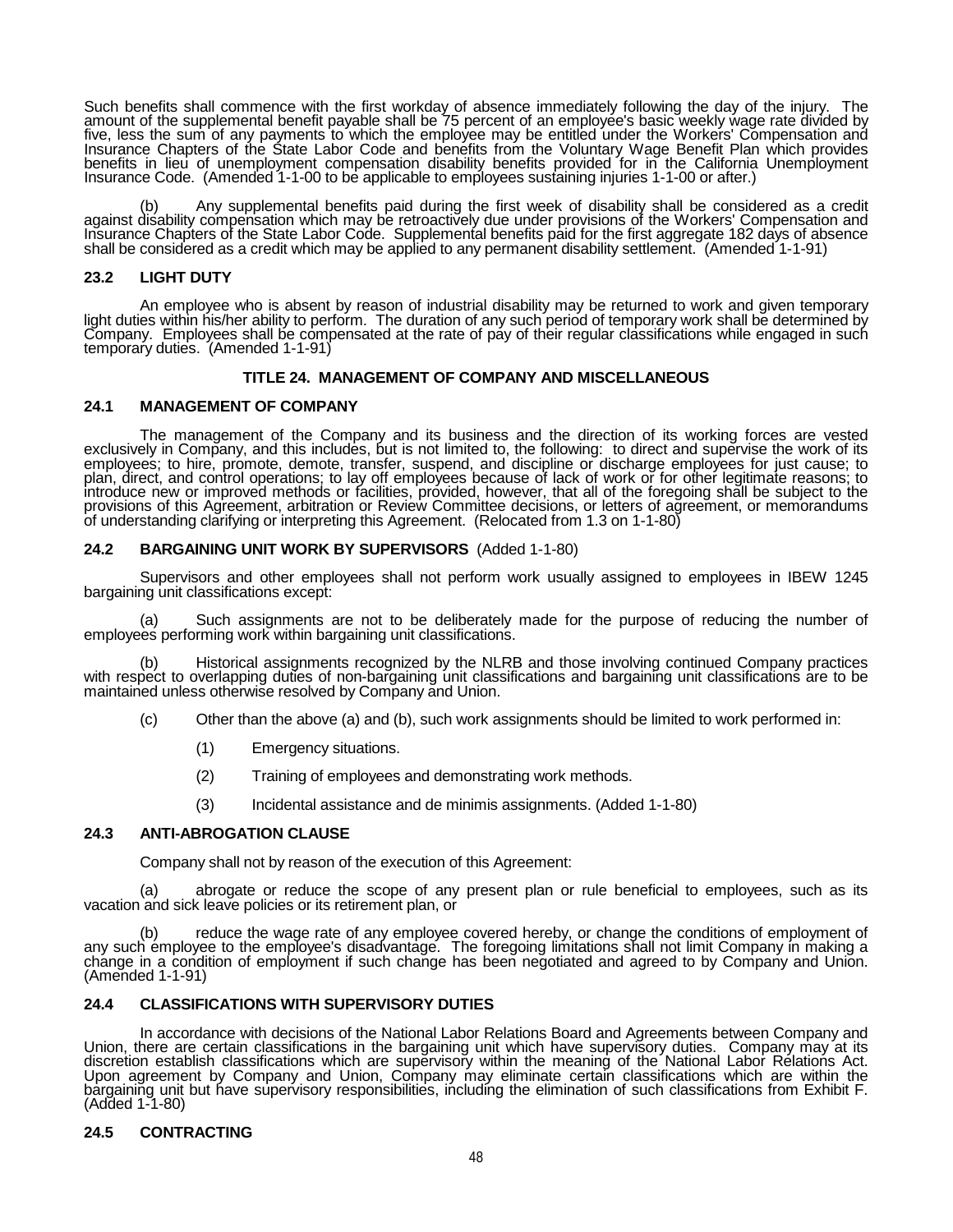It is recognized that the Company has the right to have work done by outside agencies. In the exercise of such right Company will not make a contract with any company or individual for the purpose of dispensing with the services of employees who are covered by the Clerical Bargaining Agreement. The following guidelines will be observed:

(a) Where temporary services are required for a limited period of time, such as an emergency situation or for a specific special function.

Where the regular employees at the headquarters are either not available or normal workloads prevent them from doing the work during the time of the emergency or special function situation.

(c) The Union Business Representative in the area should, if possible, be informed of Company's intentions before the agency employees commence work. (Added 1-1-80).

## **TITLE 25. TERM**

### **25.1 TERM**

This Agreement, having taken effect as of July 1, 1953, and having thereafter been amended from time to time shall continue in effect as further amended herein for the term of January 1, 2011 through December 31, 2014, other 60 days prior to the end of the then current term. The Company and Union acknowledge that, in the event the<br>Company forms new Affiliated Acquiring Entities that are bound by this Agreement, this Agreement and any amendments thereto shall remain in effect until December 31, 2014, or until separate agreements are negotiated<br>to apply to each new Affiliated Acquiring Entity, whichever is earlier. Further, upon either party's request, Affiliated Acquiring Entity and the Union shall engage in good faith negotiations to develop separate agreements.<br>(Amended 1-1-11)

#### **25.2 AMENDMENT - NOTICE**

Except as provided otherwise herein, if either party desires to amend this Agreement, it shall give notice thereof to the other party 120 days prior to the end of the then current term, in which event the parties shall com commence negotiations on any proposed amendments as soon as practicable after such notice has been given.<br>Failure of the parties to agree on such proposed amendment shall not cause termination of this Agreement unless either party has given notice of termination as provided in Section 25.1.

#### **25.3 GENERAL WAGE INCREASES**

(a) Effective *January 1, 2011*, the basic wage rates established for *January 1, 2011* in Exhibit F of this Agreement shall be increased by *three* percent. *(Amended 1-1-11)*

(b) Effective January 1, *2012,* the basic wage rates established for January 1, *2012* in Exhibit F of this Agreement shall be increased by *two* percent. *(Amended 1-1-11)*

(c) *Effective January 1, 2013, the basic wage rates established for January 1, 2013 in Exhibit F of this Agreement shall be increased by two percent. (Added 1-1-11)*

(d) *Effective January 1, 2014, the basic wage rates established for January 1, 2014 in Exhibit F of this Agreement shall be increased by two percent. (Added 1-1-11)*

(e) *(Deleted 1-1-09)*

### **25.4 APPROPRIATE UNIT CHANGE**

Notwithstanding the provisions of Section 25.1, either party may give to the other 30 days' written notice of<br>the proposed amendment of this Agreement in the event that an administrative or judicial tribunal having jurisdi to do so shall determine that the unit described in Section 2.1 hereof is inappropriate for the purpose of collective<br>bargaining.

### **25.5 CONFLICT OF LAW**

Any provision of this Agreement which may be in conflict with any Federal or State law, regulation or executive order shall be suspended and inoperative to the extent of and for the duration of such conflict.

In the event any provision of this Agreement is suspended or declared inoperative by reason of the operation<br>of this Section, the parties shall meet within 30 days to negotiate a substitute provision which will, as nearly

### **25.6 CANCELLATION DUE TO BREACH**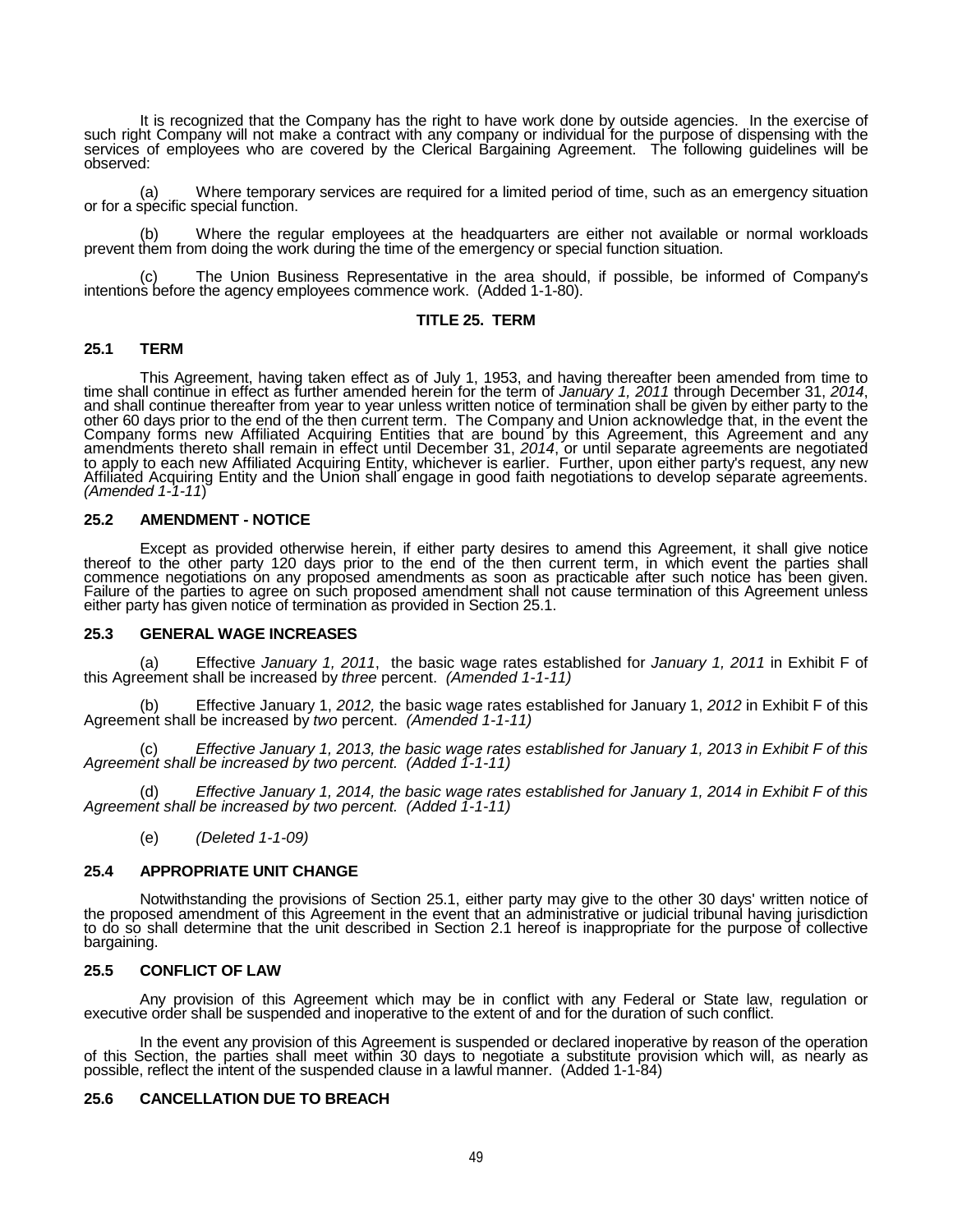Notwithstanding the provisions of Section 25.1, either party may forthwith terminate this Agreement in the<br>event that the other breaches its obligation as set forth in Section 3.2 hereof. Notice of termination shall be giv accordance with the terms of the Labor Management Relations Act of 1947, as last amended.

## **25.7 RECISIONS**

This Agreement cancels and supersedes that certain agreement entered into on August 21, 1947 by Company and Union, and all amendments, continuations and extensions thereof, or that agreement dated September 1, 1950, between Locals 1245 and 1324, I.B.E.W., and all amendments and extensions thereof.

# **EXHIBITS**

The following amended Exhibits to the Agreement of 1953 are attached hereto and made a part thereof:

| Exhibit "A"<br><b>Clerical Lines of Progression</b><br>Exhibit "B"<br><b>Educational Assistance</b><br>$\sim 100$<br>Exhibit "C"<br>(Deleted 1-1-00)<br>$\overline{\phantom{a}}$<br>Exhibit "D"<br>Letter Agreement referred to in Section 21.8<br>$\sim$<br>Exhibit "F"<br>Schedule of Wage Rates<br>$\sim 100$<br>Classification of Employees subject to provisions of Section 10.6<br>Exhibit "G"<br>$\sim 100$<br>Exhibit "H"<br>Utilization of Intermittent Employees<br>$\sim 100$<br>Exhibit "I"<br>Addendum to Title 19. Demotion and Layoff Procedure<br>Exhibit "J"<br>Letter Agreement 91-99 Appointment Due to Urgent Necessity<br>$\sim$<br>Exhibit "K"<br>Letter Agreement 93-42 Severance Agreement<br>$\sim$ |  |  |  |  |  |
|------------------------------------------------------------------------------------------------------------------------------------------------------------------------------------------------------------------------------------------------------------------------------------------------------------------------------------------------------------------------------------------------------------------------------------------------------------------------------------------------------------------------------------------------------------------------------------------------------------------------------------------------------------------------------------------------------------------------------|--|--|--|--|--|
|------------------------------------------------------------------------------------------------------------------------------------------------------------------------------------------------------------------------------------------------------------------------------------------------------------------------------------------------------------------------------------------------------------------------------------------------------------------------------------------------------------------------------------------------------------------------------------------------------------------------------------------------------------------------------------------------------------------------------|--|--|--|--|--|

IN WITNESS WHEREOF the parties hereto by their duly authorized representatives have caused these presents to be executed this \_\_\_\_\_\_\_\_\_\_\_ day of \_\_\_\_\_\_\_\_\_ 2011.

PACIFIC GAS AND ELECTRIC COMPANY

By Its Vice President - Human Resources

And by Its Director and Chief Negotiator of Labor Relations

LOCAL UNION No. 1245 OF INTERNATIONAL BROTHERHOOD OF ELECTRICAL WORKERS (Affiliated with the American Federation of Labor-Congress of Industrial Organizations)

By **Its President** 

And By<br>Its Business Manager

APPROVED:

Edwin D. Hill, International President, International Brotherhood of Electrical Workers, AFL-CIO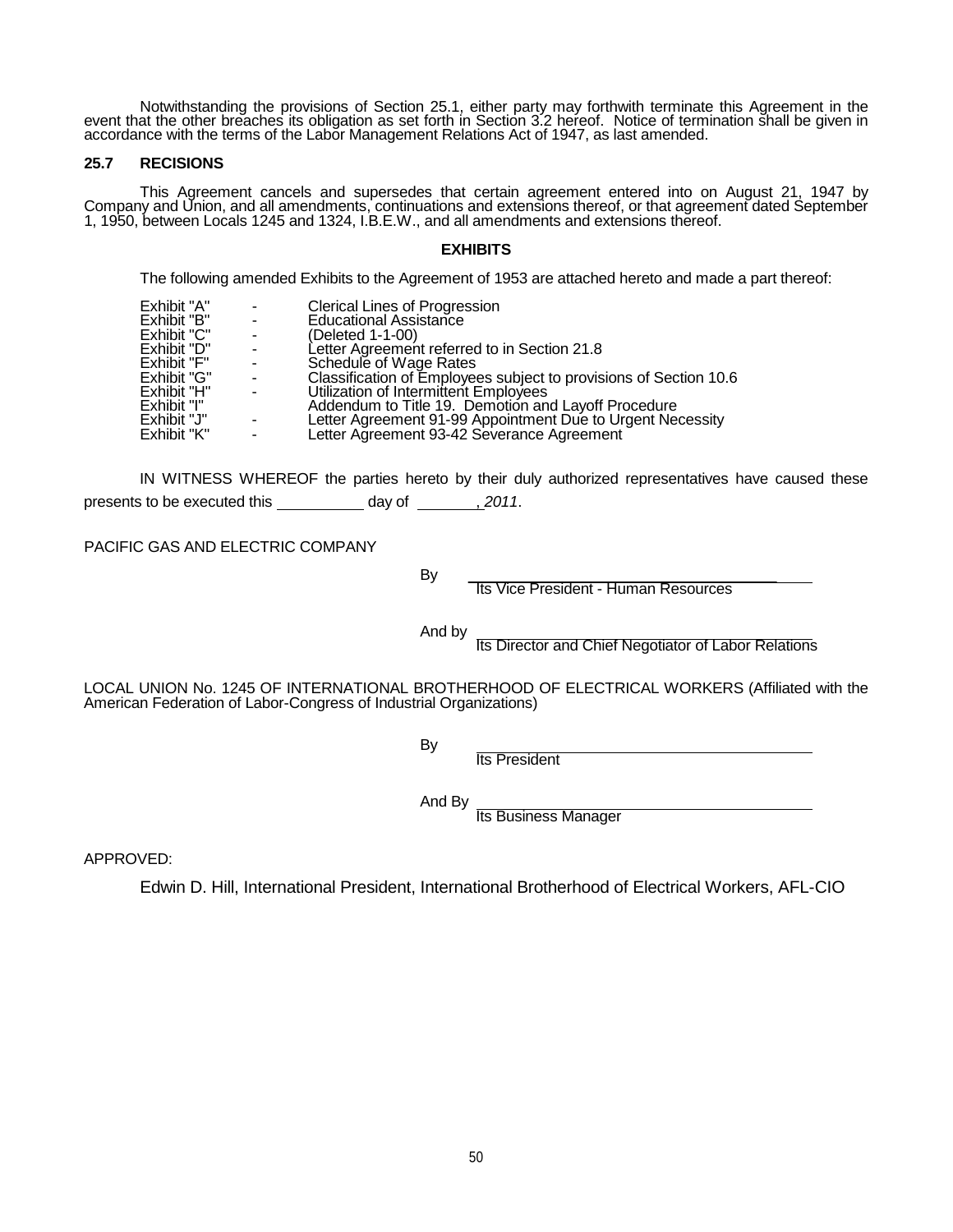**EXHIBIT A**

**LINES OF PROGRESSION**

**FOR THE CLERICAL AGREEMENT**

REVISED January 1, 2011

REPLACES BOOK DATED December 31, 2001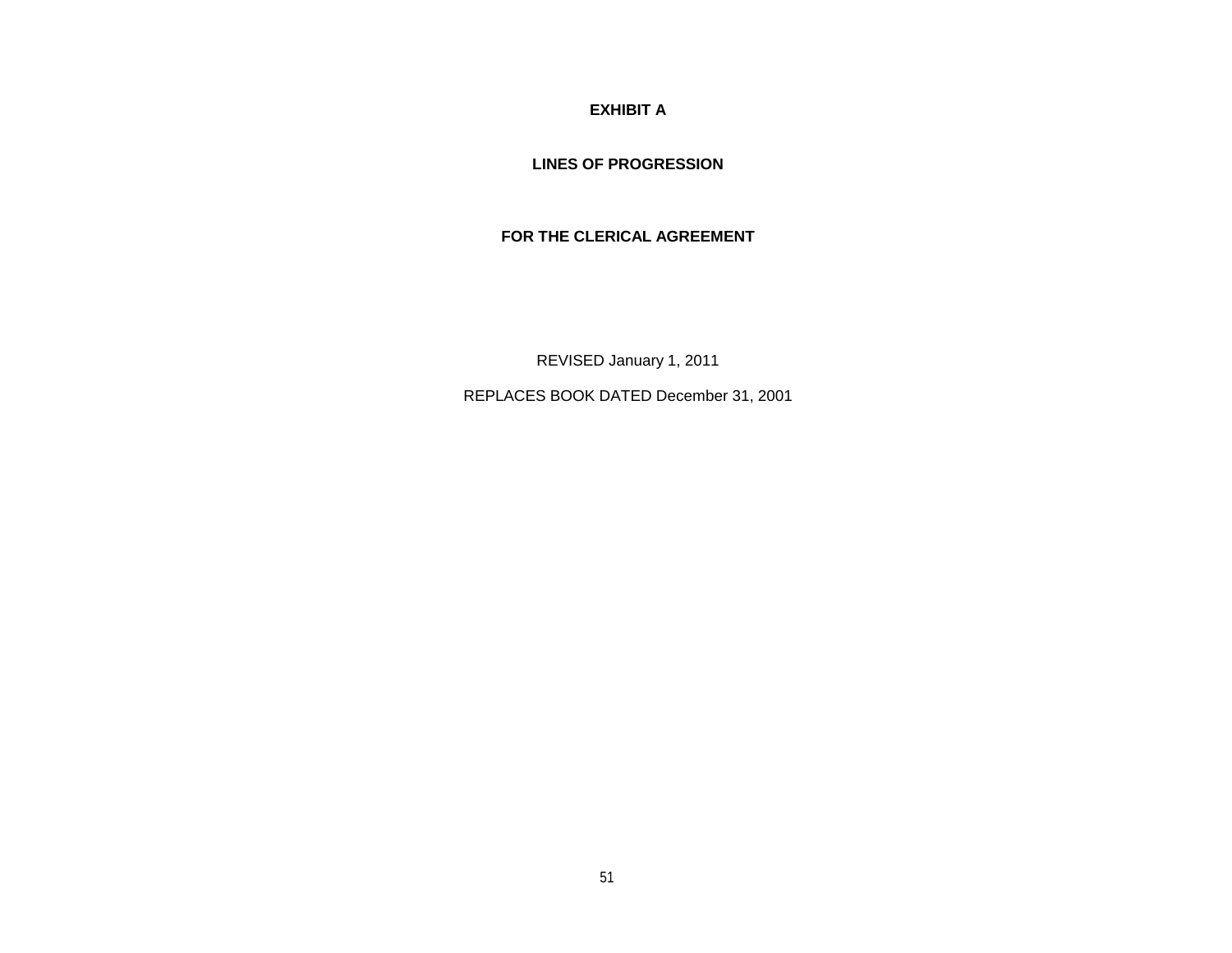#### **CUSTOMER SERVICES LINE OF PROGRESSION**

The following tables are for use in filling vacancies in the Division Customer Services departments. This line of progression includes such general functions as telephone switchboard operations, mail distribution and collection, division files, reproduction, stationery, accounting, office services, new business, meter reading, meter tag posting, marketing, rate analysis, telephone and counter service, credit, cashiering and collection in Division, District, and Local Customer Services. The tables should be used in connection with Section 18.8 of the Clerical Agreement dated July 1, 1953, as amended.

To use these tables, find the vacant classification. Below the vacant classification in the left-hand column are listed the next lower classifications. Below the vacant classification in the right-hand column are listed classifications which are the same as, or higher than, the vacant classification. The classifications listed as next lower, the same as, or higher than, the vacant classification are followed by a hyphen and a label which describes the general function of the clerical classifications which are so considered.

Vacancies in combination classifications (e.g., Service Representative and Meter Reader) will be filled on the basis of the primary classification (the first classification in the Title) taking into account the qualifications required for the secondary classification. Consideration for promotion of employees who hold such classifications shall be based upon the primary classification.

Example 1: If a vacancy exists in a Senior Service Representative I classification in the Customer Services Department, consideration under Subsection 18.8(b) and 18.8(c) of the Agreement in order of employment date shall be given to employees classified as Service Representative, the equivalent, or higher in the Customer Services Line of Progression.

#### **Temporary Assignments**

Temporary upgrades shall take place within the department and headquarters in which the temporary vacancy exists provided there is a next lower classification to the vacant classification in such department and headquarters. Temporary upgrades into classifications where there is no next lower classification to the vacancy within the department and headquarters shall be made in accordance with the lines of progression.

Example 2: If a temporary vacancy exists in a Senior Service Representative I classification in the Customer Services Department, consideration in order of employment date shall be given to employees classified as Service Representative or equivalent in the Customer Services Department.

#### **Typist Designation:**

Criteria: A typist position will normally perform typing 20 percent of the time during a workweek. The typing assignments should generally require more than simple typing skills such as form completion.

The above criteria will be waived if there is a demonstrated need for a typist at an office.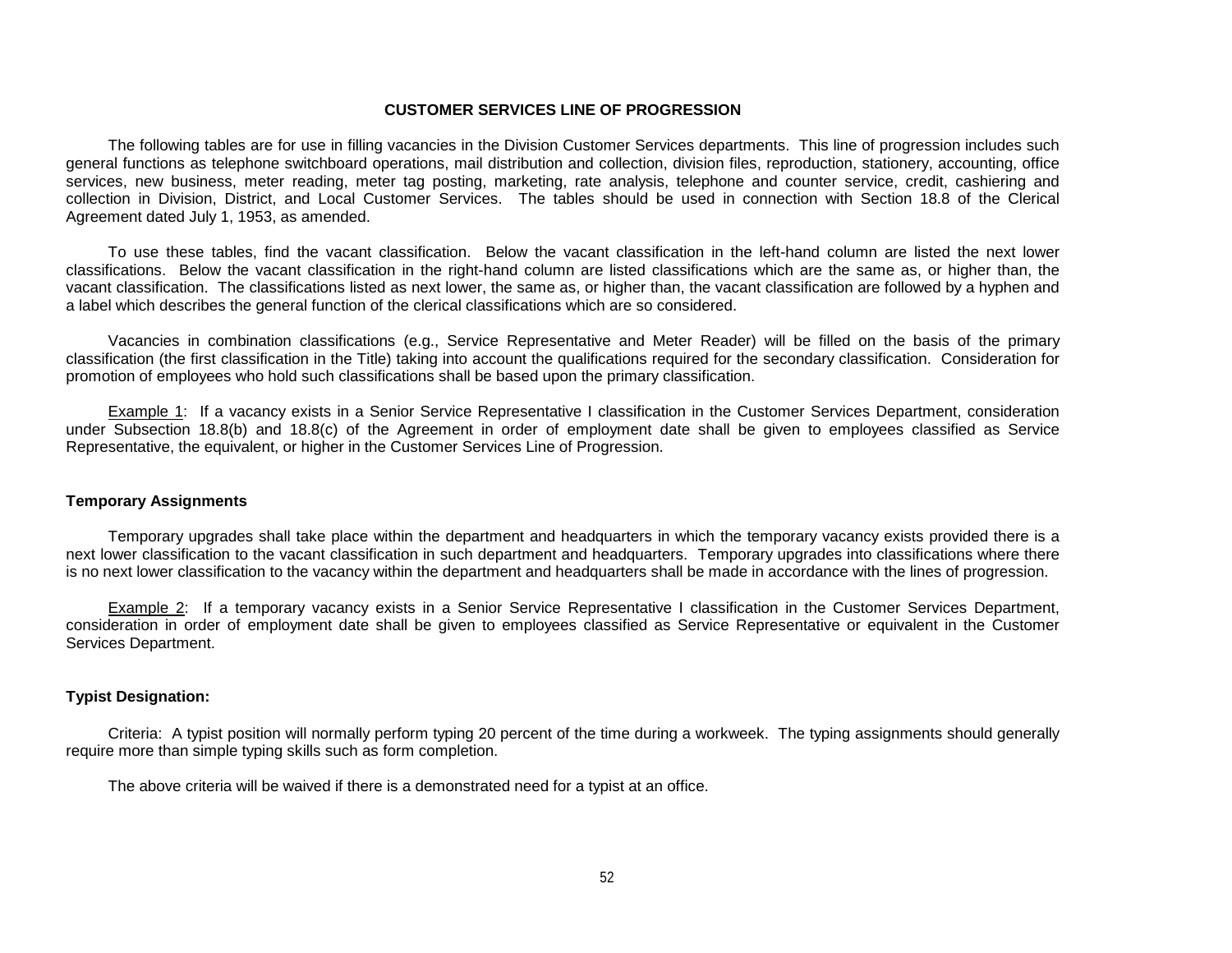## **CUSTOMER SERVICES LINES OF PROGRESSION**

#### 2641 SENIOR SERVICE REPRESENTATIVE II 2765 SENIOR SERVICE REPRESENTATIVE-TYPIST II (55 w.p.m. typing required)

### Next Lower Classifications **Same or Higher Classifications** Same or Higher Classifications

- 
- 2811 Senior Service Representative-Typist I
- 
- 2650 Senior Service Representative I 2641 Senior Service Representative II

## 2650 SENIOR SERVICE REPRESENTATIVE I 2811 SENIOR SERVICE REPRESENTATIVE-TYPIST I (55 w.p.m. typing required)

- 
- 
- 
- 
- 2770 Credit Representative and Meter Reader
- 2769 Service Representative and Meter Reader
- *2604 Service Representative II (Added 1-1-11)*

## 2760 CREDIT REPRESENTATIVE

# 2770 CREDIT REPRESENTATIVE AND METER READER

- 
- 
- 2666 Service Representative-Typist<br>2772 Meter Reader and Utility Clerk
- 
- 2769 Service Representative and Meter Reader
- *2604 Service Representative II (Added 1-1-11)* 2770 Credit Representative and Meter Reader
- 2660 SERVICE REPRESENTATIVE
- 2604 *SERVICE REPRESENTATIVE II (Added 1-1-11)*
- *2607 SERVICE REPRESENTATIVE II-STENO (PIO) (Added 1-1-11)*
- *2606 SERVICE REPRESENTATIVE II-TYPIST (Added 1-1-11)*
- 2666 SERVICE REPRESENTATIVE-TYPIST (55 w.p.m. typing required)
- 2769 SERVICE REPRESENTATIVE AND METER READER

# Next Lower Classifications **Same or Higher Classifications** Same or Higher Classifications

- 2660 Service Representative 2641 Senior Service Representative II
- 2663 Service Representative-Steno (PIO) 2765 Senior Service Representative-Typist II<br>2666 Service Representative-Typist 2650 Senior Service Representative I
- 2666 Service Representative-Typist 2650 Senior Service Representative I
	- 2811 Senior Service Representative-Typist I

## Next Lower Classifications **Same or Higher Classifications** Same or Higher Classifications

- 2660 Service Representative 2641 Senior Service Representative II
	- 2765 Senior Service Representative-Typist II<br>2650 Senior Service Representative I
	-
	- 2811 Senior Service Representative-Typist I<br>2760 Credit Representative
	-
	-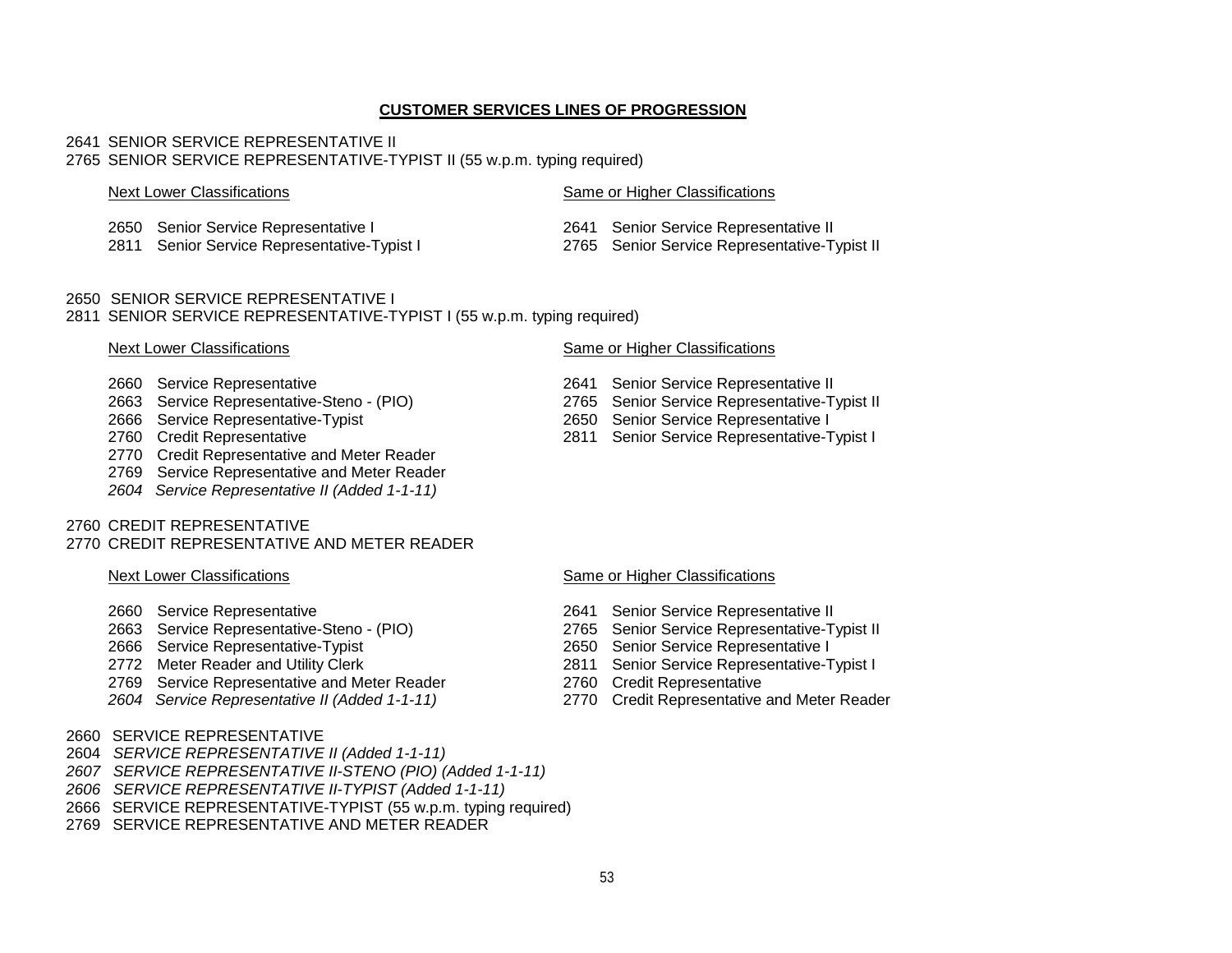- Next Lower Classifications<br>
2675 Utility Clerk Customer Services<br>
2641 Senior Service Representative II
- <sup>2675</sup> Utility Clerk Customer Services<br>
2641 Senior Service Representative II<br>
2765 Senior Service Representative-Typist II <sup>2679</sup> Utility Clerk-Steno-Customer Services - (PIO) 2765 Senior Service Representative-T<br>2683 Utility Clerk-Typist-Customer Services 2650 Senior Service Representative I
- 
- 2683 Utility Clerk-Typist-Customer Services<br>2731 Word Processing Operator Customer Services 2811 Senior Service Representative-Typist I 2731 Word Processing Operator - Customer Services
- 
- 
- 2605 Service Representative *I-Typist (Added 1-1-11)*

- 
- 
- 
- 
- 
- 2772 Meter Reader and Utility Clerk 2660 Service Representative<br>2602 Service Representative I (Added 1-1-11) 2604 Service Representative II (Added 1-1-11) *2602 Service Representative I (Added 1-1-11) 2604 Service Representative II (Added 1-1-11)*
	-
	- 2607 *Service Representative II-Steno (PIO) (Added 1-1-11)*
	- 2666 Service Representative-Typist
	- 2606 *Service Representative II-Typist (Added 1-1-11)*
	- 2760 Credit Representative
	- 2770 Credit Representative and Meter Reader
	- 2769 Service Representative and Meter Reader

\*Includes employees at Clerk D rate of pay as per 1980 General Negotiations.

*2604 SERVICE REPRESENTATIVE II (Added 1-1-11) 2606 SERVICE REPRESENTATIVE II-TYPIST (Added 1-1-11) 2607 SERVICE REPRESENTATIVE II-STENO (PIO) (Added 1-1-11)*

*All current Service Representatives, classification codes 2660, 2666 and 2769 will be reclassified to Service Representative II upon reaching the top step of Service Representative as soon as administratively possible.*

*Notes:*

*The Service Representative I classification is established as a Beginner's classification under the provisions of Subsection 18.5(g) with an automatic progression to Service Representative II after the completion of 54 months in the classification.*

*The classification will be posted as a New Job at a Headquarters.*

*The existing transfer provisions under Section 18.5 will apply for part-time Service Representative I vacancies.*

*Employees in the Customer Service Line of Progression will have priority transfer rights to full-time Service Representative I vacancies as follows:*

- *1. To such Customer Service Line of Progression clerical employees in the Bidding Unit where the vacancy exists.*
- *2. To any other such Customer Service Line of Progression clerical employee.*

*The transfer list must be exhausted in accordance with Section 18.5 before a full-time Service Representative I vacancy can be filled on an unrestricted basis.*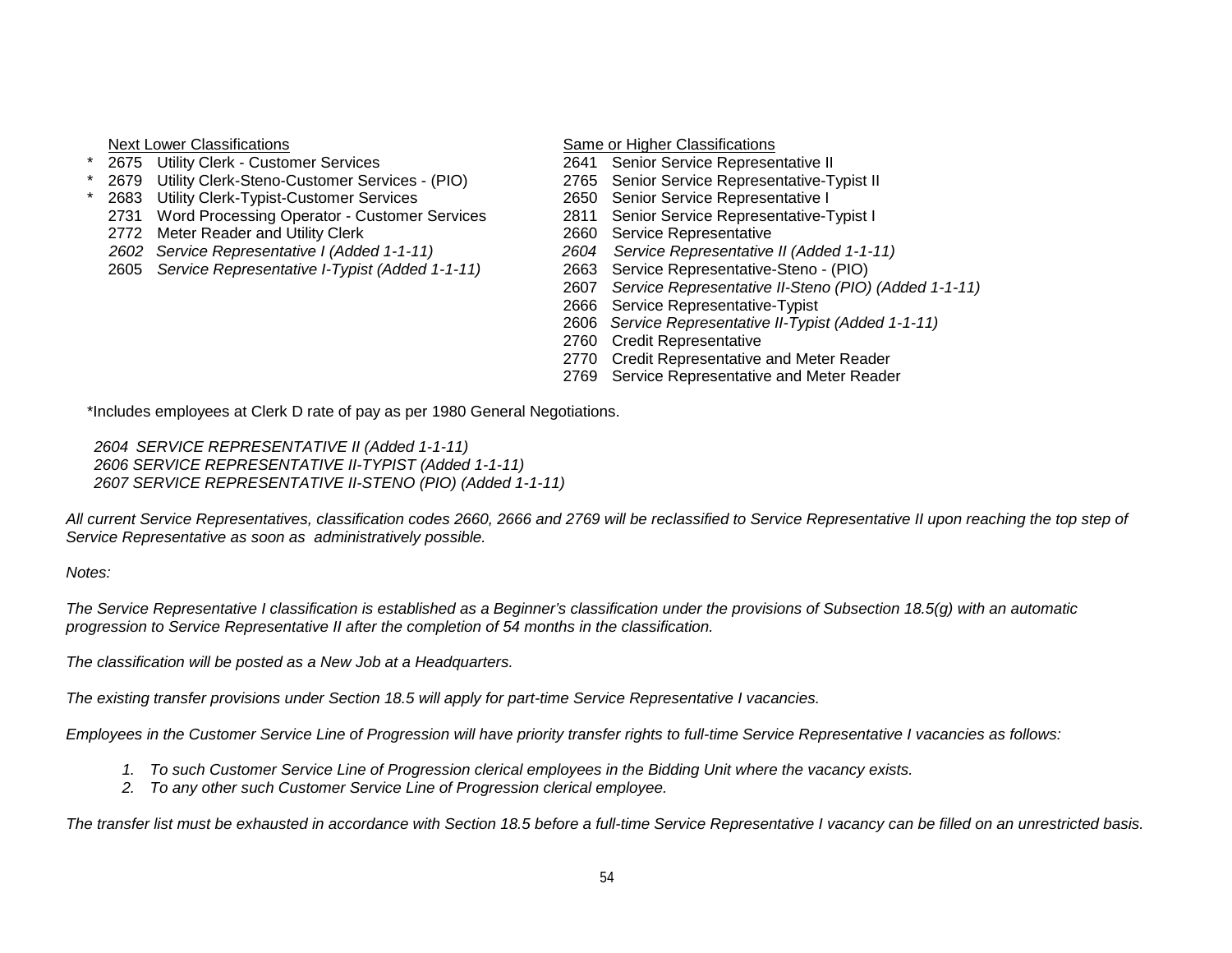*The existing provisions of Title 19 will apply. For the purposes of Title 19, a Service Representative I and a Service Representative II are considered the same classification. A Service Representative II or higher who displaces a Service Representative I will maintain the Service Representative II classification and bidding status.*

*The clerical hiring rate guidelines in Exhibit A for Utility Clerks will apply to Service Representative I.*

*For the purposes of Titles 13, 18 and 19, time worked as a Service Representative I shall count as time worked as a Service Representative II.*

*A Service Representative I's six-month probationary period will be extended by no longer than the length of the agreed-to Service Representative training program.*

# *Incumbents and Transfers*

*The existing Service Representative classification and wage schedule will apply to current Service Representative incumbents hired before 1-1-11. Service Representatives hired prior to 1-1-11 who transfer into the Service Representative I classification will be placed in a Service Representative classification and the corresponding wage schedule*.

## 2772 METER READER AND UTILITY CLERK

A Meter Reader is an employee assigned a route of meter locations. Each meter location is visited, the meter number checked and meter dials read and recorded. Any unusual or abnormal conditions observed are reported. Meter Readers may perform electric change of party reads, gas change of party reads (non-entry, gas found on) and RGSO (reads only) and special meter reads in conjunction with or in lieu of reading an assigned route with the exception of Class II adjustment reads. Completed work is submitted and other related work is performed as assigned. The following conditions are to be observed when assigning other related work: (a) Training is provided. (b) Meter Readers can safely perform their job duties. (c) Meter Readers will not be routinely assigned work which falls within the job description of another classification, and when additional work is assigned, route sizes are taken into account. (d) It is part of a Meter Reader's job to return to accounts missed by such Meter Reader if time permits. (e) Whenever a Meter Reader is given Senior Meter Reader job duties they will be paid at the higher rate for a minimum of two (2) hours. (f) If Union believes that additional "other related work" merits an inequity adjustment to the Meter Reader wage rate, Company agrees to negotiate on an interim basis. Electric change of party reads, gas change of party reads (non-entry, gas found on) and RGSO (reads only), will not be worked on overtime by Meter Readers until the Title 208 and 212 lists have been exhausted for Reserve Gas Service Representatives, Gas Service Representatives, Service Mechanics and Troublemen classifications. The Meter Reader may do this work on overtime on a de minimis basis, for example, where overtime assignments involve an extension of a regular work day to complete work same day.

## BEGINNER'S CLASSIFICATION

 UTILITY CLERK - CUSTOMER SERVICES UTILITY CLERK STENO - CUSTOMER SERVICES - (PIO) UTILITY CLERK-TYPIST - CUSTOMER SERVICES (55 w.p.m. typing required) WORD PROCESSING OPERATOR - CUSTOMER SERVICES (55 w.p.m. typing required) METER READER AND UTILITY CLERK *SERVICE REPRESENTATIVE I (Added 1-1-11)*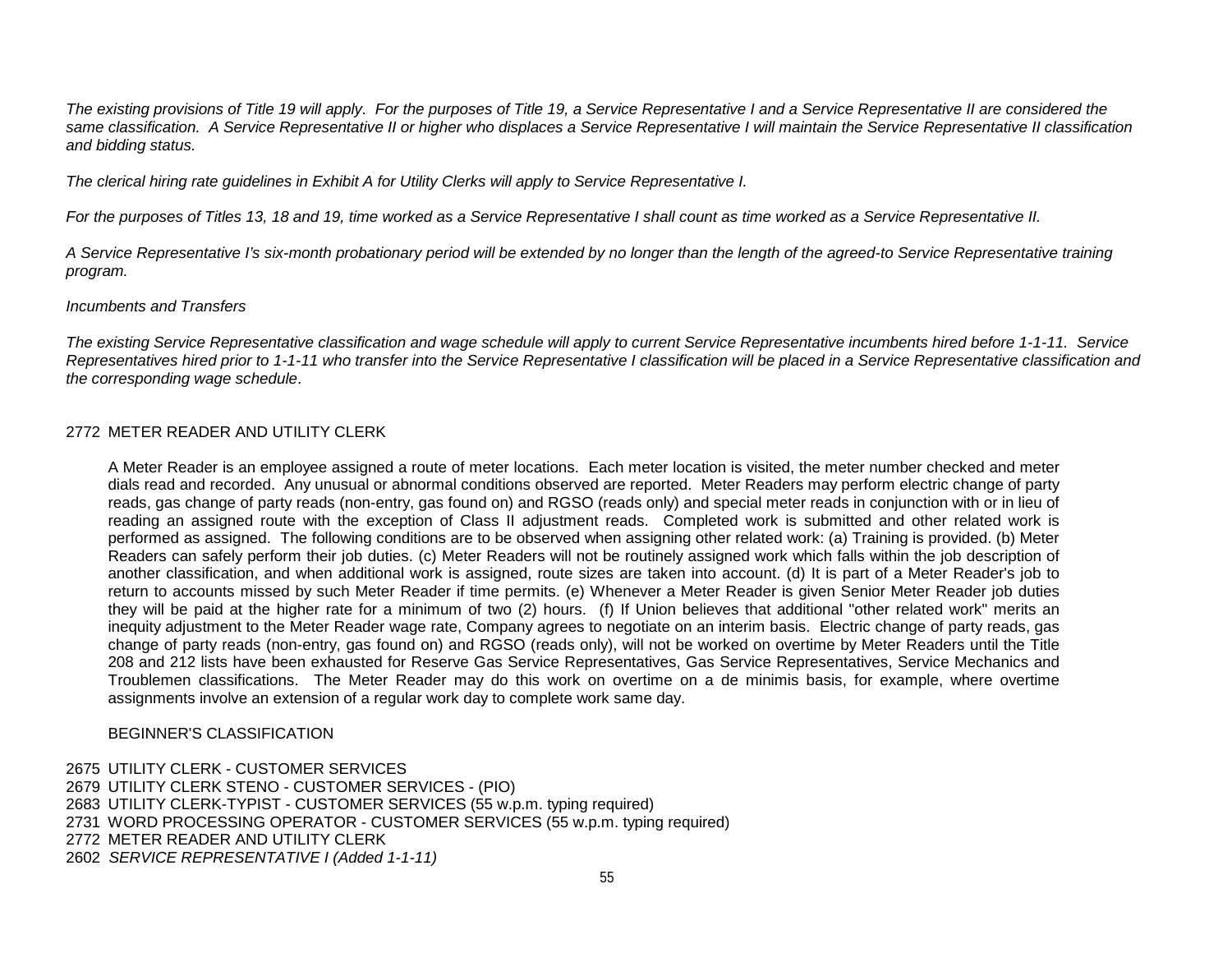### See also Note 5(a), Page 73.

2605 *SERVICE REPRESENTATIVE I-TYPIST (Added 1-1-11)*

BEGINNER'S CLASSIFICATIONS

## **PHYSICAL JOBS TO WHICH CLERICAL EMPLOYEES IN THE CUSTOMER SERVICES LINE OF PROGRESSION ARE VALID PRE-BIDDERS UNDER SECTION 205.7 OF THE PHYSICAL AGREEMENT**

#### **GAS SERVICE DEPARTMENT**

#### 2782 SENIOR METER READER\*

The duties of the Senior Meter Reader position, which are subject to the grievance procedure, include the following: (a) Training (office and field as assigned).<br>Electronic meter reading device training obter than training reading to the extent that such work encompasses Senior Meter Reader functions as set forth in this Exhibit. (I) A Senior Meter Reader shall have the personal qualifications of leadership ability. (m) Electric change of pa Representatives, Gas Service Representatives, Service Mechanics and Troublemen classifications. The Senior Meter Reader may do this work on overtime on a de minimis basis, for example, where overtime assignments involve an extension of a regular work day to complete work same day.

2770 Credit Representative and Meter Reader

Next Lower Classifications Next Lower Classifications Same or Higher Classifications

2785 Meter Reader 2782 Senior Meter Reader

2769 Service Representative and Meter Reader

\*Effective January 1, 2000, Sr. Meter Reader and Meter Reader were moved from the clerical bargaining unit to the physical bargaining unit.

#### **OPERATING LINES OF PROGRESSION**

The following tables are for use in filling vacancies in the Region and General Office Operating Departments: (This line of progression may include such general functions as telephone switchboard operations, mail distribution and collection, Region or Division files, reproduction, stationery, accounting, office services, and new business, including administration and preparation of agreements and contracts.)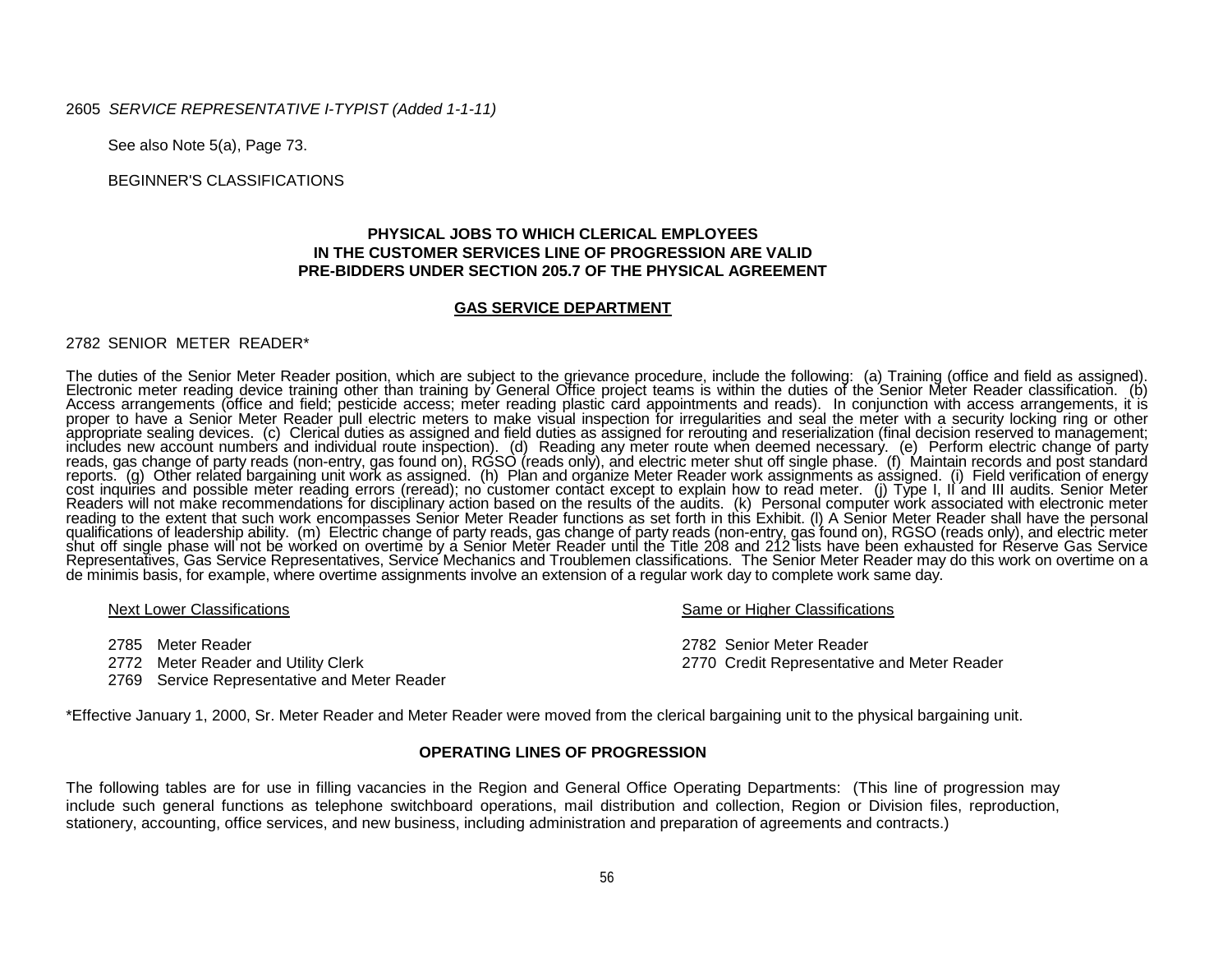Region and Division Electric Superintendent's Office, Engineering, District and Local Office Operations as well as specialty Departments such as Underground, Operating, Hydro, Overhead, and Water;

Region and Division Gas Superintendent's Office, Engineering, District and Local Office Operations as well as specialty departments such as Transmission and Regulation, Service and Distribution;

Region and Division General Services, Building, Land, Transportation, and Materials (including General Office Garage and Materials Section within San Francisco Division); Materials Distribution Department including the office, shop and warehouse sections, and the Decoto Pipe Yard and Plant;

Gas System Maintenance/Gas System Operations Department, including the field office operations;

Design Drafting Department, including such general functions as Records, Drawing Control, Index Files, Vault, Microfilm, Varitype, MTST and Administrative; and

Reprographics Section of Engineering Services Department, including production and office units.

Physical jobs to which Clerical Employees are valid pre-bidders under Section 18.8 of the Clerical Agreement and Section 205.7 of the Physical Agreement.

The tables should be used in connection with Section 18.8 of the Clerical Agreement dated July 1, 1953, as amended.

To use these tables, find the vacant classification. Below the vacant classification in the left-hand column are listed the next lower classifications. Below the vacant classification in the right-hand column are listed classifications which are the same as, or higher than, the vacant classification. The classifications listed as next lower, the same as, or higher than, the vacant classification are followed by a hyphen and a label which describes the general function of the clerical classifications which are so considered.

Example 1: If a vacancy exists in a Senior Operating Clerk I classification in the department, consideration under Subsections 18.8(b) and 18.8(c) of the agreement in order of employment date shall be given to employees classified as Operating Clerk, the equivalent, or higher in the Operating Line of Progression.

### **Temporary Assignments**

Temporary upgrades shall take place within the department and headquarters in which the temporary vacancy exists provided there is a next lower classification to the vacant classification in such department and headquarters. Temporary upgrades into classifications where there is no next lower classification to the vacancy within the department and headquarters shall be made in accordance with the lines of progression.

Example 2: If a temporary vacancy exists in a Senior Operating Clerk I classification, consideration in order of employment date shall be given to employees classified as Operating Clerk in the office department and headquarters.

The transfer rights of employees of the Vice President and Controller's Organization and the General Office Operating Clerical (including the Design Drafting Clerical Unit, Reprographics Clerical Unit, and General Office Building Department) have been expanded to provide Subsection 18.5(c)(1) rights between these groups, effective 1-31-80.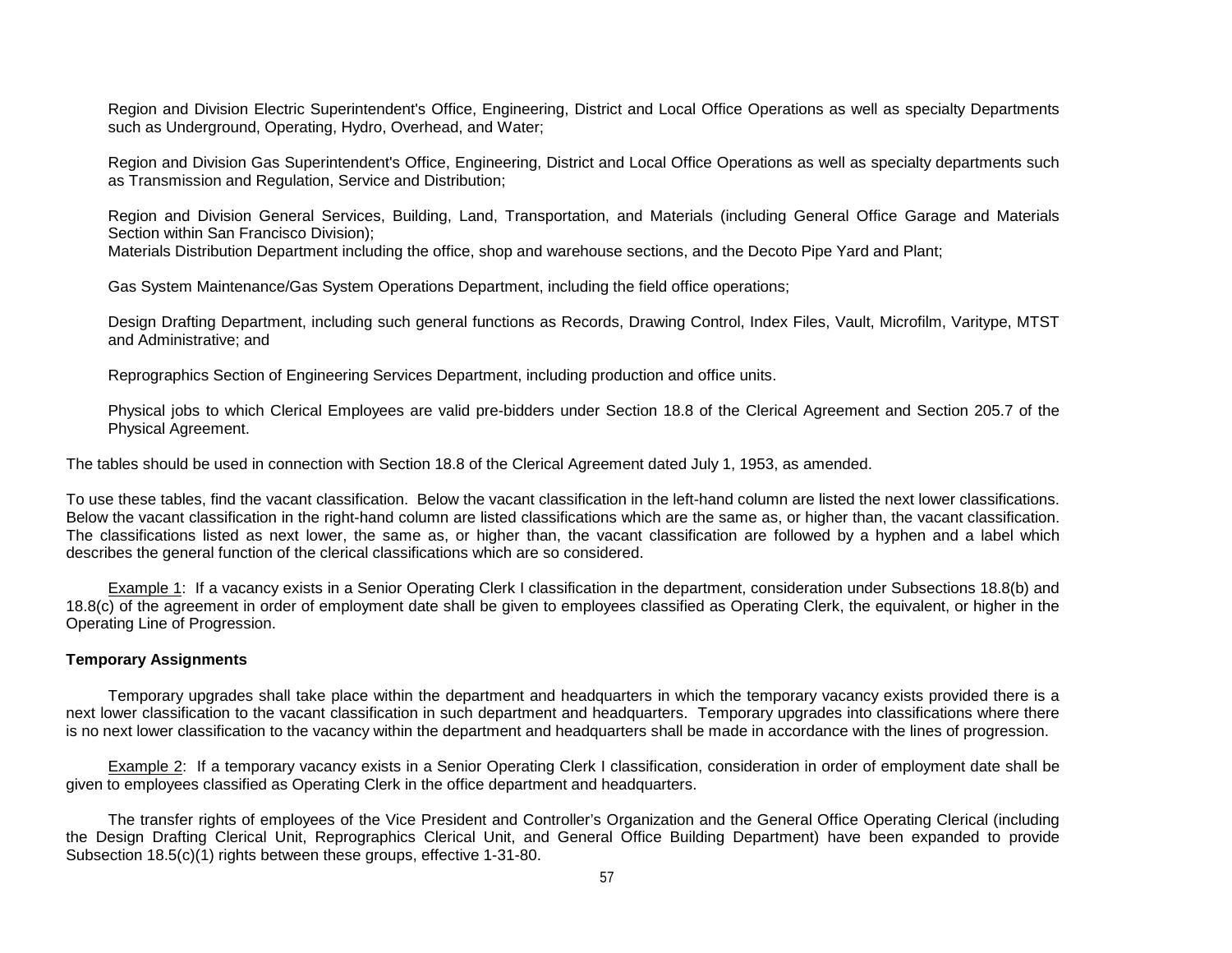## **Typist Designation**:

Criteria: A typist position will normally perform typing 20 percent of the time during a workweek. The typing assignments should generally require more than simple typing skills such as form completion.

The above criteria will be waived if there is a demonstrated need for a typist at an office.

### **OPERATING LINES OF PROGRESSION**

2723 SENIOR OPERATING CLERK II 2646 SENIOR OPERATING CLERK-TYPIST II (55 w.p.m. typing required)

#### Next Lower Classifications **Same or Higher Classifications** Same or Higher Classifications

0310 Senior Shop Clerk - G.C.

- 
- 2789 Senior Operating Clerk I<br>
2723 Senior Operating Clerk-Steno I (PIO)<br>
2646 Senior Operating Clerk-Typist II 2654 Senior Operating Clerk-Steno I - (PIO)
- 2655 Senior Operating Clerk-Typist I 0243 Senior Field Clerk G.C.
- 0250 Foreman's Clerk 0250 Foreman's Clerk 1990 Senior Hydro Clerk 0247 Field Clerk 0247 Field Clerk 0247 Field Clerk
- 0247 Field Clerk Water<br>0254 Utility Foreman's Clerk
- 
- 4906 Reprographics Job Coordinator 0253 Foreman's Clerk

# 2789 SENIOR OPERATING CLERK I

2654 SENIOR OPERATING CLERK-STENO I (80 w.p.m. shorthand and 50 w.p.m. typing required) - (PIO) 2655 SENIOR OPERATING CLERK-TYPIST I (55 w.p.m. typing required)

- 
- 
- 
- 
- 
- 2703 E&P Operating Clerk (PIO)
- 

### Next Lower Classifications **Same or Higher Classifications** Same or Higher Classifications

- 2662 Operating Clerk 2723 Senior Operating Clerk II<br>2664 Operating Clerk-Steno (PIO) 2646 Senior Operating Clerk-T 2664 Operating Clerk-Steno - (PIO) 2646 Senior Operating Clerk-Typist II<br>2667 Operating Clerk-Typist 2789 Senior Operating Clerk I 2667 Operating Clerk-Typist 2789 Senior Operating Clerk I 2654 Senior Operating Clerk-Steno I - (PIO) 0277 Parts Clerk 2001 Clerk 2655 Senior Operating Clerk-Typist I<br>2603 E&P Operating Clerk - (PIO) 260 250 Foreman's Clerk \*0524 Fieldperson 0253 Foreman's Clerk 0254 Utility Foreman's Clerk 0247 Field Clerk-Water 0243 Senior Field Clerk - G.C. 0246 First Field Clerk - G.C. 0290 Senior Plant Clerk 0293 First Plant Clerk 0263 Senior Hydro Clerk
	- 58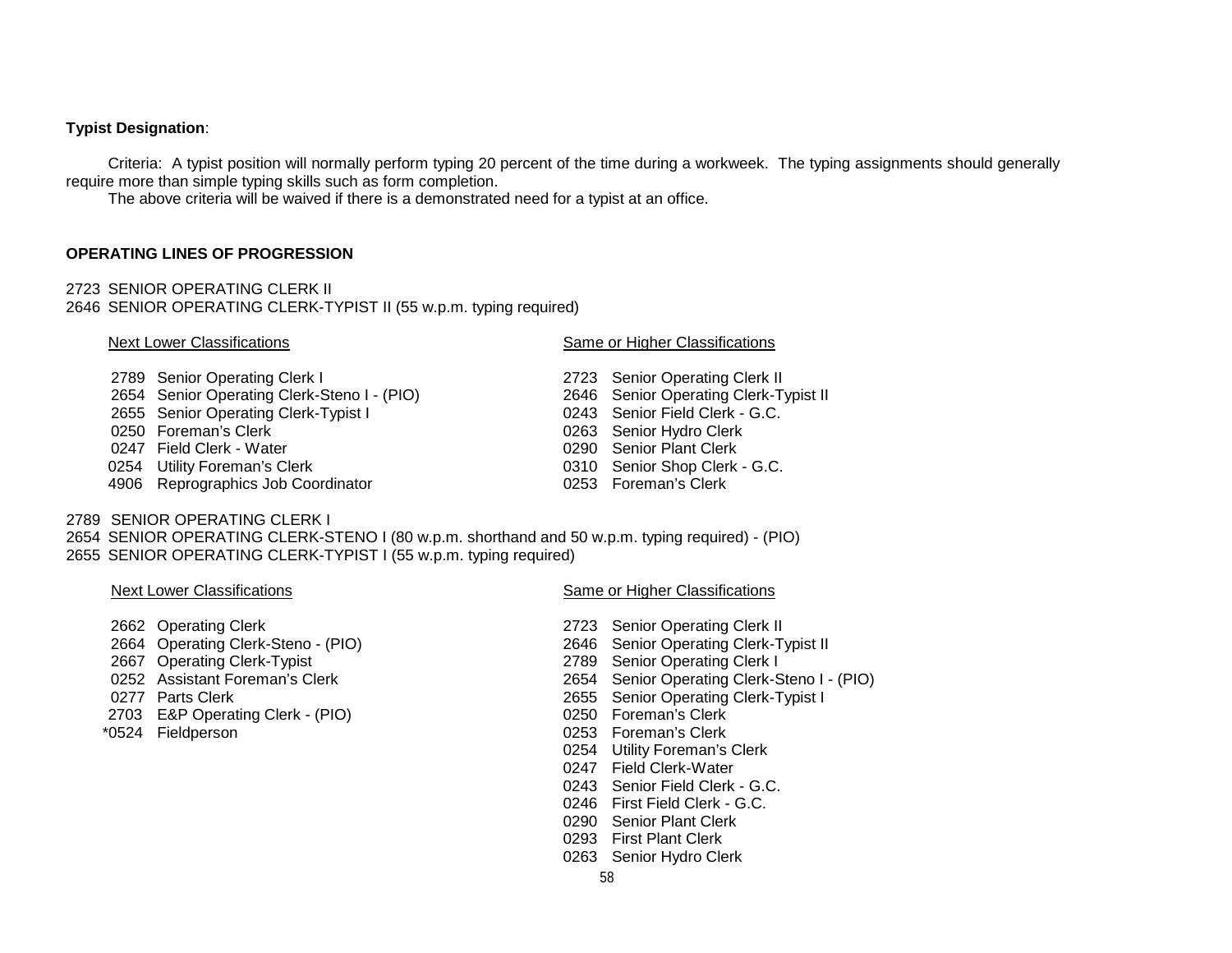First Hydro Clerk Senior Shop Clerk - G.C. First Shop Clerk - G.C. Reprographics Job Coordinator First Hydro Clerk - Helms \*If reclassified from 0240 Field Clerk on January 1, 1988 has 18.8(b) or 18.8(c) bid status.

 OPERATING CLERK OPERATING CLERK-STENO (80 w.p.m. shorthand and 50 w.p.m. typing required) - (PIO) OPERATING CLERK-TYPIST (55 w.p.m. typing required) E&P OPERATING CLERK - (PIO)

### Next Lower Classifications **Same or Higher Classifications** Same or Higher Classifications

- 
- <sup>2676</sup> Utility Clerk Operating 2723 Senior Operating Clerk II<br>2684 Utility Clerk-Typist Operating 2646 Senior Operating Clerk-T
- 2732 Word Processing Operator Operating 2654 Senior Operating Clerk-Steno I (PIO)<br>2789 Senior Operating Clerk I
	- 2789 Senior Operating Clerk I Senior Operating Clerk-Typist I Operating Clerk

2646 Senior Operating Clerk-Typist II

- Operating Clerk-Steno (PIO)
- Operating Clerk-Typist
- E&P Operating Clerk (PIO)
- Foreman's Clerk
- Foreman's Clerk
- Utility Foreman's Clerk
- Assistant Foreman's Clerk
- Field Clerk Water
- Parts Clerk
- Senior Field Clerk G.C.
- First Field Clerk G.C.
- Reprographics Job Coordinator
- Senior Hydro Clerk
- First Hydro Clerk
- Routine Hydro Clerk
- Senior Plant Clerk
- First Plant Clerk
- Routine Plant Clerk
- Senior Shop Clerk G.C.
- First Shop Clerk G.C.
- Routine Shop Clerk G.C.
- Partsman G.C.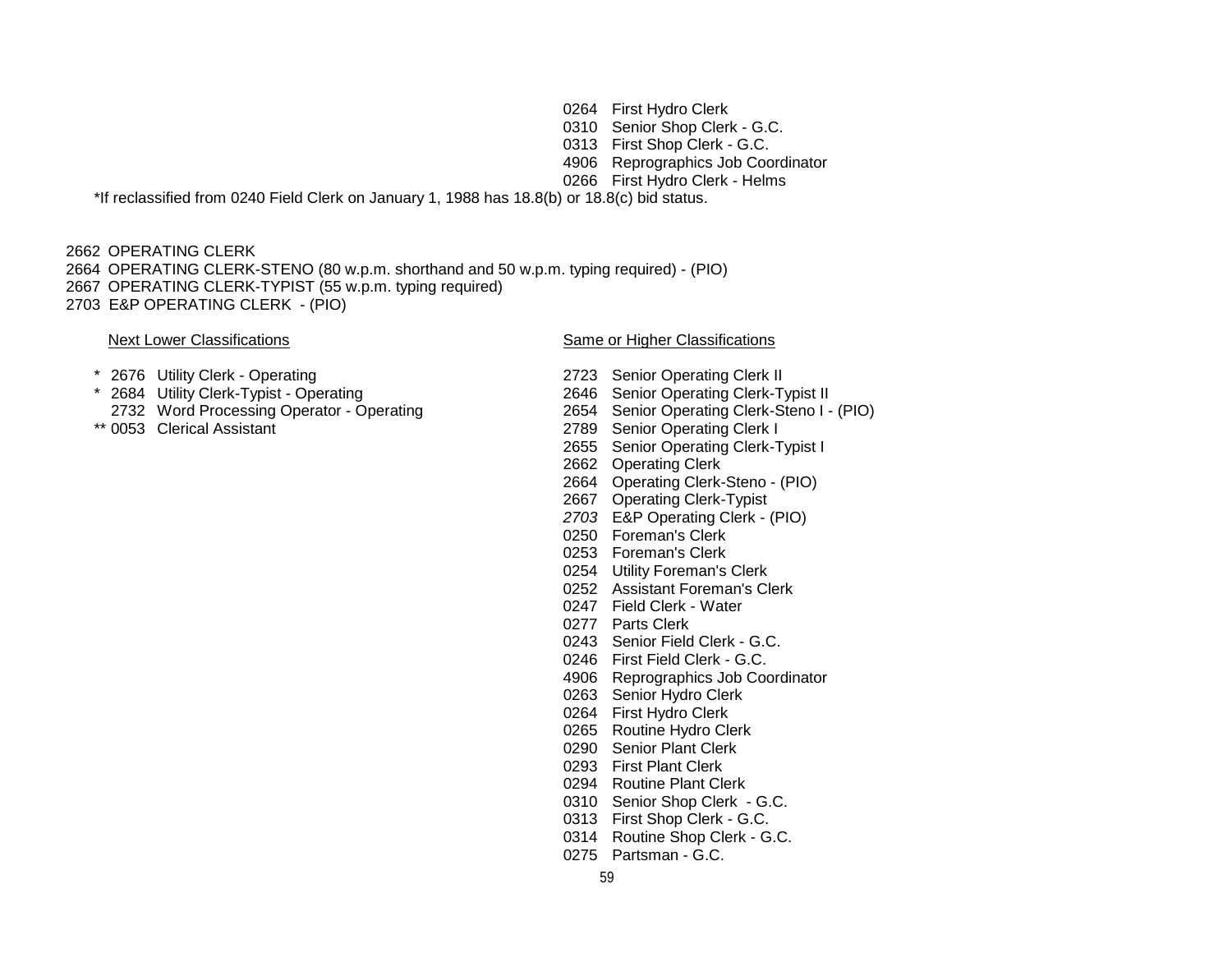# \*\*\* 0524 Fieldperson 0266 First Hydro Clerk - Helms

\*Includes employees at Clerk D rate of pay as per 1980 General Negotiations.

 *\*\**Employees in the classification of Clerical Assistant shall be considered under Subsection 18.8(c) of the Clerical Agreement for bidding to Accounting Clerk in the Vice President and Controller's Organization in the Payroll and Accounts Payable *sections* and to Operating Clerk positions in the Operating Line of Progression in the Regions.

\*\*\*If reclassified from 0240 Field Clerk on January 1, 1988 has 18.8(b) or 18.8(c) bid status.

2676 UTILITY CLERK - OPERATING 2684 UTILITY CLERK-TYPIST - OPERATING (55 w.p.m. typing required) 2732 WORD PROCESSING OPERATOR - OPERATING (55 w.p.m. typing required)

See also Note 5(a), Page 73.

BEGINNER'S CLASSIFICATIONS

# **GENERAL OFFICE ENGINEERING SERVICES DEPARTMENT REPROGRAPHICS SECTION PRODUCTION UNIT**

## **PRODUCTION UNIT**

## 7003 SENIOR REPROGRAPHICS OPERATOR (LEAD JOB)\*

Responsible for training, performing lead functions, and the performance of all duties of a Reprographics Operator and related clerical duties.

| Next Lower Classification         | Same or Higher Classification                                       |  |  |
|-----------------------------------|---------------------------------------------------------------------|--|--|
| Reprographics Operator A*<br>7004 | 7003 Senior Reprographics Operator                                  |  |  |
| 7004 REPROGRAPHICS OPERATOR A**   |                                                                     |  |  |
| <b>Next Lower Classification</b>  | Same or Higher Classifications                                      |  |  |
| Reprographics Operator B<br>7005  | 7003 Senior Reprographics Operator<br>7004 Reprographics Operator A |  |  |

\* With training and/or previous experience.

\*\* Progression to Reprographics Operator A is automatic when qualifications have been met.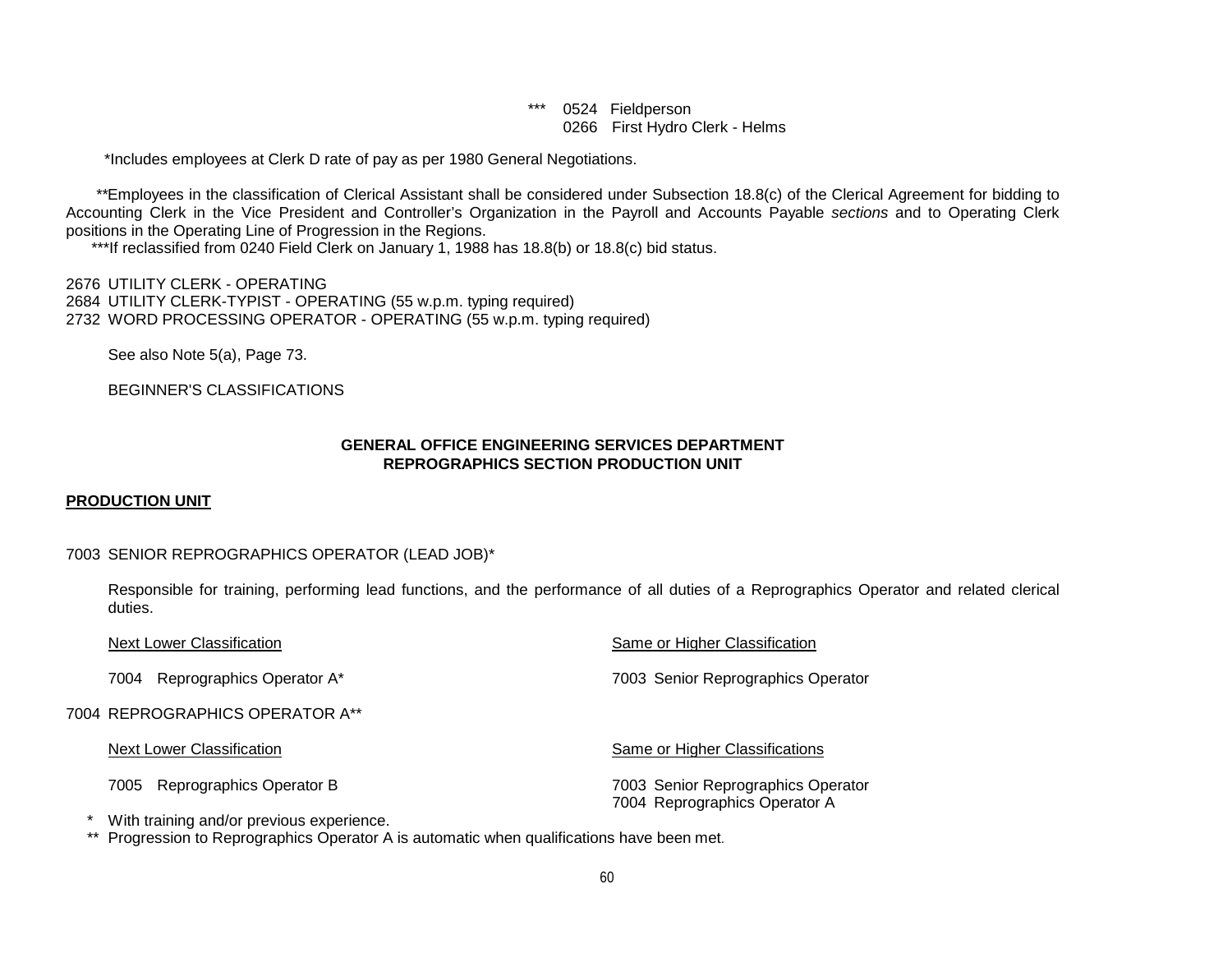# 7005 REPROGRAPHICS OPERATOR B

## BEGINNER'S CLASSIFICATION

Required passing Guilford-Zimmerman Mechanical Knowledge Test with at least 17 points and the Personnel Research Institute Name Comparison Test with at least 70 points. The Guilford-Zimmerman test is no longer given. A replacement test will require agreement between the Company and Union for positions filled after January 1, 2002.

A transfer application from a Clerical employee in the Reprographics Section will be given priority "1" status under the job bidding system when transferring to a Reprographics Operator B. Priority "1" transfer applications receive preference over all other transfers and are treated as a bid under the provisions of Subsections 18.8(a) or (b), as appropriate.

# **ADMINISTRATION UNIT**

## 4906 REPROGRAPHICS JOB COORDINATOR

| Next Lower Classifications | Same or Higher Classification |                                    |  |
|----------------------------|-------------------------------|------------------------------------|--|
| 2662 Operating Clerk       |                               | 4906 Reprographics Job Coordinator |  |

7003 Senior Reprographics Operator

See pages 57-58 for Operating and Utility Clerks in the Reprographics Section.

# **PHYSICAL JOBS TO WHICH CLERICAL EMPLOYEES IN THE OPERATING LINE OF PROGRESSION ARE VALID PRE-BIDDERS UNDER SECTION 205.7 OF THE PHYSICAL AGREEMENT**

## **DIVISION ELECTRIC DEPARTMENT OFFICE**

## 0254 UTILITY FOREMAN'S CLERK

Job duties vary by headquarters: bidding rights same as Foreman's Clerk.

0253 FOREMAN'S CLERK - if directing the work of more than two Assistant Foreman's Clerks.

Line of Progression same as Foreman's Clerk.

### 0250 FOREMAN'S CLERK

An employee whose background and experience are such that an employee has a comprehensive knowledge of the operation and procedures of a General Foreman's or Assistant Supervisor's office and is engaged in performing clerical work and assisting in the administrative work of such office. This work includes such duties as coordinating various functions to facilitate the completion of jobs, assigning jobs to crews, receiving and dispatching customers' complaints or switching orders, preparing reports, processing time cards,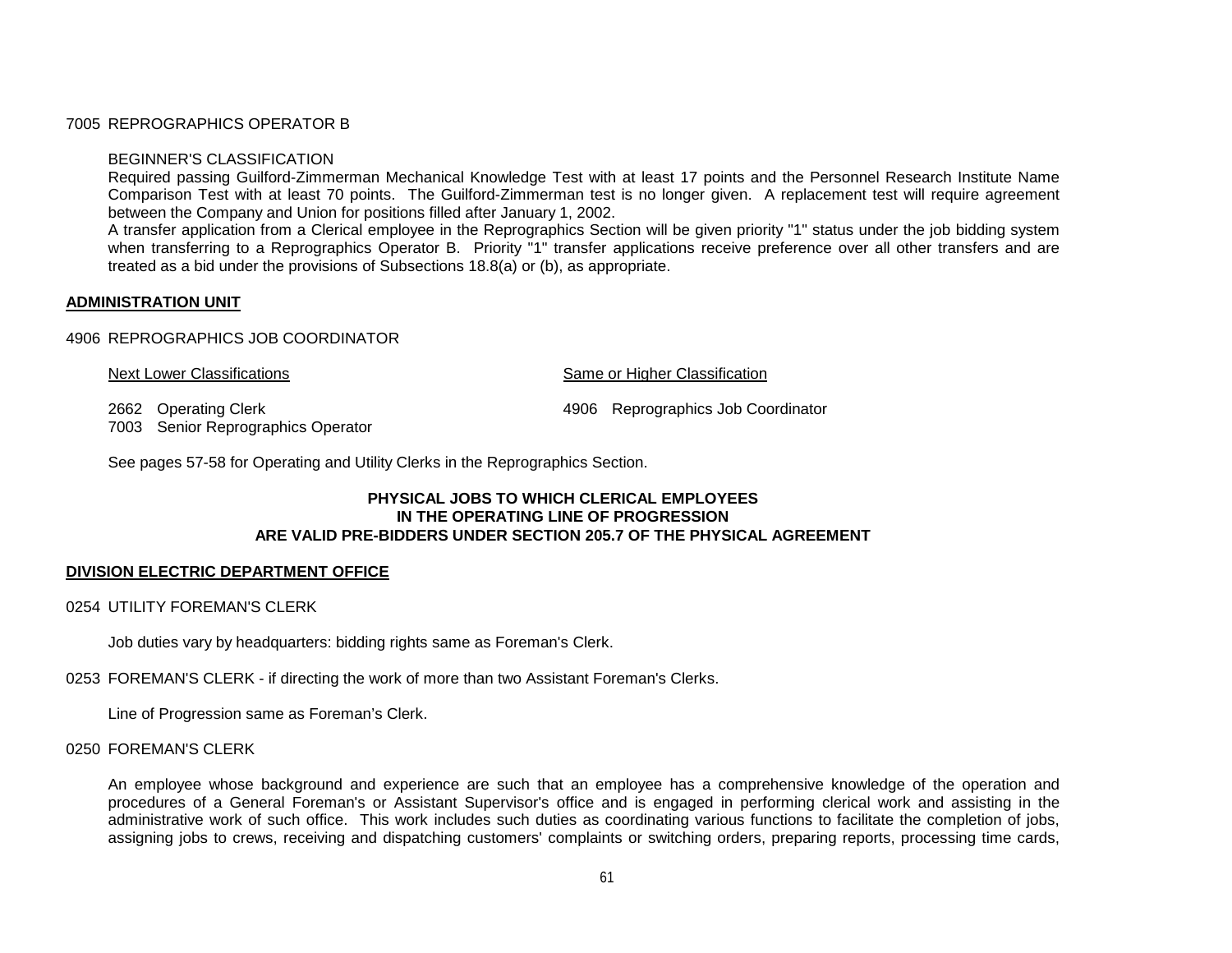work orders and GM's for the crews or for accounting purposes, and maintaining office files and records. May direct the work of one or two Assistant Foreman's Clerks.

0252 Assistant Foreman's Clerk Communication of the USAS Senior Field Clerk -G.C.<br>0258 Field Clerk - Electric T&D Communication of the USAS Senior Field Clerk - G.C. 0458 Field Clerk - Electric T&D 2662 Operating Clerk 2662 Operating Clerk 2664 Operating Clerk 2664 Operating Clerk 2664 Operating Clerk 2664 Operating Clerk 2664 Operating Clerk-Steno (PIO) 0253 Foreman's Clerk 2667 Operating Clerk-Typist<br>0456 T&D Driver

## Next Lower Classifications **Same or Higher Classifications** Same or Higher Classifications

0310 Senior Shop Clerk - G.C. First Shop Clerk - G.C. Senior Operating Clerk II Senior Operating Clerk-Typist II Senior Operating Clerk I Senior Operating Clerk-Steno I (PIO) Senior Operating Clerk-Typist I

## 0252 ASSISTANT FOREMAN'S CLERK

An employee in a General Foreman's or Assistant Supervisor's office who assists the Foreman's Clerk or Senior Clerk by performing clerical work requiring a basic knowledge of Electric Department office procedures and accounting principles. This work includes such duties as writing requisitions for work orders or GM's, processing time cards, work orders and GM's for the crews or for accounting purposes, and maintaining office files and records. May receive and dispatch customers' complaints.

- \* 2676 Utility Clerk Operating
- \* 2684 Utility Clerk Typist Operating
- \*\* 2732 Word Processing Operator Operating

Next Lower Classifications **Next Lower Classifications** Same or Higher Classifications

| 0243 | Senior Field Clerk - G.C.              |
|------|----------------------------------------|
| 0245 | Routine Field Clerk - G.C.             |
| 0246 | First Field Clerk - G.C.               |
| 0250 | Foreman's Clerk                        |
| 0253 | Foreman's Clerk                        |
| 0252 | Assistant Foreman's Clerk              |
| 0254 | Utility Foreman's Clerk                |
| 0310 | Senior Shop Clerk - G.C.               |
| 0313 | First Shop Clerk - G.C.                |
| 0314 | Routine Shop Clerk - G.C.              |
| 0456 | T & D Driver                           |
| 0458 | Field Clerk - Electric T&D             |
| 2646 | Senior Operating Clerk - Typist II     |
| 2654 | Senior Operating Clerk - Steno I (PIO) |
| 2655 | Senior Operating Clerk - Typist I      |
| 2662 | <b>Operating Clerk</b>                 |
| 2664 | Operating Clerk - Steno (PIO)          |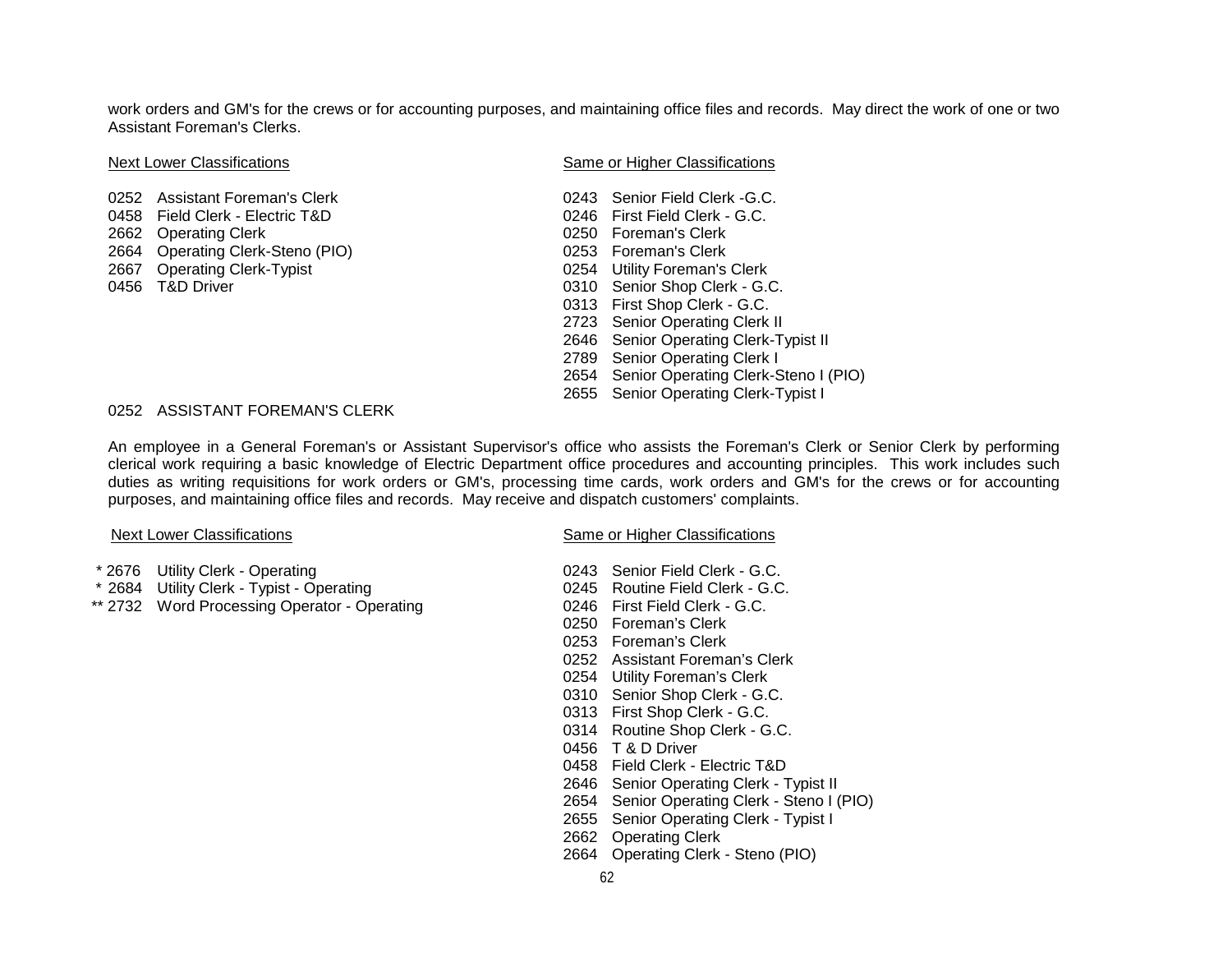2667 Operating Clerk - Typist 2723 Senior Operating Clerk II 2789 Senior Operating Clerk I

\* Includes employees at Clerk D rate of pay as per 1980 General Negotiations.

\*\* The 30-month wage step of Word Processing Operator will be considered as top rate of pay when bidding to Assistant Foreman's Clerk.

Notes: The starting rate for an employee who is a successful bidder on an Assistant Foreman's Clerk vacancy and who bids from T&D Driver and who is at the top rate of the T&D Driver classification, shall be the top rate of Assistant Foreman's Clerk. If he is not at the top rate of T&D Driver, he shall be placed at the 18-month wage step, and time worked in the T&D Driver classification shall be credited as time worked in the Assistant Foreman's Clerk Classification.

Employees in Foreman's Clerk or Assistant Foreman's Clerk classifications shall be considered as next lower to Senior Operating Clerk II or Senior Operating Clerk I vacancies, respectively, in the Electric Department as indicated in the appropriate Division Clerical Lines Of Progression.

## **DIVISION ELECTRIC DEPARTMENT CLERICAL-HYDRO**

### 0263 SENIOR HYDRO CLERK

An employee who has the qualifications of a First Hydro Clerk, performs clerical work and assists in the administrative work of the Hydro Supervisor's office and is the lead clerk in directing the work of other Hydro Clerks. When qualified, may be required to drive light Company vehicles.

2723 Senior Operating Clerk II

- 2646 Senior Operating Clerk-Typist II
- 0266 First Hydro Clerk Helms

0264 FIRST HYDRO CLERK 0266 FIRST HYDRO CLERK - HELMS

Next Lower Classifications **Same of Higher Classifications** Same or Higher Classifications

0247 Field Clerk - Water **0243** Senior Field Clerk - G.C. 0264 First Hydro Clerk 0264 First Hydro Clerk 0264 Senior Hydro Clerk 0263 Senior Hydro Clerk 1<br>
0310 Senior Shop Clerk - G.C.

An employee, under general supervision, whose background and experience are such that the employee has a comprehensive knowledge of the operation and procedures of the Hydro Department and is engaged in performing clerical work and assisting in the administrative work of the Hydro Supervisor's office. This work encompasses such duties as coordinating various functions to facilitate completion of jobs, including associated clerical duties in the field, assigning jobs to crews, ordering materials, preparing reports, processing time cards, work orders and GM's for the crews or for accounting purposes and maintaining office files and records. May supervise details of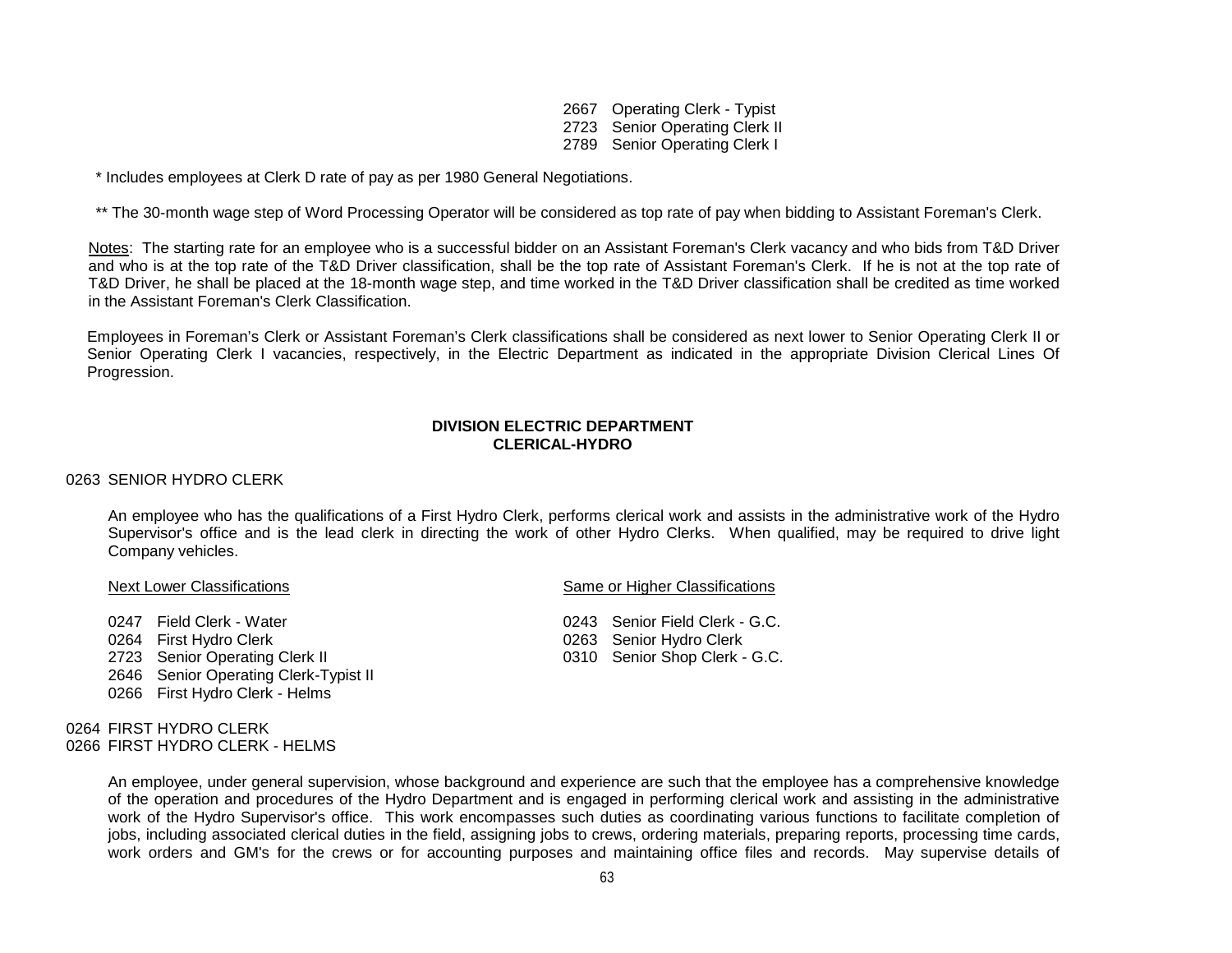boardinghouse operations. Must have the clerical and typing skills required of a \*Routine Hydro Clerk and may be required to take dictation. When qualified, may be required to drive light Company vehicles.

| <b>Next Lower Classifications</b> |            |                                           | Same or Higher Classifications |                                    |  |
|-----------------------------------|------------|-------------------------------------------|--------------------------------|------------------------------------|--|
|                                   | $^{\star}$ | 0265 Routine Hydro Clerk                  |                                | 0243 Senior Field Clerk - G.C.     |  |
|                                   |            | 2654 Senior Operating Clerk-Steno I (PIO) |                                | 0246 First Field Clerk - G.C.      |  |
|                                   |            | 2655 Senior Operating Clerk-Typist I      |                                | 0247 Field Clerk - Water           |  |
|                                   |            | 2789 Senior Operating Clerk I             |                                | 0263 Senior Hydro Clerk            |  |
|                                   |            | 2662 Operating Clerk                      |                                | 0264 First Hydro Clerk             |  |
|                                   |            | 2664 Operating Clerk - Steno (PIO)        |                                | 0310 Senior Shop Clerk - G.C.      |  |
|                                   |            | 2667 Operating Clerk-Typist               |                                | 0313 First Shop Clerk - G.C.       |  |
|                                   |            |                                           |                                | 2723 Senior Operating Clerk II     |  |
|                                   |            |                                           |                                | 2646 Senior Operating Clerk-Typist |  |
|                                   |            |                                           |                                |                                    |  |

2646 Senior Operating Clerk-Typist II 0266 First Hydro Clerk - Helms

## \* 0265 ROUTINE HYDRO CLERK

An employee who performs routine clerical work requiring a basic knowledge of established Hydro Department office procedures and elementary accounting principles; may operate PBX board. Must be able to type with reasonable speed and accuracy (35 Words Per Minute); may be required to learn shorthand prior to promotion to First Hydro Clerk. When qualified, may be required to drive light Company vehicles.

BEGINNER'S CLASSIFICATION.

### **WATER DEPARTMENT**

### 0247 FIELD CLERK

An employee whose background and experience is such that the employee has a comprehensive knowledge of the operation and procedures of a general foreman's or foreman's office in the Water Department and who performs the clerical work and assists in the administrative work of such office. This work includes such duties as coordinating various functions to facilitate the completion of jobs, assigning jobs to crews, receiving and dispatching customer's complaints, preparing reports, processing time cards, work orders, and GM's for the crews or for accounting purposes and maintaining office files and records. The employee's duties may require that the employee work in the office, in a camp, or in the field.

#### Next Lower Classifications **Same or Higher Classifications** Same or Higher Classifications

| 0264 First Hydro Clerk                    | 0243 Senior Field Clerk - G.C. |
|-------------------------------------------|--------------------------------|
| 0265 Routine Hydro Clerk                  | 0246 First Field Clerk - G.C.  |
| 2662 Operating Clerk                      | 0263 Senior Hydro Clerk        |
| 2789 Senior Operating Clerk I             | 0310 Senior Shop Clerk - G.C.  |
| 2654 Senior Operating Clerk-Steno I (PIO) | 2723 Senior Operating Clerk II |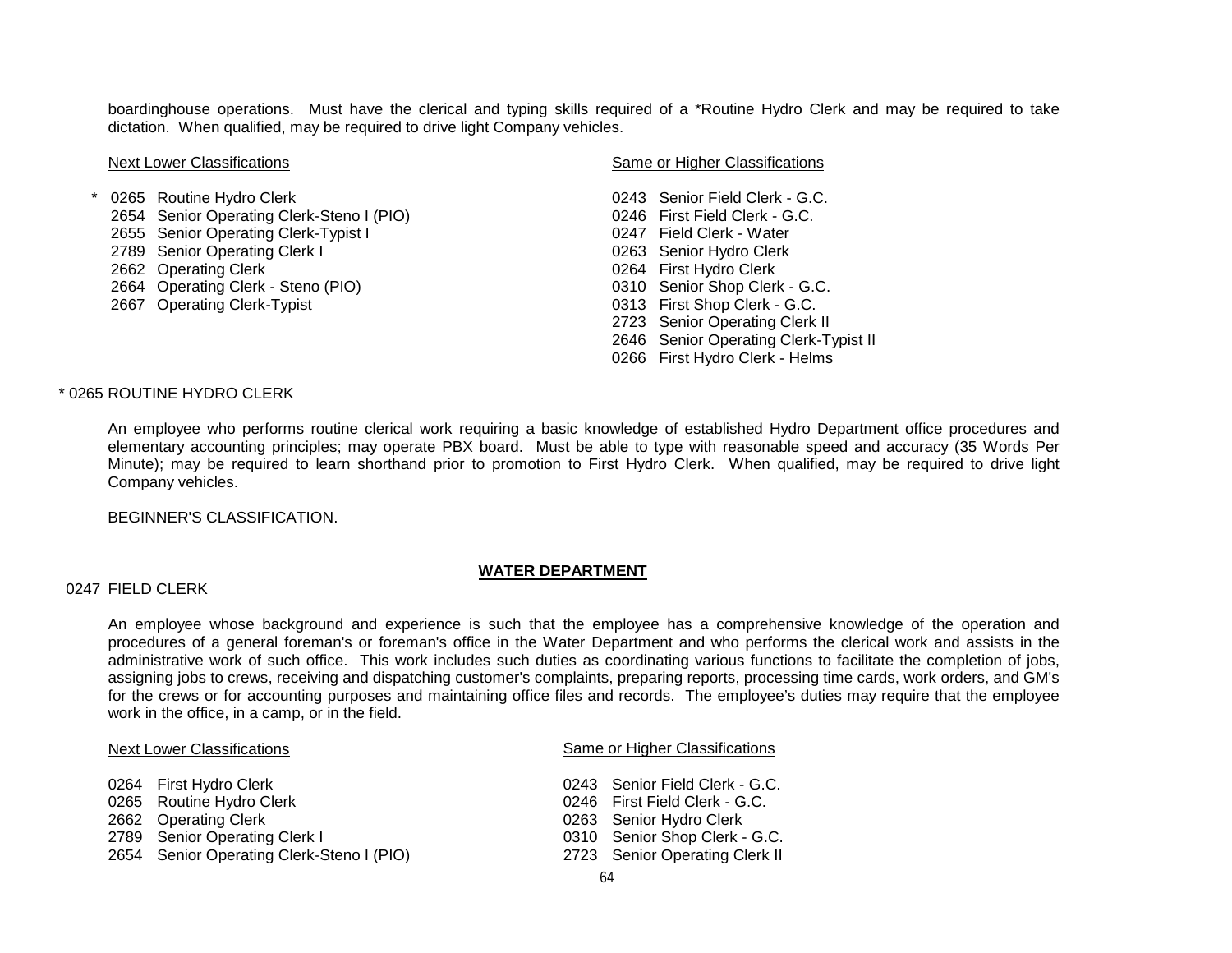### **STEAM GENERATION AND NUCLEAR PLANT OPERATIONS DEPARTMENTS**

### 0290 SENIOR PLANT CLERK

An employee who has the qualifications of a First Plant Clerk performs clerical work and is the lead clerk in a plant office directing the work of the other Plant Clerks.

- 
- 
- 2646 Senior Operating Clerk-Typist II

#### Next Lower Classifications **Same or Higher Classifications** Same or Higher Classifications

 First Plant Clerk 0059 Scheduling Assistant (DCPP Only*)* 2723 Senior Operating Clerk II 0243 Senior Field Clerk - G.C.<br>
2646 Senior Operating Clerk-Typist II 0263 Senior Hydro Clerk Senior Plant Clerk Senior Shop Clerk - G.C.

## 0293 FIRST PLANT CLERK

An employee who, under general supervision, performs clerical work requiring a working knowledge of all procedures used in steam plant office work and the normal amount of judgment accompanying that knowledge. May also be required to maintain special and routine statistical records of operation and maintenance and to make computation for the preparation of reports. May be required to type accurately with reasonable speed.

- 0059 Scheduling Assistant (DCPP Only*)* 0243 Senior Field Clerk G.C.
- 
- 
- 2664 Operating Clerk-Steno (PIO) 0264 First Hydro Clerk
- 2667 Operating Clerk-Typist 0290 Senior Plant Clerk
- 0301 Control Room Assistant (DCPP) 0293 First Plant Clerk

## Next Lower Classifications **Same or Higher Classifications** Same or Higher Classifications

- 
- 0246 First Field Clerk G.C.
- 2662 Operating Clerk 0263 Senior Hydro Clerk
	-
	-
	-
	- 0310 Senior Shop Clerk G.C.
	- 0313 First Shop Clerk G.C.
	- 2723 Senior Operating Clerk II
	- 2646 Senior Operating Clerk-Typist II
	- 2789 Senior Operating Clerk I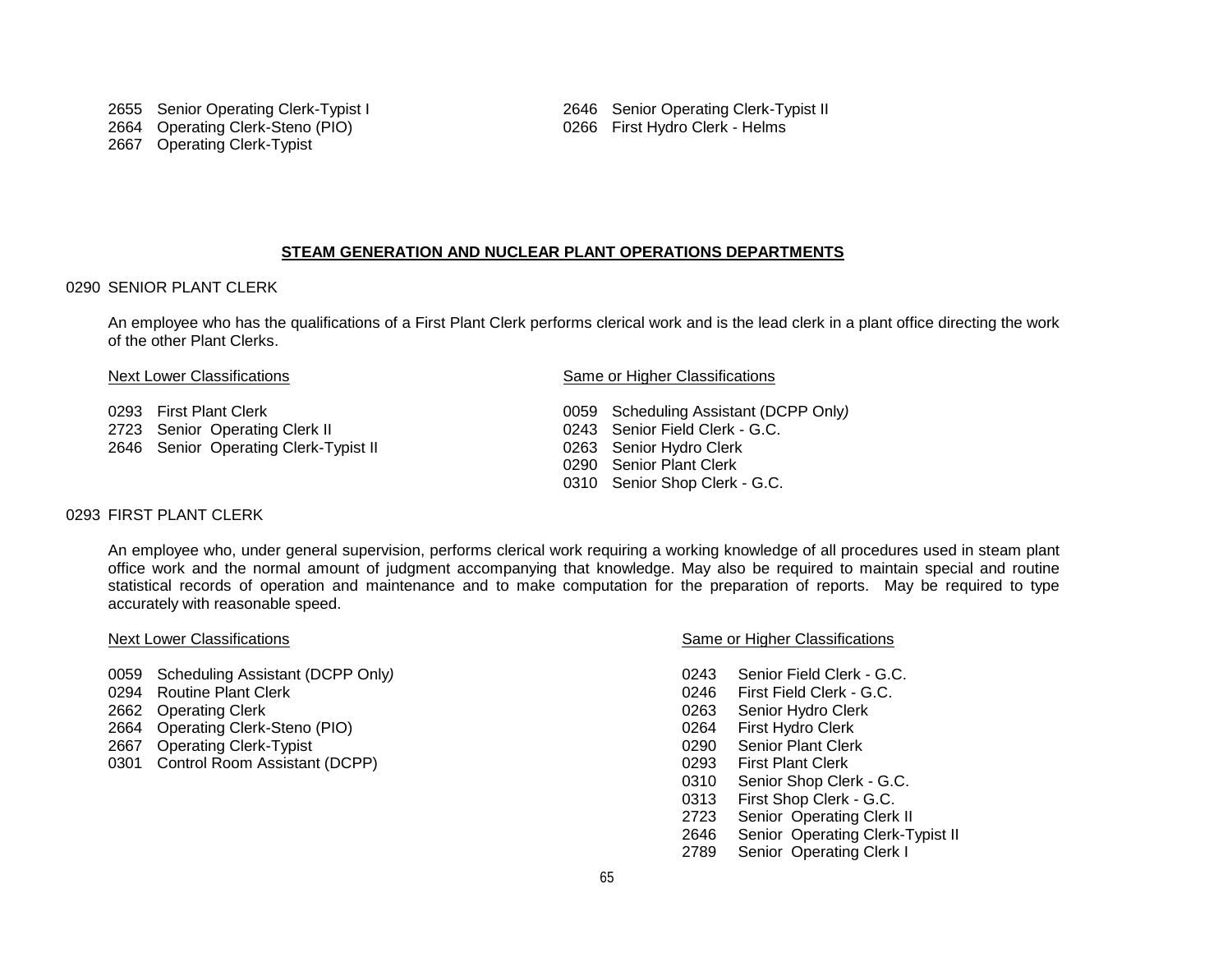2654 Senior Operating Clerk-Steno I (PIO)

2655 Senior Operating Clerk-Typist I

266 First Hydro Clerk – Helms

### 0301 CONTROL ROOM ASSISTANT (DCPP)

A shift employee in a nuclear power plant who is assigned to assist the shift foreman in the performance of his administrative duties and who performs clerical work on shift. Is responsible to the plant office supervisor for the quality and quantity of the work performed. Performs such duties as verifying and preparing time cards for the foreman's signature, making and receiving calls relating to personnel and other matters for the shift foreman, maintaining logs, preparing summaries, assembling reports, preparing permits, and similar duties. Is responsible for maintaining supply of and preparation of food for required meals. Must be familiar with Company's accounting and record-keeping procedures, and shall be able to use a typewriter with moderate skill (25 words per minute net).

#### Next Lower Classification Next Lower Classification Same or Higher Classifications

- 0294 Routine Plant Clerk 0059 Scheduling Assistant (DCPP only)
	- 0243 Senior Field Clerk G.C.
	- 0246 First Field Clerk G.C.
	- 0263 Senior Hydro Clerk
	- 0264 First Hydro Clerk<br>0290 Senior Plant Clerl
	- Senior Plant Clerk
	- 0293 First Plant Clerk
	- 0301 Control Room Assistant (DCPP)
	- 0310 Senior Shop Clerk G.C.
	- 0313 First Shop Clerk G.C.
	- 2723 Sr. Operating Clerk II
	- 2646 Sr. Operating Clerk-Typist II
	- 2789 Sr. Operating Clerk I
	- 2654 Sr. Operating Clerk-Steno I (PIO)
	- 2655 Sr. Operating Clerk-Typist I
	- 0266 First Hydro Clerk Helms

## 0059 SCHEDULING ASSISTANT (DCPP Only)

An employee whose primary responsibilities include collecting, processing, analyzing, maintaining and disseminating schedules and scheduling information. Duties include the input, processing information between PIMS and scheduling software; executing batch runstreams; reviewing, analyzing and correcting data and system errors; distributing scheduling information to client work groups; and developing basic reports using mainframe and personal computer programs. Must have knowledge of basic computer applications and be able to type with reasonable speed and accuracy (35 w.p.m.).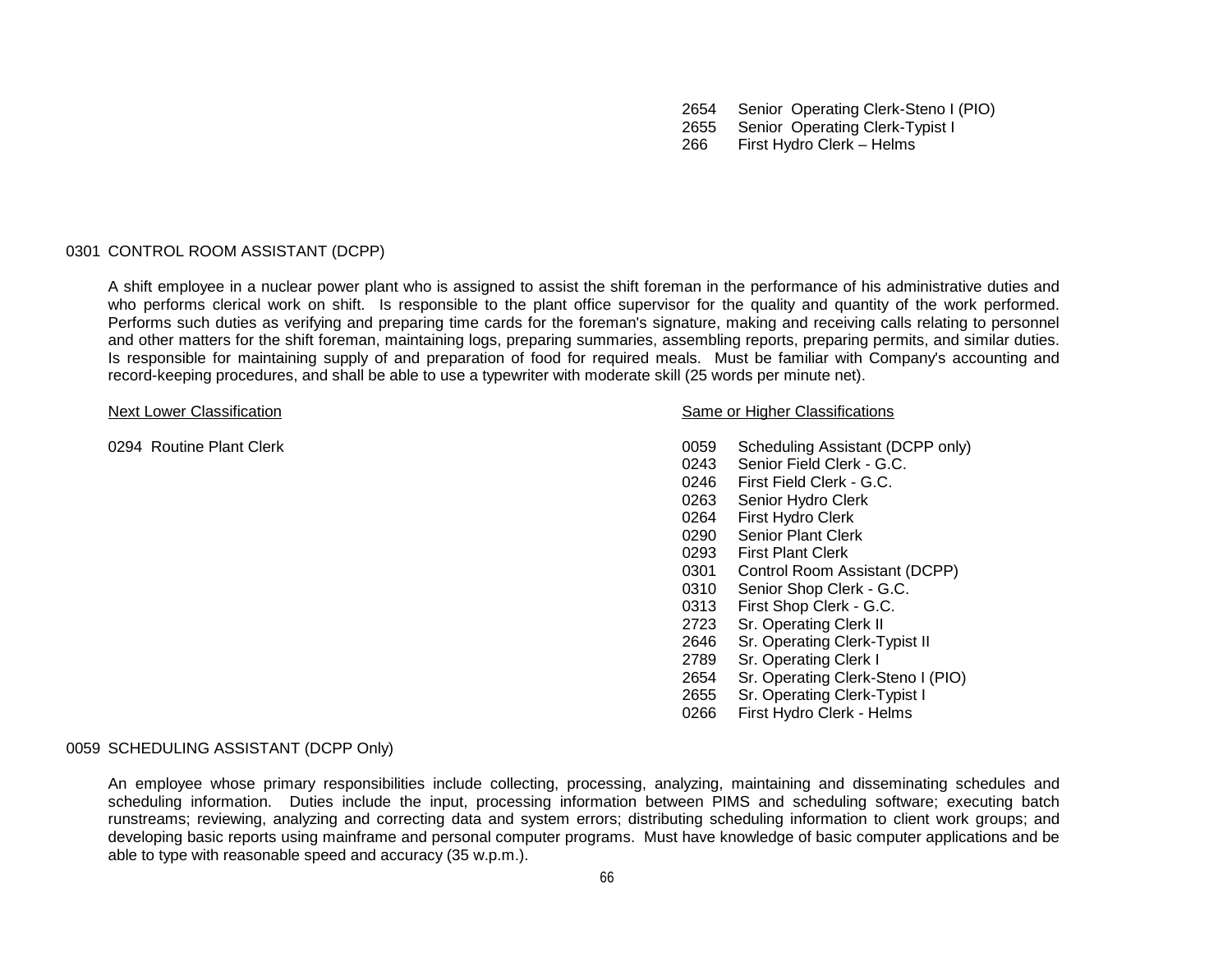Next Lower Classification Next Lower Classification Same or Higher Classifications

- 0294 Routine Plant Clerk **Clerk** 6.C.
	- 0246 First Field Clerk G.C.
	- 0263 Senior Hydro Clerk
	- 0264 First Hydro Clerk
	- 0290 Senior Plant Clerk
	- 0293 First Plant Clerk
	- 0301 Control Room Assistant
	- 0310 Senior Shop Clerk G.C.
	- 0313 First Shop Clerk G.C.
	- 2723 Senior Operating Clerk II
	- 2646 Senior Operating Clerk-Typist II
	- 2654 Senior Operating Clerk-Steno I (PIO)
	- 2655 Senior Operating Clerk-Typist I
	- 2789 Senior Operating Clerk I
	- 0266 First Hydro Clerk Helms

## 0294 ROUTINE PLANT CLERK

An employee who performs routine clerical work requiring a basic knowledge of established Company steam plant office procedures and elementary accounting principles; may operate PBX Board or take readings during plant tests; in training for advancement to First Plant Clerk. Must be able to type with reasonable speed and accuracy (35 words per minute); may be required to learn shorthand prior to promotion to First Plant Clerk.

## BEGINNER'S CLASSIFICATION.

Note: A transfer application from a Utility Plant Clerk (DCPP) to Routine Plant Clerk will be given Priority 1 status under the Job Bidding System. Priority 1 transfer applications receive preference over all other transfers and are treated as a bid under the provisions of Subsection 205.7(a), (b) or (c) as appropriate.

#### 0296 UTILITY PLANT CLERK (DCPP) 0297 SHIFT UTILITY PLANT CLERK (DCPP)

An employee who performs routine typing, filing, microfilming, photocopying and general clerical work. May operate PBX terminal, CRT terminal, and other standard office equipment. May be required to type with reasonable speed (35 words per minute net). Must have met all of Company's pre-employment clerical requirements. Utility Plant Clerks who are assigned to the Dosimetry Office are shift employees. They may determine dose histories, issue and control TLD's, maintain NRC dosimetry records, log employees into the Radiological Controlled Area, read and rezero pencil dosimeters, and perform other clerical work.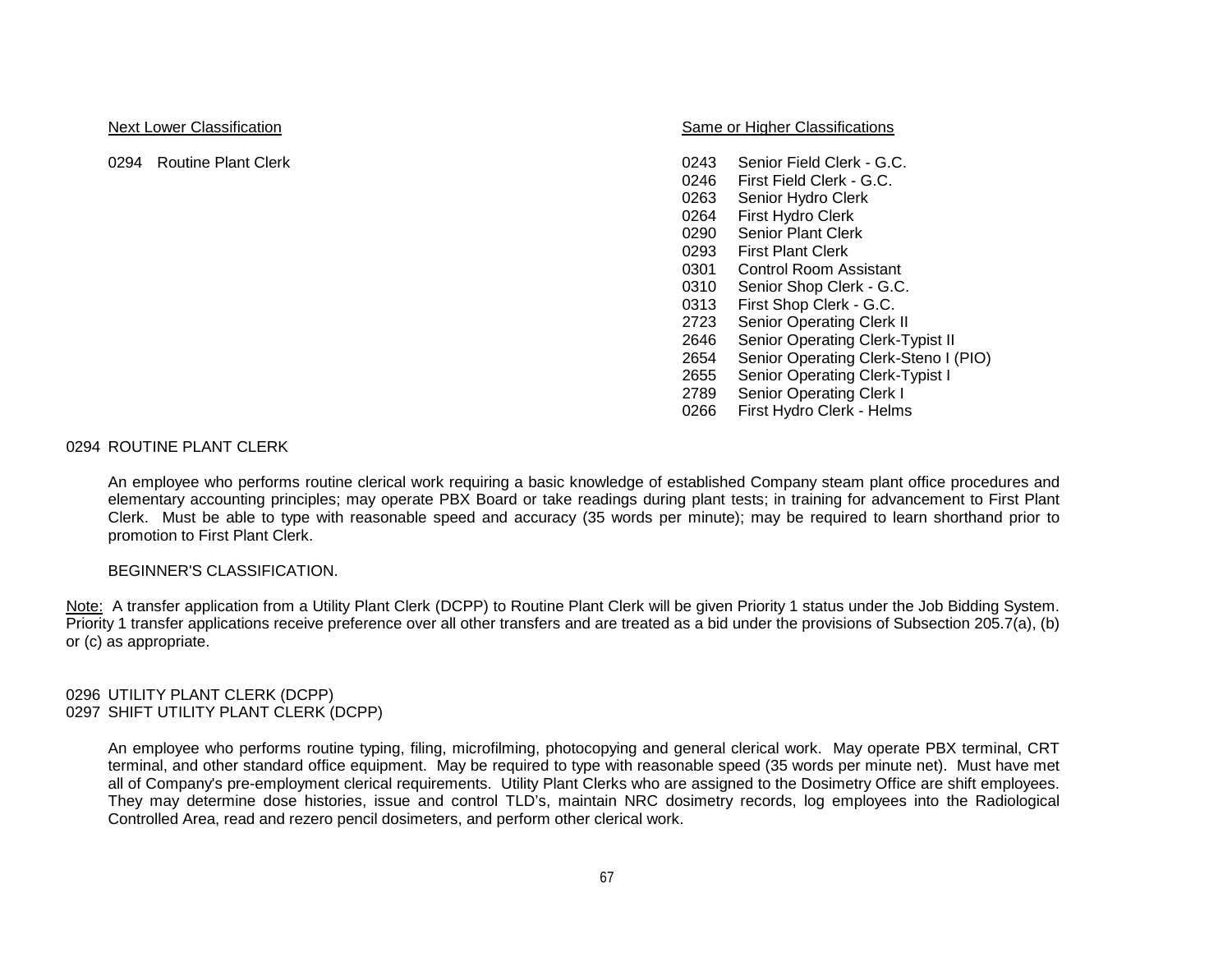Additionally, Relief Utility Plant Clerk position at DCPP provides the necessary relief coverage for the Utility Plant Clerks assigned to the Access Control and Dosimetry Office. The Relief position would be filled on a voluntary basis and if there are no volunteers, the Relief would be filled by the quarterly sign-up. The Relief will normally be assigned to a Monday - Friday, day shift.

#### BEGINNER'S CLASSIFICATION

Note: A transfer application from a Utility Plant Clerk (DCPP) to Routine Plant Clerk at Diablo Canyon Power Plant will be given Priority 1 status under the Job Bidding System. Priority 1 transfer applications receive preference over all other transfers and are treated as a bid under the provisions of Subsection 205.7(a) or (b) as appropriate.

## **GARAGE DEPARTMENT**

#### 0277 PARTS CLERK

An employee with a thorough knowledge of automotive parts and stores procedures, who performs without direct supervision, duties which include the purchasing, storing, issuing and requisitioning of automotive parts and tools. He may also be required to perform clerical work and assist in the administrative work of the Foreman's or General Foreman's office.

- 
- 0880 Garageman 0277 Parts Clerk
- 
- 
- 

#### Next Lower Classifications **Next Lower Classifications** Same or Higher Classifications

- 
- 0730 Garage Subforeman
- 2662 Operating Clerk 1254 Utility Equipment Mechanic
- 2664 Operating Clerk-Steno (PIO) 1255 (1256) Equipment Mechanic & (Unassigned)
- 2667 Operating Clerk-Typist 1258 Apprentice Equipment Mechanic
	- 2646 Senior Operating Clerk-Typist II
	- 2723 Senior Operating Clerk II
	- 2789 Senior Operating Clerk I
	- 2654 Senior Operating Clerk-Steno I (PIO)
	- 2655 Senior Operating Clerk-Typist I

#### **ACCOUNTING AND COMPUTER OPERATIONS LINES OF PROGRESSION**

The tables shown are for use in filling vacancies in the following departments: Vice President and Controller's Organization, Computer Operations, and the Mail Services Section of General Office Building Department. They should be used in connection with Section 18.8 of the Clerical Agreement dated July 1, 1953, as amended. In addition, the transfer rights of employees of the Vice President and Controller's Organization and the General Office Operating Clerical (including the Design-Drafting Clerical Unit, Reprographics Clerical Unit, and the Mail Services Section of the General Office Building Department) have been expanded to provide Subsection 18.5(c)(1) rights between these groups.

The Vice President and Controller's Organization is comprised of the following sections: Major Billing, Bill Processing, Payroll, Capital Accounting, Miscellaneous Billing, Payment Processing, Revenue, Accounts Payable, Budget, Corporate Accounting and Correspondence Management. The Computer Operations Department consists of the Data Recording and Output Operations sections.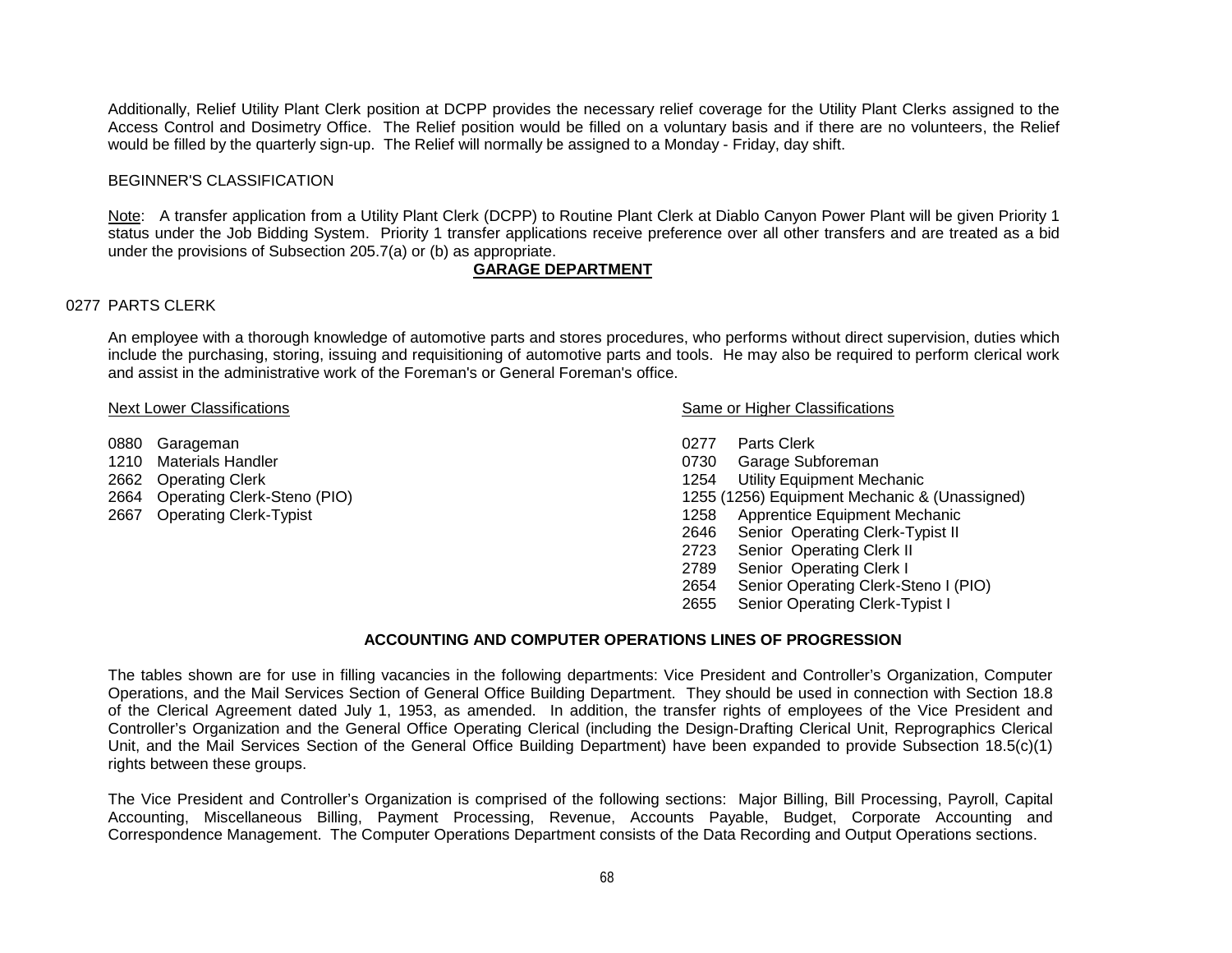By identifying these sections, the parties do not intend to change the scope of recognition.

Transfer rights of employees in the Computer Operations Department and the Vice President and Controller's Organization have been established to provide 18.5(c)(1) rights between these groups.

To use these tables, find the vacant classification. Below the vacant classification in the left-hand column are listed the next lower classifications. Below the vacant classification in the right-hand column are listed classifications which are the same as, or higher than the vacant classification. The classifications listed as next lower, the same as, or higher than the vacant classification are followed by a hyphen and a label which describes the general function of the clerical classifications which are so considered.

Example 1: If a vacancy exists in a Senior Accounting Clerk I classification in the Payroll Section, consideration under Subsections 18.8(b) and 18.8(c) of the Agreement in order of employment date shall be given to employees classified as Accounting Clerk, the equivalent, or higher.

**Temporary Assignments**: Temporary upgrades shall take place within the unit in which the temporary vacancy exists provided there is a next lower classification to the vacant classification in such unit. Temporary upgrades into classifications where there is no next lower classification to the vacancy within the unit shall be made from the section, and then the department. A Section may be comprised of more than one unit. For example, in the Payroll and Accounts Payable Sections, a unit is comprised of all of the employees reporting to one exempt supervisor.

Example 2: If a temporary vacancy exists in a Senior Accounting Clerk I classification in a unit of the Vice President and Controller's Organization, consideration in order of employment date shall be given to employees classified as Accounting Clerk in that unit.

Transfers within Vice President and Controller's Organization (LA 82-4)

"An employee who has been promoted or transferred into or within the Vice President and Comptroller's Organization will not have his or her bids or applications for transfer to move laterally considered for a minimum of six months following such promotion or transfer. The foregoing shall not apply to shift changes. Employees transferring or bidding between departments in Vice President and Comptroller's and Computer Operations Department will not be bypassed pursuant to Section 18.11 of the Clerical Agreement if solely based on a lack of job knowledge and/or experience. The foregoing shall not abrogate the parties' intent to develop and implement training and testing procedures for promotional eligibility to all senior classifications in the Vice President and Comptroller's Organization. Once such training and testing procedures are negotiated and implemented, Company and Union will review the contents of this paragraph."

## **Typist Designation:**

Criteria: A typist position will normally perform typing 20 percent of the time during a workweek. The typing assignments should generally require more than simple typing skills such as form completion.

The above criteria will be waived if there is a demonstrated need for a typist at an office.

## **ACCOUNTING AND COMPUTER OPERATIONS LINES OF PROGRESSION Accounting**

2642 SENIOR ACCOUNTING CLERK II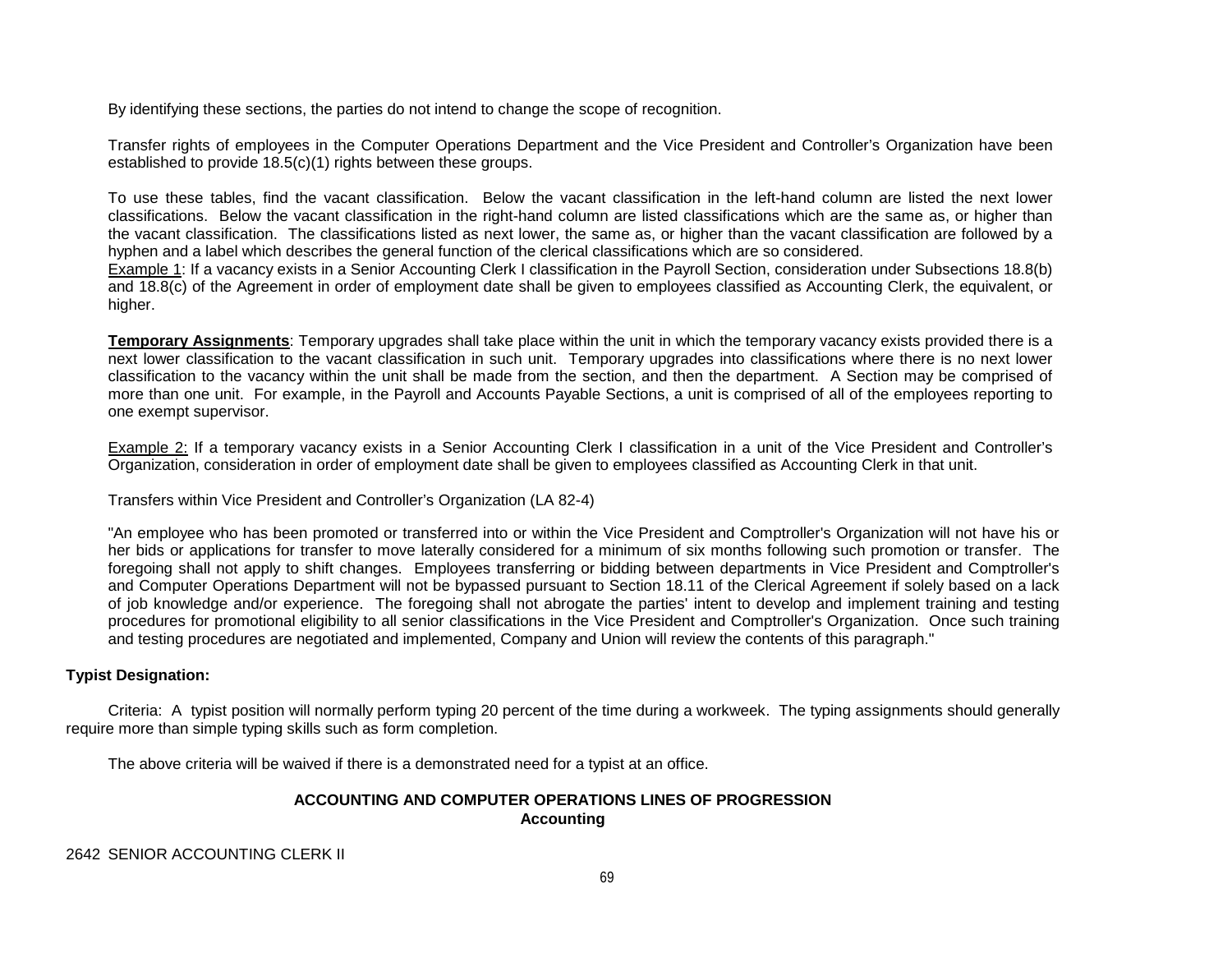#### 2767 SENIOR ACCOUNTING CLERK-TYPIST II (55 w.p.m. typing required)

#### Next Lower Classifications Same or Higher Classifications Same or Higher Classifications

2788 Senior Accounting Clerk I<br>
2788 Senior Accounting Clerk I 2642 Senior Accounting Clerk II<br>
2767 Senior Accounting Clerk-Typist II 2813 Senior Accounting Clerk-Typist I 2878 Computer Operator I 2879 Senior Computer Operator 2808 Lead Data Entry Operator 2808 Lead Data Entry Operator 2779 Computer Operator 1-A 2808 Lead Data Entry Operator $1/$ 2788 SENIOR ACCOUNTING CLERK I 2813 SENIOR ACCOUNTING CLERK-TYPIST I (55 w.p.m. typing required)

#### Next Lower Classifications **Same of Higher Classifications** Same or Higher Classifications

- 
- 2661 Accounting Clerk 2642 Senior Accounting Clerk II<br>2873 Accounting Clerk-Typist 2767 Senior Accounting Clerk-T 2873 Accounting Clerk-Typist<br>
2877 Computer Operator II 2877 Computer Operator II 2877 Computer Operator II 2808 Lead Data Entry Operator<sup>2</sup> 2697 Machine Operator - Accounting 2788 Senior Accounting Clerk I 2813 Senior Accounting Clerk-Typist I 2879 Senior Computer Operator 2779 Computer Operator I-A
	- 2878 Computer Operator I

 $^{1/}$ An employee classified as a Lead Data Entry Operator - Data Recording Section shall be considered as being in the same or next lower classification provided such employee has passed the "PSI Clerical Test Battery", or has qualified in accordance with the provisions outlined on Pages 76 - 78.

2661 ACCOUNTING CLERK 2873 ACCOUNTING CLERK-TYPIST (55 w.p.m. typing required) 2697 MACHINE OPERATOR

- 
- \* 2677 Utility Clerk-Accounting 2642 Senior Accounting Clerk II
- 
- 
- 
- 2689 Utility Machine Operator Accounting
- 
- 2773 Mail Clerk Driver **2878** Computer Operator I<br>2805 Machine Operator B (Incumbent Only) 2877 Computer Operator II 2805 Machine Operator B (Incumbent Only)

#### Next Lower Classifications Same or Higher Classifications Same or Higher Classifications

- 
- 2685 Utility Clerk-Typist-Accounting 2767 Senior Accounting Clerk-Typist II<br>2875 Computer Operator III 2875 Computer Operator III
- 2875 Computer Operator III 2788 Senior Accounting Clerk I<br>2876 Computer Operator III-A 2876 Computer Clerk-T
- 2876 Computer Operator III-A<br>
2807 Data Entry Operator<sup>1/</sup>
2807 Data Entry Operator<sup>1/</sup>
2807 Data Entry Operator
2807 Data Entry Operator
2807 Data Entry Operator
2807 Data Entry Operator
2807 Data Entry Operator
2879 Seni
	- 2879 Senior Computer Operator<br>1779 Computer Operator I-A
	-
	-
	-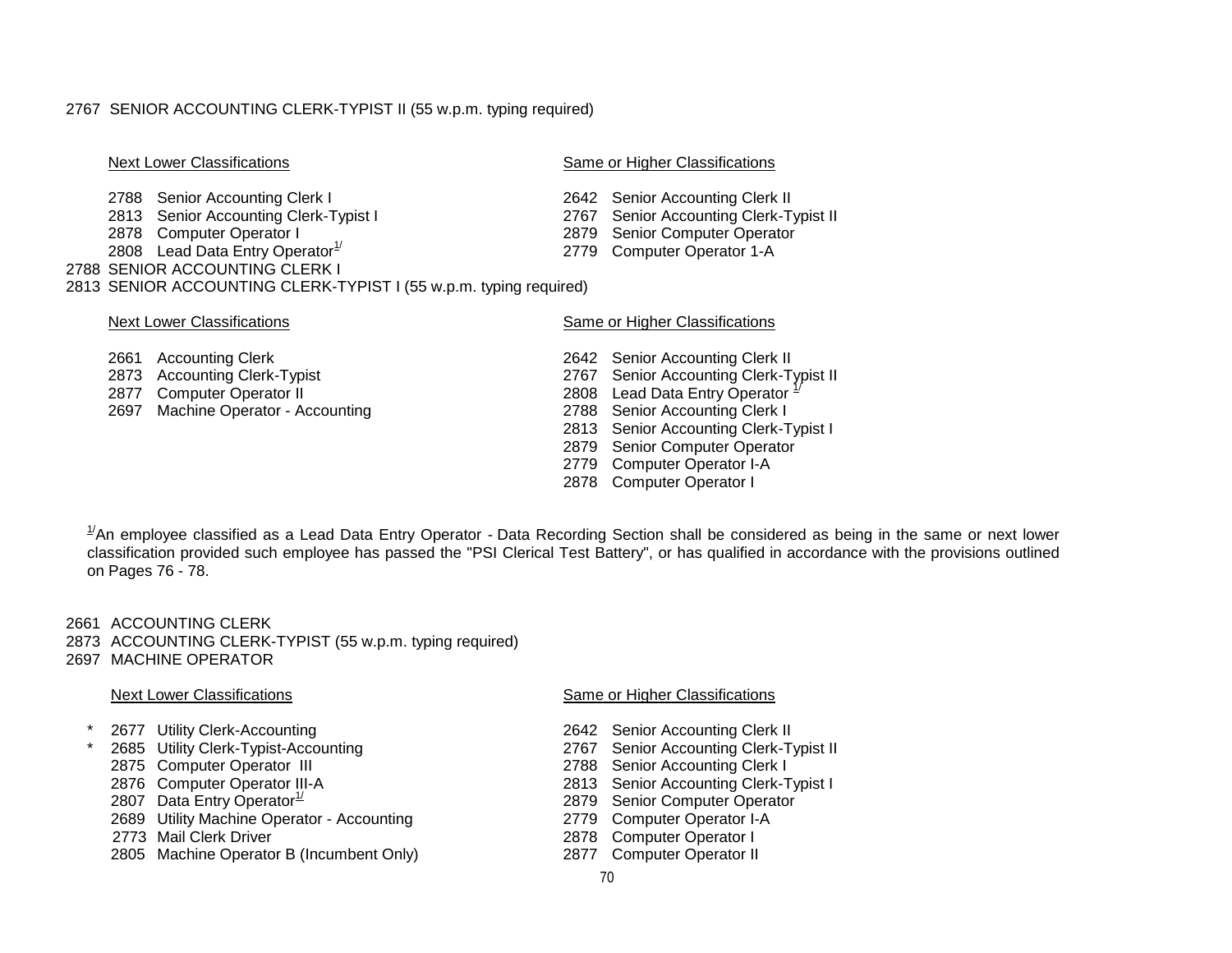- 2733 Word Processing Operator Accounting 2697 Machine Operator
- 

\*\*  $0059$  Clerical Assistant 2808 Lead Data Entry Operator<sup>1/</sup> 2661 Accounting Clerk 2873 Accounting Clerk - Typist

 $^{1/}$ An employee classified as Data Entry Operator or Lead Data Entry Operator - Data Recording Section shall be considered as being in the same or next lower classification provided such employee has passed the "PSI Clerical Test Battery", or has qualified in accordance with the provisions outlined on Pages 76 - 78.

- Includes employees at Clerk D rate of pay as per 1980 General Negotiations.
- *\*\** Employees in the classification of Clerical Assistant shall be considered under Subsection 18.8(c) of the Clerical Agreement for bidding to Accounting Clerk in the Vice President and Controller's Organization in the Payroll and Accounts Payable Sections, and to Operating Clerk positions in the Operating Line of Progression in the Regions.

## 2773 MAIL CLERK DRIVER

- 
- 
- 
- 
- 
- 2876 Computer Operator III-A
- 2805 Machine Operator B (Incumbent Only) 2878 Computer Operator I
- 2733 Word Processing Operator Accounting 2877 Computer Operator II

## Next Lower Classifications **Same or Higher Classifications** Same or Higher Classifications

- \* 2677 Utility Clerk-Accounting 2642 Senior Accounting Clerk II
- 2685 Utility Clerk-Typist-Accounting 2767 Senior Accounting Clerk-Typist II<br>2807 Data Entry Operator<sup>1/</sup> 2788 Senior Accounting Clerk I
- 2807 Data Entry Operator<sup>1/</sup> 2788 Senior Accounting Clerk I 2689 Utility Machine Operator<br>1968 2813 Senior Accounting Clerk-T
- 2689 Utility Machine Operator 2813 Senior Accounting Clerk-Typist I<br>
2875 Computer Operator III 2879 Senior Computer Operator
	- 2879 Senior Computer Operator<br>2779 Computer Operator I-A
	-
	-
	-
	- 2773 Mail Clerk Driver
	- 2808 Lead Data Entry Operator $1/2$
	- 2825 Office Machine Repairman
	- 2661 Accounting Clerk
	- 2873 Accounting Clerk-Typist
	- 2697 Machine Operator Accounting
	- 2819 Senior Office Machine Repairman
- $1/4$  An emplovee classified as Data Entry Operator or Lead Data Entry Operator Data Recording Section shall be considered as being in the same or next lower classification provided such employee has passed the "PSI Clerical Test Battery", or has qualified in accordance with the provisions outlined on Pages 76 - 78.

\* Includes employees at Clerk D rate of pay as per 1980 General Negotiations.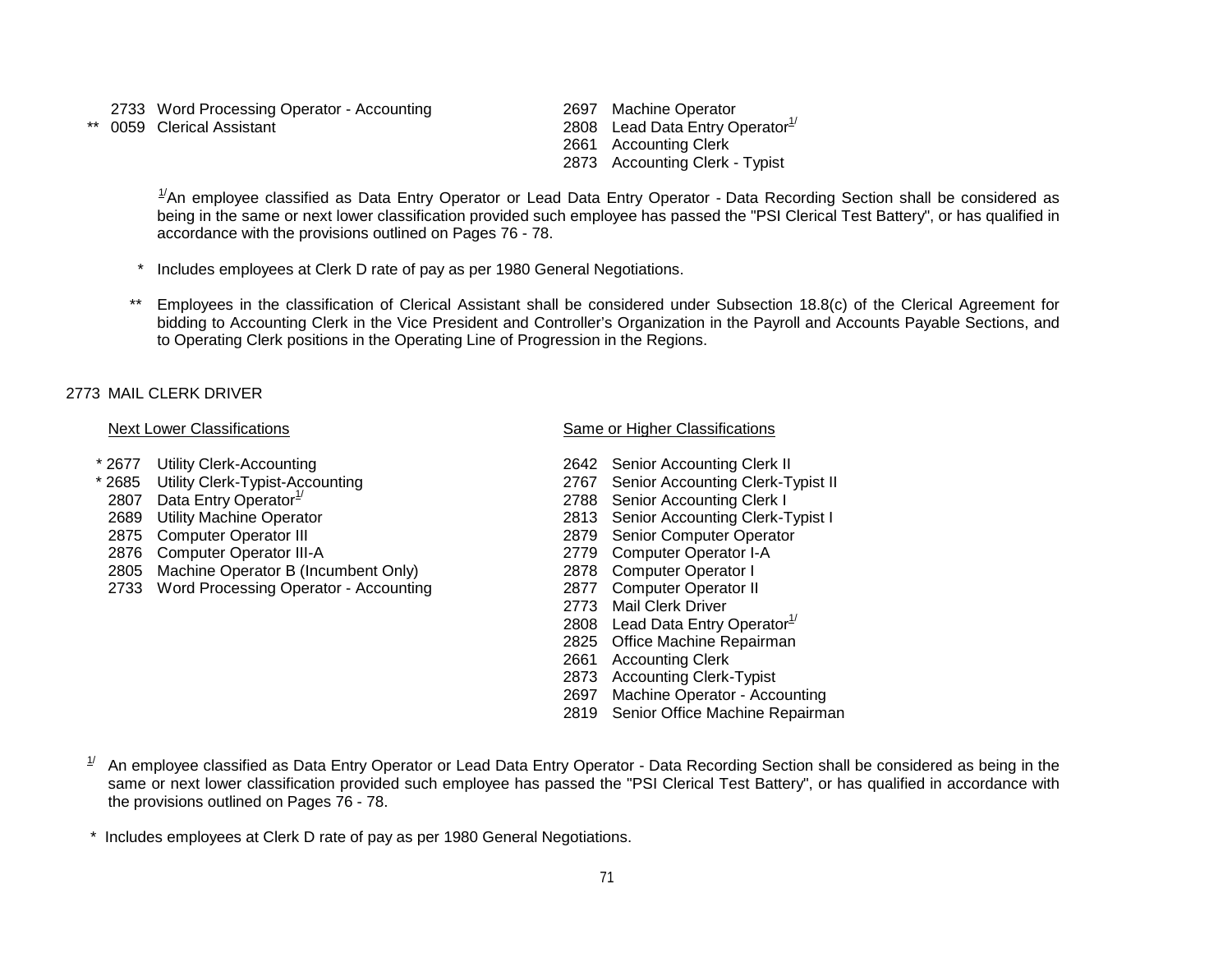2677 UTILITY CLERK 2685 UTILITY CLERK-TYPIST (55 w.p.m. typing required) 2689 UTILITY MACHINE OPERATOR 2733 WORD PROCESSING OPERATOR - ACCOUNTING (55 w.p.m. typing required)

See also note 5(a), Page 73.

BEGINNER'S CLASSIFICATIONS

## **Computer Operations**

## 2879 SENIOR COMPUTER OPERATOR

#### SENIOR COMPUTER OPERATOR - GENERAL OFFICE COMPUTER CENTER

Will assist in providing on-the-job training and be responsible for the operation of input/output equipment, alternate consoles and/or terminals, computer system consoles, and perform related clerical duties.

## SENIOR COMPUTER OPERATOR - FAIRFIELD COMPUTER CENTER - WEST SACRAMENTO

Will assist in providing on-the-job training and be responsible for the operation of input/output equipment, alternate consoles and/or terminals, computer system consoles, Tape Library management, Scheduling and Control functions, off-site storage functions, and perform related clerical duties.

| Next Lower Classifications                                                        | Same or Higher Classification |                               |
|-----------------------------------------------------------------------------------|-------------------------------|-------------------------------|
| 2779 Computer Operator I-A (Incumbents Only) $1/2$<br>2878 Computer Operator $11$ |                               | 2879 Senior Computer Operator |

24-month step of Computer Operator I (2878) is considered as top rate for bidding purposes from any of the above classifications. Computer Operator I's and I-A's must be at top rate of pay for bidding purposes and have successfully completed the appropriate Senior Computer Operator Course to be considered qualified bidders.

1/ Upon reaching the top of the CO I classification and successfully completing the Senior Computer Operator course, an employee shall be eligible to bid into the Senior Computer Operator classification for the Section in which such employee has completed the required courses.

2878 COMPUTER OPERATOR I

Responsible for the operation of input/output equipment, alternate consoles and/or terminals, computer system consoles, and may perform related clerical duties. Next Lower Classification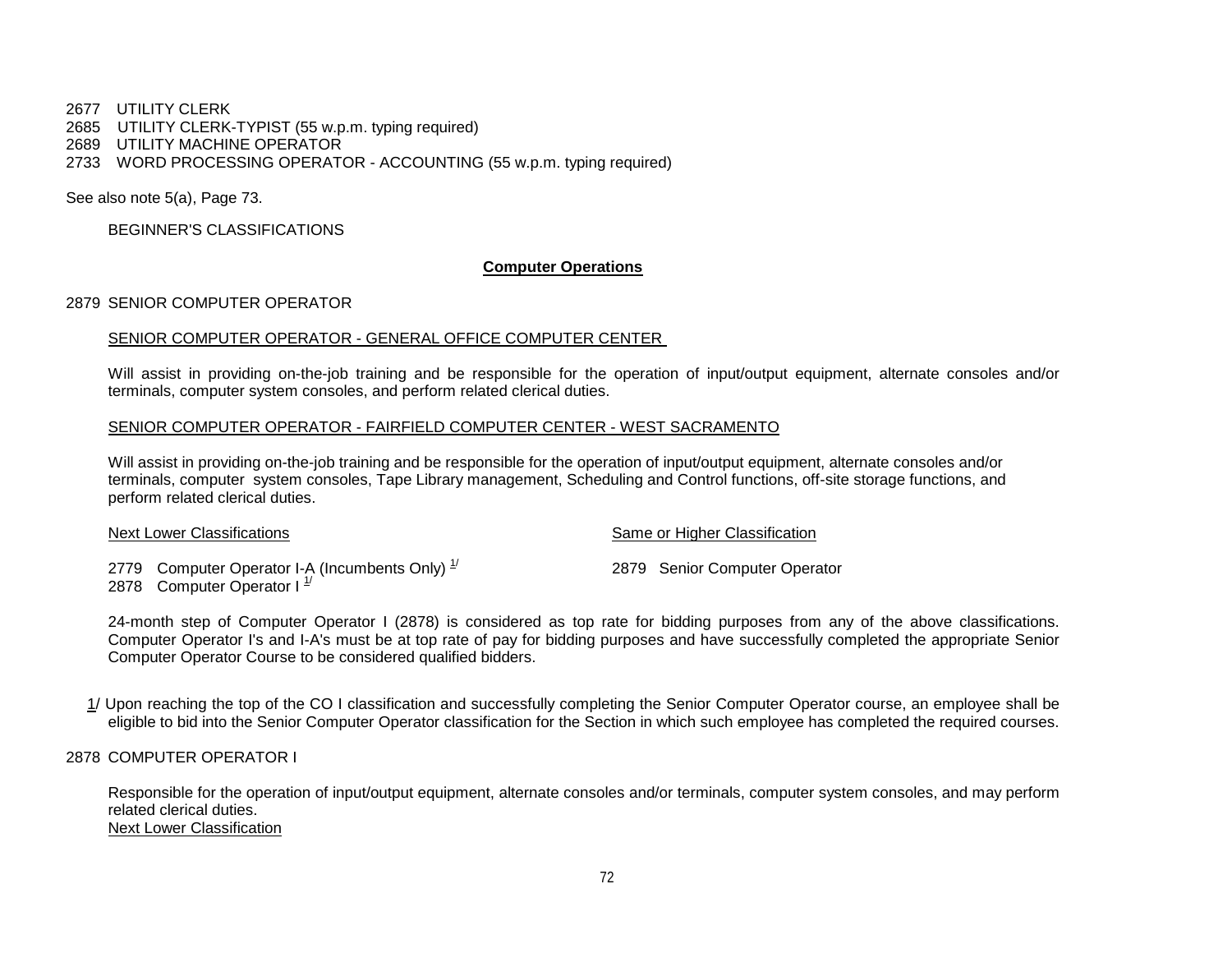Automatic progression upon completion of six months at top rate of Computer Operator II and successful completion of Computer Operator I training course.

## 2877 COMPUTER OPERATOR II

Responsible for the operation of input/output equipment, alternate consoles and/or terminals and may perform related clerical duties.

#### Next Lower Classification

Automatic progression upon completion of six months at top rate of Computer Operator III and successful completion of Computer Operator II training course.

## 2875 COMPUTER OPERATOR III

Will, under direction, perform the duties to operate input/output equipment and/or terminals and may perform related clerical duties. A Computer Operator III is not required to have prior experience.

All Computer Operator III's (new hires and transfers) must successfully complete the appropriate Computer Operator in Training Course within 6 months

## BEGINNER'S CLASSIFICATION

## 2808 LEAD DATA ENTRY OPERATOR

Lead Data Entry Operators must be familiar with and proficient in all the work of the unit. Each Lead Operator will be expected to provide training to Data Entry Operators in all work of the unit and will batch, assign and control the work; and act as the Lead Operator in the Unit. Each Lead Operator will also be expected to coordinate his or her attendance with the Unit Supervisor under the flextime system. To be eligible for promotion to the classification, a Data Entry Operator must have a six-month performance rating of 1.10 or better.

| Next Lower Classification | Same or Higher Classification |  |  |  |
|---------------------------|-------------------------------|--|--|--|
| 2807 Data Entry Operator  | 2808 Lead Data Entry Operator |  |  |  |
| Z BATA FNITBV OBFBATOR    |                               |  |  |  |

## 2807 DATA ENTRY OPERATOR

## BEGINNER'S CLASSIFICATION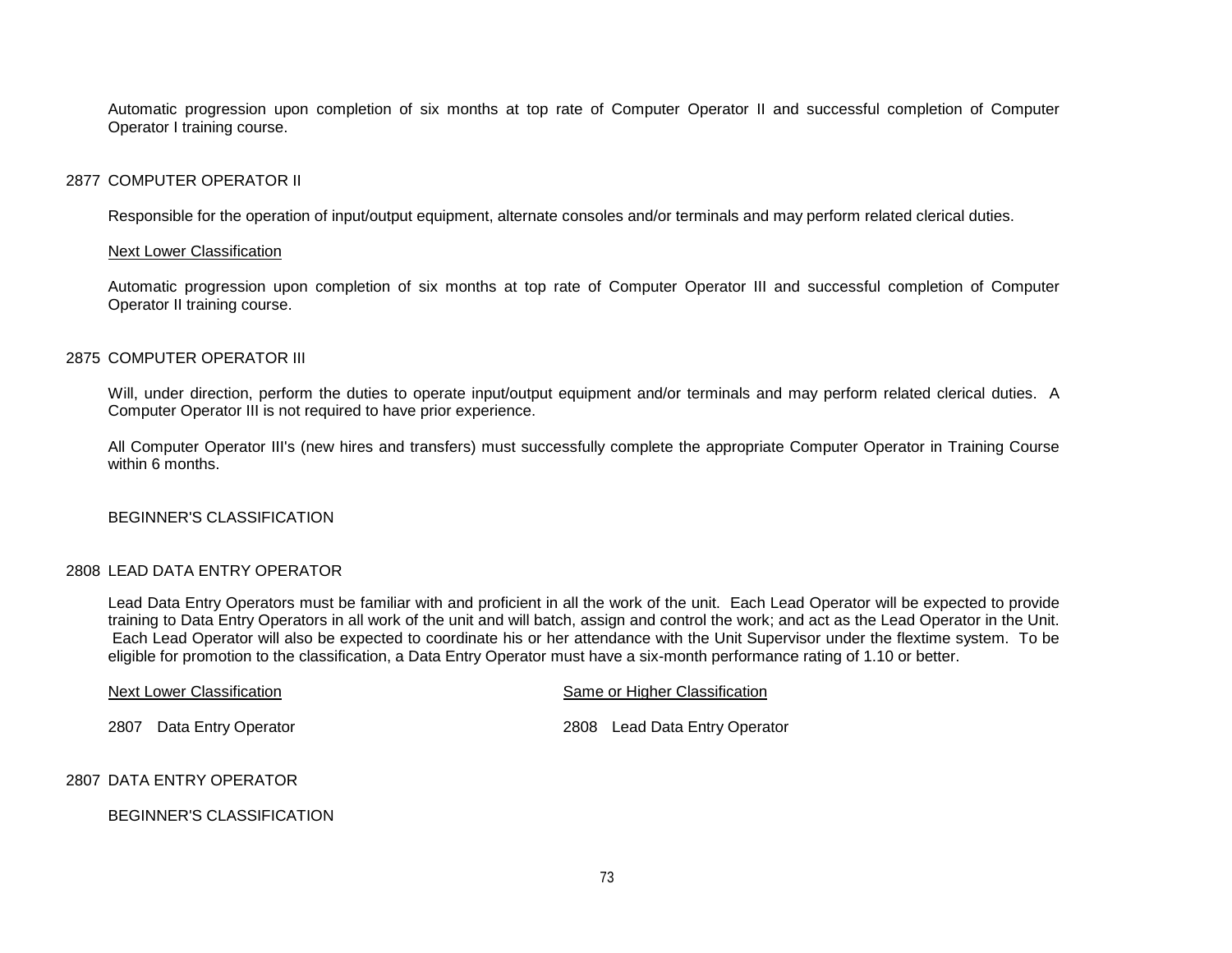## **PHYSICAL JOBS TO WHICH CLERICAL EMPLOYEES IN THE ACCOUNTING LINE OF PROGRESSION ARE VALID PRE-BIDDERS UNDER SECTION 205.7 OF THE PHYSICAL AGREEMENT**

## 2819 SENIOR OFFICE MACHINE REPAIRMAN

Senior Office Machine Repairmen will be responsible for the maintenance and repair of bill inserting machines, training Office Machine Repairmen for the second and third shifts, training of inserting machine operators, ordering machine parts, keeping of maintenance records, performing preventative maintenance, maintaining contacts with machine manufacturer's representatives, and performing other duties as assigned. (L.A. 81-23)

| Next Lower Classification     | Same or Higher Classification        |
|-------------------------------|--------------------------------------|
| 2825 Office Machine Repairman | 2819 Senior Office Machine Repairman |

## 2825 OFFICE MACHINE REPAIRMAN

As per Letter of Agreement 81-47, successful bidders must pass the Office Machine Repairman's Qualification Test with a minimum score of 65%.

- 
- 2813 Senior Accounting Clerk-Typist I<br>
2661 Accounting Clerk<br>
2808
- 
- 
- 2878 Computer Operator I<br>
2877 Computer Operator II 2879
- 

#### Next Lower Classifications **Same or Higher Classifications** Same or Higher Classifications

- 
- 2788 Senior Accounting Clerk I 2788 Senior Accounting Clerk II<br>
2767 Senior Accounting Clerk-Typist I 2767 Senior Accounting Clerk-Typist II
	- Lead Data Entry Operator <sup>1/</sup><br>Office Machine Repairman
- 2873 Accounting Clerk-Typist 2873 Accounting Clerk-Typist 2825 Office Machine Repairm<br>2878 Computer Operator I
	-
	- 2879 Senior Computer Operator<br>2819 Senior Office Machine Rep
	- Senior Office Machine Repairman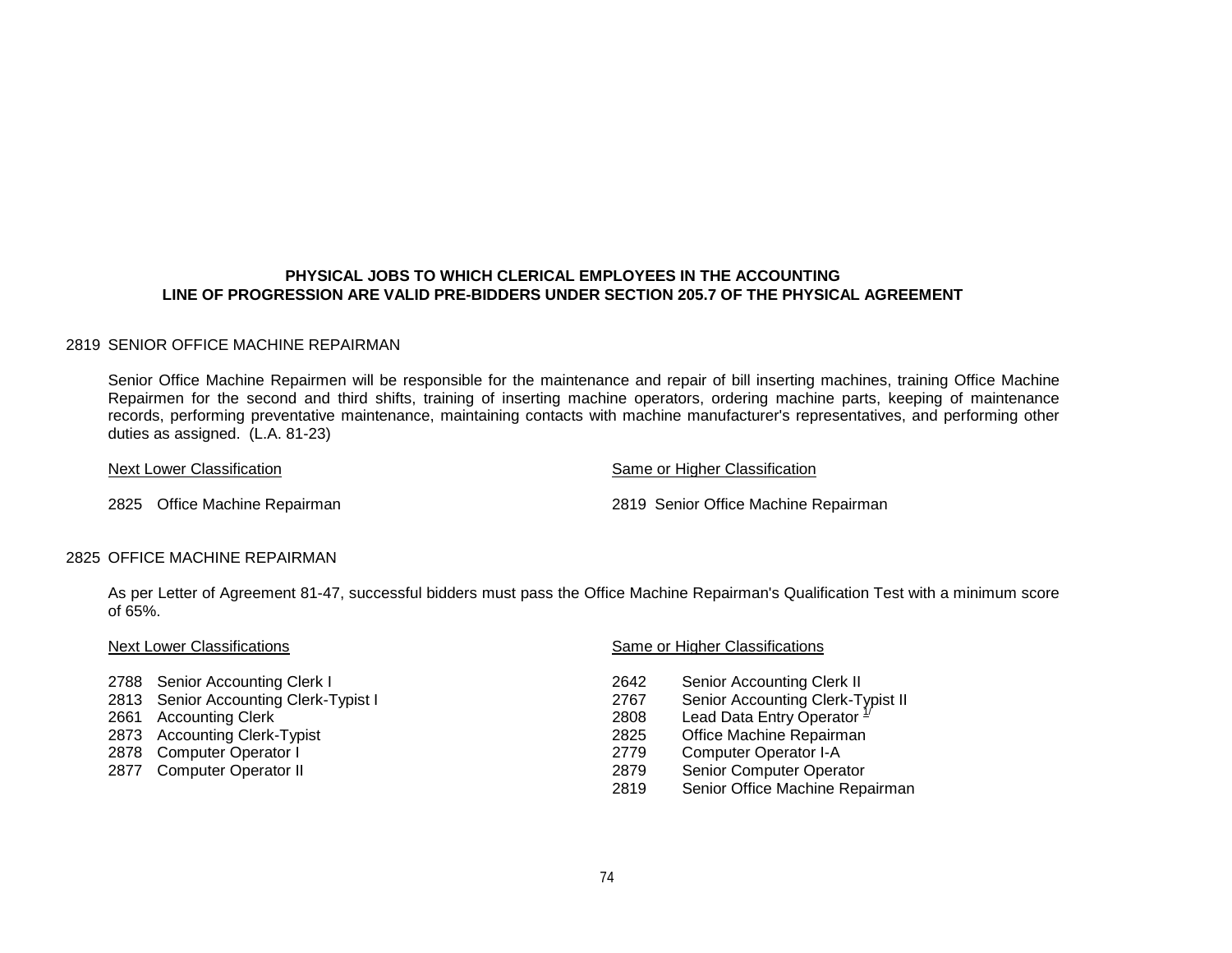$1/$  An employee classified as Lead Data Entry Operator - Data Recording Section shall be considered as being in the same or next lower classification provided such employee has passed the "*PSI* Clerical Test Battery", or has qualified in accordance with the provisions outlined on Pages 76 -78.

## **CLERICAL WAGE AND CLASSIFICATION AGREEMENT**

## **Effective January 1, 1980**

1.) The parties have agreed to establish a new Job Evaluation System replacing the Clerical Cross-Hatch Index System as provided for in the letter agreement dated March 8, 1974. The new System must be agreed to no later than 24 months after the effective date of this Agreement, and in the event the parties are unable to reach agreement, the issue would then be submitted to arbitration pursuant to Title 9 of the Agreement to resolve the dispute. The arbitrable issue will be restricted to the adoption of one of the parties' Job Evaluation Systems as submitted to the arbitrator with the understanding that Company would not submit the Clerical Cross-Hatch Index System and, in turn, the Union would not submit job definitions.

2a.) During the 24-month period described above or until such time as the parties agree to a new Job Evaluation System, the Company will continue to fill new clerical vacancies and assign the rates of pay on the basis of comparing the new job to existing classifications of comparable duties. In other words, the method Company will use in determining the rate of pay will be a slotting method of comparing the new job to existing jobs with comparable duties. The Union will be notified of all such placements and has the right to challenge each rate of pay. Once the parties have agreed to a Job Evaluation System, all jobs challenged during the interim period will be re-evaluated using the new Evaluation System and if adjustments are necessary, they will be made retroactive to the date of filling.

b.) Further, Company will remove all "RWV" designations from the existing clerical classifications in the bargaining unit and during the interim period consider these classifications for purposes of Titles 13, 18, and Exhibit F at the higher level. Once the parties have agreed to a new Evaluation System, the former "RWV" classifications will be reevaluated and assigned and adjusted if necessary. If as a result of the re-evaluation it is necessary to lower the classification and rate of pay, then the employees filling the jobs will be given displacement or demotion and layoff rights pursuant to Title 19 of the Agreement. An employee's right to use Title 19 will be limited to the displacement of the employee with the least Service who entered the classification after the employee seeking to use the provisions of Title 19. Company will supply Union with a list of all classifications which are formerly designated as "RWV" on the effective date of this Agreement. It is also understood that grievances currently pending that were filed pursuant to the Clerical Job Grading Grievance Procedure dated March 8, 1974, will be resolved by the Pre-Review Committee.

3.) Company will review Company offices, departments, and the Comptroller's Organization for the purpose of restructuring the duties to provide for additional senior positions. As a result of the commitment to establish additional senior positions, Company, starting no later than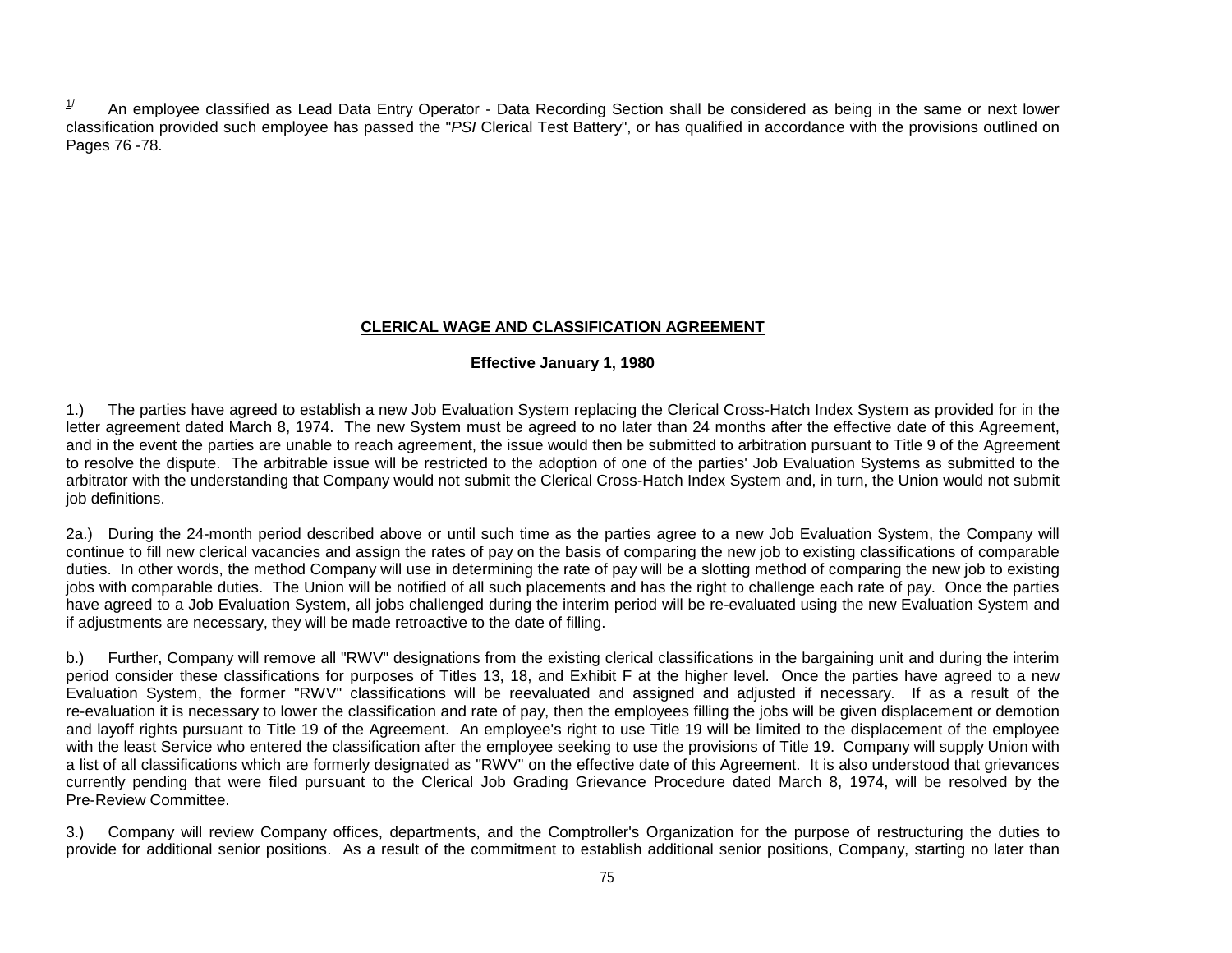January 1981 and in each January and July thereafter for the term of this Agreement, will meet with Union to review progress. If the Company has not lived up to its commitment, then Union will have the right to initiate a grievance pursuant to Title 9 of the Clerical Labor Agreement to resolve the issue.

4.) The parties agreed jointly to attempt to develop training and testing procedures for promotional eligibility to all senior classifications within the Clerical Agreement with the understanding that the initial implementation of the training and testing procedures would start in the Customer Services Department and follow either in the Vice President and Comptroller's Organization or Clerical Operating. During the interim period, the provisions of Title 18 would still apply.

5a.) Placement into the Utility Clerk classification will start on the effective date of this Agreement, (1-31-80). Employees who currently hold the classification of Clerk D and its equivalent will retain such classification and their wage progression as established in 1976 and be allowed to progress to the top of such current wage progressions until such time as they vacate the classification. Employees classified as Clerk D and equivalent who go on Long Term Disability or a leave of absence or who transfer laterally in the same line of progression pursuant to Title 18 of the Agreement will retain their Clerk D or equivalent status until such time as they vacate the Clerk D or equivalent classification. All other transfers of Clerk D's will be to the Utility Clerk classification and its rate of pay. Any other employee entering the beginning clerical level (except as a Meter Reader, Computer Operator-in-Training, or Data Entry Operator) shall be classified and paid as a Utility Clerk.

5b.) The provisions of Section 13.9 of the Clerical Agreement will apply to all beginning level appointments. However, in case of transfer between Utility Clerk and Meter Reader, the provisions of Section 18.10 of the Clerical Agreement will apply, whether or not there is a change in line of progression.

6.) Revise entry starting rate guidelines as outlined below.

7.) Combination classifications and dual classifications will be handled in the same manner as provided for in Exhibit A, Lines of Progression, Division Clerical Departments.

8.) (2730) Supervising Clerk B classification is eliminated from Exhibit F of the clerical contract. Those employees classified as Supervising Clerk B on the effective date of this Agreement will be maintained at their current wage rate subject to general wage increases until such time as they vacate the classification.

9.) A Senior I classification shall not be required to act as lead over a Senior II classified employee.

## **CLERICAL HIRING RATE GUIDELINES**

The following hiring rate guidelines apply to clerical employees hired under the Agreement:

1.) An employee with less than 6 months of directly related clerical job experience will be hired at the starting rate of the applicable clerical classification.

An employee with 6 months, but less than 12 months directly related clerical job experience, will be hired at the 6-month rate of the applicable clerical classification.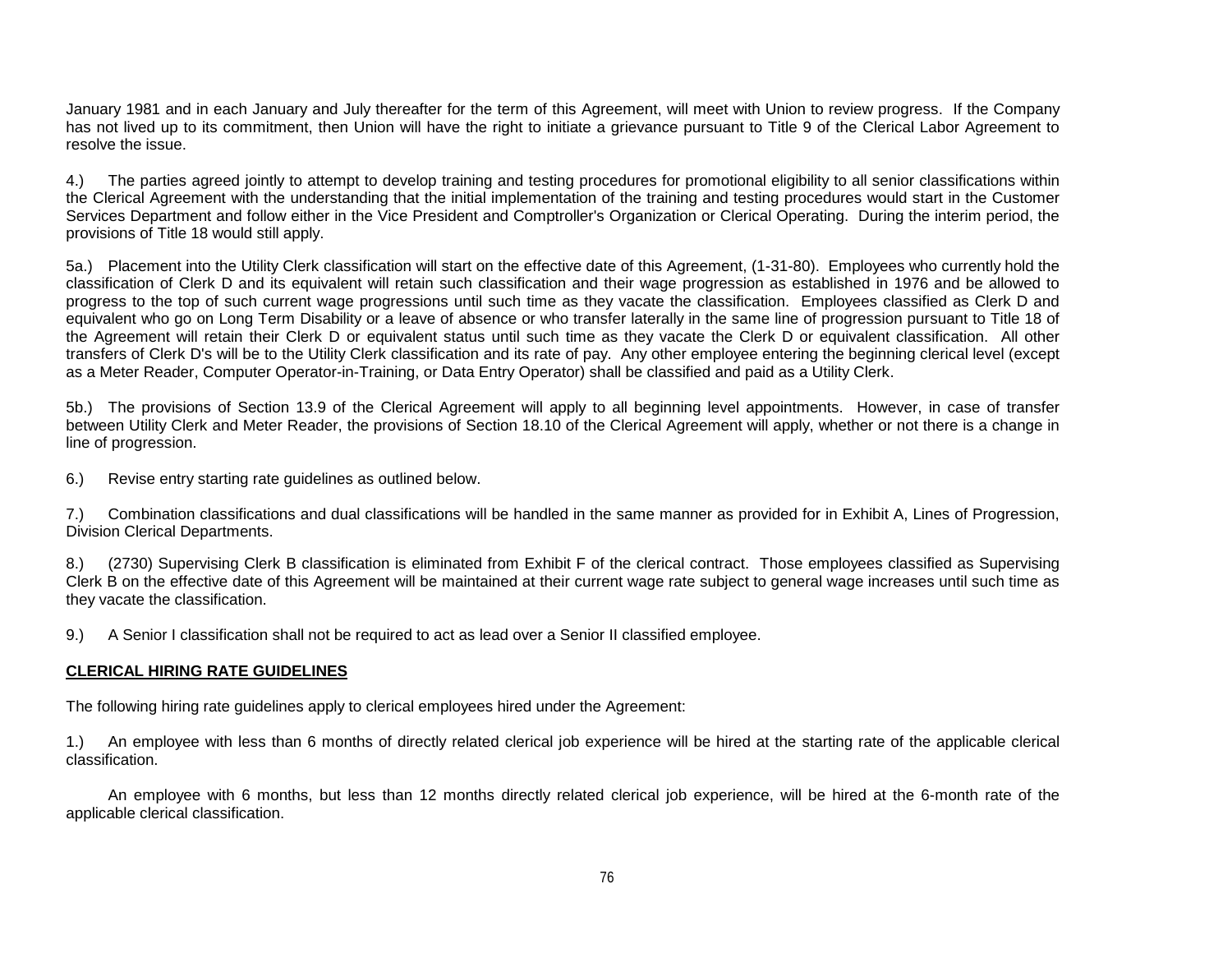An employee with 12 to 18 months directly related clerical job experience, will be hired at the one-year rate of the applicable clerical classification.

An employee with 18 to 24 months directly related clerical job experience, shall be hired at the 18-month rate of the applicable clerical classification.

An employee, other than Utility Clerk, with 2 years or more directly related clerical job experience, shall be hired at the 24-month rate of the applicable clerical classification.

A Utility Clerk with 24 to 30 months directly related clerical job experience, shall be hired at the 24-month rate of the Utility Clerk.

A Utility Clerk with 30 months directly related clerical job experience, shall be hired at the 30-month rate of the Utility Clerk.

2.) In applying paragraph 1, credit will be given for office clerical work, "office clerical work" does not include: (a) sales work in any type of retail establishments; (b) work as a teller in a bank or savings institution.

- 3.) Credit for work experience will not be given for jobs held prior to a five-year break in employment.
- 4.) No credit will be given for non-verifiable work experience.
- 5.) No credit will be given for summer or part-time work experience accrued while a student.
- 6.) Credit will not be given for experience accrued on a casual or intermittent basis, including work performed while employed through a temporary agency.

## **DEFINITIONS OF THE PHRASE "AT THE TOP RATE OF PAY OF THE NEXT LOWER CLASSIFICATION" IN CLERICAL LINES OF PROGRESSION**

## **TITLE 18 - JOB BIDDING, PROMOTION AND TRANSFER**

For the purpose of clarification, the "top rate of pay of the next lower classification" is defined as the top wage rate of that classification which has the lowest maximum wage rate of the group of classifications combined and indicated as the next lower to any particular higher classification.

| Example: | Senior Service Representative I        |
|----------|----------------------------------------|
|          | Senior Service Representative-Typist I |

Next Lower Classifications: Service Representative Service Representative-Typist Credit Representative Credit Representative and Meter Reader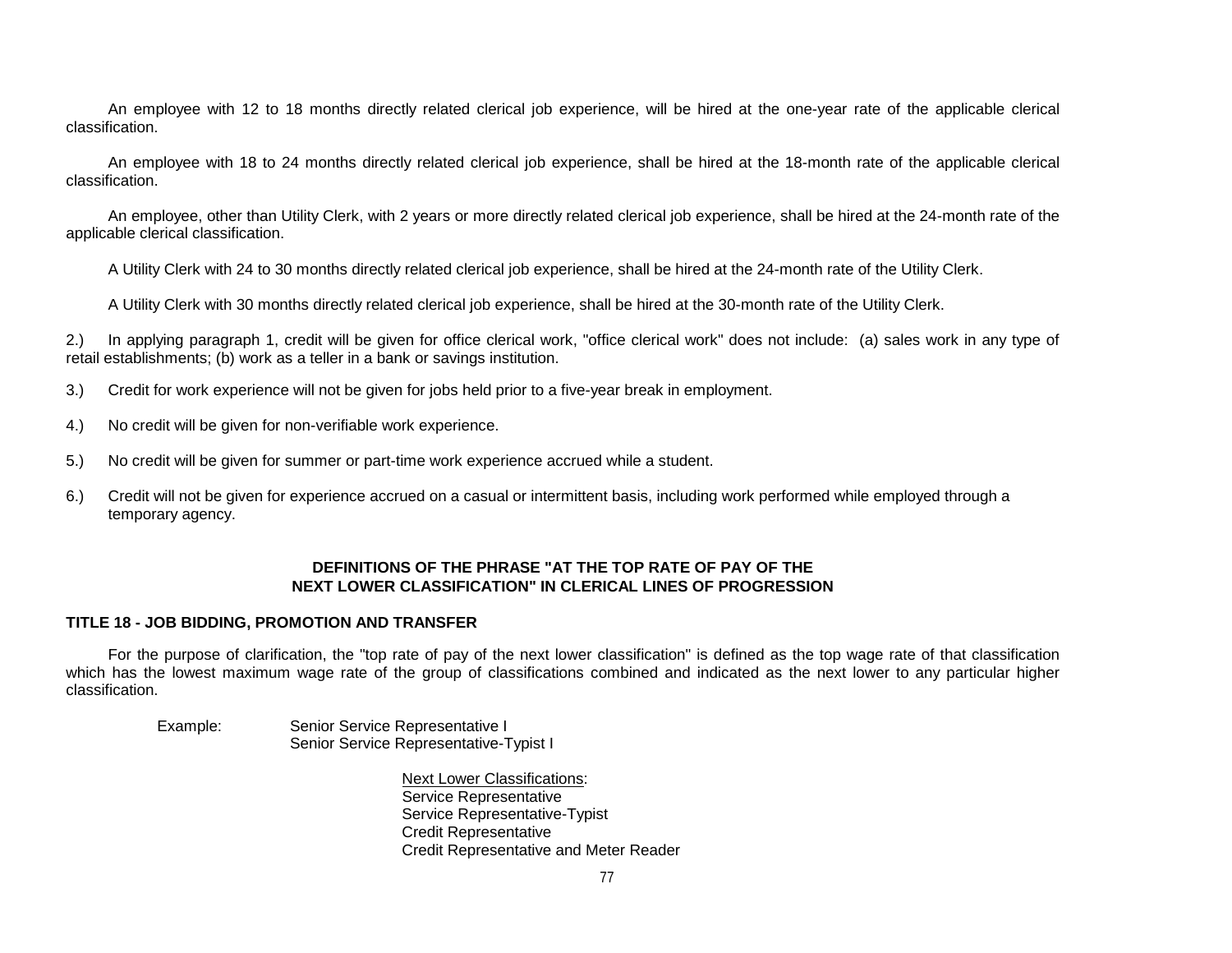In the above example, the Service Representative and Service Representative-Typistare the classifications with the lowest maximum wage rate of the group of classifications shown as next lower. An employee in any of the "next lower classifications" who is receiving a wage rate equal to or greater than the maximum rate of such classifications would be considered as being "at the top rate of pay of the next lower classification" as referred to in Subsection 18.8(b) or (c). Where a physical classification is "next lower" in Exhibit A, the clerical classification with the lowest maximum wage rate shall prevail in determining the "top rate of pay of the next lower classification."

To be entitled to preferential consideration an employee who is presently in any of the "next lower classifications" or any of the "same or higher classifications" to a classification in the normal line of progression for which s/he has bid must be receiving a rate of pay equal to or greater than the lowest maximum wage rate of the group of classifications combined and indicated as the next lower to the classification on which s/he bid.

With regard to the filling of the Service Representative classification, an employee who has completed six months of continuous service and has been given regular employee status and who is in any of the classifications on either side indicated as being in the "next lower classifications" or the "same or higher classifications" to Service Representative, will be considered as being "at the top rate of pay of the next lower classification" for bidding purposes under Subsection 18.8(b) or (c) to a job vacancy in the classification of Service Representative.

See Subsection 18.2(c) for the definition of the top of the rate of pay of the next lower classification when bidding from a beginner's classification, except to Service Representative.

## **CLERICAL & METER READER TEST BATTERIES** *Effective January 1, 1998*

## A. CLERICAL TEST BATTERY

The Clerical Test Battery consists of five tests: PSI Computation (5 minutes)

PSI Language Skills (5 minutes) PSI Problem Solving (10 minutes) PSI Coding (5 minutes) PSI Visual Speed and Accuracy (5 minutes)

The scores on the tests are combined algebraically to yield an overall Clerical Aptitude Score. The minimum Clerical Aptitude Score required for transfer to, or employment in, any entry-level clerical classification except Reprographics Operator or Data Entry Operator is 81.5 points.

## B. METER READER TEST BATTERY

The Meter Reader Test Battery consists of two tests: PSI Coding (5 minutes) PSI Visual Speed and Accuracy (5 minutes)

Scores on the two tests are combined algebraically to yield an overall Meter Reader Aptitude Score. The minimum Meter Reader Aptitude Score required for transfer to, or employment as, a Meter Reader is 49.5 points.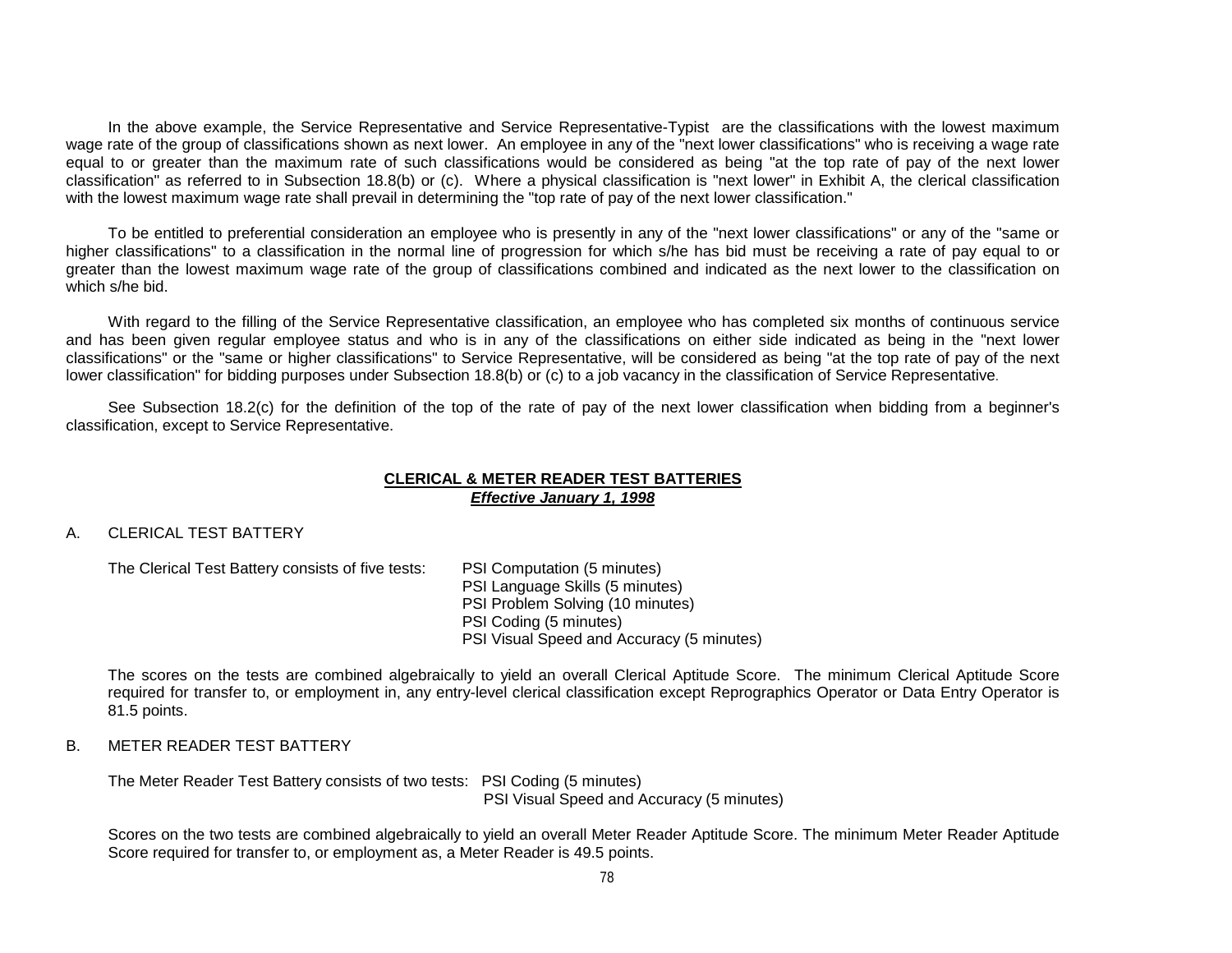## C. RETESTING PROVISIONS

An employee is permitted two attempts to pass the Clerical or Meter Reader Test Battery. An employee who fails to attain a passing score on the first attempt may take the tests a second time 90 days or later following the date of the first testing. Any failure on a Clerical Preemployment Test before July 1, 1986 will not be counted as an attempt.

## D. APPLICATION FOR TESTING:

- 1. Employees submitting prebids or transfer applications will receive a Company acknowledgment, listing test requirements for each job classification.
- 2. If employees have not already satisfied those test requirements, they must notify the Human Resources Department in writing that they are prepared and desire to take the required tests.
- 3. Employees will not be bypassed for a vacancy because they have not taken the required test(s), if they have notified the Company in accordance with paragraph 2 above and the Company has not administered the required test(s).
- 4. Employees must be qualified for the vacancy on the control date, except in those situations described in paragraph 3 above, or where Company and Union have agreed to specific prerequisites that provide for appointments to be held pending the determination of qualifications. Subsections 18.4(d) and 18.5(c).
- E. TESTING REQUIREMENTS IN EFFECT PRIOR TO JULY 1, 1986:
	- 1. Passing the six-test Clerical Battery Test in effect in 1967.
	- 2. Scoring 70 points or higher on the Name Comparison Test and 20 points or higher on EAS#2 Numerical Ability.
	- 3. Scoring 86 points or higher on the Number Perception Test and 14 points or higher on Differential Aptitude Test Numerical Ability.
- F. TESTING REQUIREMENTS IN EFFECT BETWEEN JULY 1, 1986 AND DECEMBER 31, 1997:
	- 1. Qualifying on the EEI Clerical Aptitude Test Battery (CLAPT) with a minimum score of 180 points.
	- 2. Qualifying on the EEI Meter Reader Aptitude Test Battery (MRAPT) with a minimum score of 130 points.
- G. TESTING POLICY REGARDING TRANSFERS TO CLERICAL CLASSIFICATIONS:
	- 1. A transferee to a Routine Hydro Clerk or Routine Plant Clerk or a clerical classification other than a combination Meter Reader classification, Data Entry Operator or Reprographics Operator, is qualified if the employee:
		- a. Currently holds, or previously demonstrated satisfactory performance in, a classification (other than Meter Reader) requiring the Clerical Test Battery, or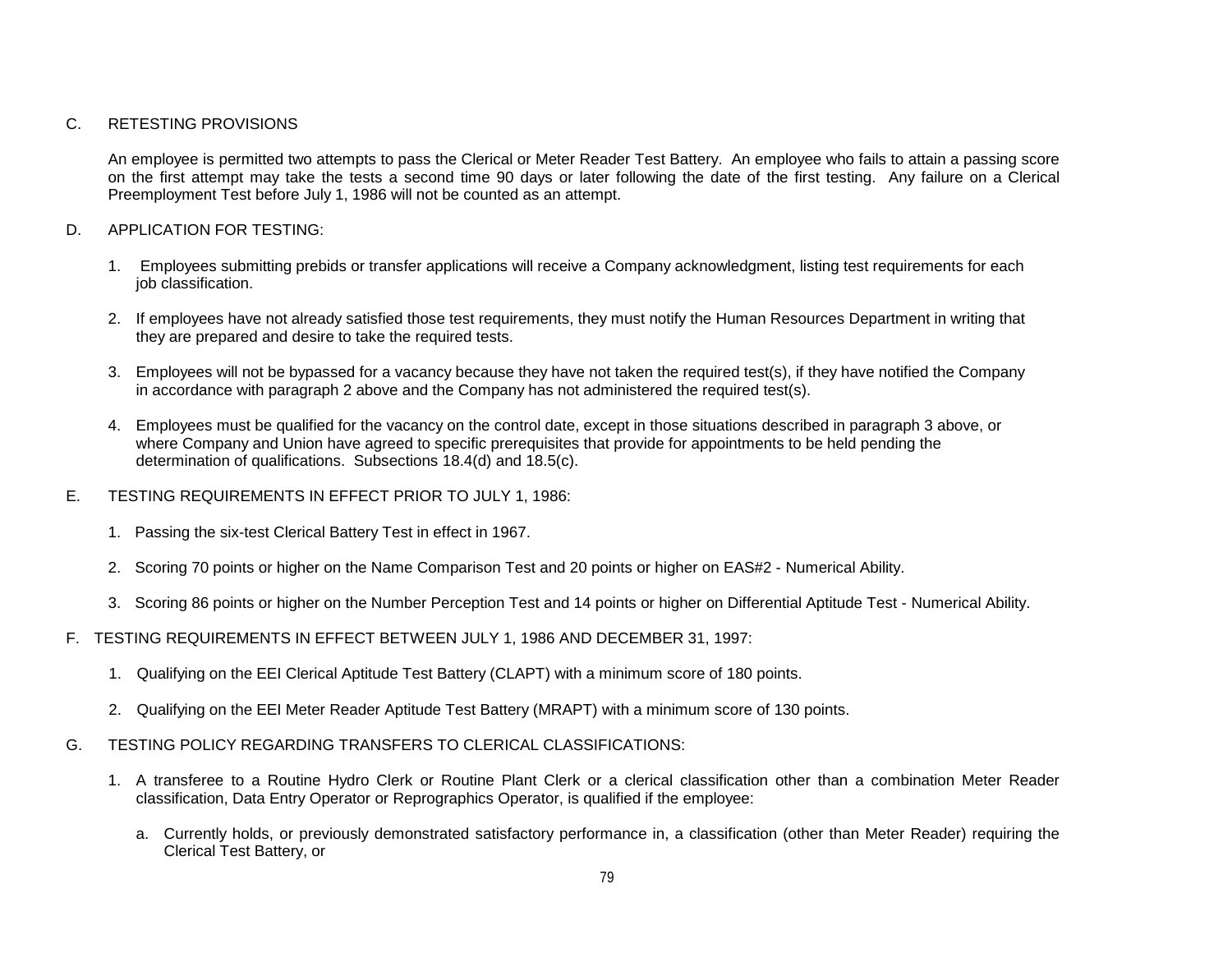- b. Passed a previously negotiated Clerical Test Battery prior to July 1, 1986, or
- c. Passed the EEI Clerical Aptitude Test Battery (*CLAPT*) between July 1, 1986 and December 31, 1997, or
- d. Passed the PSI Clerical Test Battery on or after January 1, 1998, and
- e. Passed any required skills tests (typing) within one year of the vacancy as provided in Review Committee Decision No. 1517. (See Page 84.)
- 2. A transferee to Meter Reader is qualified if she/he:
	- a. Previously demonstrated satisfactory performance as a Meter Reader, or
	- b. Passed a previously negotiated Clerical Test Battery prior to July 1, 1986, with a passing score of 20 on EAS#2, Numerical Ability, or
	- c. Passed the EEI Meter Reader Aptitude Test Battery (*MRAPT*) between July 1, 1986 and December 31, 1997*, or*
	- d. Passed the PSI Meter Reader Test Battery on or after January 1, 1998.
- 3. A transferee to Reprographics Operator is qualified if she/he:
	- a. Previously demonstrated satisfactory performance as a Reprographics Operator, or
	- b. Previously passed the Reprographics Operator test consisting of the Guilford-Zimmerman and Name Comparison tests. The Name Comparison test is not required if the transferee is currently in or previously demonstrated satisfactory performance in a clerical classification other than Data Entry Operator.
	- c. The Guilford-Zimmerman test is no longer given. A replacement test will require agreement between the Company and Union for positions filled after January 1, 2002.
- 4. A transferee to Data Entry Operator is qualified if she/he:
	- a. Previously demonstrated satisfactory performance as a Data Entry Operator.
	- b. Previously passed the Keypunch Skills test.
	- c. The Keypunch Skills test is no longer given. A replacement test will require agreement between the Company and Union for positions filled after January 1, 2002.
- 5. A transferee to Materials Handler is qualified if she/he:
	- a. Previously demonstrated satisfactory performance as a Materials Handler, or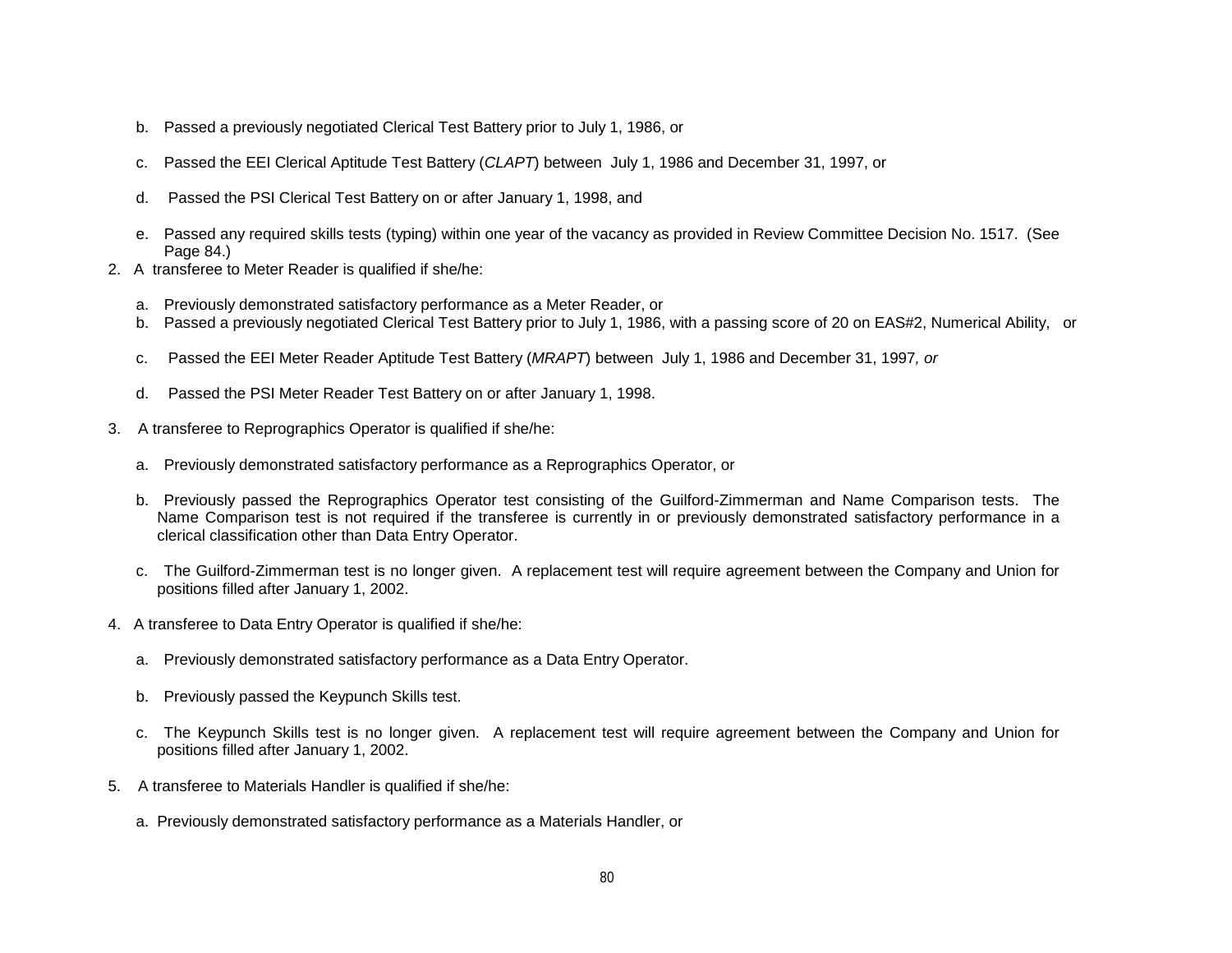- b. Currently holds, or previously demonstrated satisfactory performance in, a clerical job classification other than Data Entry Operator or Reprographics Operator and passed the typing and Forklift Operator tests, or
- c. Passed the Name Comparison, EAS#2 Numerical Ability, Forklift Operator tests, and scored 25 w.p.m. or higher on the typing test, or
- d. Qualified on the EEI Clerical Aptitude Test Battery (CLAPT) between July 1, 1986 and December 31, 1997, passed the Forklift Operator tests, and scored 25 w.p.m. or higher on the typing test, or
- e. Qualified on the PSI Clerical Test Battery on or after January 1, 1998, passed the Forklift Operator tests, and scored 25 w.p.m. or higher on the typing test.

## **SERVICE REPRESENTATIVES' TRAINING PROGRAM**

Each employee who will be required to take and pass the test will first be given the opportunity to complete the training program. After completing the training program, the employee will be tested as to that information upon which he has received instruction. A passing score on the test is 72.6%. In the event an employee fails the initial test, additional instruction will be given and an opportunity to take the failed section(s) of the test a second time will be provided at the employee's request within 90 days of the date he first failed the test.

Employees who fail to attain a passing score on the retest, or who do not request a retest within the 90-day period, shall be removed from the Service Representative classification.

Six months, or thereafter, following demotion, the employee will have the opportunity to take the failed section(s) of the test a third time, provided the employee is able to show satisfactory evidence that the employee has prepared himself or herself to pass the test.

## **SENIOR SERVICE REPRESENTATIVES' TRAINING PROGRAM** *Letter Agreement R2-97-142-PGE*

## 1. Eligibility

Employees in the Customer Services Department who are next lower in the line of progression to Senior Service Representative I and have bids on file are eligible for the Senior Service Representative Training Program. Upon successful completion of the training and testing program, an employee will have met the Senior Service Representative I and II promotional eligibility requirements. (Employees are still subject to the provisions of Sections 18.11 and 18.13 of the Clerical Agreement.)

## 2. Bidding

An employee who has valid bids on file and is the senior bidder to a Senior Service Representative I or II vacancy and is otherwise qualified, will not be bypassed if such employee has not had the opportunity to participate in or complete the training program. The job will be awarded pending successful completion of the training program. If an employee voluntarily withdraws from the training program, the job will be reawarded. However, if an employee is removed from the training program for reasons beyond his *or* her control, *s*/he will retain the iob award pending rescheduling and successful completion of the training program. This does not include a retest.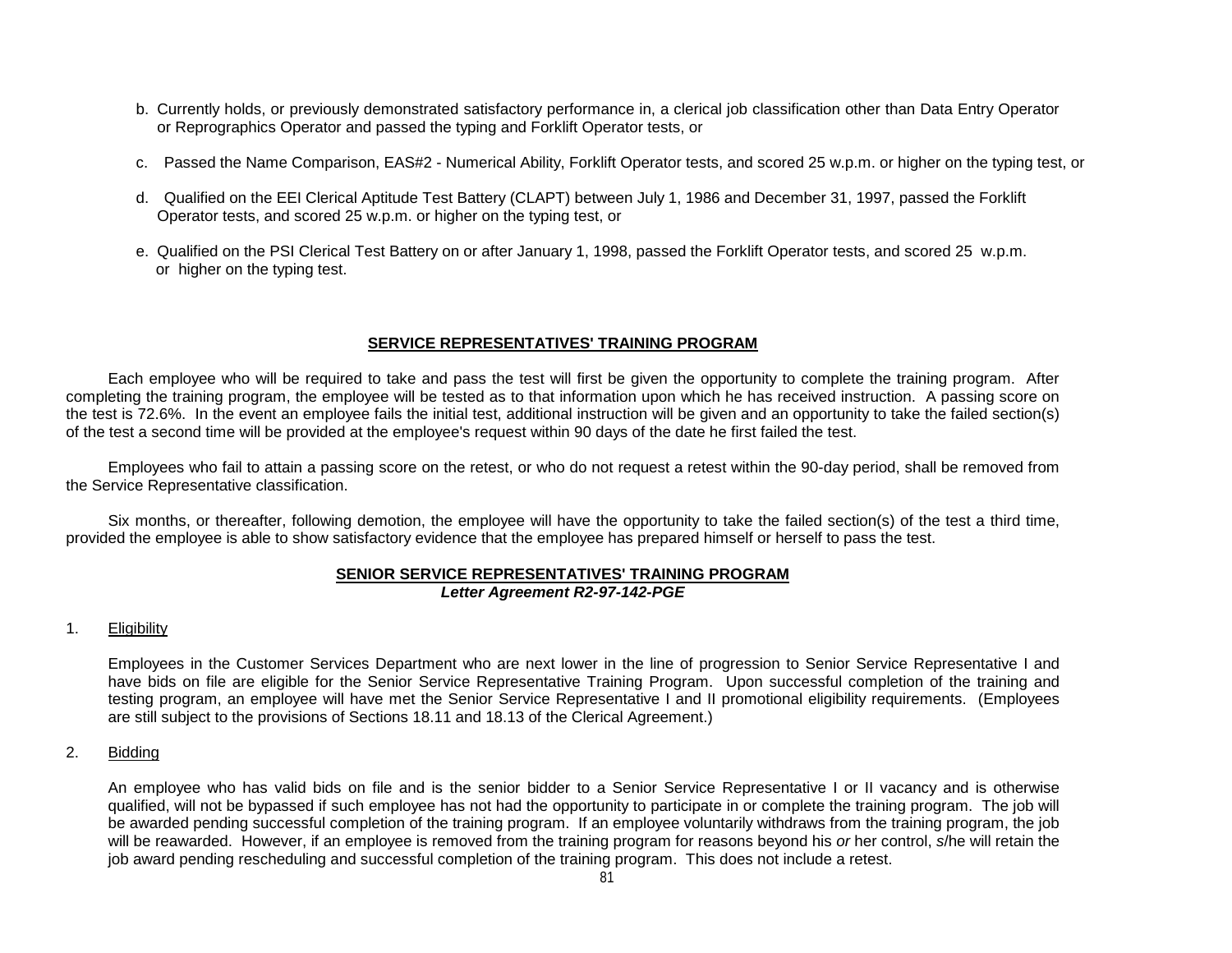## 3. Withdrawals

Employees who have voluntarily withdrawn from the training program will be eligible to be rescheduled for training after 90 days.

## 4. Training

The revised training program is 84 hours long and consists of the following 11 modules:

| Introduction (8 hours)                                                         | Rates (28 hours)                     |
|--------------------------------------------------------------------------------|--------------------------------------|
| Communication Skills and Tools (4 hours)                                       | Credit & Collections (4 hours)       |
| New Business (4 hours)                                                         | Division Account Services (12 hours) |
| <b>CPUC Complaints (4 hours)</b>                                               | Metering (4 hours)                   |
| Energy Efficiency and Resources (2 hours)<br>Advanced Field Services (8 hours) | Outage Communications (6 hours)      |

A detailed description of each module is attached. The training program will be administered on consecutive work days and may be provided at a location other than an employee's regular headquarters. The general provisions established for employees attending Company training classes will apply (Title 15 of Clerical Agreement).

The pre-course study guide exercise has been omitted from the program in exchange for the open resource final exam.

## 5. Testing

The Senior Service Representative Promotional Eligibility Test will be administered at the end of the last day of the training program. A revised test is dated July 1, 1997 and includes 70 questions. Employees would be given 3 hours to take the test. The passing score is 75%. The final exam is now open resource (students have their computers, classroom manuals and their reference guides from training available to them for reference during the exam).

If the employee fails the test, *s/*he will have 90 days to request a retest using a different but equivalent test.

If the employee fails the test on the second attempt, *s*/he must demonstrate that they have made an attempt to improve their test performance through self-study, classes, etc., prior to being granted a retest.

Disputes concerning the fairness of administration, correction of the test, or eligibility of retest shall be resolved in accordance with Title 9 of the Clerical Agreement.

Note: Company will provide leadership training to employees newly placed in a regular Senior Service Representative position.

## **CONFIDENTIAL EMPLOYEES' LINES OF PROGRESSION**

Confidential employees in the Regional Manager's office and Human Resources Department in Golden Gate Region are considered as being in the Customer Service Line of Progression as set forth in Exhibit A of the Clerical Agreement, and that confidential employees in the Gas and Electrical Departments of Golden Gate Region are considered as being in the Operating Line of Progression for their respective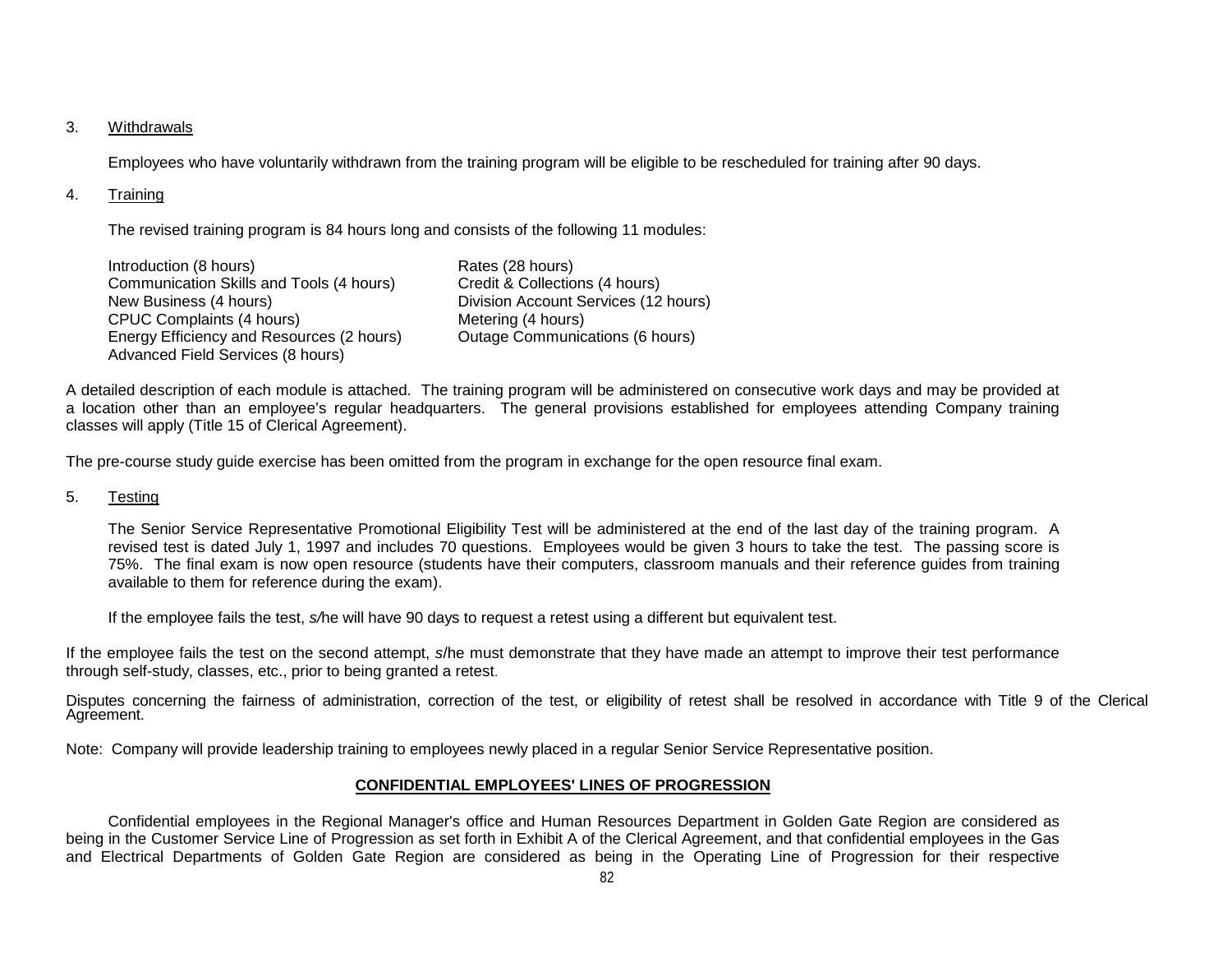departments, as set forth in Exhibit A of the Clerical Agreement, for the purposes of applying provisions of Section 18.8 of the Clerical Agreement dated July 1, 1953, as amended.

In other Regions these employees are considered in the Line of Progression in the Region, Division or Department in which they are located; employees who are in the Human Resources Department or who are secretaries to Region Vice Presidents, Region Department or Division Managers are considered as being in the Customer Service Line of Progression, and employees who are secretaries to Region Operating Managers are considered as being in the Operating Line of Progression.

## **EXHIBIT A SUPERSEDES THE FOLLOWING LABOR AGREEMENT INTERPRETATION AND LETTERS OF AGREEMENT**

Labor Agreement Interpretation applicable to Title 18 which defines the phrase "at the top rate of pay of the next lower classification," effective January 26, 1968.

Letter Agreements relative to the Clerical Test Battery - Customer Service Clerk, Training Program and appointments to vacancies in this classification, one dated February 15, 1967, signed February 28, 1967 by the Union, and another dated May 2, 1968, signed May 7, 1968 by the Union.

Letter Agreement dated May 19, 1975, with respect to Confidential Employees' Lines of Progression, and signed by the Union on May 29, 1975.

Letter Agreement dated May 4, 1977, and signed by the Union on May 10, 1977, with respect to transfer rights between and among employees in the Comptroller's Organization and Design Drafting.

Letter Agreement dated April 4, 1979, and signed by the Union on June 25, 1979, relating to a Limited Modification of Clerical Pre-employment Test Battery.

90 - 8 - PGE *Amends Review Committee File No. 1517-81-1 (See Page 84)*

Pacific Gas and Electric Company 215 Market Street San Francisco, CA 94106 415/972-7000

January 16, 1990

Local Union No. 1245 International Brotherhood of Electrical Workers, AFL-CIO P.O. Box 4790 Walnut Creek, CA 94596

Attention: Mr. Jack McNally, Business Manager Gentlemen: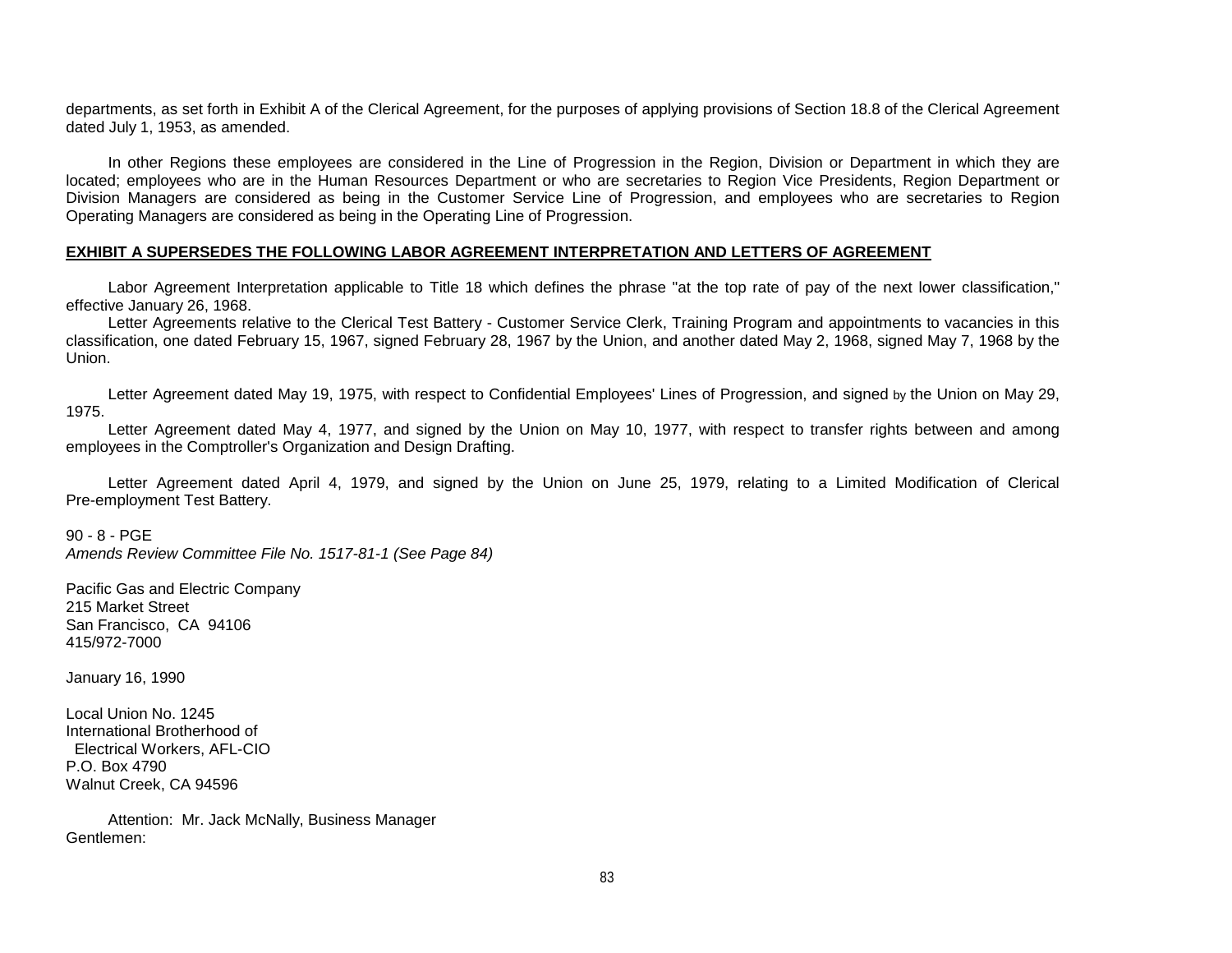Company proposes to change test requirements and/or administrative procedures for certain classifications, as follows:

## TYPIST, STENO and MATERIALSMAN classifications

- 1. Applicants for the above classifications shall be allowed the option of taking the typing test on a personal computer or electric typewriter.
- 2. The attached PG&E Typing Test Manual, dated July 1979, will be acknowledged as the tool for administering typing skill tests.

In addition, Company proposes to amend the provisions of Review Committee 1517, so that it only applies to applicants to Steno classifications, and to only those applicants to the Steno classification who have not met the Steno requirement or held a Steno classification during the previous 12 month period.

# AUXILIARY OPERATOR/ASSISTANT POWER PLANT OPERATOR

Replace the current test battery with the Plant Operator Selection System (passing score 8) in addition to the ACT requirement.

# GAS SUPPLY COORDINATOR

Reduce the current test battery to the EEI CPT and TYI (25 wpm).

## MAINTENANCE ASSISTANT

Replace the current test battery with the EEI CPT and TYI (25wpm).

## **MATERIALSMAN**

Replace the current test battery with the EEI CPT in addition to the FLO and TYI requirement. Amend Title 600, Exhibit VI-A, Procedures for Materials Training Program and Test Requirements, Section IV. Delete current language and add:

1. The test will be administered by the employee's Human Resources Department in accordance with the procedures established in the PGandE Typing Test Manual dated July 1979.

# METER READER

Amend Exhibit A, Clerical and Meter Reader Test Batteries, Part F.2.(b): Passed a previously negotiated Clerical Test Battery prior to July 1, 1986, with a passing score of 20 on EAS #2, Numerical Ability, or

# ROUTINE HYDRO CLERK

Amend Title 600.12, Exhibit VI-L, Job Definitions and Lines of Progression for Routine Hydro Clerk, as follows: [Bracketed portions indicate deletions.]

0265 Routine Hydro Clerk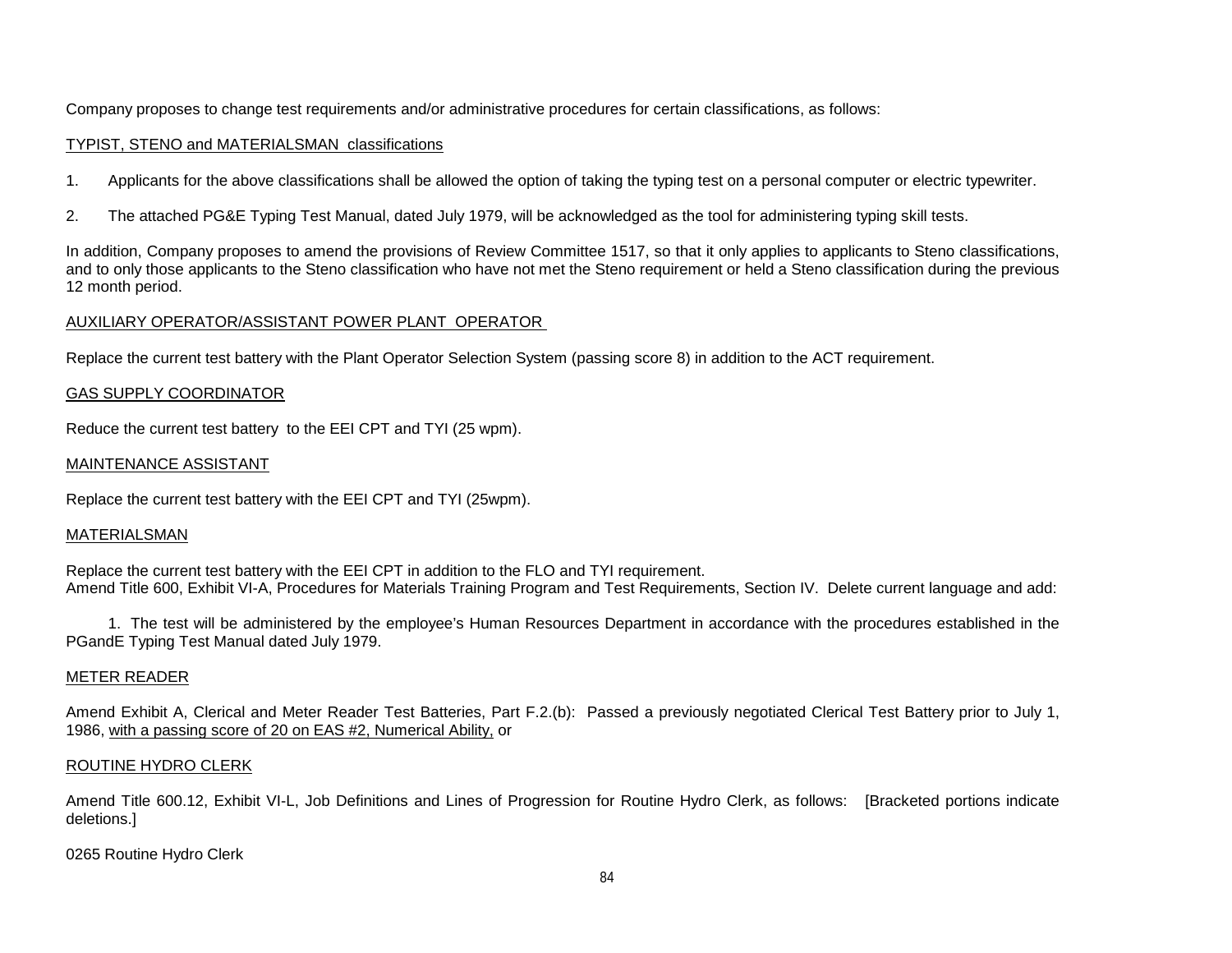An employee who performs routine clerical work requiring a basic knowledge of established Hydro Department office procedures and elementary accounting principles; may operate PBX board. Must [have a high school education or its equivalent and] be able to type with reasonable speed and accuracy (35 words per minute); may be required to learn shorthand prior to promotion to First Hydro Clerk. When qualified, may be required to drive light Company vehicles.

## ROUTINE PLANT CLERK

Amend Title 600.3, Exhibit VI-B, Job Definitions and Lines of Progression for Routine Plant Clerk, as follows:

## 0294 Routine Plant Clerk

An employee who performs routine clerical work requiring a basic knowledge of established Company steam plant office procedures and elementary accounting principles; may operate PBX Board or take readings during plant tests; in training for advancement to First Plant Clerk. Must [have a high school education or its equivalent and] be able to type with reasonable speed and accuracy (35 words per minute); may be required to learn shorthand prior to promotion to First Plant Clerk.

## WORD PROCESSING OPERATOR

Replace 50 wpm typing requirement with 55 wpm to be consistent with other typist classifications.

Company also proposes to confirm aptitude and skills testing requirements for various beginning and prebiddable (promotional) classifications. The attached document describes Description of Tests, Testing and Retesting Provisions, and the specific requirements for new hires and employees by classification. This document should be used in conjunction with requirements listed in Exhibit A of the Clerical Agreement and Title 600 of the Physical Agreement.

Further, Company proposes to relax the retesting provisions for employees subject to demotion and/or displacement during the period of notice. Such employees shall be given an opportunity to qualify for a classification during the period of notice notwithstanding the period of time lapsed since the last attempt, providing such employees have not exhausted the number of attempts allowed. Where there is no limit to the number of attempts allowed (e.g., typing test), an employee may take the test as often as he/she is notified of displacement and/or demotion under the provisions of the respective agreement.

Company further proposes that the Parties mutually agree to the requirements listed on the Job Bidding Qualifications table in a separate agreement.

If you are in accord with the foregoing and agree thereto, please so indicate in the space provided below and return one executed copy of this letter to the Company.

Yours very truly,

## PACIFIC GAS AND ELECTRIC COMPANY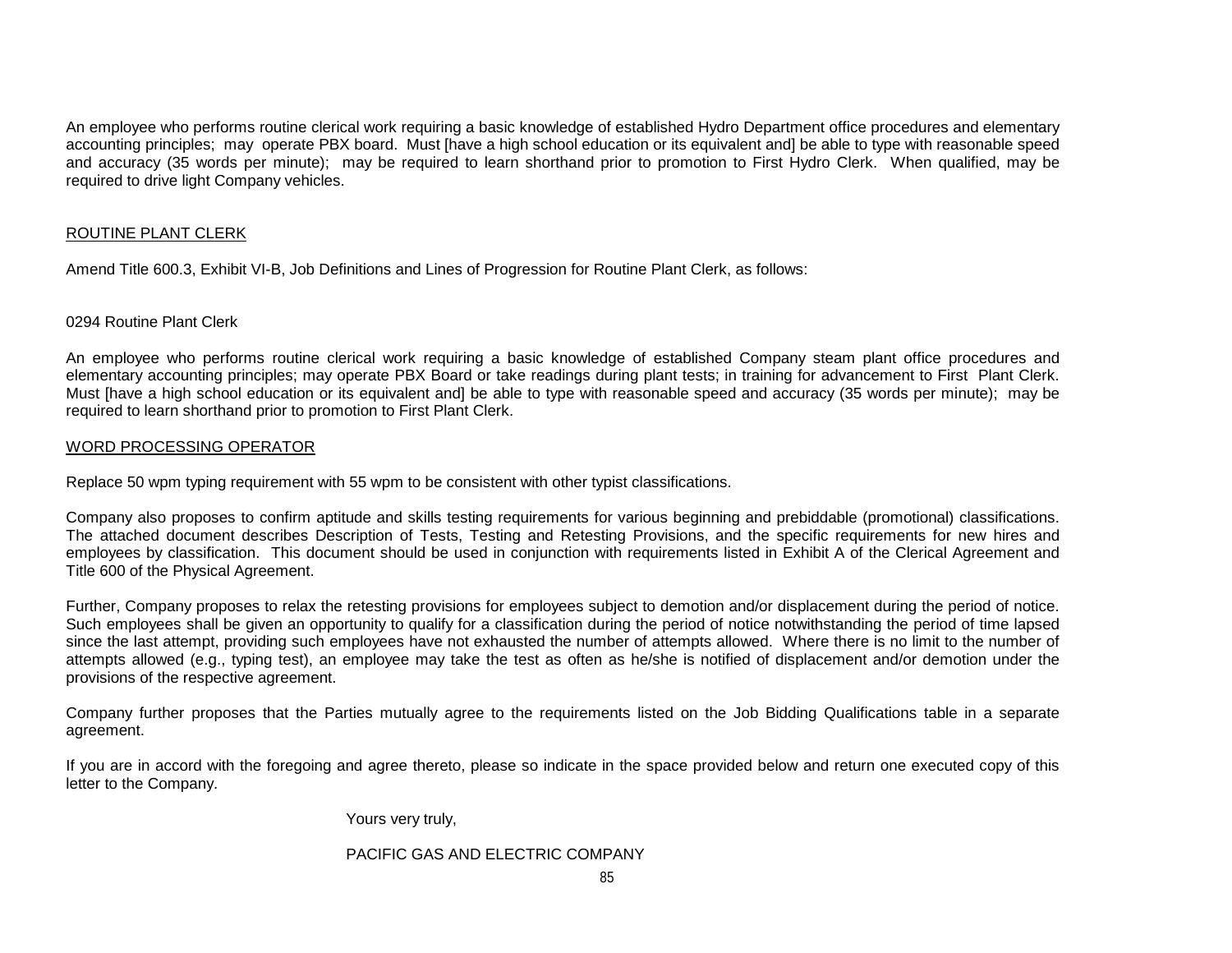#### By /s/ Richard B. Bradford Manager of Industrial Relations The Union is in accord with the foregoing and it agrees thereto as of the date hereof.

## LOCAL UNION NO. 1245, INTERNATIONAL BROTHERHOOD OF ELECTRICAL WORKERS, AFL-CIO

Jan 22, 1990 **By /s/ Jack McNally** Business Manager

DMSIV;sc

## **REVIEW COMMITTEE DECISION**

## **Review Committee File No. 1517-81-1 Sacramento Division Grievance No. 6-110-80-9** *Amended by LA 90-8 (See Page 81)*

## Subject of the Grievance

The grievant, an intermittent Clerk D in Customer Services Department, was required by Company to requalify her typing skills before being awarded a transfer to a full-time Utility Clerk-Typist position. Due to her failure to pass the typing retest, the grievant was bypassed for the job in question.

## Facts of the Case

The grievant was employed on March 10, 1975, as an unscheduled, temporary, part-time Clerk D in the Customer Services Department. Subsequent to this, she submitted transfer applications to various full-time clerical jobs. In order to qualify herself for consideration to the position of Clerk D-Typist (now Utility Clerk-Typist), on February 2, 1978, she took and passed the required typing test.

In May 1980 the grievant was the senior transfer applicant for a position of Utility Clerk-Typist in Solano District, Sacramento Division. Prior to being awarded this job, the grievant was notified by Company that she would have to requalify her typing skill level. The grievant requested and received a one week's delay in taking the test as she felt a need to brush up her typing skill which had not been utilized in her work as Cashier in the Customer Services Department.

When the grievant retook the typing test on May 14, 1980, she failed to achieve a passing grade and was bypassed for the vacant position. The Union filed a grievance contending that Company had no right to require a retest of the grievant's typing skills and that once the grievant had qualified for the job in question, she remained qualified.

## **Discussion**

The Review Committee, in discussing this case, took notice of the fact that before the Clerical Agreement was changed in 1977, through General Negotiations, Subsection 18.5(b)(2)\* provided that "Company may nevertheless reject the transfer request of any such employee who does not possess the ability to perform the duties of such classification and who has not demonstrated the qualifications required to progress in the Line of Progression of the classification which is vacant." In thinking that this now-absent language might have a bearing on this case, the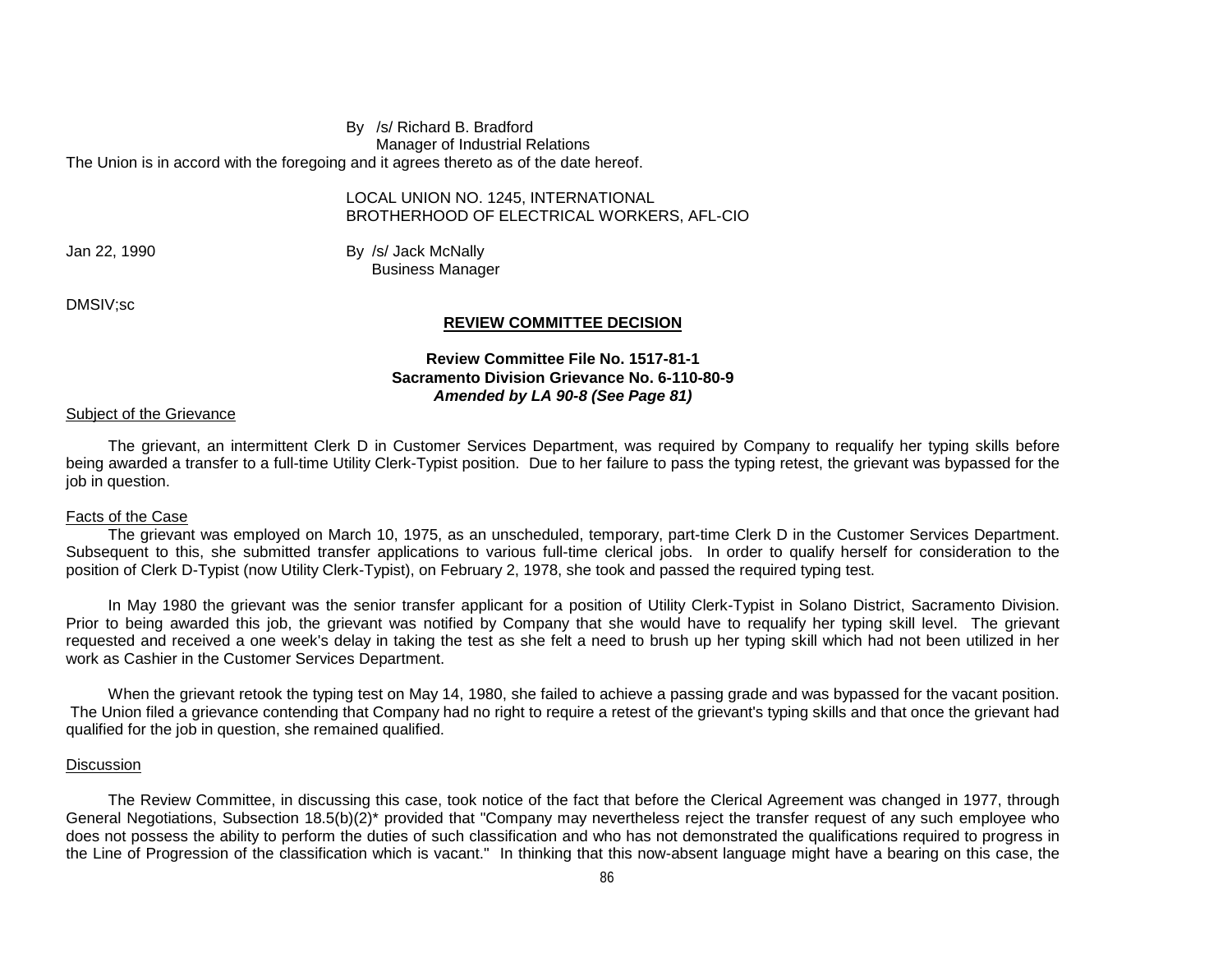Committee reviewed the intent of the Negotiating Committees in removing this language from the Agreement. It was determined that the basic intent at that time was to remove the requirement of successfully completing the A.C.T. math test in order to transfer to certain jobs. The language was not removed to indicate that there was no longer a need to require a demonstration of certain appropriate work skills before awarding a vacancy in accordance with the transfer procedure.

In the case at hand, over the two-year period since the grievant had taken the typing test, her typing skill had deteriorated and also the test had been changed. Both of these factors seemed to have an effect on the grievant's ability to pass the typing test. It was also apparent that the one week's delay requested by the grievant to brush up her typing skill was not adequate.

The Company's members of the Review Committee opined that for two specific clerical skills, typing and shorthand, there was a valid need to test transfer applicants prior to awarding a job which primarily utilized these skills. The Union's members of the Committee agreed with the Company's opinion noting that an employee, placed in a beginning level job, who did not possess the necessary skills of that classification could be subjected, at some point, to demotion or dismissal. However, the Union's members opined that for at least one year's time following testing, it could be reasonably assumed that an employee would retain his/her tested skills at the same level.

Also discussed, in passing, was a recent Materials Department negotiated settlement relating to the right to utilize Company typewriters, either manual or electric, but not during work hours to sharpen typing skills prior to taking the typing test required for certain of the Material Department's jobs.

#### Decision

Taking all of the above into consideration, the Review Committee determined that the job bypass of the grievant was not in violation of the Agreement. However, in the future, any employee who, except those employees then classified as typist or stenographer, is the senior transfer applicant for a clerical job classification of typist or stenographer may be required by Company to pass a retest of such skills if more than one year's time has elapsed since the employee was last tested and met the minimum requirements for those skills.

Also, at the employee's request, the retest and the award of the job for which the employee is being considered shall be pended for not more than 30 calendar days in order to allow the employee time to sharpen or improve the skills referred to above. Company shall notify the employee of this option at the time he/she is being considered for the job. During this 30-calendar-day period, the Company will make a typewriter available for typing practice on Company property but not necessarily during the employee's work hours provided that there is a typewriter at that headquarters which is not in use. If at the end of the 30-day period, or sooner if the employee desires, the employee takes and fails the retest, such employee shall be bypassed for the job in question.

The Review Committee, in going beyond this instant case, determines that an employee other than a typist or stenographer who is the senior bidder for a clerical job classification of typist or stenographer will be subject to the same rules and rights as specified in this "Decision." That is, the employee must have qualified on the appropriate typing or stenographic test within a one-year period of the date of consideration for a vacancy or must requalify under the same conditions stipulated above.

This case is closed without adjustment.

F. C. Buchholz W. H. Burr J. B. Stoutamore

FOR COMPANY: THE SERVICE OF THE SERVICE OF THE SERVICE OF THE SERVICE OF THE SERVICE OF THE SERVICE OF THE SERVICE OF THE SERVICE OF THE SERVICE OF THE SERVICE OF THE SERVICE OF THE SERVICE OF THE SERVICE OF THE SERVICE OF L. C.Beanland G. W. Abrahamson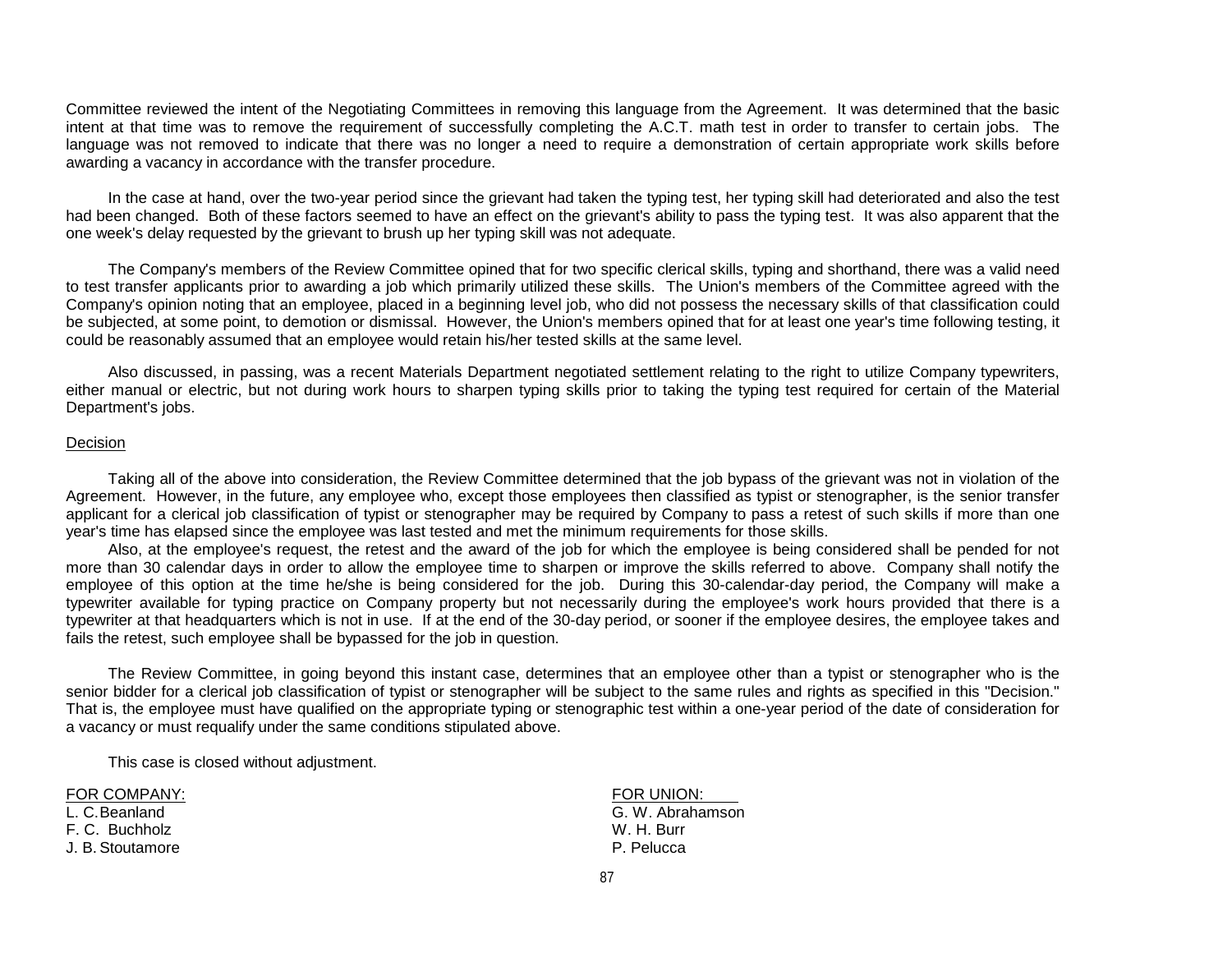D. J. Bergman R. W. Stalcup

By <u>/s/ David J. Bergman</u> and the second term of the second by *SI* Roger Stalcup By *SI* Roger Stalcup Bate 6-3-81 Date 6-3-81

\*Effective  $1/1/84$ ,  $15.5(b)(2)$  was changed to  $18.5(c)(2)$ .

#### **REVIEW COMMITTEE DECISION**

Review COMMITTEE File Nos. 1005, 1009, 1028, 1030, 1325 and 1331 Humboldt Division Grievance Nos. D.Gr/C 19-70-2, D.Gr/C 19-70-6, and D.Gr/C 19-70-12 North Bay Division Grievance Nos. D.Gr/C 4-70-7 and D.Gr/C 4-70-9 Sacramento Division Grievance No. D.Gr./C-6-73-4 East Bay Division Grievance No. D.Gr/C 1-73-4

#### Subject of the Grievances

Each of the grievances arose from similar facts. The grievants are employees who are not headquartered at the location where the temporary upgrade occurred. At the headquarters where the temporary vacancy occurred, Clerk C's or D's were upgraded to fill Clerk A or B positions. There were no immediate next-lower classifications in any of the offices concerned in these grievances.

The contention, then, of each of the grievants is that he or she should have been temporarily assigned to the location where the vacancy occurred inasmuch as each would have been the successful bidder if the vacancy had been permanent rather than temporary.

#### **Discussion**

The Clerical Labor Agreement specifically deals with the question of filling temporary vacancies in Subsection 18.3(a): "Whenever a vacancy occurs in any job classification, Company may temporarily fill it by assignment. In making temporary assignments to fill job vacancies other than vacancies in beginner's classifications, Company shall first consider regular full-time employees at the headquarters in which the job vacancy exists in the order of their preferential consideration under Section 18.8." (Emphasis added.) Further, in Exhibit A - Lines of Progression - Division Clerical Departments, the following example of a temporary assignment is given: "Temporary upgrades shall take place within the department and headquarters in which the temporary vacancy exists provided there is a next-lower classification to the vacant classification in such department and headquarters. (Emphasis added.) Temporary upgrades into classifications where there is no next-lower classification to the vacancy within the department and headquarters shall be made in accordance with the lines of progression."

As the facts point out, in these particular offices there was no immediate next-lower classification to the vacant A or B positions. The question, then, involves the second sentence of the example, and the question specifically is whether this opens the appointment to persons outside of the headquarters. The language of the example is certainly not crystal clear. It could be read to mean that, if there is no person in an immediate lower classification to the one that is temporarily vacated, it must be filled from outside of the headquarters. To read the Exhibit this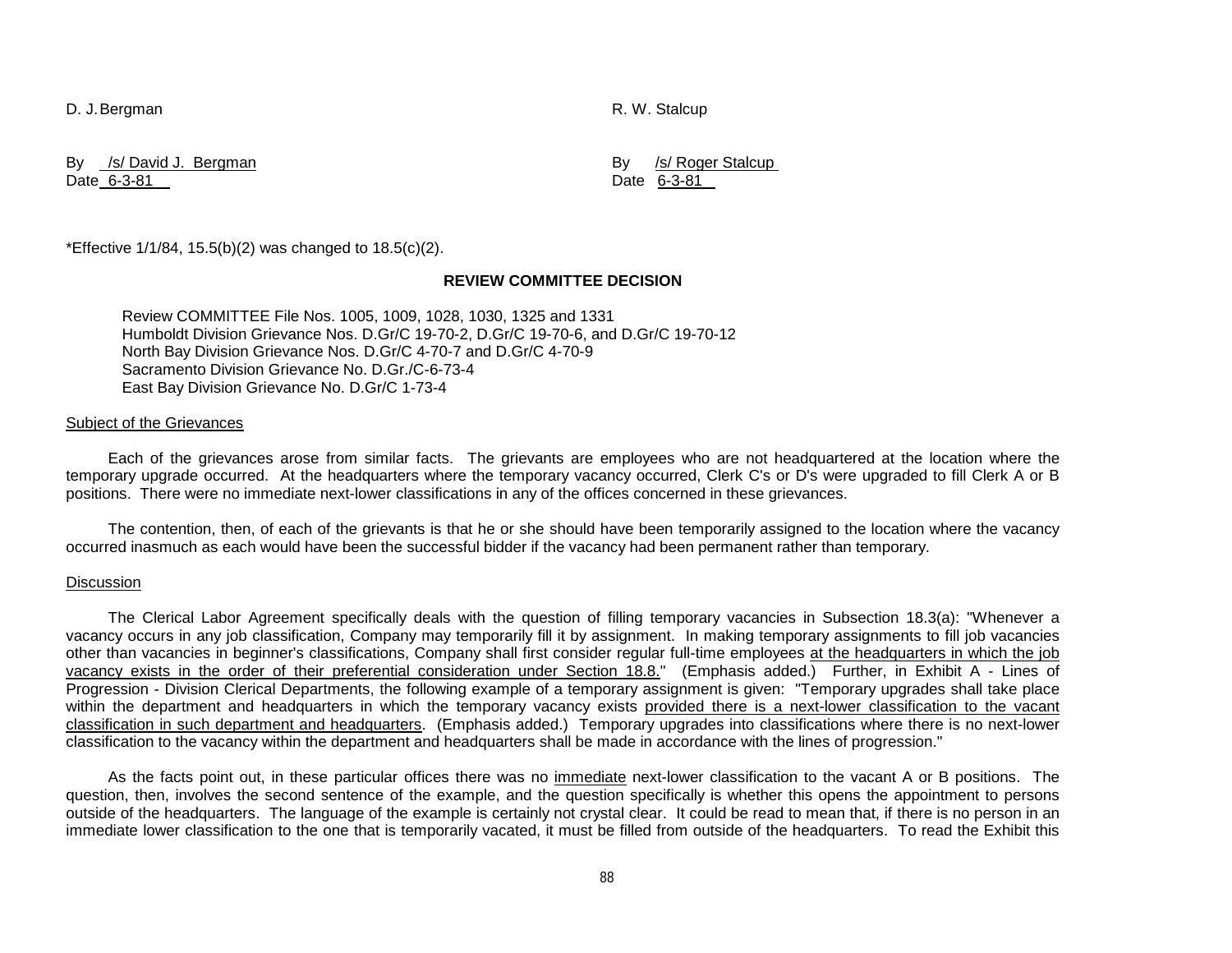way, however, would, with regard to such assignments, conflict with the literal meaning of Subsection 18.3(a). That section, which is paramount to the example in any event, speaks in terms of the entire line of progression to the temporary vacancy.

In an effort to resolve the conflict, the Review Committee has taken into account several factors: (1) The promotional system is based on prebids from next-lower classifications within a Division assuming that the bidders are qualified. (2) The most common method for employees to attain the requisite skills and knowledge for promotion is temporary upgrades to higher classifications. (3) The extent of the Company's obligation to train employees for promotion. (4) In the filling of temporary vacancies, the Company is only obligated to give consideration to those senior employees who have prebids on file provided the assignment does not disrupt Company's operations to a point where it becomes impracticable to do so or the expense outweighs the Company's commitments to provide promotional training.

#### Decision

For the foregoing reasons where there is no next-lower classification in the line of progression, it is the decision of the Review Committee that: (1) Temporary upgrades for one basic workweek or less shall be made within the headquarters following the line of progression to successively lower classifications provided that such a person is qualified to handle the work of the higher classification to which the temporary appointment is being made and; (2) such temporary upgrades for more than one basic workweek shall be offered to the senior qualified prebidder within a district provided that such person resides within a commutable distance ("commutable distance" as used in this decision shall mean a temporary headquarters located not more than 45 minutes or 30 miles from his residence). In the application of item (2), the upgraded employee shall report to the temporary headquarters in accordance with the provisions of Section 10.8 of the Clerical Agreement. When the temporary assignment lasts for more than 60 consecutive calendar days, the upgraded employee will then be considered reporting to his "regularly established headquarters."

These grievances are closed without adjustment.

W.H. Burr J.A. Fairchild E.R. Sheldon H.J. Stefanetti L.N. Foss L.V. Brown

FOR UNION: FOR COMPANY:

 $Bv$  /s/L.N. Foss

| -<br>B٧ | /s/L.V. Brown |  |
|---------|---------------|--|
|         |               |  |

Date March 4, 1974 Date March 4, 1974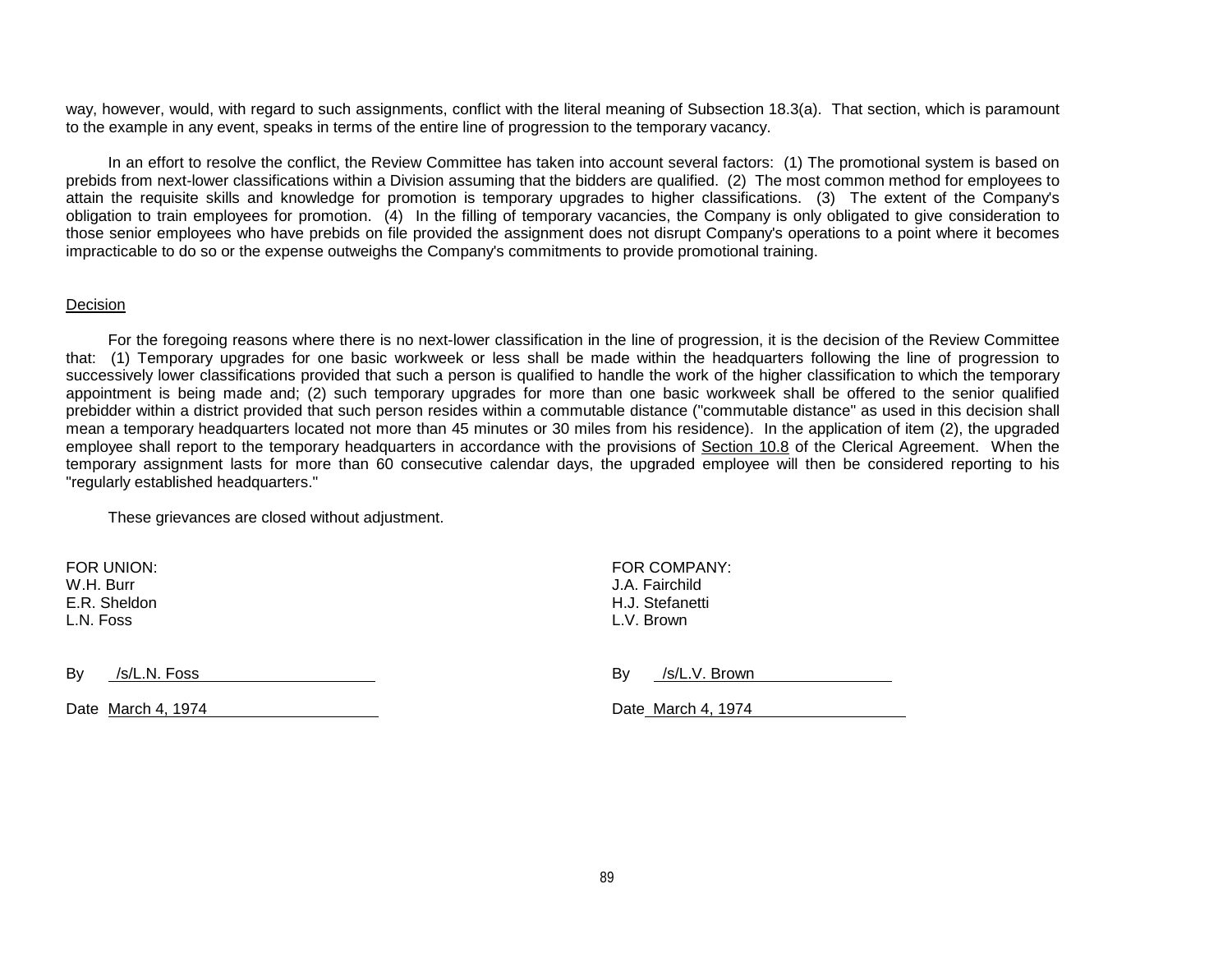R1-82-111-PGE

**October 6, 1982**

**Local Union No. 1245**

International Brotherhood of Electrical Workers, AFL-CIO P. O. Box 4790 Walnut Creek, California 94596

Attention: Mr. Jack K. McNally, Business Manager

Gentlemen:

 At the request of Local 1245, IBEW, the issue of an appropriate Clerical Job Evaluation System for certain classifications covered in the Clerical Agreement has been referred to arbitration in accordance with the settlement of the 1979/1980 negotiations and has been assigned Case No. 108.

 Company and Union have agreed that it is in the best interests of the employees involved, and the Company and Union, that a further effort be made to reach a mutual agreement on this matter through the bargaining process. It is, therefore, agreed that the arbitration procedure will be stayed under the following conditions:

1. Consultant

 The Company and Union will jointly select and pay the consultation fees of a consultant, who will guide and make recommendations to the Committees representing both parties and attempt to establish a mutually acceptable Clerical Job Evaluation System for PGandE employees in classifications listed in Item 3 below.

2. Validation

 Before implementation of any proposed Job Evaluation System, such system will be "validated" by being tested against a substantial number of benchmark jobs to the satisfaction of both parties.

3. Guidelines

The Committees and the consultant shall be guided by the following principles:

- The Job Evaluation System will apply to the following clerical classifications:
- a. Senior II level clerical jobs.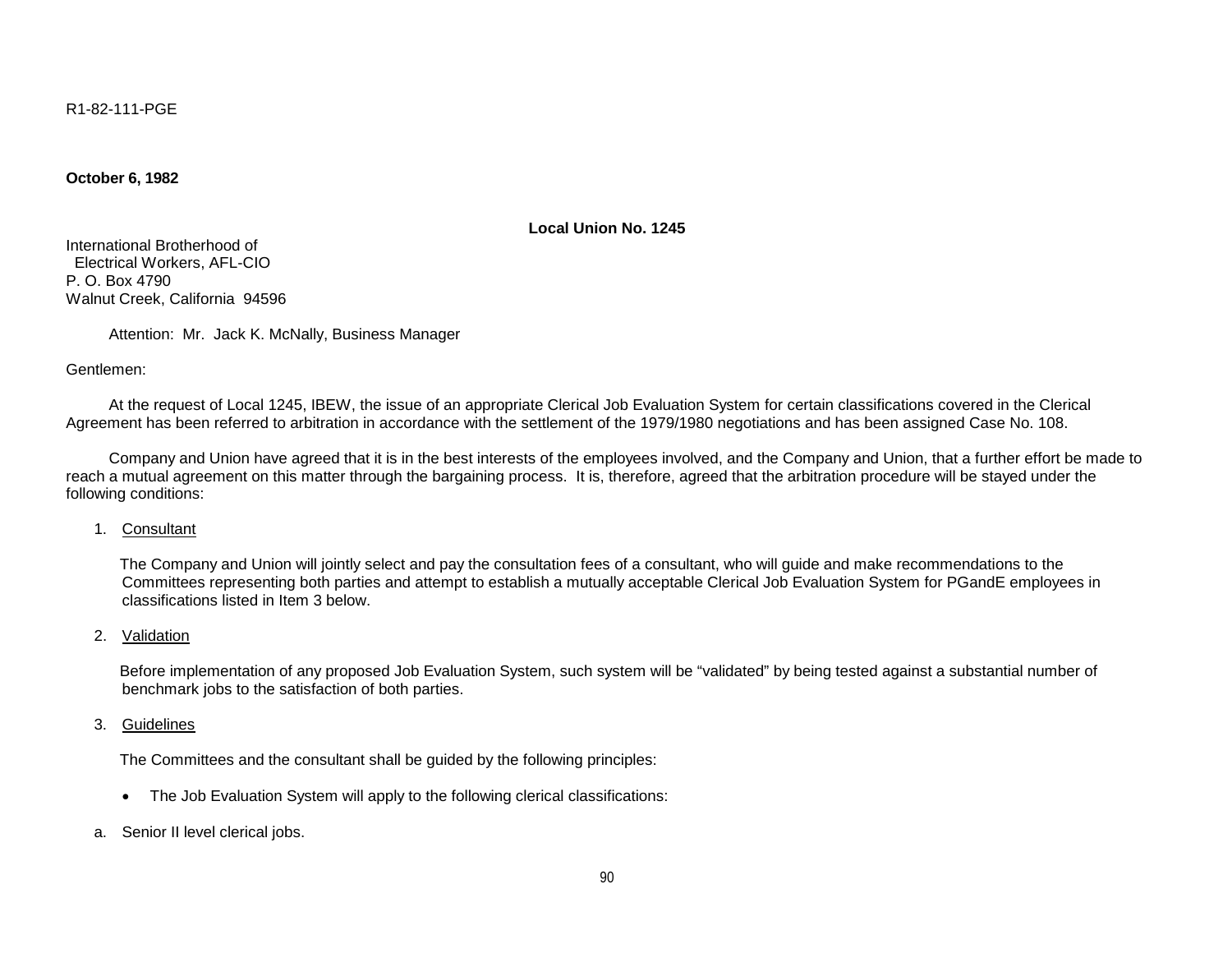- b. Senior I level clerical jobs.
- c. Service Representatives, Operating Clerks, and Accounting Clerks.
- d. Utility Clerks (including Clerk D).
- e. Any other classifications in the clerical bargaining unit listed in Exhibit F which have wage progressions which are identical to those listed in a. through d. above.
- f. Any other office or clerical classification to which the Company and Union mutually agree.
	- The system be easy to use and understand.
	- Information regarding the system be available to all parties, including individual employees.
	- All parties be encouraged to participate including employees whose jobs are subject to evaluation.
	- Job evaluations are to be based on the job and not on the employee who holds the job.
	- The system meet equal employment requirements.
	- There be an appeals process.

## 4. Employee Placement

 If in the application of the agreed-to Job Evaluation System it is determined that a particular position is to be reclassified downward, the incumbent employee will be red-circled at his/her current rate of pay and be subject to the conditions outlined in Paragraphs A or B below. However, if in the Department and office (Section in V.P. & Comptroller) where the inappropriately classified position has been identified, there are other equivalent positions, the red-circled employee may exchange duties with the least senior employee holding that classification. The junior employee would then assume the red-circled status and be subject to the conditions of Paragraphs A and B below.

 After implementation of an agreed-to Job Evaluation System, employees who, as a result of job reevaluation, are assigned a lower classification, will be red-circled at their current rate of pay under the following conditions:

## A. Customer Services and Operating Lines of Progression

Once an employee has been red-circled at a rate of pay, he or she will be held at that rate until reassigned to another classification equivalent to or higher than the current rate of pay within the same headquarters or he or she vacates the specific job for any other reason. If, during the time an employee is red-circled and there are prebiddable vacancies within a commutable distance of the present headquarters (30 miles or 45 minutes travel time under ordinary conditions), and the red-circled employee elects not to bid or turns down a job award more than once, such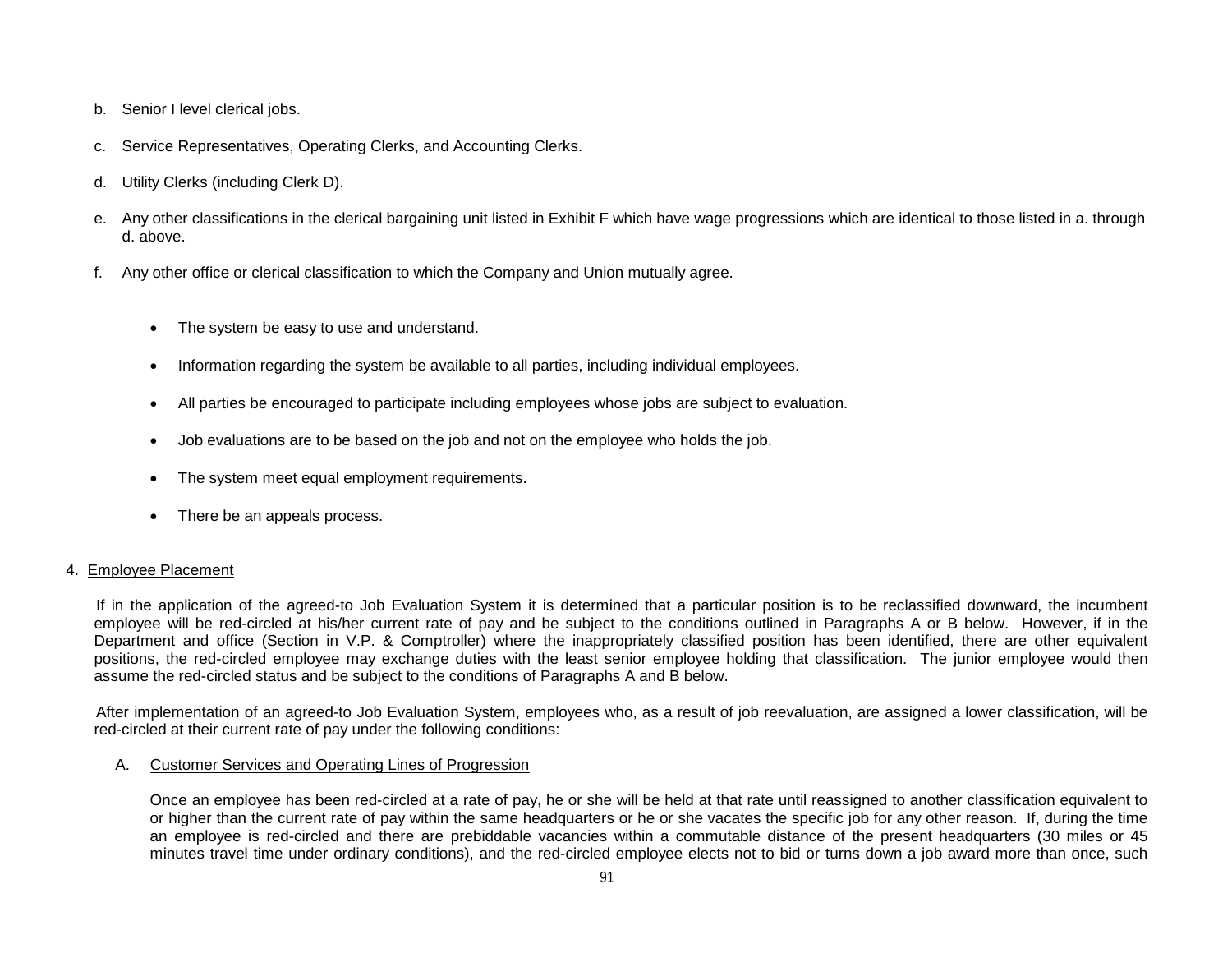employee will be held at the present rate of pay (excluding general wage increases) until such time as the rate established for their newly assigned classification equals or exceeds the red-circled rate. If two or more red-circled employees turn down the same job award, only the junior employee will be charged with a turndown. A red-circled employee who prebids but is not the successful bidder to an equivalent classification within the area of commutable headquarters will continue to maintain the current rate plus future general wage increases.

## B. Accounting Line of Progression

The conditions set forth in A above will apply to red-circled employees in the Comptroller's Department with the understanding that, if a red-circled employee bids to another section to maintain his or her current rate of pay, such employee will have at least six months to become fully qualified. In the event the red-circled employee desires to bid back to his or her former section, the employee will not be subject to the six-month bar established for this Line of Progression by the letter agreement dated April 21, 1982 (82-4-PGE).

## 5. Arbitration

At any time that either party believes that continuing negotiations will be fruitless, it may, upon written notice to the other party, again start the arbitration proceedings at the point where they stood at the time of the execution of this agreement. However, should the issue be referred back to arbitration, the arbitration date shall be set no earlier than 60 days following an exchange of all relevant information on both proposed systems.

 If you are in accord with the foregoing and agree thereto, please so indicate in the space provided below and return one executed copy of this letter to Company.

Yours very truly,

PACIFIC GAS AND ELECTRIC COMPANY

By IWBonbright Manager of Industrial Relations

The Union is in accord with the foregoing and it agrees thereto as of the date hereof.

LOCAL UNION NO. 1245, INTERNATIONAL BROTHERHOOD OF ELECTRICAL WORKERS, AFL-CIO

December 1, 1982 **By Jack McNally** 

Business Manager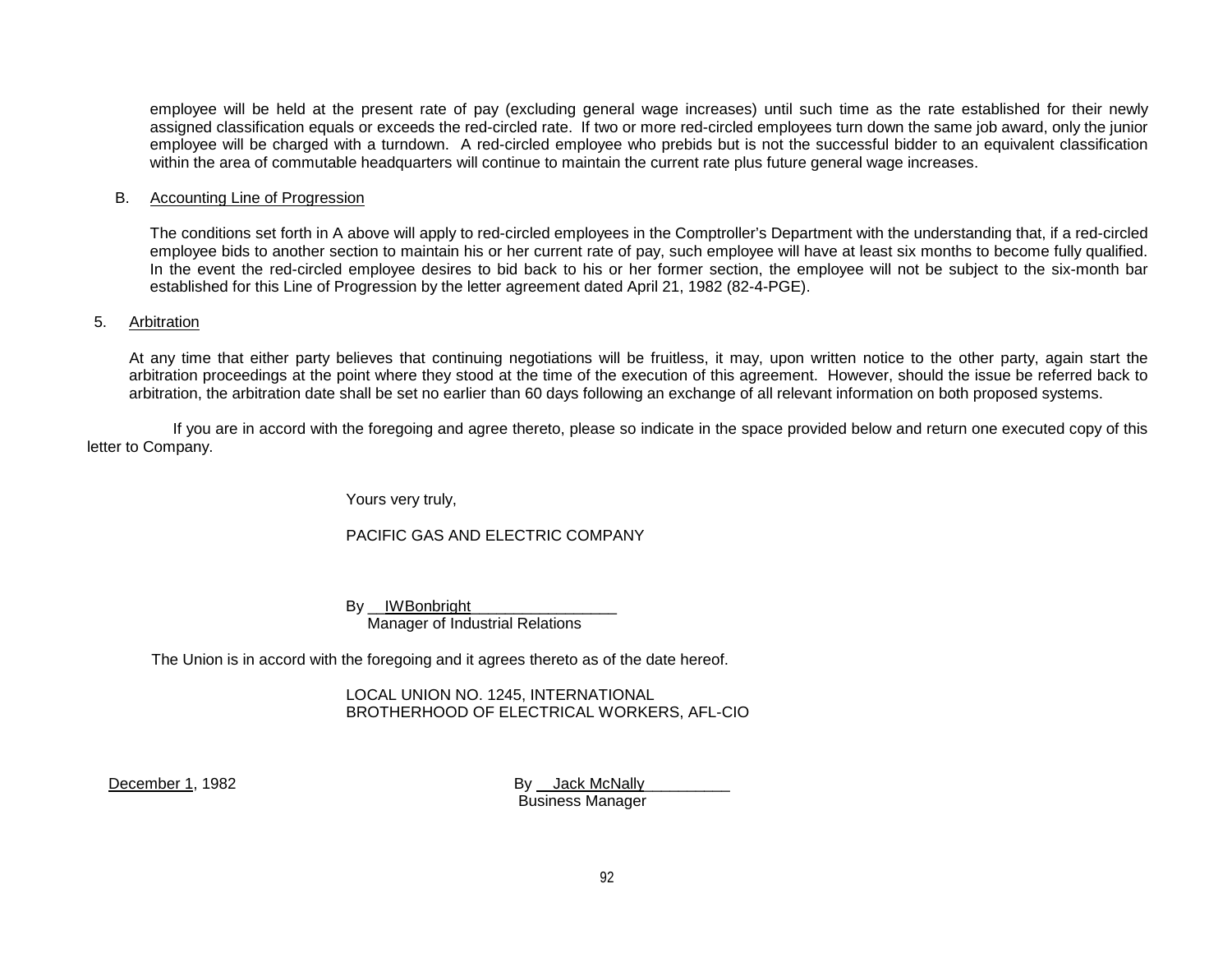87-78-PGE

May 1, 1987

Local Union No. 1245 International Brotherhood of Electrical Workers, AFL-CIO P. O. Box 4790 Walnut Creek, California 94596

Attention: Mr. Jack McNally, Business Manager

Gentlemen:

 In accordance with the provisions of Attachment A of the 1979 Negotiations Settlement, the parties have mutually established a Clerical Position Evaluation System to replace the Clerical Cross-Hatch Index. The time limits set forth in Attachment A were mutually extended by Letter Agreement 82-111-PGE.

Enclosed with this letter are:

- *1.* The cut-off point determination agreement. The employee population mix referenced in the second paragraph is 5.5% "A" level classifications, 10.4% "B" level classifications, 41.6% "C" level classifications and 42.5% "D" level classifications in the initial system study population.
- *2.* The Administrative Guide for the Clerical Position Evaluation System.

 The commitment established during the 1979 General Negotiations was to reevaluate all of the former Review When Vacant (RWV) jobs prior to any others. At the time this agreement was reached, neither Company nor Union was in a position to predict what the essential elements of the new job evaluation system would be. At the conclusion of negotiations in which the parties established the elements of the system, an initial implementation agreement was negotiated. A copy of that agreement is included in the Administrative Manual as an Appendix. As is provided in the implementation agreement, all covered employees will be required to complete a Position Evaluation Questionnaire during the System Study-Data Gathering phase. No jobs will be impacted by the new job evaluation system until the System Study is completed. Because the System Study will include all positions that are filled, all employees who are in those positions that were formerly designated "Review When Vacant" will be evaluated at the same time as all other positions. It has, therefore, been agreed that it is unnecessary to treat the formerly "RWV" positions any differently than other positions.

 It is anticipated that following the System Study, it may not be possible to process all of the appeals within the time limits established in Chapter VI of the Administrative Manual. Therefore, by mutual agreement, the parties may extend the time periods specified for the processing of appeals. However, the parties may not agree to extend the time period specified for filing an appeal.

 Further, since the Gas Chart Calculator positions do not meet the requirements established for positions that will be evaluated by the system, the parties agreed that Gas Chart Calculator positions be excluded from evaluation using the Clerical Position Evaluation system.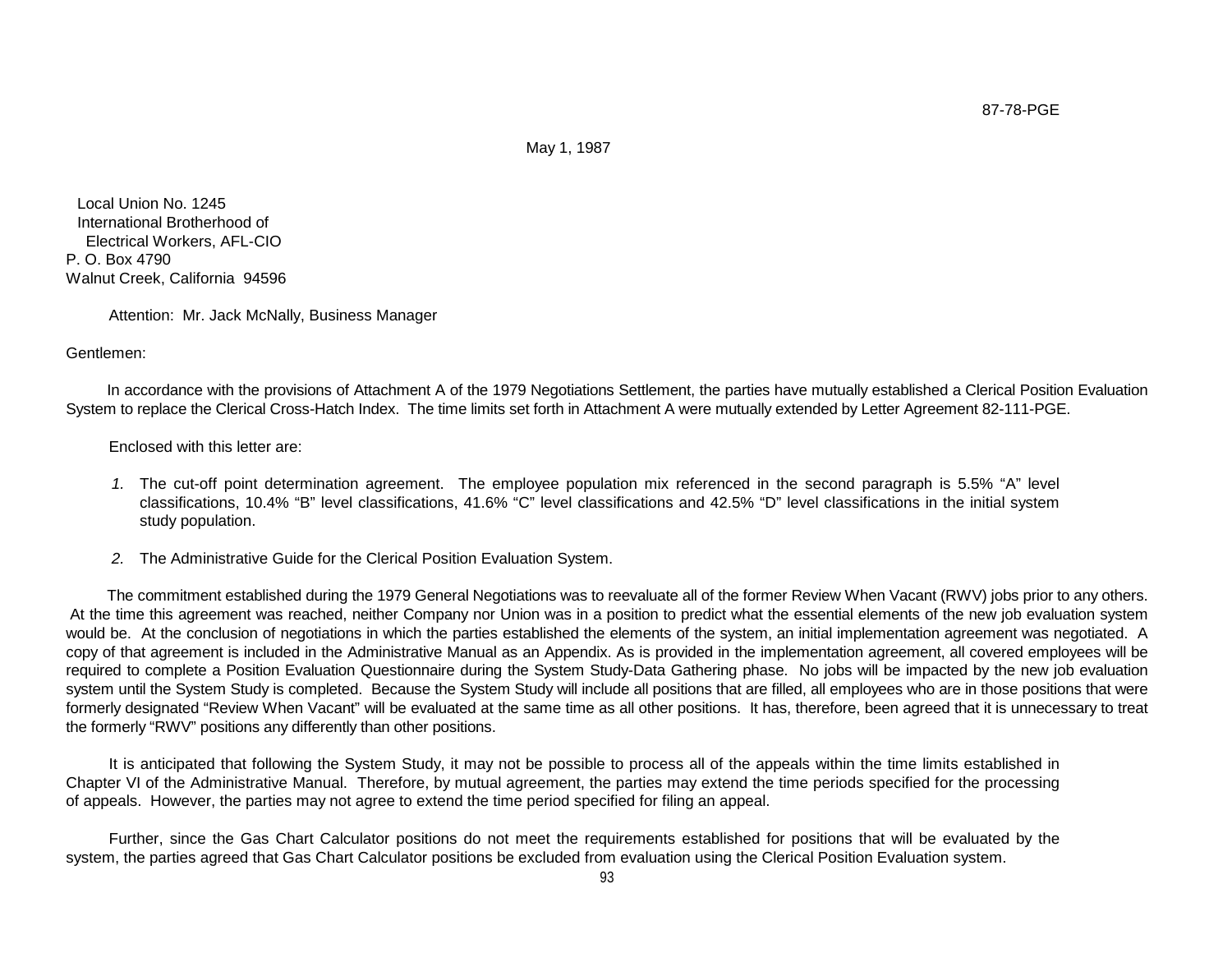It is proposed that this Clerical Position Evaluation system be effective upon the execution date of this agreement and continue in effect until amended by mutual agreement, or until either party has given to the other 30 days' written notice of its termination.

 If you are in accord with the foregoing and the attachments and agree thereto, please so indicate in the space provided below and return one executed copy of this letter to the Company.

Yours very truly,

PACIFIC GAS AND ELECTRIC COMPANY

By **IWBonbright** 

Manager of Industrial Relations

The Union is in accord with the foregoing and the attachments and it agrees thereto as of the date hereof.

LOCAL UNION NO. 1245, INTERNATIONAL BROTHERHOOD OF ELECTRICAL WORKERS, AFL-CIO

May 15, 1987 By Jack McNally\_\_\_\_\_\_\_\_\_\_\_\_\_\_\_\_\_\_\_\_\_ Business Manager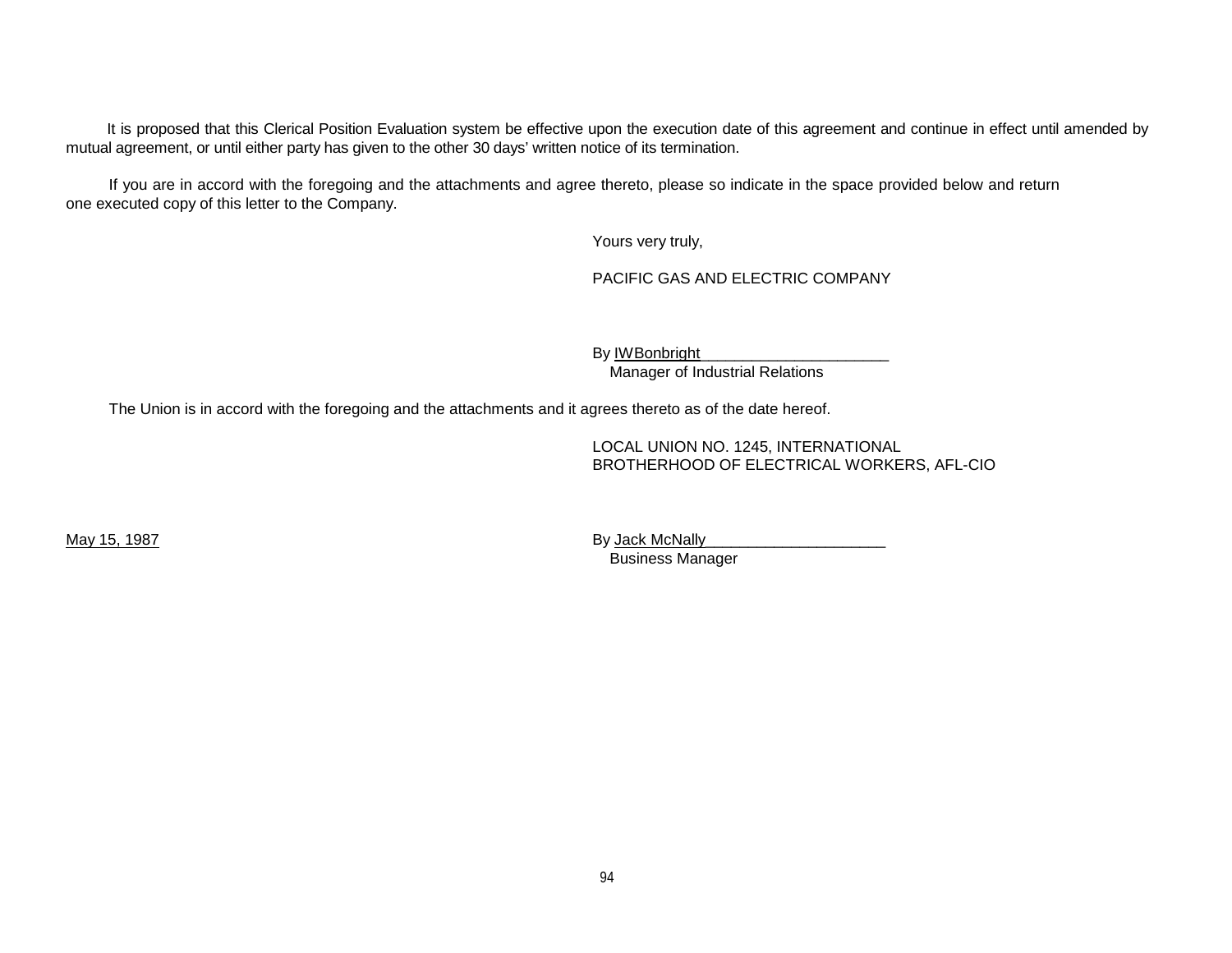#### 89-80-PGE

May 30, 1989

Local Union No. 1245 International Brotherhood of Electrical Workers, AFL-CIO P.O. Box 4790 Walnut Creek, CA 94596

Attention: Mr. Jack McNally, Business Manager

Gentlemen:

This confirms the understanding reached by the Clerical Position Evaluation Committee on March 29, 1989. In reaching this agreement, the Company and Union reaffirmed their commitment to the productive implementation and continued support of this system.

- 1) The position evaluation system is available immediately for use on vacancies, new positions, and position and/or duty changes resulting from future office consolidations.
- 2) The position evaluation system will be fully implemented and thereafter available for use, in accordance with Letter Agreements R1-82-111 and 87-78, as follows:

Regions and General Office Operating - December 1, 1989 (Customer Services & Operating Lines of Progressions)

Controller's and Customer Accounting - May 1, 1990 (Accounting Line of Progression)

3) Company will review all PEQs prior to implementation. To help minimize disruption, Company will, prior to implementation dates listed in item 2) above, identify opportunities to reorganize work so that employees' duties match current classifications. Company will give equal attention to restructuring duties where positions have been downgraded as to where positions have been upgraded. Actual decisions to reorganize will be made by management.

If you are in accord with the foregoing and agree thereto, please so indicate in the space provided below and return one executed copy of this letter to the Company.

Very truly yours,

PACIFIC GAS AND ELECTRIC COMPANY

By s/Richard B. Bradford

Manager of Industrial Relations

The Union is in accord with the foregoing and it agrees thereto as of the date hereof.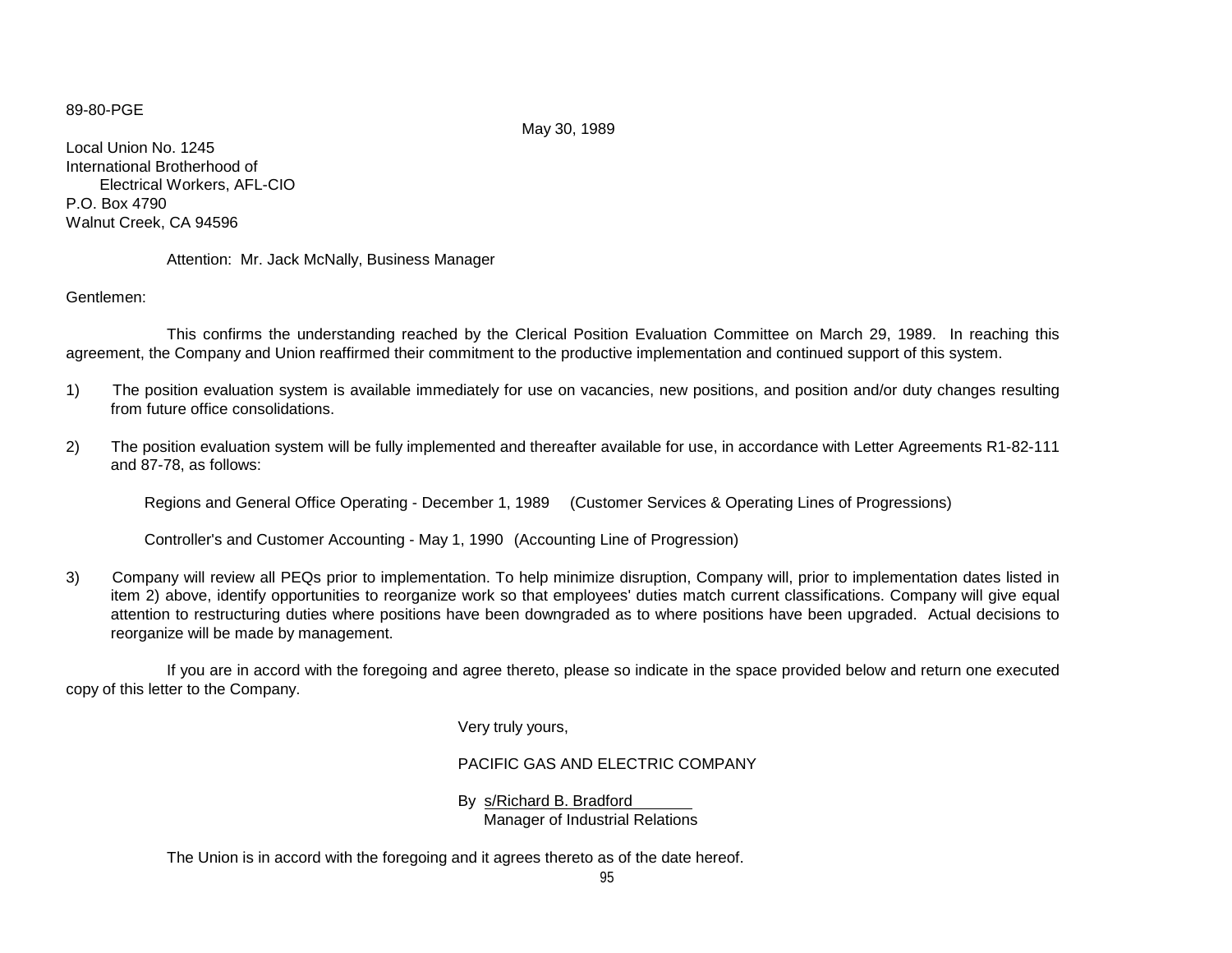## LOCAL UNION NO. 1245, INTERNATIONAL BROTHERHOOD OF ELECTRICAL WORKERS, AFL-CIO

June 22, 1989 **By s/Jack McNally** :nj Business Manager

**SAMPLE** 

July 11, 1989

VARIOUS

REGION HUMAN RESOURCES DEPARTMENT

Clerical Position Evaluation System

CLERICAL BARGAINING UNIT EMPLOYEES:

(Operating and Customer Service lines of progression)

The Company and Union recently agreed to the implementation process for the Clerical Position Evaluation System. The system will be implemented on December 1, 1989 in the Operating and Customer Services lines of progression, and on May 1, 1990 for the Accounting line of progression. Additional time was allowed for the Accounting progression to accommodate change occurring in these positions. Employees prepared the initial descriptions of their jobs on the Position Evaluation Questionnaire form (PEQ) in 1987. If a PEQ was prepared for your position, it is attached for you to update as necessary to ensure that the most current information is used in the final evaluation. A new PEQ must be prepared if one does not already exist for your position. Please follow the steps below and work with your supervisor to update or prepare new PEQ's:

- 1. Review the PEQ for accuracy.
- 2. Revise the PEQ as needed or write a new PEQ if significant change has occurred.
- 3. Write a PEQ if one does not exist.
- 4. Return the new or revised PEQ to your supervisor by  $\qquad \qquad$ .

PEQ forms, instructions and benchmark duty statements are available from your supervisor or local Human Resources Department.

After review, the new and revised PEQ's will be evaluated for proper classification. The implementation agreement provides for reorganization of duties to minimize disruption and maintain job classifications to the extent possible. You will be notified of the evaluation results prior to the effective date for your line of progression.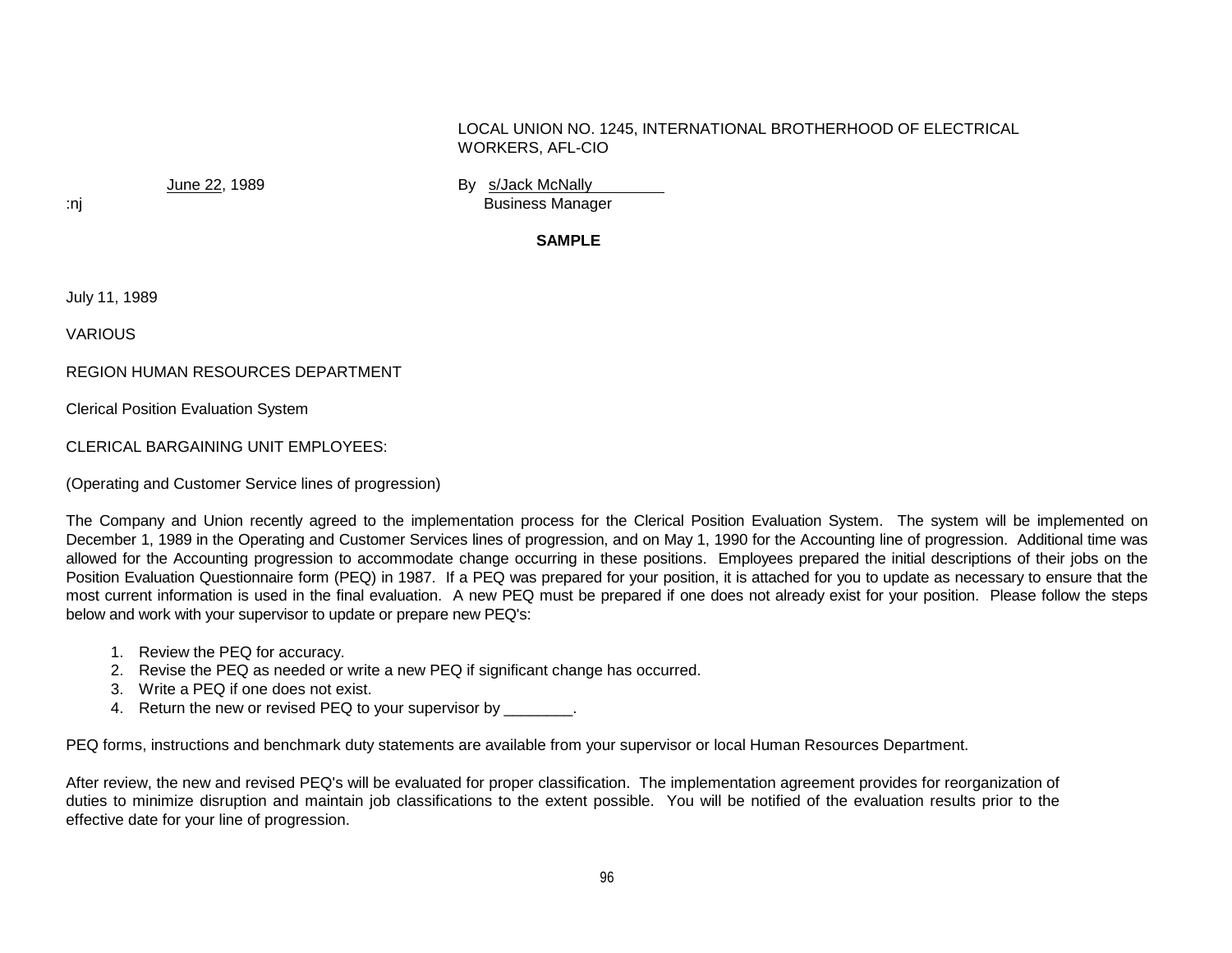Please do not hesitate to discuss any questions with your supervisor or Human Resources Representative. Your IBEW Business Representative and Shop Steward are also available.

We appreciate your efforts and cooperation during this transition phase. We are looking forward to a successful introduction of this long-awaited system.

# REGION HR MANAGER

(initials)

cc: HR Manager (other line management as appropriate)

Attachment (if available)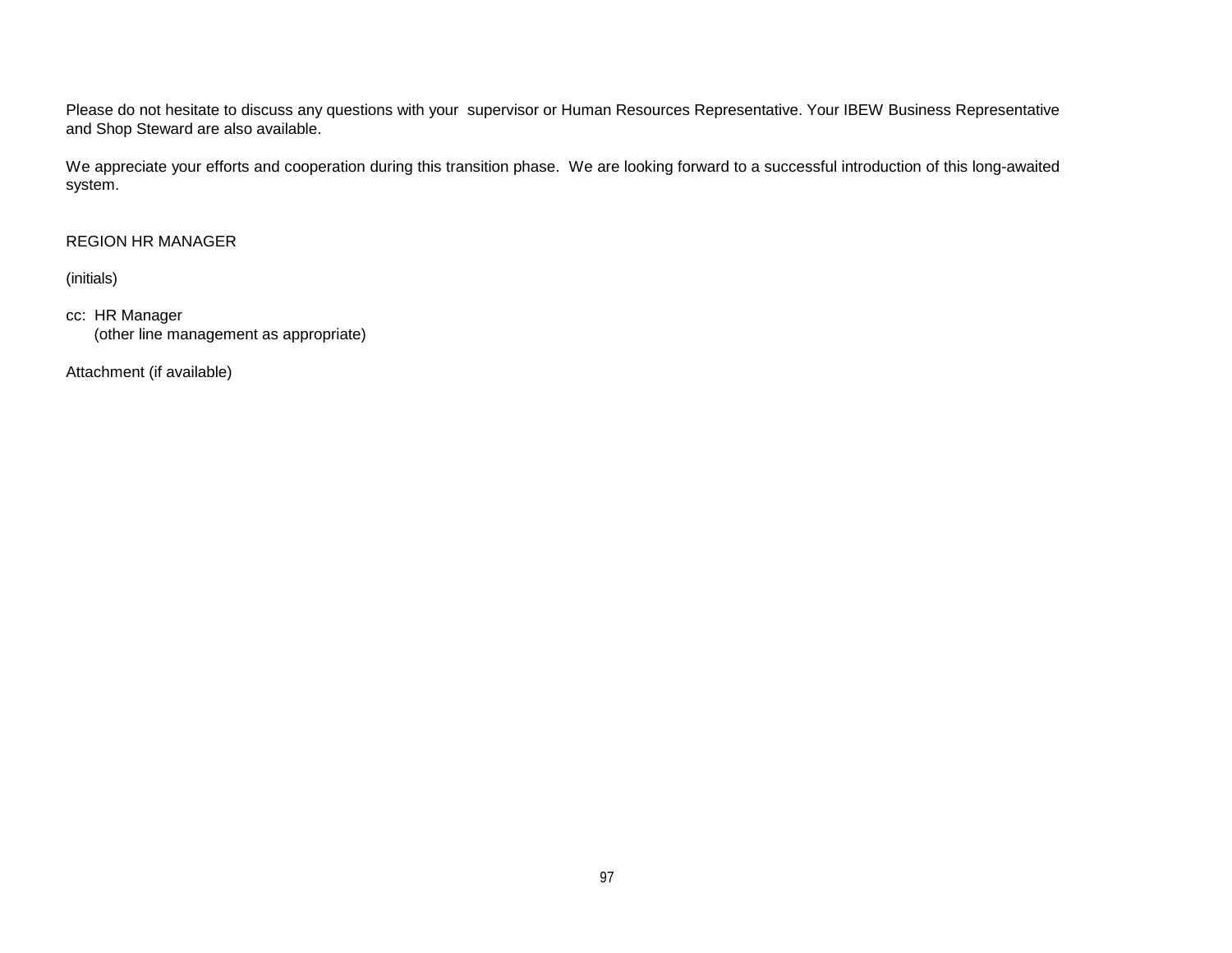March 6, 1990

Local Union No. 1245 International Brotherhood of Electrical Workers, AFL-CIO P. O. Box 4790 Walnut Creek, CA 94596

Attention: Mr. Jack McNally, Business Manager

Gentlemen:

Pursuant to recent discussions between Roger Stalcup of your staff and Sara Johnson of my staff, Company proposes the following as a clarification of Letter Agreement R1-82-111-PGE dated October 6, 1982.

The language concerning red-circled treatment for employees in the Customer Services, Operating and Accounting Lines-of-progression shall be applied as follows:

Upon having their position red-circled, an employee will receive progressive wage increases and general wage increases until they are reassigned to a non-red-circled position, bid/transfer to another position, or turn down or decline to bid to a position, more than once, that is no more than 30 miles or 45 minutes from their residence. Following the occurrence of any of the above listed situations, such employee will no longer receive progressive wage increases or general wage increases until they either move to a non-red-circled position or the wage rate established for their newly assigned classification equals or exceeds their red-circled rate.

Further, for purposes of this agreement, prebids that must be exercised to avoid being held at the present wage rate are only Subsection 18.8(a) or (b) bids.

In addition, to avoid placing a hardship on employees who may be impacted by the provisions of Letter Agreement R1-82-111, the following modification to said agreement is proposed. The words "present headquarters" contained in Section 4. A. shall be replaced with the word "residence." As revised, then, Section 4. A. of Letter Agreement R1-82-111, would state, in part … and there are prebiddable vacancies within a commutable distance between the employee's residence and the prospective headquarters (30 miles or 45 minutes travel time under ordinary conditions), and the employee elects not to bid …

For the purposes of this agreement, the residence shall be the place of abode for the employee on the date the red-circle designation is assigned to the position. While a red-circled employee may change the location of his or her residence, the commutable distance to a prospective headquarters shall continue to be based upon the residence of record on the date the red-circle designation was assigned to the position.

Further, it is understood that the residence requirement contained in the modified section 4. A. (or Letter Agreement R1-82-111) does not apply to employees located in the General Office complex, as the intent of said language is for employees who are traveling to a new headquarters.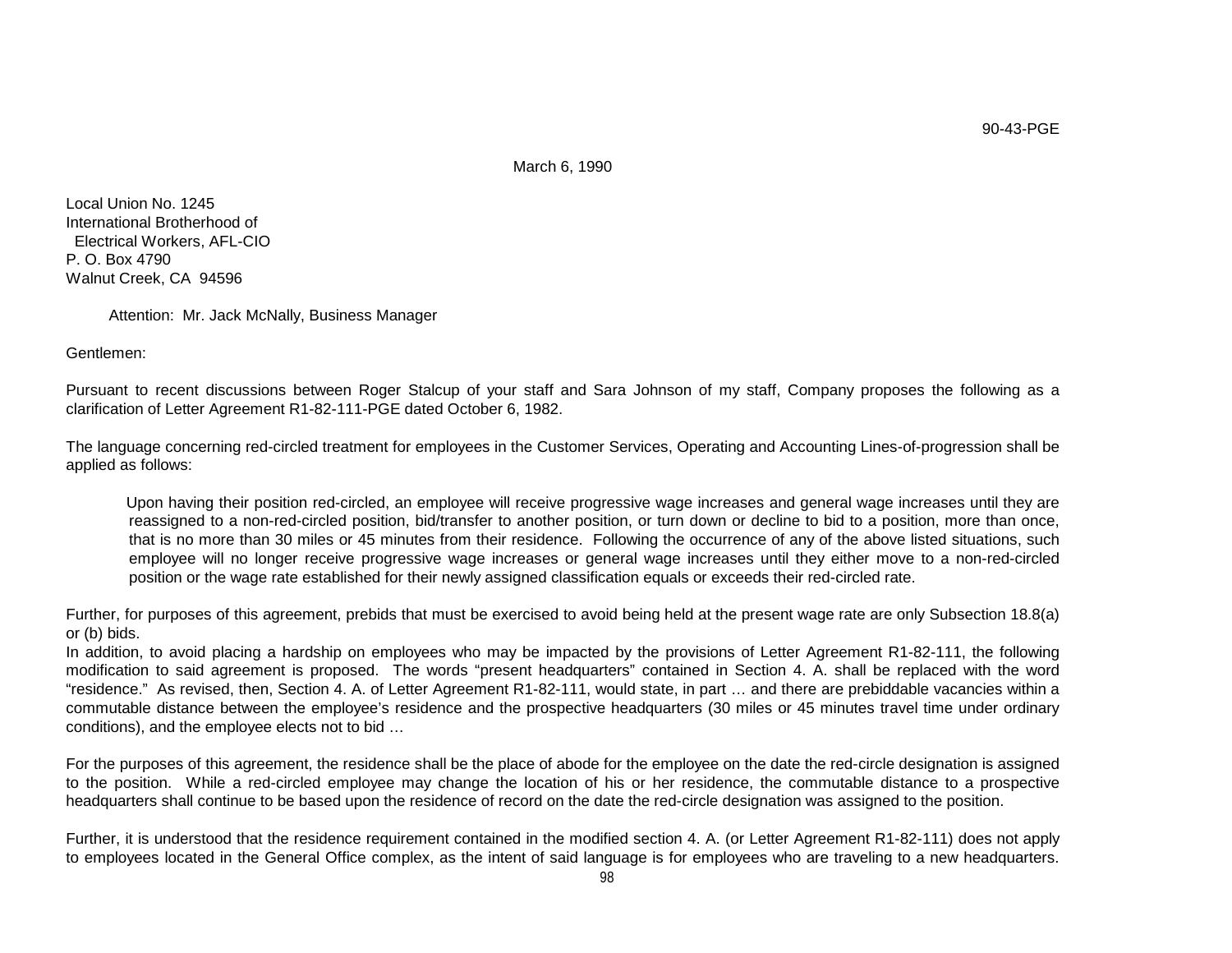With respect to this specific agreement and Letter Agreement R1-82-111, employees working in the General Office complex are considered to be at one headquarters.

Regarding the Clerical Position Evaluation System Appeals Procedure, as detailed in Chapter VI of the Administrative Guide, Section C - Local Investigating Committee/Step Three, it is understood that the Shop Steward will be designated by Local 1245 to serve as a second Union member to the LIC, on a Region-wide basis.

If you are in accord with the foregoing and agree thereto, please so indicate in the space provided below and return one executed copy of this letter to the Company.

Very truly yours,

PACIFIC GAS AND ELECTRIC COMPANY

By \_\_Richard B. Bradford Manager of Industrial Relations

The Union is in accord with the foregoing and it agrees thereto as of the date hereof.

LOCAL UNION NO. 1245, INTERNATIONAL BROTHERHOOD OF ELECTRICAL WORKERS, AFL-CIO

April 24, 1990 **By Lack McNally** Business Manager

:nj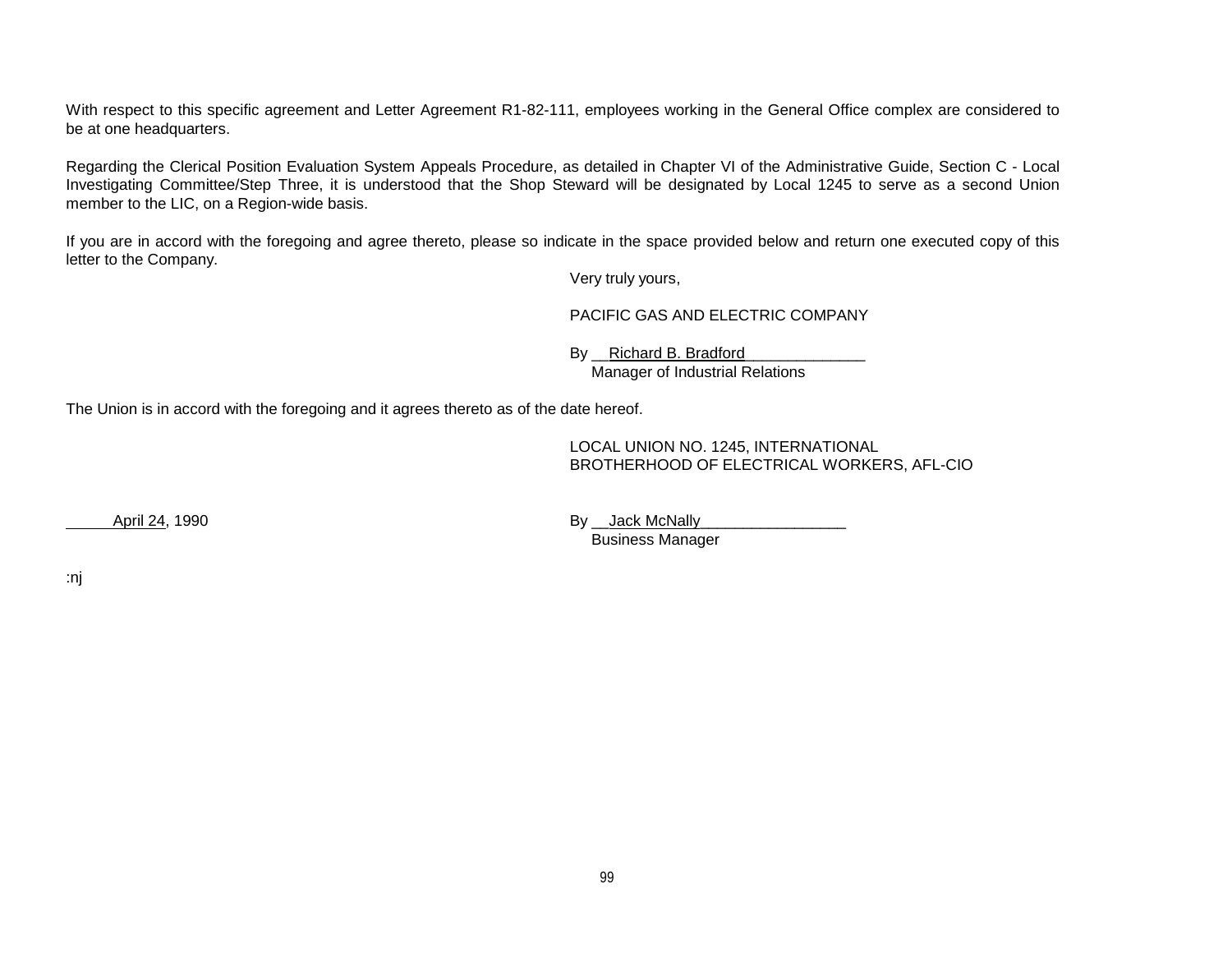## **EXHIBIT B EDUCATIONAL ASSISTANCE**

LETTER AGREEMENT NO. 93-121-PGE

December 8, 1993

Local Union No. 1245 International Brotherhood of Electrical Workers, AFL-CIO P.O. Box 4790 Walnut Creek, CA 94598

Attention: Mr. Jack McNally

Gentlemen:

Company proposes to amend the Educational Assistance Program (Exhibit I of the Physical Agreement and Exhibit B of the Clerical Agreement) as attached, effective January 1, 1994. The proposed amendments will provide qualified employees with payment in advance from PG&E to approved educational institutions. Under this proposal, qualified employees will receive payment in advance by an Official Tuition Voucher as direct payment to the institution for tuition and covered fees. Additional minor "clean-up" changes to Exhibit I are also contained within the attached proposal.

If you are in accord with the foregoing and agree thereto, please so indicate in the space provided below and return one executed copy of this letter to the Company.

Yours very truly,

## PACIFIC GAS & ELECTRIC COMPANY

By: /s/David J. Bergman Director and Chief Negotiator

The Union is in accord with the foregoing and agrees thereto as of the date hereof.

LOCAL UNION 1245, INTERNATIONAL BROTHERHOOD OF ELECTRICAL WORKERS, AFL-CIO

March 7, 1994 **By:** /s/Jack McNally Business Manager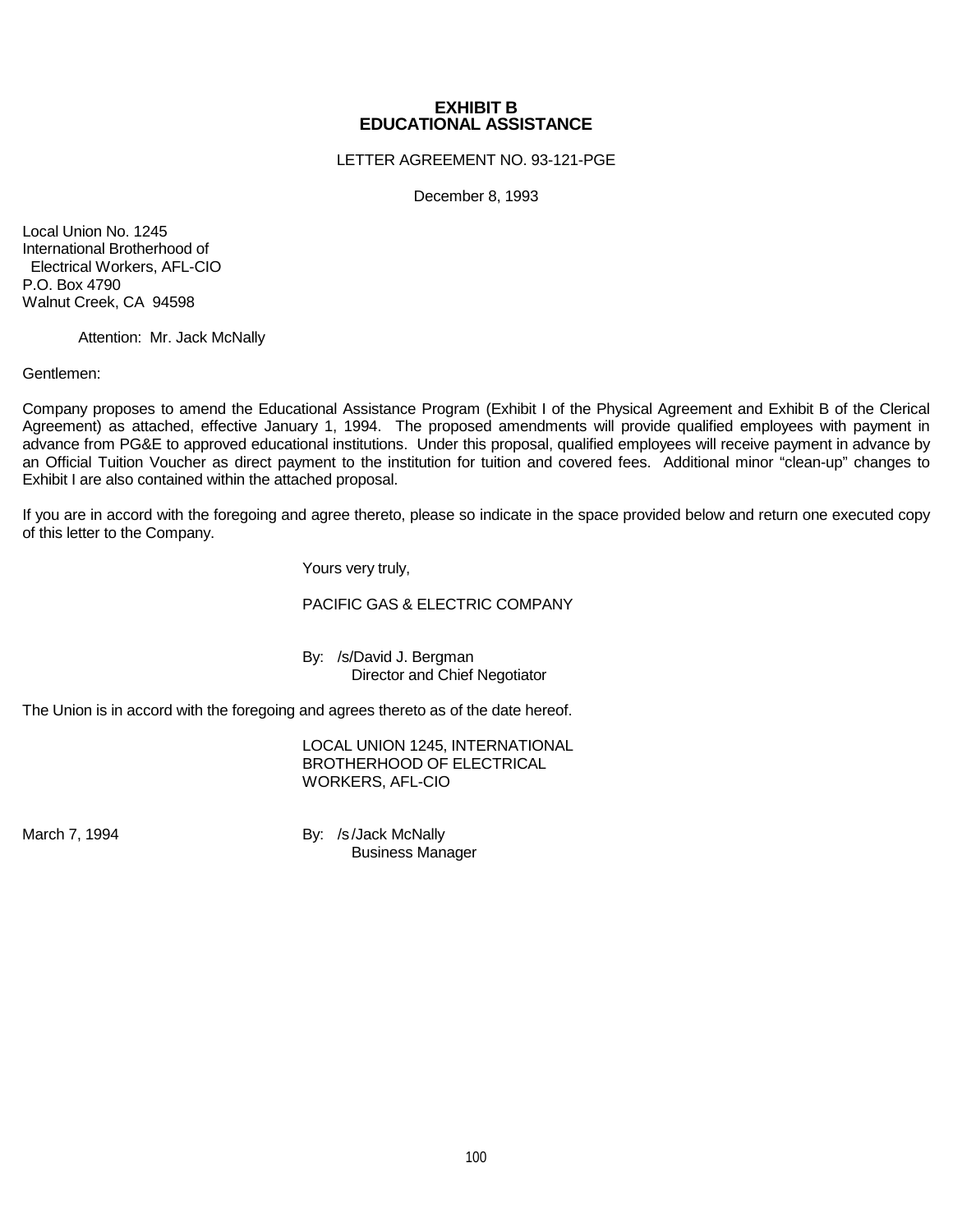The Company shall provide a program of partial reimbursement for tuition and required textbooks, as follows:

## **Eligibility**

- A. Any regular full-time employee on the active payroll of the Company, except employees in an apprentice classification covered<br>by the provisions of the Master Apprenticeship Agreement, is eligible to participate in the p Disability may be eligible for reimbursement as determined on a case*-*by-case basis. *Qualified employees may apply for payment in advance to the school.*
- B. Courses must be accredited by one of the following:
	- One of the six Regional Associations of Schools and Colleges through a regular program of instruction, a correspondence program, an extension division, or an evening division; The California Department of Education.
	-
	- The Directory of Accredited Private Home Study Schools approved by the Accrediting Commission of the National Home Study Council; or,
	- $\Box$  Schools selected by the Company

Approved courses are those that add to your effectiveness in your job. Courses that contribute to your overall development may also be<br>approved.

- C. Proof of successful completion of an approved course with a grade of "C" (or equivalent) or better in each course is required in order to qualify for a tuition refund.
- D. Employees eligible for State or Federal Veteran's Assistance will be reimbursed the difference between the Veteran's reimbursement percent and PG&E's.
- E. Attendance at these courses shall not interfere with the regular working hours of the employee.

#### **Procedure**

- An employee who desires to receive tuition refund must submit a completed Tuition Refund application to his/her supervisor for approval, prior to enrollment in a course of study. The completed Tuition Refund application must contain details of the course<br>for which payment in advance will be sought and if the employee is qualified for financial ass Veteran's Education Assistance, an outline of those program benefits must be attached.
- Employees should submit this request for approval at least 30 days prior to the enrollment date to allow ample time for processing.
- □ Upon review and approval of the Tuition Refund Application, employees will receive payment in advance by an Official Tuition<br>Voucher in the amount of tuition and fees and a Textbook Reimbursement Form within the establi reimbursement limit as direct payment to the institution for tuition and covered fees.
- □ The employee must provide proof of successful completion of an approved course with a grade of "C" (or equivalent) or better, in each course, and copies of receipts indicating moneys paid for textbooks, within 30 calend
- □ If an employee has received payment in advance and does not successfully complete the course within one year from the term<br>ending date or does not provide passing grades or proof of satisfactory completion within 120 ca event the employee is unable to complete an approved course due to Company initiated transfer or excessive mandatory overtime.

#### **Payment In Advance**

Payment in advance for approved courses of study will be provided at a rate of 75 percent or 90 percent of direct costs. Direct<br>costs apply only to registration fees, tuition, required textbooks, laboratory fees, and other material and equipment purchased separately by the employee are not covered.

- A. *(Deleted 1-1-09)*
- B. Where the institution includes the costs of textbooks and/or supplies in its charges or fees, a refund of 75 percent of the direct costs will be made (e.g., ICS, La Salle, etc.).
- C. In all other cases, a refund of 90 percent of the direct cost charged by the institution will be made (e.g., City or State Colleges, Heald's etc.).
- D. Payment in advance will be made only for courses in which regular employee enrolled after completion of six months or more<br>of continuous service. Employees who voluntarily terminate employment with PG&E or are discharge PG&E for any tuition and fees advanced.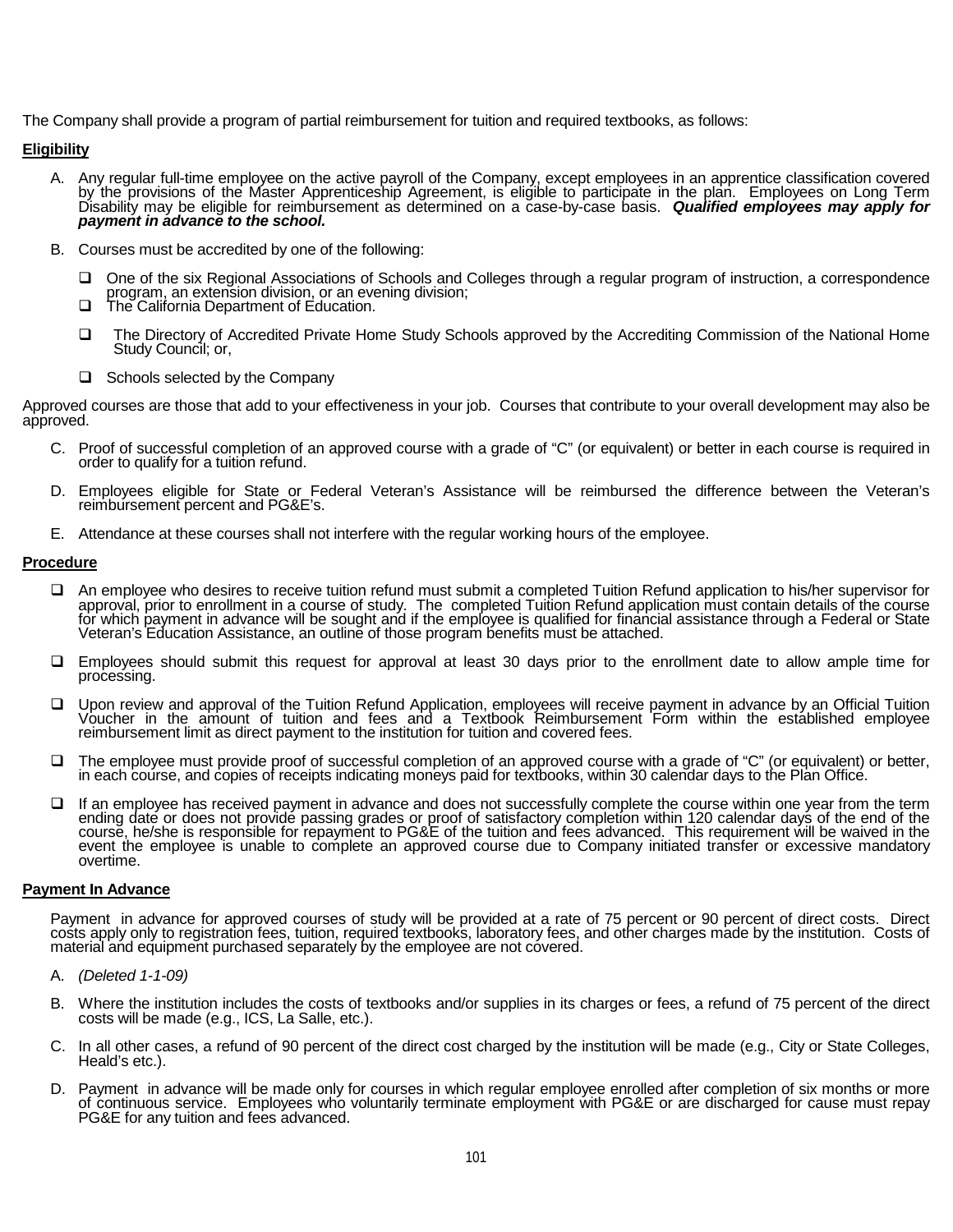- E. There is an annual limit of *\$5,250* per employee per calendar year. Requests for payment in excess of this limit will be considered only if:
	- 1. The course or courses are of a special nature, and
	- 2. Such course or courses are not available elsewhere, and
	- 3. It is unlikely that such course or courses will be repeated in the foreseeable future.

*(Amended 1-1-09)*

## **EXHIBIT C**

## (Deleted 1-1-00)

#### **EXHIBIT D**

#### **LETTER AGREEMENT 87-165-PGE PRODUCTIVITY ENHANCEMENT COMMITTEES**

August 17, 1987

Pacific Gas and Electric Company 245 Market Street San Francisco, CA 94106

Attention: Mr. I. W. Bonbright, Manager of Industrial Relations

Gentlemen:

This letter shall supersede Letter Agreement No. 87-83-PGE.

Since January 1987, Company and Union have had discussions regarding a work efficiency experiment at the District<br>headquarters in Livermore, California. We have also previously discussed preliminary plans for similar trial to provide a consistent approach to the Livermore experiment and to other work efficiency experiments, the Union proposes that the Manager of Industrial Relations and the IBEW Business Manager may agree to the establishment of individual work efficiency experiments and that the following conditions be applicable:

1. Company and Union may agree locally to the specific conditions of each experiment including the criteria to be used to judge the productivity and the quality of the work, except that changes in the conditions of any Lab

2. Each experiment will have an Advisory Committee to consist of Company members, IBEW members, Engineers and<br>Scientists of California, MEBA, and at least one consultant to be agreed to by the parties. The number and size

3. Each experiment will have a local Steering Committee and a consultant to be agreed to by the parties. The size of this committee is to be determined locally. The Steering Committee may also utilize representatives from

4. Upon completion of the experiment, any modified bargaining unit work assignments agreed to during the experiment will be returned to the original unit.

5. There will be no layoffs for lack of work or demotions for lack of work in the headquarters in which the experiment is located during the period of the experiment.

6. During the experiment, local supervision and the employees involved shall be responsible for getting work done in a timely manner using all available resources.

7. Any party to an individual work efficiency agreement may cancel the agreement upon 30 days' notice to the other party(s).

If you are in accord with the foregoing and agree thereto, please so indicate in the space provided below and return one executed copy of this letter to the Union.

## Very truly yours,

#### LOCAL UNION 1245, IBEW

By /s/ Jack McNally Business Manager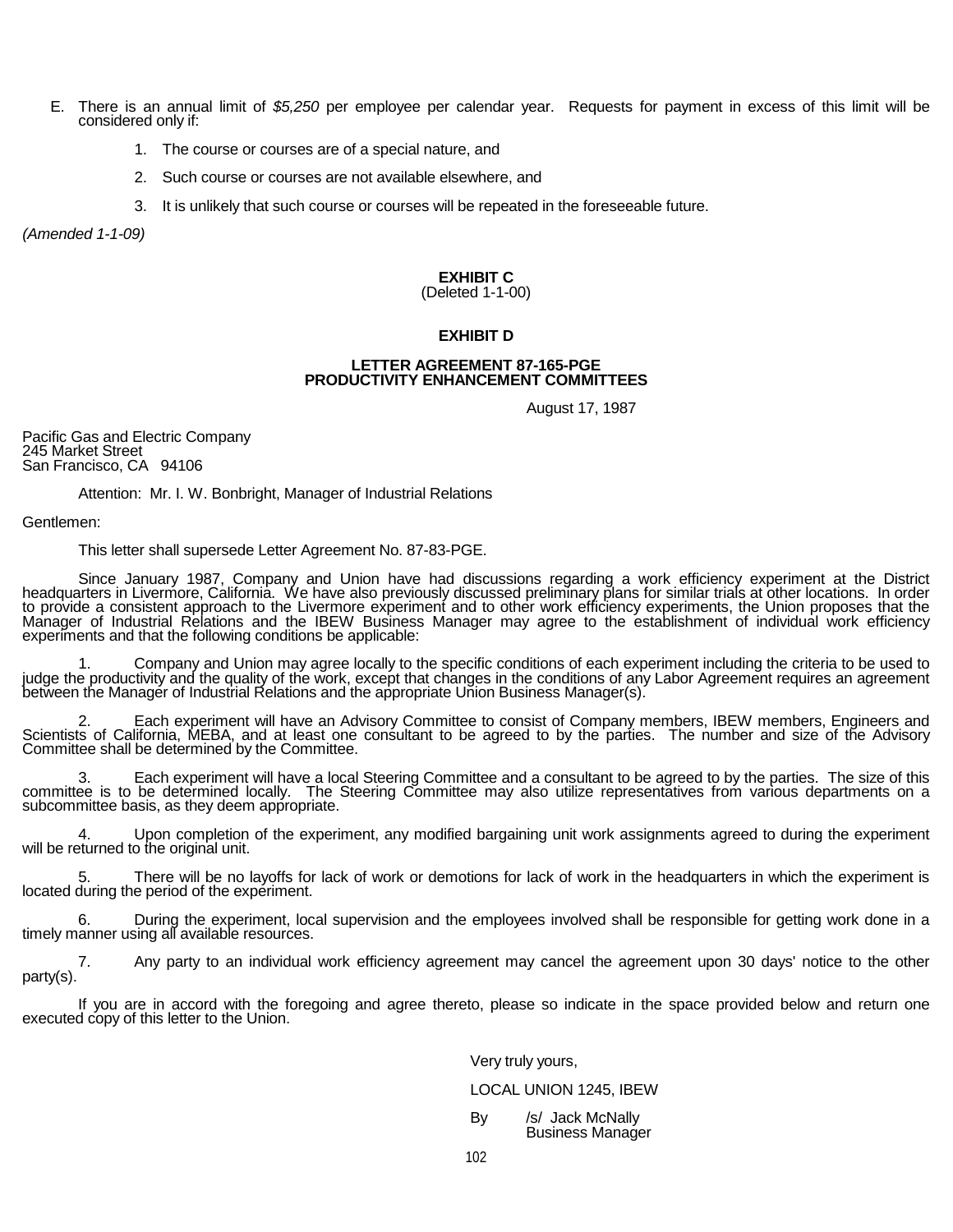The Company is in accord with the foregoing and it agrees thereto as of the date hereof.

PACIFIC GAS AND ELECTRIC COMPANY

1 September, 1987 By /s/ I. Wayland Bonbright Manager of Industrial Relations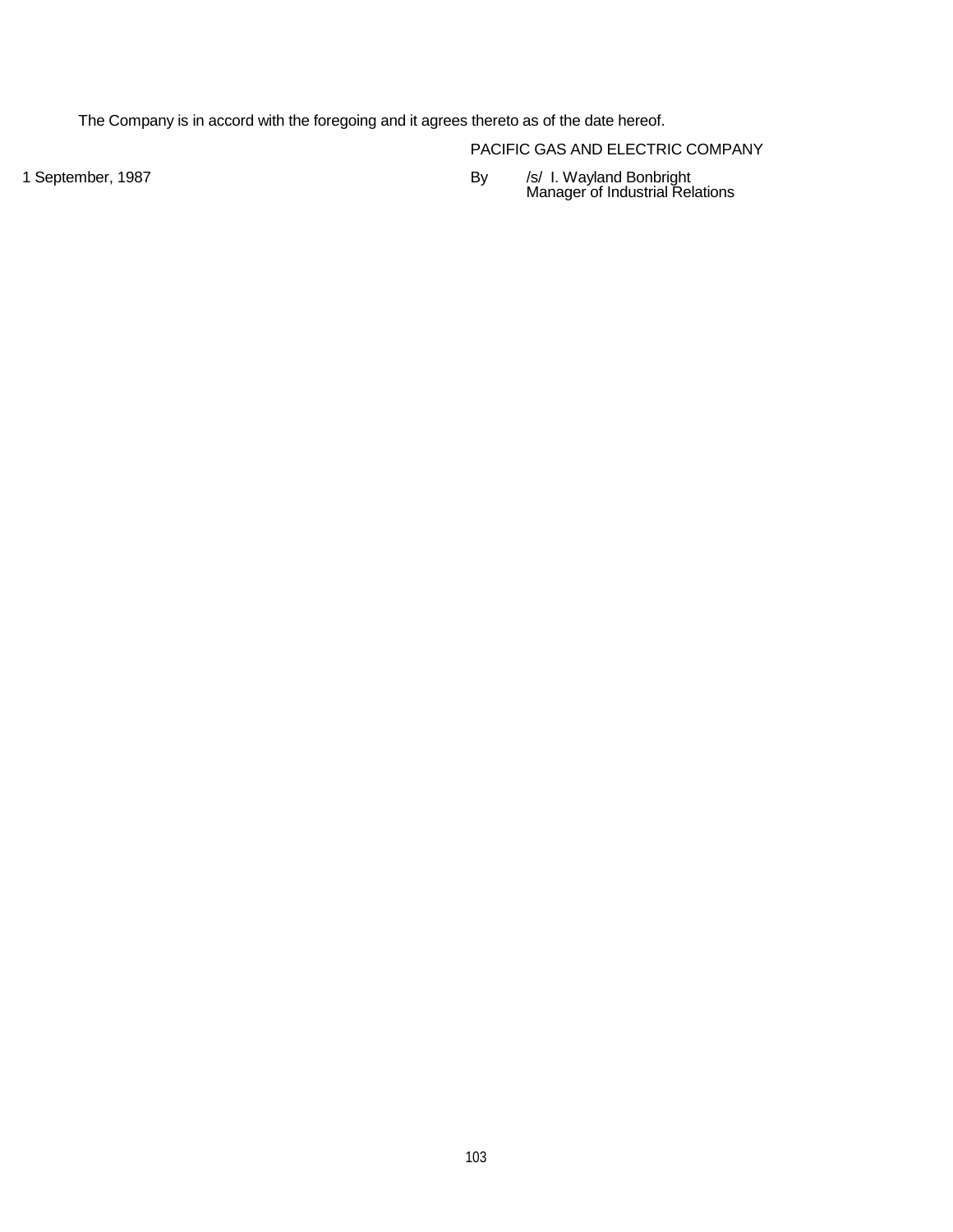# **EXHIBIT F**

# PACIFIC GAS & ELECTRIC COMPANY STANDARD WAGE RATES - FIVE-DAY/FORTY-HOUR WORKWEEK BASIS *Effective January 1, 2011 through December 31, 2014* CLERICAL AND OFFICE CLASSIFICATIONS - WEEKLY REPRESENTED BY LOCAL UNION NO. 1245 OF INTERNATIONAL BROTHERHOOD OF ELECTRICAL WORKERS, AFL-CIO

| SAP JOB  | <b>LEGACY</b> |                                                                          |                    |          | <b>RATES EFFECTIVE</b> |          |          |
|----------|---------------|--------------------------------------------------------------------------|--------------------|----------|------------------------|----------|----------|
| CODE     | CODE          | <b>CLASSIFICATION</b>                                                    | <b>PROGRESSION</b> | 1/1/2011 | 1/1/2012               | 1/1/2013 | 1/1/2014 |
| 50010441 | 2641          | Senior Service Representative II                                         |                    |          |                        |          |          |
| 50010467 | 2723          | <b>Senior Operating Clerk II</b>                                         |                    |          |                        |          |          |
| 50010442 | 2642          | Senior Accounting Clerk II                                               |                    |          |                        |          |          |
| 50073102 | 2761          | Senior Service Representative-Steno II (PIO)                             |                    |          |                        |          |          |
| 50073097 | 2645          | Senior Operating Clerk-Steno II (PIO)                                    |                    |          |                        |          |          |
| none     | 2763          | Senior Accounting Clerk-Steno II (PIO)                                   |                    |          |                        |          |          |
| 50070817 | 2765          | Senior Service Representative-Typist II                                  |                    |          |                        |          |          |
| 50010443 | 2646          | Senior Operating Clerk-Typist II                                         |                    |          |                        |          |          |
| 50070818 | 2767          | Senior Accounting Clerk-Typist II                                        |                    |          |                        |          |          |
| 50073091 | 2801          | <b>Senior Operating Clerk I-II</b>                                       |                    |          |                        |          |          |
| 50073094 | 2802          | Senior Operating Clerk Typist I-II                                       |                    |          |                        |          |          |
| 50073032 | 2585          | Senior Clerk II - Service Planning                                       |                    |          |                        |          |          |
|          |               |                                                                          | Start              | 36.51    | 37.24                  | 37.98    | 38.74    |
|          |               |                                                                          | End 6 Mo           | 37.53    | 38.28                  | 39.05    | 39.83    |
|          |               |                                                                          | End 1 Yr           | 38.34    | 39.11                  | 39.89    | 40.69    |
| 50010445 | 2650          | Senior Service Representative I                                          |                    |          |                        |          |          |
| 50010477 | 2789          | <b>Senior Operating Clerk I</b>                                          |                    |          |                        |          |          |
| 50010476 | 2788          | Senior Accounting Clerk I                                                |                    |          |                        |          |          |
| none     | 2653          | Senior Service Rep.-Steno I (PIO)                                        |                    |          |                        |          |          |
| 50010446 | 2654          | Senior Operating Clerk-Steno I (PIO)                                     |                    |          |                        |          |          |
| none     | 2797          | Senior Accounting Clerk-Steno I (PIO)                                    |                    |          |                        |          |          |
| 50010480 | 2811          | Senior Service Representative-Typist I<br><b>Senior Operating Clerk-</b> |                    |          |                        |          |          |
| 50010447 | 2655          | Typist I                                                                 |                    |          |                        |          |          |
| 50070821 | 2813          | Senior. Accounting Clerk-Typist I                                        |                    |          |                        |          |          |
| 50010433 | 2586          | Senior Service Planning Clerk I                                          |                    |          |                        |          |          |
|          |               |                                                                          | Start              | 34.78    | 35.48                  | 36.19    | 36.91    |
|          |               |                                                                          | End 6 Mo           | 35.38    | 36.09                  | 36.81    | 37.55    |
|          |               |                                                                          | End 1 Yr           | 35.97    | 36.69                  | 37.42    | 38.17    |
|          |               |                                                                          | 104                |          |                        |          |          |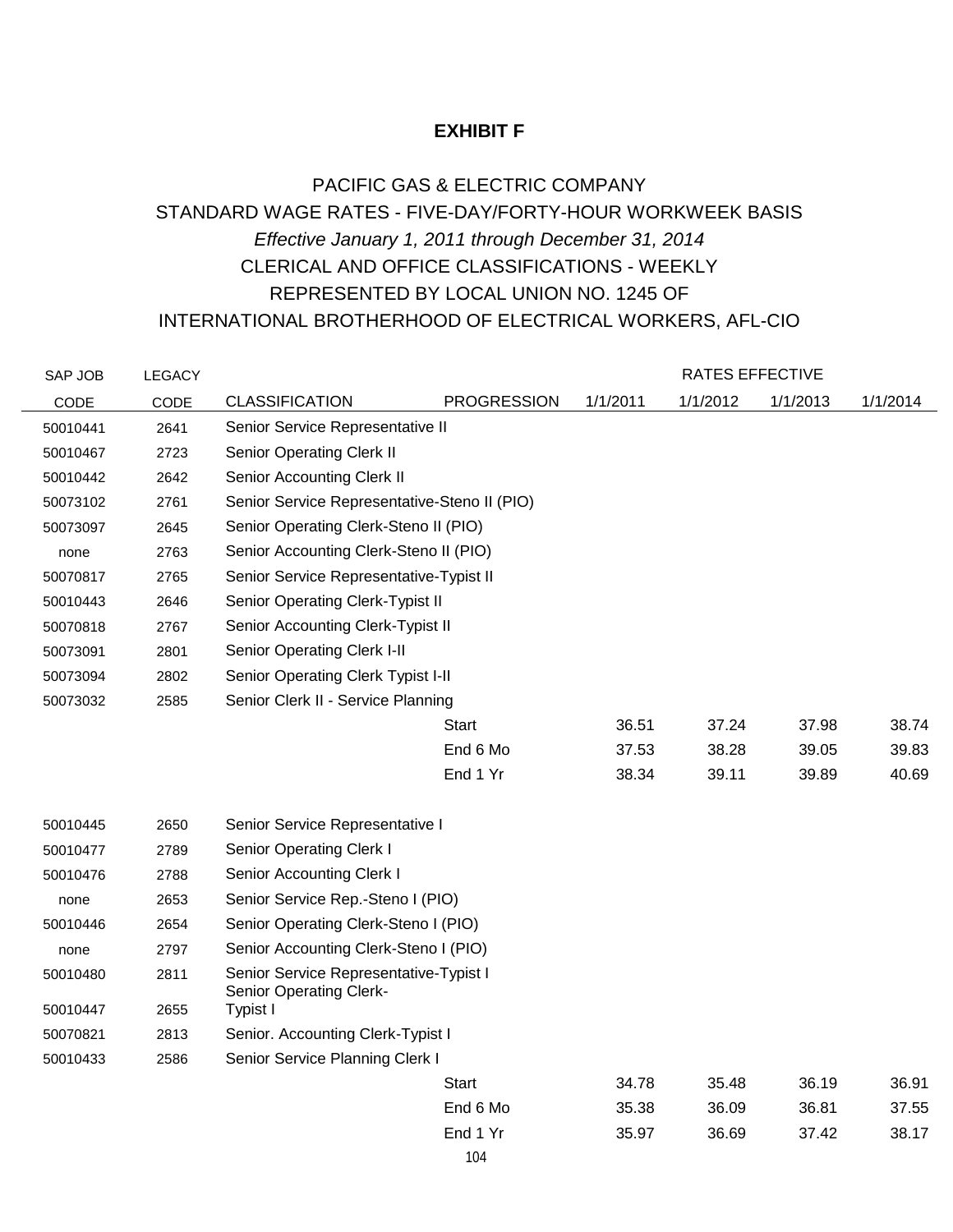| SAP JOB  | <b>LEGACY</b> |                                                                      |                    |          | RATES EFFECTIVE |          |          |
|----------|---------------|----------------------------------------------------------------------|--------------------|----------|-----------------|----------|----------|
| CODE     | CODE          | <b>CLASSIFICATION</b>                                                | <b>PROGRESSION</b> | 1/1/2011 | 1/1/2012        | 1/1/2013 | 1/1/2014 |
|          |               |                                                                      | End 18 Mo          | 36.51    | 37.24           | 37.98    | 38.74    |
|          |               |                                                                      |                    |          |                 |          |          |
| 50010448 | 2660          | Service Representative                                               |                    |          |                 |          |          |
| 50010449 | 2661          | <b>Accounting Clerk</b>                                              |                    |          |                 |          |          |
| 50010450 | 2662          | <b>Operating Clerk</b>                                               |                    |          |                 |          |          |
| 50010451 | 2663          | Service Representative-Steno (PIO)<br><b>Operating Clerk - Steno</b> |                    |          |                 |          |          |
| 50010452 | 2664          | (PIO)<br><b>Accounting Clerk-Steno</b>                               |                    |          |                 |          |          |
| 50070748 | 2665          | (PIO)<br>Service Representative-                                     |                    |          |                 |          |          |
| 50010453 | 2666          | <b>Typist</b>                                                        |                    |          |                 |          |          |
| 50010454 | 2667          | <b>Operating Clerk-Typist</b>                                        |                    |          |                 |          |          |
| 50010485 | 2873          | <b>Accounting Clerk-Typist</b>                                       |                    |          |                 |          |          |
| 50070812 | 2697          | Machine Operator                                                     |                    |          |                 |          |          |
| 50010434 | 2587          | Service Planning Clerk (PIO)<br>Service Representative & Meter       |                    |          |                 |          |          |
| 50010470 | 2769          | Reader                                                               |                    |          |                 |          |          |
| 50010466 | 2703          | E&P Operating Clerk (PIO)                                            |                    |          |                 |          |          |
|          |               |                                                                      | <b>Start</b>       | 26.25    | 26.78           | 27.32    | 27.87    |
|          |               |                                                                      | End 6 Mo           | 27.80    | 28.36           | 28.93    | 29.51    |
|          |               |                                                                      | End 1 Yr           | 29.32    | 29.91           | 30.51    | 31.12    |
|          |               |                                                                      | End 18 Mo          | 30.18    | 30.78           | 31.40    | 32.03    |
|          |               |                                                                      | End 2 Yr           | 31.04    | 31.66           | 32.29    | 32.94    |
|          |               |                                                                      | End 30 Mo          | 31.90    | 32.54           | 33.19    | 33.85    |
|          |               |                                                                      | End 3 Yr           | 32.75    | 33.41           | 34.08    | 34.76    |
|          |               |                                                                      | End 42 Mo          | 33.61    | 34.28           | 34.97    | 35.67    |
|          |               |                                                                      | End 4 Yr           | 34.78    | 35.48           | 36.19    | 36.91    |
| 50356342 | 2602          | Service Representative I<br>Service Representative I                 | <b>Start</b>       | 18.00    | 18.36           | 18.73    | 19.10    |
| 50372524 | 2605          | <b>Typist</b>                                                        | End 18 Mo          | 22.50    | 22.95           | 23.41    | 23.88    |
|          |               |                                                                      | End 3 Yr           | 27.00    | 27.54           | 28.09    | 28.65    |
|          |               |                                                                      | End 54 Mo          | 34.78    | 35.48           | 36.19    | 36.91    |
| 50356343 | 2604          | Service Representative II                                            |                    |          |                 |          |          |
| 50372601 | 2606          | Service Representative II - Typist                                   |                    |          |                 |          |          |
| 50372603 | 2607          | Service Representative II - Steno (PIO)                              |                    |          |                 |          |          |
|          |               |                                                                      | <b>Start</b>       | 34.78    | 35.48           | 36.19    | 36.91    |
| none     | 2681          | Utility Clerk-Steno - Accounting (PIO)                               |                    |          |                 |          |          |
| 50010461 | 2683          | Utility Clerk-Typist - Customer Services, Marketing                  |                    |          |                 |          |          |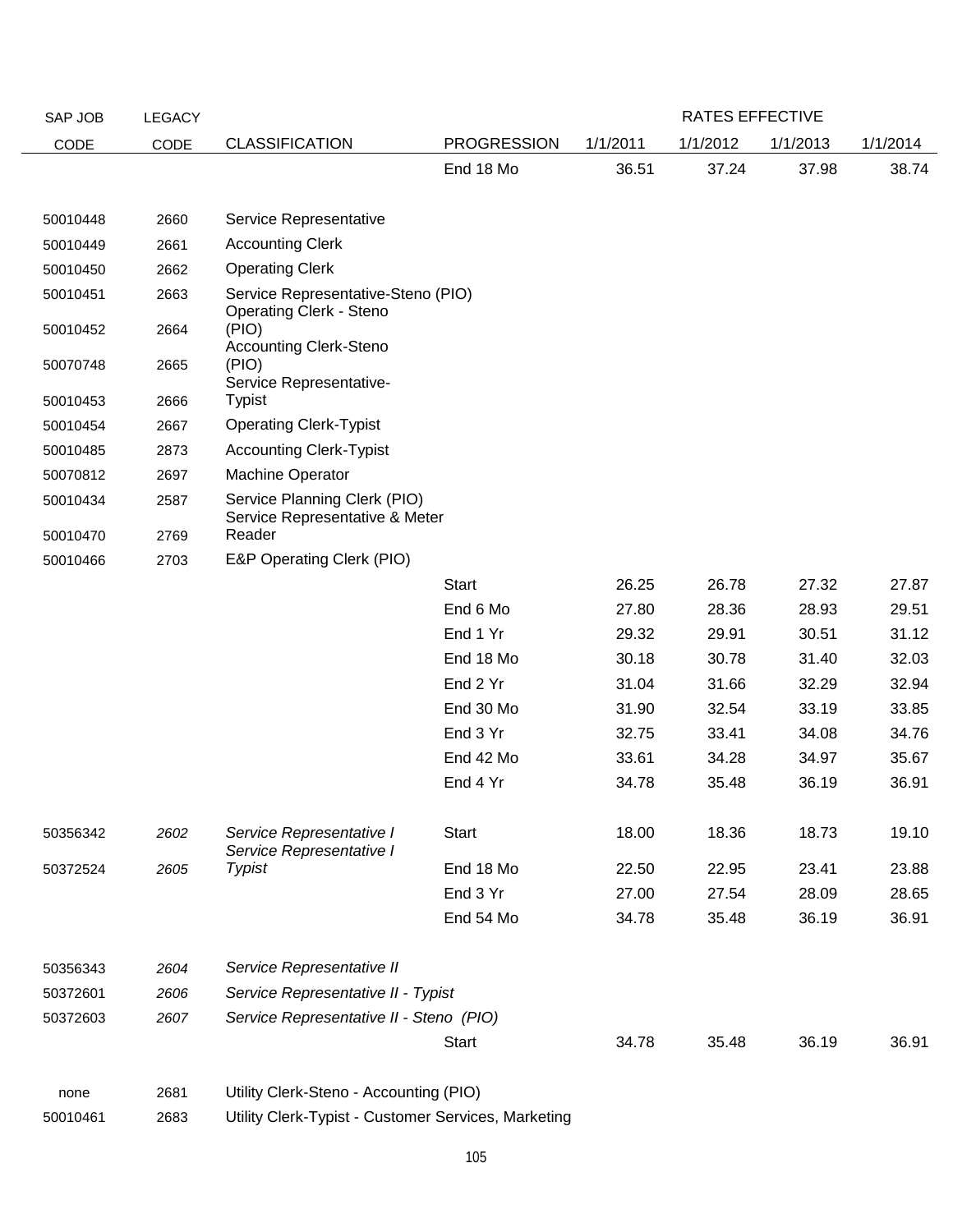| SAP JOB                                                          | <b>LEGACY</b>                                |                                                                                                                                                                                                                                                                      |                    |          | RATES EFFECTIVE |          |          |
|------------------------------------------------------------------|----------------------------------------------|----------------------------------------------------------------------------------------------------------------------------------------------------------------------------------------------------------------------------------------------------------------------|--------------------|----------|-----------------|----------|----------|
| CODE                                                             | CODE                                         | <b>CLASSIFICATION</b>                                                                                                                                                                                                                                                | <b>PROGRESSION</b> | 1/1/2011 | 1/1/2012        | 1/1/2013 | 1/1/2014 |
| 50010462                                                         | 2684                                         | Utility Clerk-Typist -<br>Operating                                                                                                                                                                                                                                  |                    |          |                 |          |          |
| 50010463                                                         | 2685                                         | Utility Clerk-Typist - Accounting                                                                                                                                                                                                                                    |                    |          |                 |          |          |
| 50010464                                                         | 2689                                         | <b>Utility Machine Operator</b>                                                                                                                                                                                                                                      |                    |          |                 |          |          |
| none                                                             | 2588                                         | Utility Clerk - Service Planning (PIO)                                                                                                                                                                                                                               |                    |          |                 |          |          |
|                                                                  |                                              |                                                                                                                                                                                                                                                                      | Start              | 15.36    | 15.67           | 15.98    | 16.30    |
|                                                                  |                                              |                                                                                                                                                                                                                                                                      | End 6 Mo           | 16.45    | 16.78           | 17.12    | 17.46    |
|                                                                  |                                              |                                                                                                                                                                                                                                                                      | End 1 Yr           | 17.67    | 18.02           | 18.38    | 18.75    |
|                                                                  |                                              |                                                                                                                                                                                                                                                                      | End 18 Mo          | 19.48    | 19.87           | 20.27    | 20.68    |
|                                                                  |                                              |                                                                                                                                                                                                                                                                      | End 2 Yr           | 21.29    | 21.72           | 22.15    | 22.59    |
|                                                                  |                                              |                                                                                                                                                                                                                                                                      | End 30 Mo          | 23.09    | 23.55           | 24.02    | 24.50    |
|                                                                  |                                              |                                                                                                                                                                                                                                                                      | End 3 Yr           | 23.92    | 24.40           | 24.89    | 25.39    |
|                                                                  |                                              |                                                                                                                                                                                                                                                                      | End 42 Mo          | 24.72    | 25.21           | 25.71    | 26.22    |
|                                                                  |                                              |                                                                                                                                                                                                                                                                      | End 4 Yr           | 26.25    | 26.78           | 27.32    | 27.87    |
| 50010458<br>50010459<br>50072887<br>50010460<br>none<br>50010461 | 2676<br>2677<br>2679<br>2680<br>2681<br>2683 | <b>Utility Clerk - Operating</b><br>Utility Clerk - Accounting<br>Utility Clerk-Steno - Customer Services, Marketing (PIO)<br>Utility Clerk-Steno - Operating (PIO)<br>Utility Clerk-Steno - Accounting (PIO)<br>Utility Clerk-Typist - Customer Services, Marketing |                    |          |                 |          |          |
| 50010462                                                         | 2684                                         | Utility Clerk-Typist -<br>Operating                                                                                                                                                                                                                                  |                    |          |                 |          |          |
| 50010463                                                         | 2685                                         | Utility Clerk-Typist - Accounting                                                                                                                                                                                                                                    |                    |          |                 |          |          |
| 50010464                                                         | 2689                                         | <b>Utility Machine Operator</b>                                                                                                                                                                                                                                      |                    |          |                 |          |          |
|                                                                  |                                              |                                                                                                                                                                                                                                                                      | Start              | 15.36    | 15.67           | 15.98    | 16.30    |
|                                                                  |                                              |                                                                                                                                                                                                                                                                      | End 6 Mo           | 16.45    | 16.78           | 17.12    | 17.46    |
|                                                                  |                                              |                                                                                                                                                                                                                                                                      | End 1 Yr           | 17.67    | 18.02           | 18.38    | 18.75    |
|                                                                  |                                              |                                                                                                                                                                                                                                                                      | End 18 Mo          | 19.48    | 19.87           | 20.27    | 20.68    |
|                                                                  |                                              |                                                                                                                                                                                                                                                                      | End 2 Yr           | 21.29    | 21.72           | 22.15    | 22.59    |
|                                                                  |                                              |                                                                                                                                                                                                                                                                      | End 30 Mo          | 23.09    | 23.55           | 24.02    | 24.50    |
|                                                                  |                                              |                                                                                                                                                                                                                                                                      | End 3 Yr           | 23.92    | 24.40           | 24.89    | 25.39    |
|                                                                  |                                              |                                                                                                                                                                                                                                                                      | End 42 Mo          | 24.72    | 25.21           | 25.71    | 26.22    |
|                                                                  |                                              |                                                                                                                                                                                                                                                                      | End 4 Yr           | 26.25    | 26.78           | 27.32    | 27.87    |
|                                                                  |                                              |                                                                                                                                                                                                                                                                      |                    |          |                 |          |          |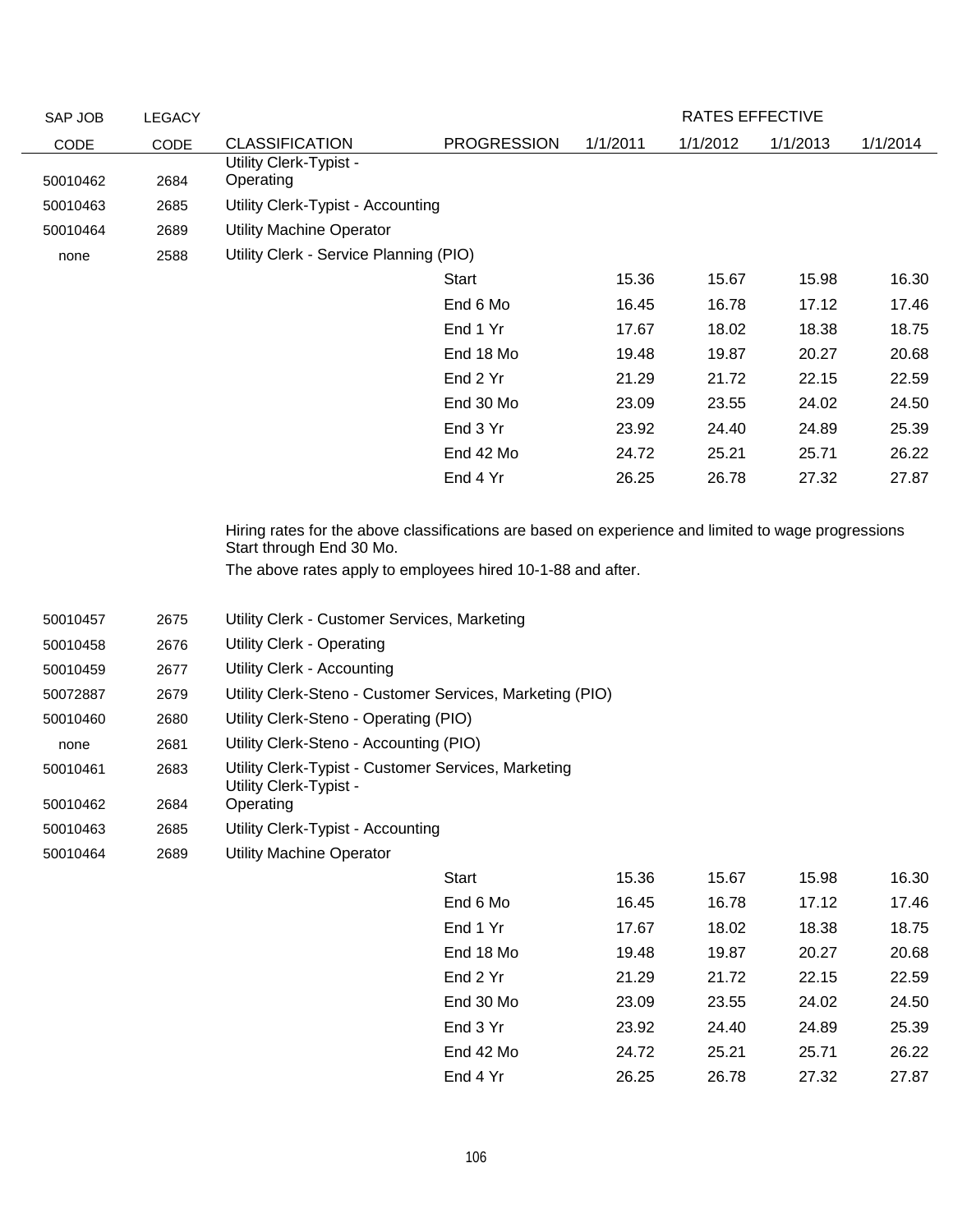| SAP JOB  | <b>LEGACY</b> |                                                                                                                                                                                                     |                    |          | <b>RATES EFFECTIVE</b> |          |          |
|----------|---------------|-----------------------------------------------------------------------------------------------------------------------------------------------------------------------------------------------------|--------------------|----------|------------------------|----------|----------|
| CODE     | CODE          | <b>CLASSIFICATION</b>                                                                                                                                                                               | <b>PROGRESSION</b> | 1/1/2011 | 1/1/2012               | 1/1/2013 | 1/1/2014 |
|          |               | Hiring rates for the above classifications are based on experience and limited to wage progressions<br>Start through End 30 Mo.<br>The above rates apply to employees hired 1-1-83 through 9-30-88. |                    |          |                        |          |          |
|          | 2675          | Utility Clerk - Customer Services, Marketing                                                                                                                                                        |                    |          |                        |          |          |
|          | 2676          | <b>Utility Clerk - Operating</b>                                                                                                                                                                    |                    |          |                        |          |          |
|          | 2677          | <b>Utility Clerk -Accounting</b>                                                                                                                                                                    |                    |          |                        |          |          |
|          | 2679          | Utility Clerk-Steno - Customer Services, Marketing (PIO)                                                                                                                                            |                    |          |                        |          |          |
|          | 2680          | Utility Clerk-Steno - Operating (PIO)                                                                                                                                                               |                    |          |                        |          |          |
|          | 2681          | Utility Clerk-Steno - Accounting (PIO)                                                                                                                                                              |                    |          |                        |          |          |
|          | 2683          | Utility Clerk-Typist - Customer Services, Marketing<br>Utility Clerk-Typist -                                                                                                                       |                    |          |                        |          |          |
|          | 2684          | Operating                                                                                                                                                                                           |                    |          |                        |          |          |
|          | 2685          | Utility Clerk-Typist - Accounting                                                                                                                                                                   |                    |          |                        |          |          |
|          | 2689          | <b>Utility Machine Operator</b>                                                                                                                                                                     |                    |          |                        |          |          |
|          |               |                                                                                                                                                                                                     | <b>Start</b>       |          |                        |          |          |
|          |               |                                                                                                                                                                                                     | End 6 Mo           |          |                        |          |          |
|          |               |                                                                                                                                                                                                     | End 1 Yr           |          |                        |          |          |
|          |               |                                                                                                                                                                                                     | End 18 Mo          |          |                        |          |          |
|          |               |                                                                                                                                                                                                     | End 2 Yr           |          |                        |          |          |
|          |               |                                                                                                                                                                                                     | End 30 Mo          |          |                        |          |          |
|          |               | Hiring rates for the above classifications are based on experience and limited to wage progressions<br>Start through End 30 Mo.                                                                     |                    |          |                        |          |          |
|          |               | The above rates apply to employees hired 12-31-82 and before.                                                                                                                                       |                    |          |                        |          |          |
|          |               |                                                                                                                                                                                                     |                    |          |                        |          |          |
| 50010478 | 2805          | Machine Operator B (PIO)                                                                                                                                                                            |                    |          |                        |          |          |
| 50010488 | 2880          | Clerk D - Customer Services, Marketing                                                                                                                                                              |                    |          |                        |          |          |
| 50010489 | 2881          | Clerk D - Operating                                                                                                                                                                                 |                    |          |                        |          |          |
| 50010490 | 2882          | Clerk D - Controller                                                                                                                                                                                |                    |          |                        |          |          |
| 50072947 | 2885          | Clerk-Steno D - Customer Services, Marketing (PIO)                                                                                                                                                  |                    |          |                        |          |          |
| none     | 2886          | Clerk-Steno D - Operating (PIO)                                                                                                                                                                     |                    |          |                        |          |          |
| none     | 2887          | Clerk-Steno D - Comptroller (PIO)                                                                                                                                                                   |                    |          |                        |          |          |
| none     | 2890          | Clerk-Typist D - Customer Services, Marketing                                                                                                                                                       |                    |          |                        |          |          |
| none     | 2891          | Clerk-Typist D - Operating                                                                                                                                                                          |                    |          |                        |          |          |
| 50072977 | 2892          | Clerk-Typist D - Controller                                                                                                                                                                         |                    |          |                        |          |          |
|          |               |                                                                                                                                                                                                     | Start              | 21 48    | 21 91                  | 22.35    | 22.80    |

| Start     | 21.48 | 21.91 | 22.35 | 22.80 |
|-----------|-------|-------|-------|-------|
| End 6 Mo  | 22.27 | 22.72 | 23.17 | 23.63 |
| End 1 Yr  | 23.09 | 23.55 | 24.02 | 24.50 |
| End 18 Mo | 23.92 | 24.40 | 24.89 | 25.39 |
| End 2 Yr  | 24.72 | 25.21 | 25.71 | 26.22 |
| 107       |       |       |       |       |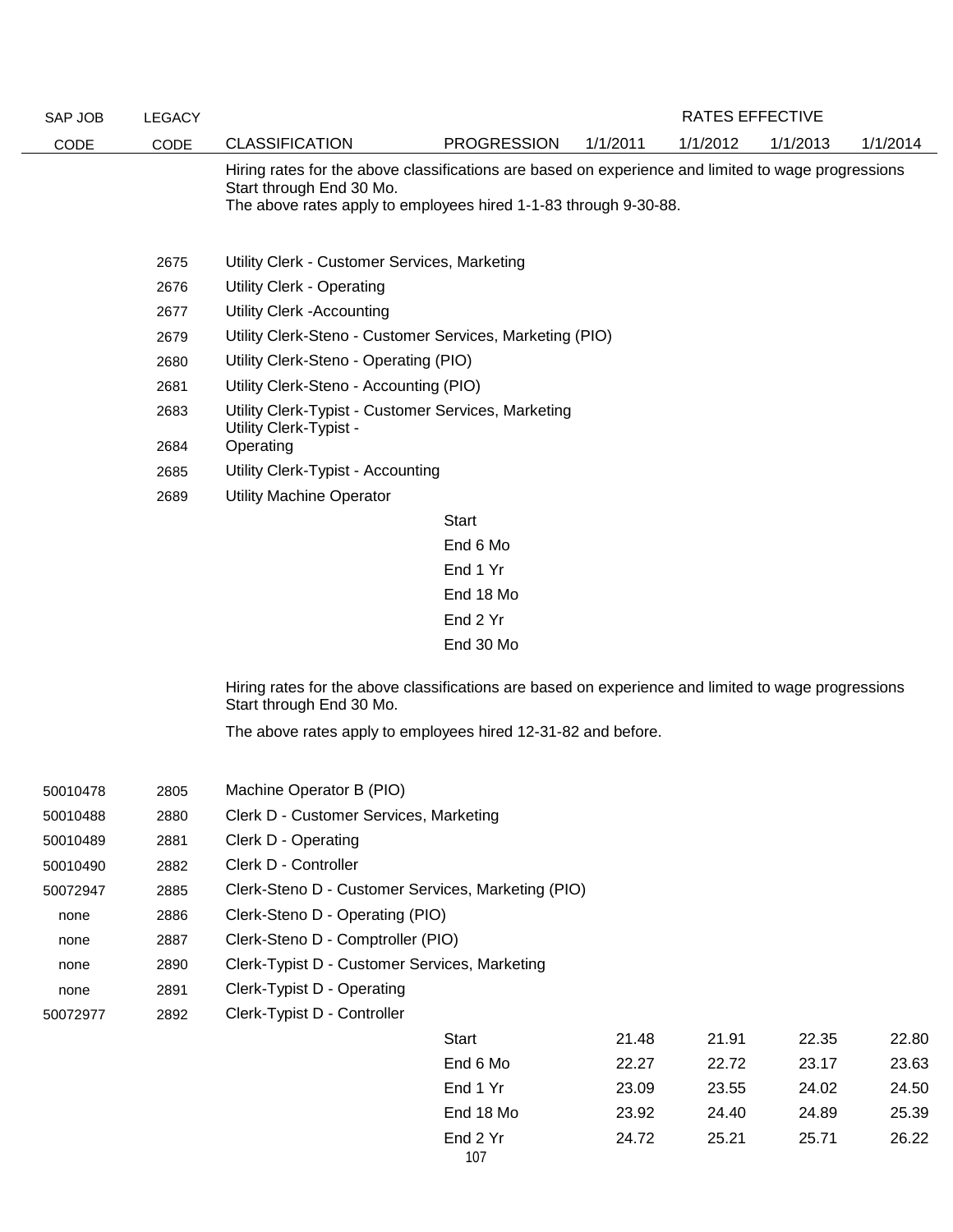| SAP JOB     | <b>LEGACY</b>                                |                                                                                                                                                                                                                                                                                 |                    |          | RATES EFFECTIVE |          |          |
|-------------|----------------------------------------------|---------------------------------------------------------------------------------------------------------------------------------------------------------------------------------------------------------------------------------------------------------------------------------|--------------------|----------|-----------------|----------|----------|
| <b>CODE</b> | <b>CODE</b>                                  | <b>CLASSIFICATION</b>                                                                                                                                                                                                                                                           | <b>PROGRESSION</b> | 1/1/2011 | 1/1/2012        | 1/1/2013 | 1/1/2014 |
|             |                                              |                                                                                                                                                                                                                                                                                 | End 30 Mo          | 26.25    | 26.78           | 27.32    | 27.87    |
|             |                                              |                                                                                                                                                                                                                                                                                 | End 3 Yr           | 27.80    | 28.36           | 28.93    | 29.51    |
|             |                                              |                                                                                                                                                                                                                                                                                 | End 42 Mo          | 29.32    | 29.91           | 30.51    | 31.12    |
|             | 2805<br>2880<br>2881<br>2882<br>2885<br>2886 | The above rates apply to employees hired 1-1-76 through 1-31-80.<br>Machine Operator B (PIO)<br>Clerk D - Customer Services, Marketing<br>Clerk D - Operating<br>Clerk D - Comptroller<br>Clerk-Steno D - Customer Services, Marketing (PIO)<br>Clerk-Steno D - Operating (PIO) |                    |          |                 |          |          |

- 2887 Clerk-Steno D Comptroller (PIO)
- 2890 Clerk-Typist D Cusomer Services, Marketing
- 2891 Clerk-Typist D Operating
- 2892 Clerk-Typist D Comptroller

End 3 Yr End 42 Mo End 4 Yr End 54 Mo

The above rates apply to employees hired 12-31-75 and before.

| 50010469 | 2760 | <b>Credit Representative</b><br>Credit Representative and        | Start     | 32.20 | 32.84 | 33.50 | 34.17 |
|----------|------|------------------------------------------------------------------|-----------|-------|-------|-------|-------|
| 50010471 | 2770 | Meter Reader                                                     | End 6 Mo  | 34.53 | 35.22 | 35.92 | 36.64 |
|          |      |                                                                  | End 1 Yr  | 35.52 | 36.23 | 36.95 | 37.69 |
| 50010472 | 2772 | Meter Reader and Utility<br>Clerk                                |           |       |       |       |       |
|          |      | (Hired 10-1-88 and after)                                        | Start     | 22.31 |       |       |       |
|          |      |                                                                  | End 6 Mo  | 25.04 |       |       |       |
|          |      |                                                                  | End 1 Yr  | 27.76 |       |       |       |
|          |      |                                                                  | End 18 Mo | 30.49 |       |       |       |
|          |      |                                                                  | End 2 Yr  | 31.42 |       |       |       |
|          |      |                                                                  | End 30 Mo | 32.35 |       |       |       |
|          | 2772 | Meter Reader and Utility<br>Clerk<br>(Hired 1-1-83 through 9-30- |           |       |       |       |       |
|          |      | 88)                                                              | Start     |       |       |       |       |
|          |      |                                                                  | End 6 Mo  |       |       |       |       |
|          |      |                                                                  | 100       |       |       |       |       |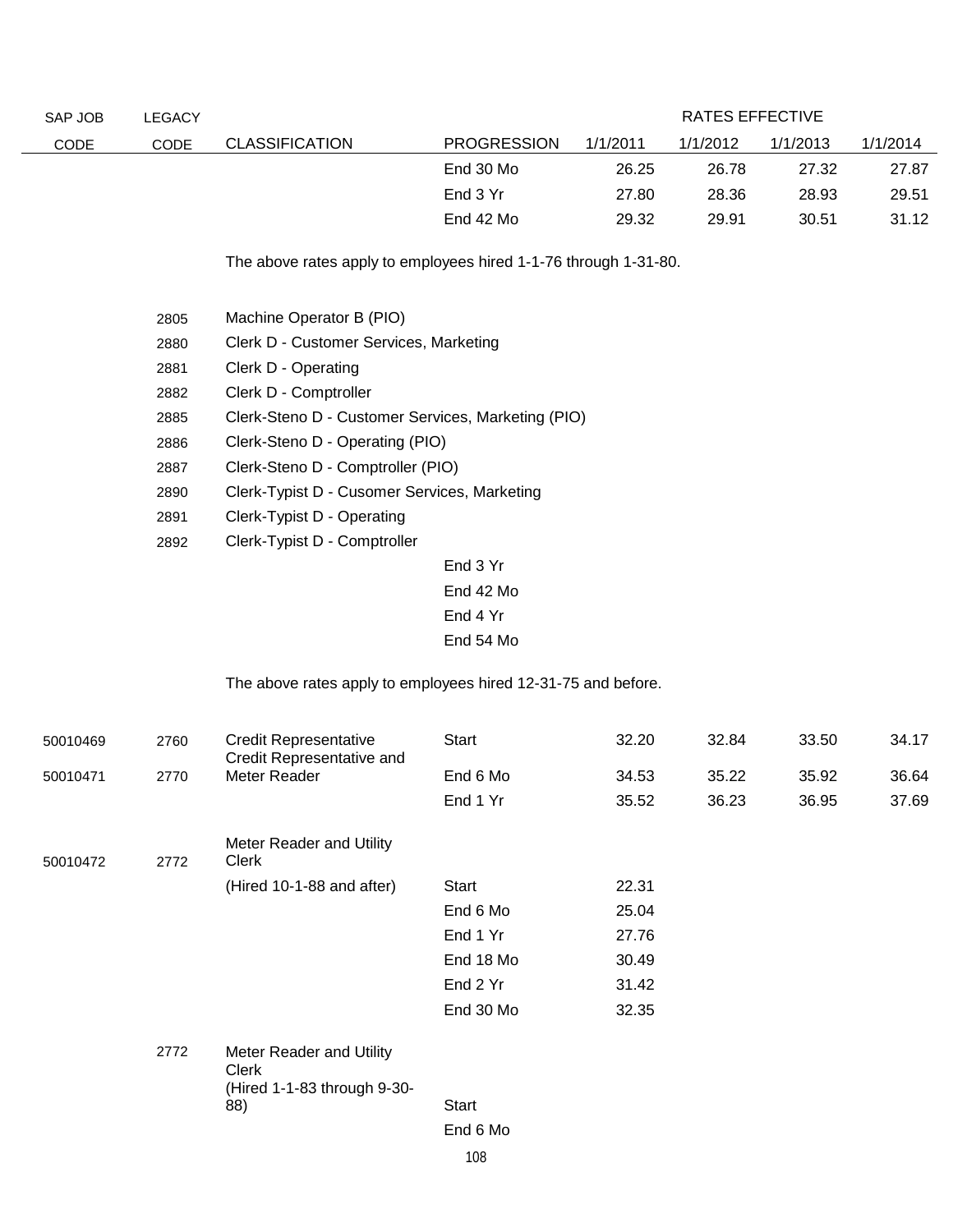| SAP JOB  | LEGACY |                                          |                    |          | RATES EFFECTIVE |          |          |
|----------|--------|------------------------------------------|--------------------|----------|-----------------|----------|----------|
| CODE     | CODE   | <b>CLASSIFICATION</b>                    | <b>PROGRESSION</b> | 1/1/2011 | 1/1/2012        | 1/1/2013 | 1/1/2014 |
|          |        |                                          | End 1 Yr           |          |                 |          |          |
|          |        |                                          | End 18 Mo          |          |                 |          |          |
|          |        |                                          | End 2 Yr           |          |                 |          |          |
|          |        |                                          |                    |          |                 |          |          |
|          | 2772   | Meter Reader and Utility<br><b>Clerk</b> |                    |          |                 |          |          |
|          |        | (Hired 12-31-82 and before)              | <b>Start</b>       |          |                 |          |          |
|          |        |                                          | End 6 Mo           |          |                 |          |          |
|          |        |                                          | End 1 Yr           |          |                 |          |          |
|          |        |                                          | End 18 Mo          |          |                 |          |          |
|          |        |                                          | End 2 Yr           |          |                 |          |          |
|          |        |                                          |                    |          |                 |          |          |
| 50010473 | 2773   | Mail Clerk Driver                        | <b>Start</b>       | 31.06    | 31.68           | 32.31    | 32.96    |
|          |        | (General Office, Building                | End 6 Mo           | 31.97    | 32.61           | 33.26    | 33.93    |
|          |        | Department)                              |                    |          |                 |          |          |
|          | 2807   |                                          |                    |          |                 |          |          |
| 50010479 |        | Data Entry Operator                      |                    |          |                 |          |          |
|          |        | (Hired 10-1-88 and after)                | <b>Start</b>       | 17.67    | 18.02           | 18.38    | 18.75    |
|          |        |                                          | End 6 Mo           | 19.48    | 19.87           | 20.27    | 20.68    |
|          |        |                                          | End 1 Yr           | 21.29    | 21.72           | 22.15    | 22.59    |
|          |        |                                          | End 18 Mo          | 23.09    | 23.55           | 24.02    | 24.50    |
|          |        |                                          | End 2 Yr           | 23.92    | 24.40           | 24.89    | 25.39    |
|          |        |                                          | End 30 Mo          | 24.72    | 25.21           | 25.71    | 26.22    |
|          |        |                                          | End 3 Yr           | 26.25    | 26.78           | 27.32    | 27.87    |
|          |        |                                          | End 42 Mo          | 27.80    | 28.36           | 28.93    | 29.51    |
|          |        |                                          | End 4 Yr           | 29.32    | 29.91           | 30.51    | 31.12    |
|          |        |                                          | End 54 Mo          | 30.18    | 30.78           | 31.40    | 32.03    |
|          |        |                                          | End 5 Yr           | 31.04    | 31.66           | 32.29    | 32.94    |
|          |        |                                          | End 66 Mo          | 31.90    | 32.54           | 33.19    | 33.85    |
|          |        |                                          | End 6 Yr           | 32.75    | 33.41           | 34.08    | 34.76    |
|          |        |                                          | End 78 Mo          | 33.61    | 34.28           | 34.97    | 35.67    |

Hiring rate for Data Entry Operator based on experience and limited to wage progression Start through End 2 Yr.

2807 Data Entry Operator (Hired 1-1-83 through 9-30- 88) Start End 6 Mo End 1 Yr End 18 Mo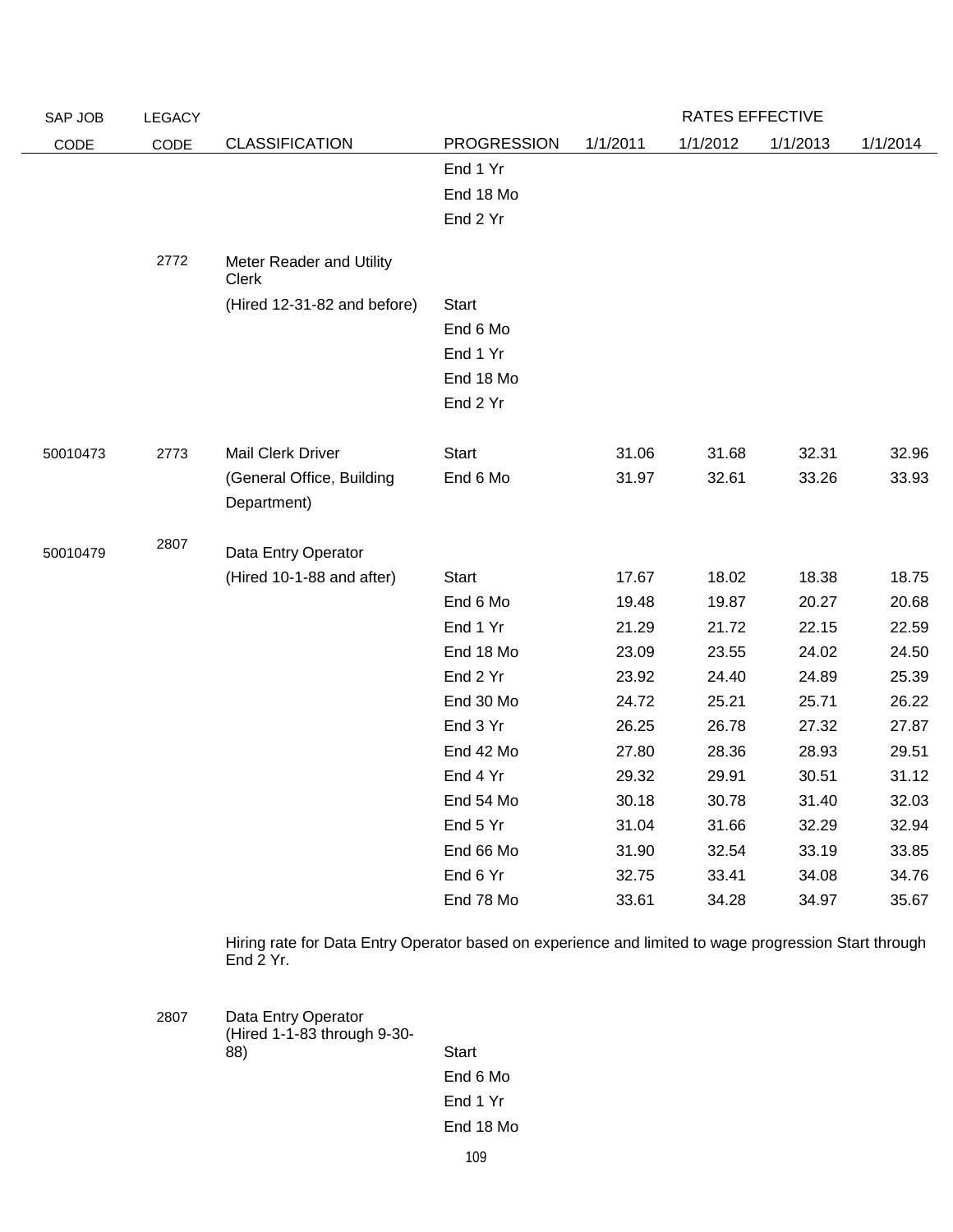| SAP JOB | <b>LEGACY</b> |                       |                    |          | RATES EFFECTIVE |          |          |
|---------|---------------|-----------------------|--------------------|----------|-----------------|----------|----------|
| CODE    | CODE          | <b>CLASSIFICATION</b> | <b>PROGRESSION</b> | 1/1/2011 | 1/1/2012        | 1/1/2013 | 1/1/2014 |
|         |               |                       | End 2 Yr           |          |                 |          |          |
|         |               |                       | End 30 Mo          |          |                 |          |          |
|         |               |                       | End 3 Yr           |          |                 |          |          |
|         |               |                       | End 42 Mo          |          |                 |          |          |
|         |               |                       | End 4 Yr           |          |                 |          |          |
|         |               |                       | End 54 Mo          |          |                 |          |          |
|         |               |                       | End 5 Yr           |          |                 |          |          |
|         |               |                       | End 66 Mo          |          |                 |          |          |
|         |               |                       | End 6 Yr           |          |                 |          |          |

Hiring rate for Data Entry Operator based on experience and limited to wage progression Start through End 2 Yr.

2807 Data Entry Operator

 $(Hired 12-31-82 and before)$ 

| Start     |
|-----------|
| End 6 Mo  |
| End 1 Yr  |
| End 18 Mo |
| End 2 Yr  |
| End 30 Mo |
| End 3 Yr  |
| End 42 Mo |
| End 4 Yr  |
| End 54 Mo |
| End 5 Yr  |
| End 66 Mo |
| End 6 Yr  |
|           |

Hiring rate for Data Entry Operator based on experience and limited to wage progression Start through End 2 Yr.

| 50070820 | 2808 | Lead Data Entry Operator | Start     | 33.61 | 34.28 | 34.97 | 35.67 |
|----------|------|--------------------------|-----------|-------|-------|-------|-------|
|          |      |                          | End 6 Mo  | 34.37 | 35.06 | 35.76 | 36.48 |
|          |      |                          | End 1 Yr  | 35.15 | 35.85 | 36.57 | 37.30 |
|          |      |                          | End 18 Mo | 35.97 | 36.69 | 37.42 | 38.17 |
|          |      |                          | End 2 Yr  | 36.74 | 37.47 | 38.22 | 38.98 |
|          |      |                          |           |       |       |       |       |
| 50010487 | 2879 | Sr Computer Operator     | Start     | 37.53 | 38.28 | 39.05 | 39.83 |
|          |      |                          | End 6 Mo  | 38.32 | 39.09 | 39.87 | 40.67 |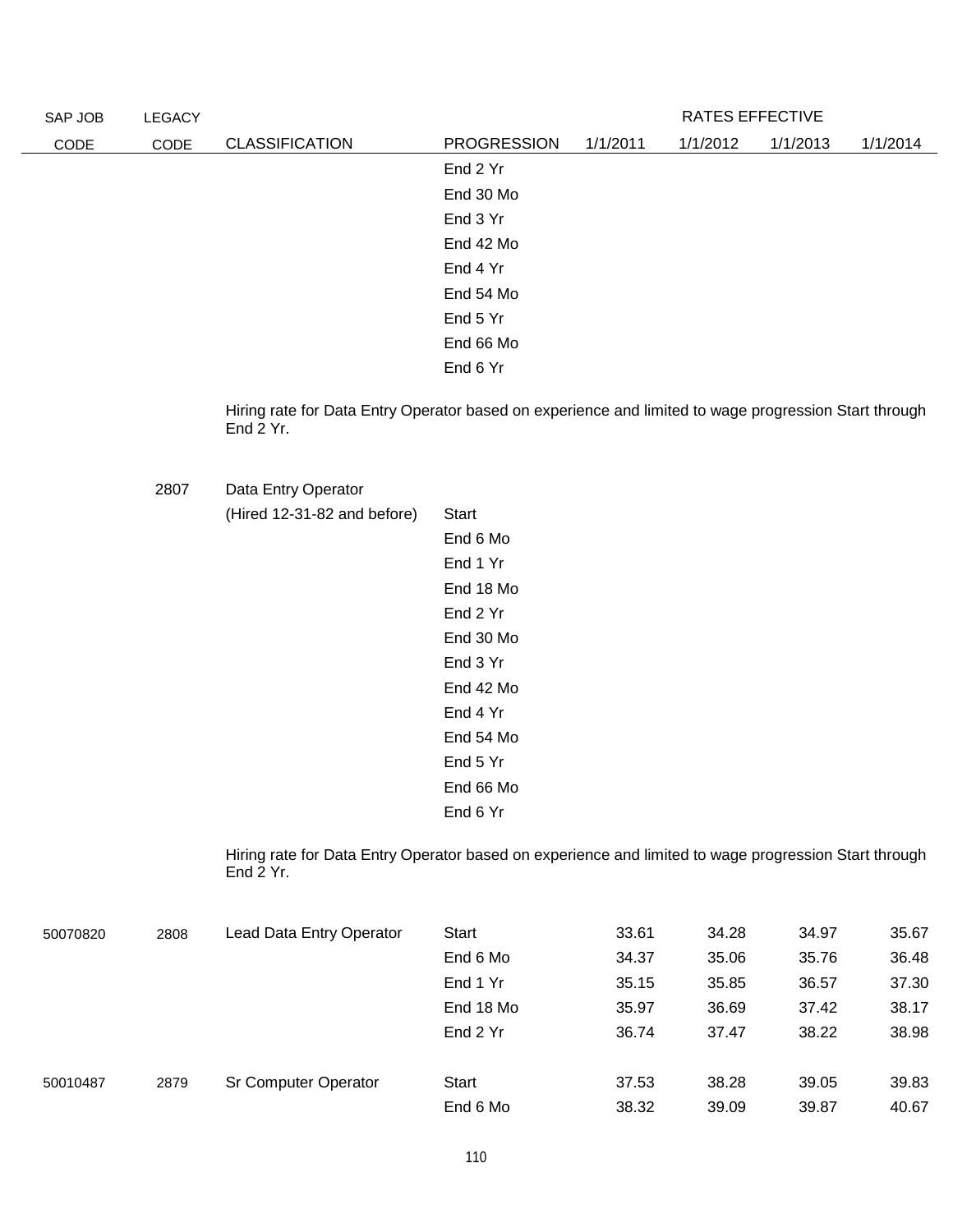| SAP JOB  | <b>LEGACY</b> |                                                                                                                                  |                    |          | <b>RATES EFFECTIVE</b> |          |          |
|----------|---------------|----------------------------------------------------------------------------------------------------------------------------------|--------------------|----------|------------------------|----------|----------|
| CODE     | CODE          | <b>CLASSIFICATION</b>                                                                                                            | <b>PROGRESSION</b> | 1/1/2011 | 1/1/2012               | 1/1/2013 | 1/1/2014 |
| 50072931 | 2779          | <b>Computer Operator I-A</b>                                                                                                     |                    | 38.66    | 39.43                  | 40.22    | 41.02    |
|          |               | (Incumbents Only)                                                                                                                |                    |          |                        |          |          |
|          |               |                                                                                                                                  |                    |          |                        |          |          |
|          |               | Applies to Incumbent Computer Console Operators who were at the 540.75 wage rate on 6-30-82.<br>(See Letter Agreement 82-80-PGE) |                    |          |                        |          |          |
|          |               |                                                                                                                                  |                    |          |                        |          |          |
| 50010486 | 2878          | <b>Computer Operator I</b>                                                                                                       | Start              | 33.61    | 34.28                  | 34.97    | 35.67    |
|          |               |                                                                                                                                  | End 6 Mo           | 34.37    | 35.06                  | 35.76    | 36.48    |
|          |               |                                                                                                                                  | End 1 Yr           | 35.15    | 35.85                  | 36.57    | 37.30    |
|          |               |                                                                                                                                  | End 18 Mo          | 35.97    | 36.69                  | 37.42    | 38.17    |
|          |               |                                                                                                                                  | End 2 Yr           | 36.74    | 37.47                  | 38.22    | 38.98    |
|          |               |                                                                                                                                  |                    |          |                        |          |          |
|          |               | End 2-Yr wage progression considered as top rate for bidding purposes.                                                           |                    |          |                        |          |          |
| 50072981 | 2877          | <b>Computer Operator II</b>                                                                                                      | <b>Start</b>       | 27.80    | 28.36                  | 28.93    | 29.51    |
|          |               |                                                                                                                                  | End 6 Mo           | 29.32    | 29.91                  | 30.51    | 31.12    |
|          |               |                                                                                                                                  | End 1 Yr           | 30.18    | 30.78                  | 31.40    | 32.03    |
|          |               |                                                                                                                                  | End 18 Mo          | 31.04    | 31.66                  | 32.29    | 32.94    |
|          |               |                                                                                                                                  | End 2 Yr           | 31.90    | 32.54                  | 33.19    | 33.85    |
|          |               |                                                                                                                                  | End 30 Mo          | 32.75    | 33.41                  | 34.08    | 34.76    |
|          |               | Computer Operator II at End 30-Mo wage progression will automatically progress to next higher                                    |                    |          |                        |          |          |
|          |               | classification after six months at top rate of classification and successful completion of appropriate                           |                    |          |                        |          |          |
|          |               | training course.                                                                                                                 |                    |          |                        |          |          |
|          |               |                                                                                                                                  |                    |          |                        |          |          |
|          |               | <b>Computer Operator III (Hired</b>                                                                                              |                    |          |                        |          |          |
| 50070822 | 2875          | 10-1-88 and after)                                                                                                               | Start              | 17.67    | 18.02                  | 18.38    | 18.75    |
|          |               |                                                                                                                                  | End 6 Mo           | 19.48    | 19.87                  | 20.27    | 20.68    |
|          |               |                                                                                                                                  | End 1 Yr           | 21.29    | 21.72                  | 22.15    | 22.59    |
|          |               |                                                                                                                                  | End 18 Mo          | 23.09    | 23.55                  | 24.02    | 24.50    |
|          |               |                                                                                                                                  | End 2 Yr           | 23.92    | 24.40                  | 24.89    | 25.39    |
|          |               |                                                                                                                                  | End 30 Mo          | 24.72    | 25.21                  | 25.71    | 26.22    |
|          |               |                                                                                                                                  | End 3 Yr           | 26.25    | 26.78                  | 27.32    | 27.87    |
|          |               |                                                                                                                                  |                    |          |                        |          |          |

Hiring rate for Computer Operator III based on experience and limited to wage progression Start through End 2 Yr.

Computer Operator III at End 3-Yr wage progression will automatically progress to next higher classification after six months at top rate of classification and successful completion of appropriate training course.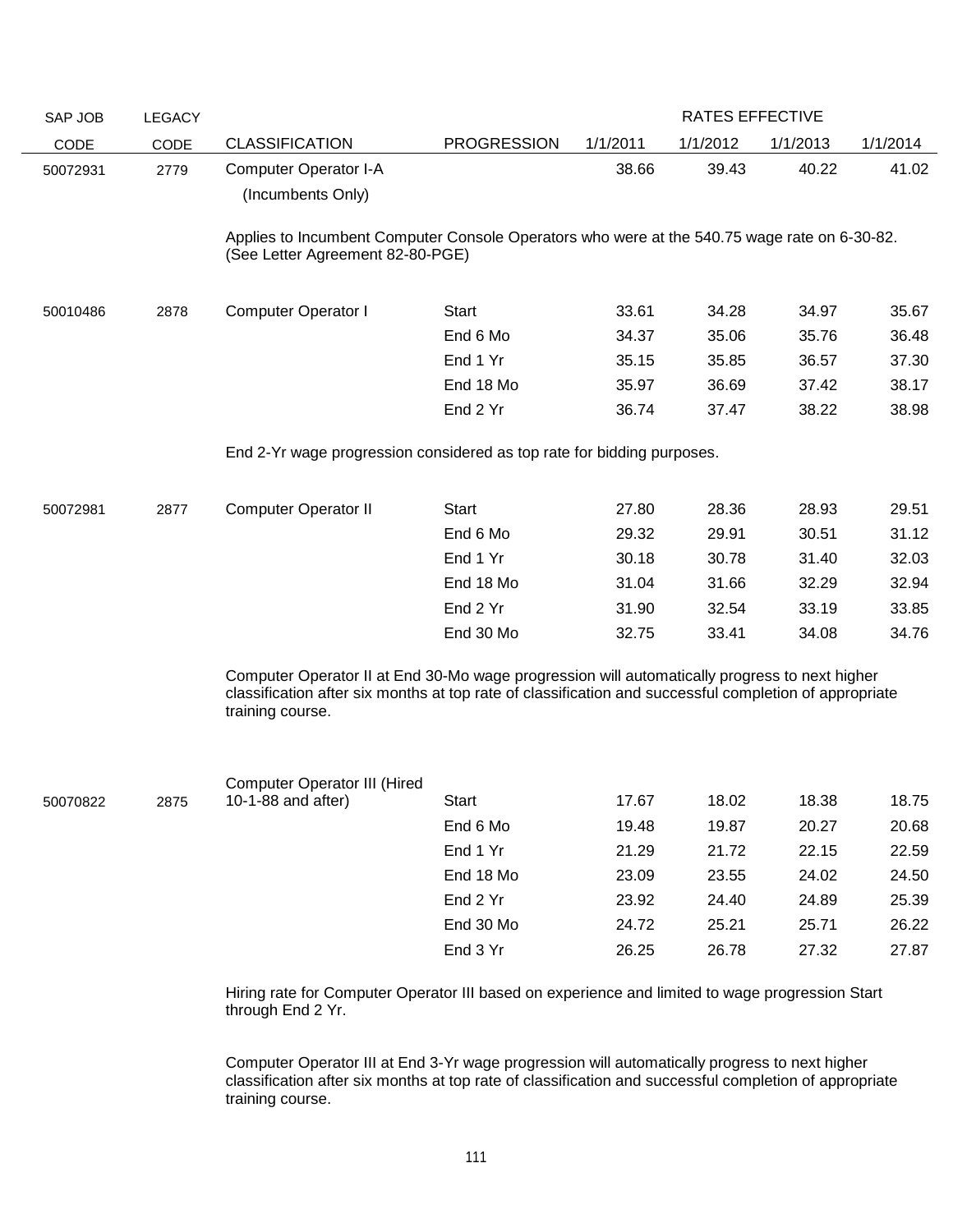| SAP JOB                                                                                                              | <b>LEGACY</b> |                                                                                                                                                                                                                              |                    |          | <b>RATES EFFECTIVE</b> |          |          |
|----------------------------------------------------------------------------------------------------------------------|---------------|------------------------------------------------------------------------------------------------------------------------------------------------------------------------------------------------------------------------------|--------------------|----------|------------------------|----------|----------|
| CODE                                                                                                                 | CODE          | <b>CLASSIFICATION</b>                                                                                                                                                                                                        | <b>PROGRESSION</b> | 1/1/2011 | 1/1/2012               | 1/1/2013 | 1/1/2014 |
|                                                                                                                      |               | End 30-Mo wage progression considered top rate of pay for Computer Operator III.                                                                                                                                             |                    |          |                        |          |          |
|                                                                                                                      |               |                                                                                                                                                                                                                              |                    |          |                        |          |          |
|                                                                                                                      | 2875          | <b>Computer Operator III</b>                                                                                                                                                                                                 | <b>Start</b>       |          |                        |          |          |
|                                                                                                                      |               | (Hired 1-1-83 through 9-30-<br>88)                                                                                                                                                                                           | End 6 Mo           |          |                        |          |          |
|                                                                                                                      |               |                                                                                                                                                                                                                              | End 1 Yr           |          |                        |          |          |
|                                                                                                                      |               |                                                                                                                                                                                                                              | End 18 Mo          |          |                        |          |          |
|                                                                                                                      |               |                                                                                                                                                                                                                              | End 2 Yr           |          |                        |          |          |
|                                                                                                                      |               |                                                                                                                                                                                                                              | End 30 Mo          |          |                        |          |          |
|                                                                                                                      |               |                                                                                                                                                                                                                              |                    |          |                        |          |          |
| Hiring rate for Computer Operator III based on experience and limited to Wage Progression Start<br>through End 2 Yr. |               |                                                                                                                                                                                                                              |                    |          |                        |          |          |
|                                                                                                                      |               | Computer Operator III at End 30-Mo wage progression will automatically progress to next higher<br>classification after six months at top rate of classification and successful completion of appropriate<br>training course. |                    |          |                        |          |          |
| End 30-Mo wage progression considered top rate of pay for Computer Operator III.                                     |               |                                                                                                                                                                                                                              |                    |          |                        |          |          |
|                                                                                                                      | 2875          | <b>Computer Operator III</b>                                                                                                                                                                                                 | <b>Start</b>       |          |                        |          |          |
|                                                                                                                      |               | (Hired 12-31-82 and before)                                                                                                                                                                                                  | End 6 Mo           |          |                        |          |          |
|                                                                                                                      |               |                                                                                                                                                                                                                              | End 1 Yr           |          |                        |          |          |
|                                                                                                                      |               |                                                                                                                                                                                                                              | End 18 Mo          |          |                        |          |          |
|                                                                                                                      |               |                                                                                                                                                                                                                              | End 2 Yr           |          |                        |          |          |
|                                                                                                                      |               |                                                                                                                                                                                                                              | End 30 Mo          |          |                        |          |          |
|                                                                                                                      |               | Hiring rate for Computer Operator III based on experience and limited to wage progression Start<br>through End 2 Yr.                                                                                                         |                    |          |                        |          |          |
|                                                                                                                      |               | Computer Operator III at End 30-Mo wage progression will automatically progress to next higher<br>classification after six months at top rate of classification and successful completion of appropriate<br>training course. |                    |          |                        |          |          |
|                                                                                                                      |               | End 30-Mo wage progression considered top rate of pay for Computer Operator III.                                                                                                                                             |                    |          |                        |          |          |
| 50072983                                                                                                             | 2876          | <b>Computer Operator III-A</b>                                                                                                                                                                                               |                    | 27.80    | 28.36                  | 28.93    | 29.51    |
|                                                                                                                      |               | Classification & Wage rate for personnel who transfer or bid into classification from wage rate greater<br>than 30-month step                                                                                                |                    |          |                        |          |          |
| 50070815                                                                                                             | 2731          | <b>Word Processing Operator -</b>                                                                                                                                                                                            |                    |          |                        |          |          |
|                                                                                                                      |               |                                                                                                                                                                                                                              | 112                |          |                        |          |          |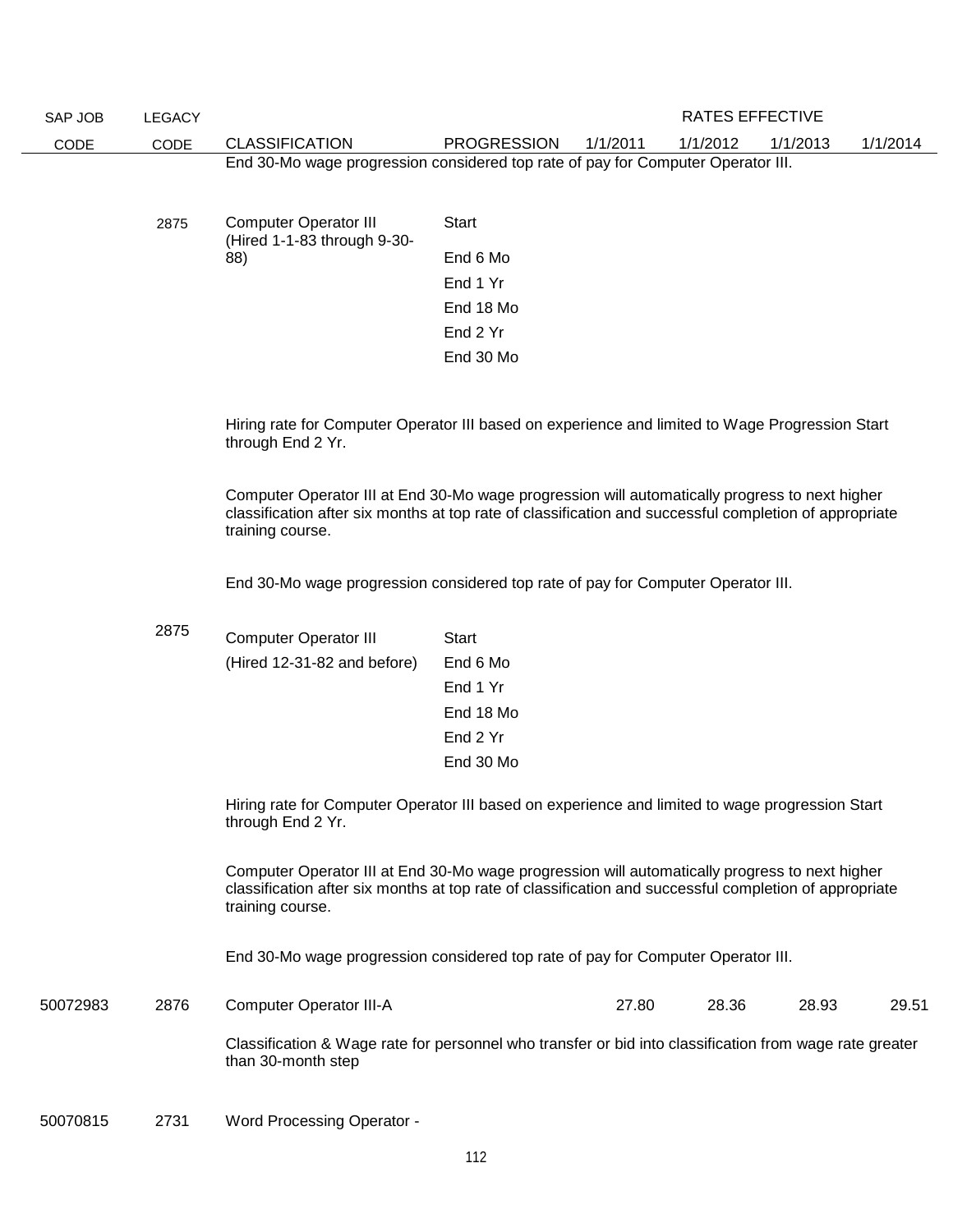| SAP JOB  | <b>LEGACY</b> |                                                                                                                         |                    |          | RATES EFFECTIVE |          |          |
|----------|---------------|-------------------------------------------------------------------------------------------------------------------------|--------------------|----------|-----------------|----------|----------|
| CODE     | CODE          | <b>CLASSIFICATION</b>                                                                                                   | <b>PROGRESSION</b> | 1/1/2011 | 1/1/2012        | 1/1/2013 | 1/1/2014 |
|          |               | <b>Customer Services,</b><br>Marketing                                                                                  |                    |          |                 |          |          |
|          |               | (Hired 10-1-88 and after)                                                                                               |                    |          |                 |          |          |
| 50072830 | 2732          | <b>Word Processing Operator -</b>                                                                                       |                    |          |                 |          |          |
|          |               | Operating (Hired 10-1-88 and after)                                                                                     |                    |          |                 |          |          |
| 50070816 | 2733          | <b>Word Processing Operator -</b>                                                                                       |                    |          |                 |          |          |
|          |               | Accounting (Hired 10-1-88 and after)                                                                                    |                    |          |                 |          |          |
|          |               |                                                                                                                         | Start              | 17.67    | 18.02           | 18.38    | 18.75    |
|          |               |                                                                                                                         | End 6 Mo           | 19.48    | 19.87           | 20.27    | 20.68    |
|          |               |                                                                                                                         | End 1 Yr           | 21.29    | 21.72           | 22.15    | 22.59    |
|          |               |                                                                                                                         | End 18 Mo          | 23.09    | 23.55           | 24.02    | 24.50    |
|          |               |                                                                                                                         | End 2 Yr           | 23.92    | 24.40           | 24.89    | 25.39    |
|          |               |                                                                                                                         | End 30 Mo          | 24.72    | 25.21           | 25.71    | 26.22    |
|          |               |                                                                                                                         | End 3 Yr           | 26.25    | 26.78           | 27.32    | 27.87    |
|          |               |                                                                                                                         | End 42 Mo          | 27.80    | 28.36           | 28.93    | 29.51    |
|          |               |                                                                                                                         | End 4 Yr           | 29.32    | 29.91           | 30.51    | 31.12    |
|          |               |                                                                                                                         | End 54 Mo          | 30.18    | 30.78           | 31.40    | 32.03    |
|          |               | Hiring Rate for Word Processing Operator based on experience and limited to wage progression Start<br>through End 2 Yr. |                    |          |                 |          |          |
|          | 2731          | <b>Word Processing Operator -</b><br><b>Customer Services,</b><br>Marketing)<br>(Hired 1-1-83 through 9-30-<br>88)      |                    |          |                 |          |          |
|          | 2732          | <b>Word Processing Operator -</b><br>Operating (Hired 1-1-83<br>through 9-30-88)                                        |                    |          |                 |          |          |
|          | 2733          | <b>Word Processing Operator -</b><br>Accounting (Hired 1-1-83<br>through<br>$9-30-88$                                   |                    |          |                 |          |          |
|          |               |                                                                                                                         | <b>Start</b>       |          |                 |          |          |
|          |               |                                                                                                                         | End 6 Mo           |          |                 |          |          |
|          |               |                                                                                                                         | End 1 Yr           |          |                 |          |          |
|          |               |                                                                                                                         | End 18 Mo          |          |                 |          |          |
|          |               |                                                                                                                         | End 2 Yr           |          |                 |          |          |
|          |               |                                                                                                                         | End 30 Mo          |          |                 |          |          |
|          |               |                                                                                                                         | End 3 Yr           |          |                 |          |          |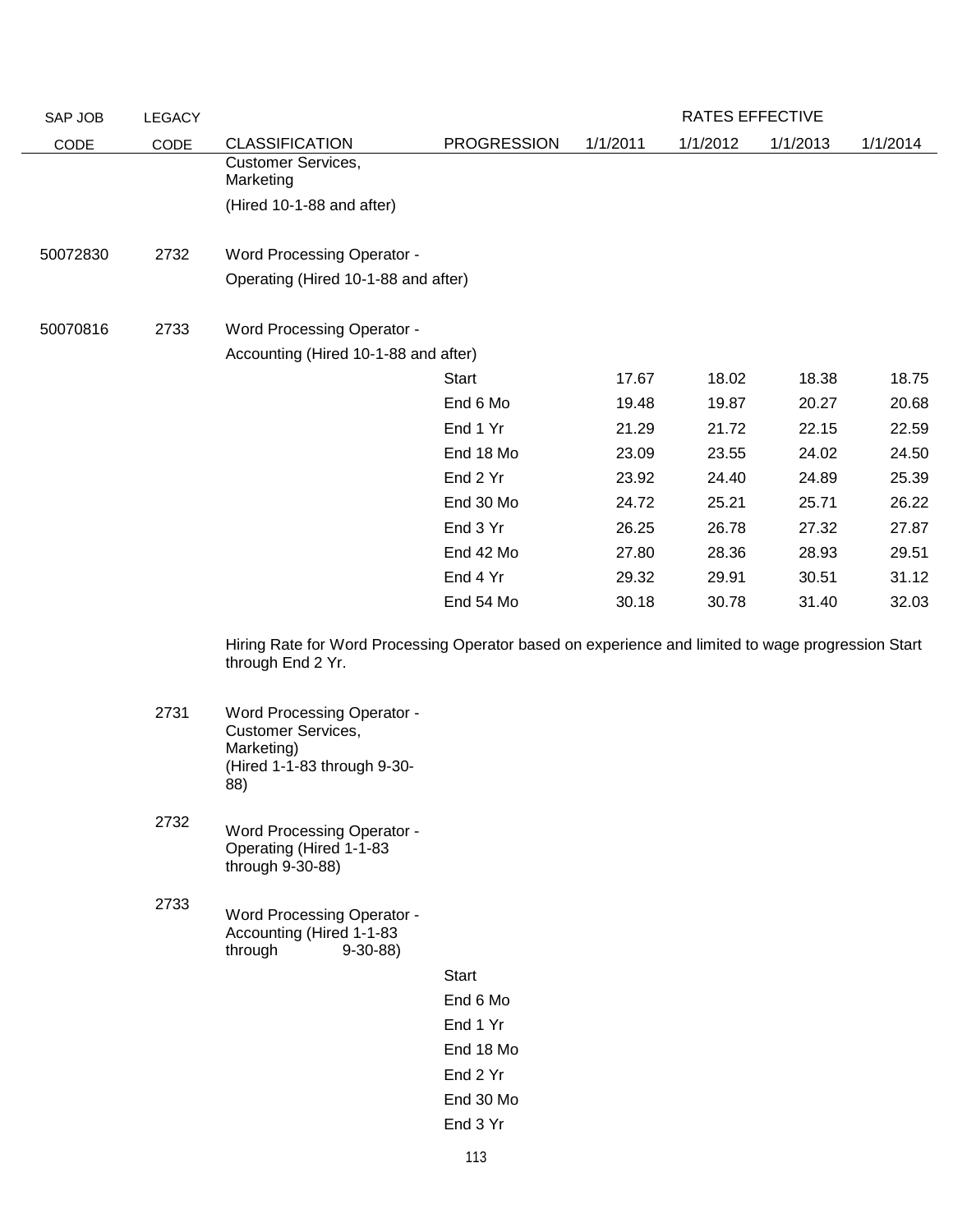| SAP JOB  | <b>LEGACY</b> |                                                                                                                         |                    |          | <b>RATES EFFECTIVE</b> |          |          |
|----------|---------------|-------------------------------------------------------------------------------------------------------------------------|--------------------|----------|------------------------|----------|----------|
| CODE     | CODE          | <b>CLASSIFICATION</b>                                                                                                   | <b>PROGRESSION</b> | 1/1/2011 | 1/1/2012               | 1/1/2013 | 1/1/2014 |
|          |               |                                                                                                                         | End 42 Mo          |          |                        |          |          |
|          |               |                                                                                                                         | End 4 Yr           |          |                        |          |          |
|          |               |                                                                                                                         |                    |          |                        |          |          |
|          |               | Hiring rate for Word Processing Operator based on experience and limited to wage progression Start                      |                    |          |                        |          |          |
|          |               | through End 2 Yr.                                                                                                       |                    |          |                        |          |          |
|          |               |                                                                                                                         |                    |          |                        |          |          |
|          | 2731          | <b>Word Processing Operator -</b>                                                                                       |                    |          |                        |          |          |
|          |               | Customer Services,<br>Marketing                                                                                         |                    |          |                        |          |          |
|          |               | (Hired 12-31-82 and before)                                                                                             |                    |          |                        |          |          |
|          |               |                                                                                                                         |                    |          |                        |          |          |
|          | 2732          | <b>Word Processing Operator -</b>                                                                                       |                    |          |                        |          |          |
|          |               | Operating (Hired 12-31-82 and before)                                                                                   |                    |          |                        |          |          |
|          |               |                                                                                                                         |                    |          |                        |          |          |
|          | 2733          | <b>Word Processing Operator -</b>                                                                                       |                    |          |                        |          |          |
|          |               | Accounting (Hired 12-31-82 and before)                                                                                  |                    |          |                        |          |          |
|          |               |                                                                                                                         | <b>Start</b>       |          |                        |          |          |
|          |               |                                                                                                                         | End 6 Mo           |          |                        |          |          |
|          |               |                                                                                                                         | End 1 Yr           |          |                        |          |          |
|          |               |                                                                                                                         | End 18 Mo          |          |                        |          |          |
|          |               |                                                                                                                         | End 2 Yr           |          |                        |          |          |
|          |               |                                                                                                                         | End 30 Mo          |          |                        |          |          |
|          |               |                                                                                                                         | End 3 Yr           |          |                        |          |          |
|          |               |                                                                                                                         | End 42 Mo          |          |                        |          |          |
|          |               |                                                                                                                         | End 4 Yr           |          |                        |          |          |
|          |               |                                                                                                                         |                    |          |                        |          |          |
|          |               | Hiring rate for Word Processing Operator based on experience and limited to wage progression Start<br>through End 2 Yr. |                    |          |                        |          |          |
|          |               |                                                                                                                         |                    |          |                        |          |          |
|          |               | Reprographics Job                                                                                                       |                    |          |                        |          |          |
| 50010772 | 4906          | Coordinator                                                                                                             | <b>Start</b>       | 34.78    | 35.48                  | 36.19    | 36.91    |
|          |               |                                                                                                                         | End 6 Mo           | 35.49    | 36.20                  | 36.92    | 37.66    |
|          |               |                                                                                                                         | End 1 Yr           | 36.20    | 36.92                  | 37.66    | 38.41    |
|          |               |                                                                                                                         | End 18 Mo          | 36.79    | 37.53                  | 38.28    | 39.05    |
|          |               |                                                                                                                         | End 2 Yr           | 37.53    | 38.28                  | 39.05    | 39.83    |
|          |               |                                                                                                                         |                    |          |                        |          |          |
| 50011257 | 7003          | Senior Reprographics<br>Operator                                                                                        | <b>Start</b>       | 33.29    | 33.96                  | 34.64    | 35.33    |
|          |               |                                                                                                                         | End 6 Mo           | 33.91    | 34.59                  | 35.28    | 35.99    |
|          |               |                                                                                                                         | End 1 Yr           | 34.88    | 35.58                  | 36.29    | 37.02    |
|          |               |                                                                                                                         | End 18 Mo          | 35.73    | 36.44                  | 37.17    | 37.91    |
|          |               |                                                                                                                         | End 2 Yr           | 36.74    | 37.47                  | 38.22    | 38.98    |
|          |               |                                                                                                                         |                    |          |                        |          |          |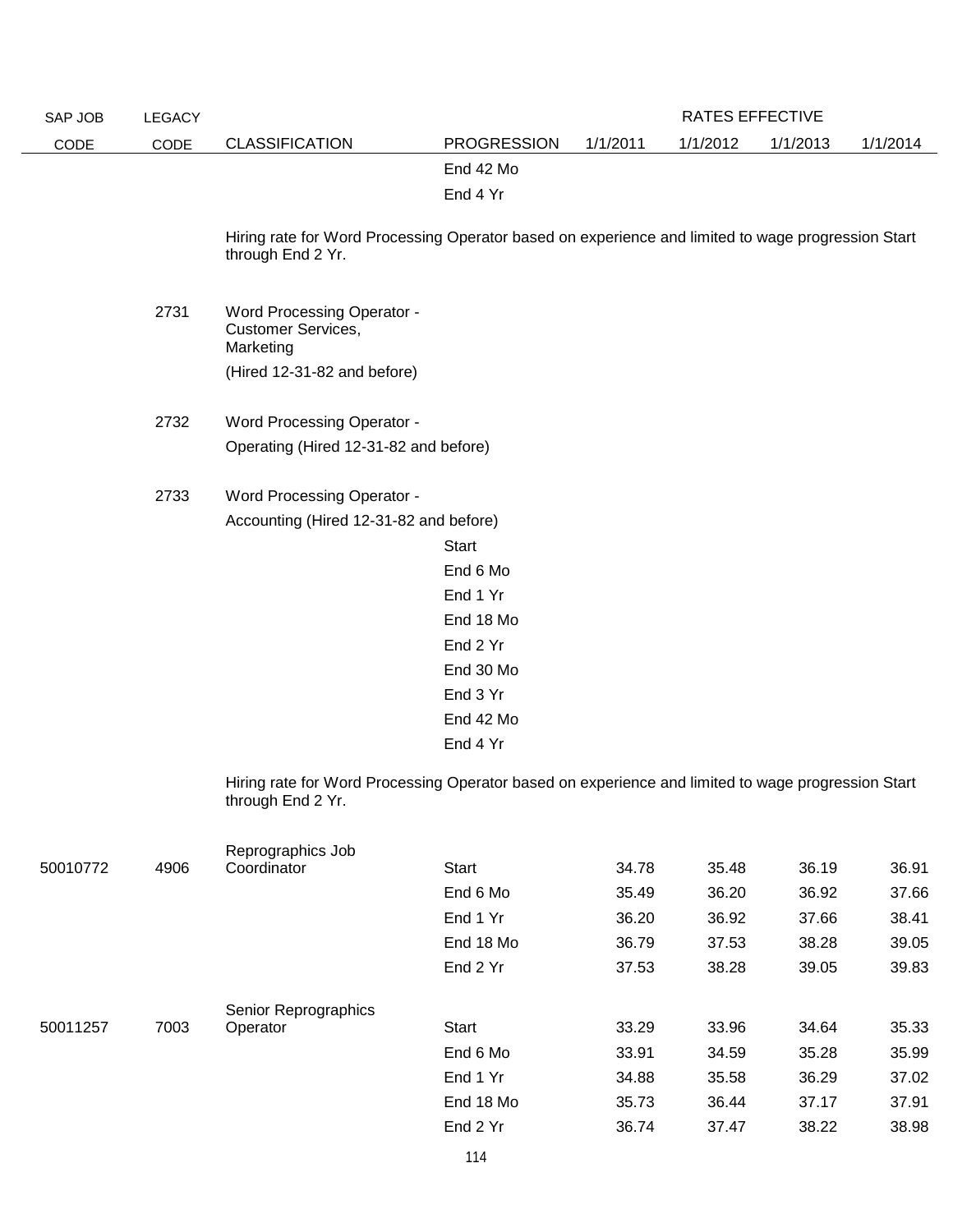| SAP JOB  | <b>LEGACY</b> |                                                                |                    |          | RATES EFFECTIVE |          |          |
|----------|---------------|----------------------------------------------------------------|--------------------|----------|-----------------|----------|----------|
| CODE     | CODE          | <b>CLASSIFICATION</b>                                          | <b>PROGRESSION</b> | 1/1/2011 | 1/1/2012        | 1/1/2013 | 1/1/2014 |
| 50011258 | 7004          | Reprographics Operator A                                       | Start              | 29.54    | 30.13           | 30.73    | 31.34    |
|          |               |                                                                | End 6 Mo           | 30.81    | 31.43           | 32.06    | 32.70    |
|          |               |                                                                | End 1 Yr           | 31.39    | 32.02           | 32.66    | 33.31    |
|          |               |                                                                | End 18 Mo          | 32.01    | 32.65           | 33.30    | 33.97    |
|          |               |                                                                | End 2 Yr           | 32.62    | 33.27           | 33.94    | 34.62    |
|          |               |                                                                | End 30 Mo          | 33.29    | 33.96           | 34.64    | 35.33    |
|          |               |                                                                | End 3 Yr           | 33.91    | 34.59           | 35.28    | 35.99    |
| 50011259 | 7005          | Reprographics Operator B<br>(Hired 10-1-88 and after)          |                    |          |                 |          |          |
|          |               |                                                                | Start              | 20.53    | 20.94           | 21.36    | 21.79    |
|          |               |                                                                | End 6 Mo           | 22.70    | 23.15           | 23.61    | 24.08    |
|          |               |                                                                | End 1 Yr           | 24.86    | 25.36           | 25.87    | 26.39    |
|          |               |                                                                | End 18 Mo          | 27.02    | 27.56           | 28.11    | 28.67    |
|          |               |                                                                | End 2 Yr           | 27.52    | 28.07           | 28.63    | 29.20    |
|          |               |                                                                | End 30 Mo          | 28.02    | 28.58           | 29.15    | 29.73    |
|          |               |                                                                | End 3 Yr           | 28.51    | 29.08           | 29.66    | 30.25    |
|          |               |                                                                | End 42 Mo          | 29.03    | 29.61           | 30.20    | 30.80    |
|          |               |                                                                | End 4 Yr           | 29.54    | 30.13           | 30.73    | 31.34    |
|          | 7005          | Reprographics Operator B<br>(Hired 1-1-83 through 9-30-<br>88) |                    |          |                 |          |          |
|          |               |                                                                | Start              |          |                 |          |          |
|          |               |                                                                | End 6 Mo           |          |                 |          |          |
|          |               |                                                                | End 1 Yr           |          |                 |          |          |
|          |               |                                                                | End 18 Mo          |          |                 |          |          |
|          |               |                                                                | End 2 Yr           |          |                 |          |          |
|          |               |                                                                | End 30 Mo          |          |                 |          |          |
|          |               |                                                                | End 3 Yr           |          |                 |          |          |
|          |               |                                                                | End 42 Mo          |          |                 |          |          |
|          | 7005          | Reprographics Operator B                                       |                    |          |                 |          |          |
|          |               | (Hired 12-31-82 and before)                                    | <b>Start</b>       |          |                 |          |          |
|          |               |                                                                | End 6 Mo           |          |                 |          |          |
|          |               |                                                                | End 1 Yr           |          |                 |          |          |
|          |               |                                                                | End 18 Mo          |          |                 |          |          |
|          |               |                                                                | End 2 Yr           |          |                 |          |          |
|          |               |                                                                | End 30 Mo          |          |                 |          |          |
|          |               |                                                                | End 3 Yr           |          |                 |          |          |
|          |               |                                                                | End 42 Mo          |          |                 |          |          |
|          |               |                                                                | 115                |          |                 |          |          |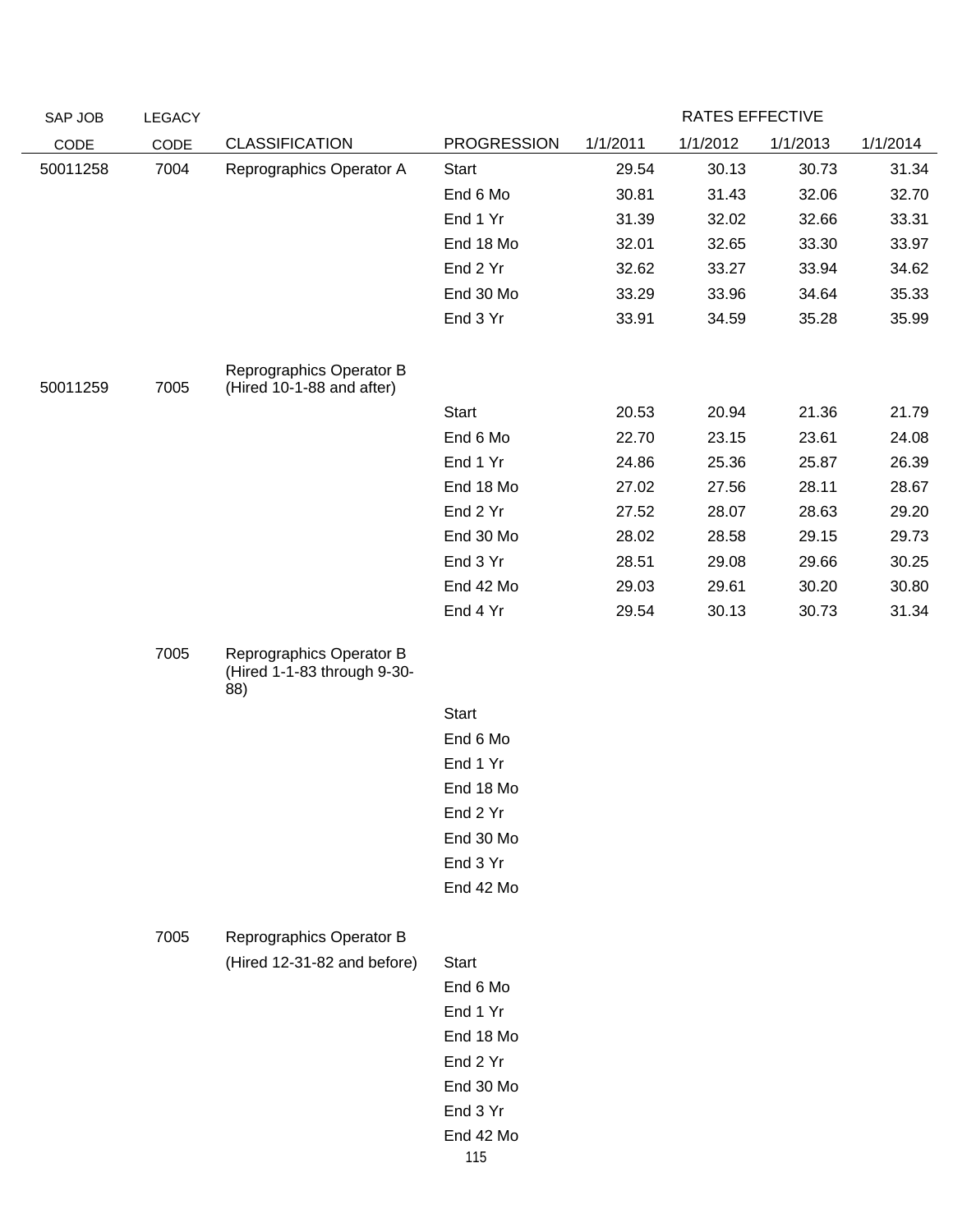#### **EXHIBIT G**

Classifications of employees located at 77 Beale Street, San Francisco, which may come under the provisions of Section 10.6.

Mail Clerk Driver

- Clerks Mail Room
- Clerks Meter Sheet Rewrite and Closed Account
- Clerks Cash Stub Section
- Clerks Tape Librarian

# **EXHIBIT H**

#### **San Francisco Division Grievance No. D.Gr/C 2-74-17 P-RC 141**

#### **Utilization of Intermittent Employees**

MR. C. A. MILLER, Chairman April 29, 1975 San Francisco Division April 29, 1975<br>San Francisco Division Joint Grievance Committee

The above-subject grievance has been discussed by the Pre-Review Committee prior to its docketing on the agenda of the Review Committee and is being returned to the Division for settlement in accordance with the following:

After a thorough review of the record and subsequent data submitted to the Review Committee, the Pre-Review Committee agrees that the paramount issue in the grievance is one of whether the Division prohibited the grievants agrees that the paramount issue in the grievance is one of whether the Division prohibited the grievants from obtaining regular status as<br>provided for in Section 17.7 of the Clerical Labor Agreement. Inasmuch as this has the negotiating parties in the 1974 contract negotiations recognized this problem and agreed that in cases where it was determined that<br>the employees were being utilized as intermittent employees and working a regular sche to regular status even though they were laid off for more than an accumulated total of 30 days in any given six-month period of time.<br>Turning to the case at hand, the record is clear that the grievants were utilized on a r purpose of denying them regular status. Therefore, the Prĕ-Review Committee agrees thăt the grievants are entitled to regular status<br>providing they are still on the active payroll.

As to when the grievants became eligible to receive benefits as regular intermittent employees, the Pre-Review Committee agrees that in view of the grievance being held until the December 1974 Joint Grievance Committee meeting and then subsequently referred to the Review Committee, the grievants are entitled to adjustments, if any, effective

When a settlement is reached by the Joint Grievance Committee, the Review Committee should be sent a copy of the final disposition.

/s/ L. V. BROWN, Chairman Review Committee

/s/ L. N. FOSS, Secretary Review Committee

#### **EXHIBIT I**

#### **ADDENDUM TO TITLE 19. DEMOTION AND LAYOFF PROCEDURE**

#### **JOB SECURITY**

During the course of 1990 General Negotiations, the parties spent a great deal of time addressing the issue of job security with particular emphasis on the ability of Company to place non-bargaining unit employees into the bargaining unit. Company agreed that<br>Letter Agreement 88-104 would remain in effect which limits Company's ability to place nonimpacted by demotion, displacement or layoff for the next three years subsequent to the placement of the non-bargaining unit employee<br>into the bargaining unit, unless such employee leaves that headquarters for any reason. department during the three year period will not be impacted by demotion, displacement, or layoff, unless such demotion, displacement,<br>or layoff is unrelated to the placement of the non-bargaining unit employee into the ba non-bargaining unit employee will be affected first if the number of employees in that department and headquarters is being reduced.

Example 1. A Supervisor or exempt employee is returned to Service Representative position in Antioch. The Supervisor must be placed in a vacancy as such placement cannot result in a displacement, demotion or layoff.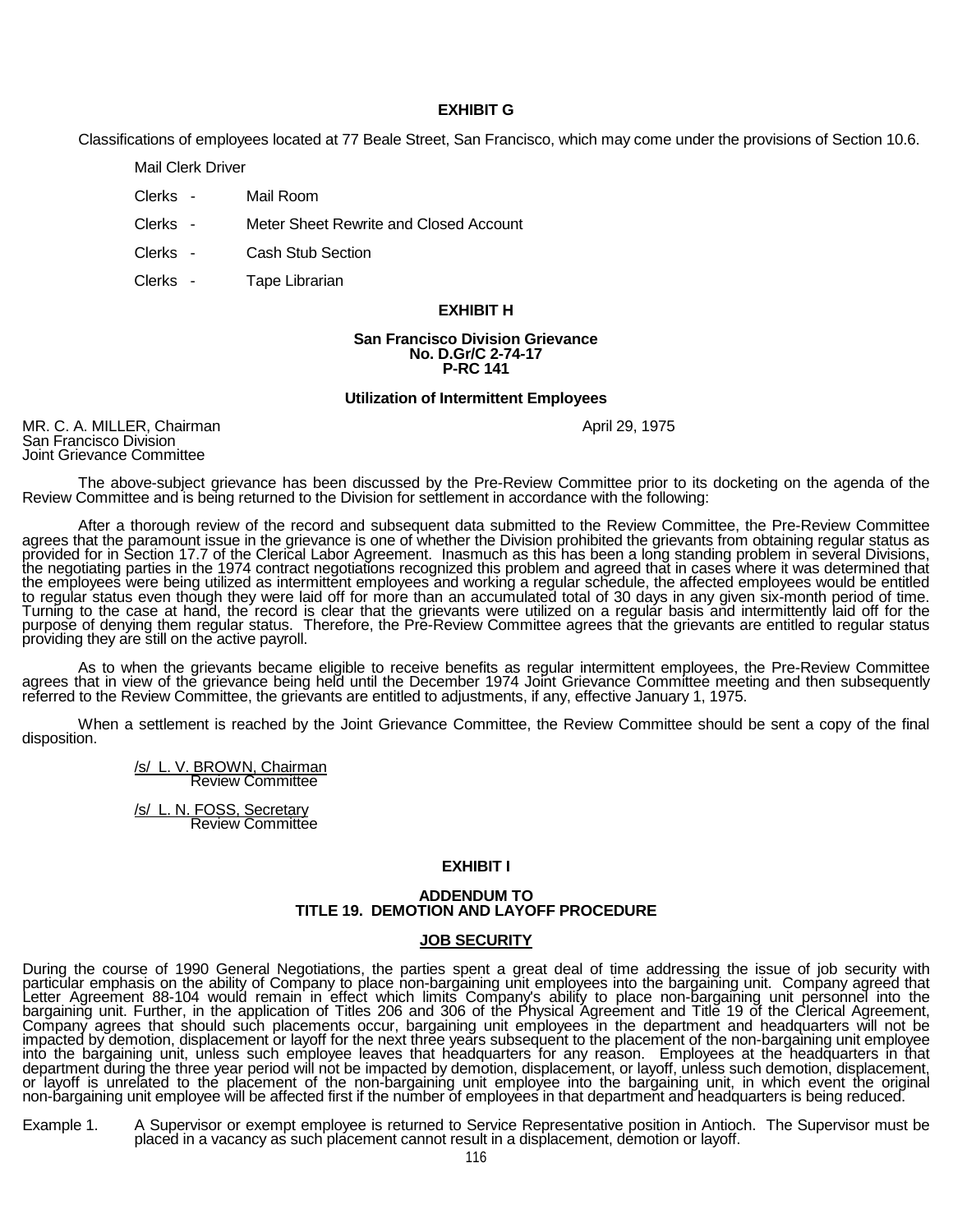- Example 2. Eight months after the Supervisor's return to the bargaining unit another Service Representative bids out of the Antioch headquarters. The headquarters may elect to not fill the vacancy and reduce through attrition.
- Example 3. Thirteen months after the Supervisor's return to the bargaining unit, the Concord Customer Services Department effects a displacement for lack of work and a Service Representative has 19.4 rights into Antioch. Since Antioch is not reducing in the Customer Services Department, the affected Service Representătive in Antioch would be the one with<br>the least seniority, which may or may not be the former non-bargaining unit employee (NBU).
- Example 4. Fifteen months after the NBU's return to the bargaining unit, Antioch decides to downsize the Customer Services<br>Department by reducing the number of Service Representatives by one. Since a reduction is taking pl the first to be demoted, displaced, or laid off.
- Example 5. At any time the NBU leaves the Antioch Customer Services Department and headquarters for any reason (bid, transfer,<br>displacement), the headquarters and department has returned to status quo and may be reduced th displacement or layoff.

### **EXHIBIT J LETTER AGREEMENT NO. R1-91-99-PGE**

November 1, 1991

Local Union No. 1245 International Brotherhood of Electrical Workers, AFL-CIO P.O. Box 4790 Walnut Creek, CA 94546

Attention: Mr. Jack McNally, Business Manager

#### Gentlemen:

This cancels and supersedes our letter dated July 23, 1991 to reflect changes proposed in Union's letter of October 25, 1991. Pursuant<br>to Sections 205.19 and 18.17 of the Physical and Clerical Agreements, Company proposes of the hardship transfer provisions of the Physical and Clerical Agreements (i.e., Sections 205.17 and 18.15). The purpose of these<br>Sections was to allow the Company, through agreement with the Union, to fill a job vacanc the position for reasons of urgent necessity. Urgent necessity includes impairment of the employee's health or that of a member of the employee's family or the lack of educational facilities for the employee's children in the location in which he/she is currently employed.

Following are the procedures to be utilized:

1. An interested employee must write to the Human Resources Department of his/her division (or General Office department), explaining the circumstances and request a transfer pursuant to the provisions of Section 205.17 (p

2. The Division or Department Human Resources Department must then undertake a preliminary investigation to determine<br>whether or not a bona fide reason exists to apply the appropriate section. For situations involving impa

3. If the Human Resources Department believes that the matter should be pursued, they then contact the IBEW Business<br>Representative assigned to that area and both will make a thorough investigation to determine whether a h a hardship exists, then they must then prepare a list of all locations in the Company that could alleviate the problem.

4. This list must be forwarded to the Human Resources Manager and Business Representative of each division (and/or General<br>Office department) where such a location is identified. Each of these locations must also agree, in

5. The first vacancy in any of the listed locations to any classification to which the employee is qualified to fill that does not have a<br>higher wage schedule than the employee's current classification must be offered to t without a substantial reason or the Company does not make such an offer, the entire matter shall be dropped at this point, and the<br>205.17/18.5 request is invalidated.

6. If the individual accepts the offered position, a written agreement must then be prepared and signed by both the host and receiving Division Human Resources Managers and IBEW Business Representatives. A copy of such agreement should be forwarded to the Manager of Industrial Relations and the IBEW Business Manager, as well as all of the other locations earlier identified.

While the Division Human Resources Manager and IBEW Business Representative must send a hardship request to each<br>suitable location, employees must also submit bids and transfers to each of these locations. The bids and tra substantial reason, or if they refuse to submit bids and transfers to appropriate positions in all of the locations identified, his/her hardship<br>would also be invalidated.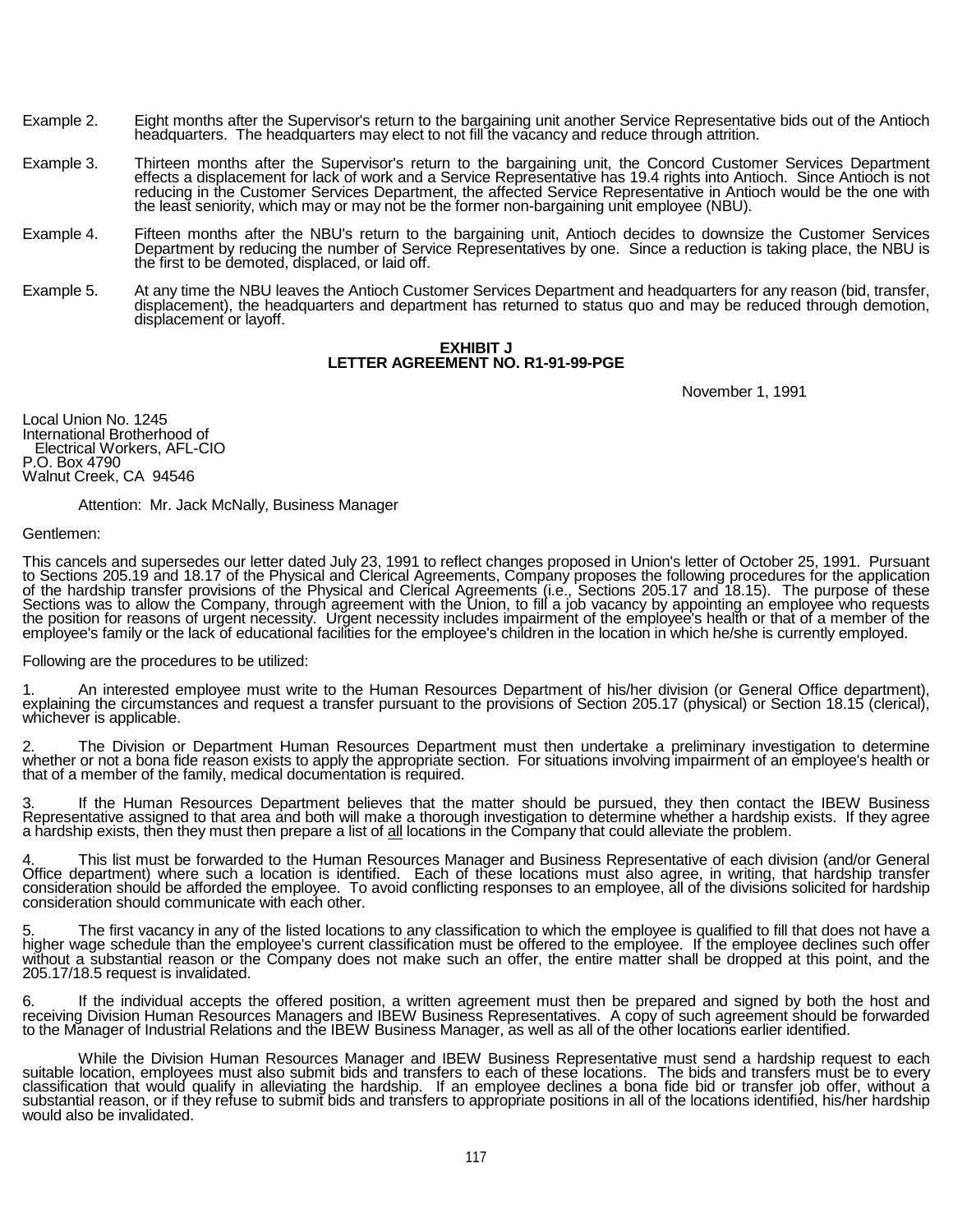Many hardship requests are location specific. This appears to be an attempt by some employees to relocate using the hardship<br>provisions rather than the normal bid and transfer procedure. Those location specific requests mu

Often times employees send hardship requests directly to the Division Human Resources Department(s) in the location(s)<br>where they wish to be considered. Those requests must be returned to the employee's Human Resources Dep

This agreement may be cancelled by either party upon 30 days written notice to the other of such cancellation.

If you are in accord with the foregoing and agree thereto, please so indicate in the space provided below and return one executed copy of this letter to Company.

Very truly yours,

PACIFIC GAS AND ELECTRIC COMPANY

By /s/ R.L. Bailey Manager of Industrial Relations

The Union is in accord with the foregoing and it agrees thereto as of the date hereof.

LOCAL UNION NO. 1245, INTERNATIONAL BROTHERHOOD OF ELECTRICAL WORKERS, AFL-CIO

Feb 3, 1992 **By Archael Accord By Archael Street Archael By Archael Street Archael Street Archael Street Archael Street Archael Street Archael Street Archael Street Archael Street Archael Street Archael Street Archael Stre** Business Manager

### **EXHIBIT K SEVERANCE**

### A. Application

Employees laid off pursuant of Section 19.7 of the Clerical Agreement will receive the Severance Package as defined below.

Clerical Employees with less than one year of service will not be eligible for the severance program.

- B. Formula
	- a) Four weeks pay (base classification) plus two weeks' pay for each year of service.
	- b) A lump sum payment of \$5,000 to partially off set COBRA and life insurance conversion coverage. The employee has no obligation to use it for COBRA conversion or continued life insurance coverage.
	- c) Payment is dependent on the signing of the agreed to Severance Agreement and Release.
	- d) Employees who are rehired, pursuant to Section 19.16 of the Clerical Agreement, within 12 months of lay-off and are subsequently laid off for lack of work within 12 months of being rehired will receive a prorated severance. The prorated<br>severance amount will be equal to the difference between the severance amount(s) the employee previo and the severance amount calculated using the employee's current years of service. (Amended 1-1-00)

# **ATTACHMENT 1**

### **SEVERANCE AGREEMENT AND RELEASE (***Amended 1-1-11***)**

This Severance Agreement and Release is made and entered into between Mr./Ms. \_\_\_\_\_\_\_\_\_\_ and the Pacific Gas and Electric Compañy (PG&E). Mr./Ms\_\_\_\_\_\_\_\_\_\_\_\_\_ and PG&E (collectively referred to as "the parties"), in their wish to compromise,<br>resolve, settle, and terminate any dispute or claim between them with respect to Mr./Ms.

1. *Severance Payment:* Effective close of business *on*, \_\_\_\_\_\_\_\_\_\_\_Mr./Ms. \_\_\_\_\_\_\_\_\_\_\_\_ shall be laid off from PG&E employment.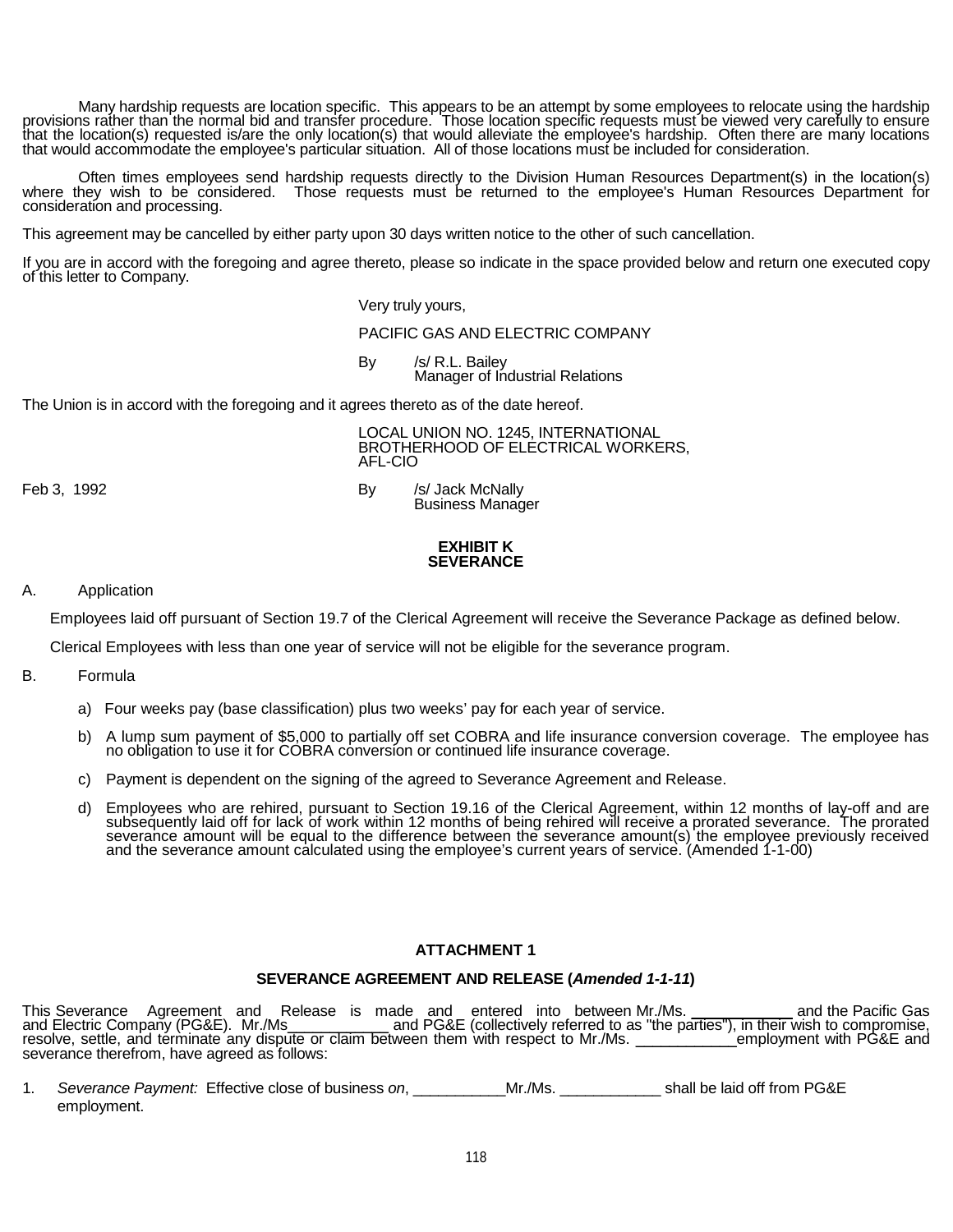On \_\_\_\_\_\_\_\_\_\_\_\_, or seven calendar days following the execution of this Severance Agreement and Release, whichever is later, PG&E shall pay to Mr./Ms. \_\_\_\_\_\_\_\_\_\_\_\_\_the amount of \_\_\_\_\_\_\_\_\_\_, less applicable deductions. Mr./ **Later shall pay to Mr. All pay to Mr. /Ms.**  $\overline{a}$ shall be responsible for paying any taxes on the amount paid to him/her pursuant to this Severance Agreement and Release. If Mr./Ms. \_\_\_\_\_\_\_\_\_\_\_\_is rehired within 30 calendar days of layoff, then PG&E's obligation to pay is null and void. The parties agree that the payment provided in this paragraph is in addition to, and does not affect, any payment and benefit to which Mr./Ms. \_\_\_\_\_\_\_\_\_\_\_\_\_\_\_may be otherwise entitled under PG&E's compensation and other benefit programs.

- 2. *No Pending Claims.* Mr./Ms. \_\_\_\_\_\_\_\_\_\_\_\_represents that he/she does not have any pending claim, charge or action in or with any federal, state or local court or any administrative agency relating to his/her employment against PG&E, its officers, attorneys, agents, employees, subsidiaries, parent company, assigns, affiliated companies and successors. If Mr./Ms. \_\_\_\_\_\_\_\_\_\_\_\_does have pending claims described in the preceding sentence, Mr./Ms. \_\_\_\_\_\_\_\_\_\_\_\_agrees that such claims are covered by the release aspect of this Severance Agreement and Release and that he/she shall take all necessary action to seek dismissal with prejudice of each claim, within two business days after the effective date of this Severance Agreement and Release.
- 3. *Release.* In consideration for the payment which PG&E shall provide Mr./Ms. **Example 20** under this Severance Agreement and Release, Mr./Ms. \_\_\_\_\_\_\_\_\_\_\_\_\_\_ *on* behalf of his/herself, his/her heirs, estate, executors, administrators, successors, and assigns, releases and agrees to hold harmless PG&E, its officers, attorneys, agents, employees, subsidiaries, parent company, assigns, affiliated companies, and successors, from all actions, causes of action, claims, disputes,<br>iudoments, obligations, damages, liabilities of whatsoever kind and character, relating to Mr./Ms. \_\_\_\_\_\_ judgments, obligations, damages, liabilities of whatsoever kind and character, relating to Mr./Ms. with PG&E, including his/her employment severance and any action which led to the severance. Specifically, Mr./Ms. \_\_\_\_\_\_\_\_\_\_\_\_\_\_ understands and agrees that the actions, causes of action, claims, disputes, judgments, obligations, damages, and liabilities covered by the preceding sentence include, but are not limited to, those arising under any federal, state, or local law, regulation, or order relating to civil rights (including but not limited to employment discrimination on the basis

of race, color, religion, age, sex, national origin, ancestry, physical or mental handicap or disability, medical condition, veteran status, marital status, pregnancy, and sexual orientation), wage and hour, labor, contract, or tort.

Mr./Ms. \_\_\_\_\_\_\_\_\_\_\_\_ understands and agrees that the Severance Agreement and Release extends to all claims of every nature and kind whatsoever, known or unknown, suspected or unsuspected, past or present, and all rights under Section 1542 of the California Civil Code are hereby expressly waived. Such section reads as follows:

# **A general release does not extend to claims which the creditor does not know or suspect to exist in his/her favor at the time of executing the release, which if known to his/her must have materially affected his/her settlement with the debtor.**

Mr./Ms. \_\_\_\_\_\_\_\_\_\_\_\_ agrees not to initiate, participate or aid, in any way, in any lawsuit or proceeding upon any claim released by him/her under this Severance Agreement and Release. The preceding sentence, however, shall not prohibit Mr./Ms. \_\_\_\_\_\_\_\_\_\_\_\_\_\_ from participating in any judicial or administrative proceeding that relates to the subject matter of, or any claim covered by, this Severance Agreement and Release, if he/she is compelled to do so by a properly-issued subpoena or valid court order. PG&E also acknowledges that Mr./Ms. \_\_\_\_\_\_\_\_\_\_\_\_ may be legally required to appear and testify at a deposition, court hearing or trial, or otherwise respond to a subpoena. In the event of any such subpoena, court order, or request, Mr./Ms. \_\_\_\_\_\_\_\_\_\_\_\_ shall notify PG&E's Human Resources Department as soon as possible.

- 4. *Return of PG&E Property.* Mr./Ms. *Property. Mr./Ms.* represents and agrees that prior to signing this Severance Agreement and Release, he/she returned to PG&E all originals and copies of all files, memoranda, records, software, credit cards, identification cards, keys, and any other property of PG&E or its affiliates which he/she had in his/her possession, custody or control. Mr./Ms. \_\_\_\_\_\_\_\_\_\_\_\_\_\_\_\_ further agrees that his/her violation of this paragraph shall constitute a material breach of this Severance Agreement and Release.
- 5. *Non Disclosure.* Mr./Ms. \_\_\_\_\_\_\_\_\_\_\_\_\_\_\_\_\_ agrees not to use, disclose, publicize, or circulate any secret, confidential or proprietary information concerning PG&E, its subsidiaries, parent company, or affiliates, which has come to his/her attention during his/her employment with PG&E, unless his/her doing so is consistent with any rights he/she may have under any applicable whistleblower laws, is authorized in writing by PG&E or is required by law, including subpoena. Before making any legally-required disclosure, Mr./Ms. \_\_\_\_\_\_\_\_\_\_\_\_\_\_\_\_\_\_\_\_\_\_ shall give PG&E as much advance notice as possible. Mr./Ms. further agrees that his/her violation of this paragraph shall constitute a material breach of this Severance Agreement and Release.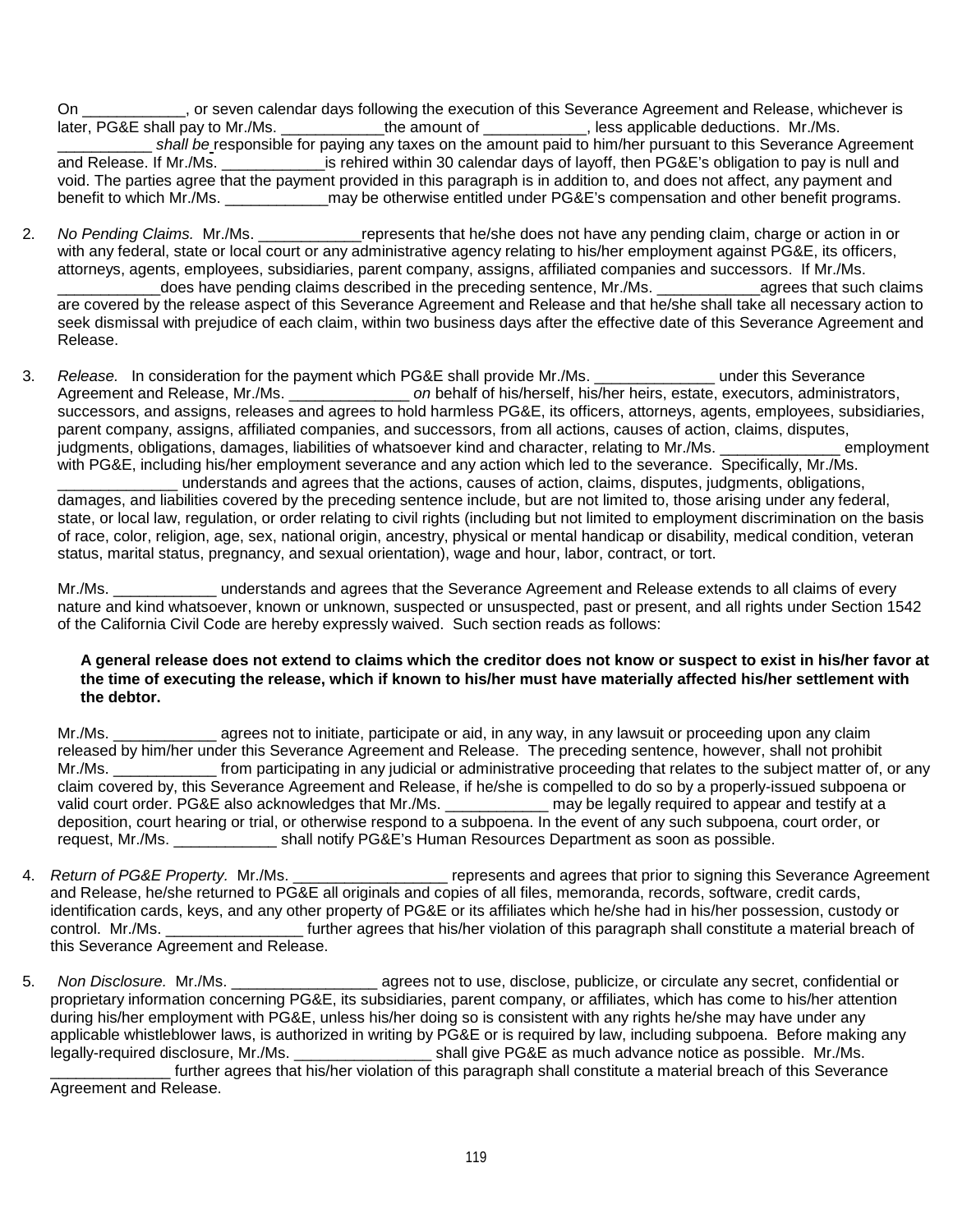- 6. *Anti-Disparagement.* Mr./Ms. \_\_\_\_\_\_\_\_\_\_\_\_\_\_ agrees not to make, issue, endorse, publicize, or circulate to any person or entity statements or remarks that can reasonably be construed as disparaging toward PG&E, including its officers, directors, attorneys, agents, employees, assigns, parent company, subsidiaries, affiliated companies and successors, or any aspect of its operations. Mr./Ms. \_\_\_\_\_\_\_\_\_\_\_\_\_\_\_ also agrees that, if called upon to do so, he/she will cooperate with, and provide reasonable assistance to, PG&E to protect and further its lawful interests in all judicial, administrative, investigative, and legislative proceedings involving PG&E or any aspect of its operations. The parties agree that this paragraph does not affect Mr./Ms. \_\_\_\_\_\_\_\_\_\_\_\_\_'s legitimate exercise of his/her rights under applicable whistleblower laws or his/her obligation to comply with all validly-issued court or administrative orders, including subpoenas. Mr./Ms. \_\_\_\_\_\_\_\_\_\_\_\_\_\_\_ further agrees that his/her violation of this paragraph shall constitute a material breach of this Severance Agreement and Release.
- 7. *Breach.* Mr./Ms. \_\_\_\_\_\_\_\_\_\_\_\_\_\_\_\_\_ agrees that, if he/she engages in a material breach of this Severance Agreement and Release, PG&E shall not be required to make any unmade payment due under this Severance Agreement and Release, and he/she shall repay to PG&E the payment he/she received under this Severance Agreement and Release within seven (7) calendar days upon written demand by PG&E. The parties agree that this paragraph shall not apply to the lawful exercise of any right Mr./Ms. \_\_\_\_\_\_\_\_\_\_\_\_\_\_\_\_ may have under the Age Discrimination in Employment Act and that such matters shall be governed by the provisions of said act.
- 8. *Misconduct.* Mr./Ms. \_\_\_\_\_\_\_\_\_\_\_\_ understands that if he/she engages, or has engaged, in misconduct that would warrant his/her termination of employment under PG&E's employee conduct standards and the collective bargaining agreement's just cause standard, he/she shall forfeit his/her right to sign this Severance Agreement and Release.
- 9. *Arbitration.* Any dispute regarding any aspect of this Severance Agreement and Release, including its validity, interpretation, or any action which would constitute a violation of this Severance Agreement and Release (hereinafter referred to as an "arbitrable dispute") shall be resolved by an experienced arbitrator, selected by the parties in accordance with the rules of the American Arbitration Association. The fees of the arbitrator and the cost associated with producing a transcript of the proceedings shall be paid in equal shares by Mr./Ms. \_\_\_\_\_\_\_\_\_\_\_\_\_\_\_\_\_\_\_\_ and PG&E. The parties agree that arbitration shall be the exclusive remedy for resolving arbitrable disputes and that the decision of the arbitrator shall be final and binding. The judgment rendered by the arbitrator may be entered in any court having competent jurisdiction. The prevailing party in any such arbitration shall be entitled to costs and reasonable attorneys' fees. In addition, any party who attempts to pursue an arbitrable dispute in any forum other than arbitration shall be liable for costs and attorneys' fees incurred by the other party in seeking to compel arbitration. The parties agree that this paragraph shall not apply to the lawful exercise of any right Mr./Ms. \_\_\_\_\_\_\_\_\_\_\_\_\_\_\_\_\_\_\_ may have under the Age Discrimination in Employment Act and that such matters shall be governed by the provisions of said Act.
- 10. *Repayment.* Mr./Ms. \_\_\_\_\_\_\_\_\_\_\_\_\_\_\_ agrees that, if he/she initiates an administrative, judicial, arbitral, or other similar proceeding, <sub>1</sub> to bring a claim released by this Severance Agreement and Release or to challenge the validity of this Severance Agreement and Release, PG&E shall not be required to make any unmade payment due under this Severance Agreement and Release and he/she shall repay to PG&E the payment he/she received under this Severance Agreement and Release concurrent with his/her initiation of the proceeding. Mr./Ms. \_\_\_\_\_\_\_\_\_\_\_\_\_'s failure to make the prescribed repayment shall be a basis for rejecting his/her claim and/or his/her attempt to challenge the validity of this Severance Agreement and Release. Mr./Ms. \_\_\_\_\_\_\_\_\_\_\_\_\_ also agrees that, if the claim he/she brought or his/her attempt to challenge the validity of this Severance Agreement and Release is rejected, he/she shall pay to PG&E any loss, cost, damage, or expense, including, without limitation, reasonable attorney fees PG&E incurred in the proceeding, within seven (7) calendar days from the final decision rejecting his/her claim or attempt. Further, notwithstanding the foregoing, if Mr./Ms. \_\_\_\_\_\_\_\_\_\_\_\_\_\_\_ obtains against PG&E a monetary judgment or settlement for a claim released under this Severance Agreement and Release, the payment he/she received under this Severance Agreement and Release shall be deducted from any such monetary judgment or settlement. The<br>parties agree that this paragraph shall not apply to the lawful exercise of any right Mr./Ms. may hav parties agree that this paragraph shall not apply to the lawful exercise of any right Mr./Ms. Age Discrimination in Employment Act and that such matters shall be governed by the provisions of said Act.
- 11. *No Admission of Liability.* This Severance Agreement and Release shall not be considered an admission of liability or a violation of any applicable contract, law, rule, regulation, guideline, or order of any kind.
- 12. *Older Workers Benefit Protection Act (Age 40 or over).* Mr./Ms. \_\_\_\_\_\_\_\_\_\_\_\_\_\_\_\_\_\_\_ agrees that all claims he/she may have arising under the Age Discrimination in Employment Act before he/she signs this Severance Agreement and Release are covered by paragraph *3* of this Severance Agreement and Release and that his/her waiver of those age discrimination claims is an integral part of the release aspect of this Severance Agreement and Release. Therefore, consistent with the Older Workers<br>Benefit Protection Act, Mr./Ms. \_\_\_\_\_\_\_\_\_\_\_\_\_\_\_\_\_\_\_\_states that he/she was given this Severance A states that he/she was given this Severance Agreement and Release on \_\_\_\_\_\_\_\_\_\_\_\_\_\_\_, and understands that he/she has 45 calendar days from \_\_\_\_\_\_\_\_\_\_\_\_\_\_\_ until \_\_\_\_\_\_\_\_\_\_\_\_\_\_\_, to consider the Severance Agreement and Release. Further, Mr./Ms. \_\_\_\_\_\_\_\_\_\_\_\_\_\_\_\_ understands that, if he/she signs this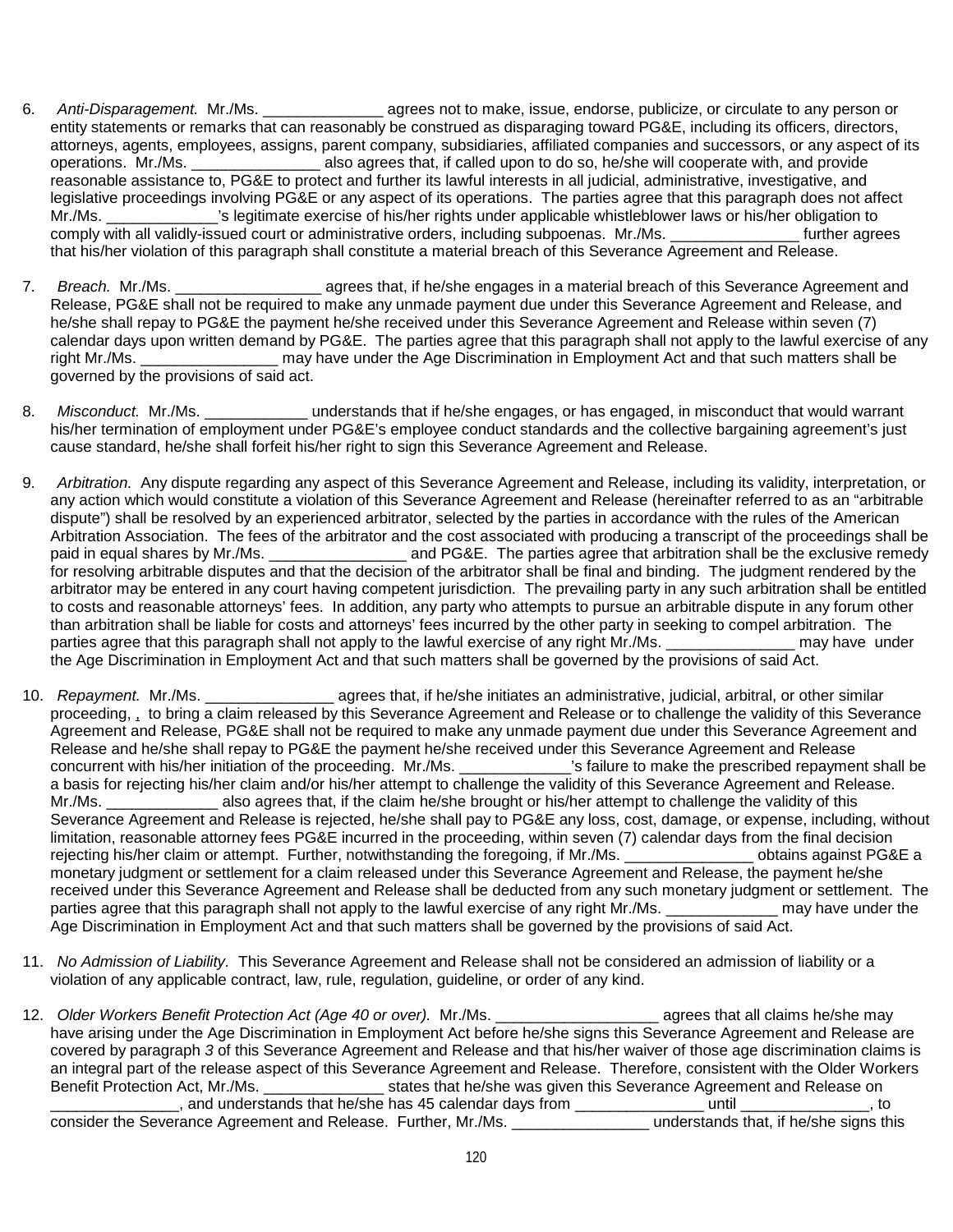Severance Agreement and Release, he/she may revoke it within seven (7) calendar days of the agreement's execution. To<br>revoke this Severance Agreement and Release, Mr./Ms.<br>must submit to the local Human Resources revoke this Severance Agreement and Release, Mr./Ms. Department, a signed statement to that effect by close of business of the seventh  $(7<sup>th</sup>)$  day. Mr./Ms. understands and agrees that this Severance Agreement and Release will not take effect until the expiration of the seven-day revocation period. Further, Mr./Ms. \_\_\_\_\_\_\_\_\_\_\_\_\_\_\_\_\_\_\_\_ may elect to consider the severance package for fewer than 45 days, at his/her own option, but is under no obligation to shorten the period. If Mr./Ms. elects to con his/her own option, but is under no obligation to shorten the period. If Mr./Ms. package for fewer than 45 days at his/her option and executes this Severance Agreement and Release before the 45-day consideration period has expired, said employee may receive the severance payment before the 45-day consideration period, but only after the seven-day revocation period**s** has expired. In no event, however, shall Mr./Ms. \_\_\_\_\_\_\_\_\_\_\_\_ receive the payment until he/she has completed his/her consideration period, which may be less than 45 days at his/her option, as well as the seven-day revocation period.

- 13. *Entire Agreement.* This Severance Agreement and Release sets forth the entire agreement between the parties and fully supersedes any and all prior agreements or understandings between the parties pertaining to the subject matter of this Severance Agreement and Release. This Severance Agreement and Release, however, shall not affect any right either party has or may have against the other regarding Workers' Compensation claims and Supplemental Benefit payments made for those claims. The parties agree that this Severance Agreement and Release may not be modified or canceled in any manner except by a writing signed by Mr./Ms. \_\_\_\_\_\_\_\_\_\_\_\_\_\_\_\_\_\_\_\_ and an authorized PG&E official. If any provision of this release is found to be unenforceable, all other provisions will remain fully enforceable.
- 14. *Consultation with Counsel.* Mr./Ms. *Limity and the states that he/she has read this Severance Agreement and Release* **is a set of the states that he/she has read this Severance Agreement and Release** in its entirety, that he/she has been given the necessary time to consider its contents, that he/she fully understands its terms, that he/she has been advised that he/she should consult legal counsel of his/her choosing, that the only promises made to him/her to sign are those stated herein, and that he/she is signing this Severance Agreement and Release voluntarily.

# **PLEASE READ CAREFULLY. THIS SEVERANCE AGREEMENT AND RELEASE INCLUDES A RELEASE OF ALL KNOWN AND UNKNOWN CLAIMS.**

PACIFIC GAS AND ELECTRIC COMPANY *First Name Last Name (Pernr)* 

DATE DATE

\_\_\_\_\_\_\_\_\_\_\_\_\_\_\_\_\_\_\_\_\_\_\_\_\_\_\_\_\_\_\_\_\_\_\_\_ \_\_\_\_\_\_\_\_\_\_\_\_\_\_\_\_\_\_\_\_\_\_\_\_\_\_\_\_\_\_\_\_\_\_\_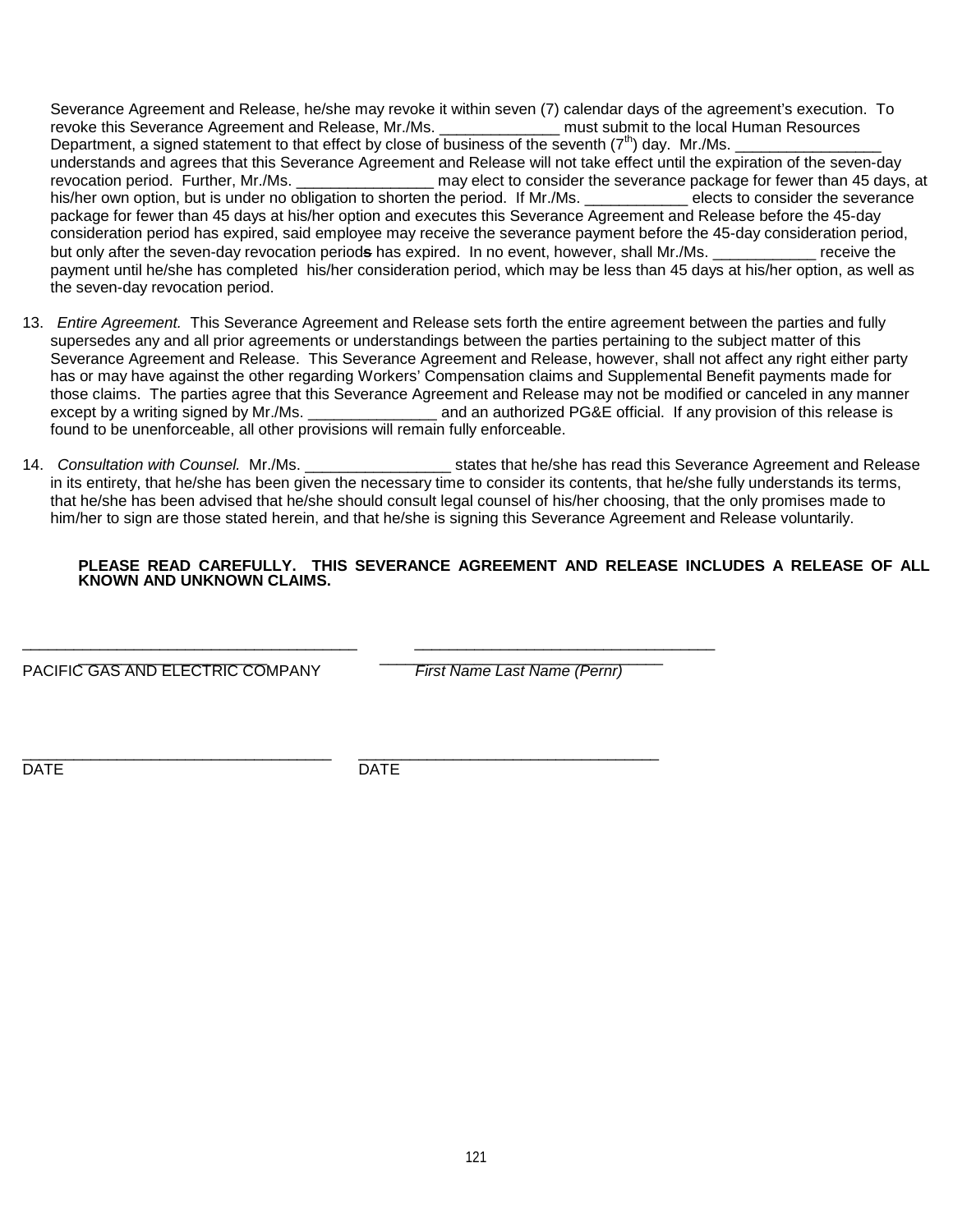Add Supplement to 1.7 here.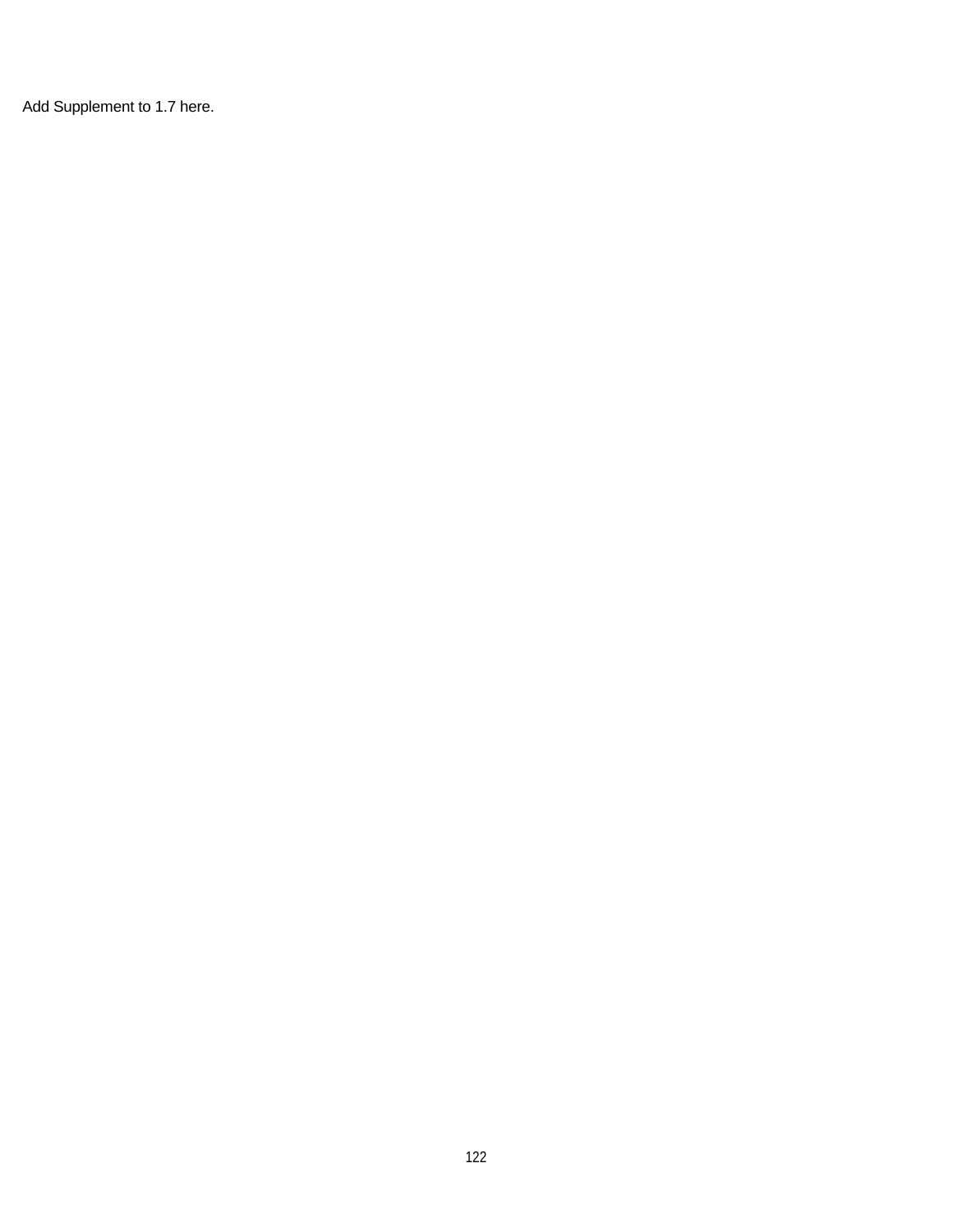### **SUPPLEMENTS**

### **LABOR AGREEMENT INTERPRETATION**

#### **SUBJECT: Comparable Substitute for Usual and Average Meals (Meals at Home)**

#### TITLE 16 - MEALS - Clerical Agreement

Section 104.1 of the Physical Agreement and Section 16.1 of the Clerical Agreement state that the provisions of the Meal Titles shall be interpreted and applied in a practical manner which shall conform to the intention of the parties in negotiating with respect to meals; namely, that a comparable substitute shall be provided when employees are pre

In the Company's Guidelines with respect to the application of Title 104 originally issued in October 1965 and amended in<br>October 1966 and July 1968, the following statement is made with respect to the definition of a comp

"The meal provided...should but may not be quite the same as the meal would be at the same time if eaten at home.<br>Dependent upon the circumstances present at the time, and where practical or possible, a comparable substitu should be furnished.

"It may be necessary to provide meals at times of the day or night when the employee would not observe a customary meal<br>time.... The meal provided, again dependent upon the circumstances of that situation, should be such a the need for food resulting from working beyond or before customary meal time.

"There have been no maximum cost limits for meals agreed upon because the cost of meals may vary due to such factors as<br>the time of day, location, conditions and other circumstances. However, the requirement of reasonablen

The following guidelines, but not necessarily in the order listed, should be kept in mind by both employees and supervisors in determining whether or not a meal purchased as a comparable substitute is or is not reasonable.

1. The cost of meals at the average restaurant available in the general area, but excluding such luxury items as filet mignon or combination steak and seafood dinners. The foregoing is not intended to mean menu averaging.

The availability of restaurants which can provide a comparable substitute within a reasonable distance of the job site or between the job site and the headquarters.

3. The breakfast, luncheon or dinner menu where comparable substitutes are available, but excluding extra a la carte items. The foregoing does not preclude ordering a la carte desserts with dinner meals.

4. The weather or other extreme working conditions to which the employees have been subjected.

5. The amount by which the time limits in the Agreement and the Guidelines have been exceeded, with some consideration as to whether or not sandwiches and a hot beverage have been supplied on the job. Except for lunch, the worked routinely nor excessively beyond the aforementioned time limits.

| For Union: |  |
|------------|--|
|            |  |

/s/ L. L. Mitchell Its Business Manager June 26, 1974

For Company:  $\sqrt{s}$  | W. Bonbright Its Manager of Industrial Relations June 13, 1974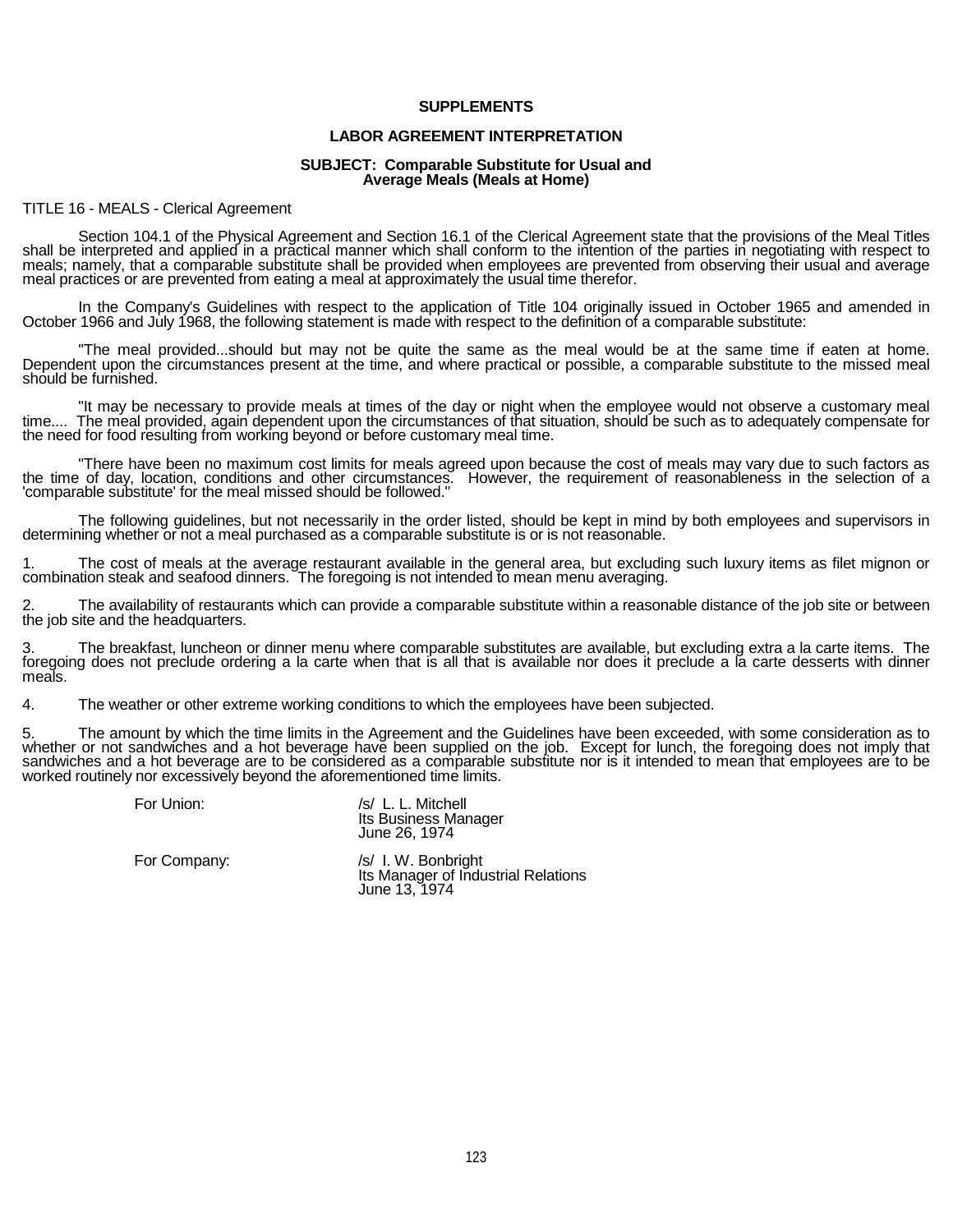# **SUPPLEMENT TO TITLE 18 BIDDING UNITS (1)**

### **BIDDING UNIT ONE**

<u>AREA ONE</u> Berkeley El Cerrito

<u>AREA TWO</u> Alameda Emeryville Oakport Oakland

<u>AREA THREE</u> Antioch Avon Brentwood Concord

<u>AREA FOUR</u> Fremont Hayward Livermore Gas Meter Repair - Fremont

# **BIDDING UNIT TWO**

<u>AREA FIVE</u> Belmont Burlingame

AREA SIX General Office Clerical Garage and Materials

<u>AREA SEVEN</u> Brisbane Colma Daly City

### **BIDDING UNIT THREE**

<u>AREA EIGHT</u> Ignacio Mill Valley Novato

<u>AREA NINE</u> Cloverdale, Inc. Geysers Power Plant Geyserville **Guerneville** 

<u>AREA TEN</u> Boonville Clearlake Highland Covelo Fort Bragg

<u>AREA ELEVEN</u> Benicia Calistoga Napa

Pinole Richmond

Orinda Pittsburg

Rodeo

Contra Costa Power Plant Lafayette Martinez Moraga

**Newark** Pleasanton San Leandro Electric Meter Shop - Fremont

Half Moon Bay Redwood City

Hunters Point Power Plant Oakland Power Plant

Pacifica<sup>®</sup>

Olema Point Reyes

**Healdsburg** Petaluma Rohnert Park

Lakeport Mendocino Middletown Point Arena

St. Helena Vallejo

San Mateo

San Ramon Sunol Union City

Potrero Power Plant San Francisco

Pittsburg Power Plant Walnut Creek

San Bruno South San Francisco

San Rafael Sausalito

Santa Rosa Sebastopol Sonoma

Potter Valley Ukiah **Willits**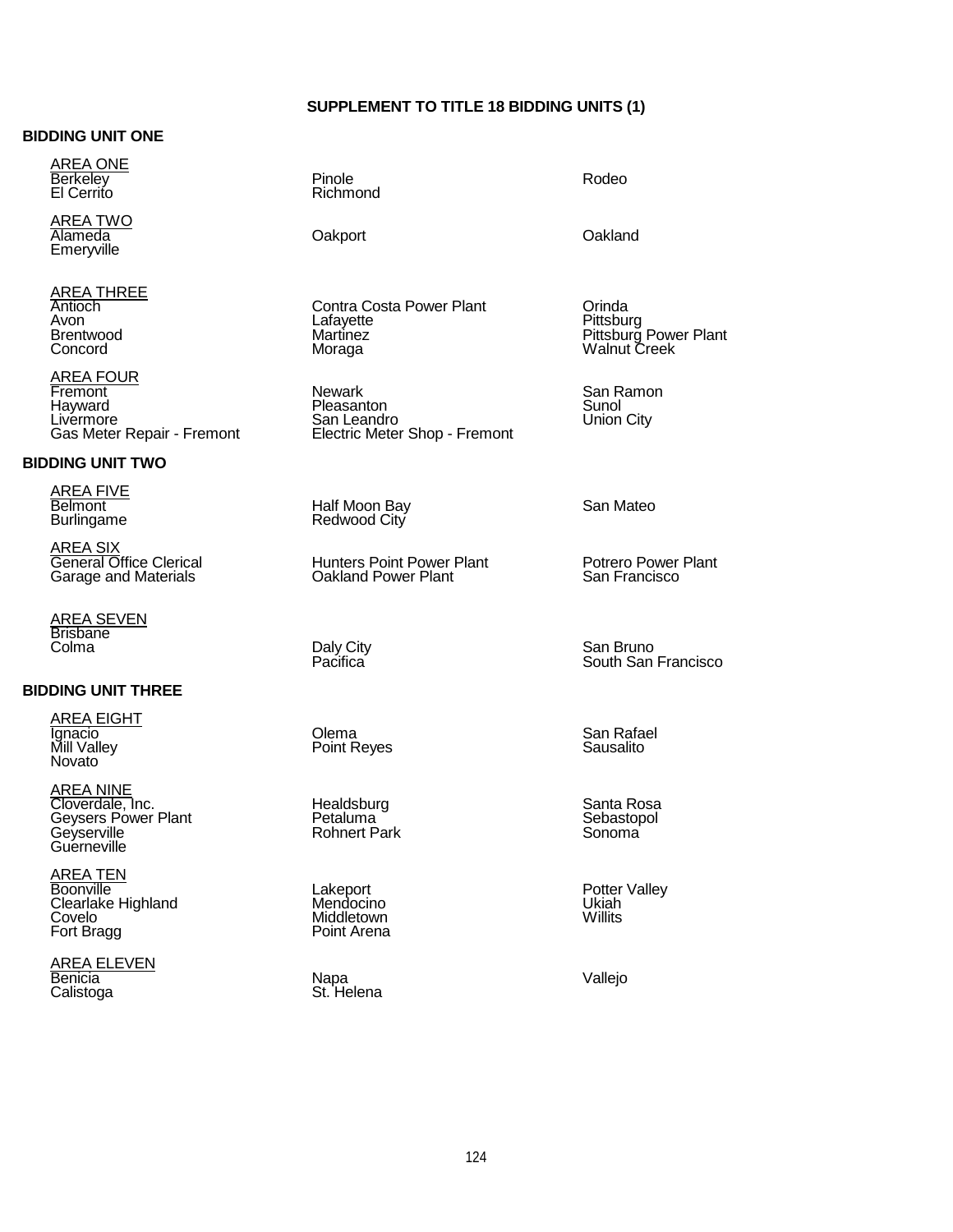# **BIDDING UNIT FOUR**

<u>AREA TWELVE</u> Arcata **Bridgeville** Eureka

### **BIDDING UNIT FIVE**

<u>AREA THIRTEEN</u> Brighton Cameron Park

<u>AREA FOURTEEN</u> Cordelia Davis Dixon

# **BIDDING UNIT SIX**

<u>AREA FIFTEEN</u> Big Bend Village Big Springs Bucks Lake Caribou **Centerville** Chico

# **BIDDING UNIT SEVEN**

<u>AREA SIXTEEN</u> Arbuckle **Colusa Dobbins** East Nicolaus **Gridley** 

# **BIDDING UNIT EIGHT**

AREA SEVENTEEN Anderson **Burney Cassel** Central Valley **Cloverdale** Corning **Cottonwood** Fall River Mills

# **BIDDING UNIT NINE**

<u>AREA EIGHTEEN</u> Alta Auburn **Colfax** Downieville

Ferndale Fortuna **Garberville** 

Folsom **Placerville** 

Fairfield Rio Vista Vacaville

**Greenville** Hamilton City Lake Almanor Magalia **Nelson Orland** 

Lincoln Marysville Meridan **Oroville Smartville** 

Forest Glen Hat Creek Hayfork Junction City Manton Montgomery Creek Paynes Creek

Dutch Flat Emigrant Gap Fresh Pond

Humboldt Bay Power Plant Weott Willow Creek

#### **Sacramento**

West Sacramento **Winters** Woodland

Paradise **Prattville Quincy** Rodgers Flat Storrie Willows

Table Mountain **Wheatland** Williams Yuba City

Red Bluff Redding Round Mountain Trinity Center Weaverville Whitmore Wildwood

Grass Valley Nevada City Roseville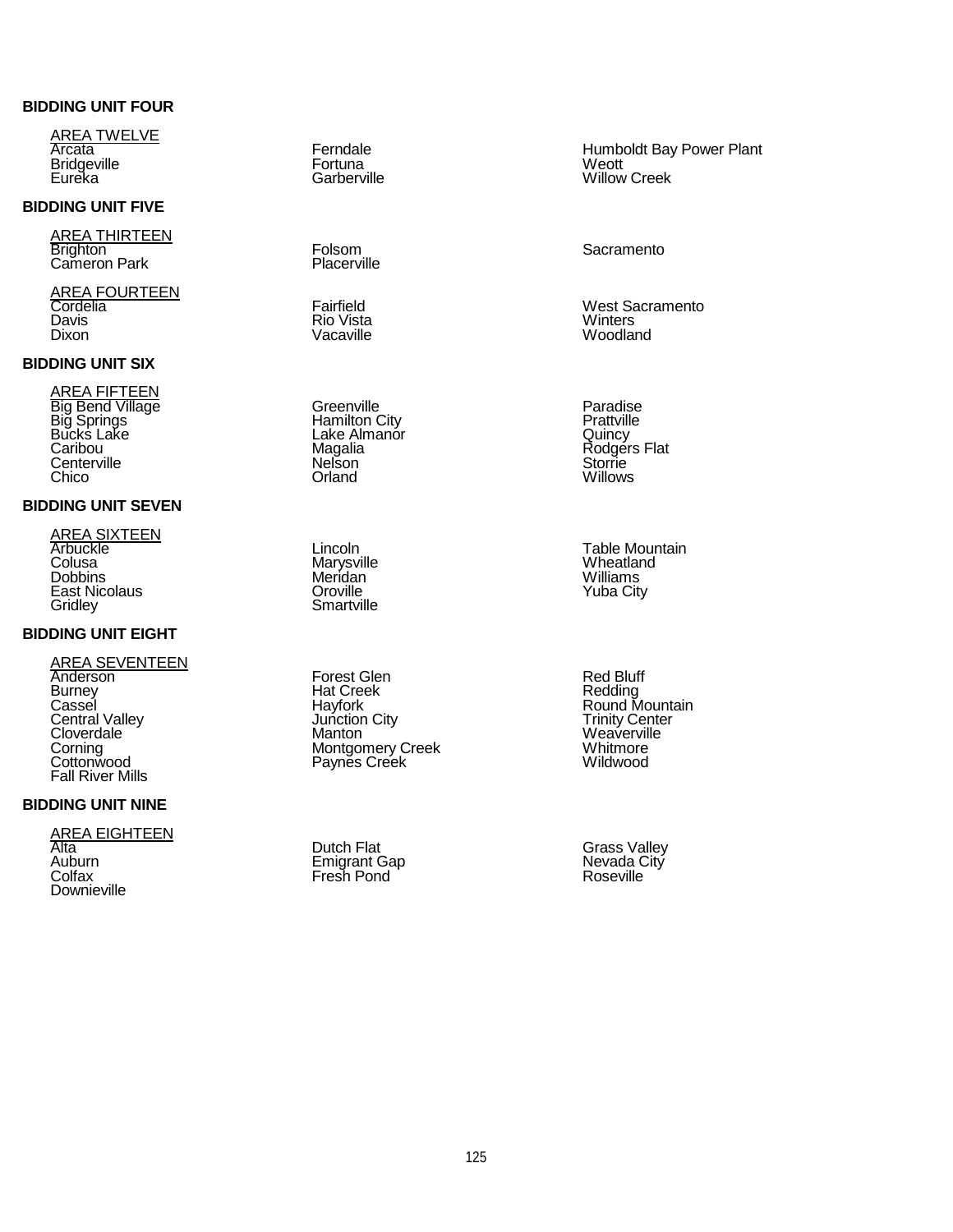# **BIDDING UNIT TEN**

| <u>AREA NINETEEN</u><br>Groveland<br>Jamestown<br>Long Barn<br>Modesto                                | Newman<br>Oakdale<br>Patterson<br>Pinecrest                          |
|-------------------------------------------------------------------------------------------------------|----------------------------------------------------------------------|
| <b>AREA TWENTY</b><br>Angels Camp<br>Arnold<br><b>Bellota</b><br><b>Hathaway Pines</b>                | Jackson<br>Lodi<br>Manteca<br>Martell                                |
| <b>BIDDING UNIT ELEVEN</b>                                                                            |                                                                      |
| <b>AREA TWENTY-ONE</b><br>Capitola                                                                    | Santa Cruz                                                           |
| <u>AREA TWENTY-TWO</u><br>Cupertino<br>Los Gatos                                                      | Mountain View                                                        |
| AREA TWENTY-THREE<br>Coyote<br>Gilroy                                                                 | Milpitas<br>San Jose                                                 |
| <b>BIDDING UNIT TWELVE</b>                                                                            |                                                                      |
| <b>AREA TWENTY-FOUR</b><br><b>Auberry</b><br>Avenal<br>Caruthers<br>Clovis<br>Coalinga<br>Corcoran    | Dinuba<br><b>Five Points</b><br>Fresno<br>Huron<br>Kerman<br>Lemoore |
| <b>AREA TWENTY-FIVE</b><br>Arvin<br><b>Bakersfield</b><br>Boron<br><b>Buttonwillow</b>                | Ridgecrest<br>Rosedale<br>Taft                                       |
| <u>AREA TWENTY-SIX</u><br>Chowchilla<br>Dos Palos<br>Firebaugh                                        | Los Banos<br>Madera<br>Mariposa                                      |
| <b>BIDDING UNIT THIRTEEN</b>                                                                          |                                                                      |
| <b>AREA TWENTY-SEVEN</b><br>Carmel<br>Hollister<br>King City                                          | Monterey<br>Moss Landing Power Plant<br>Pacific Grove                |
| <u>AREA TWENTY-EIGHT</u><br><b>Arroyo Grande</b><br>Atascadero<br>Diablo Canyon Power Plant<br>Lompoc | Morro Bay Power Plant<br>Paso Robles<br>San Luis Obispo              |
|                                                                                                       |                                                                      |

Sonora Tuolumne Turlock Twain Hart

San Andreas Stockton Tracy Victor

Watsonville

Sunnyvale

San Martin Santa Clara

Piedra Reedley Riverdale Sanger Selma Springville

Tehachapi Trona Wasco

Merced North Fork Oakhurst

Salinas Soledad

Santa Maria Santa Ynez Solvang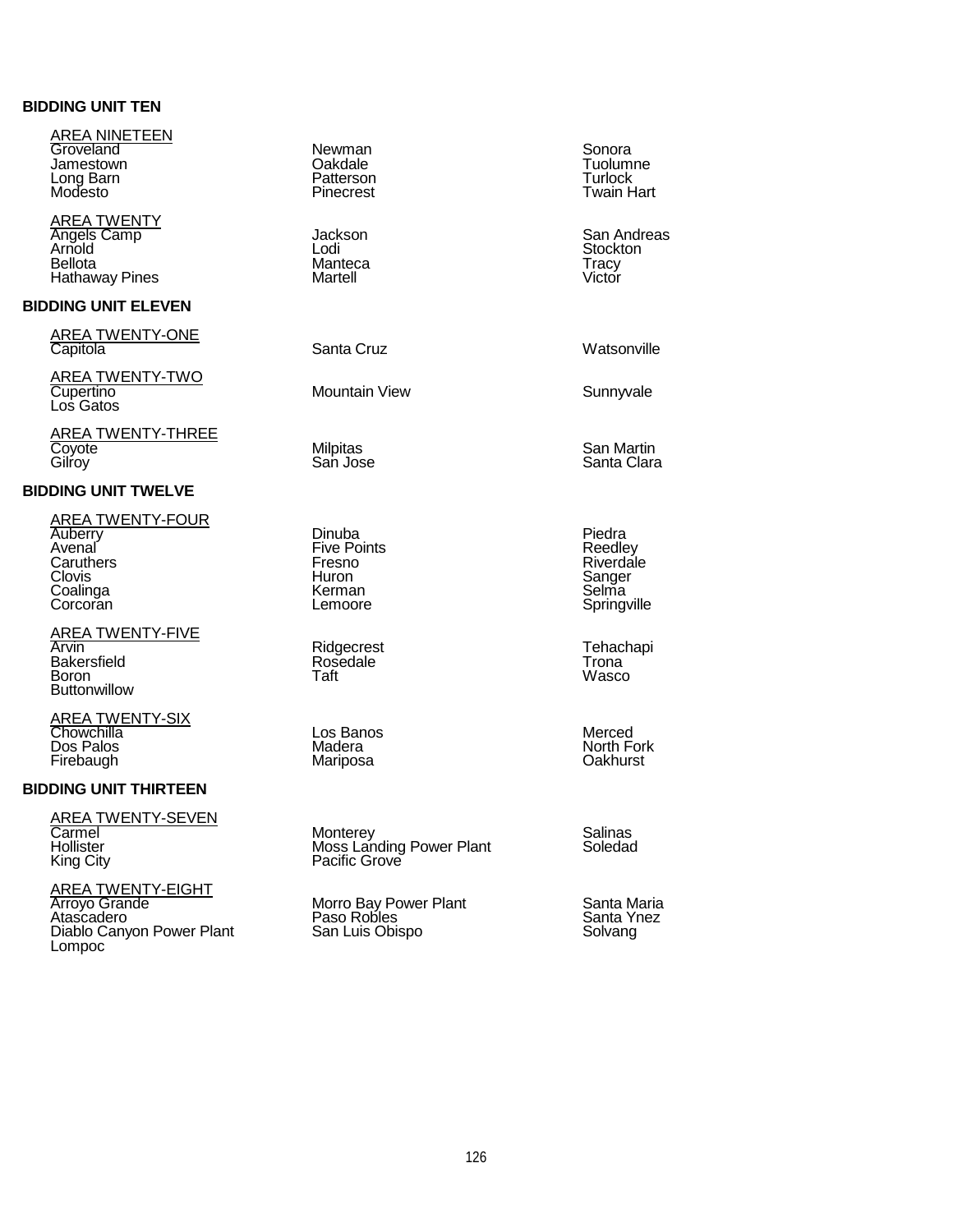# **BIDDING UNIT FOURTEEN**

MATERIALS DISTRIBUTION

# **BIDDING UNIT FIFTEEN**

HYDRO GENERATION

# **BIDDING UNIT SIXTEEN**

# GAS SYSTEM MAINTENANCE & TECHNICAL SERVICES/GAS SYSTEM OPERATIONS

### **BIDDING UNIT SEVENTEEN**

(Deleted 1-1-94)

# **BIDDING UNIT EIGHTEEN**

*(Deleted 1-1-11)*

# **BIDDING UNIT NINETEEN**

*(Deleted 1-1-11)*

# **SUPPLEMENT TO TITLE 19 DEMOTION UNITS (1)**

# **DEMOTION UNIT ONE**

<u>AREA ONE</u> Berkeley El Cerrito

AREA TWO Alameda<br>Emeryville Emeryville Oakport Oakland

<u>AREA THREE</u> Antioch Avon Brentwood Concord

<u>AREA FOUR</u> Fremont Gas Meter Repair - Fremont Hayward **Livermore** 

Pinole Richmond

Lafayette Martinez Moraga

Newark Pleasanton San Leandro Electric Meter Shop - Fremont **Orinda** Pittsburg Walnut Creek

Rodeo

San Ramon Sunol Union City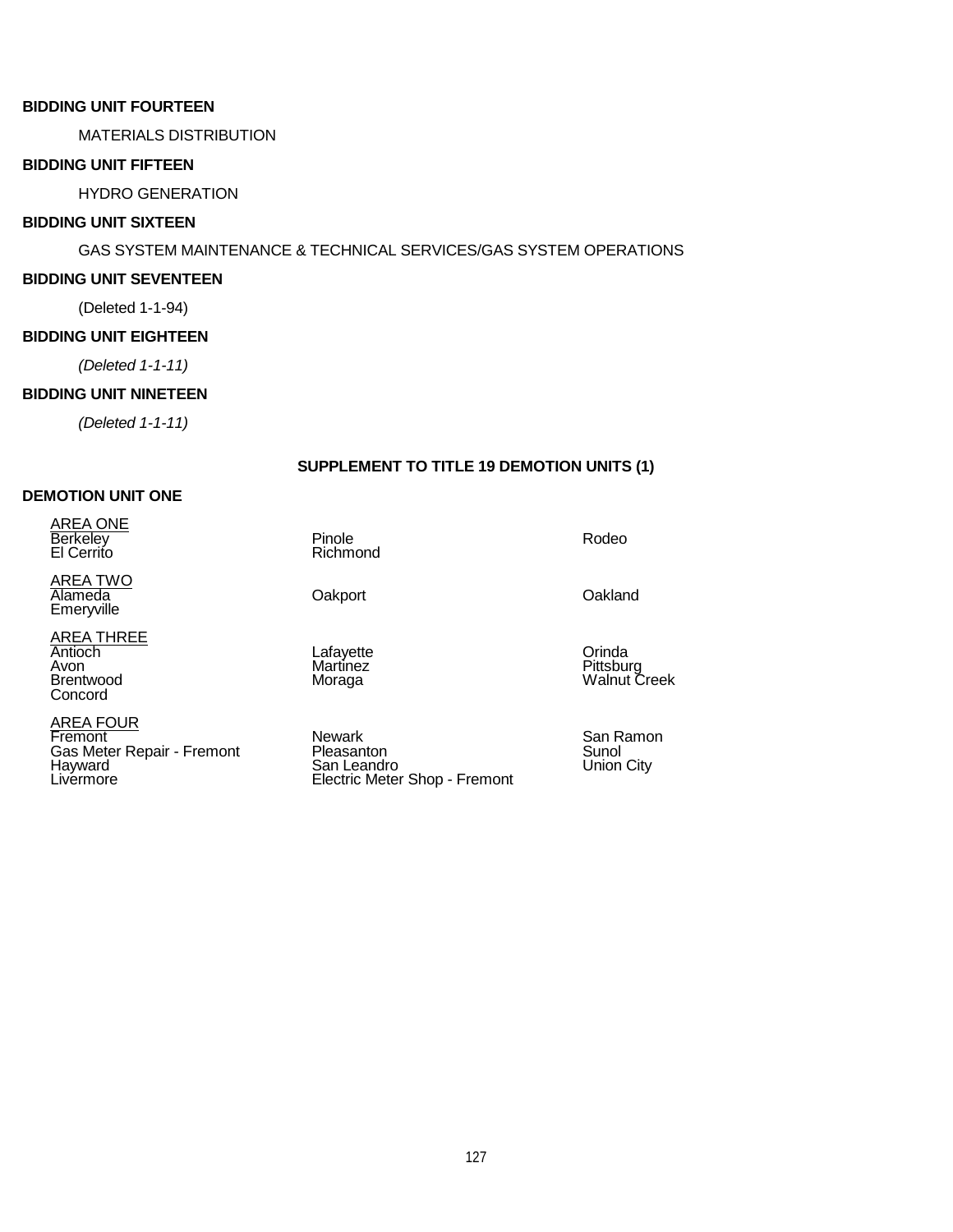# **DEMOTION UNIT TWO (2)**

<u>AREA FIVE</u> Belmont

AREA SIX G. O. Garage & Materials - Clerical

<u>AREA SEVEN</u> Brisbane Colma Daly City Pacifica

### **DEMOTION UNIT THREE**

<u>AREA EIGHT</u> Ignacio Mill Valley Novato

AREA NINE Cloverdale, Inc. **Geyserville** Guerneville

<u>AREA TEN</u> Boonville Clearlake Highland Covelo Fort Bragg

<u>AREA ELEVEN</u> Benicia Calistoga Napa

AREA TWELVE **Arcata Bridgeville** Eureka

# **DEMOTION UNIT FOUR**

AREA THIRTEEN **Brighton** Cameron Park

<u>AREA FOURTEEN</u> Cordelia Davis **Dixon** 

<u>AREA FIFTEEN</u> Big Bend Village Big Springs Bucks Lake Caribou **Centerville** Chico

Burlingame Half Moon Bay Redwood City

San Francisco

Olema Point Reyes

**Healdsburg** Petaluma Rohnert Park

Lakeport Mendocino Middletown Point Arena

St. Helena Vallejo

Ferndale **Fortuna Garberville** 

Folsom **Placerville** 

Fairfield Rio Vista Vacaville

**Greenville** Hamilton City Lake Almanor Magalia **Nelson** Orland

San Mateo San Carlos

San Bruno South San Francisco

San Rafael Sausalito

Santa Rosa Sebastopol Sonoma

Potter Valley Ukiah **Willits** 

Humboldt Weott Willow Creek

Sacramento

West Sacramento **Winters** Woodland

Paradise Prattville Quincy Rodgers Flat **Storrie** Willows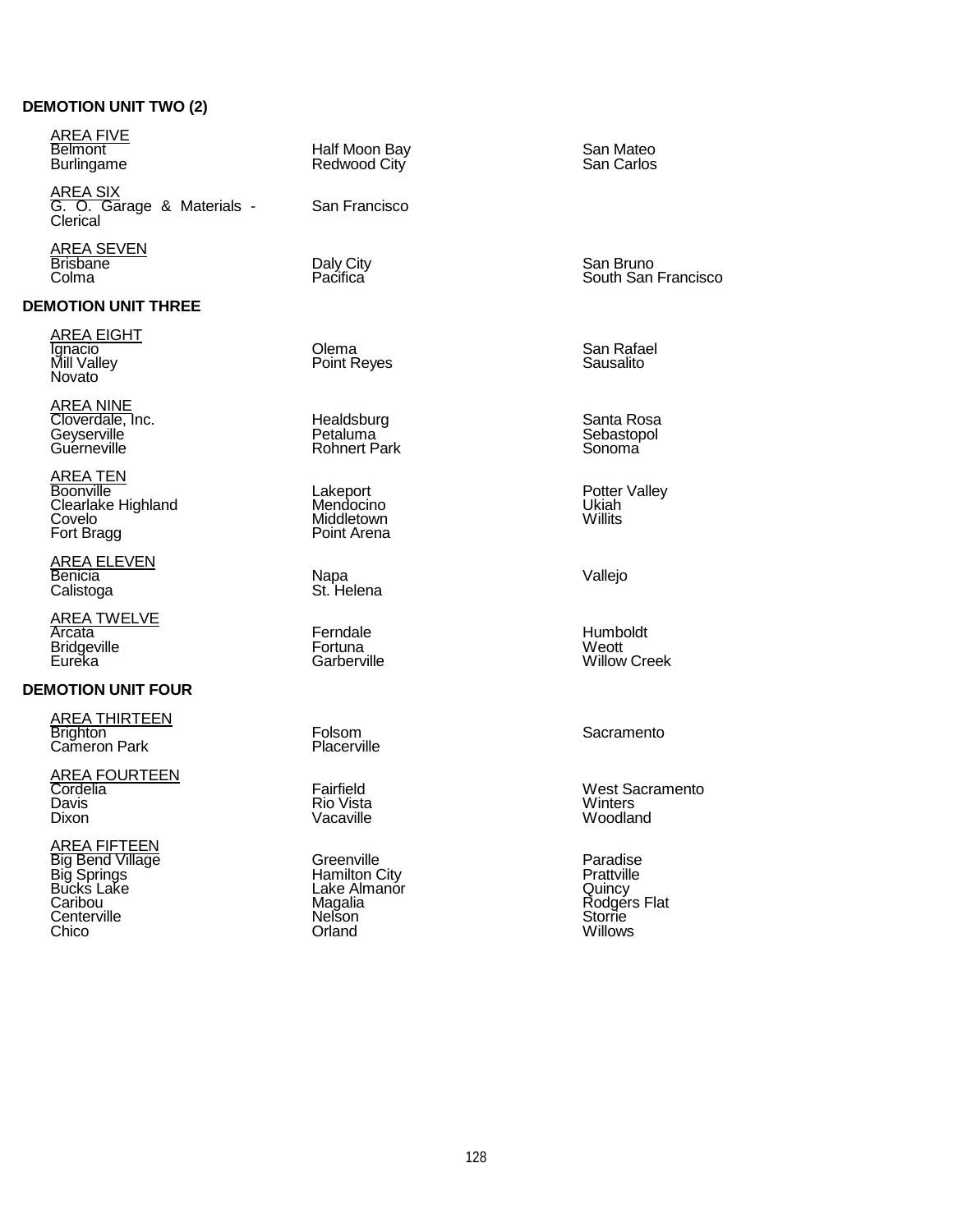#### AREA SIXTEEN **Arbuckle** Colusa Dobbins East Nicolaus **Gridley**

#### AREA SEVENTEEN Anderson **Burney** Cassel Central Valley Cloverdale Corning **Cottonwood** Fall River Mills

<u>AREA EIGHTEEN</u> Alta Auburn **Colfax Downieville** 

# **DEMOTION UNIT FIVE**

<u>AREA NINETEEN</u> Groveland Jamestown Long Barn Modesto

AREA TWENTY Angels Camp Arnold Bellota Hathaway Pines

AREA TWENTY-ONE **Auberry** Avenal Caruthers **Clovis** Coalinga **Corcoran** 

<u>AREA TWENTY-TWO</u>

Arvin **Bakersfield** Boron **Buttonwillow** 

AREA TWENTY-THREE Chowchilla Dos Palos Fairbaugh

Lincoln Marsyville Meridian **Oroville** 

Forest Glen Hat Creek **Havfork** Junction City Manton Montgomery Creek Paynes Creek

Dutch Flat Emigrant Gap Fresh Pond

Newman **Oakdale** Patterson **Pinecrest** 

Jackson Lodi Manteca **Martell** 

Dinuba Five Points Fresno **Helms** Huron Kerman Kettleman Lemoore

Ridgecrest **Rosedale** Taft

Los Banos **Madera** Mariposa

**Smartville** Table Mountain Wheatland Williams Yuba City

Red Bluff Redding Round Mountain Trinity Center **Weaverville Whitmore** Wildwood

Grass Valley Nevada City **Roseville** 

Sonora **Tuolumne** Turlock Twain Hart

San Andreas **Stockton Tracy** Victor

Piedra Reedley Riverdale Sanger **Selma Springville** 

**Tehachapi** Trona Wasco

Merced North Fork **Oakhurst**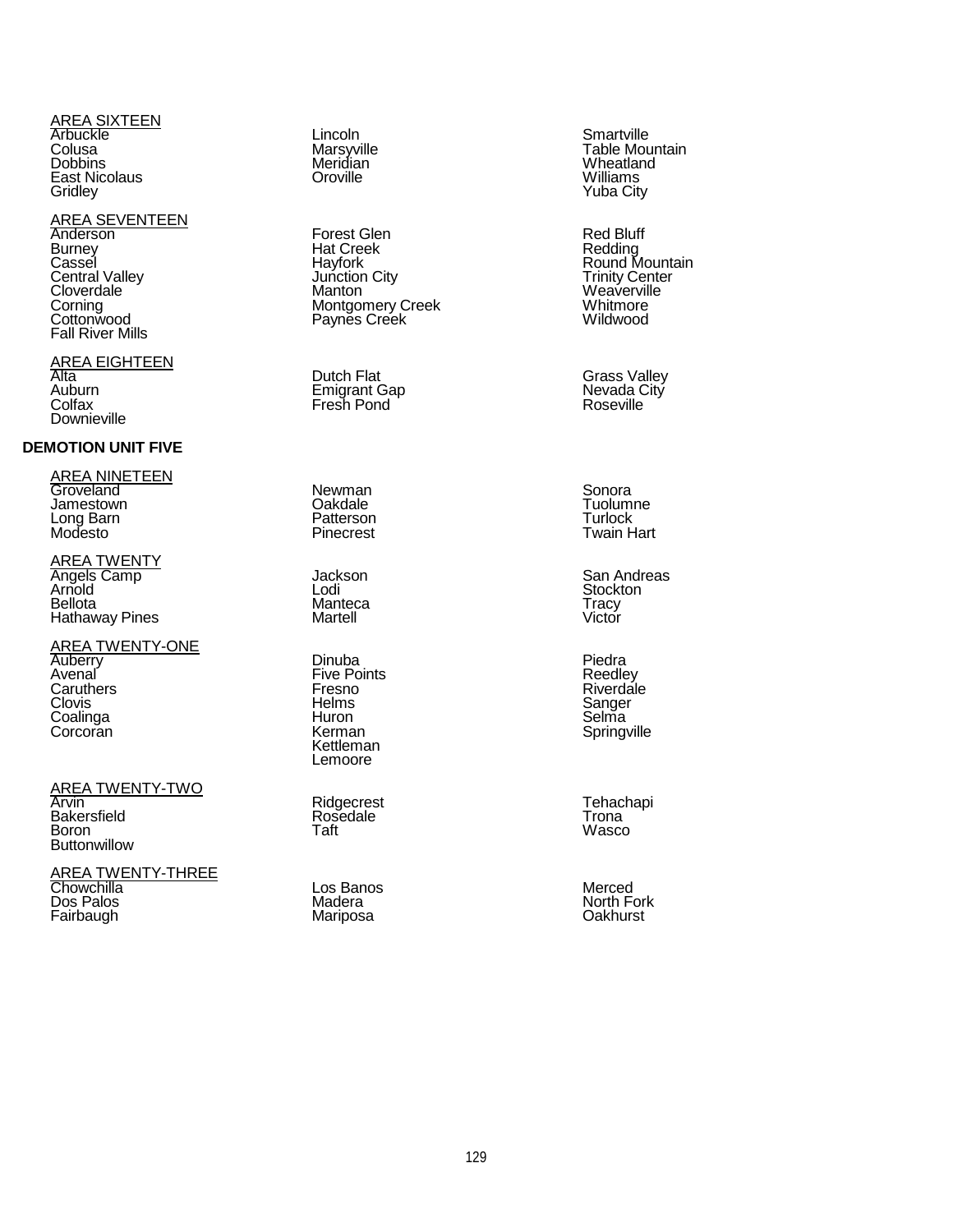# **DEMOTION UNIT SIX**

| <b>AREA TWENTY-FOUR</b><br>Capitola                                                                | Santa Cruz                                                   | Watsonville                          |
|----------------------------------------------------------------------------------------------------|--------------------------------------------------------------|--------------------------------------|
| <b>AREA TWENTY-FIVE</b><br>Cupertino<br>Los Gatos                                                  | Mountain View                                                | Sunnyvale                            |
| AREA TWENTY-SIX<br>Cinnabar<br>Coyote<br>Edénvale                                                  | Gilroy<br>Milpitas<br>San Jose                               | San Martin<br>Santa Clara            |
| <b>AREA TWENTY-SEVEN</b><br>Carmel<br>Hollister<br>King City                                       | Monterey<br>Pacific Grove                                    | Salinas<br>Soledad                   |
| AREA TWENTY-EIGHT<br><b>Arroyo Grande</b><br>Atascadero<br><b>Buellton</b><br>Lompoc               | Paso Robles<br>Pismo Beach<br>San Luis Obispo<br>Santa Maria | Santa Ynez<br>Solvang<br>Templeton   |
| <b>DEMOTION UNIT SEVEN (See LA92-149)</b>                                                          |                                                              |                                      |
| <b>HYDRO GENERATION</b>                                                                            |                                                              |                                      |
| <b>AREA TWENTY-NINE</b><br>Northern Area<br><b>Burney</b><br>Camp <sup>1</sup><br>Caribou<br>Chico | DeSabla<br><b>Hamilton Branch</b><br>Kilare<br>Pit 3         | Manton<br>Pit 5<br><b>Rock Creek</b> |

<u>AREA THIRTY</u> **Central Area Central Area**<br>Alta Magels Camp **Salt Springs** Camp Salt Springs Mise<br>Camp 5 Camp Spring Gap **Angels Camp**<br>Camp 5

<u>AREA THIRTY-ONE</u> **Southern Area**

Auberry Helms Tule River

Balch **Kern Canyon DEMOTION UNIT EIGHT**

GAS SYSTEM MAINTENANCE & TECHNICAL SERVICES/GAS SYSTEM OPERATIONS (including Gas Chart Office)

# **DEMOTION UNIT NINE**

# MATERIALS DISTRUBTION

Emeryville, Fremont, and Decoto Pipe Yard only

# **DEMOTION UNIT TEN**

(Deleted 1-1-94)

San Martin a